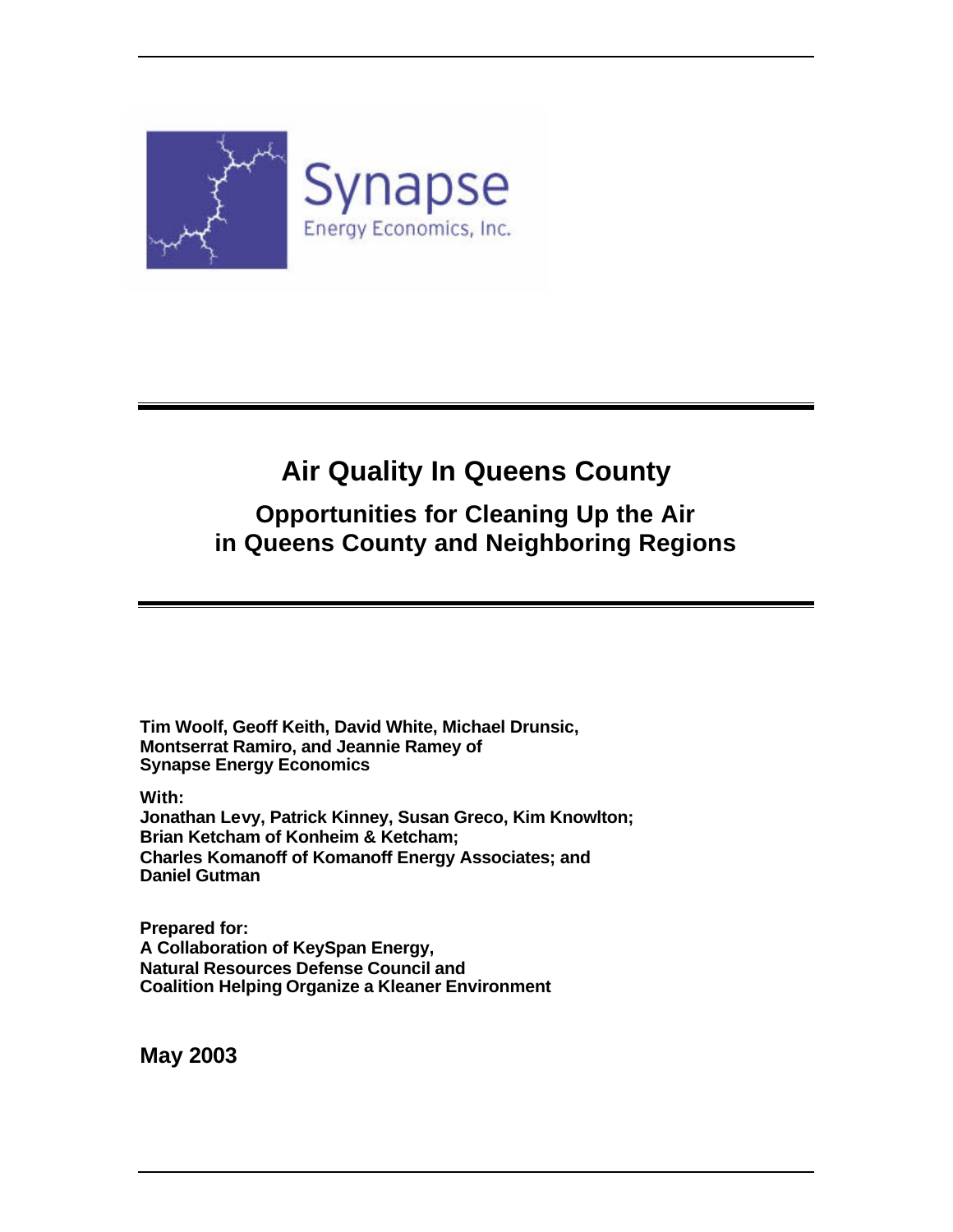## **Table of Contents**

| 1. |     |                                                                           |  |
|----|-----|---------------------------------------------------------------------------|--|
|    |     |                                                                           |  |
|    | 2.1 |                                                                           |  |
|    | 2.2 | Selecting Important Air Pollutants of Concern for This Study  4           |  |
|    | 2.3 |                                                                           |  |
|    |     |                                                                           |  |
|    | 3.1 |                                                                           |  |
|    | 3.2 |                                                                           |  |
|    | 3.3 |                                                                           |  |
|    | 3.4 |                                                                           |  |
|    | 3.5 |                                                                           |  |
|    |     | 4. Principal Sources of Emissions Affecting the Air Quality in Queens  30 |  |
|    | 4.1 |                                                                           |  |
|    | 4.2 |                                                                           |  |
|    | 4.3 |                                                                           |  |
|    | 4.4 |                                                                           |  |
| 5. |     |                                                                           |  |
|    | 5.1 |                                                                           |  |
|    | 5.2 |                                                                           |  |
|    | 5.3 |                                                                           |  |
|    | 5.4 |                                                                           |  |
| 6. |     |                                                                           |  |
|    | 6.1 |                                                                           |  |
|    |     |                                                                           |  |
|    | 6.3 |                                                                           |  |
|    | 6.4 |                                                                           |  |
|    | 6.5 |                                                                           |  |
|    | 6.6 |                                                                           |  |
|    | 6.7 |                                                                           |  |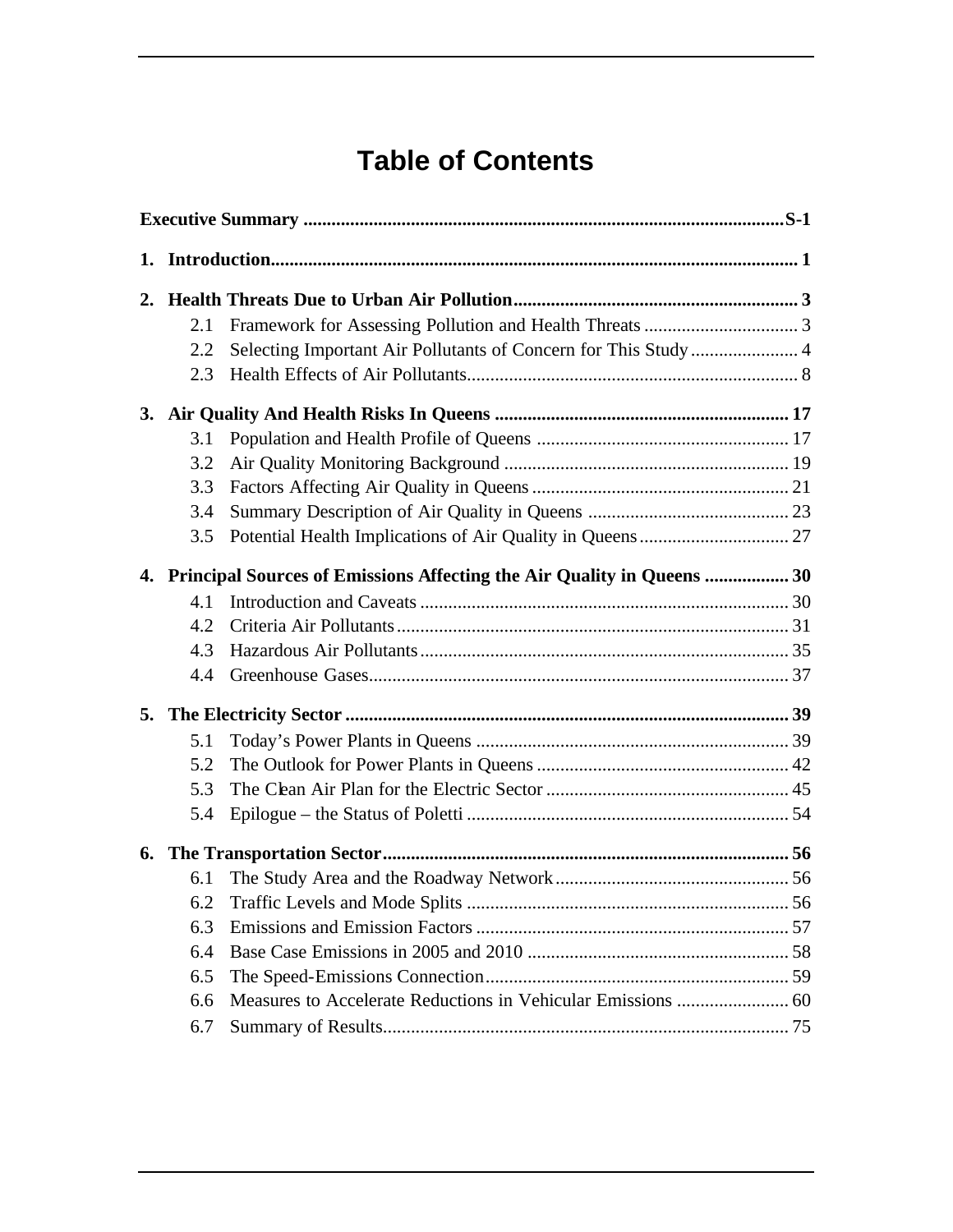| 7. |     |                                                                            |  |
|----|-----|----------------------------------------------------------------------------|--|
|    | 7.1 |                                                                            |  |
|    | 7.2 |                                                                            |  |
|    | 7.3 |                                                                            |  |
|    | 7.4 |                                                                            |  |
|    |     | 84. Measuring the Potential Improvements to the Air Quality in Queens  84  |  |
|    | 8.1 |                                                                            |  |
|    | 8.2 |                                                                            |  |
|    | 8.3 |                                                                            |  |
|    | 8.4 |                                                                            |  |
|    |     |                                                                            |  |
|    |     |                                                                            |  |
|    |     |                                                                            |  |
|    |     | Appendix A: Studies Demonstrating the Health Effects of Air Pollutants 104 |  |
|    |     |                                                                            |  |
|    |     | Appendix C: The PROSYM Electricity Market Simulation Model  114            |  |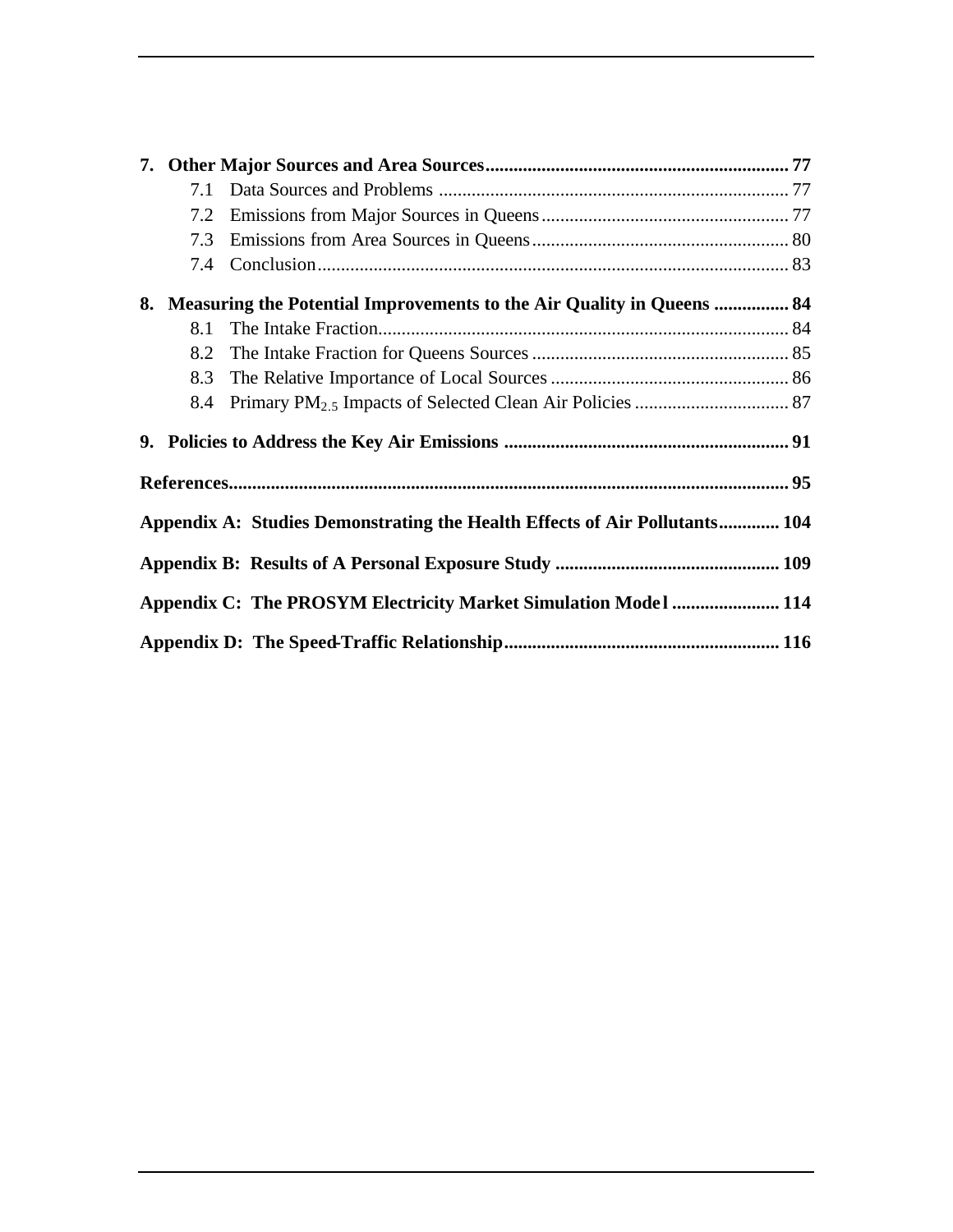### **List of Tables**

| Table 3.2 NY DEC Ambient Air Quality Monitoring Data for Queens, 2000.  25         |  |
|------------------------------------------------------------------------------------|--|
|                                                                                    |  |
|                                                                                    |  |
| Table 5.1 Current Generating Capacity in Queens by Plant and Unit  40              |  |
|                                                                                    |  |
|                                                                                    |  |
| Table 5.4 Emission Reductions at Queens Plants from Energy Efficiency 48           |  |
|                                                                                    |  |
| Table 5.6 Power Plant Additions and Retirements in the Clean Air Plan  51          |  |
| Table 5.7 Generation From Power Plants in Queens Under the Clean Air Plan  52      |  |
| Table 5.8 Emission Reductions at Queens Power Plants from the Clean Air Plan 54    |  |
| Table 5.9 Emission Reductions at Northeast Power Plants from the Cean Air Plan 54  |  |
|                                                                                    |  |
|                                                                                    |  |
| Table 6.3 Estimated Changes in Vehicular Emissions, 2010 vs. 2010 Base Case  68    |  |
|                                                                                    |  |
|                                                                                    |  |
| Table 6.6 Penetration Rates among Heavy-Duty Diesel Vehicles for 2005 and 2010  72 |  |
| Table 6.7 Impacts of HDDV Fuel & Tailpipe Controls on Total Vehicular Emissions 73 |  |
| Table 6.8 Reductions in Total Vehicular Emissions of PM-2.5, 2010 vs. 2000 74      |  |
|                                                                                    |  |
|                                                                                    |  |
|                                                                                    |  |
|                                                                                    |  |
|                                                                                    |  |
|                                                                                    |  |
|                                                                                    |  |
|                                                                                    |  |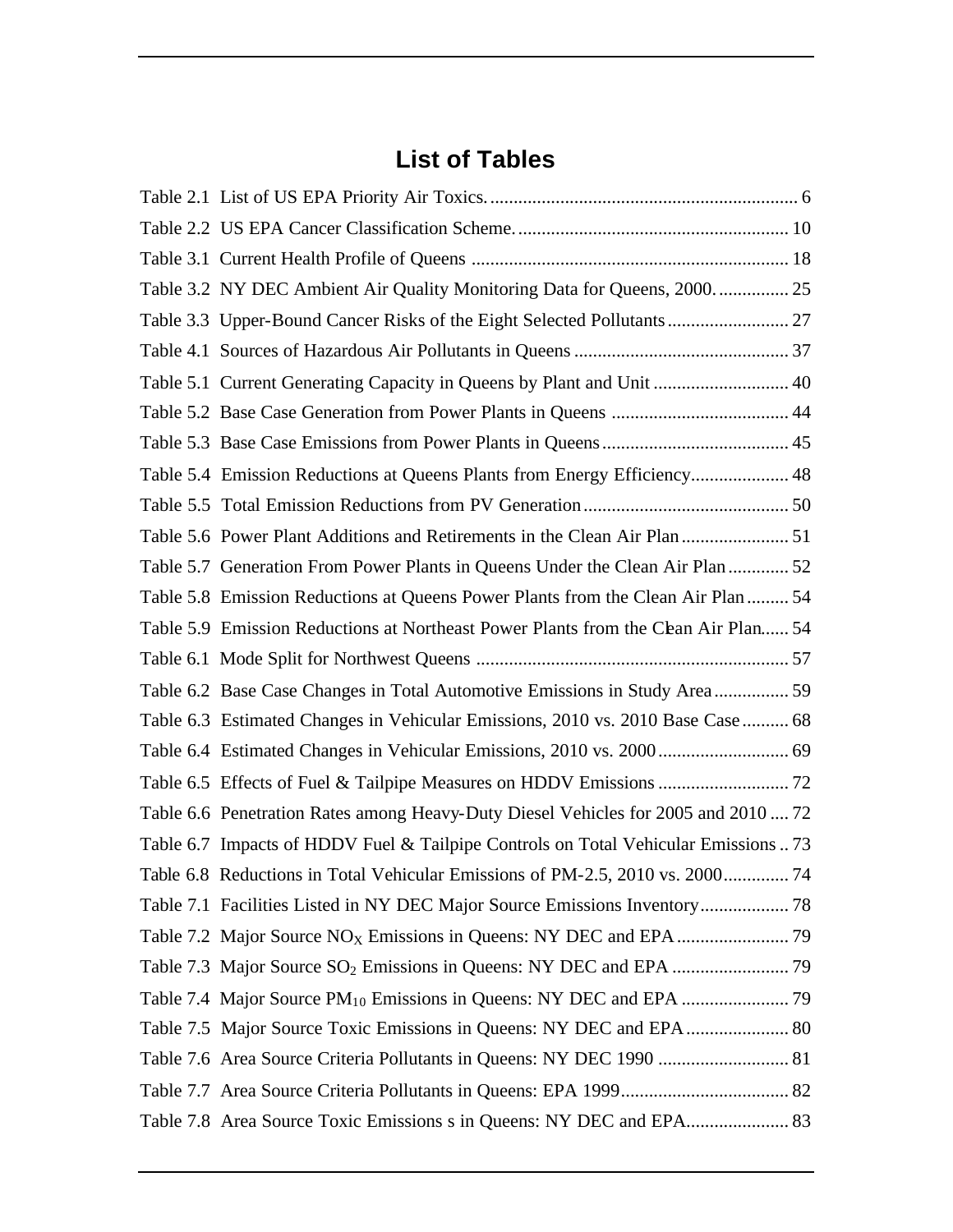| Table D.1 Illustrative Example: Highway Speeds as a Function of Traffic Level 116 |  |
|-----------------------------------------------------------------------------------|--|

## **List of Figures**

| Figure 2.1 Estimated Cancer Risks Of Air Toxics In Queens: Top Eight Toxics        |  |
|------------------------------------------------------------------------------------|--|
| Figure 3.1 Seasonal Patterns Of Sulfate And Nitrate Concentrations In New York  22 |  |
|                                                                                    |  |
|                                                                                    |  |
|                                                                                    |  |
|                                                                                    |  |
| Figure 5.3 Emissions from Queens Power Plants: Base Case and Clean Air Plan 53     |  |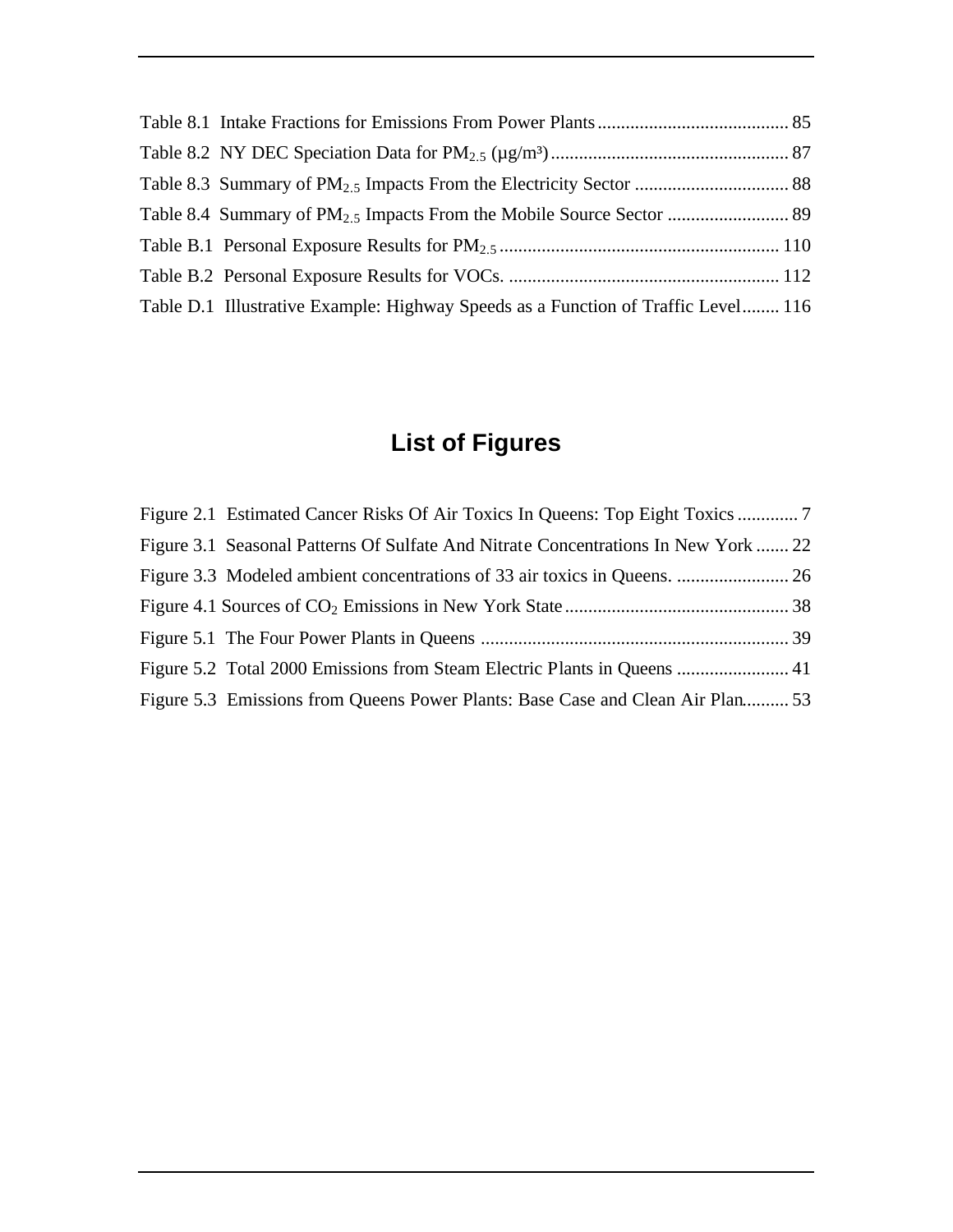### **Acknowledgments**

Tim Woolf of Synapse Energy Economics was the project manager and overall editor of the report. He was also responsible for managing the analysis of the electricity sector (Chapter 5), with assistance from Geoff Keith, David White, Michael Drunsic and Montse Ramiro. Geoff Keith and Tim Woolf were also responsible for Chapters 4 and 7. Lucy Johnston and Jeannie Ramey assisted with editing and drafting portions of the text.

Jonathan Levy, Patrick Kinney, Susan Greco, and Kim Knowlton were responsible for the assessment of the health threats due to urban air pollution (Chapter 2 and Appendix A), and the analysis of the current air quality in Queens (Chapter 3). They also assisted with the assessment of the potential improvements to the air quality in Queens (Chapter 8).

Charles Komanoff of Komanoff Energy Associates and Brian Ketcham of Konheim & Ketcham were responsible for the analysis of the transportation sector (Chapter 6).

Daniel Gutman was responsible for the assessment of the potential improvements to the air quality in Queens (Chapter 8). He also provided assistance with the analysis of the electricity sector (Chapter 5).

Ashok Gupta of NRDC provided overall guidance for the report, particularly the analysis of the electricity sector and the discussion of policy options.

Synapse Energy Economics is a research and consulting firm that specializes in energy, economic and environmental topics. Synapse provides research, testimony, reports and regulatory support to consumer advocates, environmental organizations, regulatory commissions, federal and state agencies, and others. For more information on Synapse, see www.synapse-energy.com.

Jonathan Levy is an Assistant Professor of Environmental Health and Risk Assessment in the Department of Environmental Health at Harvard School of Public Health. Dr. Levy's primary research interests focus on quantitative assessments of the environmental and health impacts of air pollution from local to national scales.

Patrick Kinney is an Associate Professor at the Joseph A. Mailman School of Public Health at Columbia University. Dr. Kinney's recent work has focused on characterizing levels and determinants of indoor, outdoor, and personal exposures to air pollution in the underprivileged neighborhoods of NYC, including studies of indoor allergens, diesel vehic le emissions, volatile organic compounds, PAHs, and other air toxins.

Charles Komanoff first gained renown for deconstructing the failed economics of nuclear power, as author-researcher and expert witness for state and local governments. He is active in the pedestrian and cyclist movement in New York City as a founder of Right Of Way, as "refounder" of Transportation Alternatives, and as editor and author of the Bicycle Blueprint and Killed By Automobile.

Konheim & Ketcham is a transportation and environmental planning firm based in Brooklyn, NY that analyzes the impacts of proposed infrastructure and engages in planning studies, such as a comparison of transport systems in world capitals and an assessment of alternative fuel systems for county fleets.

Daniel Gutman was chief air pollution and traffic consultant for the United States Environmental Protection Agency in its evaluation of a major highway project. He has since provided research, analysis, and testimony on impacts of a variety of air pollution sources for environmental organizations, community groups, and government agencies.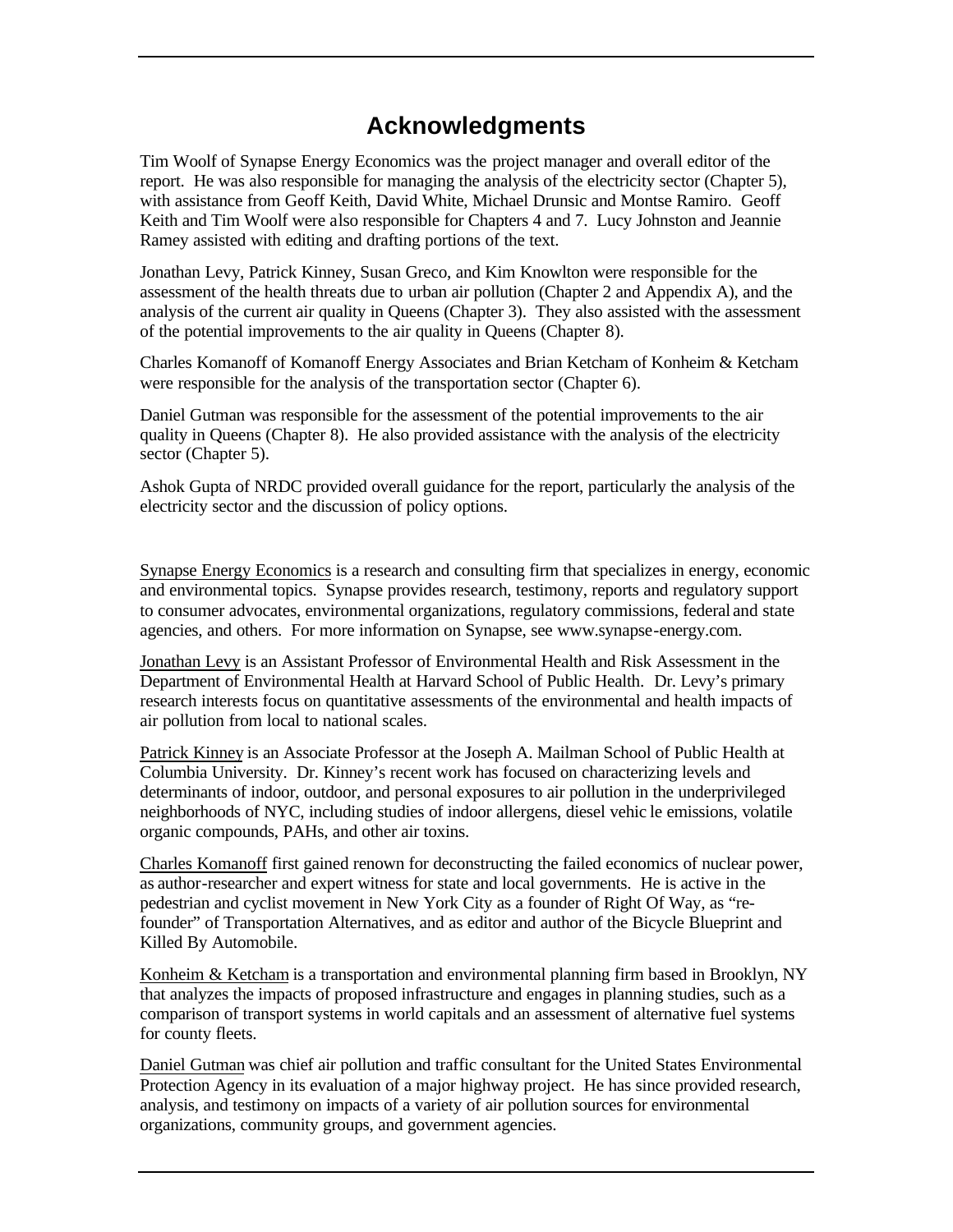# **Executive Summary**

### **S.1 Introduction**

In the interest of protecting the environment and public health of Northwest Queens, the Natural Resource Defense Council (NRDC) and the Citizens Helping Organize for a Klean Environment (CHOKE) participated in the New York State Article X permitting process for several new power plants proposed in Northwest Queens. One of their objectives was to have a study conducted to analyze the contributors to air pollution in Northwest Queens and to identify possible strategies for improving air quality and reducing risks to public health. As part of the Article X permitting process for its 250 MW Ravenswood Combined Cycle project, KeySpan committed to funding such a study as a community benefit. CHOKE and NRDC contracted with Synapse to conduct this study. The conclusions and recommendations are those of the authors but do not necessarily reflect the position of KeySpan.

One of the reasons that Queens County was chosen for this study is that it is home to many sources of air pollution. In the northwest corner of the county there currently are four large power plants, which together house 46 electric generating units. The county also contains an extensive transportation network that includes the Long Island Expressway, the Brooklyn Queens Expressway, the Grand Central Parkway, two highway bridges, a tunnel to Manhattan, and two airports, along with over 400 miles of arterial and local roads. Queens also has several large industries, and some 2.2 million residents, leading to significant economic activity which contributes to air quality problems.

While Queens contains many large sources of air pollution, it is also important to note that a significant portion of the borough's pollution arises from pollution sources located upwind. Similarly, much of the pollution generated within Queens affects the air quality of other regions located downwind of the county. Thus, this report should be informative to policymakers throughout the Northeastern US – as the air quality problems and opportunities that exist throughout this large region are inextricably linked.

### **S.2 Overview of Urban Air Pollution**

#### **Framework for Assessing Pollution and Health Threats**

Like most large urban areas, Queens has numerous pollutants in its air. This can make it difficult to set priorities for improving air quality, since the pollutants come from different sources, have different health effects, and are regulated differently. In addition, since much of the pollution present in Queens blows in from other places, reducing pollution emissions from sources in Queens will only partially address the air quality problem there.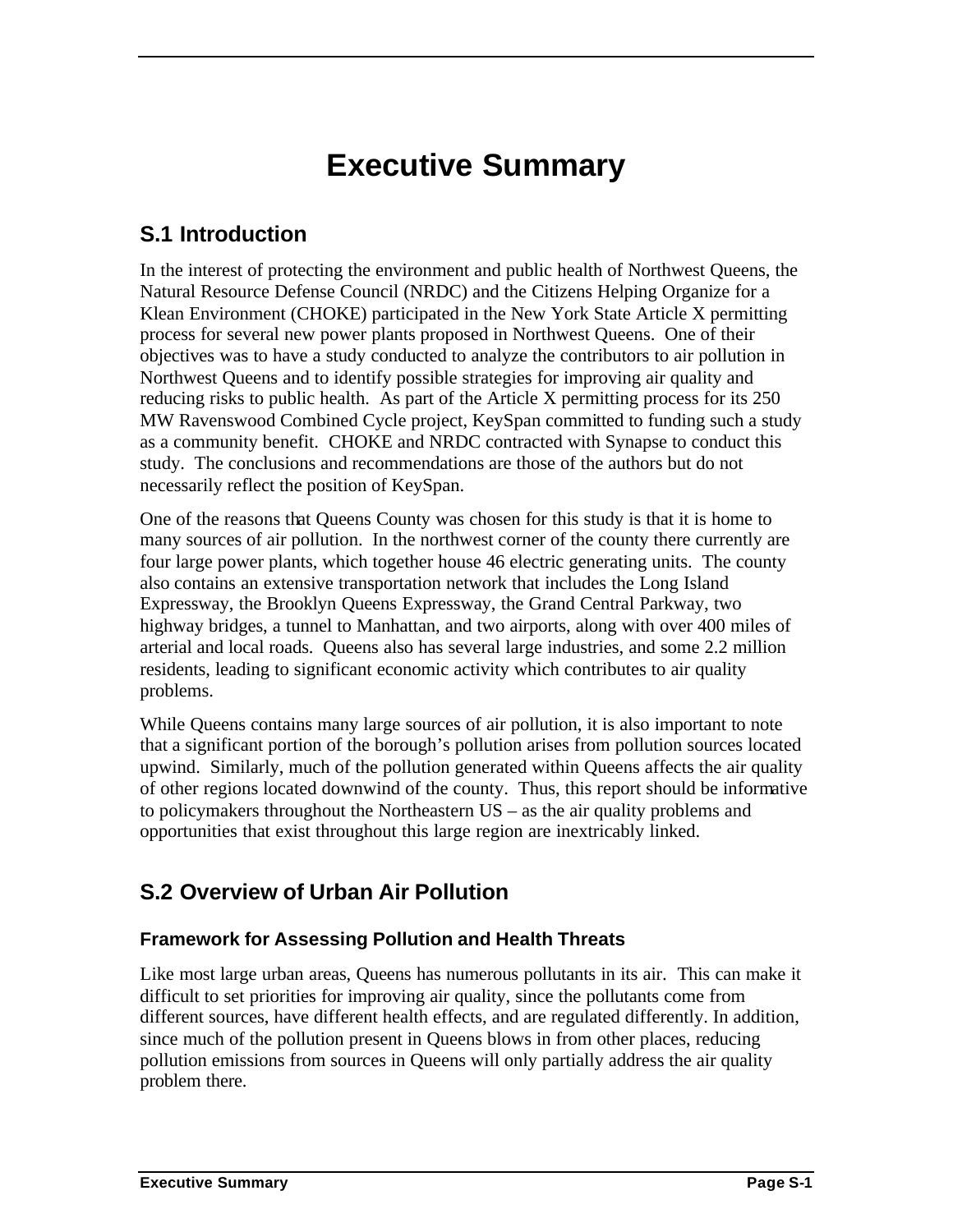It is important to distinguish between the different types of emissions and pollutants. A pollutant that is emitted and has not been transformed at all in the air is called a *primary pollutant*. A pollutant that leads to the formation of another pollutant is called a *precursor*, and the pollutant that forms as a result of the emissions of the precursor is called a *secondary pollutant*. These distinctions are important to keep in mind, since they may mean that the pollutants we control at a source are not the same as the pollutants for which we want to reduce exposures to people.

It is also useful to point out the several different steps that lead to the health threats caused by air pollution. One can visualize the pathway leading to health risks as follows:



In other words, primary pollutants are *emitted* from a source (such as a power plant or a car) and result in *concentrations* of a pollutant outdoors and indoors. The concentrations of pollutants at any one point in space and time are determined by many factors, including the transport of pollutants from many miles away, and the creation of secondary pollutants through complex chemical processes. Human *exposure* occurs when people spend time in areas with pollutant concentrations. Finally, human exposure leads to public *health risks*, if the exposure concentrations are high enough.

There are three major categories of air pollutants that lead to public health and environmental risks – criteria air pollutants, toxic air pollutants, and greenhouse gases. For each of these categories, we provide a description of the pollutants as well as a discussion of the major health risk that they create for the citizens of Queens County.

#### **Criteria Air Pollutants Defined**

In accordance with the Clean Air Act, the US EPA has set uniform, nationwide standards for six pollutants that are considered harmful to human health and the environment at high concentrations. These six *criteria pollutants* are briefly described below. For these pollutants, two types of National Ambient Air Quality Standards (NAAQS) are established. Primary standards are set to protect public health, and secondary standards protect against decreased visibility and building damage, and protect other forms of public welfare. It is important to note that being below a NAAQS does not necessarily mean that the re are no health risks, especially when multiple pollutants are present.

Carbon monoxide (CO) is a colorless, odorless gas that is almost entirely due to motor vehicle exhaust in dense urban areas. It is harmful to health because it can displace oxygen in our bloodstream, reducing delivery of this vital substance to the cells of our bodies.

Nitrogen dioxide  $(NO<sub>2</sub>)$  is a reddish-brown gas that is formed when fuel is burned.  $NO<sub>2</sub>$ is a precursor of both ozone and of nitrate particulate matter. Across the US, about half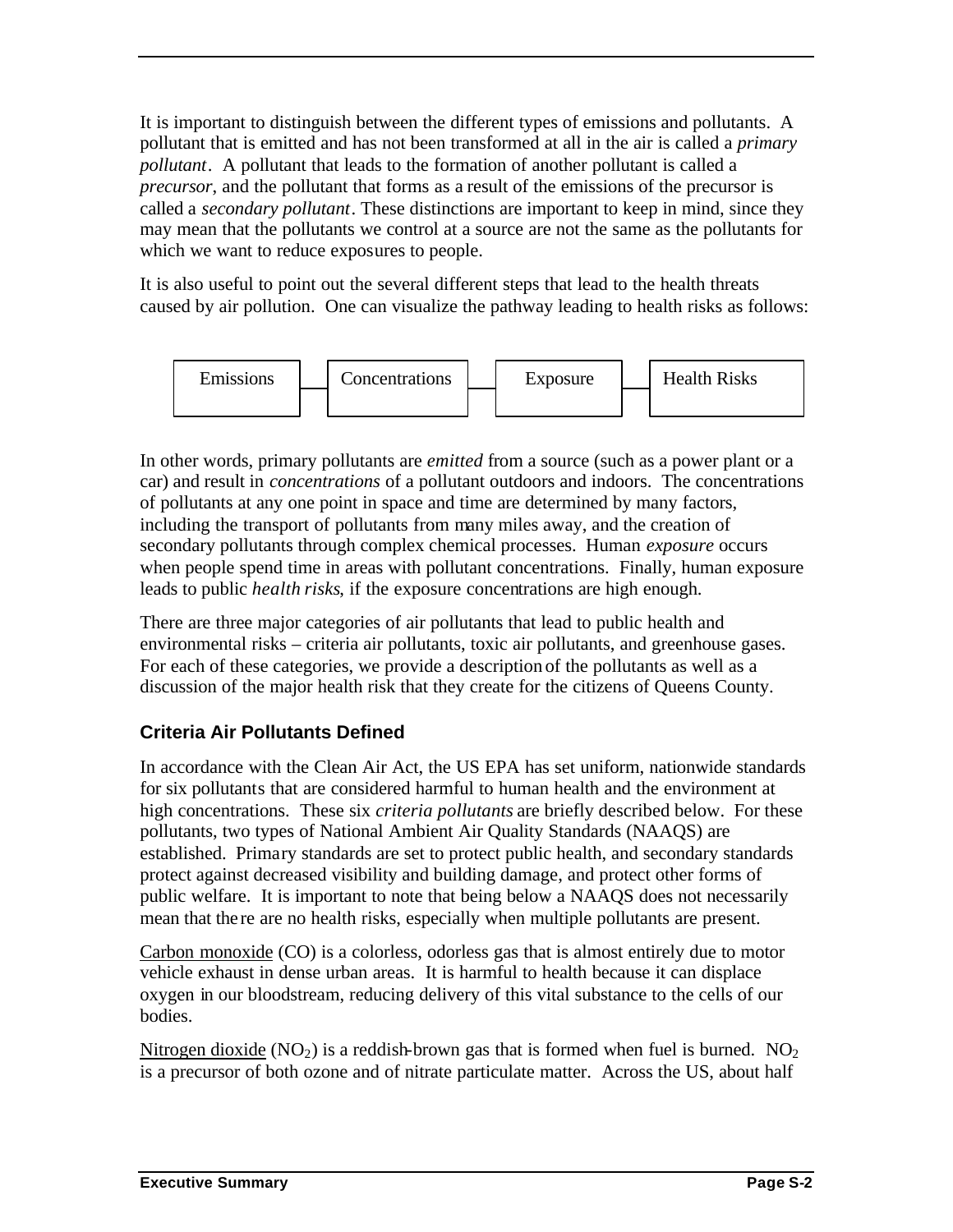of the  $NO<sub>2</sub>$  comes from motor vehicles, with about a third from power plants. When inhaled,  $NO<sub>2</sub>$  can irritate and damage the cells lining the deep regions of our lungs.

Sulfur dioxide  $(SO_2)$  is a gas principally formed when fuel containing sulfur (such as coal or oil) is burned, and is a precursor of sulfate particular matter. About two-thirds of the  $SO<sub>2</sub>$  in the US comes from fossil-fired power plants. When inhaled,  $SO<sub>2</sub>$  deposits and irritates the upper regions of our lungs.  $SO<sub>2</sub>$  is also a major contributor to acid rain, which leads to environmental damage to aquatic and forest ecosystems.

Ozone  $(O_3)$  is a major component of smog and is a secondary pollutant, formed when nitrogen oxides (NOx, which includes  $NO<sub>2</sub>$ ) react with volatile organic compounds (VOCs) in the presence of sunlight. Ozone is a strong oxidant gas which, upon inhalation, causes damage to the sensitive cells in the deep regions of our lungs. It can lead to decreased lung functions, increased hospitalizations, and possibly increased mortality risks.

Lead (Pb) is a metal that was once principally related to motor vehicles (since tertraethyl lead was used as an antiknock agent in gasoline). Now that unleaded gasoline is used, most of the lead in the air comes from lead smelters or other industrial sources. Lead exposure results in chemical changes in the brain which can reduce intelligence.

Particulate matter is defined as any solid or liquid suspended in the air. Particulate matter can therefore contain a large number of different chemicals or substances, and can vary greatly in size.  $PM_{10}$  is the fraction of particles less than 10  $\mu$ m in diameter (roughly one-seventh the width of a human hair). The US EPA has recently focused on *PM2.5*, the fraction of particles less than 2.5 μm in diameter, since those smaller particles are more likely to get deeper into the lung. Particulate matter is both a primary pollutant (including fly ash, soil, sea salt, and diesel particles) and a secondary pollutant (including sulfate and nitrate particles). Exposures to particulate matter have been associated with a wide range of adverse health impacts, including respiratory symptoms, decreased lung functions, increased hospitalizations, and increased mortality risks.

#### **Hazardous Air Pollutants Defined**

In addition to the criteria pollutants, the US EPA maintains a list of 188 toxic air pollutants, also known as hazardous air pollutants (HAPs), that are considered detrimental to human health. Unlike the criteria pollutants, HAPs do not have air quality standards, although emissions of some HAPs are regulated under the Clean Air Act. People exposed to air toxics at high levels for long time periods may have an increased chance of getting cancer, damaging their immune system, or suffering from neurological, reproductive (e.g., reduced fertility), developmental, respiratory and other health problems.

US EPA has constructed a list of 34 hazardous air pollutants (33 air toxics and diesel particulate matter) that constitute the greatest public health threat in urban areas. We have further reduced the list to those that create the greatest health risk in Queens. We use estimated concentrations of air toxics in Queens and published cancer risks of these 34 air toxics to pick a subset of pollutants that require closer scrutiny.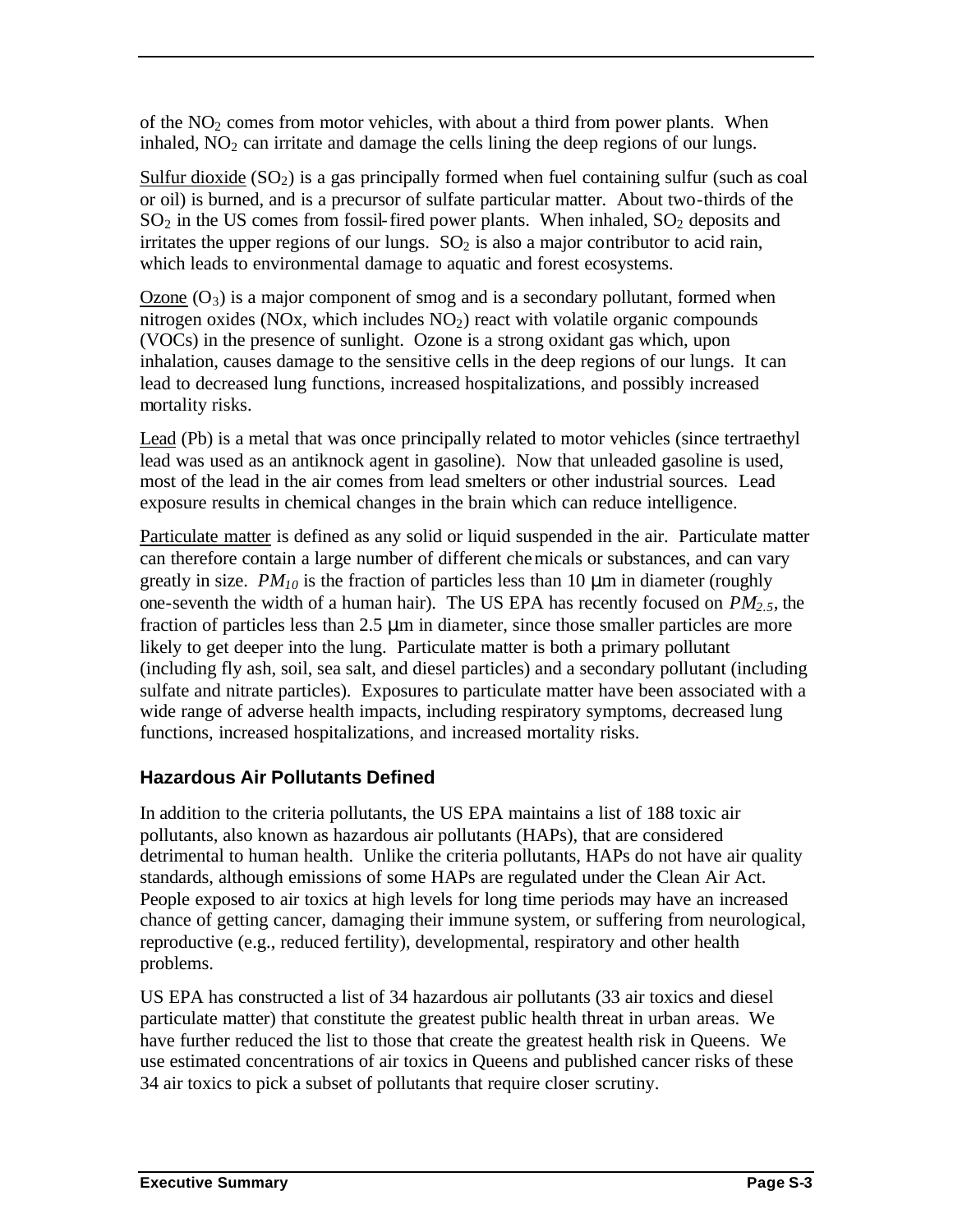Figure S.1 shows the eight pollutants most likely to significantly contribute to cancer risk in Queens, along with their approximate cancer risk rates. In descending order of importance, they are diesel particulate matter, polycyclic organic ma tter (POM), chromium compounds, formaldehyde, 1,3- butadiene, benzene, carbon tetrachloride, and acetaldehyde. As indicated in the table, the cancer risk from diesel particulate matter is greater than that for all the other eight HAPs combined.



**Figure S.1 Estimated Cancer Risks Of Top Eight Air Toxics In Queens**

#### **Greenhouse Gases Defined**

GHGs include carbon dioxide  $(CO<sub>2</sub>)$ , methane, nitrous oxide, and multiple other pollutants.  $CO<sub>2</sub>$  is the greenhouse gas of most concern because of the large volumes of  $CO<sub>2</sub>$  emissions relative to other GHGs. While, some of the other GHGs have greater "global warming potential" per unit volume, they are emitted in much smaller volumes.

Although they do not affect human health directly, greenhouse gases (GHGs) contribute to global climate change and associated health problems. Global climate change models predict that worldwide daily mortality and morbidity due to extreme heat events could significantly increase in this century, especially among elderly poor who often have preexisting health conditions and may lack air conditioning or access to air conditioned spaces. Projected increases in frequency and duration of extreme heat events will exacerbate the "urban heat island effect," which raises daily urban temperatures up to 10 degrees Fahrenheit higher than the surrounding suburbs/exurbs, especially during the nighttime hours.

Other health impacts of climate change include increased rates of secondary air pollutant formation (e.g.,  $O_3$  and some PM<sub>2.5</sub> components), incidence of vector-borne and waterborne diseases, and possibly increased frequency and severity of storms. By as early as the 2020s, there could be significant increases in the sea level in the New York area.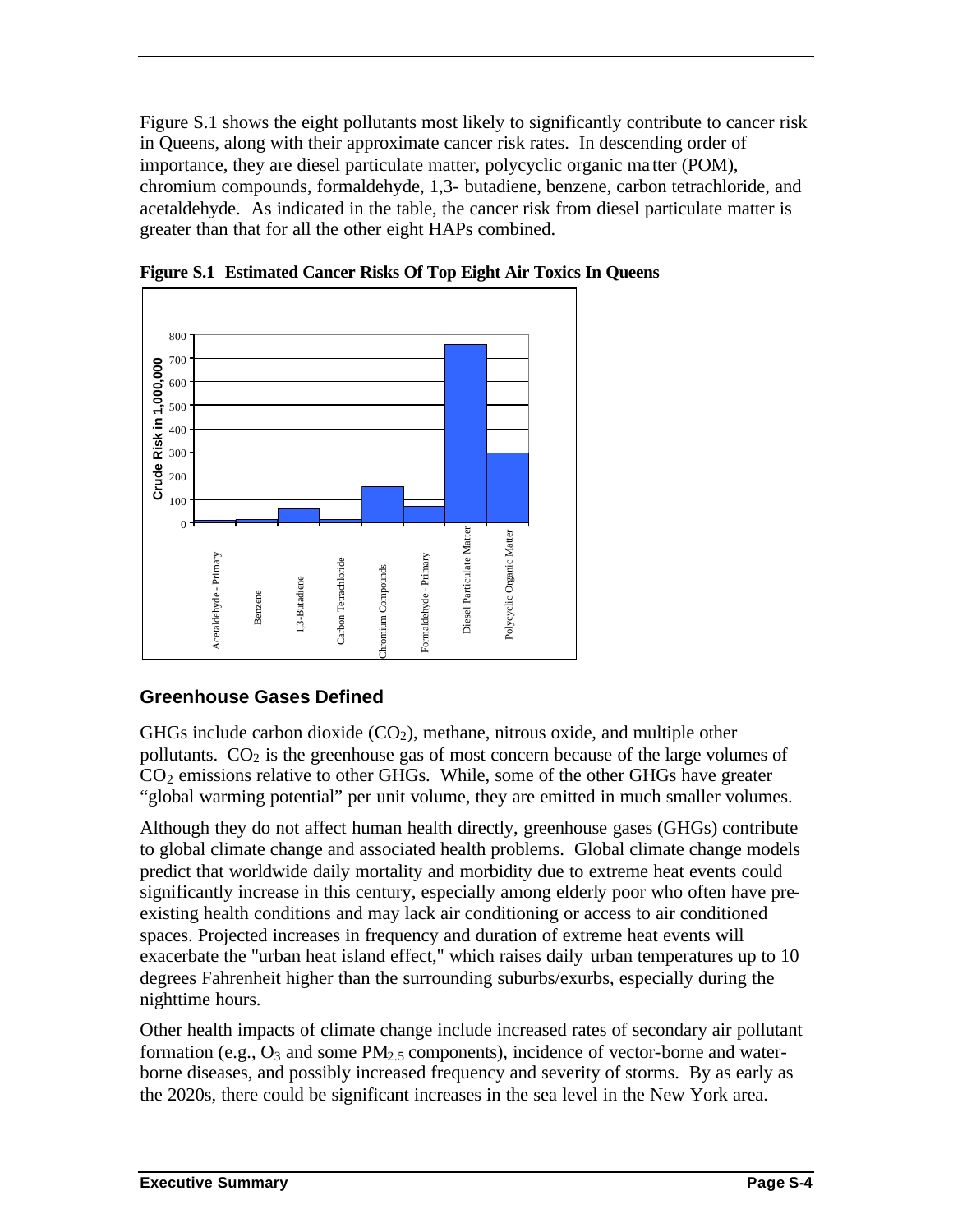Sea-level rise, combined with more frequent droughts and floods, will pose a significant challenge to urban transportation and drinking water delivery infrastructure. While the vulnerability of Queens to these impacts has not yet been specifically assessed, its highly urbanized structure and extensive coastline suggest a high degree of risk.

### **S.3 Air Quality and Health Risks in Queens**

#### **Criteria Pollutant Levels in Queens**

Evaluation of air quality requires analysis of specific data on pollutant concentrations in the air. The air quality in Queens is monitored on a regular basis for a number of pollutants, and data are readily available for these pollutants. The six criteria air pollutants are monitored at numerous locations on a regular basis to evaluate whether the air meets federally mandated ambient air quality standards. Most of these pollutants are measured on a continuous basis, either with daily or hourly average concentrations.

In the past decade, ambient levels for all six criteria pollutants have decreased nationally. However, progress has been slowest for ozone and small particulate matter. Limited progress on the ozone front is largely due to emissions of precursor gases from power plants, especially those in the Midwestern US, and motor vehicles. The highest concentrations of ozone are generally in areas downwind of major urban areas. Limited progress on small particulate matter is due to both vehicle emissions and sulfur dioxide emissions from coal-fired power plants. Concentrations of small particulate matter are particularly high in the Eastern US.

Air quality in Queens itself can be evaluated in comparison to federally mandated ambient air quality standards, air quality indices and other measures. Unhealthy air conditions, as measured using air quality indices, have decreased in the New York metropolitan area in the last decade. For example, sulfur dioxide concentrations in New York City are now well below federal standards, and the EPA has recently redesignated the city to be in attainment of carbon monoxide standards.

However, New York City and Queens County are still burdened with significant air quality problems. Environmental Defense has ranked Queens among the worst 10% of US Counties in terms of its exposure to criteria air pollutants. The greatest remaining threats are caused by ozone and particulate matter, both of which can have severe health impacts. The US EPA has determined that the NY metropolitan area, including Queens is in "severe nonattainment" for ozone; Queens is one of the two city boroughs that violates federal standards. Based on monitoring data, EPA expects that when  $PM_{2.5}$ designations are made, most of New York City, including large parts of Queens, will be defined as non-attainment areas.

It is important to note that compliance with National Ambient Air Quality Standards is not necessarily sufficient to eliminate public health risks from air pollution. There is ample evidence of health risks at concentrations below those national standards, especially for particulate matter.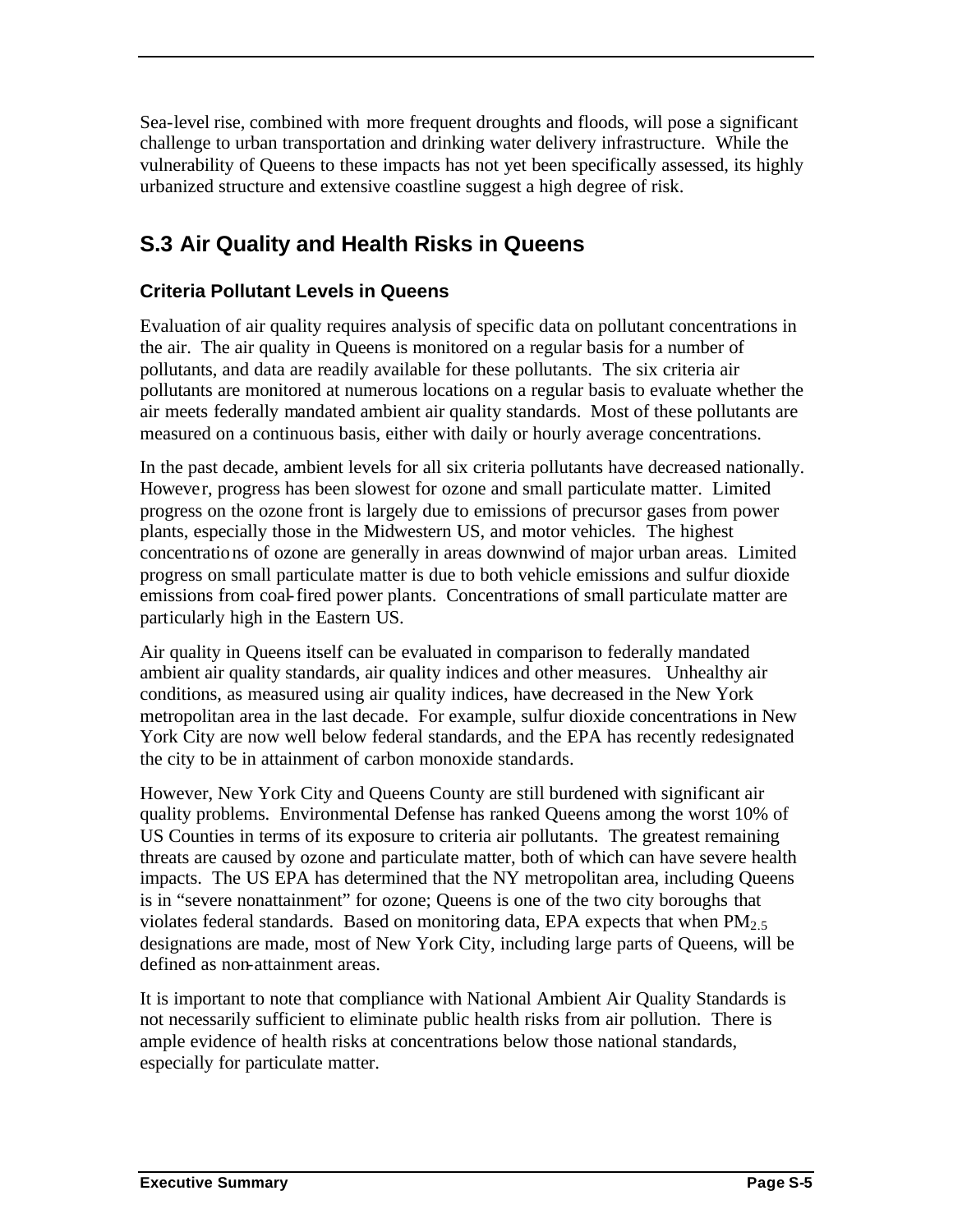#### **Hazardous Air Pollutant Levels in Queens**

Unlike criteria pollutants, data on emissions and air concentrations are more limited for hazardous air pollutants. While individual sources must meet specific emissions standards for certain toxics, there are no air quality standards for air toxics. Estimates of air toxics exposures require alternative data sources and estimation methods than can be used for criteria pollutants.

Based on modeling, ambient air toxics concentrations of several air toxics in Queens derive primarily from on-road mobile sources (cars, trucks, buses) and off-road mobile sources (including airplanes, airports, and trains). Because there are no ambient air quality standards for these pollutants, the importance of the concentrations is best understood in reference to the estimated health risks described above.

For both criteria pollutants and air toxics, it is important to recognize that ambient air pollution concentrations do not necessarily represent the levels of air pollution to which people are exposed. This is due in part to the fact that, on average, Americans spend 90 percent of their time indoors. As a result, indoor exposure, because of either indoor sources or penetration of pollution from outdoors, can be an important source of health impacts. Personal exposure can therefore be considered a combination of exposures from both outside (i.e., ambient) sources and indoor sources. Numerous studies over the past 25 years indicate that for most pollutants, especially  $VOCs$ ,  $NO<sub>2</sub>$  and particulates, personal exposures exceed ambient concentrations. For ozone, personal exposures are usually lower than ambient concentrations.

Moreover, despite the limitations of ambient air quality data, there is a strong correlation between outdoor air pollution levels and certain health outcomes. Epidemiological studies tell us that on days when air pollution levels are high, more people get sick or die. Such correlations lead to the ambient air quality standards set by EPA. Although we have a limited ability to know who is at highest risk because of our lack of personal exposure data and knowledge about population susceptibility, we can still draw population-wide inferences as long as average personal exposures increase when outdoor levels increase. For pollutants that penetrate indoors, even to a limited degree, this is indeed the case.

#### **Greenhouse Gas Contributions From Queens**

Information on emissions from specific greenhouse gas sources is limited at present, since GHGs are not currently regulated by federal or state laws. As such, GHG emissions reporting is entirely voluntary and often covers only greenhouse gas reduction efforts, rather than describing overall operational emission inventories.

Americans as a whole contribute far more to climate change on a per-capita basis than the rest of the world's people. The US is responsible for roughly one quarter of the total world's GHG emissions, even though we have only four percent of the world population, indicating that the average American generates 8 times as many greenhouse gases as the average non-American.

New York State is responsible for roughly four percent of US GHG emissions, but has more than 6 percent of the US population, and thus has a slightly lower per-capita green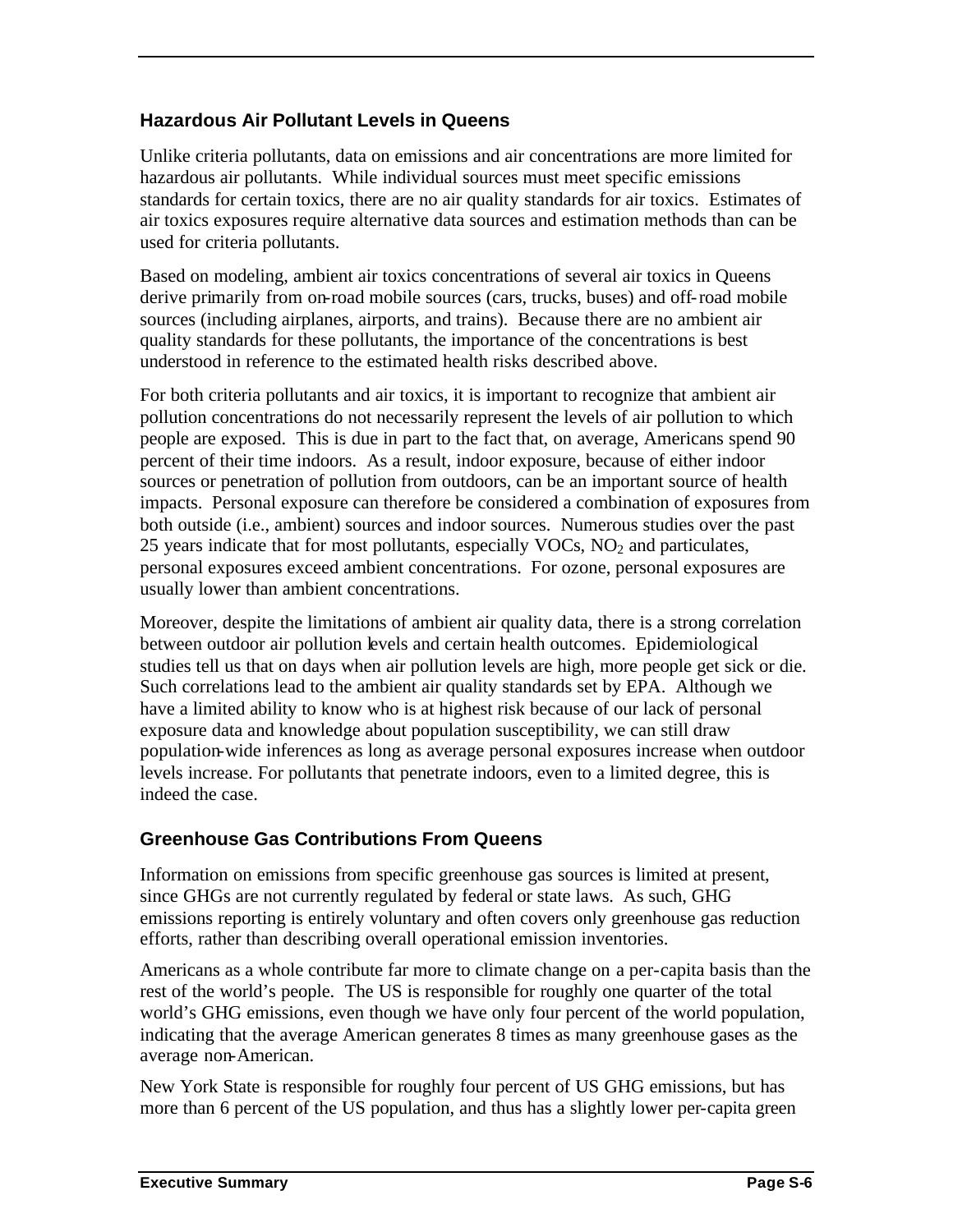house gas emission rate than the rest of the US. Nonetheless, Queens produces large volumes of  $CO<sub>2</sub>$  emissions. For example, the power plants in Queens County produce roughly 15 percent of all the  $CO<sub>2</sub>$  emissions from all the power plants in New York State while accounting for about 15 percent of the State's electric capacity. Thus, Queens provides an important opportunity regarding New York City's and New York State's efforts to address global warming.

The NY State Energy Research and Development Authority forecasts that overall GHG emissions in the state will increase by 12% by 2010. This significant increase in emissions, coupled with Queens' substantial contribution to New York State GHG emissions, suggests that the reduction of greenhouse gases should be a high priority in improving air quality in Queens.

#### **The Pollutants that Create the Greatest Health Risks In Queens**

In order to identify opportunities for improving the air quality in Queens County and neighboring regions, it is useful to identify those pollutants that create the greatest health risks in Queens. Here we make a broad comparison of the health risks posed by the different criteria pollutants, hazardous air pollutants and greenhouse gases.

Ozone and particulate matter are the two criteria pollutants that currently pose the greatest health risk, both because of their toxicity and because levels of other criteria pollutants have been more greatly reduced in recent years. Thus, we focus our quantitative analysis here on just these two criteria pollutants. Also, remember that we have narrowed the EPA's list of priority air toxics down to eight HAPs that are of most importance to cancer risks in Queens.

In order to rank the health risks of ozone, particulate matter and HAPs, we analyze the premature deaths that might occur in Queens as a result of each pollutant. We assume hypothetically that concentrations of each pollutant are decreased by 10% across all of Queens, and we calculate the resulting reduction in premature deaths. This approach will only capture a fraction of the health benefits due to reduced concentrations, because it does not address health impacts beyond premature deaths. Nonetheless, it provides a useful methodology for creating priorities across the pollutant types.

We estimate that a 10% reduction of the eight priority HAP emissions in Queens would result in four fewer cancers (and associated premature deaths) per year in Queens. We also estimate that a 10% reduction in ozone concentrations would result in roughly 30 fewer premature deaths per year in Queens. Finally, we estimate that a 10% reduction in PM<sub>2.5</sub> concentrations (to be distinguished from emissions) would result in over 100 fewer premature deaths per year in Queens.

Thus, the health threat from ozone appears to be roughly a factor of ten greater than that of HAPs, and the health threat of  $PM<sub>2.5</sub>$  appears to be roughly a factor of three greater than that of ozone, when ranked on the basis of premature deaths. From this perspective, public policies to reduce air emissions should focus first on  $PM_{2.5}$ , and then on ozone, with less emphasis on HAPs.

We have not ranked greenhouse gases alongside the other pollutants in this study, due to the long-term timeframe and unpredictable nature of global warming impacts on public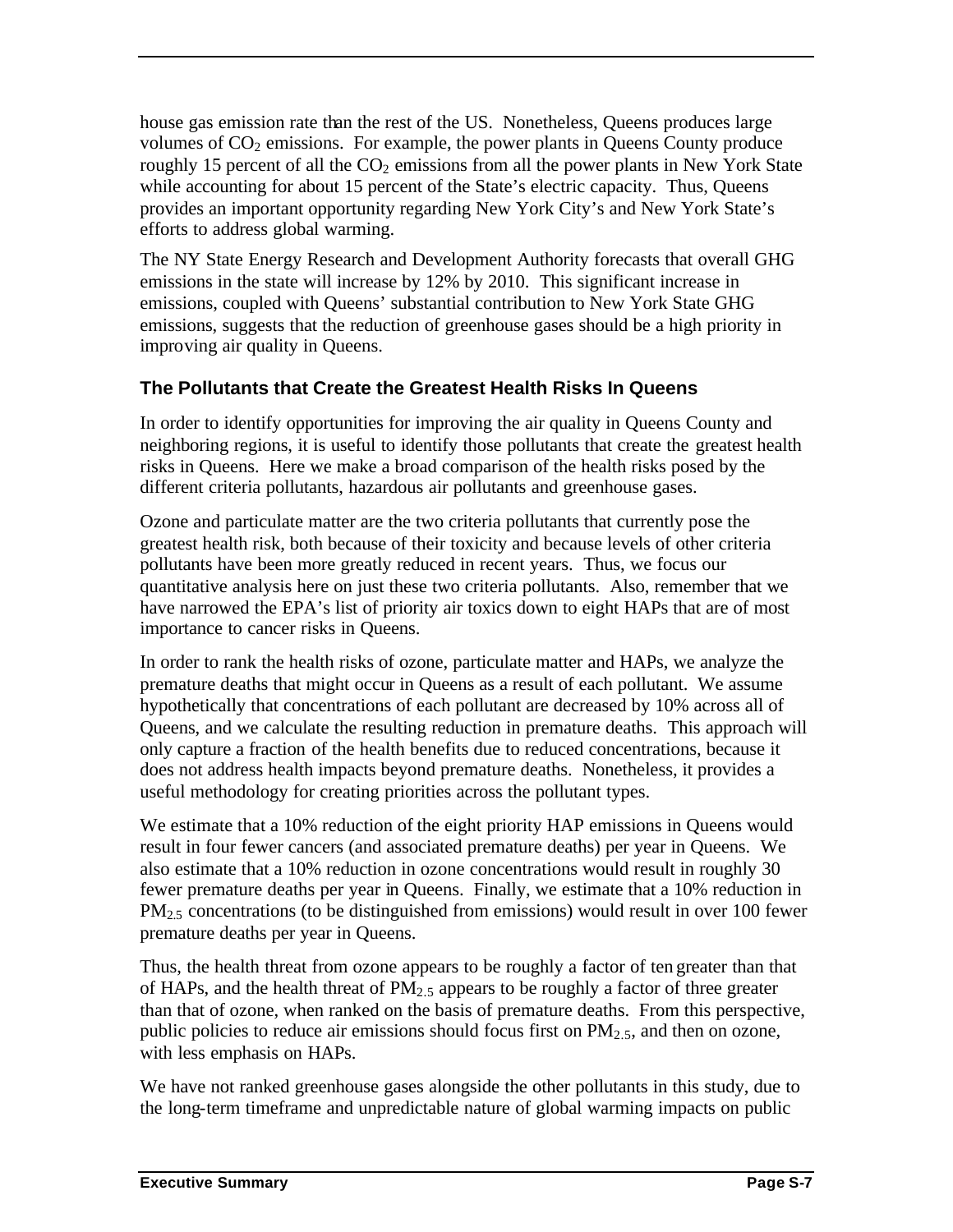health. Nevertheless, it is clear that the potentially dramatic effects of global warming, both in Queens and elsewhere in the world, dictate that greenhouse gases receive substantial attention when addressing air pollution and air quality in Queens and the neighboring regions.

#### **Factors Affecting Air Quality – Transport of Particulates and Ozone**

There are a variety of factors that influence air pollution concentrations in a given area. These factors include not only the sources of air pollution and their locations, but also weather-related factors that influence how far pollutants travel and how they change in the air.

Particulate matter consists of many different chemicals and contains components that are directly emitted (primary particles), and components that are formed through reactions in the atmosphere (secondary particles). The most prevalent particle types are sulfate and nitrate particles (which constitute about half of the fine particulates on the East Coast), and elemental and organic carbon (which constitute about one third of the fine particulates on the East Coast).

Concentrations of different forms of particulate matter are determined by a variety of factors. The maximum concentrations associated with any given emission source are generally fairly close to the source. This effect is particularly strong for sources that emit primary particles, such as highways. The effect is reduced for sources that emit primarily precursor gases that will form into small particles, such as power plants. Tall emission stacks on power plants can mean that emissions occur high in the air and can travel long distances before being deposited. However, an individual living near a source will be at greater risk than an individual living hundreds of miles away, because of where the concentration is highest.

Ozone is formed most intensively during the summer months through reaction of  $NO<sub>x</sub>$ , VOCs, and sunlight. In New York, as for much of the East Coast, the Ozone Season is designated as May 1 through September 30 of each year. This is the period during which ozone formation causes the most significant air pollution problems and health impacts.

Both ozone and particulate matter (and their precursors) can travel long distances in the atmosphere. As a result, pollutant concentrations in a particular area can be affected by sources far away. This characteristic is important in Queens due to meteorological conditions. Queens, and the rest of the New York City area, is affected by weather systems that move from west to east across the country. This predominant west to east weather movement transports air emissions from power plants in the Midwest (as well as other areas to the south and west). The transported pollutants significantly affect pollutant concentrations in the New York area.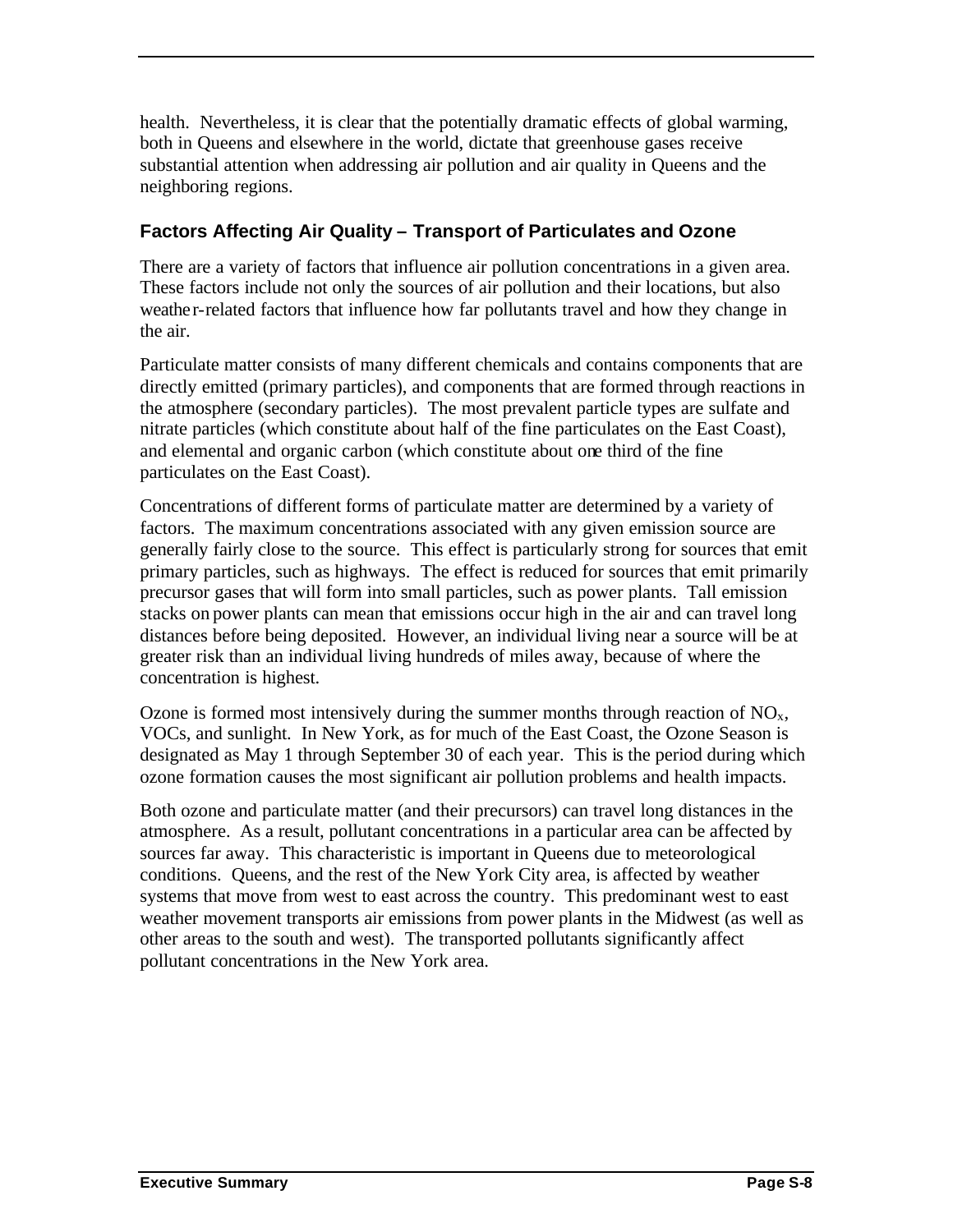### **S.4 Sources of Emissions Affecting Air Quality in Queens**

#### **Introduction and Caveats**

Identifying the local sources of emissions that contribute to air quality problems in Queens is a difficult task. First, there is little reliable information to indicate the primary sources of some of the key emissions in Queens. We have reviewed several different data sources only to find that they are incomplete, inconsistent, or not based on data specific to Queens. Second, the formation of pollutants and the transport of pollutants into and out of Queens is a complex process that is difficult to analyze, and yet will have significant implications for the ambient air quality in Queens.

Nonetheless, here we broadly indicate those sources of emissions that are likely to have the greatest impact on the air quality in Queens. While we do not identify many of the specific sources of emissions, we indicate those sectors and those types of sources that are likely to have the greatest impact.

The US EPA recommends dividing sources of air emissions into four main categories, listed below. We use these categories throughout this report to describe the general types of sources in Queens

- Large stationary sources. Sometimes referred to as point sources, large stationary sources are those that emit at least 100 tons per year of any regulated pollutant. This category includes electric power plants, manufacturing, refineries, and steel mills.
- Area sources. This category includes all smaller stationary sources of emissions, such as residential and commercial furnaces and boilers, waste incinerators and miscellaneous small combustion sources. This category also includes noncombustion area sources such as gas stations and dry cleaners.
- On-road mobile sources. This category includes all transportation vehicles that travel on roads, including cars, taxies, buses, trucks, etc., using both diesel fuel and gasoline.
- Off-road mobile sources. This category includes all transportation vehicles that travel off-roads, such as airplanes, marine transportation, recreational vehicles, industrial, construction and mining equipment, using both diesel fuel and gasoline.

#### **Sources of Particulate Matter**

Several factors discussed above pertaining to the formation and transport of particulate matter, allow us to make only broad conclusions about the relative impact in Queens of the various sources of particulate matter. We believe that the sources that contribute to ambient particulate matter concentrations in Queens can be described as follows:

• Sources *outside* the metropolitan area contributes the largest portion of ambient of particulate matter in Queens. Much of this transported particulate matter comes from power plants and other industries in upwind states.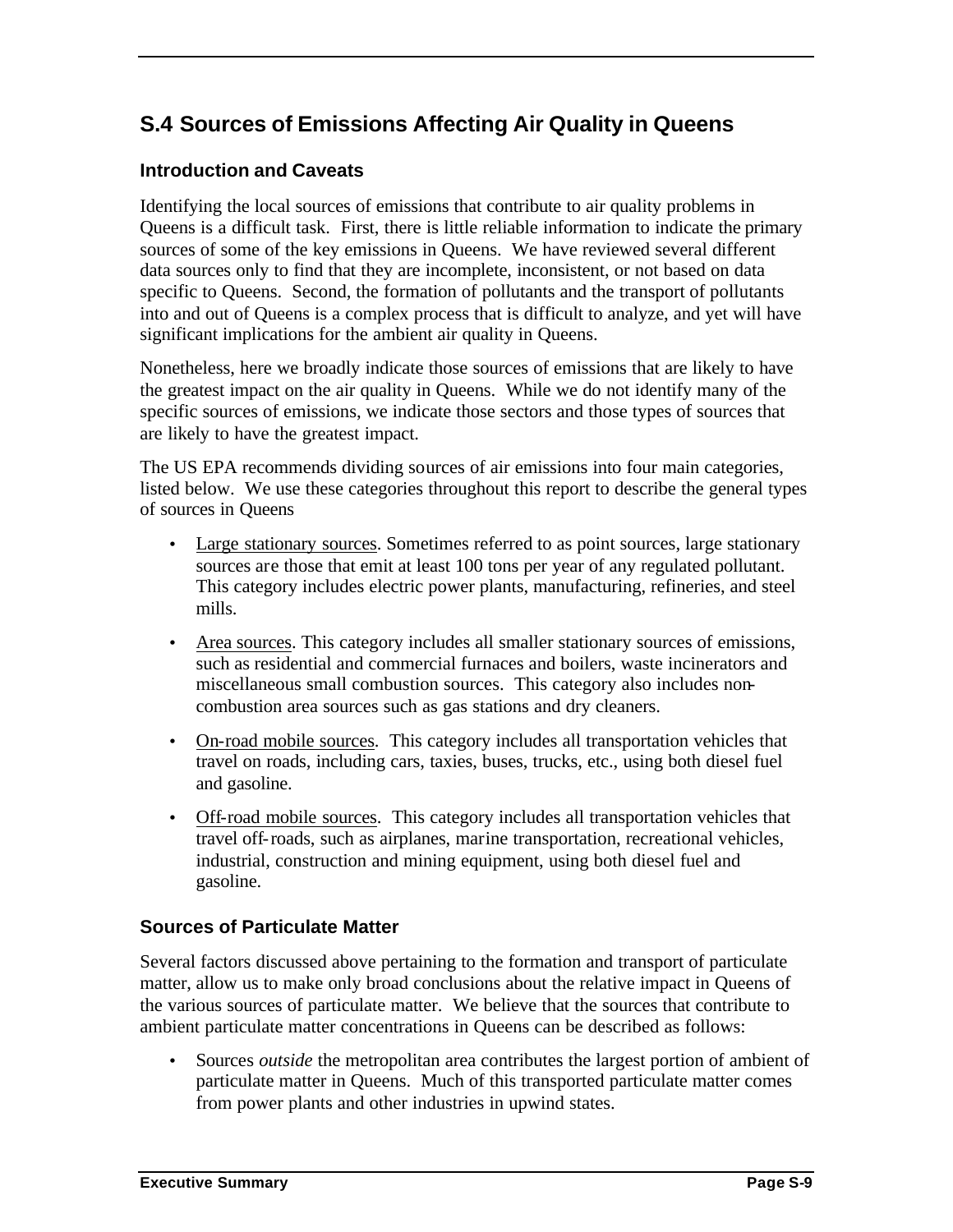- Of the remaining ambient particulate matter in Queens, a large part comes from sources *within* Queens. Most of this particulate matter consists of primary emissions from the transportation sector, the electricity sector, and the area sources (i.e., residential and commercial boilers) within Queens, largely in the PM 2.5 category. Other sources include fugitive dust and natural sources such as suspended salt particles from the ocean and Long Island Sound, which consists mostly of coarser material.
- Another large portion of ambient particulate matter in Queens comes from similar sources *in other parts of the metropolitan area*. Compared with particulate matter from Queens sources, a larger proportion of the particulate matter in this category is secondary rather than primary.

#### **Sources of Ozone and Ozone Precursors**

Again, several factors discussed above pertaining to the formation and transport of ozone allow us to make only broad conclusions about the relative impact in Queens of the various sources of ozone. We believe that the sources that contribute to ambient ozone concentrations in Queens can be described as follows:

- Sources *outside* the metropolitan area contribute the largest portion of ambient ozone in Queens. Much of this ozone and ozone precursors come from power plants and other industries in upwind states. Ozone levels are highest in Queens and the Bronx, relative to the rest of New York City, because they are more directly downwind of Northern New Jersey, Newark, and Manhattan.
- Of the remaining ambient ozone in Queens, a large part comes from sources *within* Queens. Most of this ozone is due to ozone precursors from the transportation sector, the electricity sector, and the area sources (i.e., residential and commercial boilers) within Queens.
- Another large portion of ambient ozone in Queens comes from sources in *other parts of the metropolitan area*. Most of this ozone is likely to be due to precursors from the transportation sector, the electricity sector, and area sources.

#### **Sources of Hazardous Air Pollutants (HAPs)**

The transportation sector is by far the largest contributor to the health risks created by hazardous air pollutants in Queens. Diesel particulate emissions pose a health risk greater than all of the other seven priority HAPs combined (as described above), and almost all of the diesel particulate emissions are caused by on-road and off-road mobile sources. Furthermore, the transportation sector is responsible for the majority of the emissions of several of the other HAPs, including formaldehyde, benzene, and acetaldehyde.

The power plants in Queens emit several types of HAPs, but they tend to contribute very small portions of the total contributions in the county. For example, roughly three percent of the total chromium compounds emitted in Queens comes from the power plants, and much less than one percent of the polycyclic organic matter (POM) emissions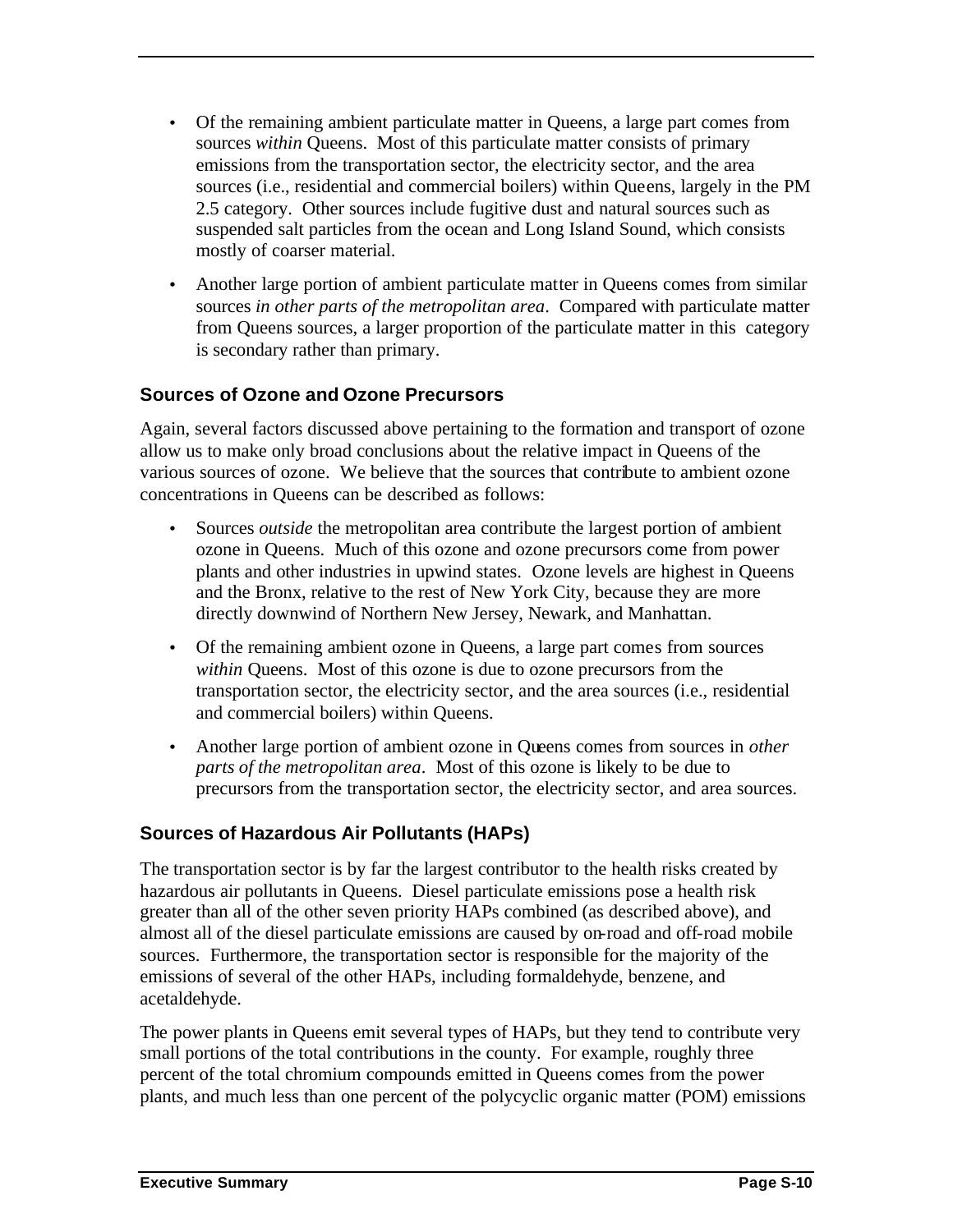are from power plants. Furthermore, since emissions of these HAPs from sources outside of Queens can contribute to concentrations in Queens, these power plants contribute a relatively small amount to ambient HAP concentrations in Queens. Other HAP emissions from power plants, such as mercury, arsenic, manganese and nickel compounds, were not identified as among the top priority HAPs in Queens, but may have important non-cancer health implications.

#### **Sources of Greenhouse Gases**

Figure S.2 provide a breakdown of the sources of  $CO<sub>2</sub>$  emissions for the entire state of New York. It indicates that the transportation sector makes the largest contribution to emissions (35%), followed by the electricity sector (29%).



**Figure S.2 Sources of CO2 Emissions in New York State**

The breakdown of  $CO<sub>2</sub>$  sources in Queens County may be different than that presented for New York State above. Because of the high concentrations of both roadways and power plants in Queens, there may be even greater contributions from the transportation and electricity sectors.

### **S.5 Reducing Emissions from the Electricity Sector**

New York City, like the rest of the nation, gets its electricity from a regional network of interconnected power plants and transmission lines. This means that the residents and businesses of each borough are not served exclusively by power plants within that borough. Rather, the electricity from all the power plants in the Northeast region is commingled in the regional transmission grid. Queens is one of the counties with a large amount of generating capacity relative to its electricity needs, and it consistently exports its surplus electricity to other users in New York City.

Currently, there are four large power plants in Queens, which together house 46 electric generating units. Eight of these are large steam generating units, and 38 are small combustion turbines. All four of these plants are in a small section of Northwest Queens (Astoria). Figure S.3 shows the location of these four facilities in Northwest Queens.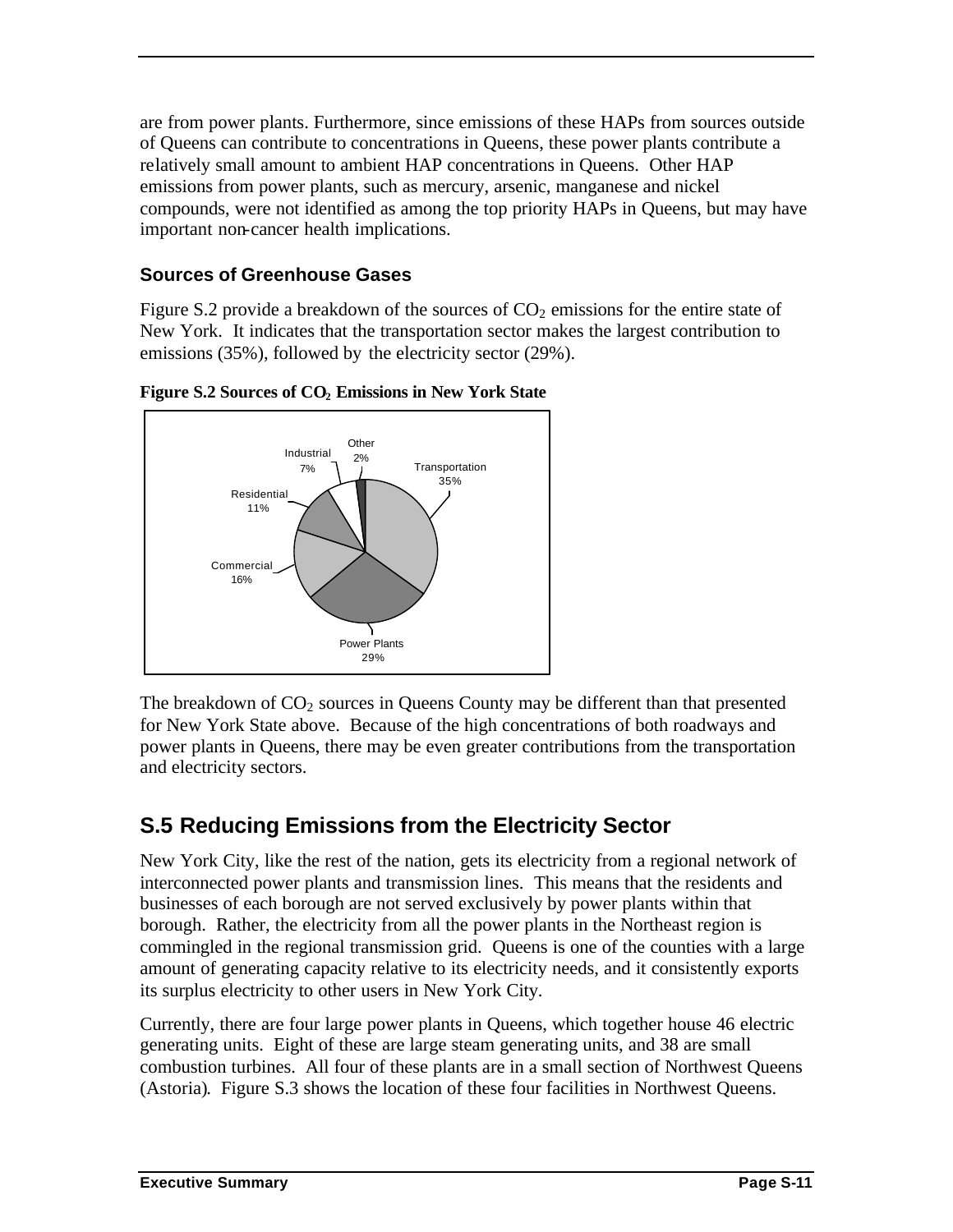The concentration of generating capacity in Northwest Queens is exceptionally high for such a densely populated area. In addition, this community includes a high percentage of low-income people and persons of color. These demographics suggest that "environmental justice" concepts and policies should be taken into account when considering options for addressing air quality in Queens and in considering the siting of further sources of air pollution.





The steam generating units in Queens are responsible for large percent of the  $NO<sub>x</sub>$ ,  $SO<sub>2</sub>$ and  $CO<sub>2</sub>$  emitted in Queens. Figure S.4 shows the emission- rates in pounds per megawatt hour produced from these generating units in 2000. It should be noted that the average emission rates of these Queens plants are lower than both the New York State and National averages primarily due to the use of lower-emission fossil fuels (e.g. natural gas and oil, instead of coal).



**Figure S.4 2000 Emission Rates from Steam Electric Plants in Queens**

As previously mentioned, some Queens generators are already undergoing changes that will result in lower emission rates, such as the Air Quality Improvement Program at the Ravenswood Station that when completed in 2003 will reduce the  $NO<sub>X</sub>$  emission rate by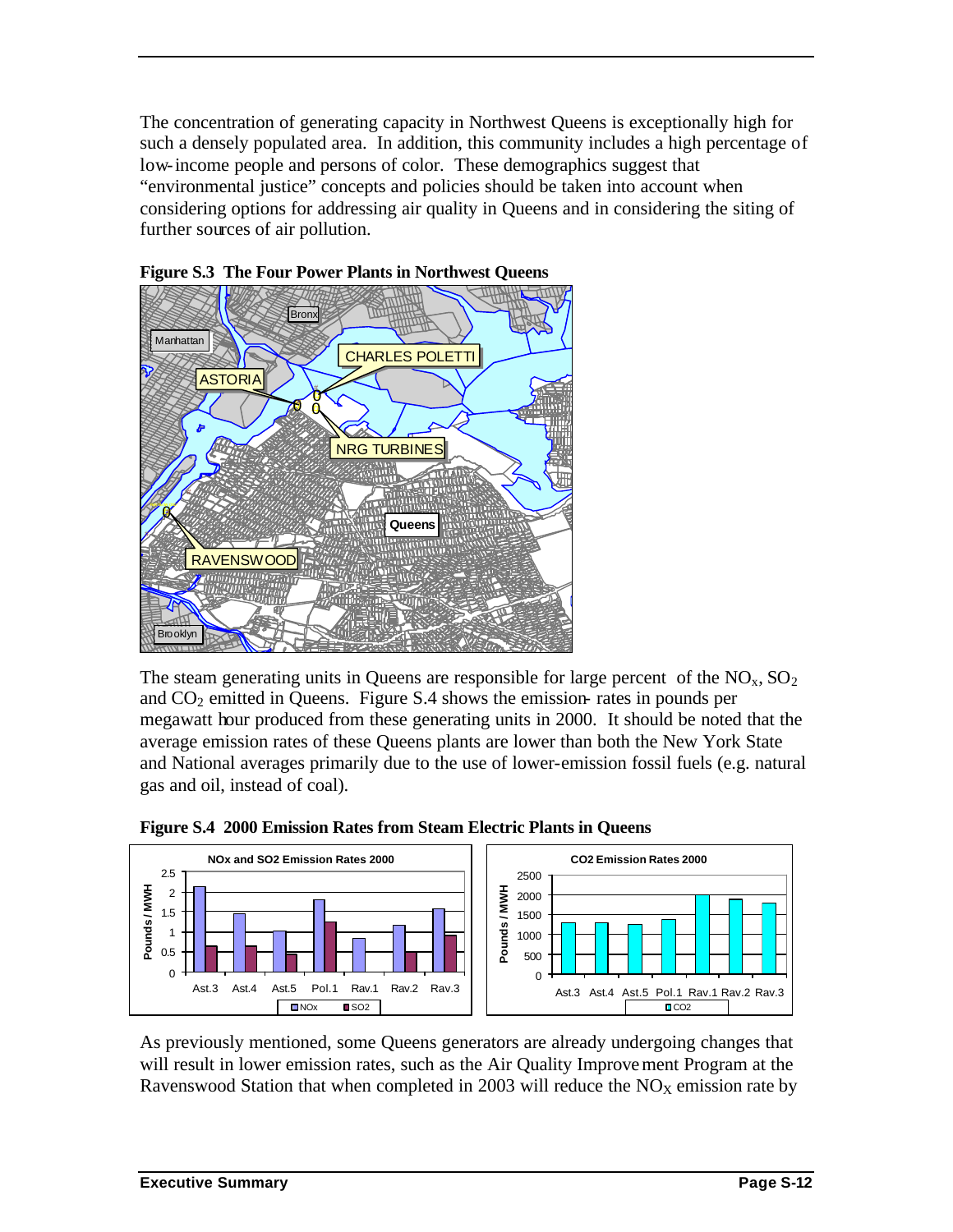about 20 percent. At the same time, other older generating units in Queens continue to be of concern, including the recently restarted Astoria Unit 20 plant.

We develop two scenarios to identify the opportunities for reducing emissions from the power plants in Queens. The Base Case scenario is a forecast of power plant operation and emissions assuming "business-as-usual" practices, i.e., without major changes to address air emissions. The Clean Air Plan scenario is a forecast of the electricity sector with several important modifications designed to reduce air emissions.

For the Base Case scenario, we assume that none of the existing generating units in Queens is retired during the study period and that 250 MW of new combined-cycle combustion turbine (CCCT) capacity is added by the end of 2004. Thus, we assume that 250 MW of the currently proposed new CCCT capacity will be installed before 2005, absent the Clean Air Plan. For the purposes of assessing air emissions in Queens it is not necessary to predict which of the currently-proposed projects this will be, or exactly where it will be located within Queens.

For the Clean Air Plan, we modify the Base Case scenario with the following three features:

- Implementation of aggressive energy efficiency measures throughout New York City. We estimate that roughly ten percent of the city's energy load could be saved by 2010 through cost-effective efficiency measures. This would require an annual investment of \$131 million, but would result in annual energy savings of \$264 million, for a *net savings* of roughly \$133 million per year.
- Installation of 50 MW of solar photovoltaics systems throughout New York City, roughly equivalent to 0.5% of the total generation capacity in the city in 2010. This solar power would provide emission-free electricity, assist with transmission and distribution congestion in the city, and provide power during the most expensive hours and seasons of the day – during the summer peak demand periods.
- The retirement of older, inefficient power plants by 2005, including the retirement of Poletti Unit 1; Astoria Units 2, 3 and 4; and Ravenswood Units 1 and  $2<sup>1</sup>$
- The installation or repowering of several new units in Queens, including one 500 MW CCCT and two 900 MW CCCTs, resulting in 2,300 MW of new, efficient, gas-fired combined cycle power plants.

#### **Emission Reductions from the Clean Air Plan**

The Clean Air Plan results in substantial reductions in emissions from the Queens power plants, as indicated in Table S.1 and Figure S.5 below. These reductions are particularly vital in view of the expected enormous increase 48% by 2010 in electricity generation

 $\overline{a}$ 

Given the current status of newly-permitted facilities, it is unlikely that these existing facilities would be retired by 2005. Thus, the benefits that our analysis shows for 2005 would actually be achieved in a later year (e.g., 2007), whenever these units are retired.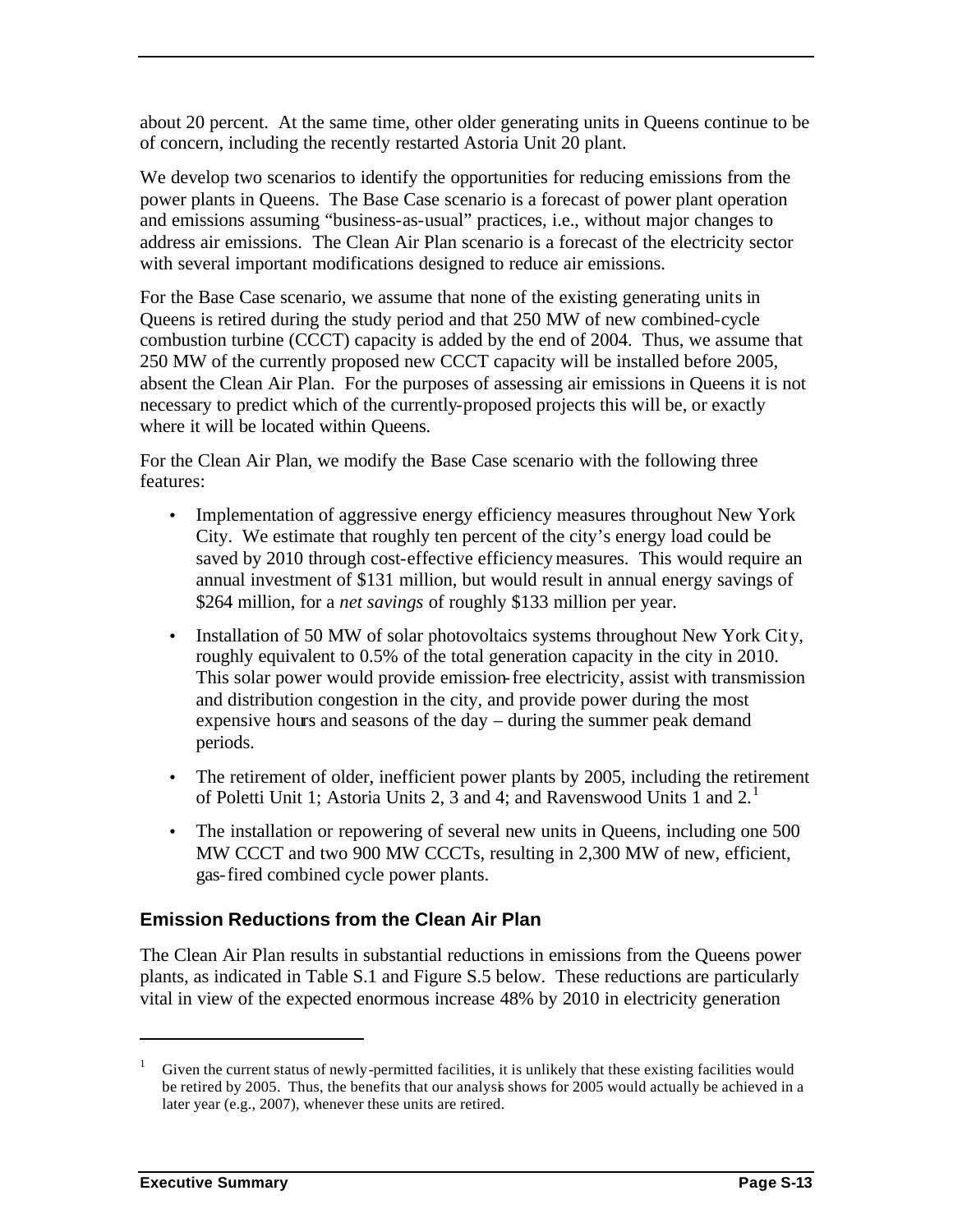from Queens power plants (48% by 2010), due to the construction of new power plants that will provide increased power to New York City and the region.

| 2005      | 2010    |
|-----------|---------|
| 73%       | 75%     |
| 6,050     | 7,300   |
| 80%       | 83%     |
| 3,760     | 4,780   |
| 23%       | 9%      |
| 1,907,000 | 895,000 |
| 27%       | 12%     |
| 175       | 91      |
|           |         |

**Table S.1 Annual Emission Reductions at Queens Power Plants from the Clean Air Plan**

*Emission reductions are relative to the business-as-usual emissions in the relevant years.*



**Figure S.5 Emissions from Queens Power Plants: Base Case and Clean Air Plan**

The  $NO<sub>X</sub>$  reductions are due to the replacement of the steam generators in Queens with CCCTs with advanced  $NO<sub>x</sub>$  emission controls. The  $SO<sub>2</sub>$  reductions are almost entirely the result of changes in fuel use; because there is negligible sulfur in natural gas, replacing oil combustion with gas combustion reduces  $SO<sub>2</sub>$  emissions to near-zero levels. Percentage reductions in  $CO_2$  and  $PM_{2.5}$  are not as pronounced as those in  $NO_x$  and  $SO_2$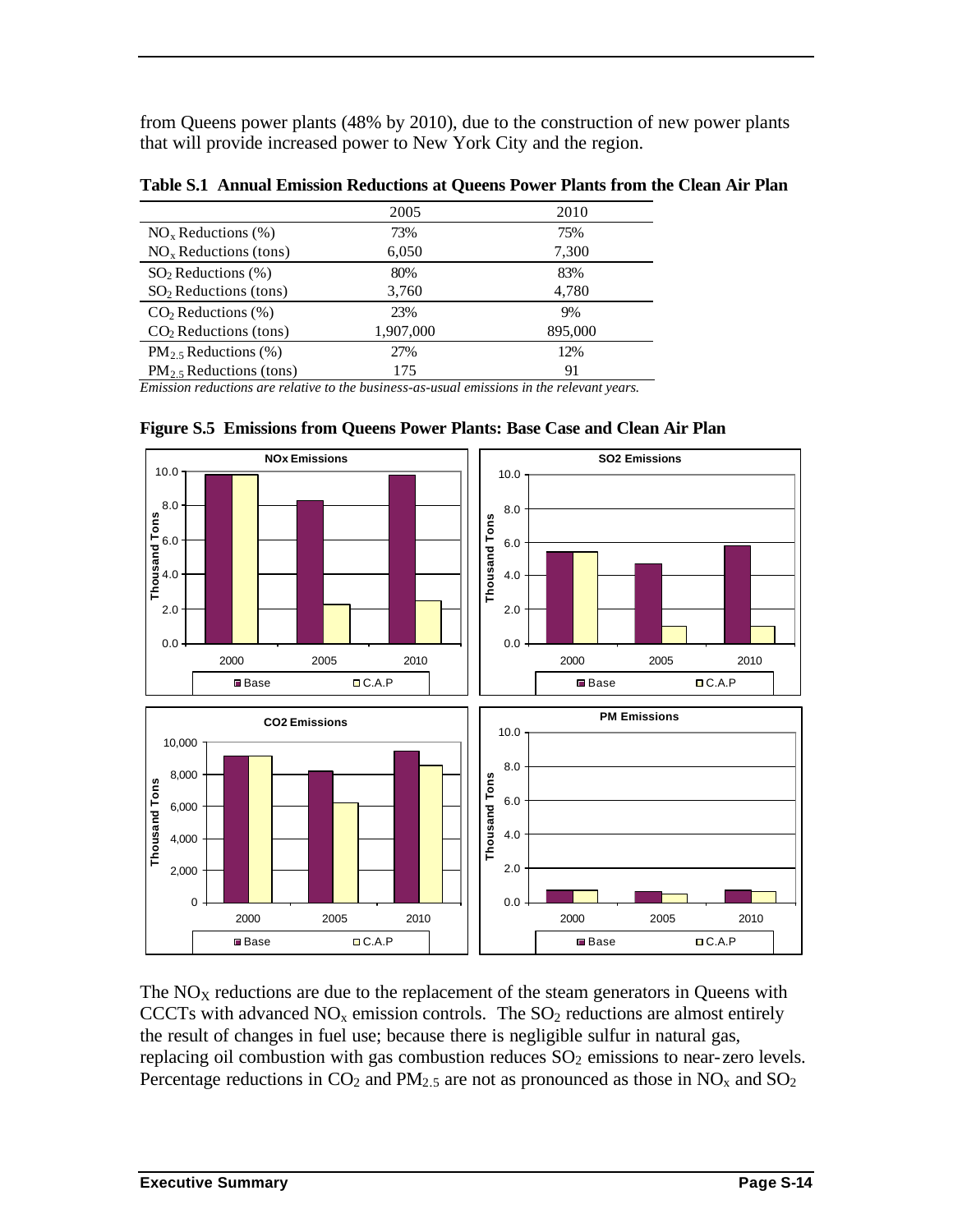because, while new CCCTs have very low  $NO<sub>x</sub>$  and  $SO<sub>2</sub>$  emission rates, their  $CO<sub>2</sub>$  and PM<sub>2.5</sub> emission rates are more significant.

The Clean Air Plan will also result in significant reductions of emissions in regions outside of Queens. As noted previously, emissions reductions from power plants located outside of Queens can and often will result in air quality improvements in Queens. Table S.2 presents a summary of emissions reductions achieved by the Clean Air Plan in the entire Northeast region.

|                         | 2005      | 2010      |
|-------------------------|-----------|-----------|
| $NOx$ Reductions (tons) | 9.350     | 15.460    |
| $SO2$ Reductions (tons) | 13.150    | 26.240    |
| $CO2$ Reductions (tons) | 4,324,000 | 7,078,000 |

| Table S.2 Annual Emission Reductions at Northeast Power Plants from the Clean Air Plan |  |
|----------------------------------------------------------------------------------------|--|
|----------------------------------------------------------------------------------------|--|

A comparison of the tonnage reductions in Tables S.1 and S.2 demonstrates that a large portion – and in many cases the majority – of emission reductions from the Clean Air Plan occur outside of Queens. This occurs for several reasons: (a) the increased generation in Queens due to the new power plants reduces the emissions from dirtier, less-efficient power plants elsewhere, (b) the efficiency efforts significantly reduce generation from other power plants in the region, and (c) the PV slightly reduces generation from other plants in the region. While these results emphasize the need for regional solutions to address the air quality in Queens, significant reductions can still be realized from efforts at Queens plants.

### **S.6 Reducing Emissions from the Transportation Sector**

Our analysis of the transportation sector assesses (a) current use of roads and vehicles in Northwest Queens; (b) anticipated future use of roads and vehicles under a Base Case scenario; and (c) anticipated future use of roads and vehicles under several different transportation policy scenarios. We evaluate policies that could reduce emissions from the transportation sector by reducing the use of vehicles, reducing the emissions per mile of travel, or both.

The transportation sector study focuses on a 17 square-mile area within Northwest Queens. This area is about 16 percent of the entire Queens County in land area, and contains 25 percent of the population, as well as roughly a third of the expressway miles and a fifth of the arterials and local roads in the county. About one quarter of the total vehicle miles traveled in Queens County were over these roads. In 2000, passenger vehicles accounted for 86 percent of the vehicle miles traveled, commercial vans for eight percent, and large trucks and buses for six percent.

#### **Base Case Emission Forecast**

Emissions from the transportation sector in the future will be influenced by three factors: (1) vehicle miles traveled, (2) types of vehicles, and (3) emission rates of vehicles.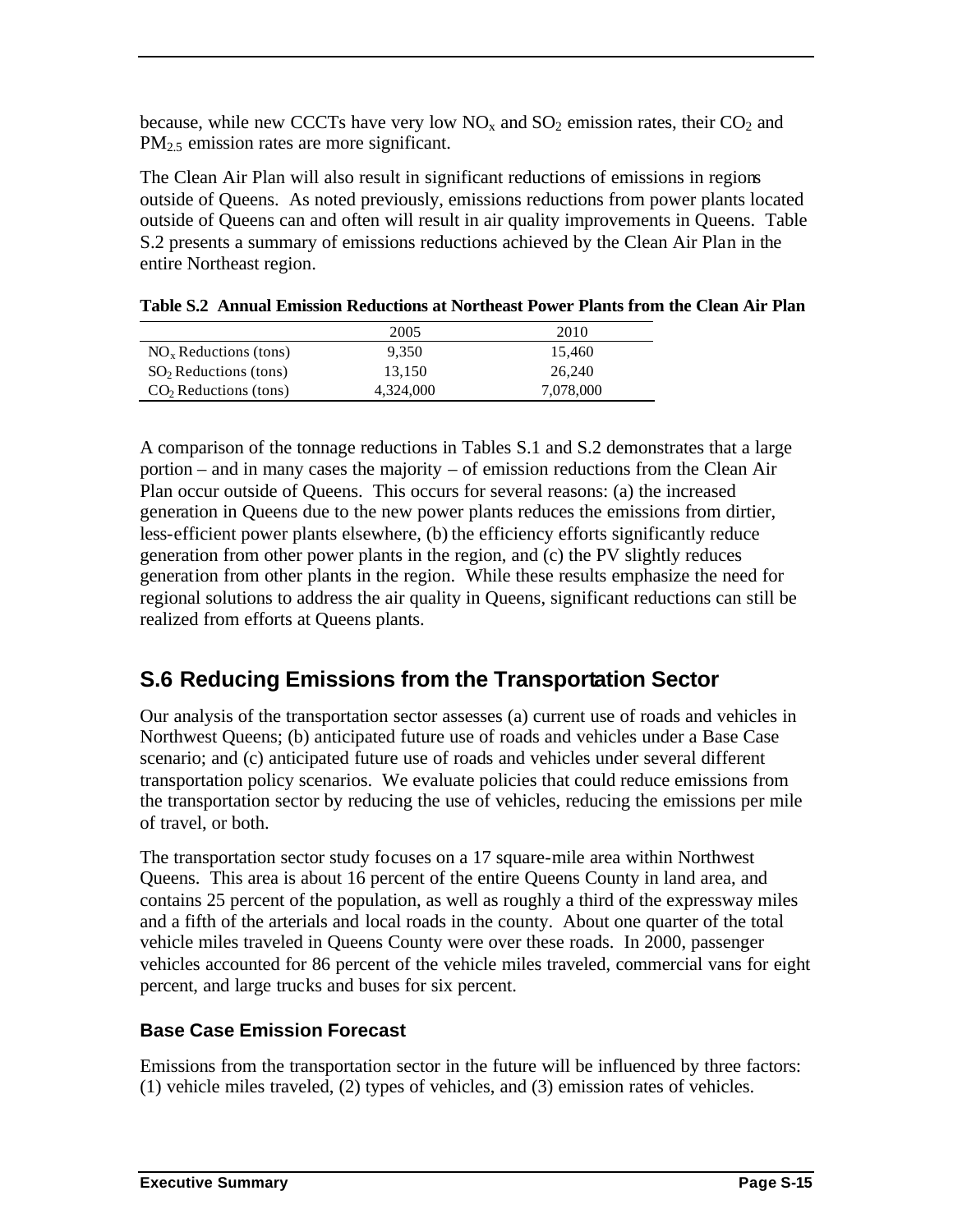During the 1990s, vehicle miles traveled in Queens increased by one-sixth (16.6 percent). The New York State DOT projects a 7.1 percent increase between 2000 and 2005 in Queens County, and an additional 5.7 percent increase by 2010.

Although vehicle use in Queens has been on the rise, emissions of criteria pollutants from vehicles have declined markedly on a per-mile basis over the past several decades, and that trend is expected to continue. Per-mile emissions of volatile organic compounds, carbon monoxide, and nitrogen oxides from vehicles have all decreased on average about 75 percent in the last thirty years. Progress has been less pronounced, however, for two pollutants: particulate emissions from heavy trucks and carbon dioxide emissions from all vehicles.

Over the next 5-10 years, emissions of all of the "conventional" automotive pollutants (VOCs, CO,  $NO<sub>x</sub>$ , and particulates) are projected to decrease significantly in Northwest Queens, as indicated in Table S.3. These emission reductions will result from developments and policies already in place, including ongoing improvements in engine technology, conversion to cleaner grades of diesel fuel, and large-scale adoption of clean engine and fuel measures by New York City Transit and other bus operators.

The lone but significant exception to these anticipated reductions is that vehicular emissions of  $CO<sub>2</sub>$  are expected to increase significantly between 2000 and 2010. This anticipated increase is a product of several factors: an expected 13% increase in vehicle miles traveled; the continuing switch of passenger travel from sedans to less-efficient sport utility vehicles; and the further reduction in fuel efficiency from higher levels of traffic congestion on area roads and highways.

| Pollutant                         | 2005    | 2010   |
|-----------------------------------|---------|--------|
| Volatile Organic Compounds (VOCs) | $-28%$  | $-51%$ |
| Carbon Monoxide (CO)              | $-21\%$ | $-33%$ |
| Nitrogen Oxides (NOx)             | $-24%$  | $-48%$ |
| Particulates (PM-10)              | $-14%$  | $-25%$ |
| Fine Particulates (PM-2.5)        | $-24%$  | $-38%$ |
| Carbon Dioxide (CO2)              | $+9\%$  | $+18%$ |

**Table S.3 Base Case Changes in Automotive Emissions in Study Area**

*Figures in table denote estimated changes in emissions relative to 2000 from present trends (declining emission factors but rising vehicle miles traveled), absent the pricing or tailpipe/fuel measures discussed directly below.*

Our study analyzes several measures to reduce vehicular emissions even further, and to address the potential increase in  $CO<sub>2</sub>$  emissions. These measures fall within two broad categories: pricing measures and measures to address heavy-duty diesel vehicles.

#### **Pricing Measures**

Cents Per Mile Insurance. Under conventional auto insurance, drivers pay for insurance on a lump-sum basis, and their premiums bear little relationship to the number of miles they drive. An alternative method of charging insurance is to make insurance premiums proportionate to mileage. "Cents-per-mile insurance" would rearrange, not increase, the overall cost of car use, by shifting to a *variable* cost the auto insurance payments that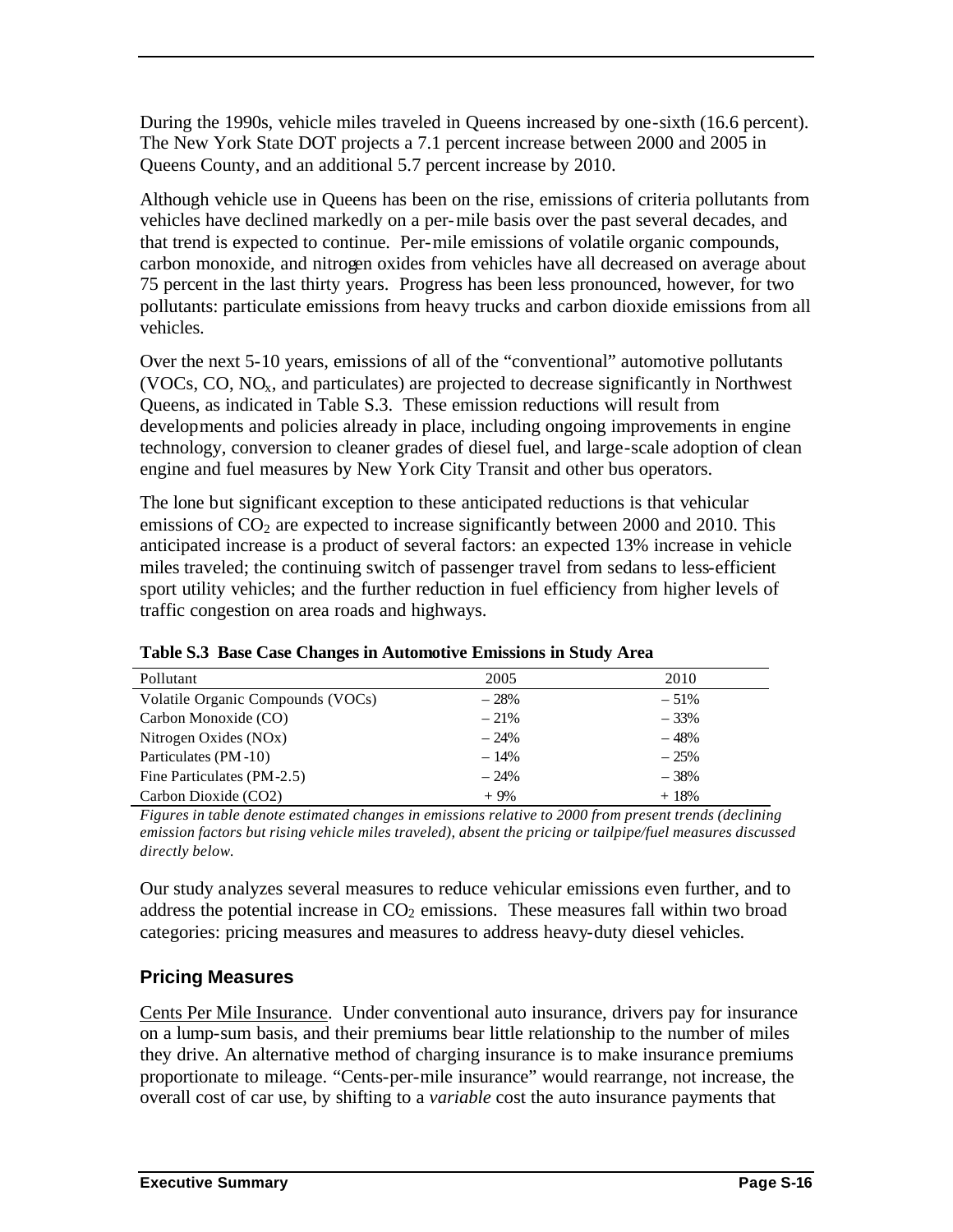drivers now pay as a *fixed* cost. This cost shift would create a powerful incentive among drivers to economize on driving. Whereas drivers currently save little or nothing on their insurance costs by driving less, cents-per-mile insurance would effectively let drivers pocket 10 cents on average for each mile they did not drive. We estimate that a mandatory cents-per-mile insurance policy could reduce vehicle miles traveled in 2010 by 8.6%. The reduced miles traveled would result in emission reductions of roughly 11% to 15% in 2010, relative to the Base Case emissions in that year. (The emission reductions from all the pricing measures are summarized in Table S.4 below.)

VMT Fees and Weight-Distance Fees. VMT fees charge all motor vehicles a fixed amount per mile driven. Weight-distance fees are a variation on VMT fees in which vehicles are charged per ton-mile, so that two vehicles driven the same amount pay in proportion to their respective weights. This added feature better captures the emissions effects of VMT by different types of vehicles, and appears to be an excellent way to equalize the greater contribution to pollution, especially  $CO<sub>2</sub>$ , from the increased use of SUVs. We estimate that VMT fees of  $10¢$  per mile in 2010 would reduce vehicle miles traveled in that year by 8-12%, resulting in emission reductions of 12-16%. Weightdistance fees would have an even greater impact on emissions, because they have a greater influence on high-emission trucks. We estimate that weight-distance fees would reduce emissions from roughly 16-21%.

Bridge Tolls. There is a strong possibility that the bridges connecting Manhattan to Queens and Brooklyn, which have been free to motorists for some 90 years, may again be tolled in the near future, using electronic metering that obviates the need for spaceconsuming, pollution-generating toll plazas. We estimate that tolls on the East River bridges would result in a roughly 2.8% reduction in vehicle-miles traveled in Northwest Queens in 2010, leading to roughly 6-8% reduction in emissions in that year.

Gasoline Taxes*:* The various transportation policies addressed here will at best only slow, rather than reverse, the increase in vehicular emissions of  $CO<sub>2</sub>$ . A more targeted policy will be necessary to reduce  $CO<sub>2</sub>$  emissions in order to address global warming concerns. An increased gasoline tax could be such a policy. We estimates that a \$1/gallon boost in gasoline taxes by 2010 would reduce passenger-vehicle miles traveled by 6.5% and taxi and truck miles traveled by 3.0-3.3%. This reduction in miles traveled, combined with the further effect of customers purchasing more efficient vehicles, would turn an expected 18% *increase* in vehicular CO<sub>2</sub> emissions of into a 25% *reduction*.

Under present policies that "under-price" driving, the increase in vehicular traffic forecast for Northwest Queens will translate into more stop-and-go travel and slower average speeds, both of which tend to raise per-mile and per-vehicle emissions of pollutants. Conversely, this phenomenon creates an opportunity for the pricing measures summarized above to reduce emissions in two ways: directly, by reducing the numbers of miles driven and vehicles on the road; and indirectly, by helping to maintain smoother and faster traffic flows and thus keeping per-mile emission rates from rising.

Our analysis demonstrates that area-wide or even city-wide pricing strategies offer significant opportunities for reducing air pollution and carbon dioxide emissions on a large scale. The effects of the various pricing strategies on emissions in 2010 are summarized in Table S.4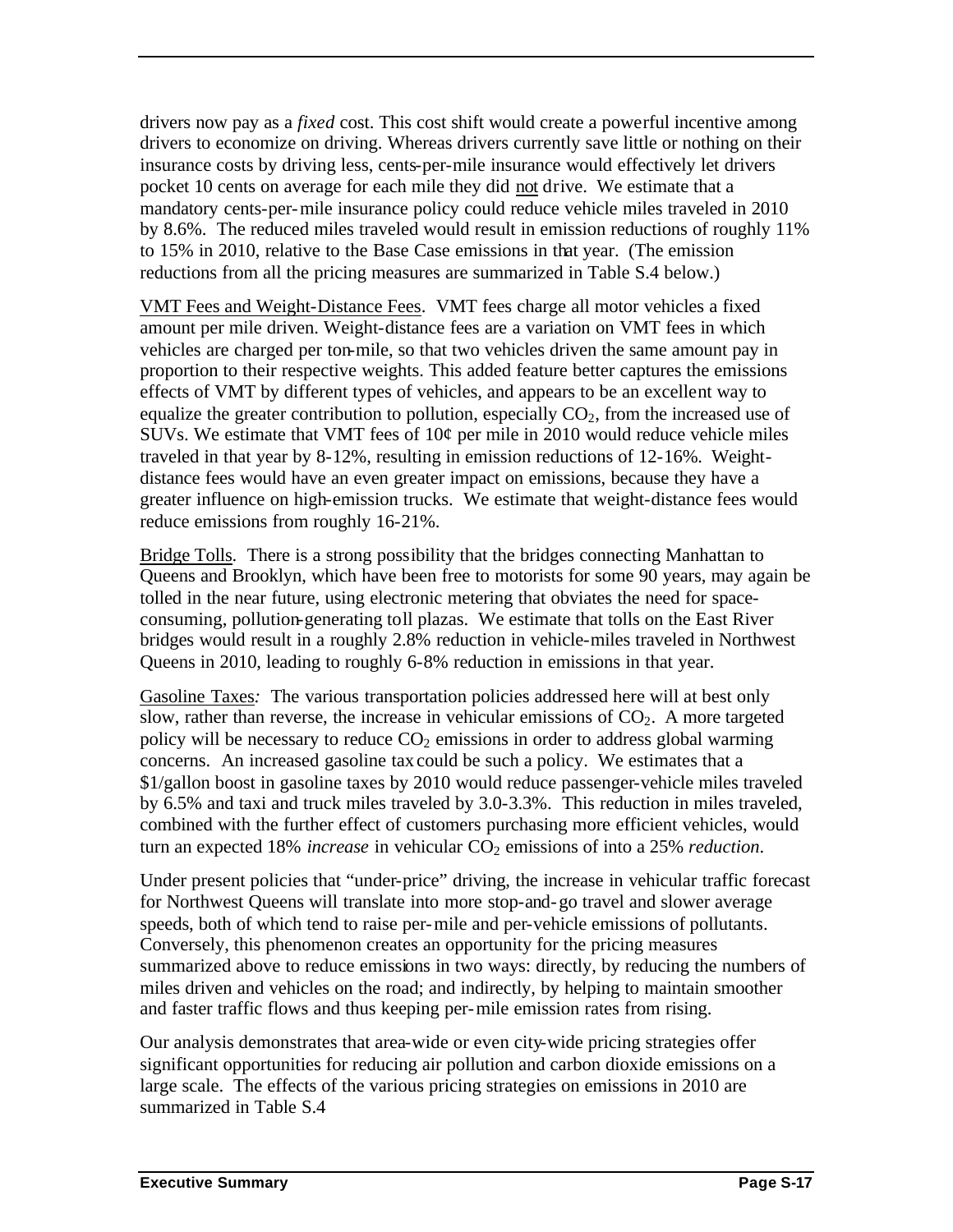|                          | VOCs   | $PM-2.5$ | CO2     |
|--------------------------|--------|----------|---------|
| Cents-per-mile insurance | $-15%$ | $-11%$   | $-11\%$ |
| <b>VMT</b> fees          | $-16%$ | $-13%$   | $-12%$  |
| Weight-distance charges  | $-21%$ | $-19%$   | $-16%$  |
| Gasoline tax increase    | $-14%$ | $-11\%$  | $-25%$  |
| Bridge tolls             | $-8%$  | $-6%$    | $-6%$   |

**Table S.4 Estimated Changes in Vehicular Emissions in 2010, Relative to 2010 Baseline**

*Emission changes are relative to 2010 baseline. Reductions in CO are similar to those for VOCs; similarly for PM-10 with respect to PM-2.5. NOx reductions tend to be roughly half of those for VOCs.*

#### **Measures to Address Heavy-Duty Diesel Vehicles**

Heavy-duty diesel vehicles (HDDVs), including mostly 18-wheelers and transit buses, account for only four percent of VMT in the study area but produce 40 percent of vehicular emissions of particulate matter and half of the fine particulates. Currently, a typical HDDV emits particulates at about 20 times the rate of a passenger sedan, and emits fine particulates at around 30 times the rate of a passenger sedan. Because of their disproportionate contribution to emissions, because they are fewer in number than private automobiles, and because they have longer lifetimes than passenger cars or trucks, heavyduty diesel vehicles are a prime target for emission-control efforts.

Two tailpipe and/or fuel measures are considered here to achieve emission reductions from heavy-duty diesel vehicles. One involves increased use by heavy trucks and transit buses of diesel particulate filters (DPF's); the other accelerates and expands conversion of some of these vehicles to compressed natural gas (CNG) fuel. Both measures would have a modest effect on overall emissions from motor vehicles in the study area, reducing particulate emissions by only 5-8% in 2010, and affecting other pollutants little or not at all. Both measures are extremely effective where used, but they appear to be applicable to only a very small fraction of the vehicle fleet in the study area.

We also estimate potential emission reductions under different emission control scenarios that reflect different usages of low sulfur diesel fuel, diesel particulate filters, and compressed natural gas. We modeled a Base Case (business-as-usual) scenario, a "dump dirty diesel" (DDD) scenario (which includes higher levels of ultra-low sulfur fuel use and diesel particulate filter use than the Base Case scenario), and a "compressed natural gas" (CNG) scenario (which includes higher levels of compressed natural gas use than the Base Case scenario). Our key findings are:

- VOC emissions fall significantly in any event; the DDD and CNG strategies accelerate the reductions only modestly beyond the Base Case, by one-half to one percentage point.
- CO emissions are barely affected by the DDD and CNG strategies, reflecting the fact that CO is overwhelmingly produced by ordinary cars and trucks rather than by heavy-duty diesel vehicles.
- The significant decline in NO<sub>x</sub> emissions in the Base Case around 25% in 2005 and  $50\%$  in  $2010 - \text{can}$  be accelerated slightly, by 1 to 1.5 percentage points – through a strategy to convert more transit buses and some 18-wheelers to CNG.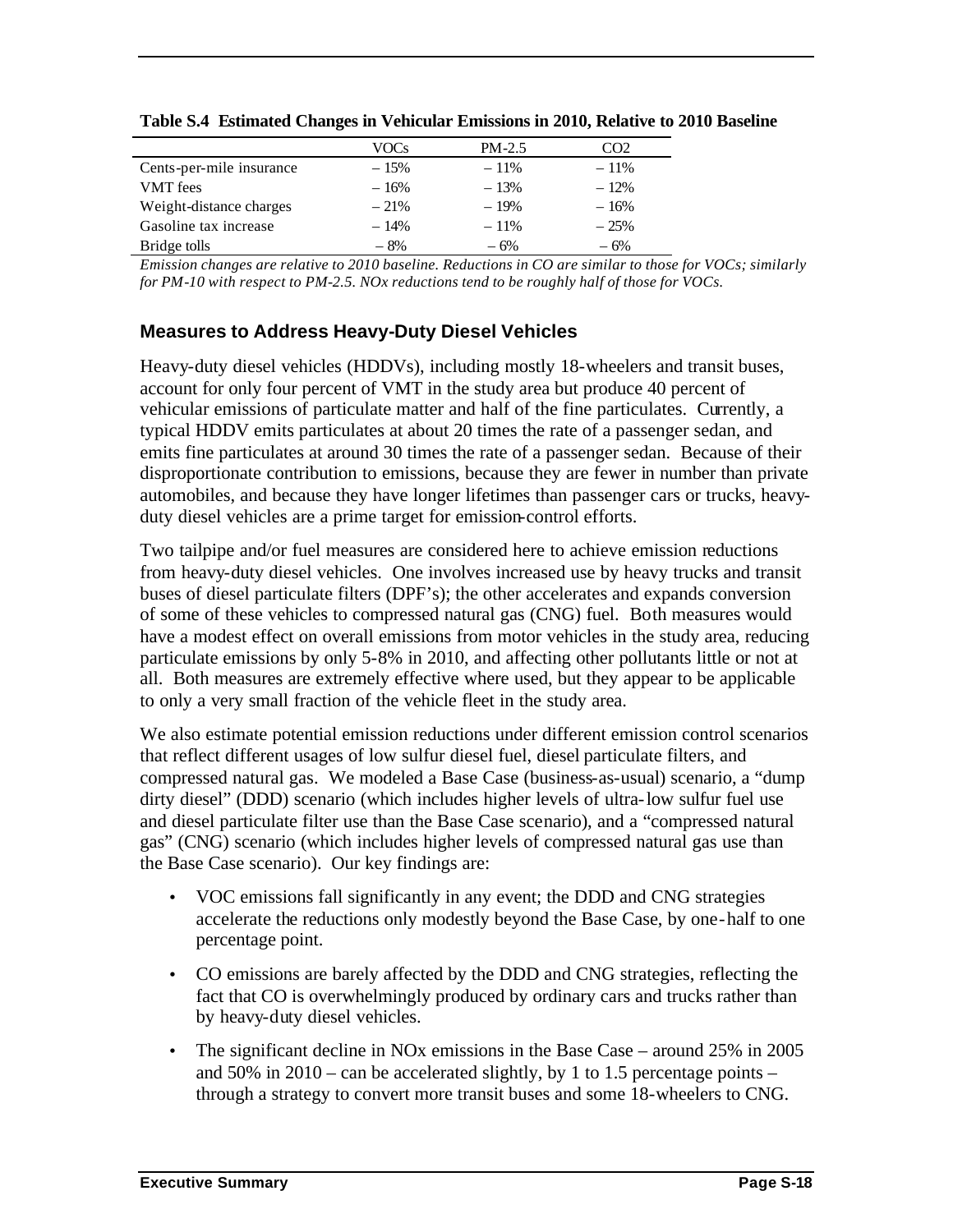• Both the DDD and CNG strategies can noticeably affect particulate emissions, reducing them by 3-5 percentage points more than would otherwise occur in the Base Case through the ongoing improvement in engine and emissions-control technology for cars, gasoline-burning trucks and HDDVs.

These impacts may appear small, reflecting the fact that heavy-duty diesel vehicles account for only a small percentage, a little under 4%, of all vehicle miles traveled in the Northwest Queens study area. Nevertheless, either or both of the DPF and CNG measures are worth pursuing because of their ease of implementation and high degree of public acceptability (they would be applied to a relatively small number of buses and 18 wheelers) and their effectiveness in reducing particulate emissions, particularly in industrialized areas with unusually high concentrations of heavy trucks.

### **S.7 Reducing Emissions from Major Sources and Area Sources**

Ideally, this report would have analyzed opportunities for reducing emissions from other "major sources" and "area sources" as well as power plants and mobile sources. Including other major and area sources would provide a complete picture of the contributors to air emissions in Queens County. These other sources may also have a greater impact since the emissions may be closer to ground level than power plants that tend to have very tall emission stacks. However, after assessing the availability and quality of the data for major and area sources, we have concluded that such an analysis is not possible within the scope of this study.

There are two primary sources of emissions data for Queens: the NY DEC and the US EPA. The existing emissions data for the major and area sources in Queens raise several concerns. The largest questions around the emissions inventories arise from the fact that, for most sources, the DEC and EPA estimates of emissions differ significantly. In general, we find that the data available are so unreliable that we are not able to conduct analyses of how these emissions might change over time, nor how these emissions could be reduced through specific public policies.

Nonetheless, major sources and area sources clearly contribute significant portions to some of the key pollution emissions in Queens – especially  $NO<sub>x</sub>$ , particulate matter, and  $CO<sub>2</sub>$ . There may also be some significant emissions of hazardous air pollutants that are concentrated in a few major sources. These sources, and opportunities for reducing their emissions, should be given considerable attention in future efforts to study air quality in Queens and other urban areas.

### **S.8 Potential Improvements to Air Quality in Queens**

The final piece of our analysis was to prepare rough estimates of the air quality benefits that might be expected from the emission reduction measures that we studied for the electricity and transportation sectors. We limit our analysis to  $PM<sub>2</sub>$ , emissions and ambient concentrations, because of the importance of this pollutant on health impacts in Queens.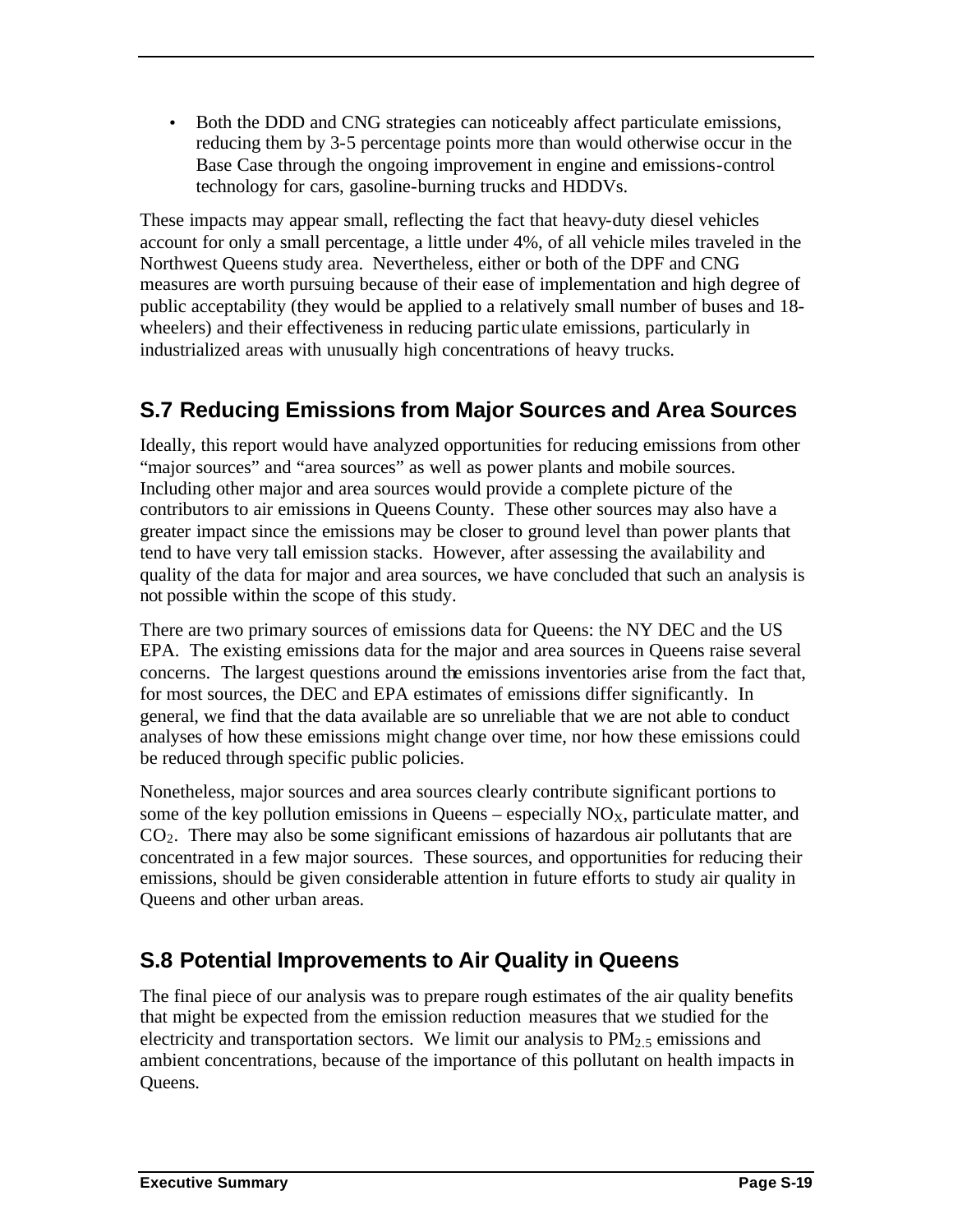#### **Local Sources**

One important step in this analysis is to identify the extent to which local sources of PM emissions contribute to the ambient concentration of  $PM_{2.5}$  in Queens. Recall that the largest portion of  $PM<sub>2</sub>$ , concentrations in Queens is probably due the transformation and transport of precursor emissions from tens or even hundreds of miles away. By comparing the chemical components that make up  $PM_{2.5}$ , and the levels of these components that are monitored at several locations around the state, we are able to approximate the extent to which long-range transport of  $PM_{2.5}$  and its precursors are likely to affect the ambient concentrations in Queens.

We find that primary emissions from local sources in Queens likely add no more than about 2 to 4  $\mu$ g/m<sup>3</sup> to the overall PM<sub>2.5</sub> concentration measured at community monitors. This less than one third of the overall  $PM<sub>2.5</sub>$  concentrations in Queens, suggesting that at least two thirds of PM<sub>2.5</sub> concentrations in Queens are due to PM<sub>2.5</sub> blown in from upwind regions and, to a much lesser extent, to secondary  $PM_{2.5}$  from precursors emitted in Queens. The same conclusion is likely to apply to the contribution of ozone and ozone precursors transported into the area from sources upwind.

#### **The Electricity Sector**

To assess the air pollution impacts of our proposals to reduce emissions from the electricity and transportation sectors, we calculate expected pollutant concentrations in Queens using a standard EPA dispersion model. Given the uncertainties involved in our projection of emissions and the absence of an estimate of the contribution of secondary pollution effects, these calculations can only provide a rough guide.

The results of our analysis of the electricity sector are summarized in Table S.5. Under our Base Case scenario, additional demand for electricity over the next ten years would result in an increase of  $PM<sub>2</sub>$ , emissions from 702 tons to about 745 tons per year. This corresponds to an increase in the maximum annual  $PM<sub>2.5</sub>$  concentration of about  $0.04 \mu g/m^3$ .

Under our Clean Air Plan assumptions, emissions will decrease to about 656 tons per year, and the maximum annual  $PM<sub>2.5</sub>$  concentration in Queens would decrease by about  $0.09 \mu g/m<sup>3</sup>$ . The Efficiency Option, which includes all the energy efficiency measures but none of the photovoltaics or supply-side measures, would have similar impacts.

|                                                   |         | Base | Clean Air | Efficiency |
|---------------------------------------------------|---------|------|-----------|------------|
|                                                   | Current | Case | Plan      | Option     |
|                                                   | 2002    | 2010 | 2010      | 2010       |
| Annual $PM_{2.5}$ Emissions (ton)                 | 702     | 745  | 656       | 644        |
| Maximum Concentrations ( $\mu$ g/m <sup>3</sup> ) | 0.68    | 0.72 | 0.63      | 0.62       |
| Average Concentrations ( $\mu$ g/m <sup>3</sup> ) | 0.09    | 0.09 | 0.08      | 0.08       |

*Measurement in Queens have been as high as 16 µg/m³ while the Federal standard in 15 µg/m³*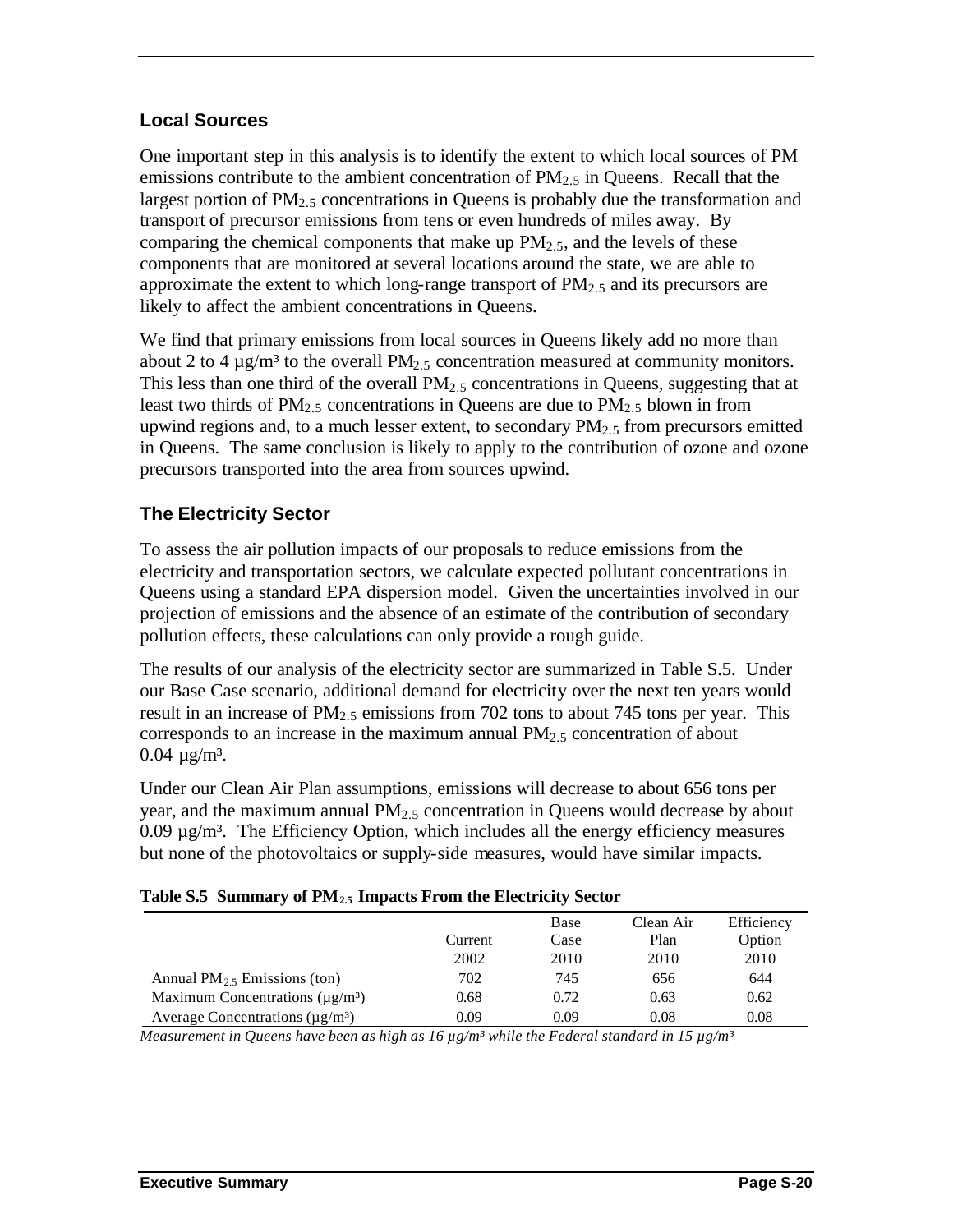#### **The Transportation Sector**

The results of our analysis of the transportation sector are summarized in Table S.6. Currently the 500 tons of  $PM<sub>2.5</sub>$  per year directly emitted from mobile sources in Queens, together with emissions of similar magnitude in the Bronx, Brooklyn, and Manhattan, causes an average (not maximum) annual  $PM<sub>2.5</sub>$  concentration increment in Queens of about 0.86  $\mu$ g/m<sup>3</sup> at community monitors.

We expect regulations adopted by EPA to cut  $PM_{2.5}$  motor vehicle emissions by at least one-third over the next ten years. This would lead to a decrease in  $PM_{2.5}$  concentrations in Queens of 0.3 to 0.4  $\mu$ g/m<sup>3</sup> at community monitors.

For this purpose we have identified a Clean Air Plan for the transportation sector, which includes a combination of weight-distance charges with either the Dump Dirty Diesel or CNG options. (Recall that weight-distance charges are estimated to result in the greatest amount of emission reductions in criteria pollutants.) We estimate that this Plan would result in a reduction of roughly  $0.12 \mu g/m^3$  in PM<sub>2.5</sub> concentrations in 2010, relative to the Base Case.

|                                                   |         | Base | Clean Air |
|---------------------------------------------------|---------|------|-----------|
|                                                   | Current | Case | Plan      |
|                                                   | 2002    | 2010 | 2010      |
| Annual $PM_2$ , Emissions (tons)                  | 500     | 275  | 210       |
| Average Concentrations ( $\mu$ g/m <sup>3</sup> ) | 0.86    | 0.48 | 0.36      |
|                                                   |         |      |           |

|  |  |  | Table S.6 Summary of PM <sub>2.5</sub> Impacts From the Mobile Source Sector |
|--|--|--|------------------------------------------------------------------------------|
|--|--|--|------------------------------------------------------------------------------|

*Measurement in Queens have been as high as 16 µg/m³ while the Federal standard in 15 µg/m³*

#### **Conclusions Regarding the Potential Air Quality Improvements**

To summarize, the combination of the policies that we recommend for both the electricity and the mobile source sectors would mean a reduction in 2010 PM $<sub>2.5</sub>$  concentrations of</sub> approximately  $0.21 \mu g/m^3$ , relative to Base Case concentrations in 2010. For comparison, recall that some air quality monitors in Queens now have readings as high as 16  $\mu$ g/m<sup>3</sup>, and that the federal standard is set at 15  $\mu$ g/m<sup>3</sup>. Thus, the PM<sub>2.5</sub> emission reductions we identify for sources in Queens will have a moderate impact on  $PM<sub>2.5</sub>$ concentrations in Queens.

The air quality improvements might be greater at specific locations most affected by heavy traffic, including areas near major highways. However these improvements alone would be unlikely to reduce the current background  $PM_{2.5}$  concentration (16  $\mu$ g/m<sup>3</sup>) to below the federal standard  $(15 \mu g/m^3)$ .

Another way to think of the air quality benefits is relative to the current concentrations. The combination of the policies that we recommend in both the electricity and the mobile source sectors would mean a reduction in 2010 PM<sub>2.5</sub> concentrations in Queens of approximately  $0.55 \mu g/m^3$ .

While this reduction may appear to be a relatively modest improvement in air quality, it may be significant enough to assist Queens in achieving compliance with the federal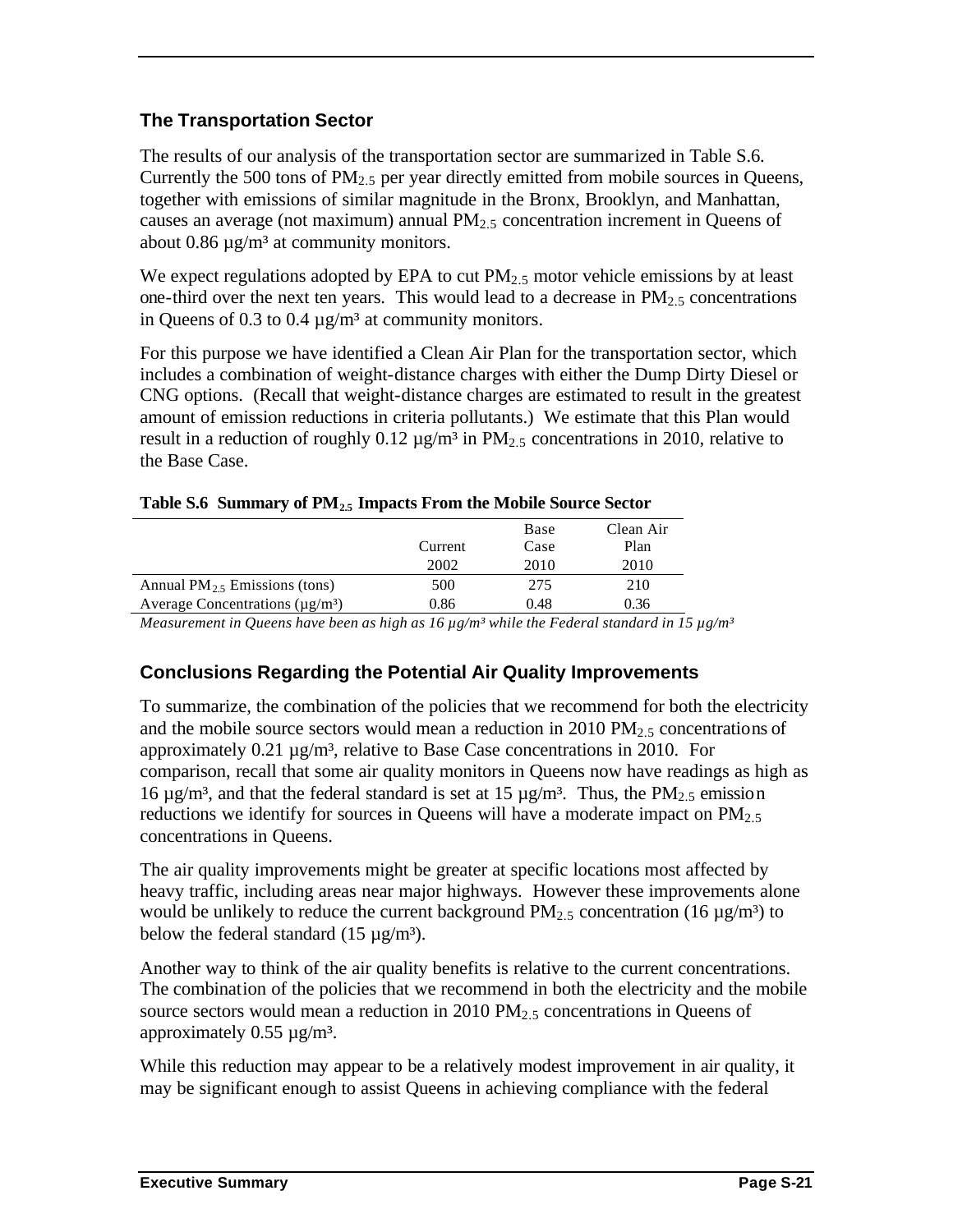standard. Furthermore, the health literature for  $PM<sub>2.5</sub>$  implies that even the relatively small reductions estimated here would provide significant reduced mortality and morbidity effects in Queens. As described in Chapter 3, a reduction of 1.5  $\mu$ g/m<sup>3</sup> is estimated to avoid roughly 100 premature deaths per year and avoid numerous other health impacts. Similarly, a reduction of 0.55  $\mu$ g/m<sup>3</sup> can be expected to avoid roughly 37 premature deaths per year within Queens, as well as additional premature deaths in populations outside of Queens.

These conclusions on local air quality impacts also suggest that we should take a broad view of pollution control in order to aggressively reduce ambient concentrations in Queens. Controlling sources in Queens will have benefits far greater than the benefits for the population of Queens, and controlling sources well outside of Queens will substantially improve the air quality in Queens.

### **S.9 Policies to Address the Key Air Emissions**

Our findings above suggest that the greatest improvements to air quality in Queens will result from policies targeted to (a) power plants in regions upwind of Queens, and (b) mobile sources inside Queens and New York City. Since many of the health threats in Queens are due to pollution sources outside of Queens, policies must support efforts to control sources in upwind states, such as the several multi-pollutant bills being discussed on the federal level. Policies must also address sources in New York City, as well as in New York State.

At the same time, it is important to address pollution emissions within Queens as well. Many of these emissions do impact the air quality in Queens, and they have a significant impact on the air quality in downwind regions. Queens can act as a model for both upwind and downwind cities, counties, and states – to demonstrate that everyone has a responsibility to address their own air emissions in order to improve air quality for all in the greater Northeast region.

There are many policies that can be used to address the air quality problems in Queens County and the neighboring regions. Here we list those policies that should receive top priority from local and state policy-makers.

#### **Policies to Improve the Efficiency With Which Energy Is Consumed**

- 1) New York State should establish appliance efficiency standards, above and beyond those established by the federal government, as proposed in the recent study from the Northeast Energy Efficiency Partnership (NEEP 2002).
- 2) New York State should seek a waiver from the central air conditioning standard (SEER 12) recently determined by the US DOE. The New York standard should instead be set at a SEER 13.
- 3) The existing system bene fits charge, used to collect revenue from all New York State electricity customers for energy efficiency programs, should be at least doubled.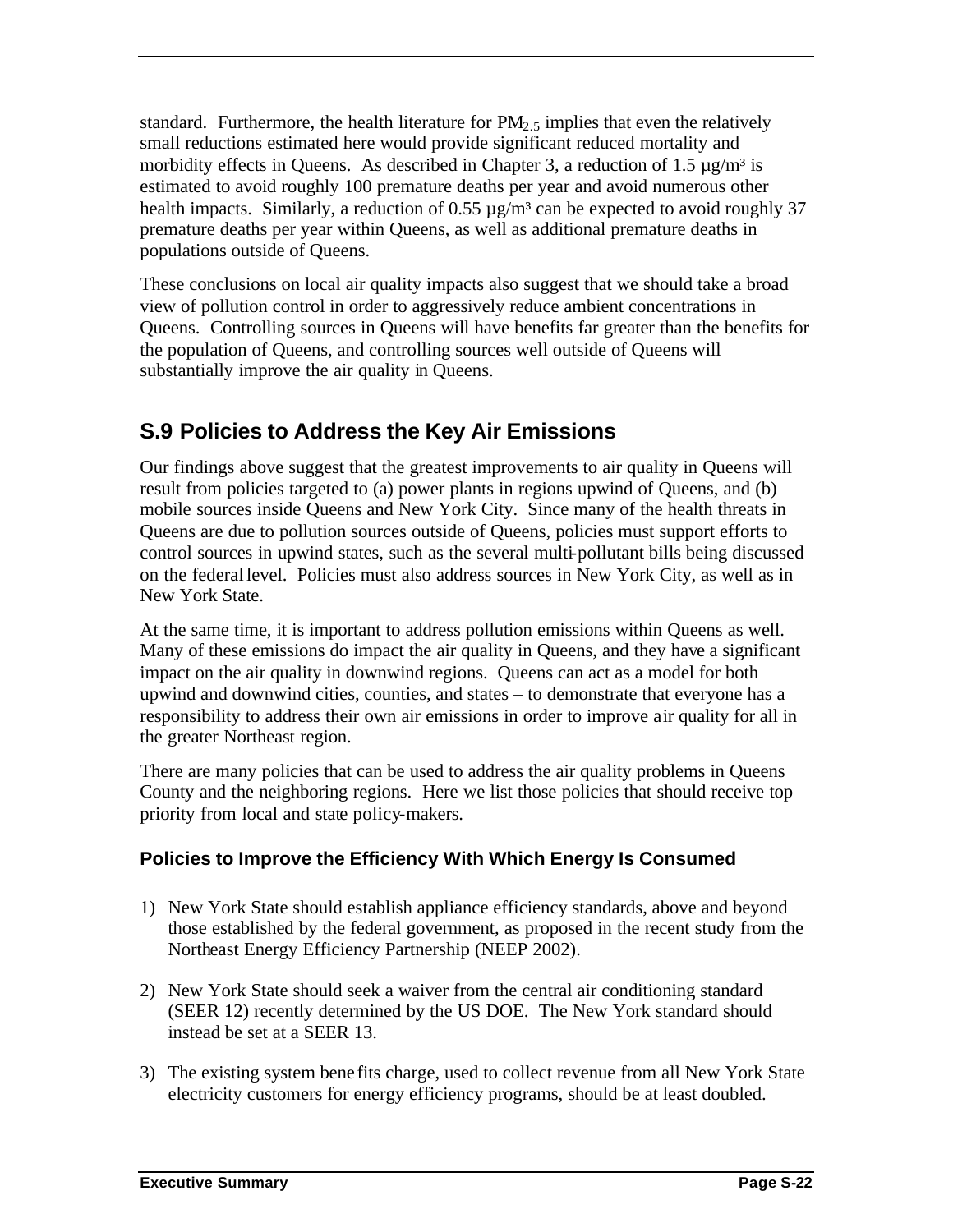- 4) All federal, state, city and local government agencies should conduct biennial studies to identify efficiency measures that can be implemented at their buildings and facilities. These agencies should be required to implement all cost-effective efficiency measures identified, in order to both save taxpayer dollars spent on longterm energy costs and to reduce the environmental impacts of energy use.
- 5) The New York Public Service Commission should require electric distribution utilities to "decouple" their revenues from their sales, in order to provide them with the proper financial incentives to promote energy efficiency and distributed generation resources.
- 6) Architects and builders should be encouraged to adopt green building practices, and to have their building certified using the Leadership in Energy and Environmental Design (LEED) standards established by the US Green Buildings Council.

#### **Policies to Promote the Construction of New, Clean, Efficient Power Plants**

- 7) The New York Public Service Commission should give the distribution utilities a clear mandate to purchase long-term power supplies through a "portfolio management" approach. Under this policy, utilities would sign long-term contracts to support the construction of efficient power plants, but they would also factor in energy efficiency opportunities when determining the appropriate amount of power to contract for.
- 8) New York State should establish a renewable portfolio standard (RPS), which requires all retail electric suppliers to maintain a certain percentage of new, clean renewable resources in their portfolio of generation sources. The RPS should include a target of 10% renewable generation within ten years, and 20% within 20 years. A specific portion of the RPS should be set aside to promote the development of photovoltaics, in order to encourage the development of renewable resources in urban areas such as Queens.
- 9) The existing net metering law that currently includes residential solar applications should be expanded to commercial and industrial solar applications, wind turbines, and clean biomass technologies.
- 10) The New York Public Service Commission should adopt several policies to promote the installation of clean, distributed generation (DG) technologies, including:
	- ♦ policies that require distribution companies to adopt uniform safety and quality standards for DG technologies;
	- ♦ policies that require distribution companies to utilize simple standardized procedures for reviewing and approving applications by customers to connect their DG technologies to the electricity grid;
	- ♦ policies that ensure that utilities do not impose needless and burdensome charges on owners of DG technologies.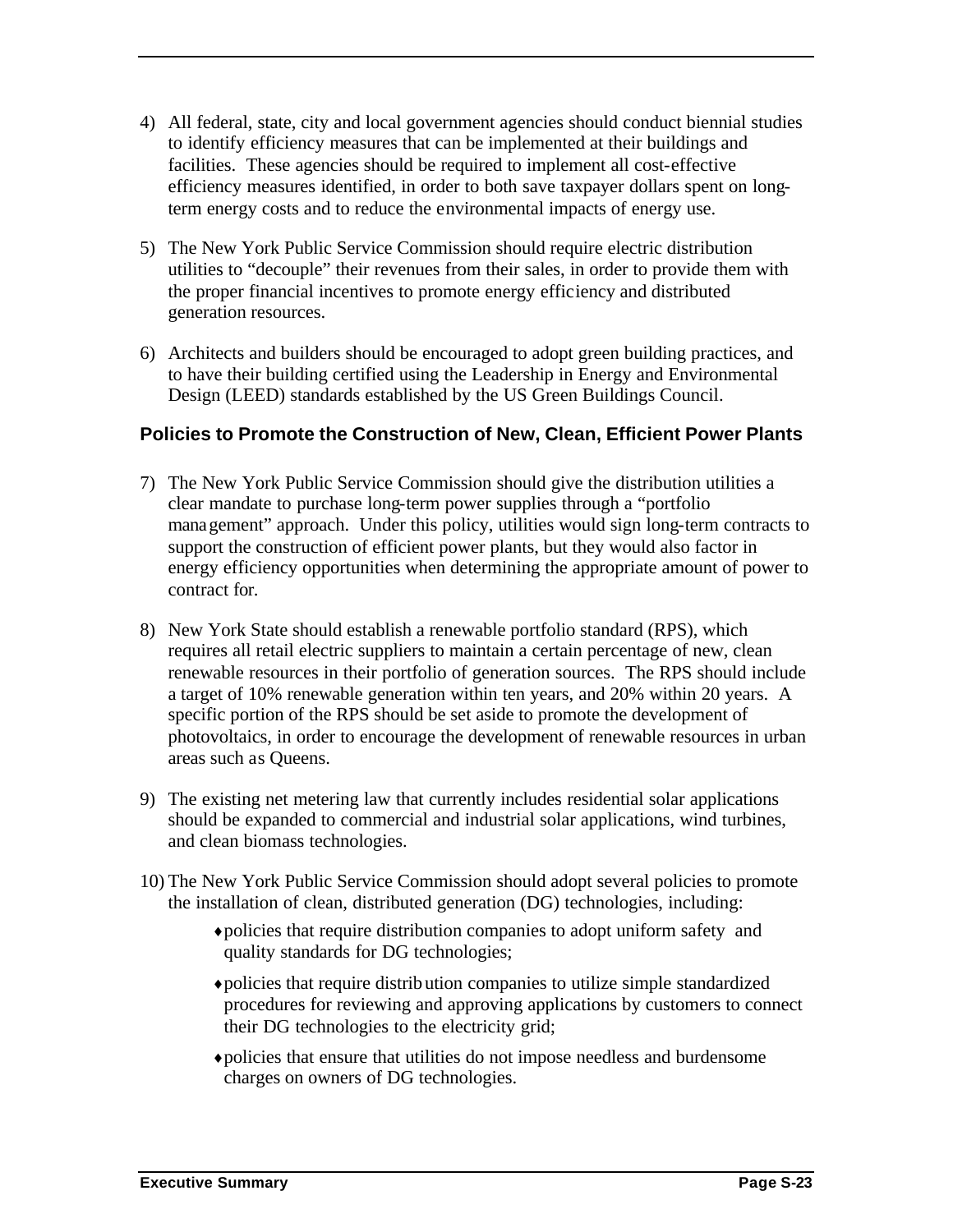- 11) The New York Department of Environmental Conservation should adopt regulations to ensure that all forms of distributed generation technologies meet stringent air emission standards.
- 12) New York State should offer tax and other incentives to existing generators to encourage repowering of older, less efficient units.

#### **Policies to Limit Pollution Emissions**

- 13) The New York Legislature should establish a  $CO<sub>2</sub>$  standard for vehicles similar to that recently adopted in California. That measure requires automobile makers to achieve the "maximum feasible reduction" in greenhouse gasses for cars and light-duty trucks in model year 2009 and beyond.
- 14) New York State should promote the adoption of a national, regional or state cap on  $CO<sub>2</sub>$  emissions from power plants, and allow power plant owners to trade  $CO<sub>2</sub>$ emission allowances within the total cap.
- 15) The New York Department of Environmental Conservation should establish New York-specific ambient air quality standards for  $PM_{2.5}$ .
- 16) New York State should support efforts to establish multi-pollutant regulations to reduce transport of pollutants from upwind sources.

#### **Policies to Promote Environmental Justice**

- 17) Environmental justice issues should be addressed in a comprehensive and equitable fashion through the NY DEC guidance document on environmental justice and permitting (CP-29). Furthermore, when the Article X power plant siting law is reauthorized, it should include all appropriate procedures to address environmental justice issues.
- 18) When new power plants and other major sources of emissions are proposed to be sited within Queens, the siting and review process should (a) allow for early public input; (b) ensure that there are no disproportionate impacts on low-income populations and people of color; and (c) ensure that the project does not overburden any one community, relative to the benefits provided to that community.

#### **Policies to Address the Transportation Sector**

- 19) New York State should adopt a "cents-per-mile" insurance policy, whereby carinsurance providers would sell their service by the mile rather than by the year.
- 20) New York State should implement vehicle miles traveled fees, which charge all motor vehicles a fixed amount per mile driven. The best candidate, in terms of efficacy and equity, is weight-distance fees that charge per *ton-mile*, so that two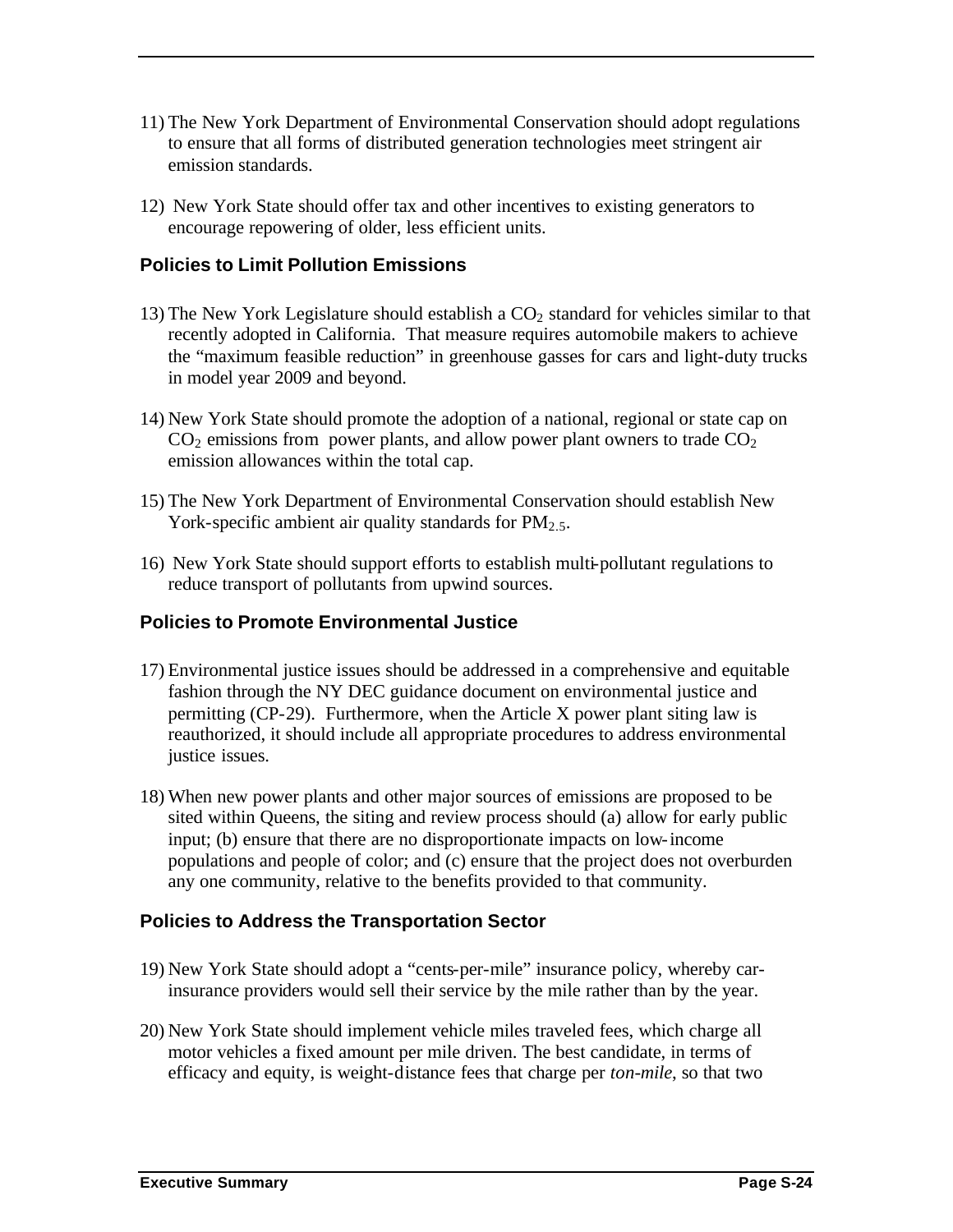vehicles driven the same amount pay in proportion to their respective weights, and two vehicles of equal size pay in proportion to their usage.

- 21) New York State should increase gasoline taxes to induce motorists to purchase and use more-efficient vehicles. Most of the revenues should be rebated to the state's citizens on an equal per-capita basis, to promote equity, although a portion could be reserved to finance other measures to reduce vehicular emissions.
- 22) New York State should require Heavy-Duty Diesel Vehicles to reduce emissions through use of ultra-low-sulfur fuels and compressed natural gas.
- 23) New York State should require all heavy-duty construction vehicles to use ultra lowsulfur diesel fuel, and to be fitted with either diesel oxidation catalysts or particulate filters.
- 24) New York State car dealers should be provided with information and financial incentives to promote the sale of efficient vehicles.
- 25) New York City should implement tolls at the Queensboro Bridge and the other "free" East River crossings, using high-speed collection systems to obviate the need for toll plazas.
- 26) New York City should implement policies to reduce truck idling, including establishment of facilities at truck stops to provide air conditioning and electricity for trucks to use instead of their own engines.
- 27) The Metropolitan Transportation Authority and New York City Transportation Department should accelerate plans to convert diesel bus fleets to cleaner fuels such as compressed natural gas (CNG).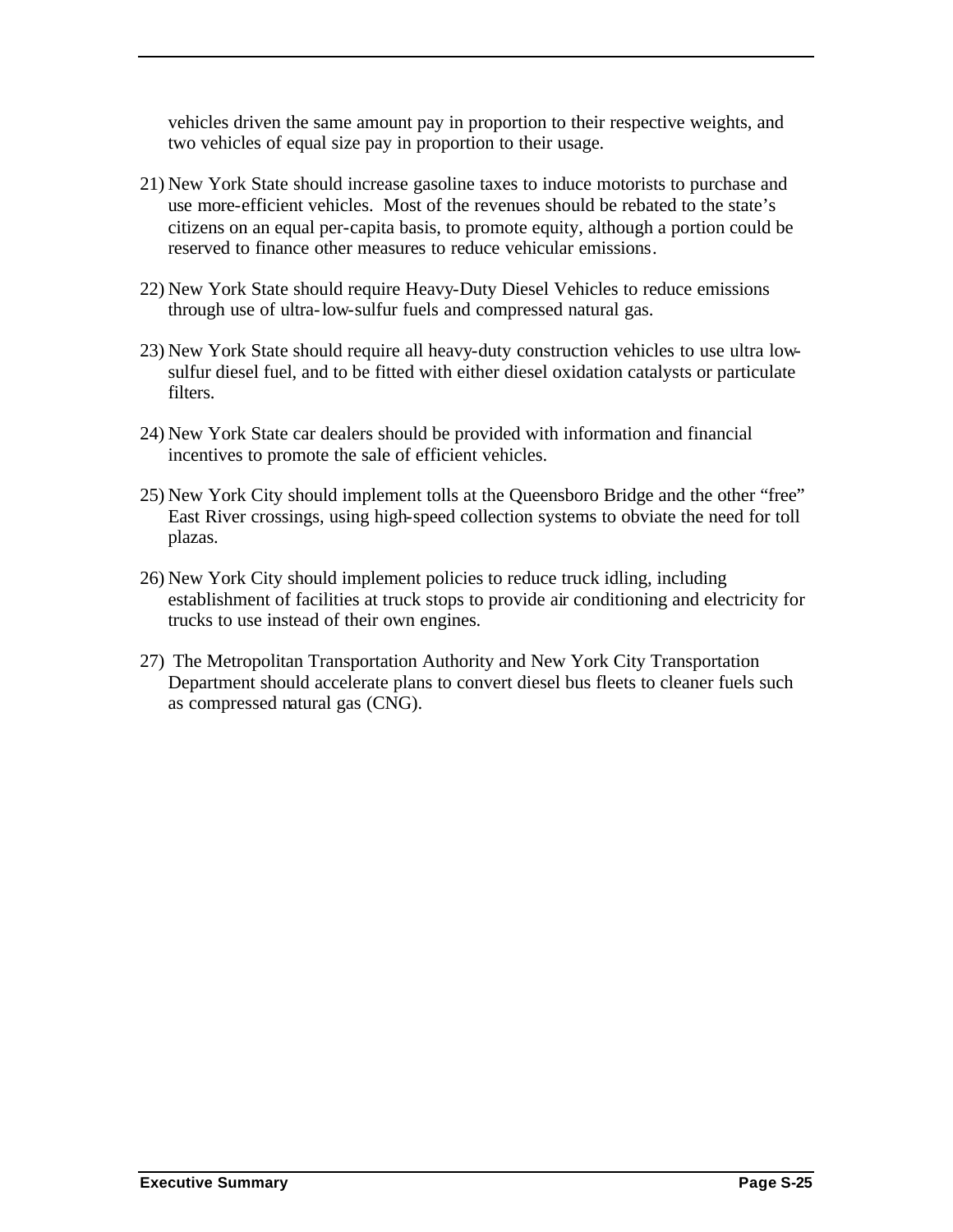# **1. Introduction**

In the interest of protecting the environment and public health of Northwest Queens, the Natural Resource Defense Council (NRDC) and the Citizens Helping Organize for a Klean Environment (CHOKE) participated in the New York State Article X permitting process for several new power plant proposed in Northwest Queens. One of their objectives was to have a study conducted to analyze the contributors to air pollution in Northwest Queens and to identify possible strategies for improving air quality and reducing risks to public health. As part of the Article X permitting process for its 250 MW Ravenswood Combined Cycle project, KeySpan committed to funding such a study as a community benefit. CHOKE and NRDC contracted with Synapse to conduct this study. The conclusions and recommendations are those of the authors but do not necessarily reflect the position of KeySpan.

Air pollution can have a significant impact on public health and the environment. The severity of these impacts depends on the types and concentrations of pollutants present. The concentration of air pollutants in a given area is the result of contributions from many different sources in many different locations. The objective of this study is to determine the main contributors to air pollution in Queens and identify strategies for improving air quality and reducing risks to public health.

This study should be of interest to residents, local representatives, public health specialists and environmental activists, and should provide a useful basis for policy decisions by lawmakers at the local, state and federal level. It should also be of interest to parties working on air quality in other urban areas in the US, as they are likely to share many of the problems and opportunities identified here for Queens.

It is also important to note at the outset that, while Queens is home to many large sources of air pollution, a significant portion of the air quality problem in Queens is due to pollution sources located upwind of the county. Similarly, much of the pollution generated within Queens affects the air quality of other regions located downwind of the county. Thus, this report should be informative to policymakers throughout the Northeastern US – as the air quality problems and opportunities throughout this large region are inextricably linked.

Air pollution creates environmental problems in a wide variety of ways. As an example, sulfur dioxide ( $SO<sub>2</sub>$ ) and nitrogen oxide ( $NO<sub>X</sub>$ ) can lead to acid rain, which can cause tremendous damage to lakes, forests, and agricultural crops. While these environmental concerns are important, they are not the focus of this analysis. Rather, the current analysis is focused on the consideration of the public health effects of air pollution. Northwest Queens is densely populated and is home to large industrial sources of pollution as well as heavily trafficked roadways. When so many people live in close proximity to so many sources of pollution, it is important to investigate the health impacts on those people.

We begin with a general discussion of the primary health threats caused by air pollution in urban areas such as Queens (Chapter 2). We describe the types of pollutants that pose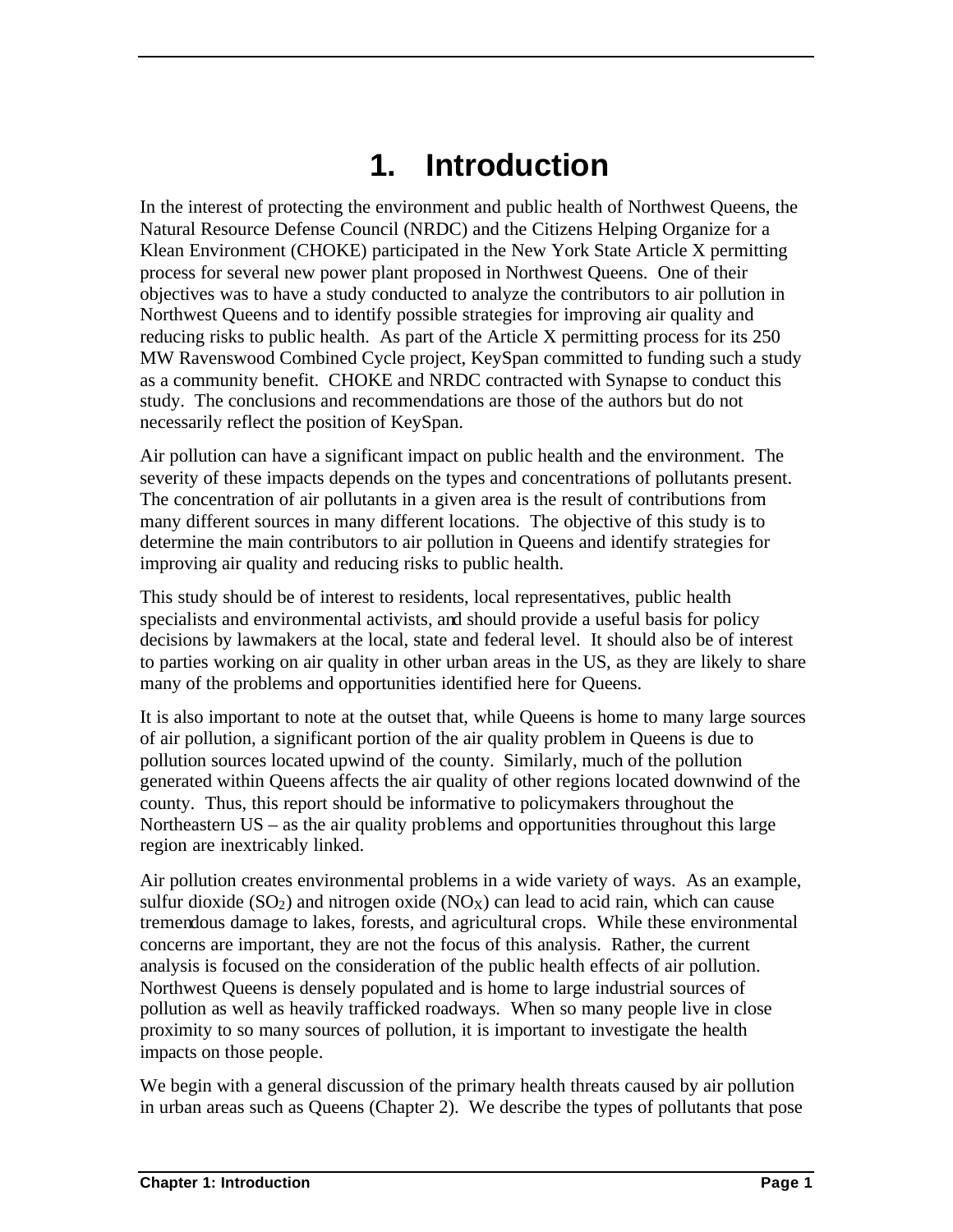the greatest risk, and discuss the various health effects of the different pollutants. We then go on to describe the air quality in Queens, and identify those air pollutants that cause the greatest health risk in the county (Chapter 3). We then identify those specific pollution sources in Queens (mobile sources, power plants, area sources) that contribute most to those priority air pollutants (Chapter 4).

We then analyze two sectors that make significant contributions to the air emissions in Queens: the electricity sector (Chapter 5) and the transportation sector (Chapter 6). Here, we estimate the likely patterns of pollution emissions through 2010 under base case, or "business-as-usual," conditions and compare those to potential emission reductions that could occur as a result of clean air policies. We briefly address other major sources and area sources of emissions (Chapter 7), but there is very little data available for those sectors from which to draw many conclusions.

We also prepare rough estimates of the potential improvements in Queens air quality that could be obtained from the clean air policies applied to the electricity and transportation sectors (Chapter 8). Finally, we recommend several policies that can be adopted by local, state, and federal agencies that would lead to improved air quality for the residents of Queens, as well as for citizens across the northeastern United States.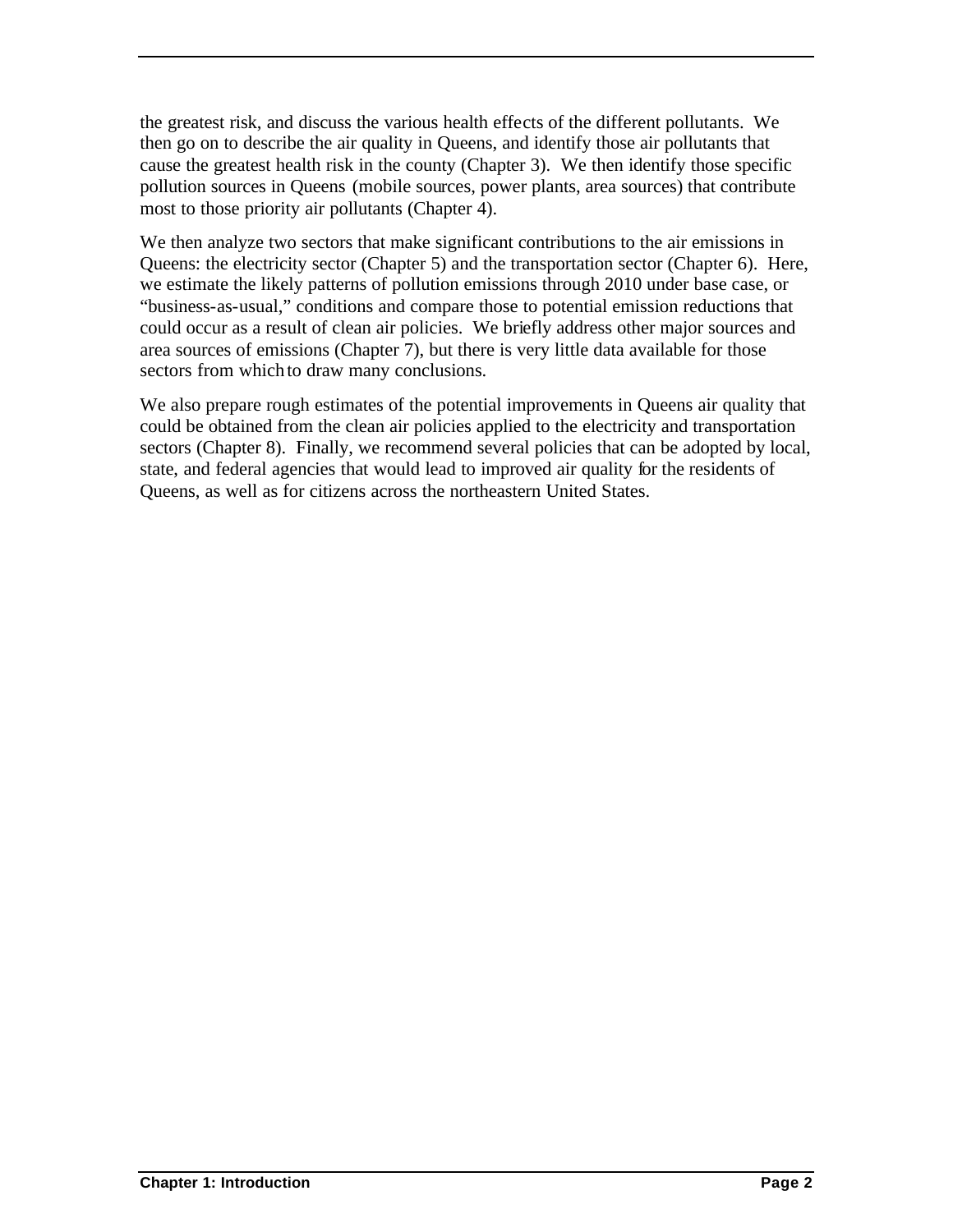# **2. Health Threats Due to Urban Air Pollution**

### **2.1 Framework for Assessing Pollution and Health Threats**

Like most large urban areas, Queens has numerous pollutants in its air. This can make it difficult to set priorities for reducing those pollutants, since the pollutants come from different sources, have different health risks, and are regulated differently. In addition, since much of the pollution present in Queens blows in from other places, reducing pollution emissions from sources in Queens will only partially address the air quality problem there. In this chapter, we describe the major pollutants present in Queens and provide a method to help decision makers identify the worst of these pollutants.

Our approach involves using the estimated magnitude of health risks to determine the set of pollutants most important to consider in control strategies and in more detailed assessments. One can visualize the pathway leading to health risks as follows:



In other words, *emissions* are released from a source (such as a power plant or a car) and result in *concentrations* of a pollutant outdoors and indoors. If people spend time in areas with pollutant concentrations, human *exposure* will result, which may lead to *health risks*.

This approach has four major implications for how one might set priorities.

- 1) Whether or not a pollutant is in violation of a health-based ambient air quality standard is a useful criterion for judging potential health risk. However, it should be remembered that some pollutants do not have ambient standards, while others may still affect population health well below the standard.
- 2) The pollutants emitted in highest volumes may not be the most important ones from a public health perspective, either because people do not get exposed to them or because they are less toxic.
- 3) Which pollutants and sources are given highest priority will depend on whether health effects within Queens are the primary concern or whether other populations are also considered, since pollution from sources in Queens can travel long distances and affect people outside of Queens (likewise, sources outside of Queens affect people in Queens).
- 4) Which pollutants and sources are given highest priority will also depend on whether we are most concerned about reducing total population risk (maximum efficiency) or reducing risks for highly exposed and/or highly vulnerable individuals (maximum equity).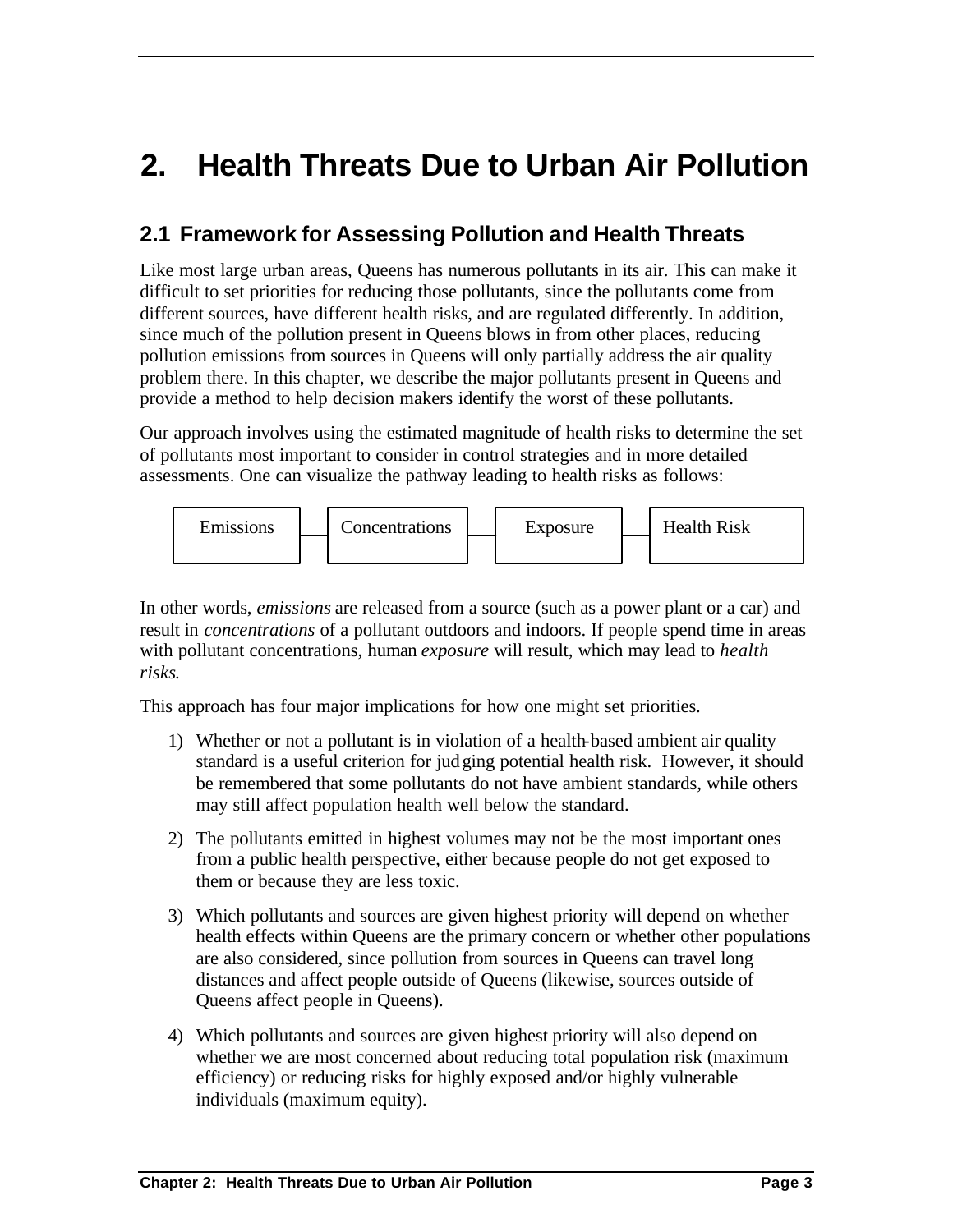In Sections 2.2 and 2.3, we briefly describe the major pollutants and their sources, and we determine the subset of priority pollutants that typically cause health problems in many urban areas.

### **2.2 Selecting Important Air Pollutants of Concern for This Study**

There are three major categories of pollutants we discuss in this report – "criteria" air pollutants, toxic air pollutants, and greenhouse gases. For each of these categories, we provide a description of the pollutants in the category, and identify which of those pollutants pose a particular threat to public health. This chapter identifies which pollutants to focus on in our analysis of air pollution health threats in Queens.

#### **Criteria Air Pollutants Defined**

The US EPA has set uniform, nationwide standards for seven pollutants that are considered harmful to human health and the environment at high concentrations, and that result from numerous mobile or stationary sources. These "criteria" pollutants are carbon monoxide (CO), nitrogen dioxide (NO<sub>2</sub>), sulfur dioxide (SO<sub>2</sub>), ozone (O<sub>3</sub>), lead (Pb), and two measures of particulate matter ( $PM_{10}$  and  $PM_{2.5}$ ).

Primary National Ambient Air Quality Standards (NAAQS) are established and periodically revised for each of these pollutants to protect against known adverse human health effects. Although the intent of the NAAQS has been to protect public health with an adequate margin of safety, it has become increasingly clear in recent years that being below a NAAQS does not necessarily mean that there are no health impacts (US EPA 1997), especially when multiple pollutants are present. In this chapter, we first describe some characteristics of pollutants important to consider in developing control strategies and provide some basic background about the sources and characteristics of each criteria pollutant.

Criteria pollutants can react in the atmosphere to increase or decrease levels of other criteria (and non-criteria) pollutants. A pollutant that is emitted and has not been transformed at all in the air is called a *primary pollutant*. A pollutant that leads to the formation of another pollutant is called a *precursor***,** and the pollutant that forms as a result of the emissions of the precursor is called a *secondary pollutant***.** These distinctions are important to keep in mind, since they may mean that the pollutants we control at a source are not the same as the pollutants for which we want to reduce exposures to people. We give more detail about these relationships in Section 3.2.

Carbon monoxide is a colorless, odorless gas that is almost entirely due to motor vehicle exhaust. It is harmful to health because it can displace oxygen in our bloodstream, reducing delivery of this vital substance to the cells of our bodies.

Nitrogen dioxide is a reddish-brown gas that is formed when fuel is burned.  $NO<sub>2</sub>$  is a precursor of both ozone and of nitrate particulate matter. Across the US, about half of the NO2 comes from motor vehicles, with about a third from power plants (US EPA 2002a). Area sources such as commercial and residential boilers also emit NO2. When inhaled,  $NO<sub>2</sub>$  can irritate and damage the cells lining the deep regions of our lungs.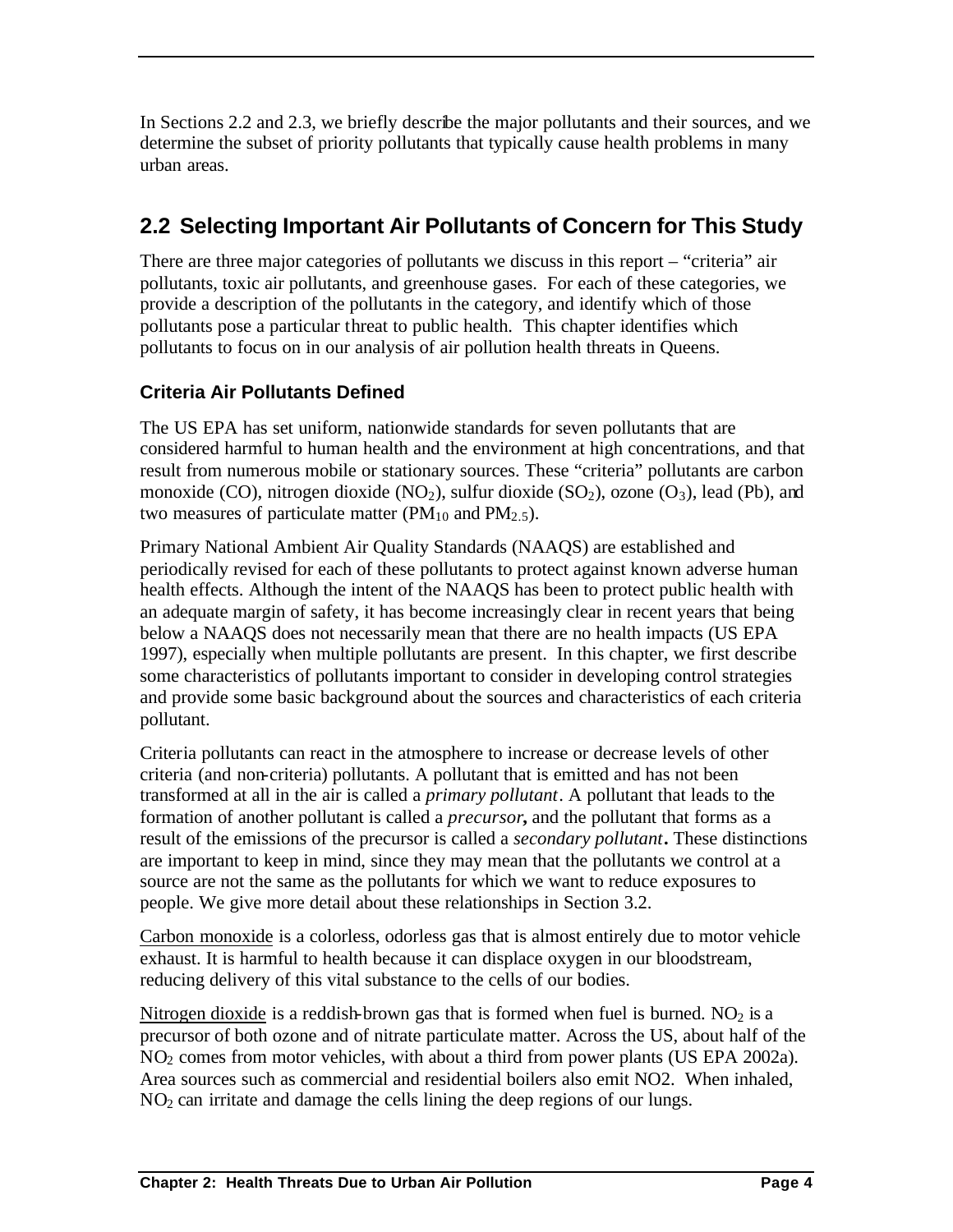Sulfur dioxide is a gas principally formed when fuel containing sulfur (such as coal or oil) is burned, and is a precursor of sulfate particles and acid rain. About two-thirds of the  $SO<sub>2</sub>$  in the US comes from fossil-fired power plants (US EPA 2002a). When inhaled,  $SO<sub>2</sub>$  deposits and irritates the upper regions of our lungs.

Ozone is a major component of smog and is a secondary pollutant, formed when nitrogen oxides (NOx, which includes  $NO<sub>2</sub>$ ) react with volatile organic compounds in the presence of sunlight. ozone is a strong oxidant gas which, upon inhalation, causes damage to the sensitive cells in the deep regions of our lungs. When we are talking about respiratory health and NAAQS, we are interested in ground-level (or *tropospheric*) ozone. This is distinct from *stratospheric ozone*, which is ozone in the upper atmosphere that helps to filter out harmful ultraviolet radiation.

Lead is a metal that was once mainly related to motor vehicles (since tetraethyl lead was used as an antiknock agent in gasoline). Now that unleaded gasoline is used, most of the lead in the air comes from lead smelters or other industrial sources. Lead in soil or paint can also be a health hazard, but those effects are beyond the scope of this report. Lead exposure results in chemical changes in the brain which can reduce intelligence.

Particulate matter is defined as any solid or liquid suspended in the air. Particles can therefore contain a large number of different chemicals or substances, and can vary greatly in size.  $PM_{10}$  is the fraction of particles less than 10 micrometers ( $\mu$ m) in diameter (roughly one-seventh the width of a human hair). The US EPA has recently focused on  $PM_{2.5}$ , the fraction of particles less than 2.5  $\mu$ m in diameter, since those smaller particles are more likely to get deeper into the lung. Earlier studies and regulations focused on *TSP*, or total suspended particles. Particulate matter is both a primary pollutant (including fly ash, soil, sea salt, and diesel particles) and a secondary pollutant (including sulfate and nitrate particles). Particulates can come from both natural events (forest fires, volcanos, wind erosion) and man-made activities (agriculture, combustion of wood and other fuels, mining). Exposures to particulate matter have been associated with a wide range of adverse health impacts, as described in Section 2.3.

Although all criteria pollutants are known to have health impacts, particularly when NAAQS are exceeded, only a subset are thought to contribute significantly to public health impacts at current ambient levels. In past studies of the benefits of air pollution control (US EPA 1999), improvements in particulate matter and ozone air quality contributed the vast majority of criteria pollutant public health-related benefits. This is not to say that the other criteria pollutants have no importance, or that there are not alternative interpretations of the health literature that would imply greater importance for other pollutants. However, highlighting particulate matter and ozone in this report helps us focus our discussion on the pollutants most likely to impact public health in Queens. In Section 2.3, we discuss why particulate matter and ozone are thought to influence public health so much.

#### **Toxic Air Pollutants Defined**

In addition to the criteria pollutants, the US EPA maintains a list of 188 toxic air pollutants, also known as *hazardous air pollutants (HAPs)*, that are considered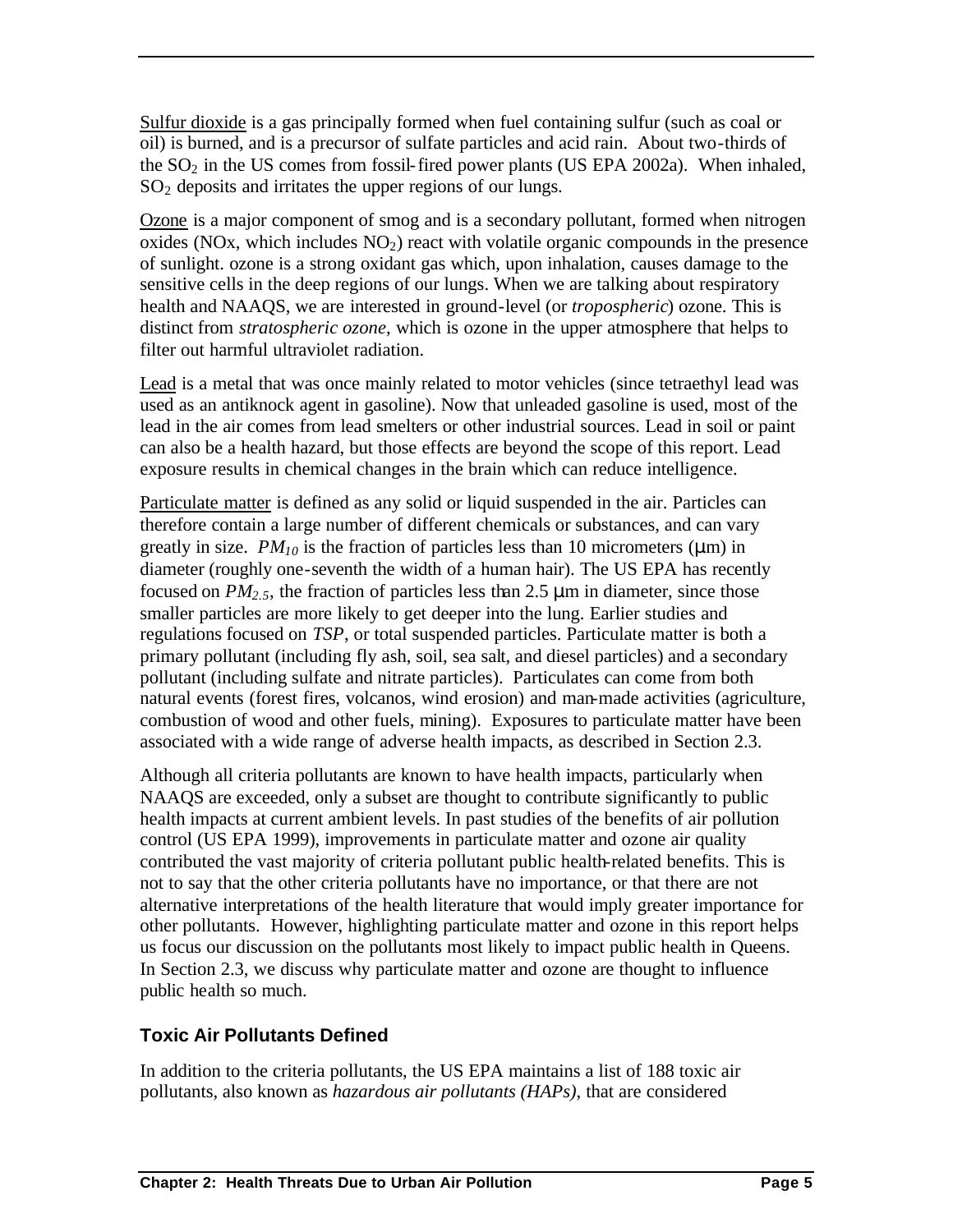detrimental to human health. Unlike the criteria pollutants, HAPs do not have air quality standards, although emissions of some HAPs are regulated under the Clean Air Act. People exposed to air toxics at high levels for long time periods may have an increased chance of getting cancer, damaging their immune system, or suffering from neurological, reproductive (e.g., reduced fertility), developmental, respiratory and other health problems.

Because there are so many air toxics, it is particularly important to focus attention on the ones that most influence public health (as we have done for criteria pollutants). As a starting point, the US EPA has constructed a list of 34 pollutants (33 air toxics and diesel particulate matter) that constitute the greatest public health threat in urban areas. This list is given in Table 2.1.

| 1. acetaldehyde          | 18. nickel compounds                 |
|--------------------------|--------------------------------------|
| 2. ethylene oxide        | 19. chloroform                       |
| 3. acrolein              | 20. polychlorinated biphenyls (PCBs) |
| 4. formaldehyde          | 21. chromium compounds               |
| 5. acrylonitrile         | 22. polycyclic organic matter (POM)* |
| 6. hexachlorobenzene     | 23. coke oven emissions              |
| 7. arsenic compounds     | 24. quinoline                        |
| 8. hydrazine             | 25. dioxins/furans**                 |
| 9. benzene               | 26. 1, 1, 2, 2-tetrachloroethane     |
| 10. lead compounds       | 27. ethylene dibromide               |
| 11. beryllium compounds  | 28. perchloroethylene                |
| 12. manganese compounds  | 29. propylene dichloride             |
| 13. 1, 3-butadiene       | 30. trichloroethylene                |
| 14. mercury compounds    | 31. 1, 3-dichloropropene             |
| 15. cadmium compounds    | 32. vinyl chloride                   |
| 16. methylene chloride   | 33. ethylene dichloride              |
| 17. carbon tetrachloride | 34. diesel particulate matter        |

**Table 2.1 List of US EPA Priority Air Toxics.** 

\* Also represented as 7-PAH

\*\* Not included in US EPA National Air Toxics Assessment

To further reduce this list to the few air toxics that pose the highest public health threat in Queens, we use a similar approach as a national study of air toxic risks (Woodruff 2000). We use estimated concentrations of air toxics in Queens and published cancer risks of these 34 air toxics to pick a subset of pollutants that require closer scrutiny. Although there are numerous non-cancer health impacts (or "endpoints") associated with hazardous air pollutants, cancer risk arguably provides a common basis for risk comparison and tends to dominate public concern.

We combine the ambient air pollution levels in Queens (US EPA 1996a) with unit cancer risk factors reported by EPA in their Integrated Risk Information System (IRIS)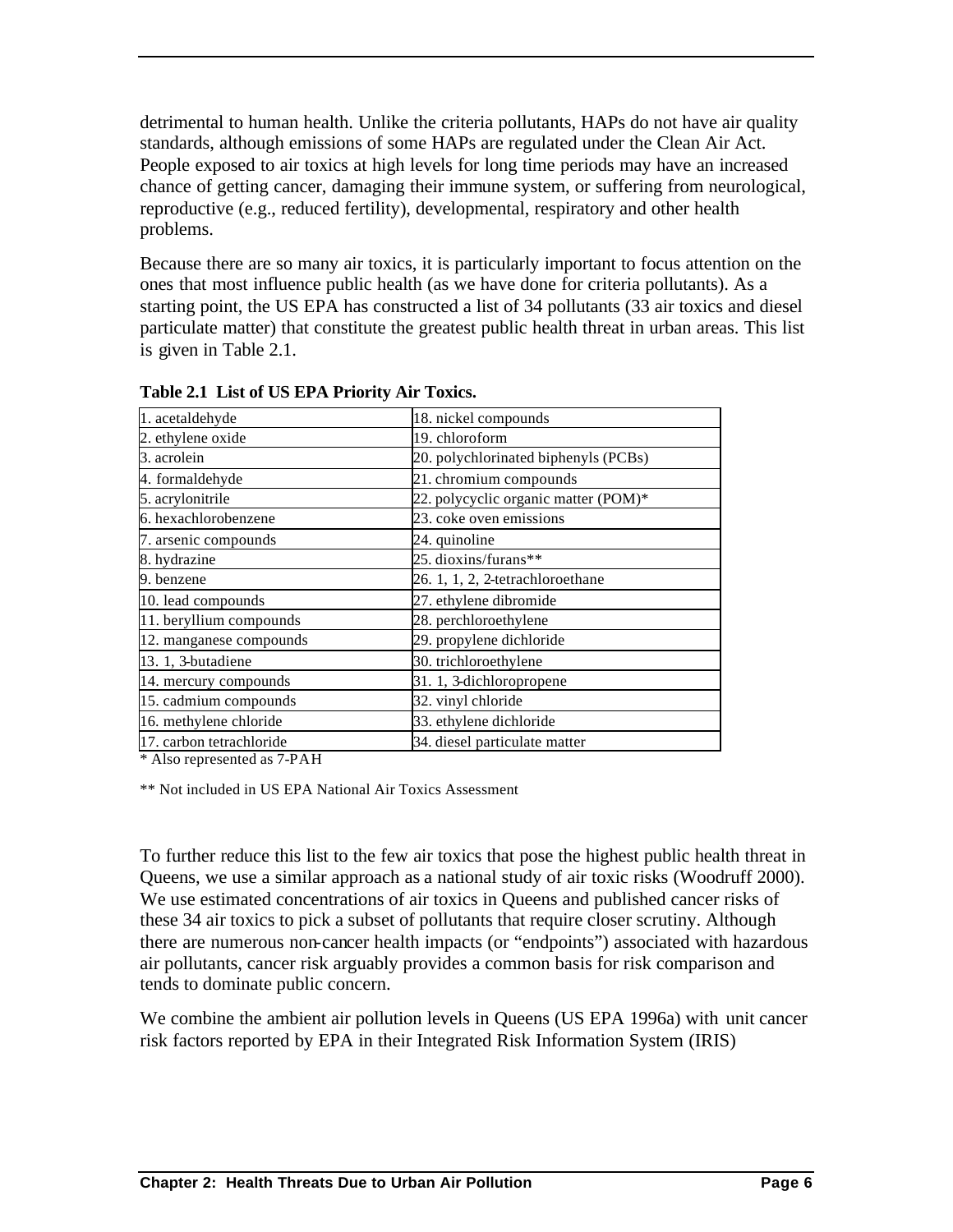database.<sup>2</sup> The unit risk is the upper-bound excess lifetime cancer risk estimated to result from continuous exposure to an agent at a concentration of  $1 \mu g/m^3$  in air. In other words, if a unit risk =  $1.5/10^6$  per  $\mu$ g/m<sup>3</sup>, 1.5 excess tumors are expected to develop per 1,000,000 people if all were exposed daily over their entire lifetimes to 1 µg of the chemical in  $1 \text{ m}^3$  of air.

Since no IRIS unit risk was available for polycyclic organic matter (POM) or diesel particulate matter, we use other risk values in these instances. As in Woodruff (2000), we use a fraction of the interim value of benzo[a]pyrene to estimate the POM risk. For diesel particulate matter, we apply a unit risk from a recent occupational study (Dawson and Alexeeff 2001).

When we follow this procedure, we can make a simple estimate of the per-capita risk from each air toxic. Figure 2.1 shows the eight pollutants most likely to significantly contribute to cancer risk in Queens. In descending order of importance, they are diesel particulate matter, polycyclic organic matter (POM), chromium compounds, formaldehyde, 1,3- butadiene, benzene, carbon tetrachloride, and acetaldehyde. In Section 2.3, we provide descriptions of these eight pollutants and discuss the strength of the health evidence supporting our risk estimates.



**Figure 2.1 Estimated Cancer Risks Of Air Toxics In Queens: Top Eight Toxics**

 $\overline{a}$ 

<sup>2</sup> The IRIS database, developed by EPA, contains information on human health effects that may result from exposure to various chemicals in the environment (http://www.epa.gov/iris/).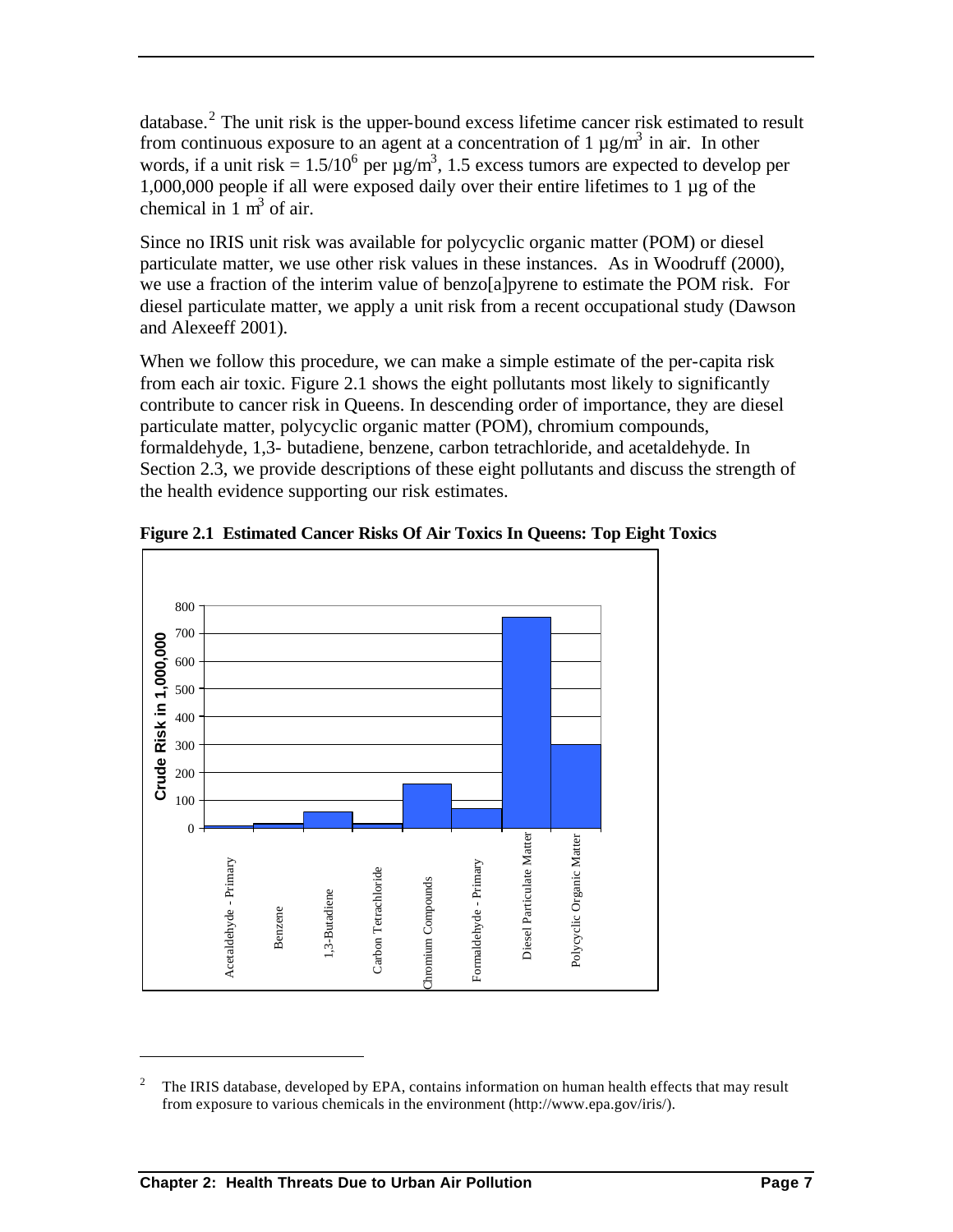These estimates should be considered as screening calculations rather than definitive quantitative values (telling us simply what is likely enough to be big that it merits closer scrutiny), but they provide some interesting insights. For example, diesel particulate matter yields the largest cancer risk of the air toxics in Queens. Although it is difficult to interpret this risk directly, because of the numerous constituents it might represent, diesel will undoubtedly be an important air toxic in this area where mobile sources contribute greatly to air pollution.

In addition, our screening approach is limited as it results in the omission of air toxics that have significant non-cancer risks but minimal cancer risks. For example, mercury is known to have substantial neurological health effects (generally associated with consumption of contaminated fish) but does not appear to be carcinogenic. Omitting these chemicals likely understates the total air pollution public health effects in Queens, but our approach captures the pollutants with the most substantial effects.

## **Greenhouse Gases Defined**

Although they do not affect human health directly, greenhouse gases (GHGs) contribute to global climate change and associated health problems. GHGs include carbon dioxide  $(CO<sub>2</sub>)$ , methane, nitrous oxide, and multiple other pollutants.  $CO<sub>2</sub>$  is the greenhouse gas of most concern because of the large volumes of  $CO<sub>2</sub>$  emissions relative to other GHGs. Some of the other GHGs have greater "global warming potential" per volume, but are of less concern because they are emitted in much smaller volumes. Queens contributes a very small fraction of *global* GHG emissions, but trends in CO<sub>2</sub> emissions in Queens are instructive for policy analysis and to compare with trends elsewhere.

# **2.3 Health Effects of Air Pollutants**

# **Introduction and Definitions**

In this section, we briefly define the major types of studies used to draw conclusions about health effects of pollutants. We also present the methods used by US EPA to classify carcinogens. We then describe the health effects of the subset of criteria pollutants and air toxics delineated above. Additional detail about the studies that have demonstrated the health effects of criteria pollutants is provided in Appendix A.

Three major types of studies are used to draw conclusions about health effects of pollutants: toxicological, epidemiological, and human chamber studies.

• *Toxicological studies* involve administering high doses of compounds to lab animals and measuring cancer rates or rates of other health endpoints. Toxicological studies have the advantage of being conducted in controlled laboratory settings, where the exact pollutant exposures can be determined and all other factors, such as temperature, humidity, and diet can be held constant. Because of this ability to control the experimental conditions, results from toxicological studies can demonstrate cause-effect relationships between adverse health effects and individual chemicals or compounds. One obvious problem with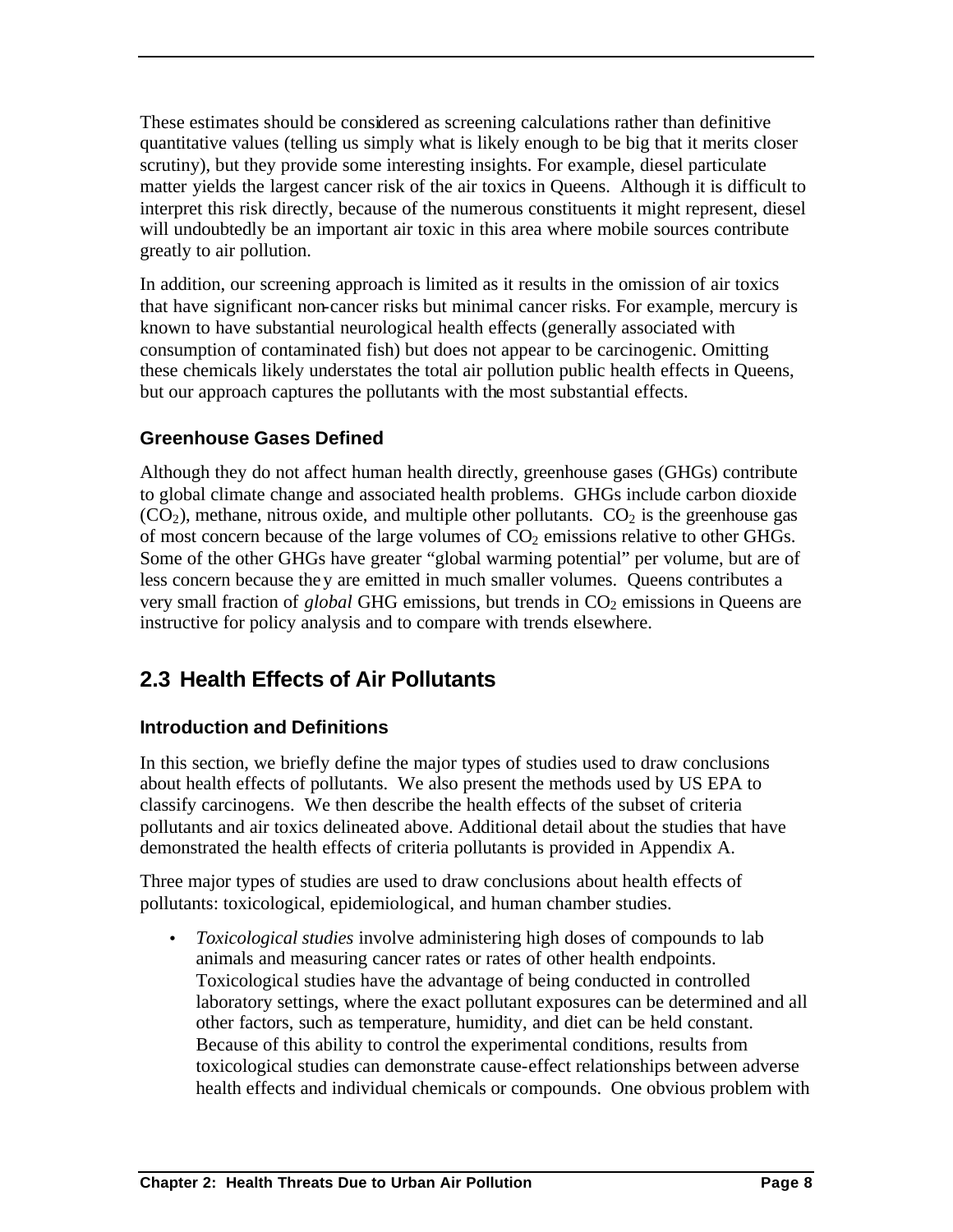these studies is figuring out how to take results from animals and apply them to humans. Scientists must determine which lab animal most resembles a human response to the exposure - are humans more like rats or mice in response to chemical X? Since this is unknown, experiments are generally performed on the most sensitive species. Another problem with toxicological studies involves extrapolating from the very high short-term doses that lab animals are administered to the low long-term exposures that humans experience. Because of the myriad uncertainties associated with toxicological studies, human epidemiological evidence is generally preferred when it is available.

- *Epidemiological studies* are designed to show relationships between exposure to an agent (e.g. a chemical or compound) and the onset of disease in human populations. For example, the relationship between smoking and lung cancer was determined by epidemiology (Doll and Hill 1950). These studies are often criticized for not proving cause-effect relationships due, in part, to the fact that there may be other unknown factors, or *confounders*, that might be responsible for the observed results. Confounders are variables that are independently associated with both exposure and disease and may "cloud" the relationship a study is trying to determine. Finding a correlation between an exposure and disease does not necessarily mean that the exposure caused the disease. Consider the fact that people who carry matches in their pocket have higher lung cancer rates. Obviously, this is because they are smokers rather than because the matches themselves cause lung cancer. This example demonstrates that more information is needed to infer cause-effect relationships from epidemiological studies. Inadequate control of potential confounding factors is a major critic ism of some epidemiological studies.
- *Human chamber studies* involve placing healthy or susceptible human volunteers in controlled exposure settings to evaluate how air pollution exposure influences physiological measures (like lung function or heart rate va riability). While these studies cannot tell us anything about long-term exposures, severe outcomes, or disease development, they provide important evidence about the mechanisms by which a pollutant can influence health.

For criteria air pollutants, informa tion from all three study types is available, although the primary conclusions are often drawn from epidemiological evidence. In contrast, for cancer risks from air toxics, toxicological evidence is often the only available information. This is in part because it can be difficult to detect the effects of a single air toxic when there are many other causes of cancer and because there is a long delay between exposure to the air toxic (which is difficult to measure) and the development of cancer.

Because what we think about a carcinogen might depend on the type of evidence available, the EPA has developed a classification system to "rank" air toxics. The EPA classifies carcinogens into five categories - A, B, C, D, and E - based upon the strength of the available toxicological and epidemiological evidence. In theory, one should be most concerned about possible exposure to Category A carcinogens and least concerned about Category E carcinogens. Table 2.2 provides the EPA classification scheme.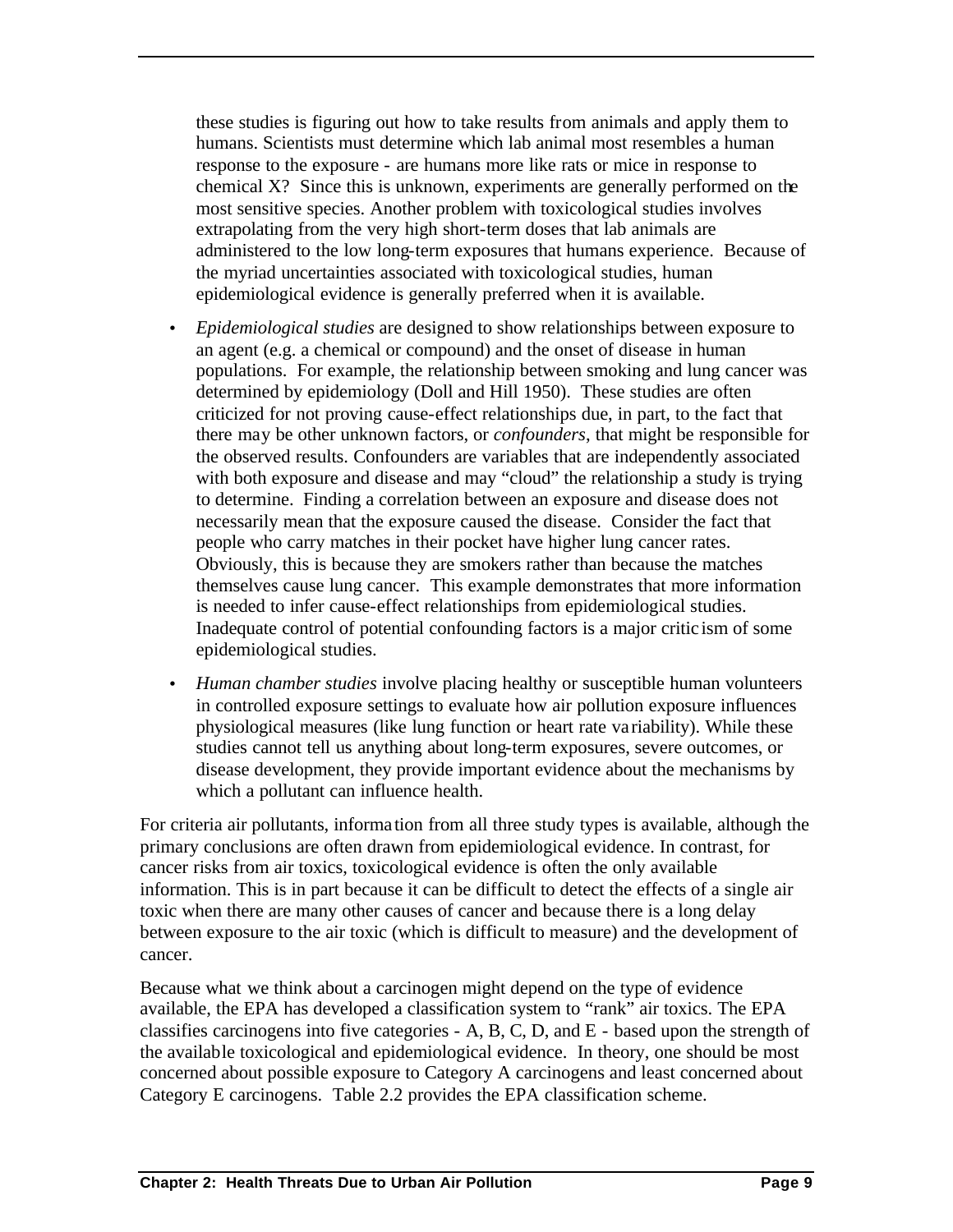| Category       | Description      | Toxicological Evidence       | Epidemiological    |
|----------------|------------------|------------------------------|--------------------|
|                |                  |                              | Evidence           |
| А              | Known            | Sufficient, limited, or none | Sufficient         |
| B1             | Probable         | Sufficient                   | Limited            |
| B <sub>2</sub> | Probable         | Sufficient                   | Inadequate or none |
| C              | Possible         | Limited                      | Inadequate or none |
| D              | Not classifiable | Inadequate                   | Inadequate or none |
| Е              | Non-carcinogenic | None                         | None               |
|                |                  |                              |                    |

**Table 2.2 US EPA Cancer Classification Scheme.<sup>3</sup>**

Finally, when we consider health effects of air pollutants, we consider both *acute* and *chronic* health effects. Acute health effects are due to short-term exposures, while chronic effects are due to long-term exposures. For the case of premature mortality, these different effects are often referred to as "acute mortality" or "chronic mortality". These short-hand expressions can be somewhat confusing, but they simply refer to the exposure period.

#### **Ozone**

 $\overline{a}$ 

As mentioned previously, past studies have found that ozone and  $PM<sub>2.5</sub>$  are the two criteria pollutants that most affect human health at current pollution levels. In this section, we briefly describe the evidence for health impacts of ozone, providing more technical detail in Appendix A.

Ozone exposure has been associated with a variety of respiratory outcomes in both human chamber and epidemiological studies. These effects are plausible because of known chemical properties of ozone. Ozone is able to travel throughout the respiratory tract and cause damage to cells on the surface of the lung, which can lead to inflammation and other pulmonary problems. Human chamber studies and epidemiological studies have demonstrated that short-term exposures to ozone can lead to pulmonary inflammation and decreases in lung function.

Other epidemiological studies have reported acute associations between ozone and a number of health outcomes, including respiratory symptoms, asthma exacerbations, emergency room visits, hospital admissions, and deaths (e.g., Kinney and Ozkaynak 1991; Thurston et al. 1992; Burnett et al. 1994). A recent article (Levy et al. 2001a) summarized this literature and provided estimates for three acute health outcomes that tend to contribute most to the total impacts of ozone – premature deaths, hospital admissions for respiratory causes, and days with minor restricted activities. We present the evidence for premature mortality in this section and discuss the morbidity outcomes in Appendix A.

<sup>3</sup> The wording EPA uses to classify the categories can lead to confusion and the Agency is in the process of changing the classification scheme. For example, many carcinogens are in the B2 category and labeled "probable carcinogens." In the B2 category, increased tumor rates were found in rodent bioassays, but there is no human cancer data to support this, so these compounds may or may not be "probable" human carcinogens.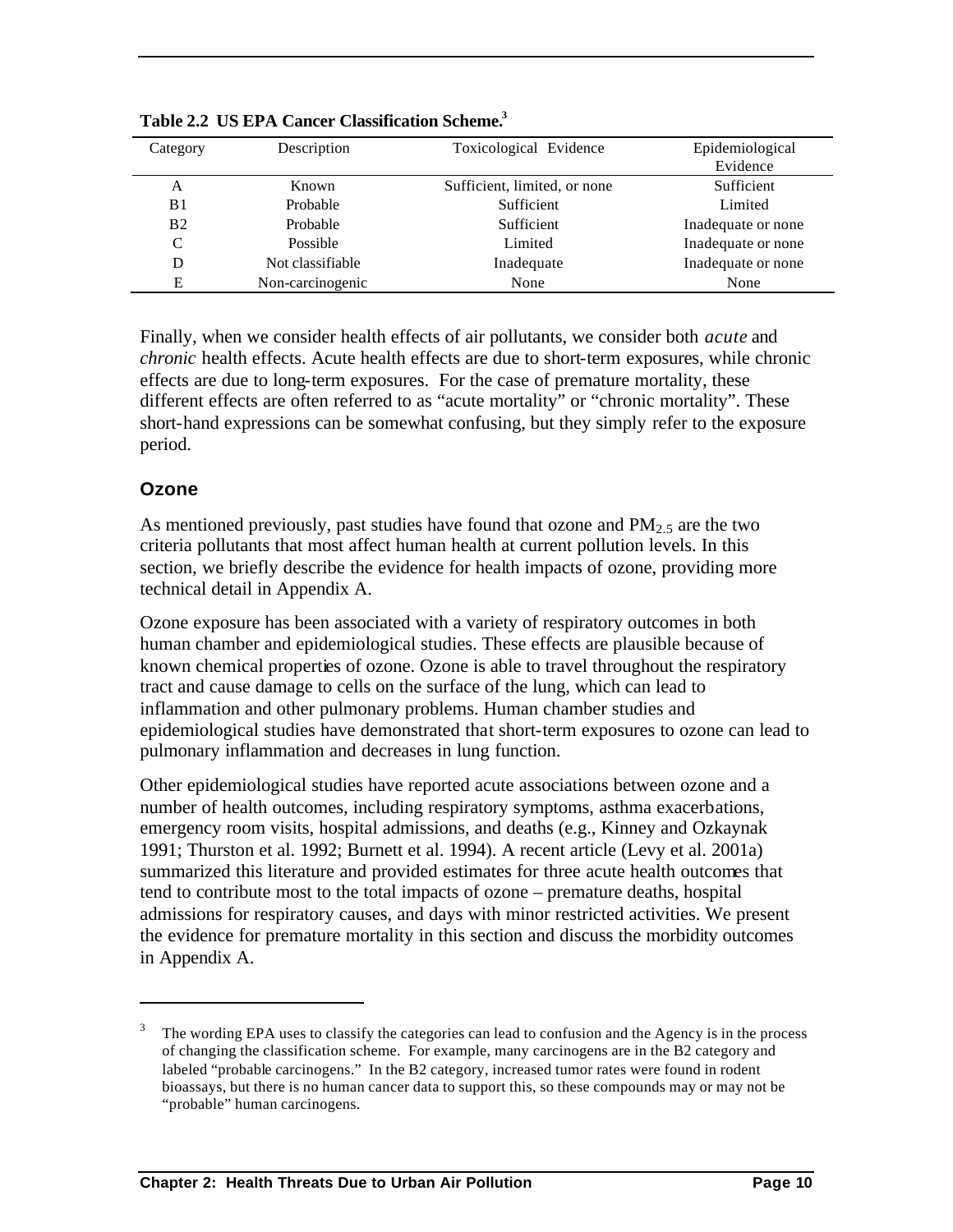Prior to discussing the mortality evidence, it is important to realize that there can be some difficulties in interpreting epidemiological evidence on ozone health effects. Because ozone forms during warmer weather, ozone levels are often strongly correlated with temperature and relative humidity, which can have their own independent effects on health. Similarly, levels of other air pollutants can be higher when ozone levels are high. So, it can be difficult to tell whether associations in epidemiological studies represent effects of ozone alone or ozone in combination with other environmental factors.

In general, studies that controlled statistically for both weather and particulate matter found a significant relationship between ozone exposure and premature death (Moolgavkar et al. 1995; Ito and Thurston 1996; Hoek et al. 1997; Kelsall et al. 1997; Touloumi et al. 1997; Moolgavkar 2000). For the four studies in the US, the average concentration-response function was a 1% increase per 10 part per billion (ppb) increase in daily average ozone (Levy et al. 2001a). This value is applied in Section 3.5 to compare the magnitude of the effect of ozone on premature death in Queens with the effects of other pollutants.

Along with these acute health impacts, there is also limited evidence of respiratory effects of long-term exposure to ozone. For example, studies have shown that children exposed to high levels of ozone who exercised outdoors had greater prevalence of asthma (McConnell et al. 2002) and that young adults living in areas with high ozone concentrations had diminished lung function (Kunzli et al. 1997; Galizia and Kinney 2000).

In summary, the health evidence is strong and relatively consistent for a range of respiratory health effects due to ozone exposure at current ambient levels. As summarized in Appendix A, the strong biological basis and existence of human chamber and animal studies support the epidemiological observations, and recent studies have added to our understanding of the effects of ozone independent from other pollutants.

### **Particulate Matter**

In contrast with ozone, most of the evidence for health effects from  $PM_{2.5}$  comes from epidemiological studies. This is partly because  $PM_{2.5}$  particles vary widely in size, composition, and origin, unlike ozone, which is a single, uniform pollutant. In addition, relatively few studies to date have focused on  $PM<sub>2.5</sub>$ , with more epidemiological evidence existing for  $PM_{10}$  or TSP (total suspended particulates). However, because it is known that particles less than  $2.5 \mu m$  in diameter are capable upon inhalation of reaching the deepest portions of the lung, smaller particles are more likely to influence health than larger particles. It is for this reason that EPA established a human health based NAAQS for  $PM<sub>2.5</sub>$  in 1997.

As for ozone, we can categorize the evidence for  $PM_{2.5}$  into studies of acute effects and of chronic effects. The most substantial body of literature is related to premature death (and premature death tends to dominate benefits assessments), so we focus on those studies and discuss the morbidity effects of particulate matter in Appendix A.

Numerous time-series studies of particulate matter mortality risks have been published in settings across the world. In general, these studies suggest that an increase of 10  $\mu$ g/m<sup>3</sup> in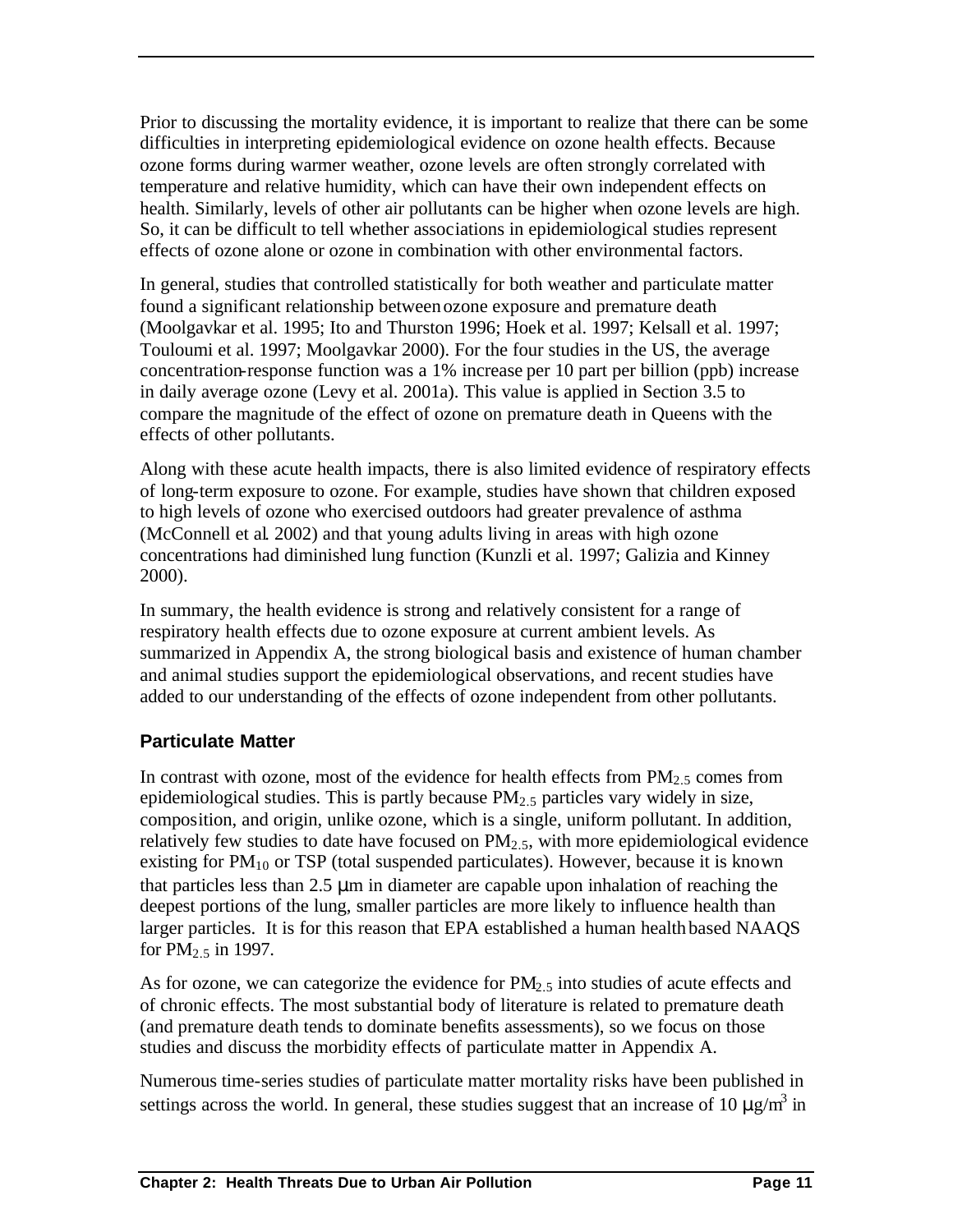daily average  $PM_{10}$  concentrations results in a 0.5-1% increase in total daily deaths (US EPA 1996c). The deaths tend to be due to either cardiovascular or respiratory disease and appear to result in a loss of life expectancy of at least one month (Schwartz 2001). It has also been shown that mortality risks occur at relatively low particulate matter concentrations, well below both air quality standards and concentrations in Queens (Daniels et al. 2000; Schwartz et al. 2002).

There is also evidence of long-term mortality risks from particulate matter exposure. Two large prospective cohort studies (Dockery et al. 1993; Pope et al. 1995) evaluated the relationship between long-term pollution exposure and mortality risk, controlling for individual risk factors such as smoking, diet, or occupational exposures. In the Six Cities study (Dockery et al. 1993), which focused on over 8,000 white adults living in the eastern half of the US, the risk of death was 26% higher in the most-polluted city when compared with the least-polluted city (controlling for other factors). This corresponded to an approximate 1.3% increase in mortality for every  $\mu$ g/m<sup>3</sup> of annual average PM<sub>2.5</sub>, substantially higher than the time-series estimates. The American Cancer Society study (Pope et al. 1995; Pope et al. 2002) followed over 500,000 adults in all 50 US states, finding that a 1  $\mu$ g/m<sup>3</sup> increase in annual average PM<sub>2.5</sub> concentrations was associated with a  $0.6\%$  increase in mortality rates. Significant effects were seen on both cardiopulmonary and lung cancer death, and there was no evidence of a threshold.

In summary, there is substantial evidence supporting a relationship between particulate matter exposure, especially fine particles, and cardiopulmonary health (including premature death). Because the cohort mortality effect is larger than the time-series mortality effect and theoretically includes some fraction of the acute deaths, we apply the cohort mortality concentration-response function in Section 3.5.

# **Toxic Air Pollutants**

Here we briefly describe the characteristics of each of the eight toxic air pollutants that we consider to be of greatest public health importance in Queens. The method we used to choose this subset from the list of 188 air toxics is described in Section 2.2. Recall that air toxics are pollutants that have the potential to cause serious health effects, but for which no ambient standards exist.

1. Acetaldehyde is mainly used as an intermediate in the synthesis of other chemicals. Acetaldehyde is also formed as a product of incomplete wood combustion in fireplaces and woodstoves, forest and wildfires, pulp and paper production, stationary internal combustion engines and turbines, vehicle exhaust fumes, and wastewater processing.

The classification of acetaldehyde as a probable human carcinogen (Category B2) is based on increased incidence of nasal tumors in male and female rats and laryngeal tumors in male and female hamsters after inhalation exposure. Epidemiologic evidence for acetaldehyde is lacking.

2. Benzene is found in the air from emissions from oil and natural gas production, petroleum refining, burning coal and oil, gasoline service stations, pulp and paper production, coke ovens, and motor vehicle exhaust. Benzene is used as a constituent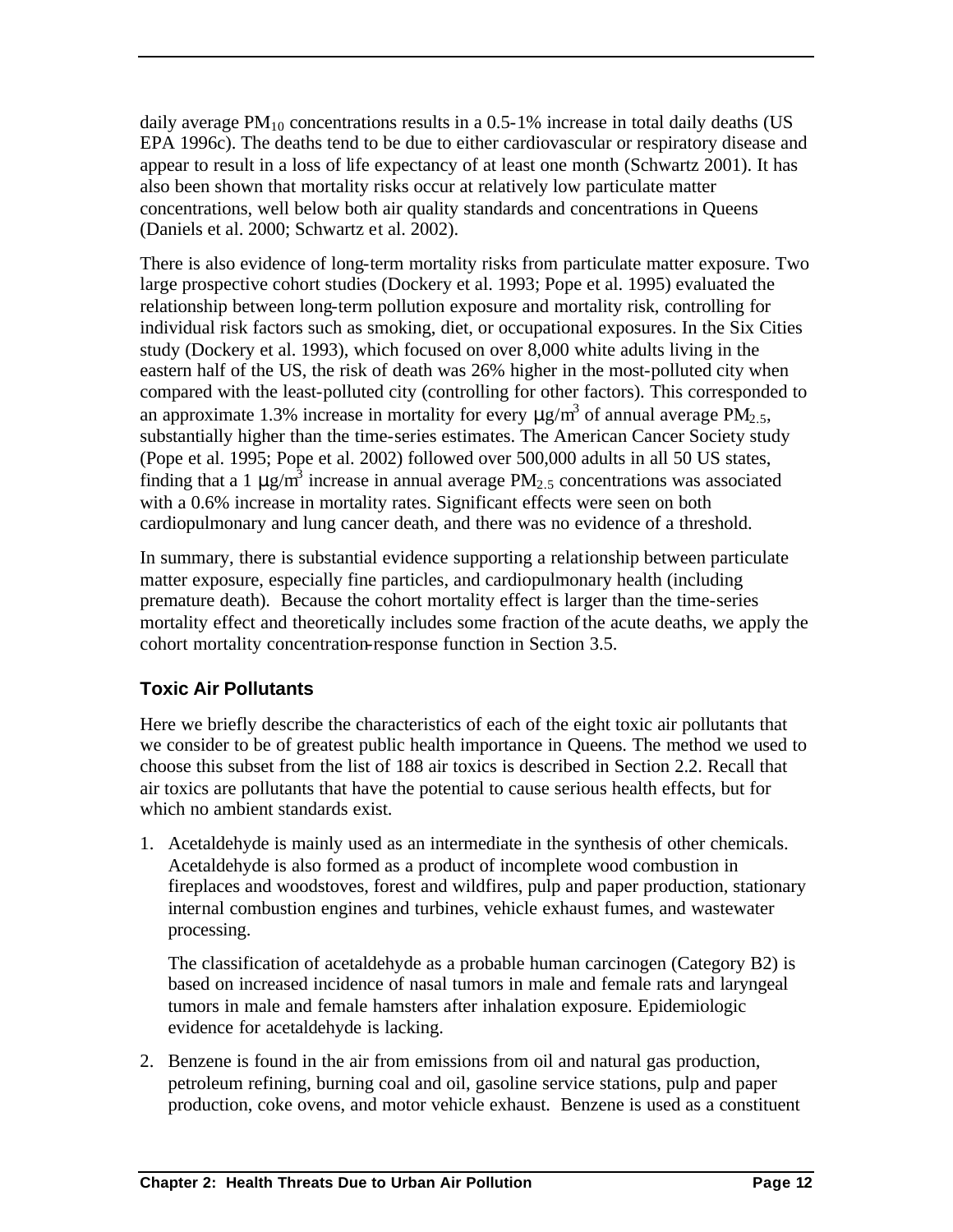in motor fuels; as a solvent for fats, waxes, resins, oils, inks, paints, plastics, and rubber; in the extraction of oils from seeds and nuts; and in photogravure printing. It is also used as a chemical intermediate. Benzene is also used in the manufacture of detergents, explosives, pharmaceuticals, and dyestuffs.

Benzene is categorized as a known human carcinogen (Category A) and has been linked to increased incidence of leukemia in humans.

3. 1,3-butadiene is found in ambient air from motor vehicle exhaust as well as manufacturing and processing facilities, gasoline distribution, production of synthetic plastics and rubber, wastewater processing, forest and wildfires, or other combustion.

Inhalation exposure to 1,3-butadiene has been associated with an increase in rates of several tumor types in mice, and 1,3-butadiene is therefore classified as a probable human carcinogen (Category B2).

4. Carbon tetrachloride was produced in large quantities to make refrigerants and propellants for aerosol cans, as a solvent for oils, fats, lacquers, varnishes, rubber waxes, and resins, and as a grain fumigant and a dry cleaning agent. Consumer and fumigant uses have been discontinued and only industrial uses remain. Individuals may be exposed to carbon tetrachloride in the air from accidental releases from production and uses, its disposal in landfills, and wastewater processing.

Carbon tetrachloride increases rates of hepatocellular carcinomas/hepatomas in hamsters, mice, and rats following inhalation or gavage exposures, and is classified as a probable human carcinogen (Category B2).

5. Chromium sources of emissions include the combustion of coal and oil, electroplating, vehicles, iron and steel plants, and metal smelters. The emissions reflected in this assessment are based on state and local agency reporting of chromium as "chromium and compounds," individual chromium compounds and chromium ions. Because of the inconsistent reporting, all of the chromium was lumped together and modeled as "chromium compounds." When EPA assesses the risk, the Agency will use an estimate of what percentage is hexavalent (which is the most toxic form) based on past inventorying efforts.

Hexavalent chromium is a known human carcinogen (Category A) when inhaled, and has been linked with the development of lung cancer.

6. Diesel Particulate Matter (PM) is a mixture of particles that represent the main component of diesel exhaust. EPA has recently proposed to list diesel exhaust as a mobile source air toxic due to the cancer and non-cancer health effects associated with exposure to whole diesel exhaust. EPA believes that exposure to whole diesel exhaust is best described, as many researchers have done over the years, by diesel particulate concentrations.

Diesel particulate matter has not been given a formal cancer classification, in part due to the difficulty in understanding risks of a heterogeneous compound. Epidemiological studies have found that diesel particulate matter increased the rate of lung cancer in railway workers.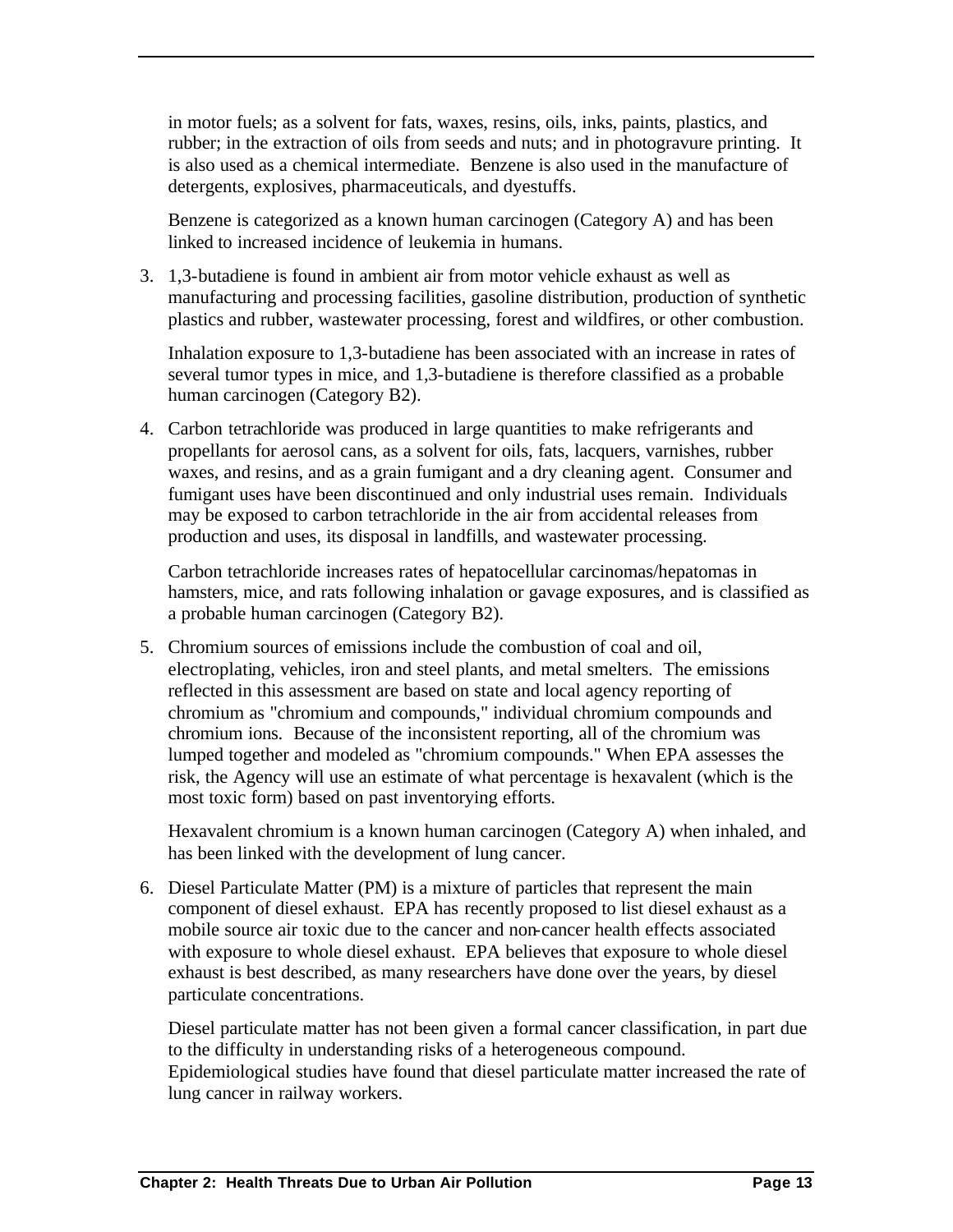7. Formaldehyde is used mainly to produce resins used in particleboard products and as an intermediate in the synthesis of other chemicals. The major sources of emissions to the air are forest and wildfires, stationary internal combustion engines and turbines, pulp and paper plants, petroleum refineries, power plants, manufacturing facilities, incinerators, and automobile exhaust emissions.

There is some human health evidence for formaldehyde increasing the risk of squamous cell carcinoma, so it has been categorized as a probable human carcinogen (Category B1).

8. Polycyclic organic matter (POM) defines a broad class of compounds that includes the polycyclic aromatic hydrocarbon compounds (PAHs). POM compounds are formed primarily from combustion and are present in the atmosphere in particulate and gaseous forms. Sources of air emissions are diverse and include vehicle exhaust, forest and wildfires, asphalt roads, coal, coal tar, coke ovens, agricultural burning, residential wood burning, and hazardous waste sites. Because of limited emissions data, for this assessment, Polycyclic Organic Matter (POM) data have been limited to either the group of 7 or group of 16 individual PAH species referred to as 7-PAH and 16-PAH, respectively. In this assessment, POM refers to 16-PAH. The 16-PAH group includes the 7-PAH group. The species that make up 7-PAH are probable human carcinogens, and the 16-PAH are those species that are measured by an EPA test method (EPA Method 610).

Benzo[a]pyrene (a specific compound in the 7-PAH group) is the component of POM generally used for cancer risk estimation. It is categorized as a probable human carcinogen (Category B2). Multiple animal studies in many species demonstrate benzo[a]pyrene to be carcinogenic following administration by numerous routes. It has produced positive results in numerous genotoxicity assays. Exposure to benzo[a]pyrene is suspected to cause lung cancer.

### **Traffic**

Having a separate category for "traffic" may appear redundant, as most of the important traffic-related pollutants are either criteria pollutants or toxic air pollutants, which are described above. However, there are two reasons why it may be useful to consider separately the health effects of traffic exposure, in a detailed air pollution risk calculation:

- 1) There are multiple published studies documenting health effects of increased exposure to traffic, many of which do not determine the responsible pollutants (or even distinguish between air pollution and other effects, like noise).
- 2) Much of the pollutant-specific health literature looks at the effect on health of average exposures across the population, while traffic studies capture important spatial patterns.

On the first point, multiple studies have shown that children who live near major roadways have reduced lung function and increased respiratory symptoms (Wjst et al. 1994; Oosterlee et al. 1996; Brunekreef et al. 1997; Venn et al. 2001). Asthmatic children who live near major roadways have increased rates of hospital admissions (Edwards et al.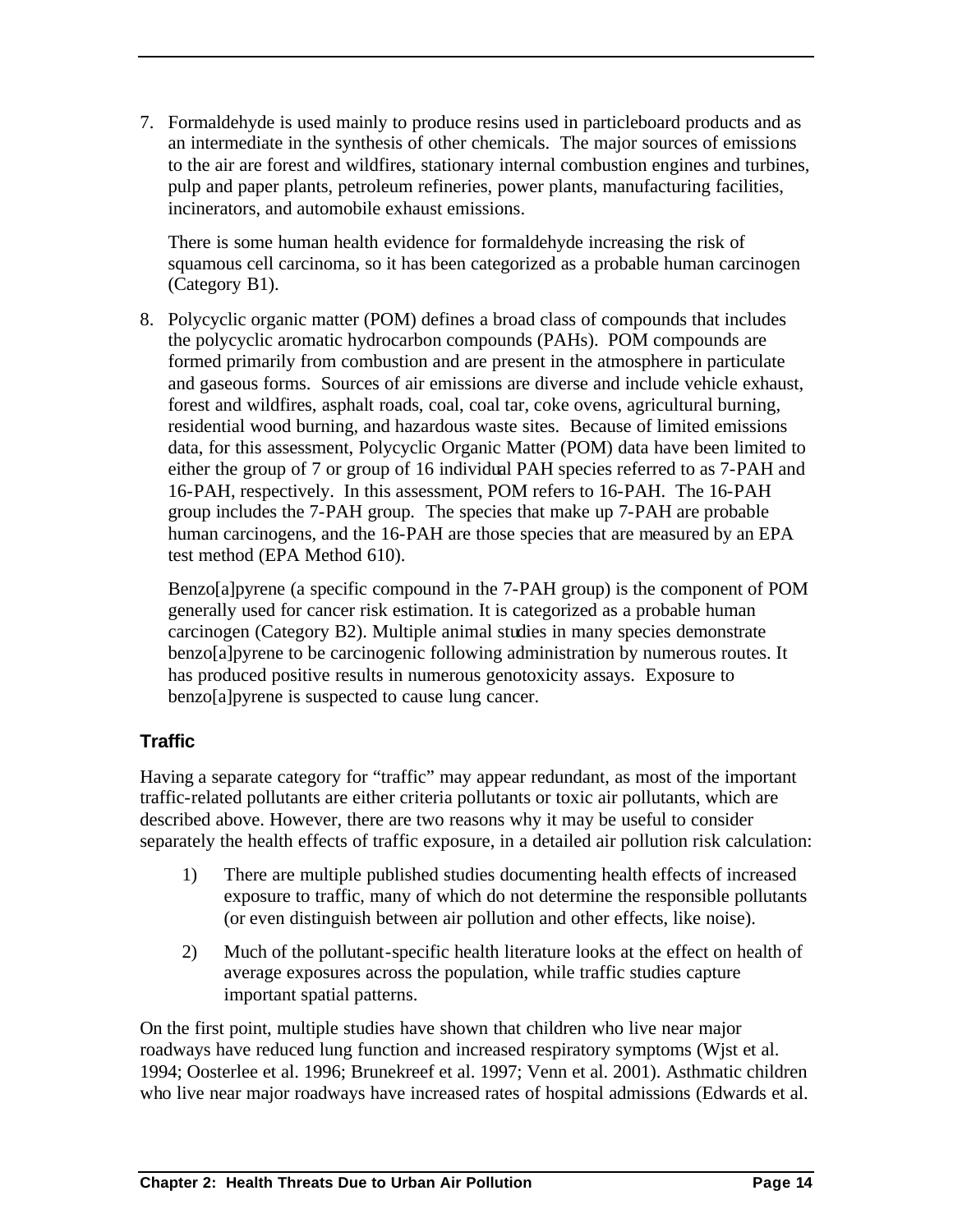1994), with high density roads within 200 meters as the strongest traffic-related predictor in a study in New York (Lin et al., 2002). Although these effects are likely related to air pollution, there may be other contributing factors. For example, increased traffic density has been linked with a loss of neighborhood communication and collaboration (Appleyard 1981), which can induce disease through increased stress.

Supporting this evidence for traffic-related health impacts is the potential heterogeneity in traffic-related exposures. If traffic-related air pollution levels were similar across a city, proximity to a major road would not matter. Numerous studies have documented significant differences in traffic-related air pollution levels over small geographic areas. For example, a study in Harlem found that elemental carbon levels (a marker for diesel exhaust) ranged by a factor of four across sites in close proximity to one another, while PM2.5 levels were quite similar (Kinney et al. 2000). Similarly, PAH concentrations in an urban center were a factor of three higher on a street than in a park (Nielsen 1996). In the Roxbury neighborhood of Boston, PAH concentrations were close to zero late at night but became higher during rush hour and with proximity to a major bus terminal (Levy et al. 2001b), demonstrating both spatial and temporal variations.

Taken together, these pieces of evidence imply that health impacts from traffic are likely and that they tend to occur in close proximity to major roads. While these impacts are difficult to quantify and may overlap somewhat with pollutant-specific effects, they may make an incremental contribution to air pollution health impacts in Queens. We do not address this dimension further in this report, but this evidence can aid in the interpretation of our findings.

### **Greenhouse Gases**

The worldwide increase in GHG concentrations, beginning in the 1800s with the industrial revolution and accelerating ever since, has put the world on a well-documented trend of increasing temperatures that will become more severe in the current century. Global climate change models predict that worldwide daily mortality and morbidity due to extreme heat events could significantly increase in this century, especially among elderly poor who often have pre-existing health conditions and may lack air conditioning or access to air conditioned spaces. Projected increases in frequency and duration of extreme heat events will exacerbate the "urban heat island effect," which raises daily urban temperatures up to 10 degrees Fahrenheit higher than the surrounding suburbs/exurbs, especially during the nighttime hours.

As temperatures increase, so will summertime energy demand, further increasing  $CO<sub>2</sub>$ emissions from power plants – as well as emissions of airborne pollutants like sulfur dioxide, nitrogen oxides and volatile organics (which are precursors of ozone and acid rain). Thus, climate change may lead to a cycle in which increasing  $CO<sub>2</sub>$  emissions lead to increased temperatures, which in turn lead to increases in emissions that both exacerbate climate change and threaten public health.

Other health impacts of climate change include increased rates of secondary air pollutant formation (e.g., ozone and some  $PM<sub>2.5</sub>$  components), incidence of vector-borne and water-borne diseases, and possibly increased frequency and severity of severe storms. By as early as the 2020s, there could be significant increases in the sea level in the New York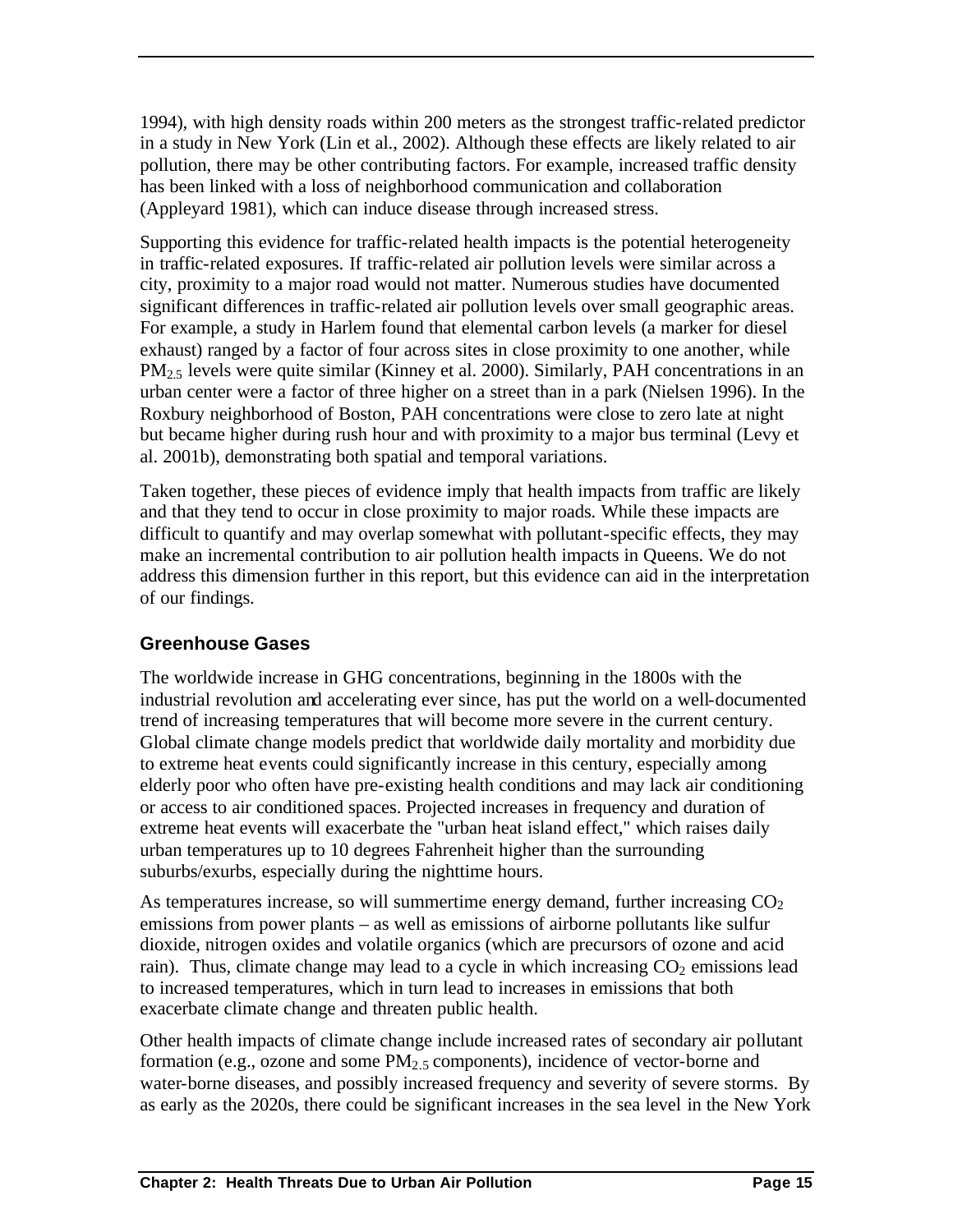area (US Global Change Research Program 2001). Sea level rise, combined with more frequent droughts and floods, will pose a significant challenge to urban transportation and drinking water delivery infrastructure. While the vulnerability of Queens to these impacts has not yet been specifically assessed, its highly urbanized structure and extensive coastline suggest a high degree of vulnerability.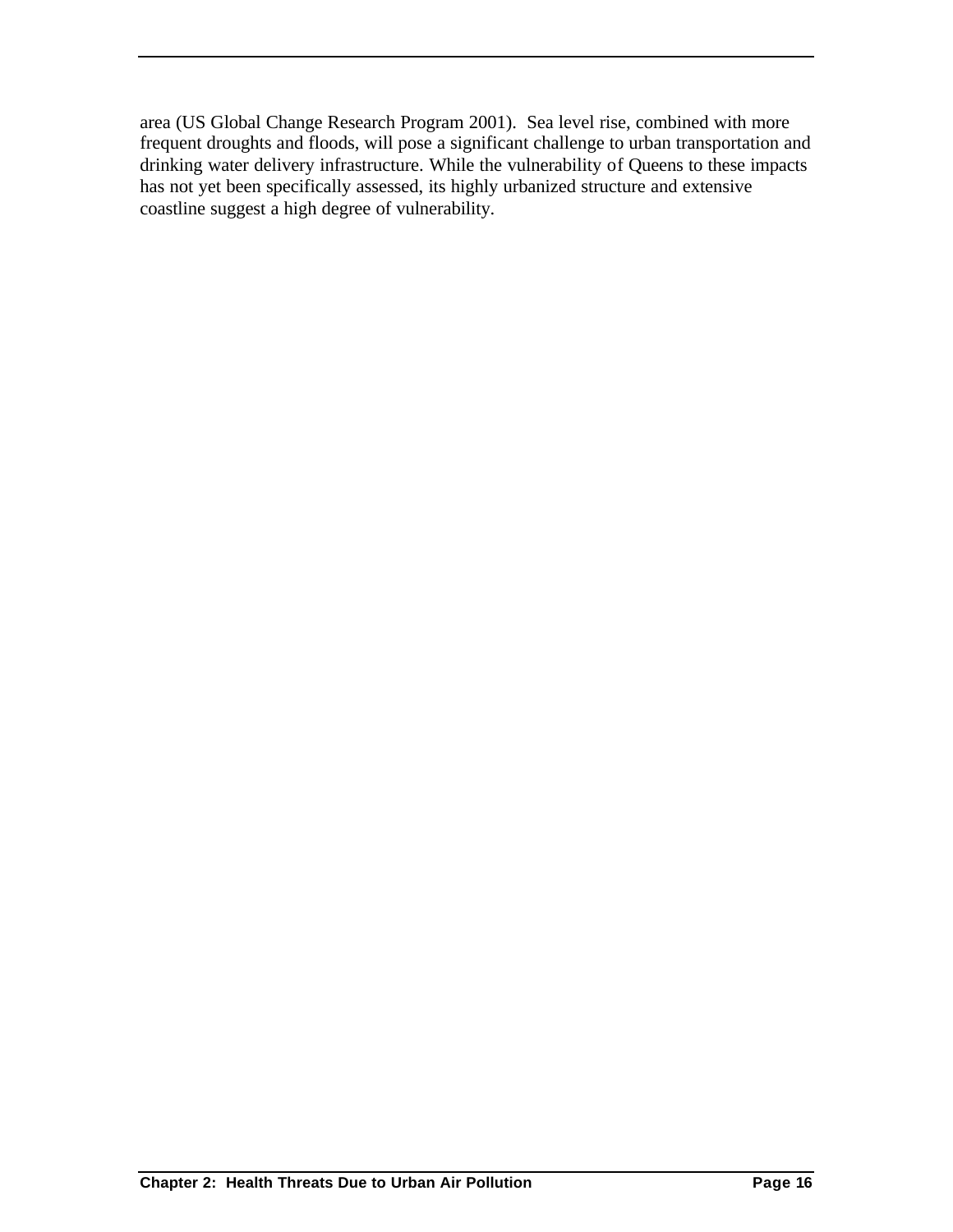# **3. Air Quality And Health Risks In Queens**

In this chapter, we move from the general health evidence to specific details about air quality in Queens. This information can tell us something about the types of health effects expected and the sources of important air pollutants in Queens. In Section 3.1, we provide an overview of the population and health profile of the residents of Queens. In Section 3.2, we give an overview of air quality monitoring in Queens. Section 3.3 gives a largely qualitative description of the factors that can influence air pollution patterns in Queens, which can be used to help bridge the gap between emissions and concentrations. We summarize data on outdoor air pollution in Queens in Section 3.4, and conclude with some simple calculations of potential health risks to help prioritize among pollutants in Section 3.5.

# **3.1 Population and Health Profile of Queens**

Any calculation of health risks is based on the demographics and current health status of the community. In this section, we consider basic characteristics of Queens that could be relevant in either estimating health risks or in drawing inferences about the potential burden of air pollution.

Queens, located at the northwestern tip of Long Island, is the second most populous borough of New York City and home to over 2.2 million people. It comprises just over 30% of NY City's land area (NY Department of City Planning 2001) and includes, along with residential neighborhoods, commercial and industrial zones typical of the New York Metropolitan area, especially along its western waterfront (East River and its tributaries). Queens also includes substantial natural estuarine areas at its northern and southern margins.

The population of Queens grew relatively rapidly between 1990 and 2000 (by 14.2%), largely among its highly diverse immigrant communities. According to the 2000 US Census (US Census Bureau 2002a,b), Queens' population density averaged over 20,000 persons per square mile and Queens' residents reported themselves as African-American  $(20.0\%)$ , Asian  $(17.6\%)$ , of some other race  $(11.7\%)$ , or of two or more races  $(6.1\%)$ . The percentage of females was 51.8% and the borough's median age was 35.4 years. Nearly 36% of Queens households had children under 18, with an average of 2.8 persons per household; 42.8% of residents owned their homes, and the median household income of \$35,820 (US Census Bureau 2002b) was only slightly less than NY State's (\$36,369).

In terms of the health status of its residents (see Table 3.1), the 1999 crude mortality rate of Queens County (837 per 100,000 population) was similar to that of New York City as a whole (840 per 100,000) but lower than that of NY State (879 per 100,000) (CDC Wonder 2002). Among the leading causes of death in Queens in 1999 were heart disease (48% of all mortality), neoplasms at all sites (22%), pneumonia and influenza (3%), cerebrovascular disease (3%), and chronic lower respiratory disease (3%). These rankings are similar to those in NY City as a whole, with the exception that deaths due to HIV infections are the fifth leading cause of death in the City, far more so than in Queens.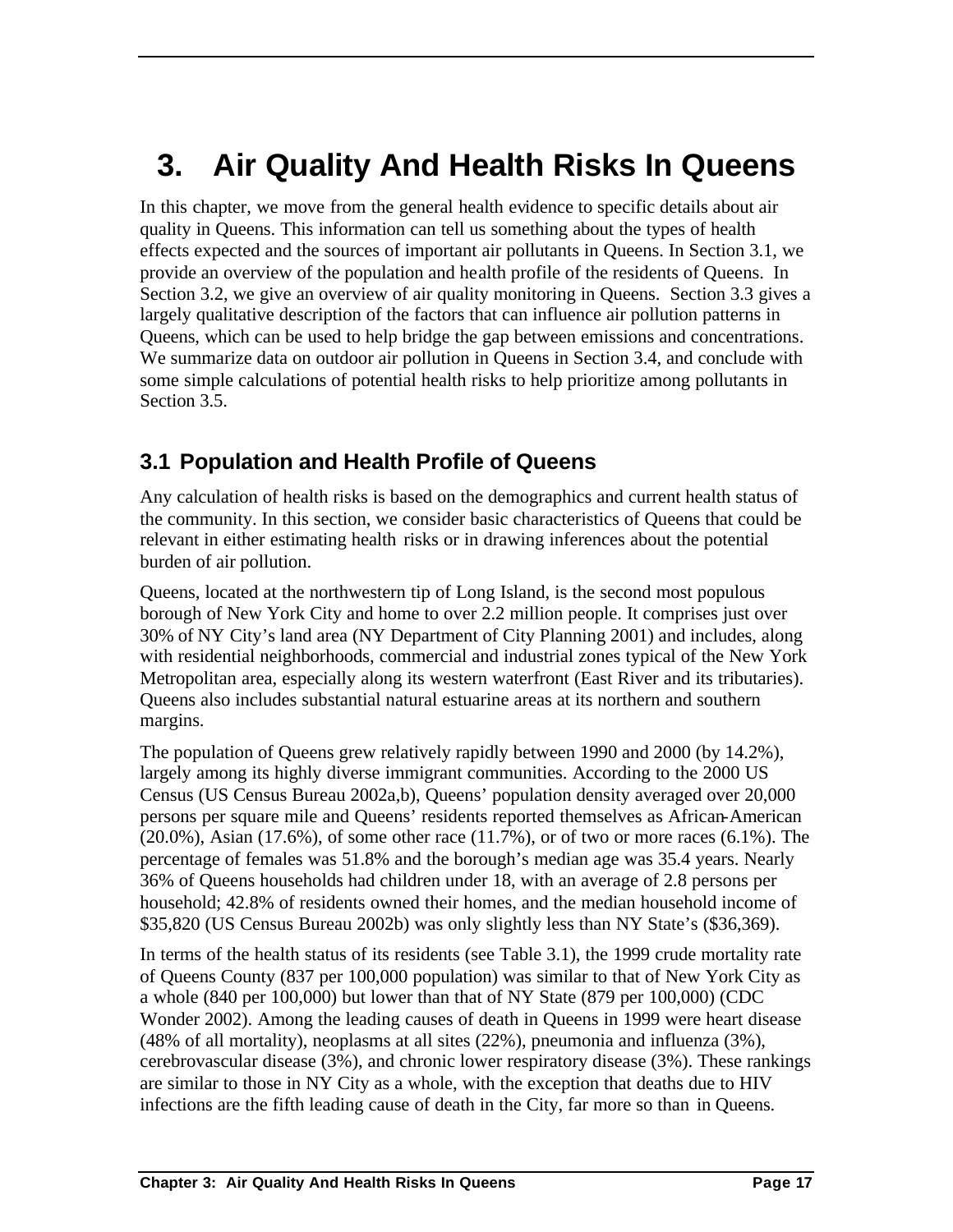Comparing Queens to NY State, the leading mortality causes are the same but the rankings are slightly different.

|                                                                                      | <b>Oueens</b>                                        |           | <b>NY City</b>                                       |           | <b>NY State</b>                               |            |
|--------------------------------------------------------------------------------------|------------------------------------------------------|-----------|------------------------------------------------------|-----------|-----------------------------------------------|------------|
| <b>Yr 2000 Total Pop</b>                                                             |                                                      | 2,229,379 |                                                      | 8,008,278 |                                               | 18,976,457 |
| <b>Total MORTALITY: 1999</b><br>1999 Crude mortality rate                            |                                                      | 16,744    |                                                      | 62,363    |                                               | 159,903    |
| (per $100,000$ pop)<br>Among the leading causes of death in                          |                                                      | 837       |                                                      | 840       |                                               | 879        |
| 1999 were (% of all annual deaths)                                                   | <b>Heart Disease</b><br>Malignant                    | 48%       | <b>Heart Disease</b><br>Malignant                    | 41%       | <b>Heart Disease</b><br>Malignant             | 37%        |
|                                                                                      | Neoplasms, All<br><b>Sites</b>                       | 22%       | Neoplasms, All<br><b>Sites</b>                       | 23%       | Neoplasms, All<br><b>Sites</b>                | 24%        |
|                                                                                      | Pneumonia &<br><b>Influenza</b>                      | 3%        | Pneumonia &<br><b>Influenza</b>                      | 4%        | Cerebryscular<br><b>Disease</b>               | 5%         |
|                                                                                      | Cerebryscular<br><b>Disease</b>                      | 3%        | Cerebryscular<br><b>Disease</b>                      | 3%        | <b>Chronic Lower</b><br>Resp. Dis.            | 4%         |
|                                                                                      | <b>Chronic Lower</b><br>Resp. Dis.                   | 3%        | <b>HIV</b> infections                                | 3%        | Pneumonia &<br><b>Influenza</b>               | 3%         |
| Total HOSPITALIZATIONS: 2000                                                         |                                                      | 270,511   |                                                      | 1,083,821 |                                               | 2,456,658  |
| Among the leading causes of<br>hospitalization in 2000 (% of all<br>admissions) were | Cardiovascular<br>(CV) Disease                       | 15%       | <b>CV</b> Disease                                    | 14%       | <b>CV</b> Disease                             | 16%        |
|                                                                                      | Health<br><b>Status/Use of</b><br><b>Health Svcs</b> | 14%       | Health<br><b>Status/Use of</b><br><b>Health Svcs</b> | 13%       | Health<br>Status/Use of<br><b>Health Svcs</b> | 12%        |
|                                                                                      | Pregnancy,<br>Childbirth                             | 13%       | Pregnancy,<br>Childbirth                             | 12%       | Pregnancy,<br>Childbirth                      | 12%        |
|                                                                                      | <b>Respiratory</b><br><b>System</b>                  | 9%        | Mental<br><b>Disorders</b>                           | 10%       | <b>Respiratory</b><br><b>System</b>           | 9%         |
|                                                                                      | <b>Digestive System</b>                              | 8%        | <b>Respiratory</b><br><b>System</b>                  | 9%        | Mental<br><b>Disorders</b>                    | 8%         |

#### **Table 3.1 Current Health Profile of Queens**

*References: 2000 Total Pop from US Census Bureau 2002a, Total Mortality 1999 & 1999 Crude Mortality Rate from CDC Wonder 2002, Leading Causes of Death 1999 for NY State from CDC NCIPC 2002, Leading Causes of Death 1999 for Queens and NY City from NYC DOH 1999b, 2000 Hospitalization Data from InfoShare 2002, NYC Dept of Health 1999b.*

Patterns of disease in Queens generally follow those across the city and state. Of the 270,511 hospital admissions in Queens in 2000, 15% were for cardiovascular disease; 14% were attributed to health status/use of health services; 13% were for pregnancy/childbirth; 9% were for respiratory system illnesses; and 8% for digestive system disorders. For the city and state, rankings among leading hospitalization causes were similar except that mental disorder admissions replaced digestive system admissions.

Deaths and illnesses related to respiratory and cardiovascular diseases and asthma are of particular concern when one considers the health impacts of air pollution exposures. Queens has a higher percentage of heart disease deaths (48%) than does the city (41%) or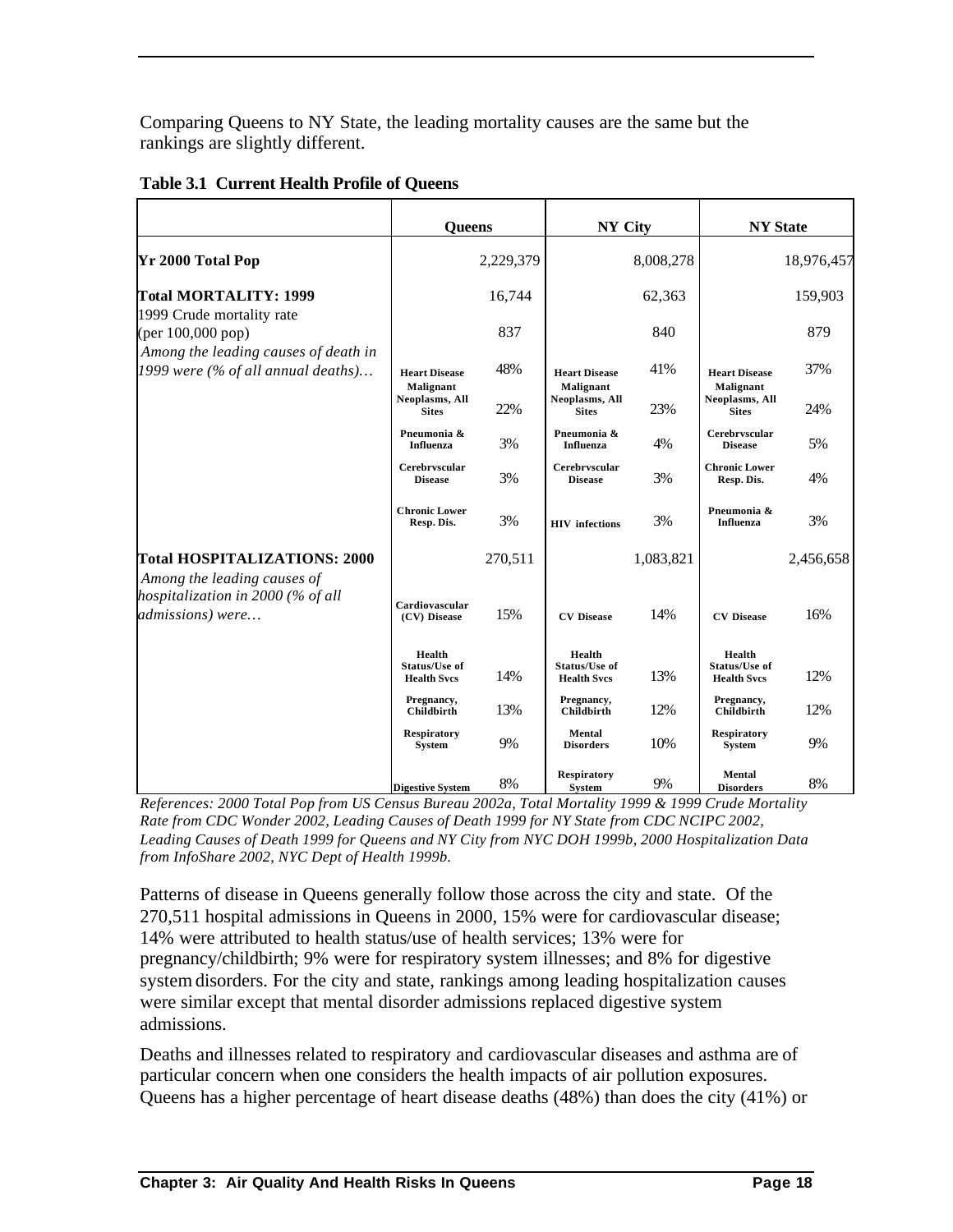state (37%). The all-age asthma death rate in Queens was 2.15 per 100,000 total population in 1997, slightly higher than the 1998 US average of two per 100,000 population. The 1997 asthma hospitalization rate among children aged 0-14 in Queens was seven per 1,000 total population; this represents a 57% increase since 1988, and was almost three times the NY state average (NYC Dept of Health 1999a). These elevated rates may or may not be due to air pollution, but studies have demonstrated some links between high levels of ozone and greater prevalence and exacerbation of asthma, as described above. In addition, these elevated rates show that there are large numbers of persons who are likely to be susceptible to the effects of air pollution owing to their preexisting cardiovascular disease or asthma.

# **3.2 Air Quality Monitoring Background**

The type of information collected regularly on air quality differs by pollutant type. For the six criteria air pollutants, monitoring is conducted at a number of locations on a regular basis, to help evaluate whether there are NAAQS violations. Data from this monitoring system are contained in the Aerometric Information Retrieval System (AIRS), a database maintained by the U.S. Environmental Protection Agency (http://www.epa.gov/air/data). Most pollutants are measured on a continuous basis, either with hourly or daily average concentrations (depending on the pollutant).

On the other hand, for toxic air pollutants, the US EPA requires different sources to meet a variety of emissions standards, but no ambient concentration standards exist. Thus, the monitoring data available for air toxics are much more limited than for criteria air pollutants, necessitating alternative methods or data sources to estimate exposures to air toxics.

# **Limitations of Ambient Air Quality Data**

Data on ambient air quality can be very useful in understanding overall trends in air quality over space and time and for judging the impacts of sources and compliance with the NAAQS. These data also allow for health risk calculations, since the epidemiological evidence is based on ambient data drawn from central-site monitors.

However, it has long been recognized that ambient air pollution concentrations do not necessarily represent the levels of air pollution to which people are exposed. This is due in part to the fact that, on average, Americans spend 90% of their time indoors. Most ambient pollutants penetrate only partially indoors, with the penetration efficiency depending somewhat on pollutant type and building characteristics (like the presence of air conditioning). Because of its reactive nature, ozone only partially penetrates indoors, with indoor/outdoor ratios ranging from 0.1 to 0.8, depending on the degree of natural ventilation (penetration is greatest when open windows are used for ventilation). On the other hand, outdoor  $PM_{2.5}$  particles penetrate readily to the indoor environment (Ozkaynak and Spengler 1996).

In addition, the indoor environment has important sources of many pollutants, including  $PM<sub>2.5</sub>$ , NOx, and VOCs. These sources might include gas stoves or new carpets. As a result, higher concentrations of many pollutants occur indoors than outdoors, especially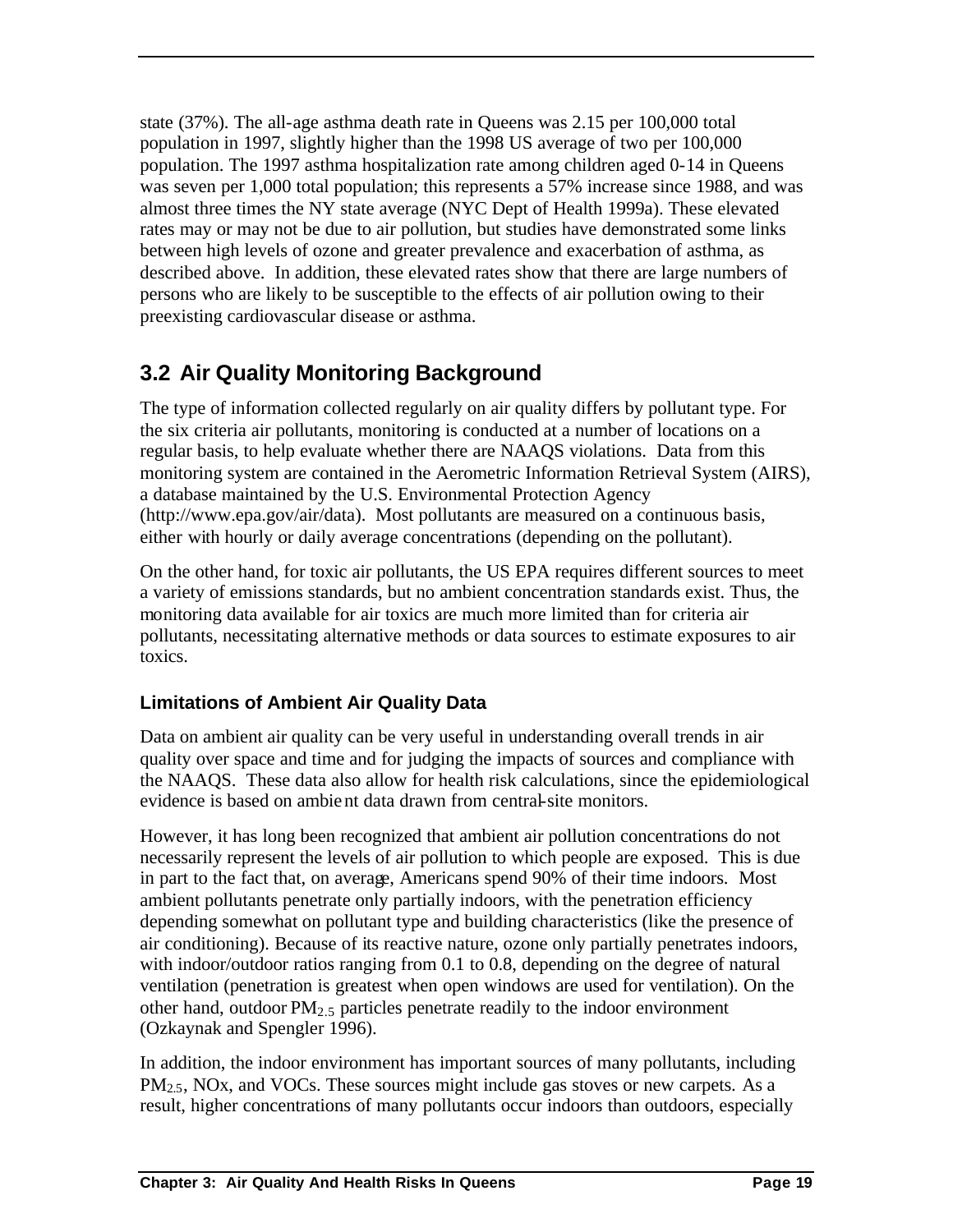when buildings are tightly sealed for energy efficiency. Another important factor limiting the usefulness of ambient monitoring data for representing population exposures is the fact that monitors are few in number, typically located on roofs two or more stories up, and often do not capture the impact of local sources, e.g., the impact of heavy traffic roadways on nearby residents. For these reasons, in order to fully characterize exposures of the population, it is valuable to supplement the ambient monitoring data with personal monitoring.

Moreover, despite the limitations of ambient air quality data, there is a strong correlation between outdoor air pollution levels and certain health outcomes. As mentioned, above epidemiological studies tell us that on days when air pollution levels are high, more people get sick or die. Such correlations lead to the ambient air quality standards set by EPA. Although we have a limited ability to know who is at highest risk because of our lack of personal exposure data and knowledge about population susceptibility, we can still draw population-wide inferences as long as average personal exposures increase when outdoor levels increase. For pollutants that penetrate indoors, even to a limited degree, this is indeed the case.

# **Personal Exposure Studies**

*Personal exposure* refers to concentrations of air pollution that are encountered in the breathing zone of persons as they go about their normal activities. Personal exposures are best assessed using miniature, portable air monitoring equipment that can be conveniently carried in a back-, shoulder-, or belt-pack; or by measuring concentrations in a number of specific locations where people are likely to spend time and figuring out how long people spend in those settings.

A large number of personal monitoring studies have been carried out over the past 25 years, though few of them have included people living in NYC, or Queens in particular. The general message that has emerged from these studies is that for most pollutants, especially VOCs, NO<sub>2</sub>, and PM, personal exposures generally exceed ambient concentrations, presumably due the impacts of indoor sources along with the tendency for personal activities (such as walking, cooking, or vacuuming) to generate local increases in pollution levels, especially for particles. For ozone, personal exposures are usually lower than ambient concentrations, since there are few important indoor ozone sources and because outdoor ozone does not penetrate indoors very efficiently.

One recent study illustrates personal air toxics exposures to persons living in New York City. The TEACH (Toxic Exposure Assessment, a Columbia/Harvard) study was designed to characterize levels of and factors influencing personal exposures to urban air toxics among 46 high school students living in inner city neighborhoods of New York City (Kinney et al. 2002). In general, the study found that people experience a wide range of exposures to air toxics, that indoor sources are important for some but not all air toxics, and in some cases personal exposures exceed both indoor and outdoor concentrations. Results from the study are summarized in Appendix B.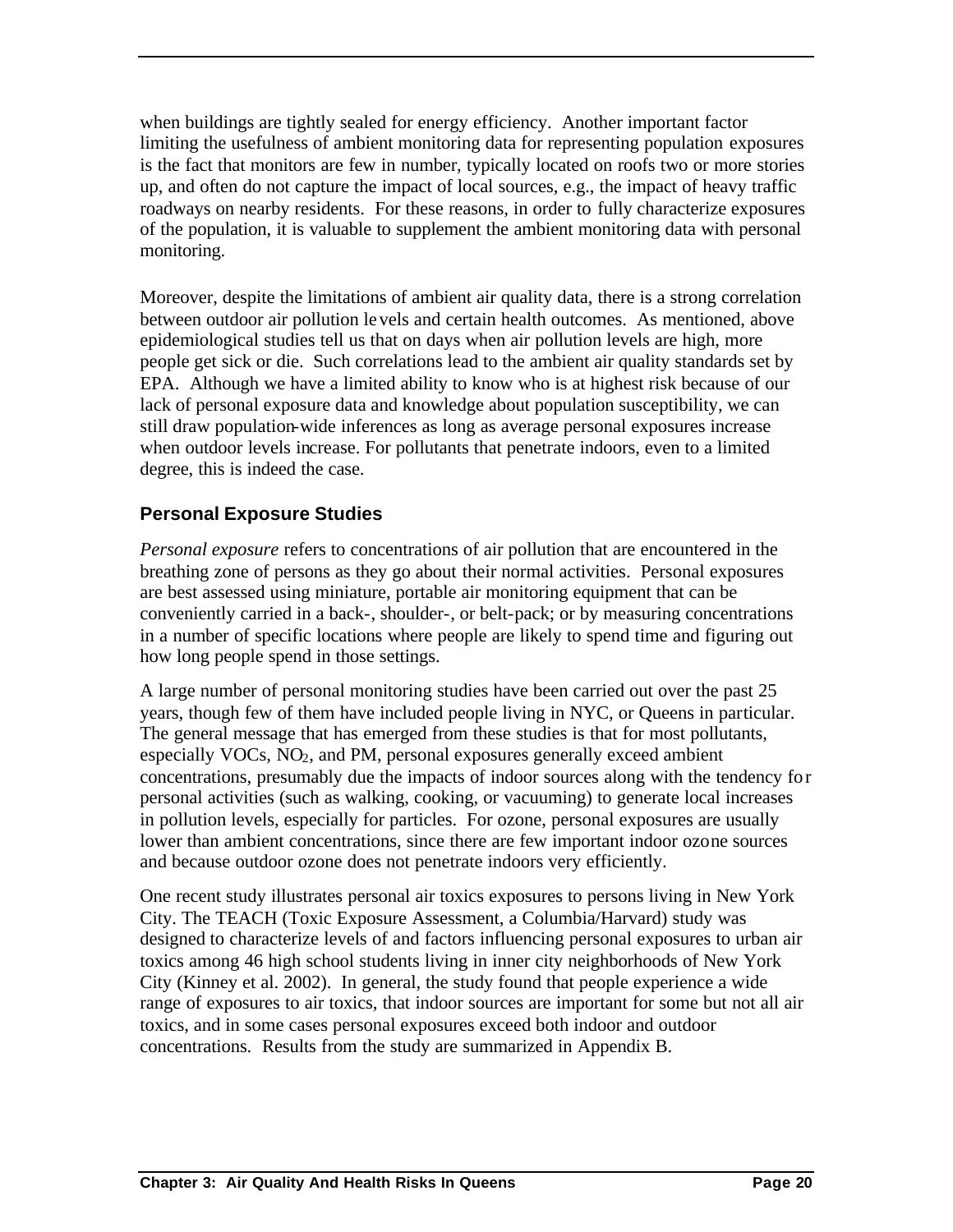# **3.3 Factors Affecting Air Quality in Queens**

To interpret data on air pollution concentrations, it is important to understand the factors that can influence concentrations. This includes not only the sources of air pollution and their locations, but also meteorological factors that can affect how far pollutants travel and how they change in the atmosphere. In this section, we briefly describe some of the characteristics of important pollutants and consider factors that can influence the concentrations of these pollutants independent of emission rates. This will allow for a better understanding of the relative influence of local and regional contributors to air quality problems in Queens.

First, we briefly describe meteorological conditions in Queens. We know that Queens (and the New York area in general) is influenced by weather systems that move across the country from a westerly direction. This has the impacts of increasing summer temperatures and lowering winter temperatures when compared with other coastal areas; but the weather pattern also reduces extended periods of stagnant air. For air pollution purposes, this implies that emissions from the Midwest (and other areas to the south and west) are able to be transported to New York and can influence pollutant concentrations.

# **Particulate Matter**

Turning to pollutant characteristics, we focus on particulate matter and ozone, since they appear most important for major health impacts and since they have some complex behaviors worth considering. Recall that particulate matter consists of many different chemicals and contains both primary (directly emitted) and secondary (formed through reactions in the atmosphere) components. As a result, the factors that lead to high concentrations differ somewhat, depending on which form of particulate matter we are discussing.

Two of the most important particle types on a mass basis are secondary sulfate and nitrate particles. Although it depends somewhat on the setting, on average, sulfates and nitrates combined contribute about half of the ambient  $PM_{2.5}$  on the East Coast. Sulfates are formed over time in the atmosphere when  $SO<sub>2</sub>$  gas reacts with ammonia gas. Sulfate formation tends to be quicker on hot and humid days and slower on cold days or at night. Temperatures in the summer in New York are certainly warm enough for sulfate formation. Thus, concentrations of sulfates are highest in the summer, both because of atmospheric conditions and because power plants generate more electricity in the summer (in response to high air conditioning use). On the other hand, nitrates tend to form on colder days. Figure 3.1 provides seasonal sulfate and nitrate concentrations in Ulster, NY (taken from the EPA's CASTNET monitoring network). While this is not Queens, sulfates and nitrates follow similar seasonal patterns across New York.

Another important contributor to particulate matter concentrations in Queens is elemental and organic carbon (on average, about a third of  $PM_{2,5}$  concentrations in the East Coast). These pollutants do not display as strong a seasona l pattern as sulfates or nitrates, since they are mostly primary pollutants and are predominantly emitted by sources (like diesel vehicles) that emit year-round.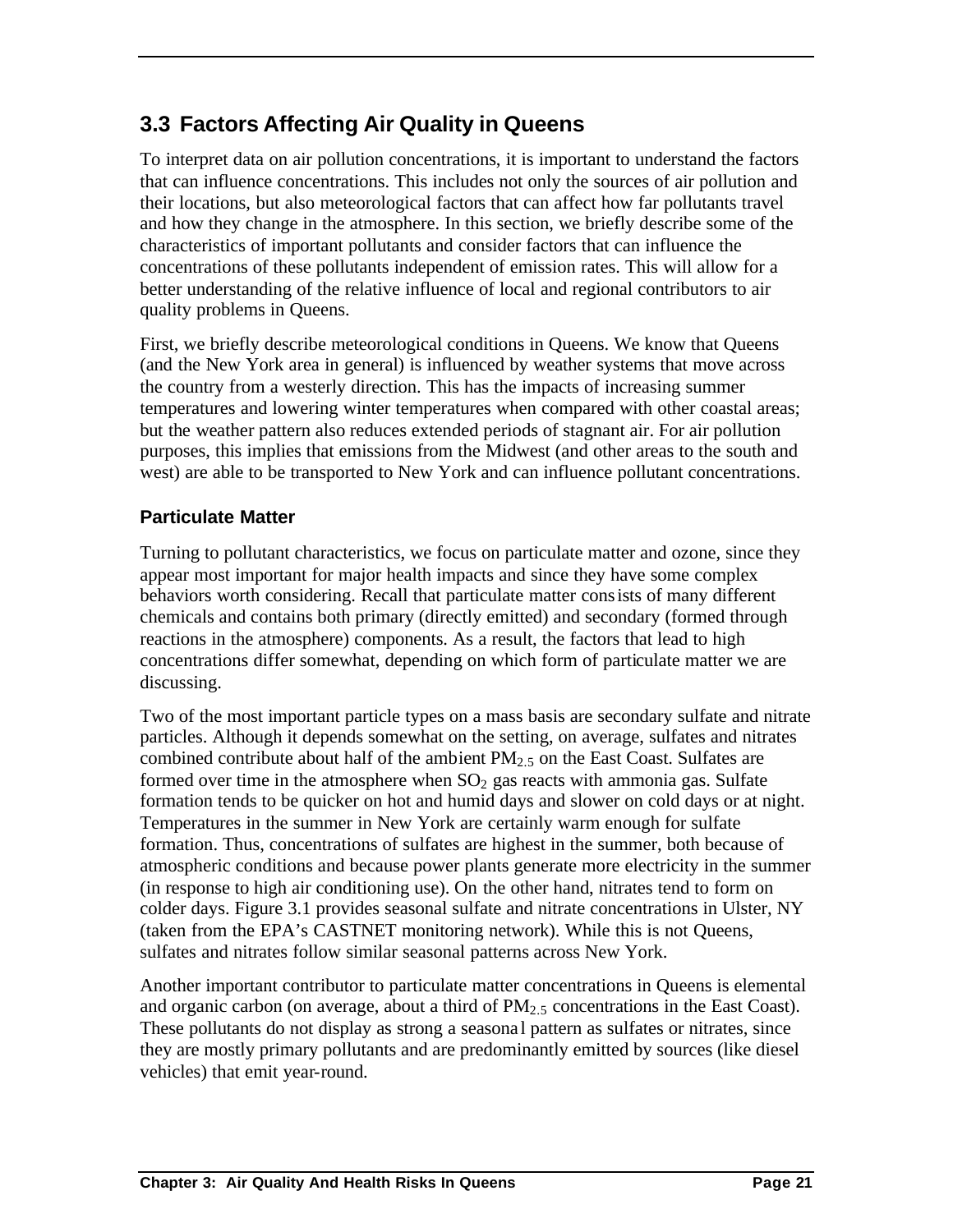Despite these differences, one important commonality for fine particulate matter is its ability to travel long distances in the atmosphere. Although larger particles settle out of the air more quickly, fine particles (PM<sub>2.5</sub>) can take days to settle out of the air, especially when emitted from tall stacks. Sulfates, nitrates, and elemental and organic carbon are all smaller particles, and they can travel extremely long distances. This is why it is believed that power plants in the Midwest can have an impact on air quality in the East Coast.



**Figure 3.1 Seasonal Patterns Of Sulfate And Nitrate Concentrations In New York** 

This raises an issue that we touch on briefly here and return to throughout this document. Although particulate matter can travel a long distance, the maximum concentrations from a source are generally fairly close to the source (anywhere from less than a mile to tens of miles or more, depending on the height of emission and the type of particulate matter) (Levy et al. 2002; Levy and Spengler, 2002). If the source emits mainly primary particles (e.g., a major highway), this effect will be enhanced. If instead the source emits mainly precursor gases (e.g., a power plant), this effect will be reduced.

The health impacts of a source will differ depending on whether one is concerned about total health risks or individual health risks. If we are concerned about the total health risks of a source, a large fraction of these risks will occur at some distance from the source, simply because only a small fraction of the total affected population lives close by the source. This effect is less pronounced for primary particles and for sources in dense urban areas (like Queens) (Levy and Spengler, 2002). However, an individual living near a source will be at greater risk than an individual living hundreds of miles away, because of where the concentration is highest. This may seem somewhat contradictory at first, but is logical given pollution and population patterns.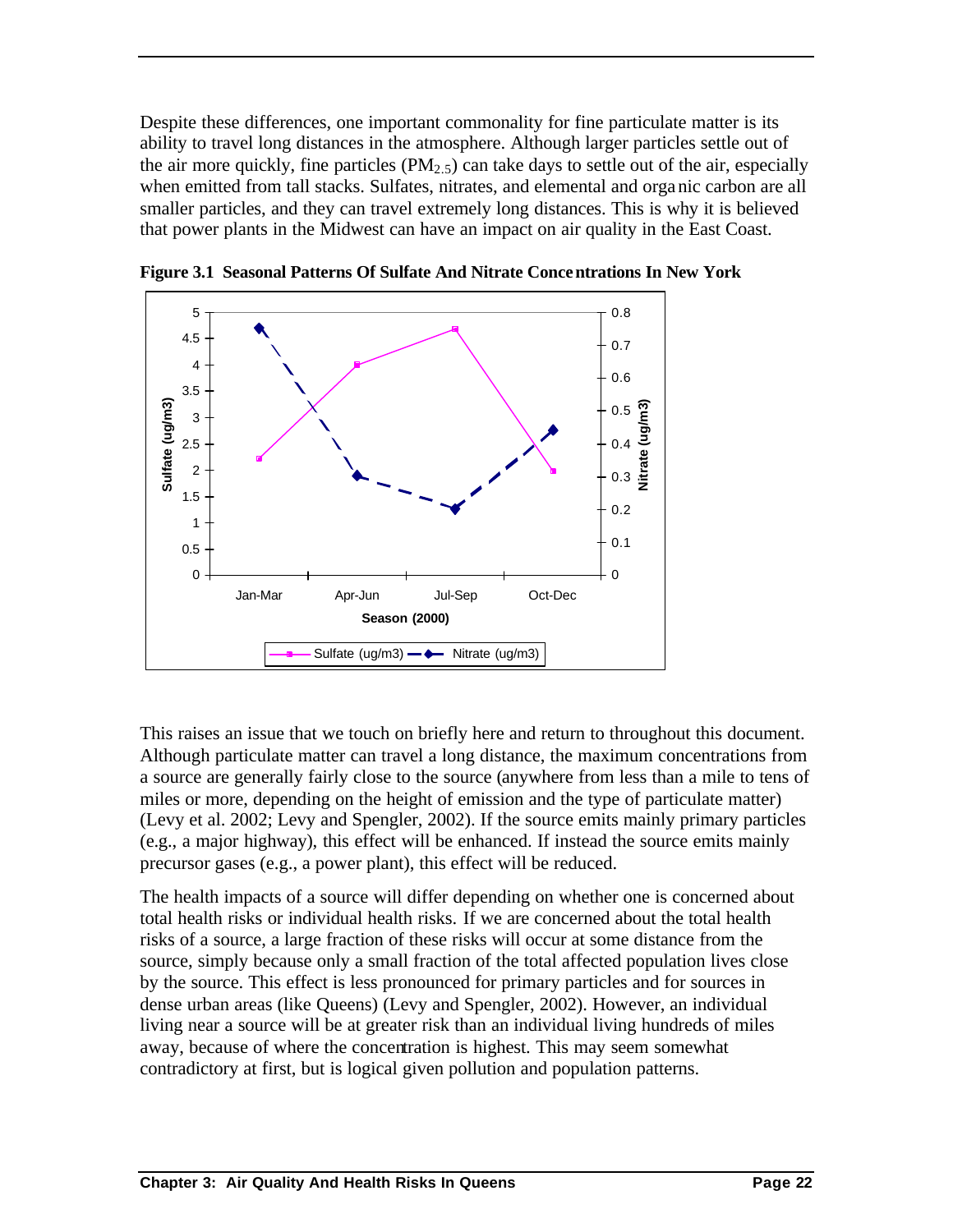# **Ozone**

Turning to ozone, as mentioned above, ozone is a secondary pollutant formed when NOx reacts with volatile organic compounds in the presence of sunlight. Thus, ozone is formed most intensively during the summer. In New York, according to NY DEC, "ozone season" is considered to be from May 1 until September 30. As for particulate matter, ozone can travel a substantial distance in the atmosphere, and many of the ozone episodes in New York can be related to long-range transport of ozone from the Midwest or South. Ozone concentrations often remain elevated late into the evening, especially in regions downwind of major urban areas. As a result, residents of areas downwind of major source areas, such as Queens and Long Island, often experience longer periods of elevated ozone levels than do urban dwellers, such as those living in Manhattan.

An important characteristic of ozone formation to keep in mind is that it is a non-linear phenomenon. In other words, in some circumstances, increases in NOx emissions can increase ozone formation, while in other circumstances, it can lead to lesser ozone formation. When increased emissions lead to lower ozone, it is called *ozone scavenging*. This phenomenon often leads to higher levels of ozone in rural areas than in urban areas (where there are comparatively higher concentrations of NOx).

In conclusion, when we are considering particulate matter and ozone, the complex atmospheric behaviors make it important to understand the setting where the pollutants were emitted in order to estimate the effects on concentrations and public health.

# **3.4 Summary Description of Air Quality in Queens**

# **Criteria pollutants**

Earlier, we discussed the health evidence for criteria pollutants and concluded that particulate matter and ozone were the two most important pollutants in Queens from a health perspective. However, understanding trends of the other criteria pollutants can help understand how different sources can influence air quality in Queens. For example, carbon monoxide (CO) levels are closely linked to motor vehicle pollution patterns, and lead (Pb) levels over recent decades show the influence of unleaded gasoline. Also, as described above, we know that nitrogen oxide (NOx) and sulfur dioxide  $(SO<sub>2</sub>)$  emissions can influence PM and ozone concentrations. Consideration of ambient concentrations of  $NO<sub>2</sub>$  and  $SO<sub>2</sub>$  can provide some useful information about these effects.

Nationally, average ambient levels for all six criteria air pollutants decreased from 1991 to 2000 (US EPA 2001). However, air quality progress has been slowest for ground-level ozone and  $PM<sub>2.5</sub>$ . Ozone concentrations decreased somewhat in 52 metropolitan regions from 1981-1993, but beginning in 1994 these improvements began to diminish. The limited progress for ozone has been largely due to increases in emissions of precursor gases - national  $NO<sub>x</sub>$  emissions increased by 20% over the last 30 years, with both power plants and motor vehicles contributing. The highest ambient ozone concentrations are found at suburban and rural sites downwind of urban emission areas (US EPA 2001). From 1991 to 2000, while average ambient  $PM_{10}$  concentrations (i.e., particles smaller than 10 micrometers) decreased 19% across the US,  $PM<sub>2.5</sub>$  concentrations decreased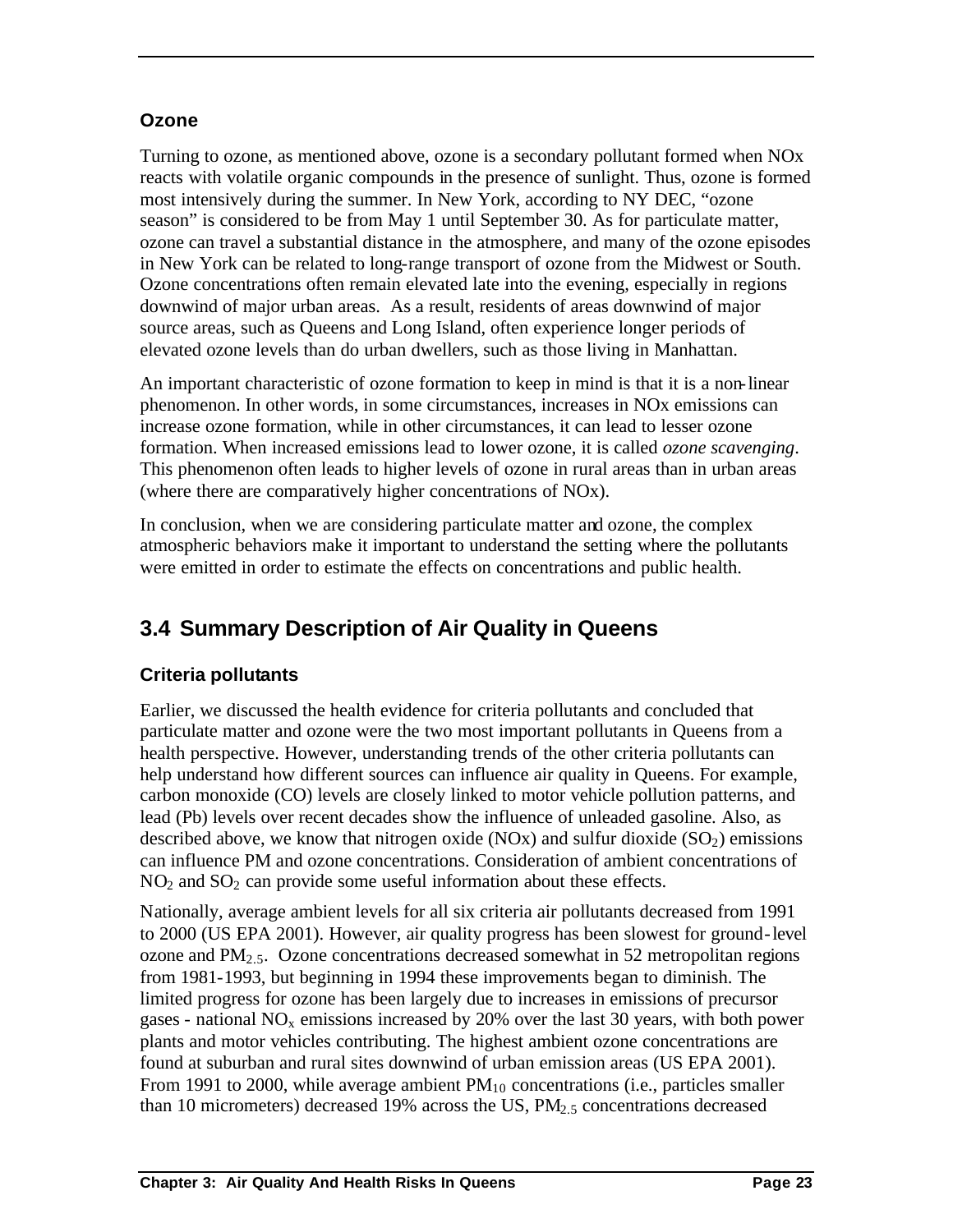nationally by only 5% from 1992-1999. PM<sub>2.5</sub> levels are higher in the Eastern US, where sulfur dioxide emissions from coal-fired power plants contribute to fine particulate formation (US EPA 2001).

To get a sense of criteria pollutant levels in Queens, we first consider peak concentrations. As indicated in Table 3.2, the New York State Department of Environmental Conservation has monitored ambient air quality at multiple sites in Queens (NY DEC 2002). As in many locations in the US at present, ozone and PM are the two pollutants where levels are close to or exceed the NAAQS.

Queens, as part of the New York Metropolitan Statistical Area (MSA), is within an EPAdesignated severe ozone non-attainment area. Over the three years 1998-2000, Queens was one of only two city boroughs to exceed the 8-hour daily maximum NAAQS standard of 0.08 ppm ozone (US EPA 2002b). This has both health implications and practical implications, as violations of air quality standards imply that mitigation measures will be necessary.

Also, readings at some PM 2.5 monitors in Queens show exceedances of the annual federal standard of 15  $\mu$ g/m<sup>3</sup>. While the Queens monitors showing exceedances do not use the federal reference method (and will not be used by DEC for non-attainment designations), nearby federal reference method monitors in the South Bronx and northern Manhattan also show exceedances of the annual standard. Before designating PM 2.5 non-attainment areas, DEC must decide whether monitors in the South Bronx and northern Manhattan are more representative of conditions in western Queens than the federal reference monitors in Queens, which are all in the eastern part of the borough.

We can also compare the air quality in Queens with other settings by using the EPA's Air Quality Index (AQI). The AQI is a tool for reporting to the public relative daily pollution levels of health concern, based on a compilation of criteria pollutant concentrations. For example, an AQI from 0 to 50 indicates good air quality, while an AQI over 100 poses unhealthy conditions for those sensitive to air pollution. From 1991 to 2000, the number of days annually with AQI values greater than 100 decreased in the New York MSA, from 49 per year in 1991 to 12 per year in  $2000<sup>4</sup>$ . Since 1996, the primary contributor to high AQI values in New York City has been ozone. Considering the large exposed urban population coupled with significant ambient pollution, Queens has been ranked by Environmental Defense's "Scorecard Pollution Locator" (www.scorecard.org) among the worst 10% of US counties in terms of its criteria air pollutant exposures, and scores only slightly better when compared to NY State counties.

For PM 2.5, AQI levels over 100 correspond to 24-hour PM 2.5 readings greater than 40  $\mu$ g/m<sup>3</sup>. Readings higher than 40  $\mu$ g/m<sup>3</sup> occur several times per year at South Bronx monitors close to western Queens.

 $\overline{a}$ 

<sup>4</sup> For NY MSA: AQI ozone-only at 6 trend sites, and a total of 12 sites; AQI at 29 trend sites and 31 total sites; data at http://www.epa.gov/airtrends/, "Number of Days with an Air Quality Index Over 100 by City" and "Number of Days with an Air Quality Index Over 100 by City, Ozone Only," data at http://www.epa.gov/oar/aqtrnd00/pdffiles/aqioz.pdf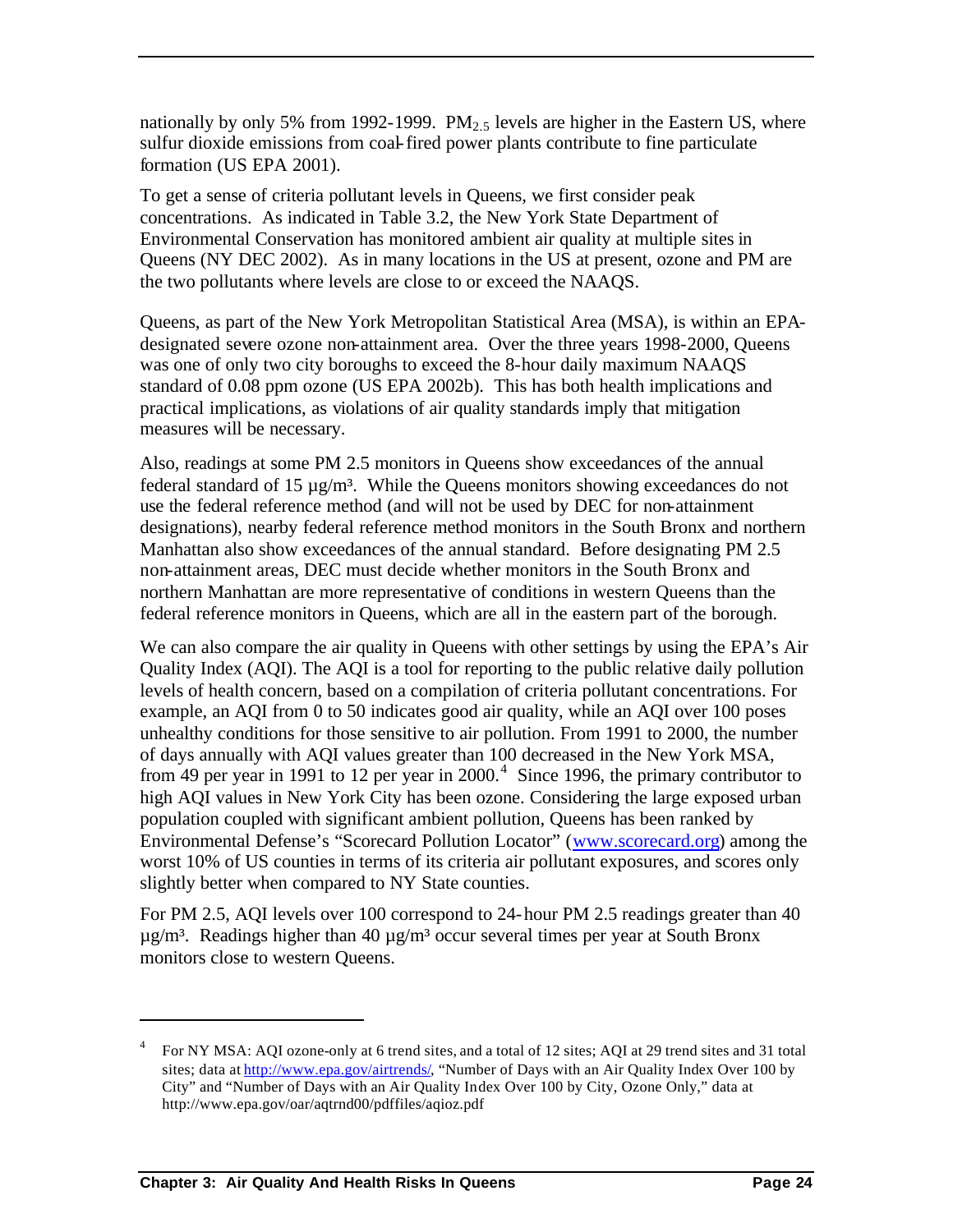|                                                                                      | CO       | NO <sub>2</sub> | O <sub>3</sub> | $PM_{2.5}$                | SO <sub>2</sub> |
|--------------------------------------------------------------------------------------|----------|-----------------|----------------|---------------------------|-----------------|
|                                                                                      | 2nd Max. |                 | $4th$ Max.     |                           | 2nd Max.        |
| Location                                                                             | 8-hour   | Annual          | 8-hour         | Annual                    | Daily           |
|                                                                                      | (ppm)    | (ppm)           | (ppm)          | $(\mu$ g/m <sup>3</sup> ) | (ppm)           |
| Queensboro Comm. College                                                             | 3.3      | 0.026           | $0.088*$       | 13.0                      | 0.025           |
| College Point P.O.                                                                   |          | 0.030           | 0.066          |                           |                 |
| P.S. 29                                                                              |          |                 |                | 14.1                      |                 |
| P.S. 214                                                                             |          |                 |                | 13.8                      |                 |
| P.S. 199                                                                             |          |                 |                | $16.0*$                   |                 |
| Maspeth Library                                                                      |          |                 |                | $15.1*$                   |                 |
| Standards:<br>CO 8-hour: 2nd highest 8-hour average not to exceed 9 ppm in any year. |          |                 |                |                           |                 |
| $NO2$ annual: 0.05 ppm.                                                              |          |                 |                |                           |                 |

**Table 3.2 NY DEC Ambient Air Quality Monitoring Data for Queens, 2000.**

 $O<sub>3</sub>$  24-hour: 4th highest 8-hr average not to exceed 0.08 ppm average over last 3 years. PM<sub>2.5</sub> annual: 15  $\mu$ g/m<sup>3</sup> average over last 3 years.

SO2 24-hour: 2nd highest daily average not to exceed 0.14 ppm in any year.

\* *Violation of National Ambient Air Quality Standard (or potential violation in the case of PM2.5, which requires three years of data)*.

However, violations of NAAQS and AQI levels only provide limited information about air pollution health risks in Queens. For example, an annual average  $PM_{2.5}$  concentrations below the NAAQS of 15  $\mu$ g/m<sup>3</sup> is only helpful if no health effects are documented below this level. As shown in the American Cancer Society study (Pope et al. 2002) and elsewhere, there is ample evidence of health effects below the NAAQS. Thus, if air quality plans are to be based on population health risks rather than simply on violations of NAAQS, it is important to not simply focus on regulatory thresholds.

In summary, the above data (coupled with the earlier health evidence) demonstrate that levels of ozone and  $PM_{2.5}$  in Queens are sufficiently high to cause concern. In Section 3.5, we calculate the population health implications of the ambient concentrations of these pollutants, but note that potential non-attainment of the revised NAAQS would inflict additional burdens.

# **Air toxics**

Air toxics may be emitted from major sources (large stationary source emitters), area sources (such as smaller point sources and wildfires), on-road mobile sources (such as cars, trucks, buses), and off-road mobile sources (including airplanes, marine transportation, trains, farm machinery). Alternatively, air toxics may represent background concentrations that result from natural sources, past years' emissions, or long-range transport from distant sources. It is important to recall that while the modeled ambient air toxics concentrations play a role in determining cancer risk, they may not accurately reflect human exposure since people may be exposed to air toxics from a variety of indoor sources as well.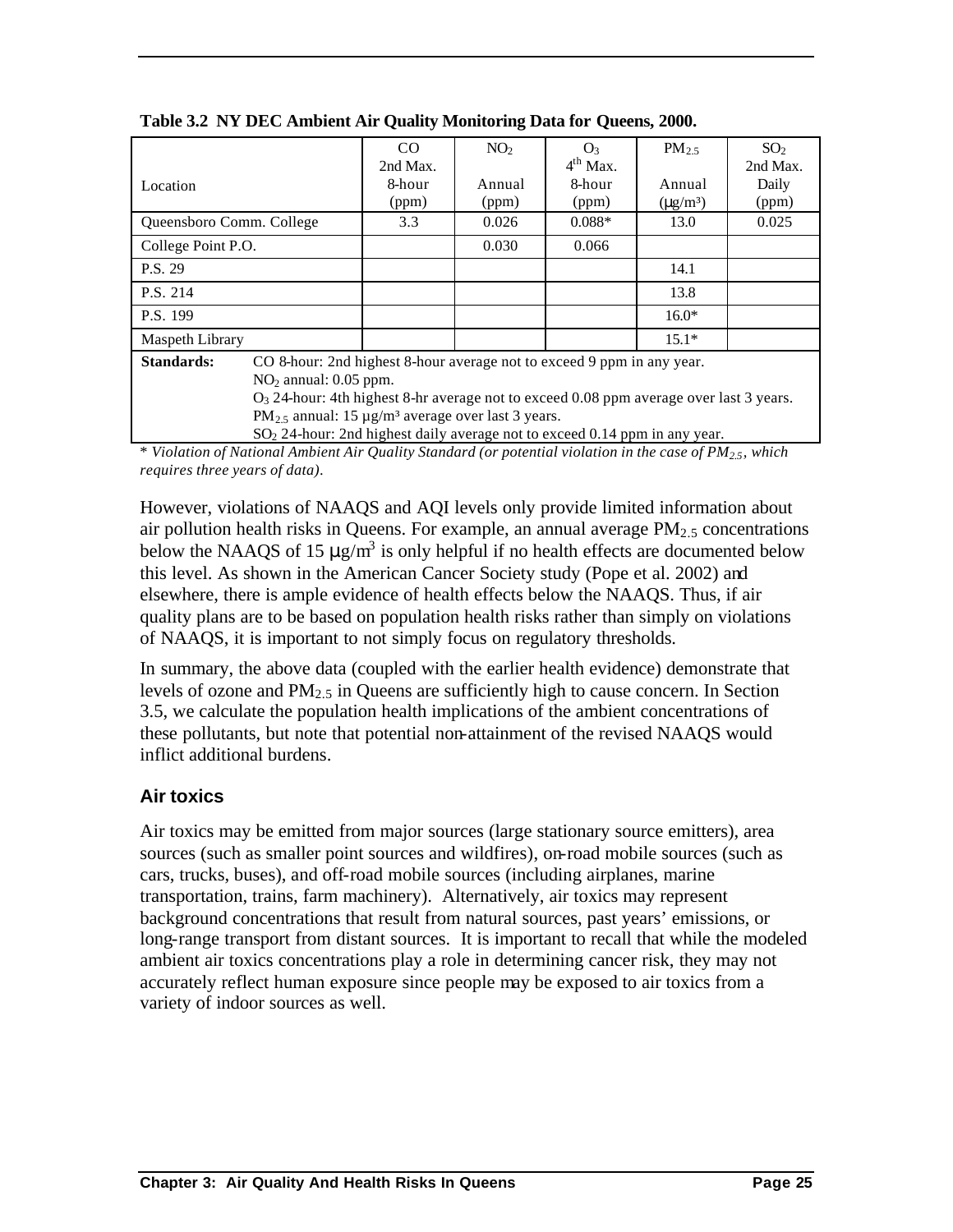

**Figure 3.3 Modeled ambient concentrations of 33 air toxics in Queens.**

Figure 3.3 shows the modeled ambient air toxics concentrations for 33 compounds in Queens, taken from the National Air Toxics Assessment.<sup>5</sup> Note that PAH represents POM and that diesel particulate matter was not included in the analysis. The tops of the columns represent the total ambient concentration while the shaded areas correspond to the contributions by major, area, and mobile sources. From a health standpoint, it is important to consider the background concentrations, but when trying to reduce emissions, only non-background sources should be considered. Note for carbon tetrachloride, essentially the entire ambient level results from background concentrations. Consequently, efforts to reduce emissions of this compound would have negligible effects upon its ambient concentration. Typically, large power plant emissions would be included in the major source category, which often represents a relatively small fraction of the total ambient concentration of air toxics.

Because there are no ambient air quality standards for air toxics, the importance of these concentrations can only be understood in reference to the resulting health risks. Since we focus on cancer risks from air toxics, this implies that we must multiply the ambient concentrations by the unit cancer risks provided by IRIS, to gain insight about the relative contribution of air toxics to health risks in Queens. In Section 3.5, we make this calculation and compare the cancer risks with the magnitudes of mortality risks associated with  $PM<sub>2.5</sub>$  and ozone.

 $\overline{a}$ 

<sup>5</sup> See http://www.epa.gov/ttn/atw/nata/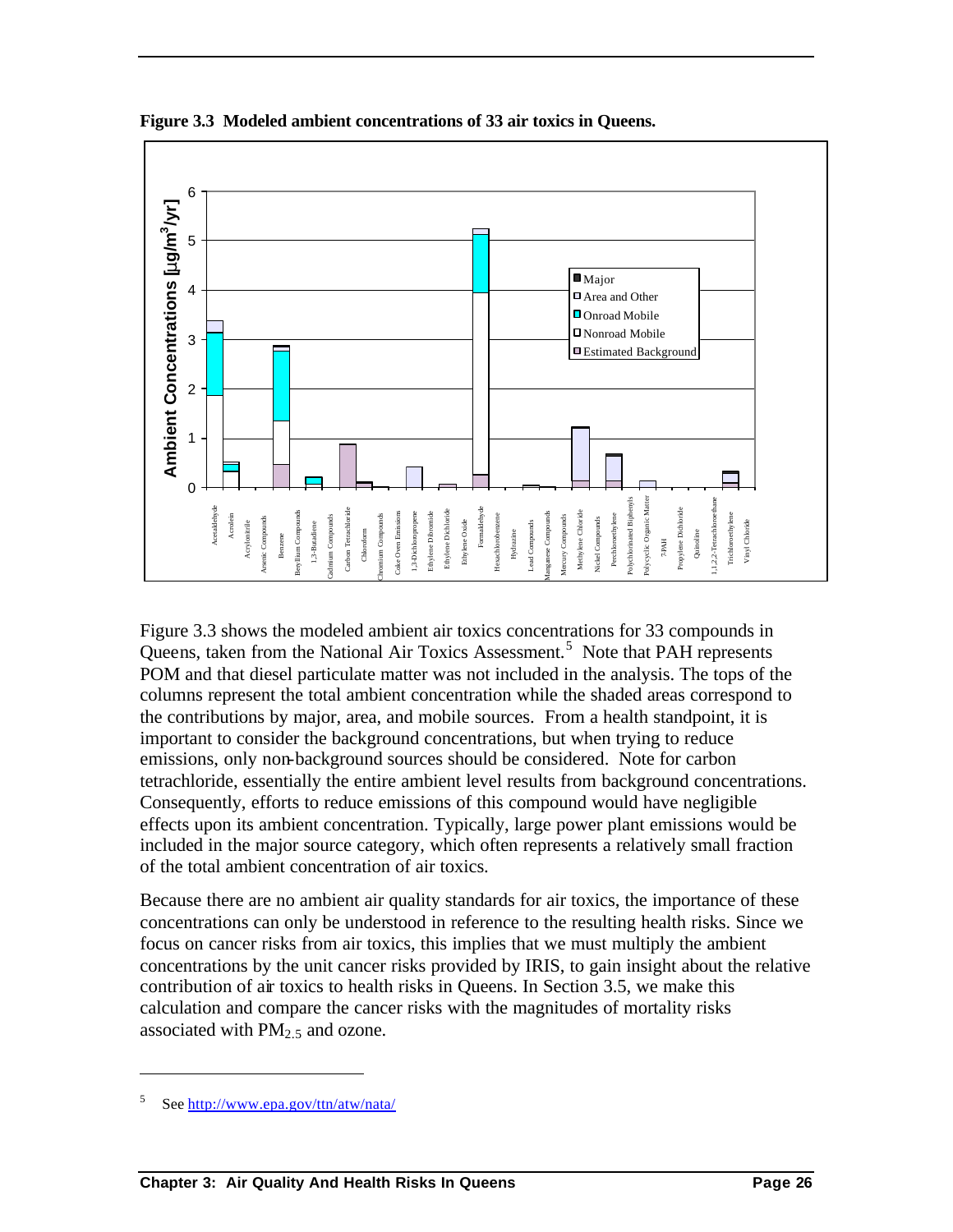# **3.5 Potential Health Implications of Air Quality in Queens**

In Chapter 2, we outlined the health evidence and concluded that two criteria air pollutants ( $PM<sub>2.5</sub>$  and ozone) and eight air toxics (acetaldehyde, benzene, 1,3-butadiene, carbon tetrachloride, chromium, diesel particulate matter, formaldehyde, and POM) are the most significant contributors to health impacts in their respective categories. In the above sections, we have provided data on the levels of these pollutants in Queens. To use this information to develop an air pollution control policy requires at least two additional questions to be answered:

- How large are the health impacts of  $PM<sub>2</sub>$ , compared to ozone, and of the criteria pollutants compared to the air toxics?
- What are the primary sources that contribute to ambient concentrations of the most important air pollutants?

Answering the first question in a precise way is well beyond the scope of this study. However, we can make some simple upper bound calculations to help understand which effects are likely to be most significant. First, we focus only on premature mortality (assuming for the sake of argument that all cancers from air toxics are fatal, a reasonable assumption for lung cancer and a bounding assumption for other cancers). We assume that concentrations of each pollutant are decreased by 10% across all of Queens, and we calculate the resulting health benefits. We make this calculation rather than simply calculating the total health burden of current air pollution, because it does not require determining whether there are health effects at very low levels of air pollution and because any near-term air pollution policy would be unlikely to eliminate all air pollution in Queens. We note that the total health burden of current air pollution would be ten times our estimates if no thresholds existed.

Looking first at air toxics, Figure 2.1 depicts the estimated upper-bound cancer risks of the eight selected pollutants. We reproduce those figures in Table 3.3.

| Pollutant                 | Lifetime cancer risk per<br>1,000,000 people |
|---------------------------|----------------------------------------------|
| Acetaldehyde              |                                              |
| Benzene                   | 14                                           |
| 1,3-butadiene             | 59                                           |
| Carbon tetrachloride      | 13                                           |
| Chromium                  | 156                                          |
| Formaldehyde              | 68                                           |
| <b>POM</b>                | 300                                          |
| Diesel particulate matter | 760                                          |

**Table 3.3 Upper-Bound Cancer Risks of the Eight Selected Pollutants**

Adding these risks together, we get a lifetime cancer risk of about 1400 per 1,000,000 people, or 1.4 cancers per 1000 people. There is likely some overlap among the lifetime cancer risks, since POM and diesel particulate matter overlap with one another, but this is a reasonable starting point. According to Scorecard, the added cancer risk per million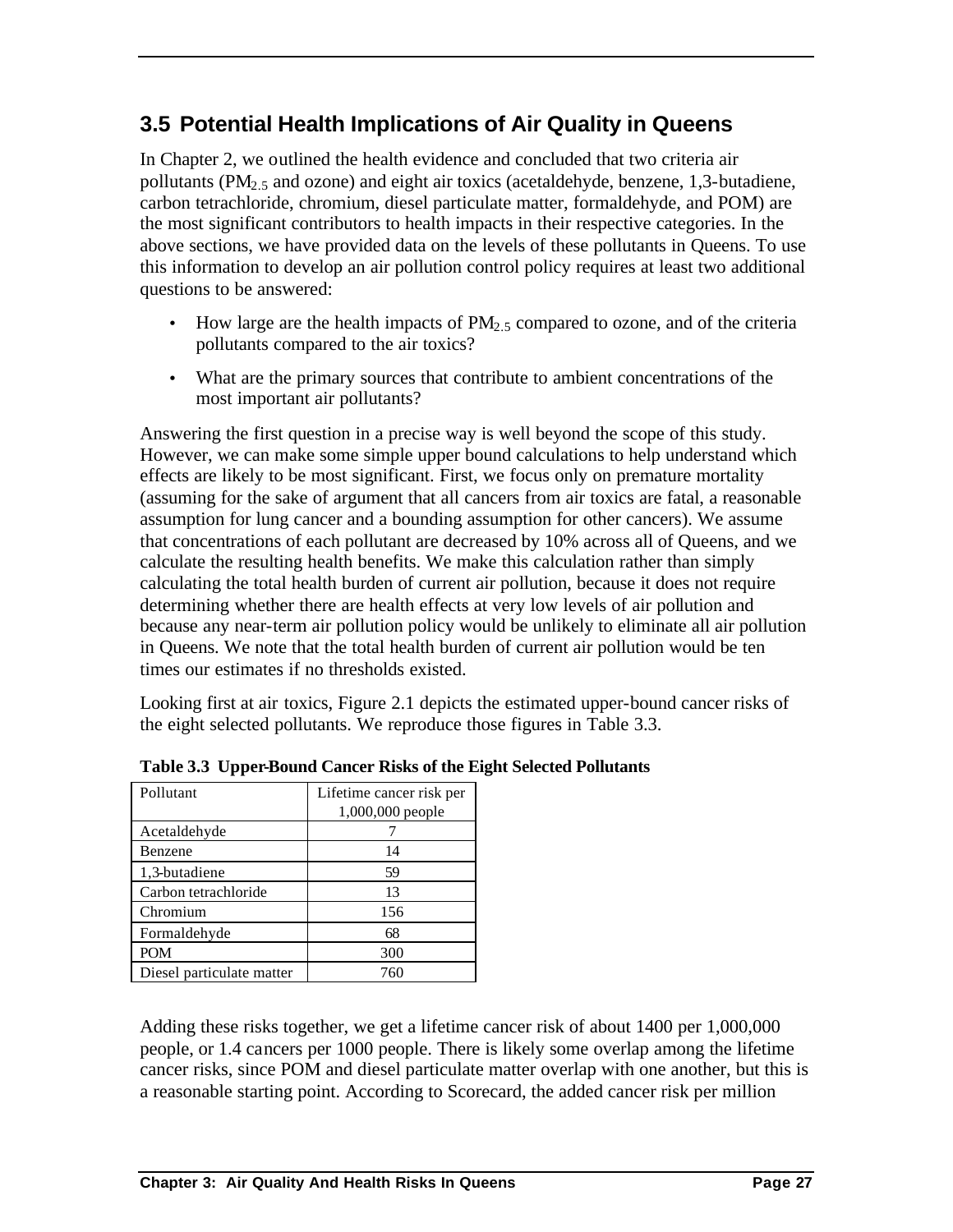people from all air toxics in Queens is about 2400, making our estimate from the 8 riskiest air toxics reasonable. Of note, 91% of air toxics cancer risk in Queens was related to mobile sources, and the total air toxics cancer risk ranks Queens fourth among 62 New York counties.

To estimate annual cancer risk, we make two very simple assumptions. First, we assume an average lifetime of about 70 years, which yields a figure equal to 20 cancers per year per million people (i.e., 1400/70). Second, we assume all 2.2 million people in Queens are equally at risk and multiply this by the unit risk, giving about 40 cancers in Queens per year due to air toxics. So, if we reduce levels of all air toxics by 10%, we estimate 4 fewer cancers per year in Queens. Again, this is a crude estimate not meant as the basis of policy decisions, but to help understand what is likely to be big and what is likely to be small among the pollutants we consider.

Now, we consider mortality risks from ozone. Recall that we said that there was about a 1% increase in daily deaths per 10 ppb increase in daily average ozone concentrations. According to NY DEC monitoring data, annual mean ozone concentrations in Queens are 15-24 ppb; we use a value of 20 ppb as a typical value. For our simple calculation, we assume that we reduce ozone levels by 10% (2 ppb) and that the relationship between exposure and mortality risk is linear. Under this assumption, there would be a 0.2% decrease in deaths. Earlier, we stated that there are about 16,700 deaths per year in Queens. Multiplying 16,700 by 0.2% gives us a value of about 30 fewer deaths per year in Queens related to ozone reductions. This value is about an order of magnitude higher than the benefit from reducing air toxics.

We now make a similar calculation for  $PM_{2.5}$ . Using the American Cancer Society study, there is about a 0.6% increase in premature deaths per  $\mu$ g/m<sup>3</sup> increase in annual average PM<sub>2.5</sub> concentrations. Annual average PM<sub>2.5</sub> concentrations are 13-16  $\mu$ g/m<sup>3</sup>, so we use a value of 15  $\mu$ g/m<sup>3</sup>. If we reduce PM<sub>2.5</sub> concentrations by 1.5  $\mu$ g/m<sup>3</sup>, there would be a 0.9% decrease in deaths, or over 100 fewer deaths per year in Queens.

These calculations have numerous simplifications and ignore the possibility of thresholds, issues related to cancer and non-cancer latency, variations in exposure and susceptibility, double-counted effects, and any number of other nuances. They ignore non-cancer effects of air toxics and morbidity effects of criteria pollutants. The numbers are only useful in a relative sense and should not be used as the basis of any policy decisions. Nevertheless, they provide us with important insights.

First, the effects of the air toxics appear small in relation to the effects of the criteria pollutants. This disparity is further exacerbated when we consider that diesel particulate matter is a component of  $PM<sub>2.5</sub>$ , implying that the cancer effects may already have been counted using the value from the American Cancer Society study. Second, the effects of  $PM<sub>2.5</sub>$  appear larger than those of ozone, especially when we consider the somewhat stronger mortality literature for PM and the fact that the PM effects may represent a greater loss of life expectancy. Nevertheless, the effects of ozone are not trivial and must be considered.

From the above concentration data and discussion about formation of particulate matter, it appears likely that a substantial fraction of  $PM_{2.5}$  (especially secondary  $PM_{2.5}$ ) is due to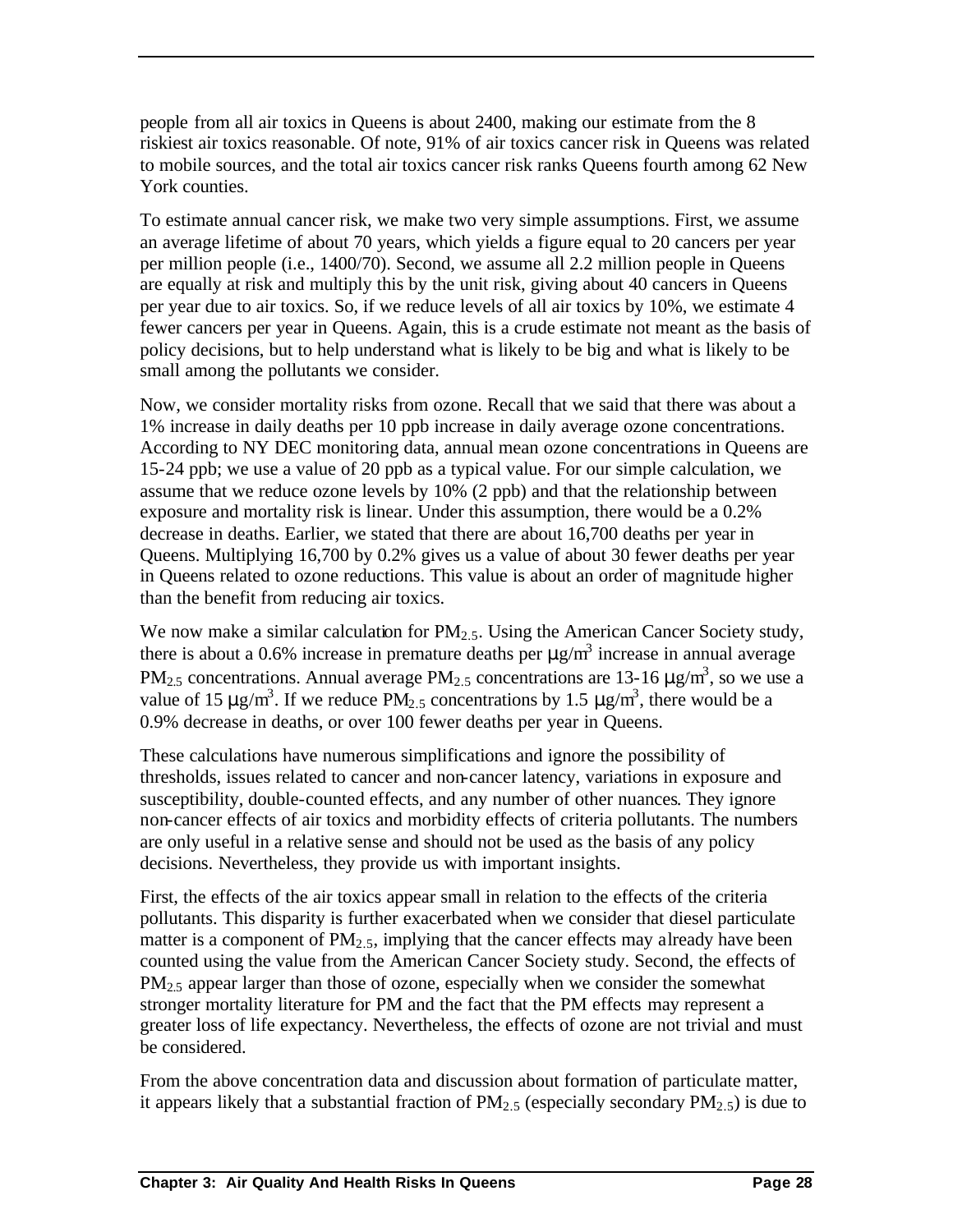atmospheric transport from outside of Queens. A similar story can be told for ozone. This does not imply that sources in Queens are unimportant, as demonstrated by the substantial contribution of mobile sources to air toxic risks. However, the fact that the two most important pollutants have significant long-range components means that we must take a broader view about pollution control in order to reduce ambient concentrations in Queens. Controlling sources in Queens will have greater benefits to populations outside of Queens, while controlling sources outside of Queens will help the population of Queens. The relative importance of sources requires atmospheric modeling that is beyond the scope of this initial analysis, but is discussed in a qualitative sense in Chapter 4.

In conclusion, in Chapters 2 and 3, we summarized the literature on the health effects of air pollution and we estimated ambient concentrations of key air pollutants. We combined these two lines of evidence to make general inferences about the pollutants likely to contribute substantially to health effects in Queens. We summarize our major conclusions as follows:

- Among the set of criteria air pollutants, ozone and fine particulate matter  $(PM_{2.5})$ are the two pollutants of greatest importance from a health perspective. Because ozone and  $PM<sub>2.5</sub>$  can be transported long distances, sources outside of Queens (including power plants and mobile sources) likely contribute a majority of these pollutants.
- Ambient concentrations of both ozone and  $PM_{2.5}$  are high enough to be of concern, both from a health perspective and to avoid violating National Ambient Air Quality Standards. Based on simple "order of magnitude" risk calculations, a 10% reduction in  $PM_{2.5}$  levels would lead to over 100 fewer deaths per year in Queens, while a 10% reduction in ozone levels would lead to about 30 fewer deaths per year in Queens.
- Among the set of 188 air toxics, diesel particulate matter, polycyclic organic matter, chromium, formaldehyde, 1,3-butadiene, benzene, carbon tetrachloride, and acetaldehyde are the eight pollutants of greatest importance from a health perspective. The upper bound lifetime cancer risk from these eight air toxics at current concentrations in Queens is approximately 1400 per 1,000,000 people, which appears smaller than the mortality risks of ozone and particulate matter but greatly exceeds a "one in a million" cancer risk threshold. Mobile sources are the most important contributors of many of these pollutants.
- An air quality plan for Queens must be specific about the goals of the plan before prioritization can occur. Major sources in Queens will have most of their population health impacts outside of Queens, and sources outside of Queens will have substantial contributions to air quality within Queens.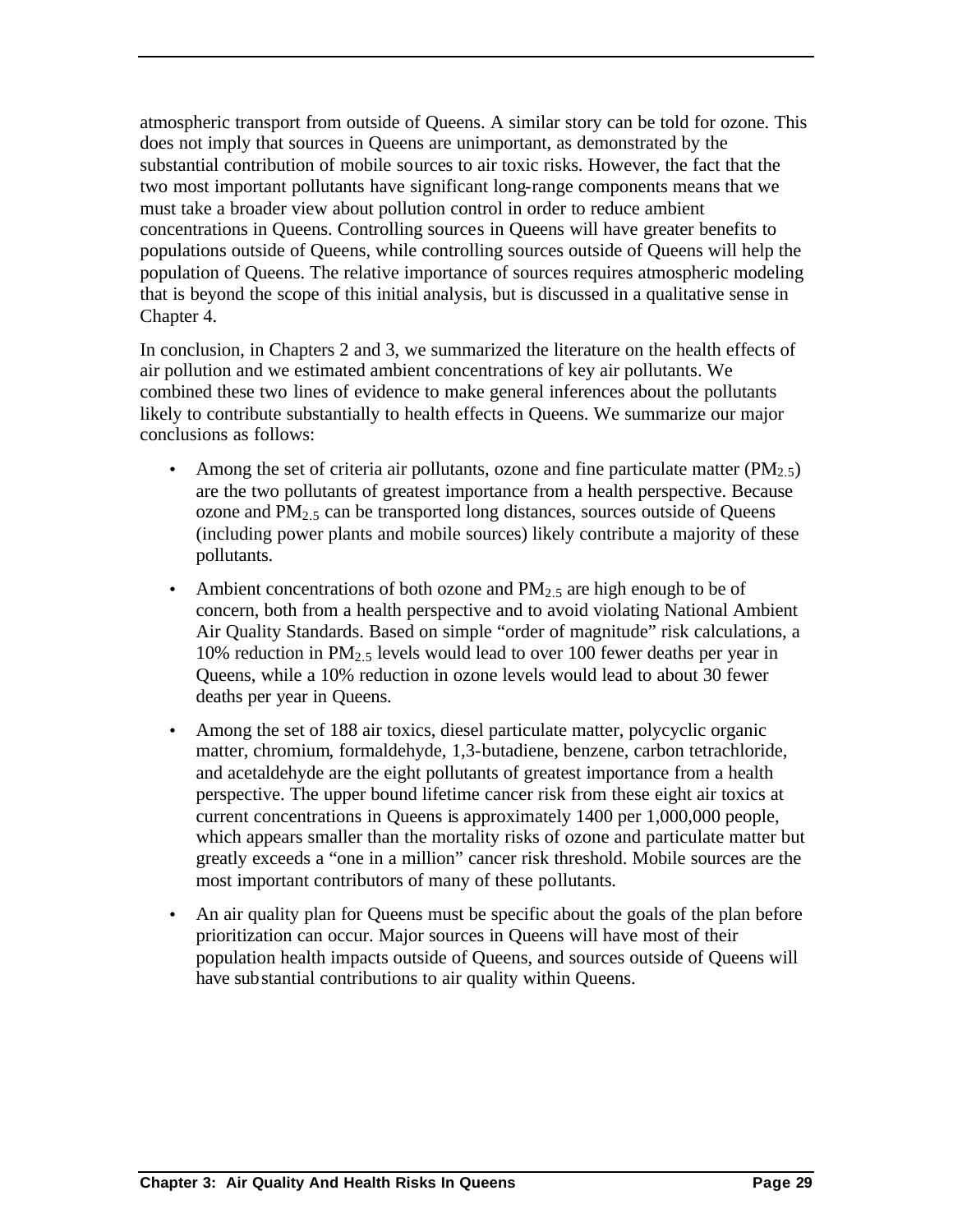# **4. Principal Sources of Emissions Affecting the Air Quality in Queens**

# **4.1 Introduction and Caveats**

In Chapter 3 we identify the air pollutants that are likely to lead to the greatest health impacts in Queens. Fine particulate matter appears to cause the greatest health risks, followed by ozone, followed by a set of eight hazardous air pollutants. Greenhouse gasses also pose health and environmental threats to Queens and elsewhere, but it is difficult to rank these threats due to the very different nature and timing of global warming impacts.

In order to develop a plan to improve air quality, it will be useful to identify the primary sources of air emissions that lead to air quality problems in Queens. For example, where does most of the particulate matter come from? How much of it comes from electric power plants, versus mobile sources, versus other sources? How much of it blows in from outside of Queens? How much of the particulates generated within Queens blow outside of the borough to affect populations located elsewhere? Answers to these questions can help identify those sources that have the greatest impact on air quality in Queens, and thus those sources that should be targeted first for emission reductions.

Unfortunately, these questions are quite complex and the answers are very difficult to obtain. First, there is little reliable data to indicate the primary sources of some of the key emissions in Queens. We have reviewed several different data sources only to find that they are incomplete, inconsistent, or not based on data specific to Queens. Second, the formation of pollutants and the transportation of pollutants into and out of Queens is a complex process that is difficult to analyze, and yet will have significant implications for the ambient air quality in Queens.

Nonetheless, in this chapter we broadly indicate those sources of emissions that are likely to have the greatest impact on the air quality in Queens. We present what data are available, and briefly discuss their limitations. We provide some broad generalizations regarding which sources of emissions are likely to be most important and which are likely to be less so. We recommend that additional attention be given to this important issue in future studies of air quality in Queens and elsewhere.

### **Emission Source Categories**

The US EPA recommends dividing sources of air emissions into four main categories, listed below. We use these categories throughout this report to describe the general types of sources in Queens

• Large stationary sources. Sometimes referred to as point sources, large stationary sources are those that emit at least 100 tons per year of any regulated pollutant.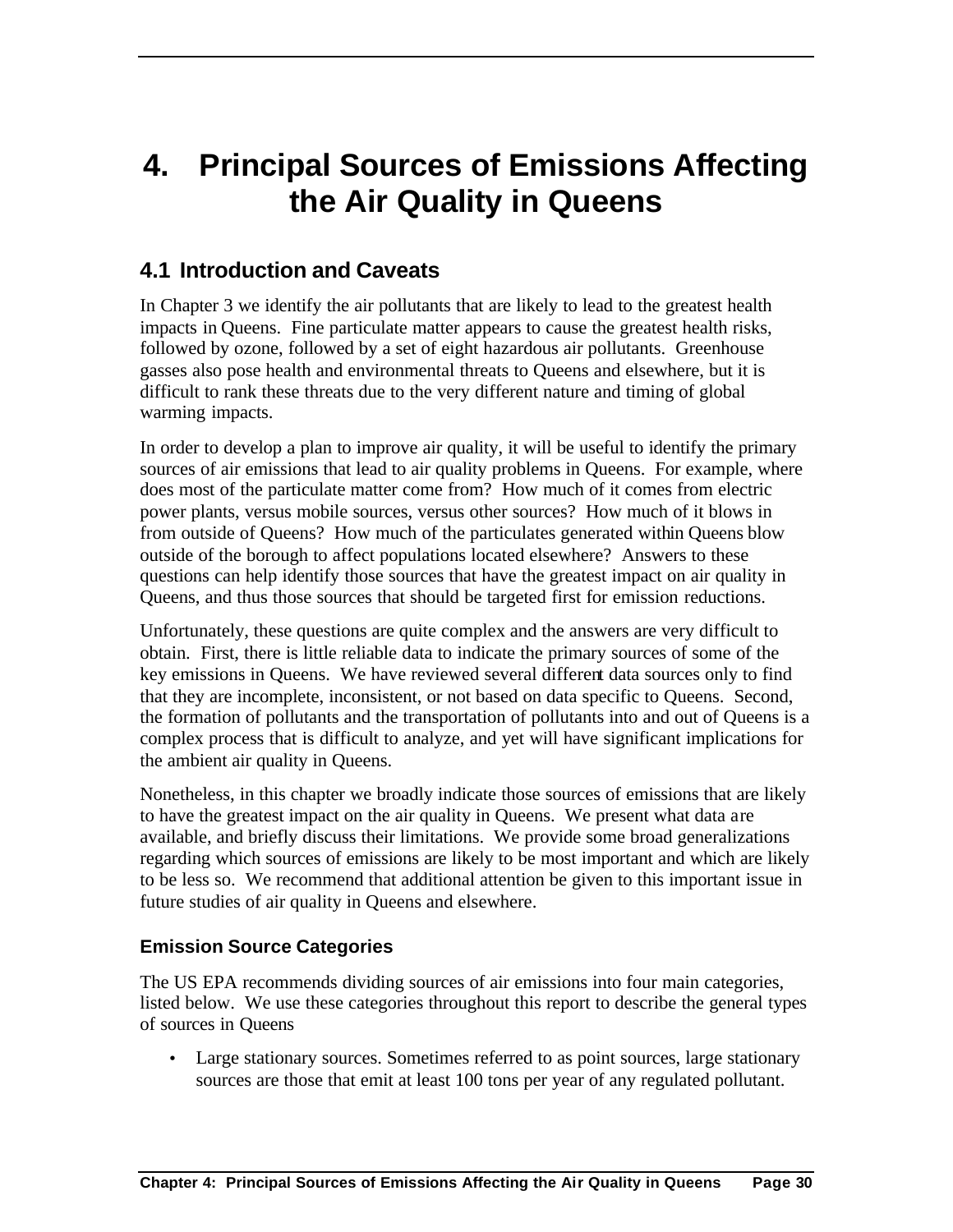This category includes electric power plants, manufacturing, refineries, and steel mills.

- Area sources. This category includes all smaller stationary sources of emissions, such as residential and commercial furnaces, waste incinerators and miscellaneous small combustion sources. This category also includes non-combustion area sources such as gas stations and dry cleaners.
- On-road mobile sources. This category includes all transportation vehicles that travel on roads, including cars, taxies, buses, trucks, etc., using both diesel fuel and gasoline.
- Off-road mobile sources. This category includes all transportation vehicles that travel off-roads, such as airplanes, marine transportation, recreational vehicles, industrial, construction and mining equipment, using both diesel fuel and gasoline.

# **4.2 Criteria Air Pollutants**

## **Data Sources and Challenges**

There are two primary sources of data regarding the emissions of criteria pollutants in Queens County: the U.S. Environmental Protection Agency (EPA) and the New York Department of Environmental Conservation (NY DEC). The quality of this data varies depending upon the particular emission source. In particular,

- Large stationary sources. State air agencies tend to have relatively good data on emissions from these sources, because the sources are required (by their operating permits) to report annual emissions.
- Area sources. EPA and the NY DEC estimate the emissions from area sources, because the actual emissions are not monitored or reported by anyone. These estimates typically rely upon emission factors and combustion estimates, which may or may not rely upon data specific to Queens County, or even New York State.
- On-road mobile sources. EPA and the NY DEC estimate emissions from mobile sources using computer models that account for the amount and type of traffic in a particular area.
- Off-road mobile sources. As with on-road mobile sources, the emissions from off-road sources are estimated using computer models.

In trying to identify the emissions from different sectors and sources in Queens we have discovered that both the EPA and NY DEC data sources contain substantial problems. For example, the EPA estimates of emissions from area sources are derived by scaling the emissions for the entire state down to Queens County using demographic scaling factors (e.g., population). As a result, some emission sources in other parts of New York State might get allocated to Queens inappropriately. We suspect that this is why the EPA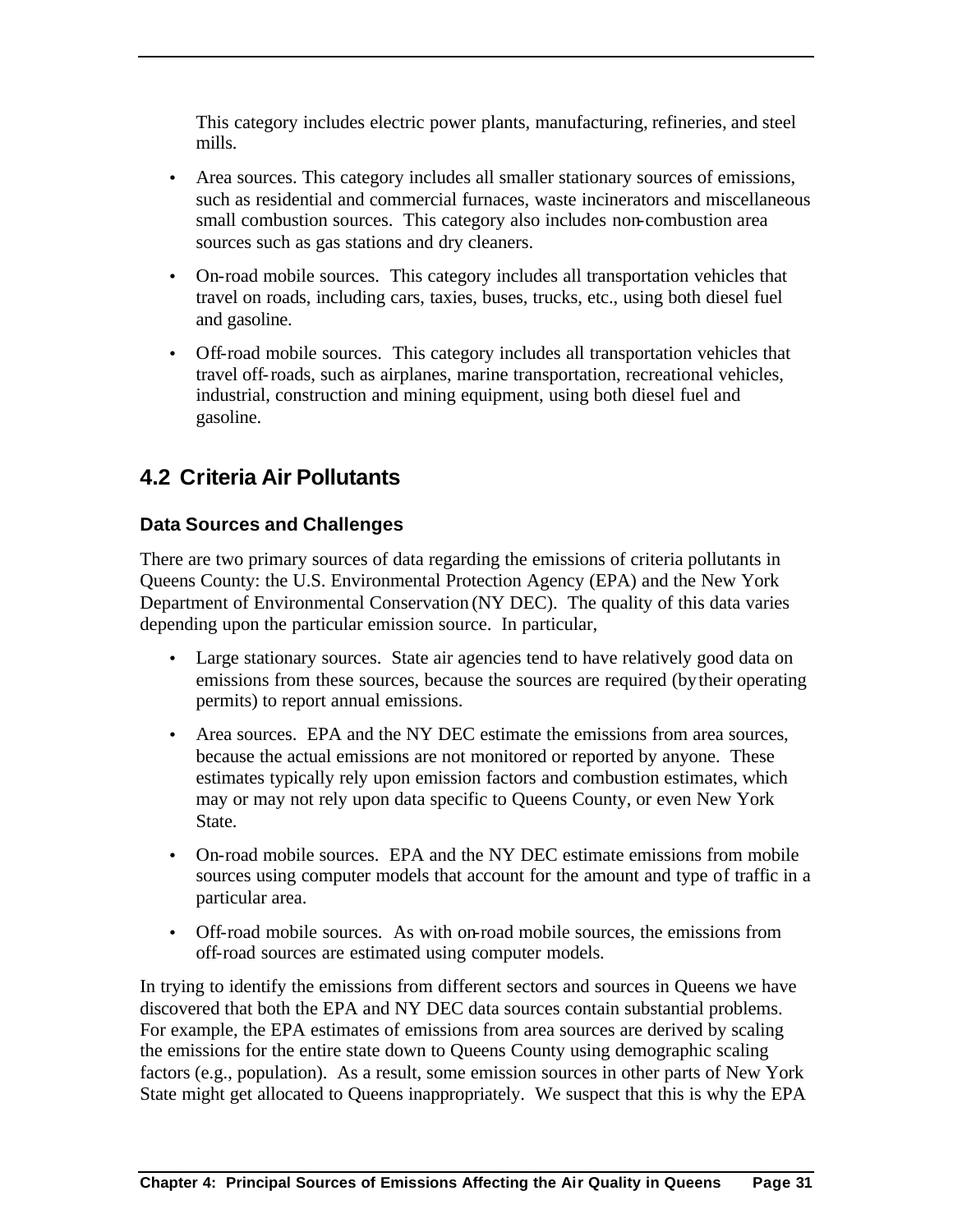database lists waste incineration as the second largest source of  $PM<sub>2</sub>$  in Queens in 1999, even though waste incineration has been banned in New York City for many years.

In addition, a comparison of the EPA and NY DEC data sources indicates that they conflict with each other. We compared the two databases for 1999 emissions from 24 of the largest stationary sources in Queens, across four pollutants  $(PM_{10}, NO_X, SO_2)$  and VOC). This comparison found that there were very few cases in which the two data sources were even within ten percent of each other, and in some cases the two data sources deviated by a factor of two or more. The differences between the data in the EPA and the NY DEC sources are so great that we are not comfortable using either of them to draw conclusions about the sources of emissions in Queens.

In the following sections, we provide some general information about what might be the most important sources of emissions in Queens, based partly upon the EPA and NY DEC data, but also upon our understanding of emission sources and air quality implications in general.

## **Particulate Matter**

Identifying the sources of particulate emissions that have the greatest impact on the ambient levels of particulate matter in Queens is very difficult – not only because the data for particulate emissions in Queens is so unreliable, but also because the formation and transport of particulates is a complex process that will significantly affect the air quality in Queens. (See Section 3.3.) Nonetheless, several key points help to inform this issue:

- Electric power plants in Queens generate relatively large amounts of  $NO<sub>X</sub>$  and (for those that burn oil)  $SO_2$ , which are precursors of secondary particulate matter. Because of the relatively slow speed of the chemical reactions, much of this secondary particulate matter will be formed downwind of Queens. Nevertheless, some secondary particulate matter from power plants in Queens will affect the local population, as will secondary particulate matter from power plants in Manhattan, Staten Island, and New Jersey.
- Electric power plants in Queens also generate primary particulate matter. Although tall stacks will cause much of this primary particulate matter to be carried outside of Queens, nevertheless the highest concentrations will probably be within Queens.
- Mobile sources, both on-road and off-road, also generate primary particulate matter. These emissions will have a relatively larger impact on the population in Queens because they are emitted at ground level.
- Area sources (i.e. residential and commercial boilers) also generate primary particulate matter, although the extent of these emissions is difficult to gauge due to the lack of data. They are also likely to have a relatively large impact on the population in Queens, because they are emitted near ground level from short stacks.
- A large proportion of particulate matter in the ambient air is transported into Queens from upwind sources. This includes a mix of primary emissions from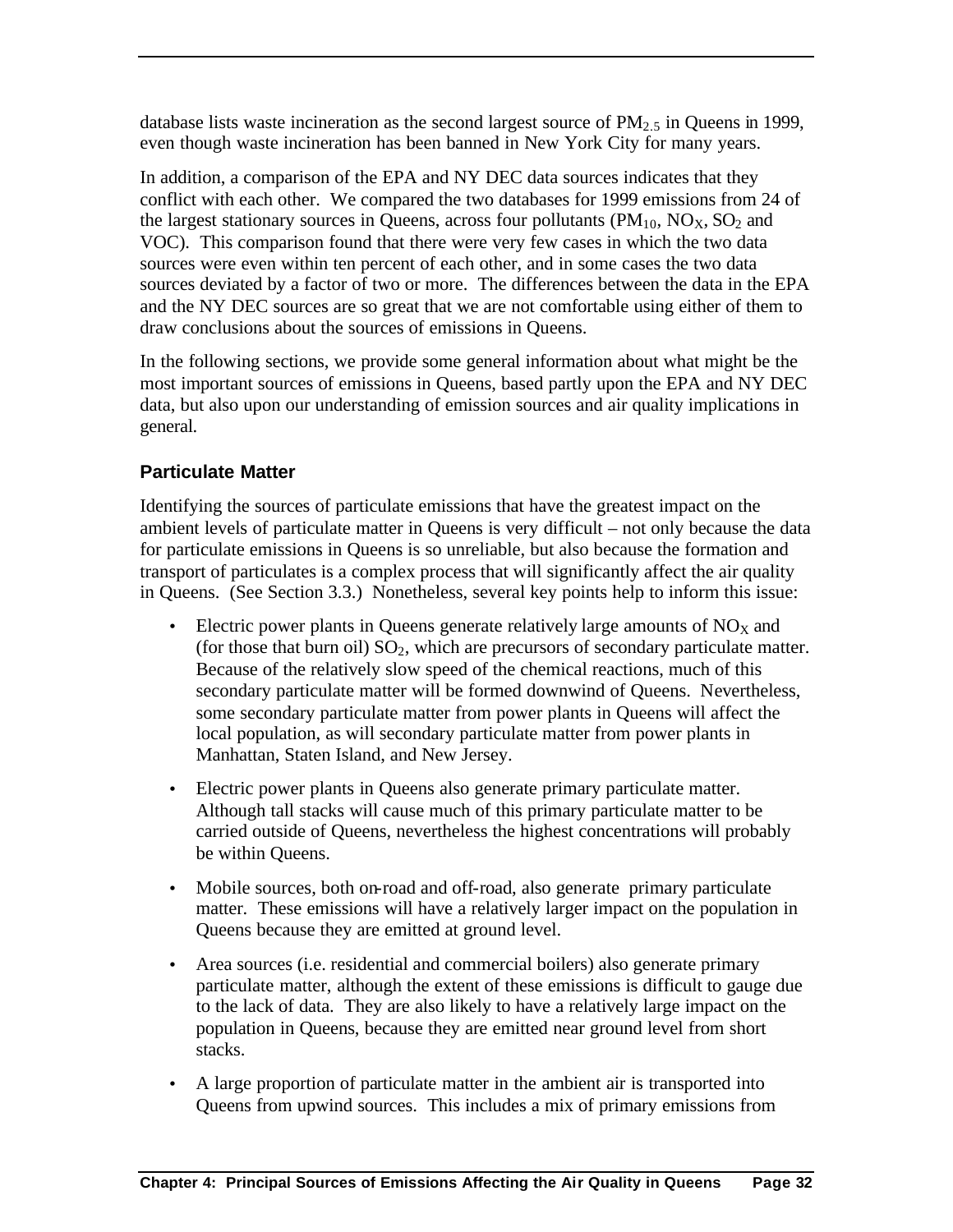other parts of the metropolitan area, plus secondary particulate matter, mostly from power plants in regions as far away as Midwestern and the Southern states.

These general points allow us to make some broad conclusions about the relative impact in Queens of the various sources of particulate matter. We believe that the particulate matter sources can be described as follows:

- Sources *outside* the metropolitan area contributes the largest portion of ambient of particulate matter in Queens. Much of this transported particulate matter comes from power plants and other industries in upwind states.
- Of the remaining ambient particulate matter in Queens, a large part comes from sources *within* Queens. Most of this particulate matter consists of primary emissions from the transportation sector, the electricity sector, and the area sources (i.e., residential and commercial boilers) within Queens, largely in the PM 2.5 category. Other sources include fugitive dust and natural sources such as suspended salt particles from the ocean and Long Island Sound, which consists mostly of coarser material.
- Another large portion of ambient particulate matter in Queens comes from similar sources *in other parts of the metropolitan area*. Compared with particulate matter from Queens sources, a larger proportion of the particulate matter in this category is secondary rather than primary.

### **Ozone and Ozone Precursors**

Identifying the sources of emissions that have the greatest effect on ambient ozone levels in Queens is also very difficult, for similar reasons. The sources for emissions data are not reliable, and the formation and transportation of ozone and ozone precursors are complex processes that occur over time and depend upon weather and seasonal conditions (See Section 3.3.) Again, several key points can help sort through the complexities of this issue:

- Ozone is a secondary pollutant that is formed through the interaction of  $NO<sub>X</sub>$  and VOCs in the presence of sunlight. Ozone and its precursors can travel many miles for several days before contributing to the ambient air quality that will affect human health in Queens or elsewhere.
- Electric power plants in Queens generate relatively large amounts of  $NO_{X}$ . Many of these are probably transported out of Queens before they can form ozone and affect ambient ozone levels within Queens. The power plants' tall stacks assist with the transport of  $NO<sub>X</sub>$  and ozone out of Queens.
- Mobile sources in Queens also generate relatively large amounts of  $NO<sub>X</sub>$ . Many of these are probably transported out of Queens before they can form ozone and affect ambient ozone levels within Queens. But transport of emissions from mobile sources may be less than for power plants because they are located at ground level.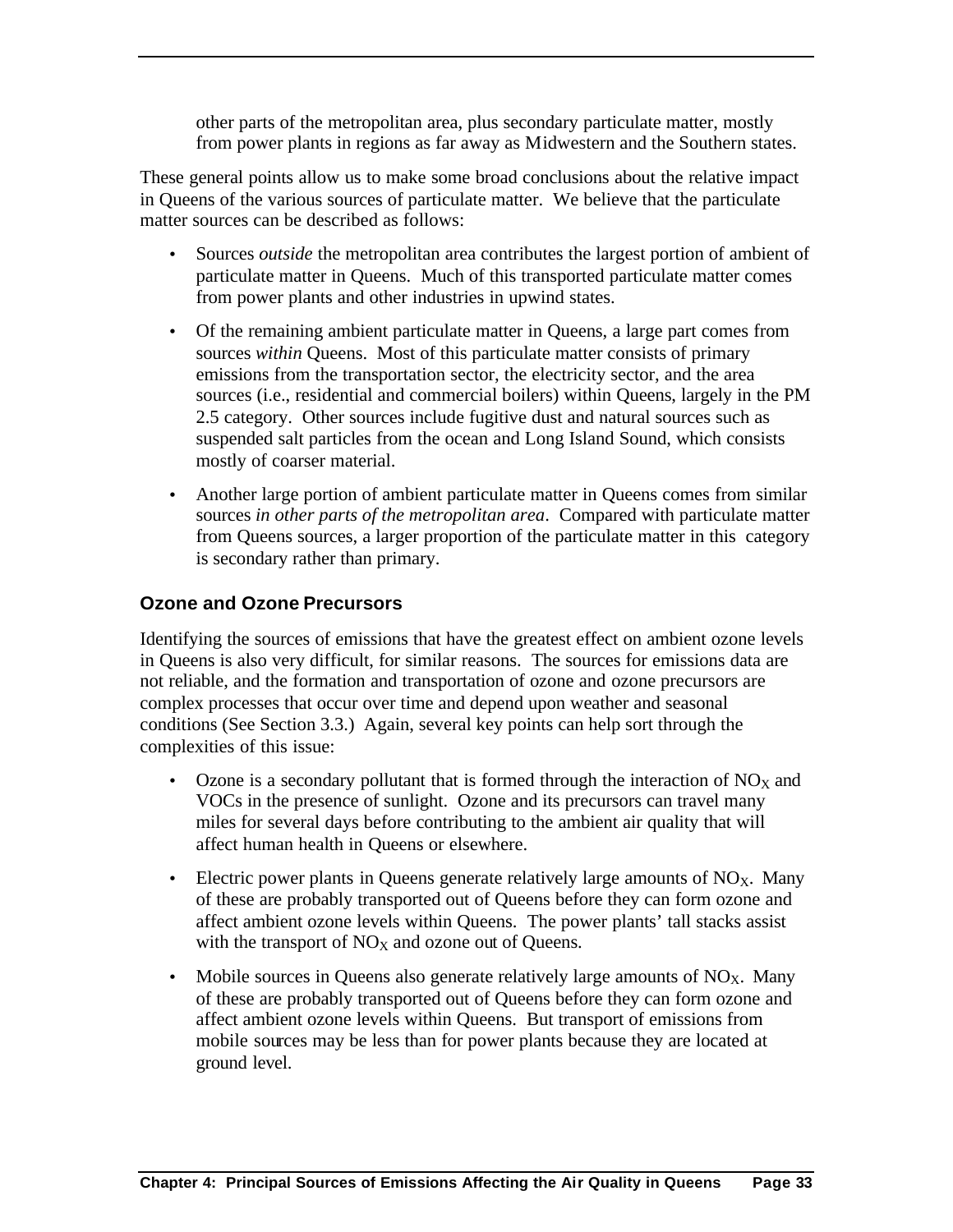- Mobile sources in Queens generate the majority of VOC emissions, with the rest coming from some area sources. Again, many of these are these are probably transported out of Queens before they can form ozone and affect ambient ozone levels within Queens.
- The most of the ambient ozone levels in Queens is likely to be due to  $NO<sub>X</sub>$ , VOC and ozone that are transported in from other regions. These transported pollutants are likely generated from power plants in upwind states as far away as the Midwest and the South, as well as from mobile and area sources located in neighboring regions such as New York State, New Jersey and Pennsylvania.

These general points allow us to make some broad conclusions about the relative impact in Queens of the various sources of ozone. We believe that the ozone sources can be described as follows:

- Sources *outside* the metropolitan area contribute the largest portion of ambient ozone in Queens. Much of this ozone and ozone precursors come from power plants and other industries in upwind states. Ozone levels are highest in Queens and the Bronx, relative to the rest of New York City, because they are more directly downwind of Northern New Jersey, Newark, and Manhattan.
- Of the remaining ambient ozone in Queens, a large part comes from sources *within* Queens. Most of this ozone is due to ozone precursors from the transportation sector, the electricity sector, and the area sources (i.e., residential and commercial boilers) within Queens.
- Another large portion of ambient ozone in Queens comes from sources in *other parts of the metropolitan area*. Again, most of this ozone is likely to be due to precursors from the transportation sector, the electricity sector, and area sources.

# **The Implications of Pollution Transport**

One of the obvious conclusions from this analysis is that efforts to improve the air quality in Queens must also address sources of emissions located in other parts of the state and even the country. In order to make a significant impact on ambient particulate and ozone levels in Queens it will be necessary to reduce the  $PM<sub>2</sub>$ ,  $NO<sub>X</sub>$  and  $SO<sub>2</sub>$  emissions from many power plants, as well as the  $PM<sub>2.5</sub>$ , NO<sub>X</sub> and VOCs from much of the transportation sector in the neighboring region. It is important that the City and State support initiatives such as the various multi-pollutant bills that would impose strict emission standards on power plants in upwind states.

However, it is also important to keep in mind that the pollution sources located within Queens will still have important air quality implications for other regions that are downwind of Queens. Primary and secondary particulate matter,  $NO<sub>X</sub>$ ,  $SO<sub>2</sub>$  and VOCs from power plants and the transportation sector in Queens will contribute to ambient concentrations of particulates and ozone in the New England states and maybe even in Canada. Policy-makers in Queens should recognize that reductions in emissions from Queens sources may be necessary to encourage regional or national actions to achieve similar reductions from regions upwind of Queens. In this way, reductions at Queens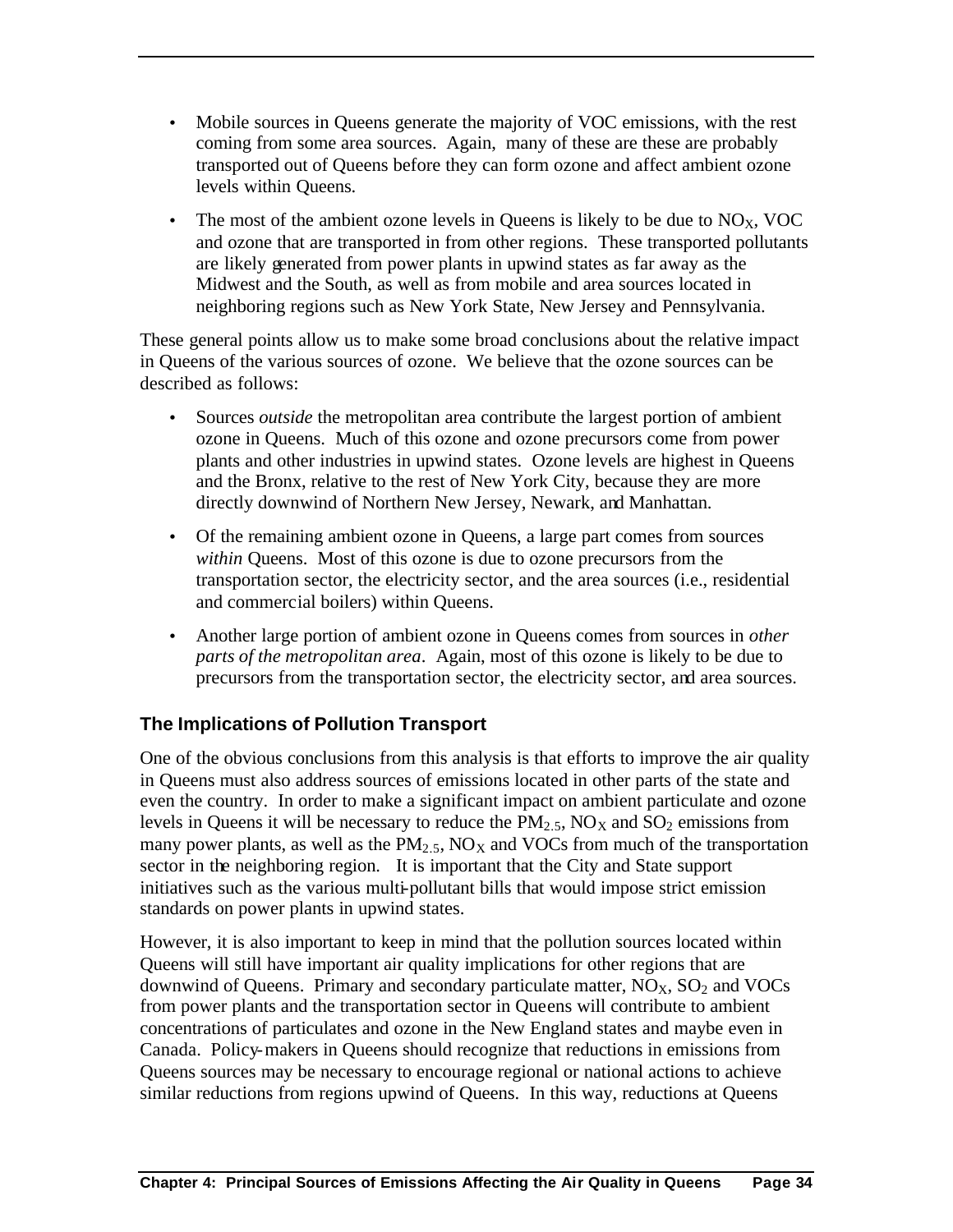emission sources may be necessary to improve the local air quality, even if only because they would indirectly lead to reductions in the upwind emission sources.

# **4.3 Hazardous Air Pollutants**

 $\overline{a}$ 

In Section 2.3 we identified those hazardous air pollutants that are likely to cause the greatest health risk in Queens, using estimated per-capita cancer risk as the ranking criterion. We identified the eight HAPs that pose the greatest risk, and showed that diesel particulate matter poses the greatest health risk of all – with a per-capita cancer risk that is greater than the other seven HAPs combined.

Here we briefly summarize the likely sources in Queens of emissions of these eight top HAPs. We rely in part upon the air toxics emissions inventory compiled by the New York Department of Environmental Conservation (NY DEC 2002). While we expect that this is the best data available for air toxics in Queens, it is not comprehensive and it is not consistent with other sources, as described in Chapter 7.

Where data are not available from the NY DEC, we rely upon the EPA's AIRData data base, which in turn is based on EPA's National Toxic Inventory (NTI) database of HAP emissions for 1996 (EPA NTI 2002).<sup>6</sup> The National Toxic Inventory data base is compiled from several different sources, and in many cases the emissions are estimated based on emission factors and business activity data. The EPA notes, consequently, that the data will vary in quality with regard to pollutants, level of detail and geographic coverage.

Because of the limitations of the data on HAP emissions in Queens, and the inconsistencies between NY DEC and EPA data, we do not present detailed data with regard to emissions from specific sources. Instead, we present some general points to indicate what may be the greatest source of the eight HAPs in Queens. The pollutants are presented separately below in order of health risk.

- Diesel Particulate Matter. Diesel emissions are generated primarily by mobile sources. According to EDF, roughly 60 percent of diesel emissions in Queens are from off-road mobile sources, 27 percent are from on-road mobile sources, and 13 percent are from background sources (EDF Scorecard 2002). Because these data are not provided by the NY DEC, there is a good chance that it more accurately reflects the sources of emissions for all of New York State rather than for Queens County. A more accurate inventory of Queens would probably indicate a greater portion of diesel emissions from on-road and a smaller portion from off-road.
- Polycyclic Organic Matter. Almost all POM emissions in Queens are generated by area sources, while roughly five percent are generated by point sources (EPA

<sup>6</sup> There are many cases where the NY DEC emissions data differs significantly from the EPA NTI emissions data. We have relied upon the NY DEC data wherever possible, because it is more recent and the emissions are based on data more specific to Queens. The fact that these two data bases are so different suggests that the results presented here should be taken with a great deal of caution.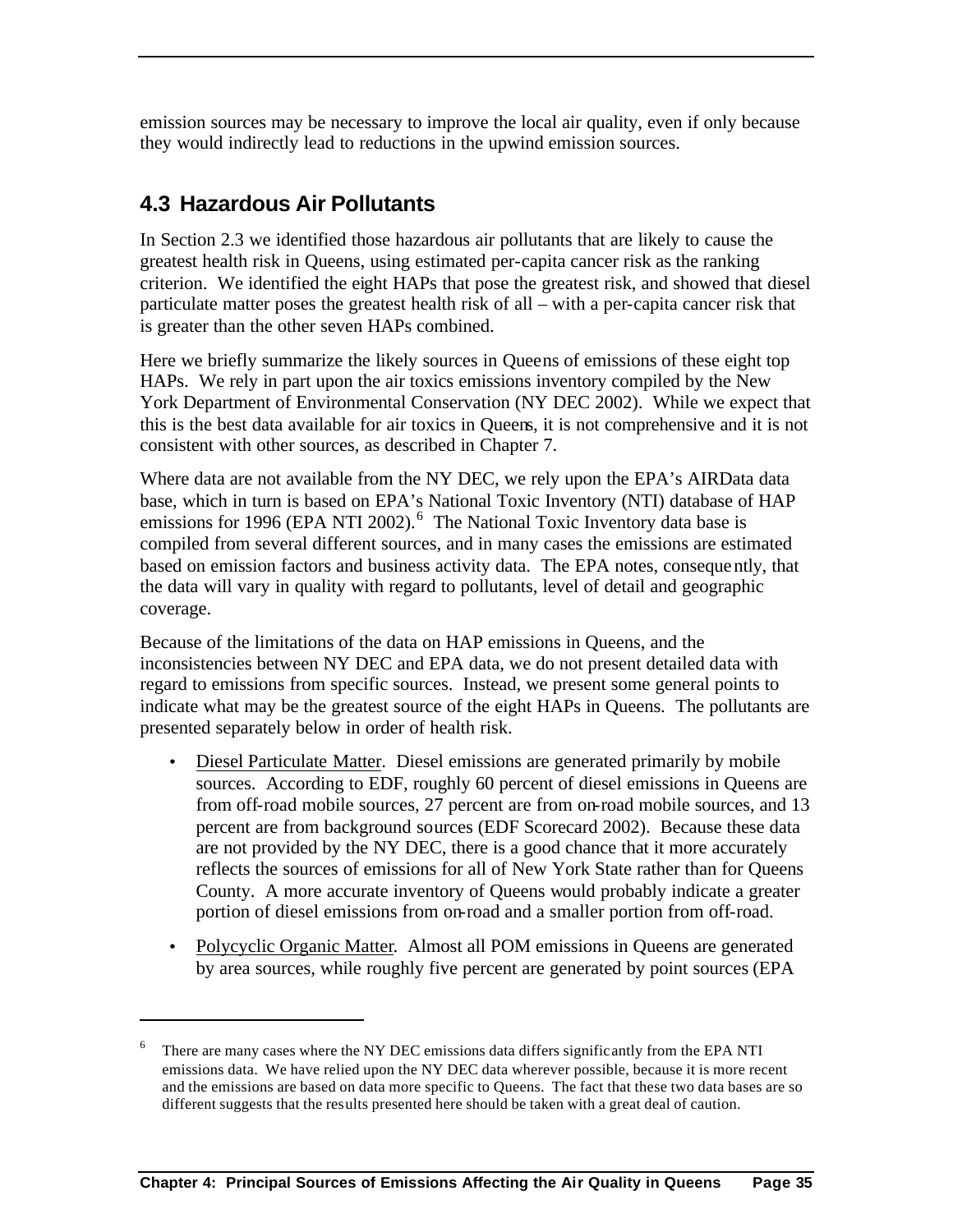NTI 2002). Of the point source emissions, only two percent are generated from the power plants in Queens (EPA NTI 2002).<sup>7</sup>

- Chromium Compounds. Roughly 45 percent of the chromium emissions in Queens are generated by point sources, 44 percent by area sources, nine percent by off-road mobile sources, and three percent by on-road mobile sources (EPA NTI 2002). Of the point source emissions in Queens, roughly 89 percent are produced by polishing and plating companies, and seven percent are produced by power plants (EPA NTI 2002).
- Formaldehyde. Roughly 60 percent of the formaldehyde emission in Queens are generated by off-road mobile sources, 39 percent from on-road mobile sources, and the remaining one percent from a variety of area and point sources (NY DEC 2002).
- 1,3-Butadiene. Roughly 65 percent of the 1,3-butadiene emissions in Queens are generated by area sources, 22 percent by on-road mobile sources, and 13 percent by off-road mobile sources (NY DEC 2002). The area source emissions are produced entirely from retail gasoline stations in Queens (NY DEC 2002).
- Carbon Tetrachloride. Nearly all of the carbon tetrachloride emissions in Queens are produced from "background" sources (EDF Scorecard 2002).
- Benzene. Roughly 75 percent of benzene emissions in Queens are generated from on-road mobile sources, 19 percent from off-road mobile sources, and six percent from area sources (NY DEC 2002). Of the area source emissions in Queens, roughly two-thirds are from auto body refinishing shops, and slightly less than one-third are from retail gasoline stations (NY DEC 2002).
- Acetaldehyde Primary. Roughly 61 percent of acetaldehyde emissions in Queens are generated from off-road mobile sources, while 39 percent are generated from on-road mobile sources (NY DEC 2002).

Table 4.1 presents a summary of the sources of hazardous air pollutants in Queens, indicating the percentages of the pollutants that are generated by point, area, mobile and background sources. The transportation sector is responsible for a large portion of the health threat from HAPs in Queens, partly because diesel emissions create by far the largest health threat, and partly because several of the other HAPs are also generated primarily from mobile sources.

 $\overline{a}$ 

We are skeptical that the EPA data correctly categorizes the sources of POM. In particular, we would expect mobile sources to be a major contributor because diesels contain significant amounts of PAH.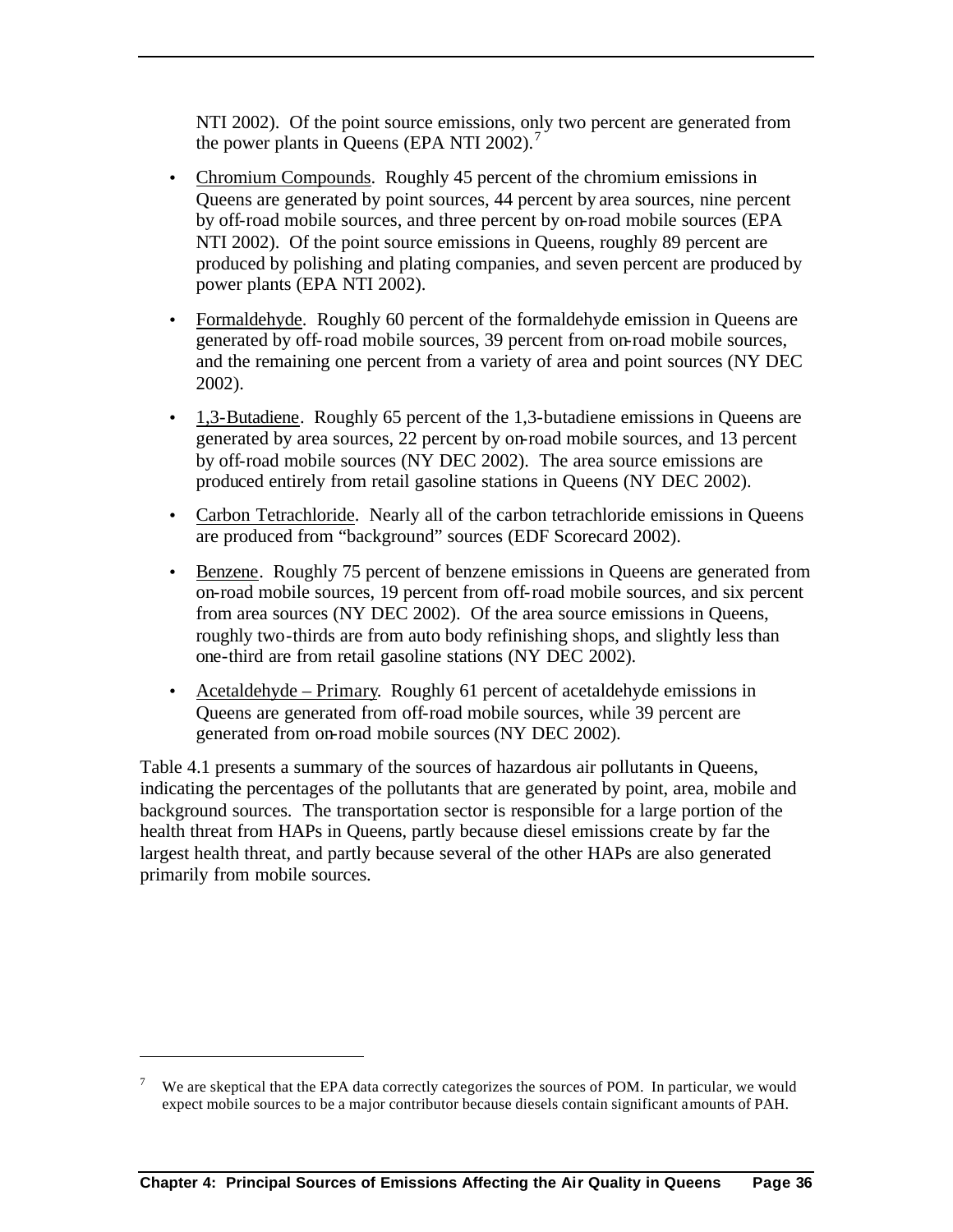|                           | Point   | Area    | On-Road<br>Mobile | Off-Road<br>Mobile | Background | Total |
|---------------------------|---------|---------|-------------------|--------------------|------------|-------|
| Diesel Particulate Matter |         | ---     | 27%               | 60%                | 13%        | 100\% |
| Polycyclic Organic Matter | 5%      | 95%     | ---               | ---                | ---        | 100%  |
| Chromium Compounds        | 45%     | 44%     | 3%                | 9%                 |            | 100\% |
| Formaldehyde              | $< 1\%$ | $< 1\%$ | 39%               | 60%                |            | 100%  |
| 1,3-Butadine              | $---$   | 65%     | 22%               | 13                 | ---        | 100%  |
| Carbon Tetrachloride      |         | ---     | ---               | ---                | 100\%      | 100\% |
| <b>Benzene</b>            | ---     | 6%      | 75%               | 19%                | ---        | 100%  |
| Acetaldehyde              |         |         | 39%               | 61%                | ---        | 100%  |

**Table 4.1 Sources of Hazardous Air Pollutants in Queens**

# **4.4 Greenhouse Gases**

Information on emissions from specific greenhouse gas sources is limited at present, since GHGs are not currently regulated by federal or state laws. As such, GHG emissions reporting is entirely voluntary. Furthermore, whatever reports are voluntarily submitted to federal or state agencies often cover only greenhouse gas reduction efforts, rather than describing overall operational emission inventories. This means that greenhouse gas emissions are typically back-calculated, i.e. using industrial, commercial, and residential fuel purchasing data, estimates are made of fuel usage (taking into account the efficiency of each particular plant), and then associated emissions are computed.

Americans as a whole contribute far more to climate change on a per-capita basis than the rest of the world's people. The US is responsible for roughly one quarter of the total world's GHG emissions, even though we have only four percent of the world' population, indicating that the average American generates 8 times as many greenhouse gases as the average non-American.

New York State is responsible for roughly four percent of US GHG emissions, but has more than 6 percent of the US population, and thus has a slightly lower per-capita green house gas emission rate than the rest of the US. Nonetheless, Queens produces large volumes of  $CO<sub>2</sub>$  emissions. For example, the power plants in Queens County alone produce roughly 15 percent of all the  $CO<sub>2</sub>$  emissions from all the power plants in New York State while accounting for about 15 percent of the State's electric capacity. Thus, Queens provides an important opportunity regarding New York City's and New York State's efforts to address global warming.

In New York State,  $CO<sub>2</sub>$  comprised almost 90% of GHG emissions in 1999, and over 99% of this  $CO<sub>2</sub>$  came from fuel combustion. Between 1990 and 1999, primary energy use increased over 8% but New York State's GHG emissions increased by less than 1%, and GHGs emitted from electricity generation decreased by 5%. This slow rate of growth in GHG emissions from electricity generation was mostly due to the introduction of new natural gas-fired power plants with relatively less GHG emissions per kWh produced (NYSERDA 2001).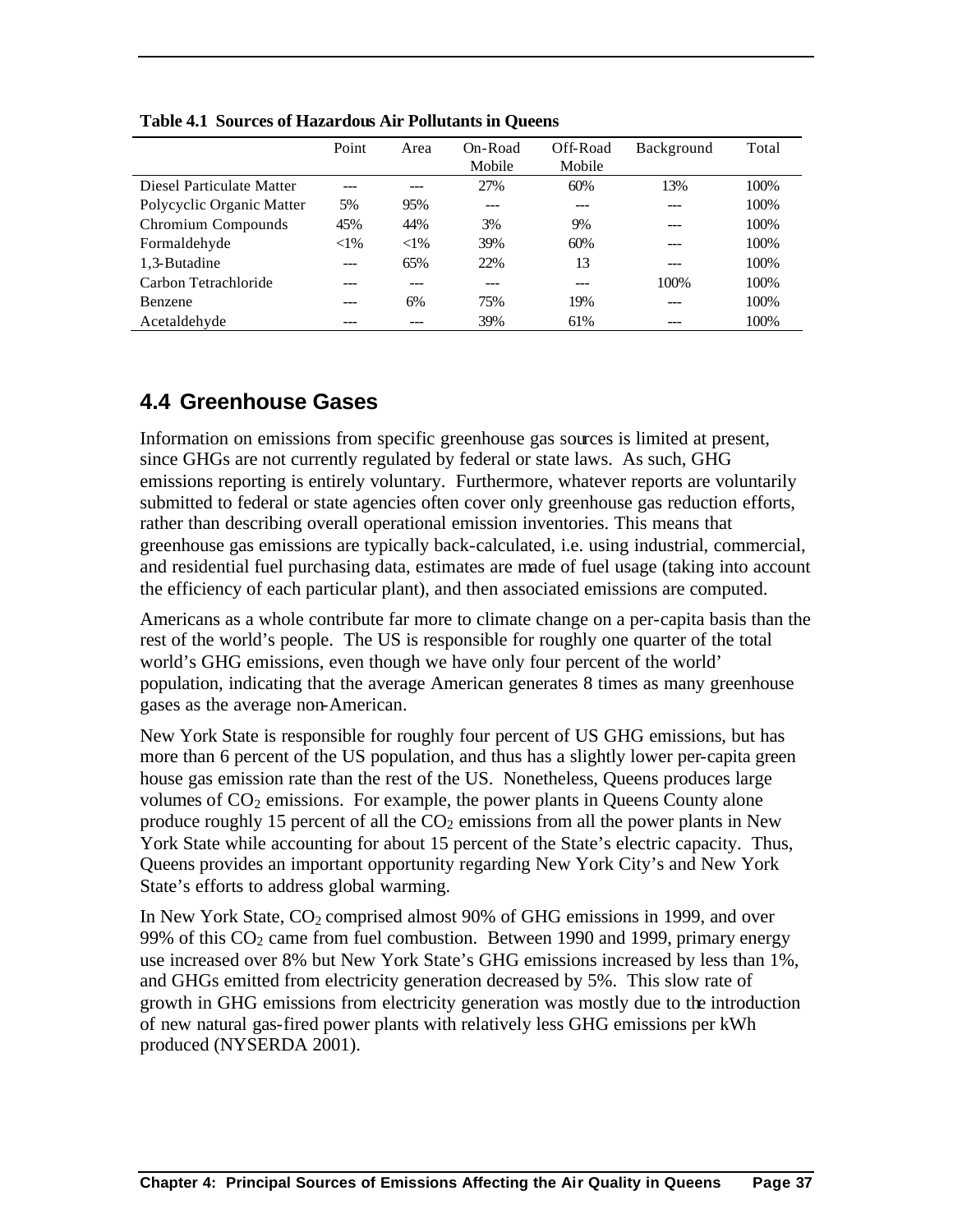Figure 4.1 provide a breakdown of the sources of  $CO<sub>2</sub>$  emissions for the entire state of New York (EANY 2002). It indicates that the transportation sector makes the largest contribution to emissions (35%), followed by the electricity sector (29%).



**Figure 4.1 Sources of CO2 Emissions in New York State**

The breakdown of  $CO<sub>2</sub>$  sources in Queens County may be different than that presented in Figure 4.1, because it is more urban than the state of New York as a whole. Queens contains several heavily-traveled transportation arteries, such as the Long Island Expressway, the Brooklyn-Queens Expressway, the Grand Central Parkway, and many other commuter roadways which are major sources of  $CO<sub>2</sub>$ . Queens also has a relatively large number of power plants, suggesting that the electricity sector probably plays a larger role than for the state as a whole.

The NY State Energy Research and Development Authority forecasts that electricity GHG emissions will rise by only 6% between 1999 and 2010, "due to the addition of highly-efficient natural gas-fired generation which continues to displace oil-fired units (NYSERDA 2001)." However, overall GHG emissions in the state are projected to increase by 12% by 2010, due in part to greater fuel combustion in the transportation sector and increased methane emissions from natural gas systems.

In June 2001, Governor Pataki announced the creation of a New York State Greenhouse Gas Task Force to develop recommendations for reducing emissions of GHGs from New York State. The GHG Task Force is composed of representatives from the business community, environmental organizations, State agencies, and universities.

Also in 2001, New York City agreed to work with the International Council for Local Environmental Initiatives (ICLEI) in developing a city-wide GHG emission inventory. Once completed, this will be a valuable research tool and can help identify local steps to reduce GHG emissions.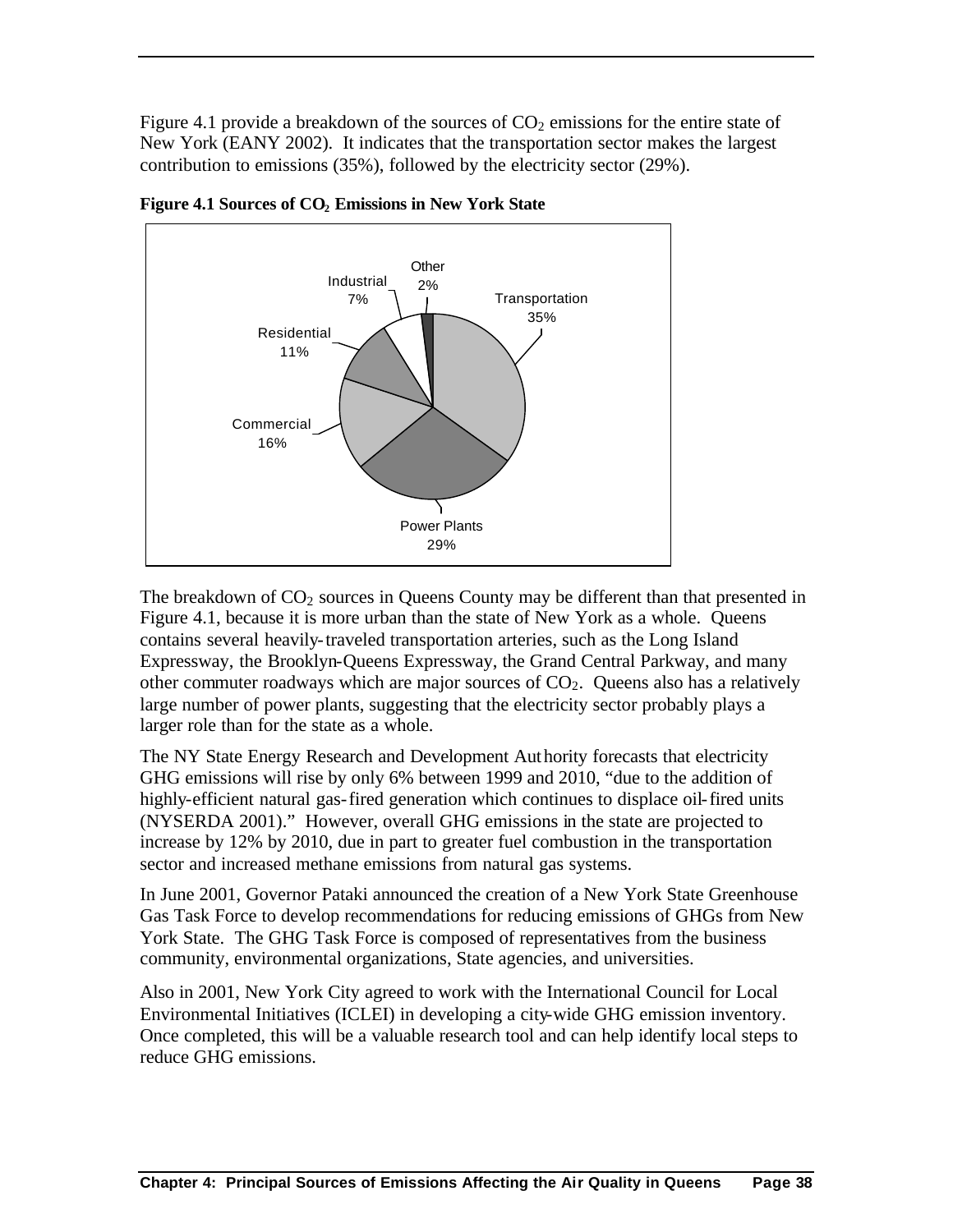# **5. The Electricity Sector**

New York City, like the rest of the nation, gets its electricity from a regional network of interconnected power plants and transmission lines. This means that the residents and businesses of each borough are not served exclusively by power plants within that borough. Rather, the electricity from all the power plants in the Northeast region is commingled in the regional transmission grid. Some areas of the region have many power plants, and they export electricity to other areas. Some areas of the region are net importers of electricity. Queens is one of the counties with a large amount of generating capacity relative to its electricity needs, and it consistently exports its surplus electricity to other users in New York City, New York State and other parts of the Northeast region.

# **5.1 Today's Power Plants in Queens**

Currently, there are four large power plants in Queens, which together house 46 electric generating units. Eight of these are large steam generating units, and 38 are small combustion turbines. All four of these plants are in a small section of Northwest Queens (Astoria). This concentration of power plants makes a study of the emissions and air quality in Queens especially important. Figure 5.1 shows the location of these four facilities in Queens.



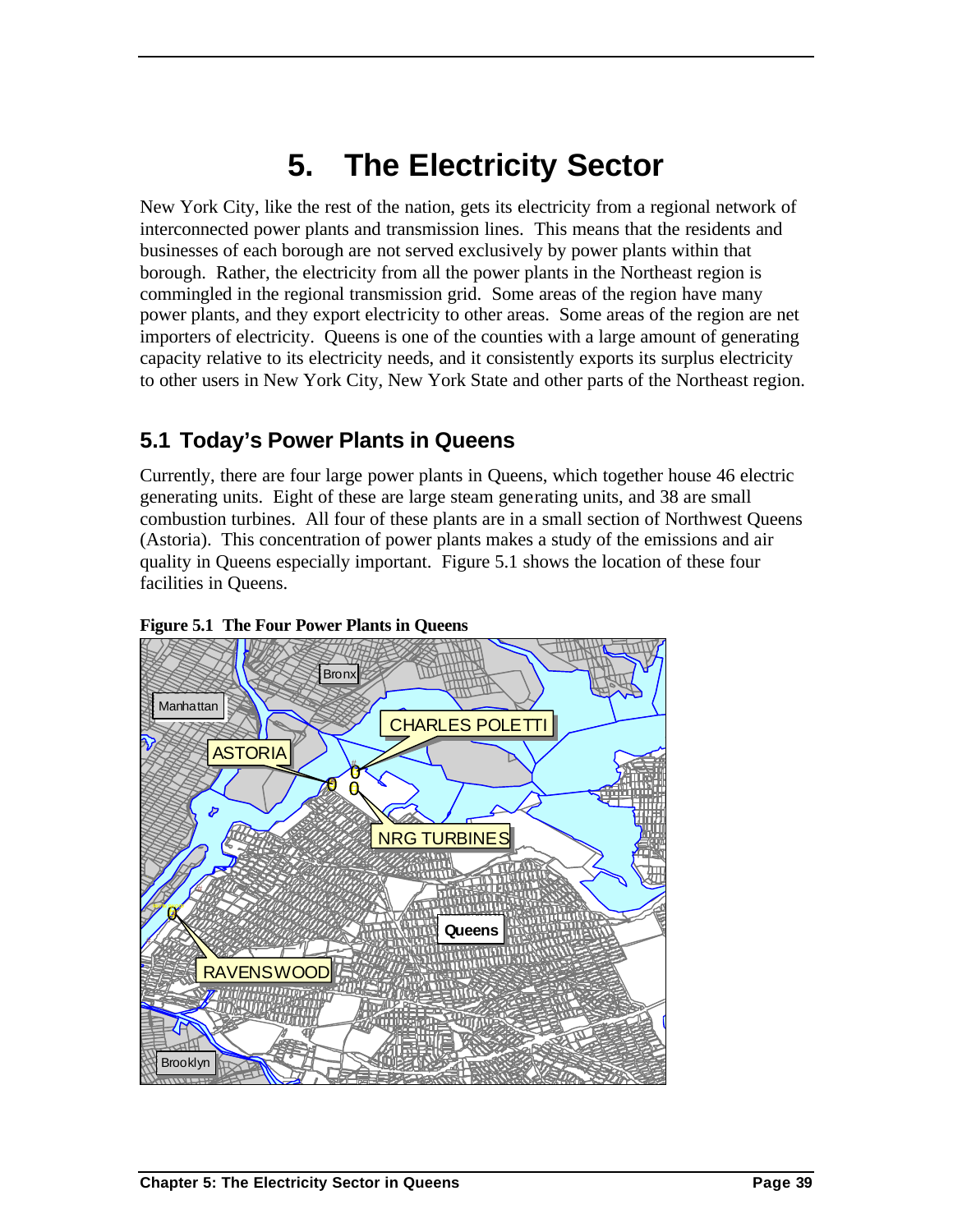The concentration of generating capacity in Northwest Queens is exceptionally high for such a densely populated area. In addition, this community includes a high percentage of low-income people and persons of color. These demographics suggest that "environmental justice" concepts and policies should be taken into account when considering options for addressing air quality in Queens and in considering the siting of new sources of air pollution.

Table 5.1 below lists these power plants and describes the generating units located at each one. At the units listed as "steam" units, steam is generated first in a large boiler, and this steam is used to drive a turbine to generate electricity. All the steam units in Queens are dual-fueled units; they can burn either natural gas or heavy fuel oil. This oil (also known as residual fuel oil) consists of the final residues in the refining process, left after gasoline, kerosene and other light oils have been extracted from crude oil. The units designated "CT" are combustion turbines. In these units natural gas or kerosene is combusted within a turbine similar to a jet engine, and the turbine drives an electricity generator.

|                                  |             | Capacity |                |              |
|----------------------------------|-------------|----------|----------------|--------------|
| Plant/Unit                       | Owner       | (MW)     | Fuel Type      | Prime Mover  |
| <b>Poletti</b>                   | <b>NYPA</b> |          |                |              |
| Poletti 1                        |             | 825      | Gas/Resid. Oil | Steam        |
| Astoria                          | Reliant     |          |                |              |
| Astoria ST $2^1$                 |             | 170      | Gas            | Steam        |
| Astoria ST3                      |             | 360      | Gas/Resid. Oil | Steam        |
| Astoria ST 4                     |             | 375      | Gas/Resid. Oil | Steam        |
| Astoria ST <sub>5</sub>          |             | 370      | Gas/Resid. Oil | Steam        |
| NRG $CTs^2$                      | <b>NRG</b>  |          |                |              |
| NRG CTs $(21)$                   |             | 650      | Gas/Kerosene   | <b>CT</b>    |
| <b>Ravenswood</b>                | KeySpan     |          |                |              |
| Ravenswood 1                     |             | 353      | Gas/Resid. Oil | <b>Steam</b> |
| Ravenswood 2                     |             | 386      | Gas/Resid. Oil | Steam        |
| Ravenswood 3                     |             | 980      | Gas/Resid. Oil | Steam        |
| Ravenswood CTs (17) <sup>3</sup> |             | 415      | Gas/Kerosene   | CT           |
| <b>Total Queens Capacity</b>     |             | 4,884    |                |              |

|  |  | Table 5.1 Current Generating Capacity in Queens by Plant and Unit |  |
|--|--|-------------------------------------------------------------------|--|
|  |  |                                                                   |  |

*1 Previously retired unit, restarted as part of the now postponed Astoria Repowering Project*

*2 The NRG plant consists of 21 combustion turbines, ranging in size from 16 to 50 MW.*

*3 The Ravenswood CTs consist of 17 combustion turbines, ranging in size from 10 to 46 MW.*

Combustion turbines are far more costly to operate than large steam units, thus they are operated less than steam units. $8\text{ The CTs}$  in Queens are no exception to this rule; the NRG and Ravenswood CTs operate a very small number of hours each year – whenever additional generation is required for a short period, especially on hot summer days, when the use of air conditioners pushes electricity demand to its highest annual levels. In contrast, the large steam units in Queens are operated quite often. In recent years,

 $\overline{a}$ 

Combustion turbines are also known as "peaking units," because they are only operated during periods of peak electricity demand.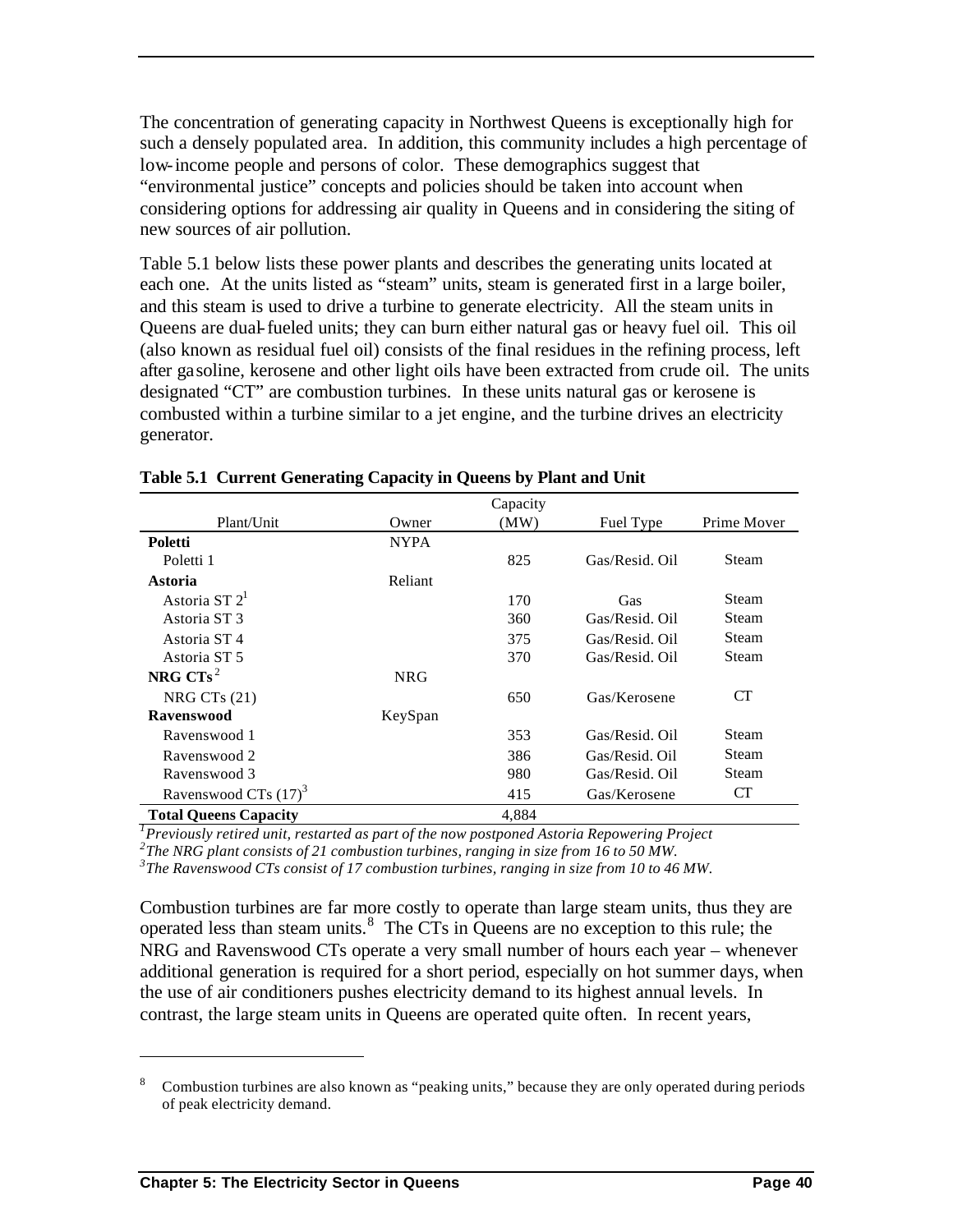Ravenswood Unit 3 and Astoria Units 3 and 5 have been the most efficient and low-cost steam units in Queens, and they have had the highest utilization rates. Ravenswood 2 and Astoria 2 and 4 have been less efficient and have operated less than these units.

Turning to air pollution, the steam generating units in Queens are responsible for large portions of the  $NO_x$ ,  $SO_2$ , and  $CO_2$  emitted in Queens.<sup>9</sup> They also emit primary fine particulate matter (PM<sub>2.5</sub>) Figure 5.2 below shows the emissions resulting from our simulation of year-2000 operation of these generating units. This is the year we use as the base year against which to calculate changes with and without the Clean Air Plan.<sup>10</sup> Ravenswood 3 has the highest emissions of all three pollutants, primarily because it is larger and more efficient and therefore operates more than other units considered in the study.



**Figure 5.2 Total 2000 Emissions from Steam Electric Plants in Queens**

Note that the amount of  $CO_2$ ,  $SO_2$ , and primary  $PM_2$ , emitted by these steam units in Queens is dependent on which fuel they burn. For example, because there is a negligible amount of sulfur in natural gas, when these units operate on gas their  $SO_2$  emissions are negligible. Residual fuel oil burned in New York, however, contains 0.3 percent sulfur by weight, so when operating on oil, these units can have significant  $SO_2$  emissions. <sup>11</sup> Companies decide when to switch fuels based on the relative prices of gas and oil, permit restrictions and emissions limits.

The combustion turbines in Northwest Queens emit far less pollution on a total annual basis than the steam units, because they are much smaller and operate much less than the steam units. However, the CTs have higher  $NO<sub>x</sub>$  and  $CO<sub>2</sub>$  emission rates per unit of electricity generated than the steam units. The  $NO<sub>x</sub>$  rates of CTs are five to ten times the

 $\overline{a}$ 

<sup>&</sup>lt;sup>9</sup> Here and throughout this Chapter we deal only with "primary" emissions of fine particulates. These are particles with a diameter of 2.5 microns or less that are emitted in particulate form from the smokestack. This category does not include "secondary" fine particulates, which form in the atmosphere from pollutants emitted by power plants and other combustion sources.

 $10$  The emissions resulting from our simulation of year-2000 operation are very close to the emissions reported by these companies to the U.S. Environmental Protection Agency.

 $11$  It is worth noting however that units outside the City can burn coal and fuel oil that has significantly higher sulfur levels.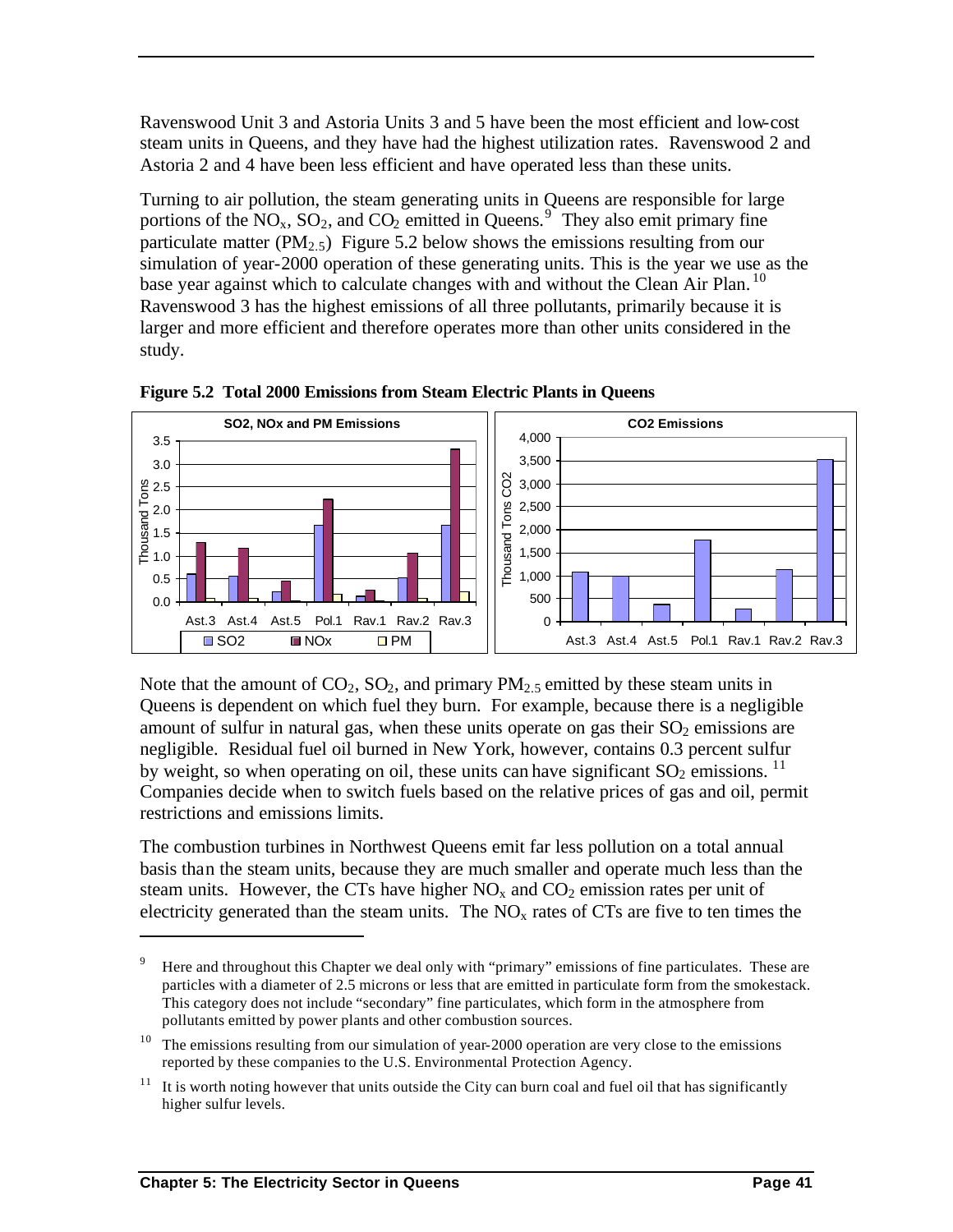rates of the steam units, and their  $CO<sub>2</sub>$  rates are 1.5 to 2 times higher. The combustion turbines'  $SO_2$  and primary  $PM_{2.5}$  emission rates are very low. However, these units'  $NO_x$ emissions do contribute to the formation of secondary fine particulates.

Thus, while the CT units operate very little, when they do operate, their pollution impacts are significant. These units' contribution to ground-level ozone (smog) health impacts are especially significant because the units are most likely to operate on hot summer days – the same days that ozone pollution levels are the highest.<sup>12</sup> Thus, demand reduction efforts that reduce the need to operate these units can mitigate air quality problems on hot days considerably.

# **5.2 The Outlook for Power Plants in Queens**

We assess the power generation costs and benefits of the Queens Clean Air Plan by modeling power generation in Queens in 2000, 2005 and 2010 with and without implementation of the Plan. We model power generation using the PROSYM electricity market simulation model. This software allows us to model the operation of all the power plants in the northeastern U.S. (New York, New England and the Mid-Atlantic region) under various assumptions about which units are available and how much it costs to operate each plant. See Appendix **B** for a description of the PROSYM model.

One of the challenges in assessing the Clean Air Plan for the power sector lies in predicting the future of the existing power plants in Queens under business-as usual conditions, i.e., without the Clean Air Plan. This is challenging, because there is now considerable uncertainty over what the future holds for the power plants in Queens. To develop a "base case," against which to measure the costs and benefits of the Clean Air Plan, we have carefully reviewed the proposed changes to the electric power sector in Queens and developed a conservative scenario about what will actually happen. The proposed changes to the power plants in Queens that have informed our base-case assumptions are listed below.

- Project 1: A 250-MW combined-cycle combustion turbine (CCCT) developed by KeySpan at the Ravenswood plant;
- Project 2: "Repowering" of the steam units at Astoria by Reliant Energy. This entails removal of the existing steam boilers (totaling approximately 1,400 MW) and replacement with new CCCTs (totaling approximately 1,800 MW);
- Project 3: A 500-MW CCCT developed by NYPA at the Poletti plant; and
- Project 4: A new power plant housing CCCTs totaling 1,000 MW developed by SCS Astoria at a site just east of the Poletti/Astoria site.

<sup>&</sup>lt;sup>12</sup> Ozone is not emitted directly from sources. Ozone forms in the air when  $NO_x$  molecules react with other molecules called volatile organic compounds (VOCs).  $NO<sub>x</sub>$  and VOCs are emitted in large quantities from anthropogenic sources. The reaction in which ozone is formed accelerates at higher temperatures. This fact makes hot summer days especially susceptible to high ozone levels, because (a) all available power plants are operating to serve air conditioning loads and (b) high temperatures result in the formation of large amounts of ozone from the available  $NO<sub>x</sub>$  and  $VOCs$ .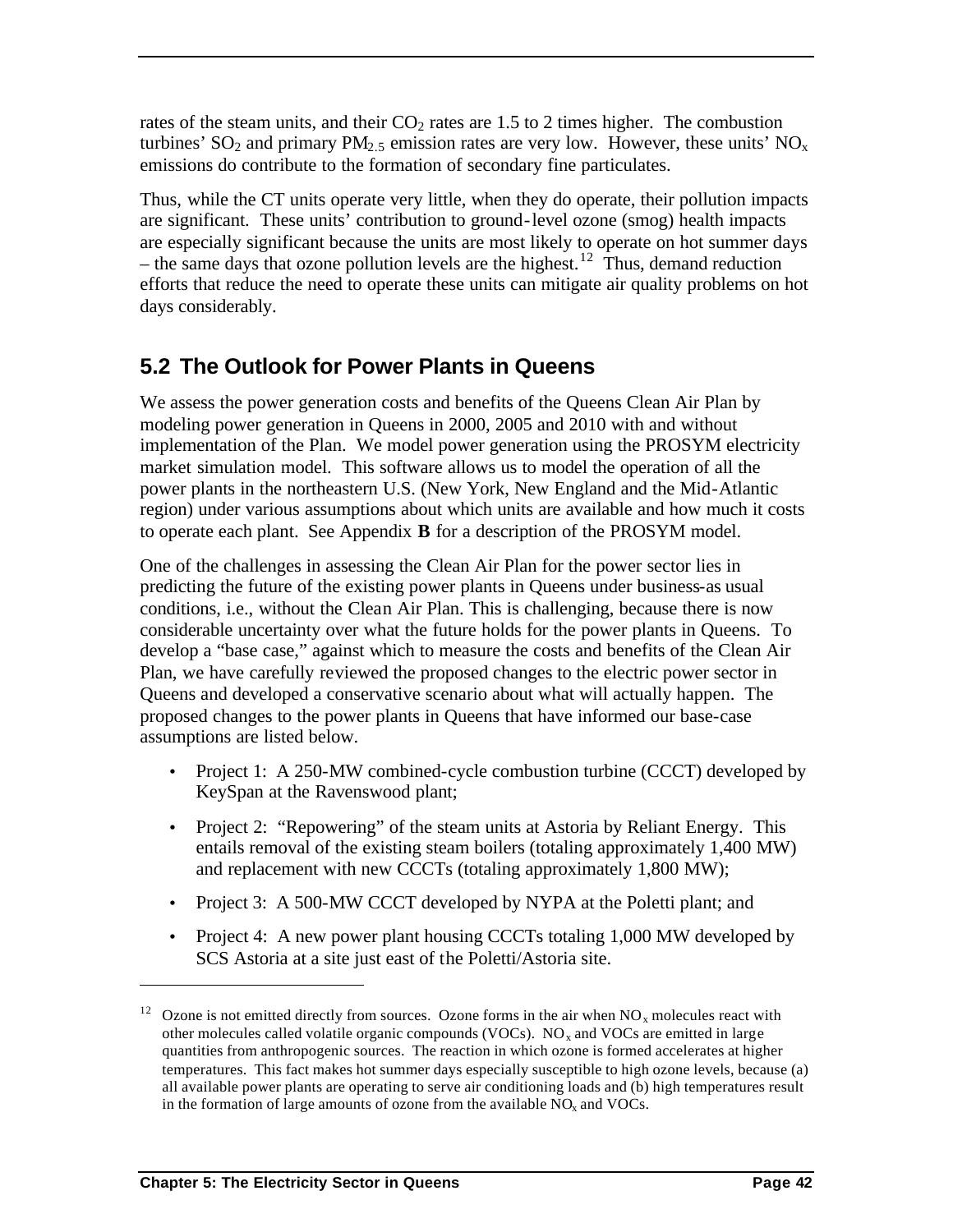As indicated, all four of these projects propose to use CCCT technology. This technology, the cleanest and most efficient generating system available today, brings together a CT and a steam generator in one system. In the first stage of the process, natural gas or light oil is burned in a CT and electricity is generated. In the second stage, hot exhaust gases from the CT are used to generate steam. The steam is then used to generate electricity, as in a traditional steam plant. Generating electricity in two stages from the same fuel combustion results in a much more efficient process. Most existing steam plants have efficiencies in the range of 33 percent (i.e. 33 percent of the energy contained in the fuel is converted to electrical energy), and most existing combustion turbines have efficiencies below 30 percent. This means that 67 percent or more of the energy input is lost as waste heat. In contrast, today's CCCTs can achieve efficiencies approaching 50 percent.

New CCCTs also have much lower air emissions per unit of electricity generated than steam units or CTs. The  $NO<sub>x</sub>$  emission rate of a new gas-fired CCCT with advanced emission controls is nearly 70 percent lower than the highest emitting steam units in Queens and 30 percent below the lowest emitting units. The  $CO<sub>2</sub>$  rate of a CCCT is roughly 33 percent below those of the Queens steam units, and  $SO<sub>2</sub>$  emissions from a CCCT are negligible. Thus, the replacement of existing steam generating units in Queens with new CCCTs would provide dramatic reductions in air emissions on a per MWh basis. For example, Reliant Energy calculates that the proposed replacement of the Astoria steam units with CCCTs would reduce annual  $NO<sub>x</sub>$  emissions by at least 3,726 tons (87 percent), and  $SO_2$  emissions by 1,012 tons (84 percent) (Orion Power 2001).<sup>13</sup> While repowering will significantly reduce emission rates, the project would considerably increase electricity generation at the site.

The Ravenswood, NYPA, and Astoria SCS facilities all have recently received Article X siting certificates, and the reliant facility is still in the process of obtaining a certificate. However, the climate for financing new power plants has become less attractive since the plants were first proposed, putting the future of some, if not all four, of the projects in question. Several delays have been announced in the SCS Astoria plant and the Reliant repowering project at Astoria. Given the increasing skepticism that capital markets are showing toward the power generation sector, additional delays – and potentially project cancellations – would not be surprising.

With so much uncertainty surrounding these projects, it is difficult to predict with any confidence which of the existing steam units will still be operating five years from now and how much new CCCT capacity will exist. Our base case scenario for the power generation sector attempts to balance the fact that changes in this sector are highly likely with the uncertainty about exactly what those changes will be. As shown in Table 5.2 below, in the base case we assume that none of the existing generating units in Queens is retired during the study period and that 250 MW of new CCCT capacity is added by the end of 2004. In effect then, we are assuming that 250 MW of the currently proposed new CCCT capacity will be installed before 2005, absent the Clean Air Plan. For the

<sup>&</sup>lt;sup>13</sup> Particulate matter is the only pollutant assessed in this filing for which emissions could rise due to the project.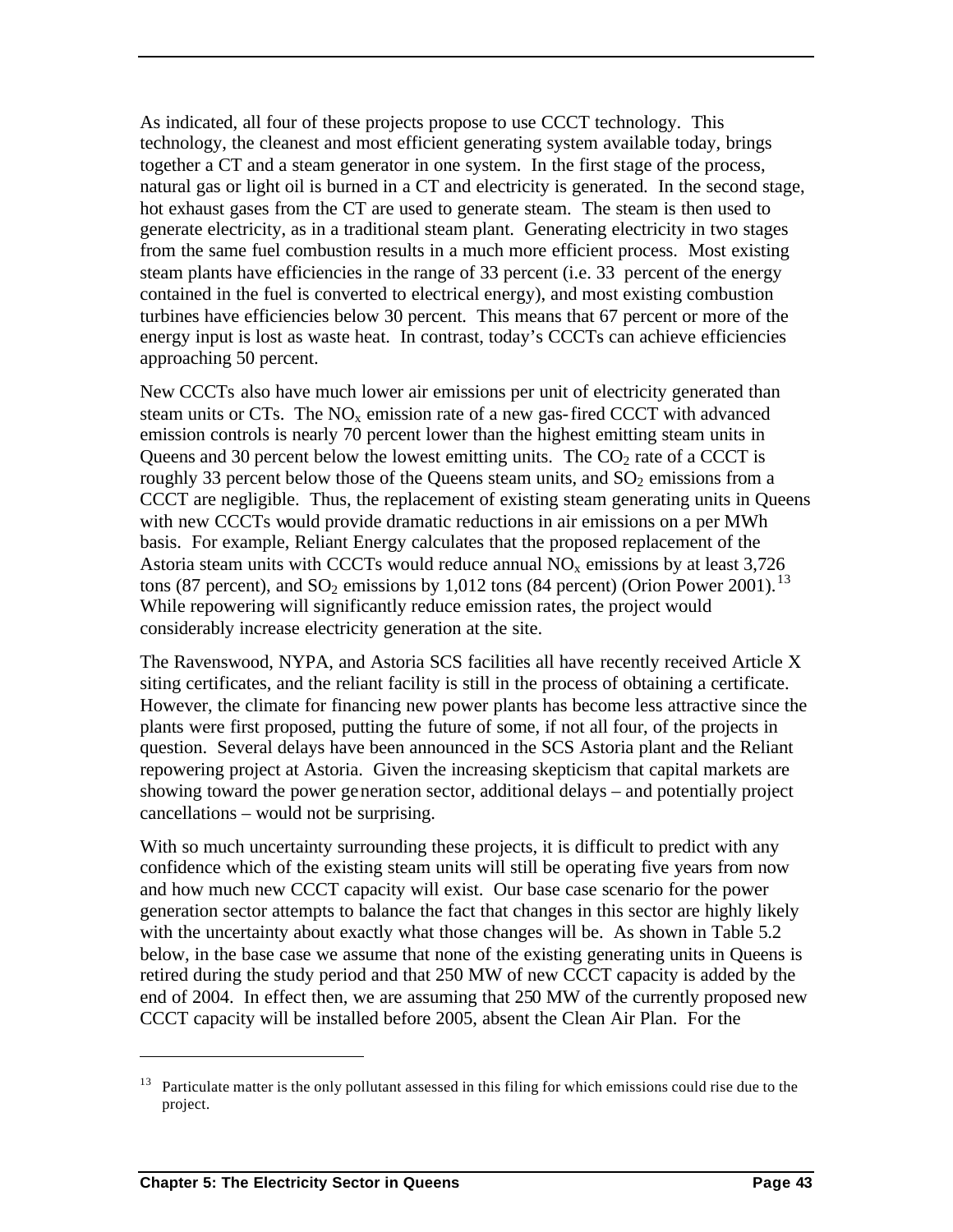purposes of assessing air emissions in Queens it is not necessary to predict which proposed project this will be or exactly when it will be added.

The results of our modeling for the base case scenario are shown in Table 5.2. We anticipate that in the base case, operation of the Astoria steam units would decrease significantly in the medium term, immediately after the new CCCT began operation. This is because the new unit would be more efficient and less costly to operate, thus it would be dispatched earlier in the supply curve than the older steam units. Later in the study period, however, the utilization of the older steam units would increase again, to meet growing electricity loads in the region. (We assume that electricity demand grows steadily at about 1.5 percent per year.) Note that generation from the Queens units is higher in 2010 (by over 11 percent) than in 2000. The combustion turbines in Queens show a similar pattern of operation in our base case, although the pattern is less pronounced, because these units operate so little.

|                         | 2000<br>Generation | 2000<br>Capacity | 2005<br>Generation | 2005<br>Capacity | 2010<br>Generation | 2010<br>Capacity |
|-------------------------|--------------------|------------------|--------------------|------------------|--------------------|------------------|
| Unit                    | (GWh)              | Factor           | (GWh)              | Factor           | (GWh)              | Factor           |
| Astoria ST <sub>3</sub> | 1,329              | 42.3%            | 962                | 30.6%            | 1,153              | 36.7%            |
| Astoria ST4             | 1,201              | 37.2%            | 823                | 25.5%            | 873                | 27.0%            |
| Astoria ST <sub>5</sub> | 473                | 14.8%            | 526                | 16.4%            | 819                | 25.5%            |
| NRG CTs                 |                    | $< 0.1\%$        | $\Omega$           | $0.0\%$          |                    | $< 0.1\%$        |
| Poletti 1               | 2,221              | 30.7%            | 2.616              | 36.2%            | 2,692              | 37.3%            |
| Ravenswood 1            | 301                | 8.8%             | 434                | 13.4%            | 680                | 20.9%            |
| Ravenswood 2            | 1,269              | 37.2%            | 871                | 25.5%            | 969                | 28.4%            |
| Ravenswood 3            | 3.931              | 45.5%            | 2.647              | 30.6%            | 3,228              | 37.4%            |
| Ravenswood CTs          | $\Omega$           | $0.0\%$          | $\Omega$           | $0.0\%$          | $\theta$           | $0.0\%$          |
| New CCCT                |                    |                  | 1,506              | 68.8%            | 1,539              | 70.3%            |
| <b>Total</b>            | 10.727             |                  | 10,385             |                  | 11,955             |                  |

**Table 5.2 Base Case Generation from Power Plants in Queens**

*Capacity factor represents the amount of electricity generated by a unit, relative to the total amount of generation available from the unit. Capacity factors rarely exceed 85% due to scheduled and unscheduled outages.* 

The air emissions from the future plant utilization estimated in the base case are shown in Table 5.3. Because air emissions from the Queens units are dominated by the emissions from the older steam units, emissions trends will follow the trends in operation of these units. Total emissions of all three pollutants from Queens generating units falls substantially in the medium term, when the new CCCT reduces the use of the older units. Then total emissions rise again as load grows and the older units return to high levels of operation.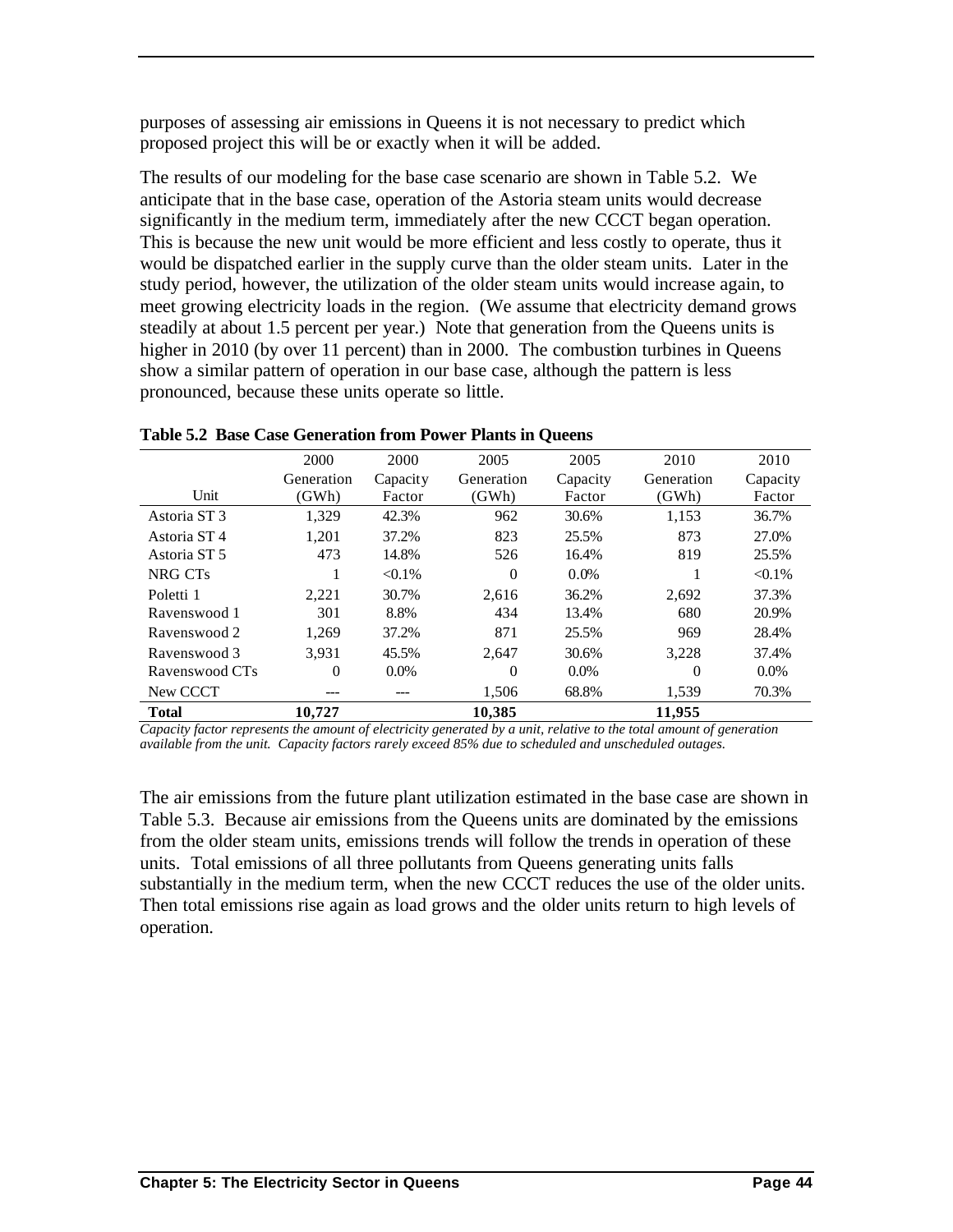| <b>Emissions</b>               | 2000      | 2005      | % Change<br>$(00-05)$ | 2010      | % Change<br>$(00-10)$ |
|--------------------------------|-----------|-----------|-----------------------|-----------|-----------------------|
| Total NO <sub>x</sub> (tons)   | 9.810     | 8,330     | $-15%$                | 9.740     | $-1\%$                |
| Avg. NOx rate (lb/MWh)         | 1.83      | 1.60      | $-12\%$               | 1.63      | $-11\%$               |
| Total SO <sub>2</sub> (tons)   | 5,400     | 4.720     | $-12%$                | 5,770     | 7%                    |
| Avg. $SO2$ rate (lb/MWh)       | 1.01      | 0.91      | $-10%$                | 0.97      | $-4\%$                |
| Total CO <sub>2</sub> (tons)   | 9,180,000 | 8,175,000 | $-11\%$               | 9,485,000 | 3%                    |
| Avg. CO2 rate (lb/MWh)         | 1,712     | 1,574     | $-8\%$                | 1,587     | $-7\%$                |
| Total $PM_{2.5}$ (tons)        | 702       | 651       | $-7%$                 | 747       | 6%                    |
| Avg. $PM_{2.5}$ rate* (1b/MWh) | 0.13      | 0.13      | 0%                    | 0.12      | 0%                    |

**Table 5.3 Base Case Emissions from Power Plants in Queens**

*\*PM2.5 includes primary emissions; it does not include secondary emissions.*

## **5.3 The Clean Air Plan for the Electric Sector**

The Clean Air Plan for Queens' electricity sector is focused on three aspects of electricity production and consumption. The first aspect is the efficiency of electricity *consumption*  in Queens. Here we focus on opportunities to make end-use equipment – everything from home appliances to industrial motors – more efficient. The second aspect is the use of renewable sources of energy in Queens. The focus here is on solar electricity, the most feasible renewable energy source available in the New York area. The third is the utilization of the large fossil-fueled power plants in Queens, where we explore a scenario in which a number of the old, steam generating units are retired and new CCCTs begin to operate.

#### **5.3.1 Energy Efficiency**

 $\overline{a}$ 

#### The Many Benefits of Energy Efficiency

In New York City, as in other parts of the United States, there is a vast potential to improve the efficiency with which electricity is consumed. All types of electricity customers – residential, commercial, industrial, institutional, governmental – currently have numerous opportunities to replace aging electric equipment with newer, more efficient models, or to buy a high-efficiency product when purchasing a new piece of electric equipment. There is a long and ever-growing list of new technologies to reduce electricity consumption, including compact florescent lighting; efficient refrigerators; efficient heating, ventilation and air conditioning equipment; efficient motors; water heater improvements and insulation; weather-stripping of houses and businesses; and more. There are also many design and behavioral modifications that allow citizens and businesses to manage their energy use more efficiently.<sup>14</sup>

<sup>&</sup>lt;sup>14</sup> For the purpose of this report, we define energy efficiency to include those technologies and measures that reduce the amount of energy needed to provide a given electricity service (e.g., lighting, heating motor power). There are also *additional* efficiency savings that can be obtained through lifestyle changes and other ways to reduce the level of electricity services required.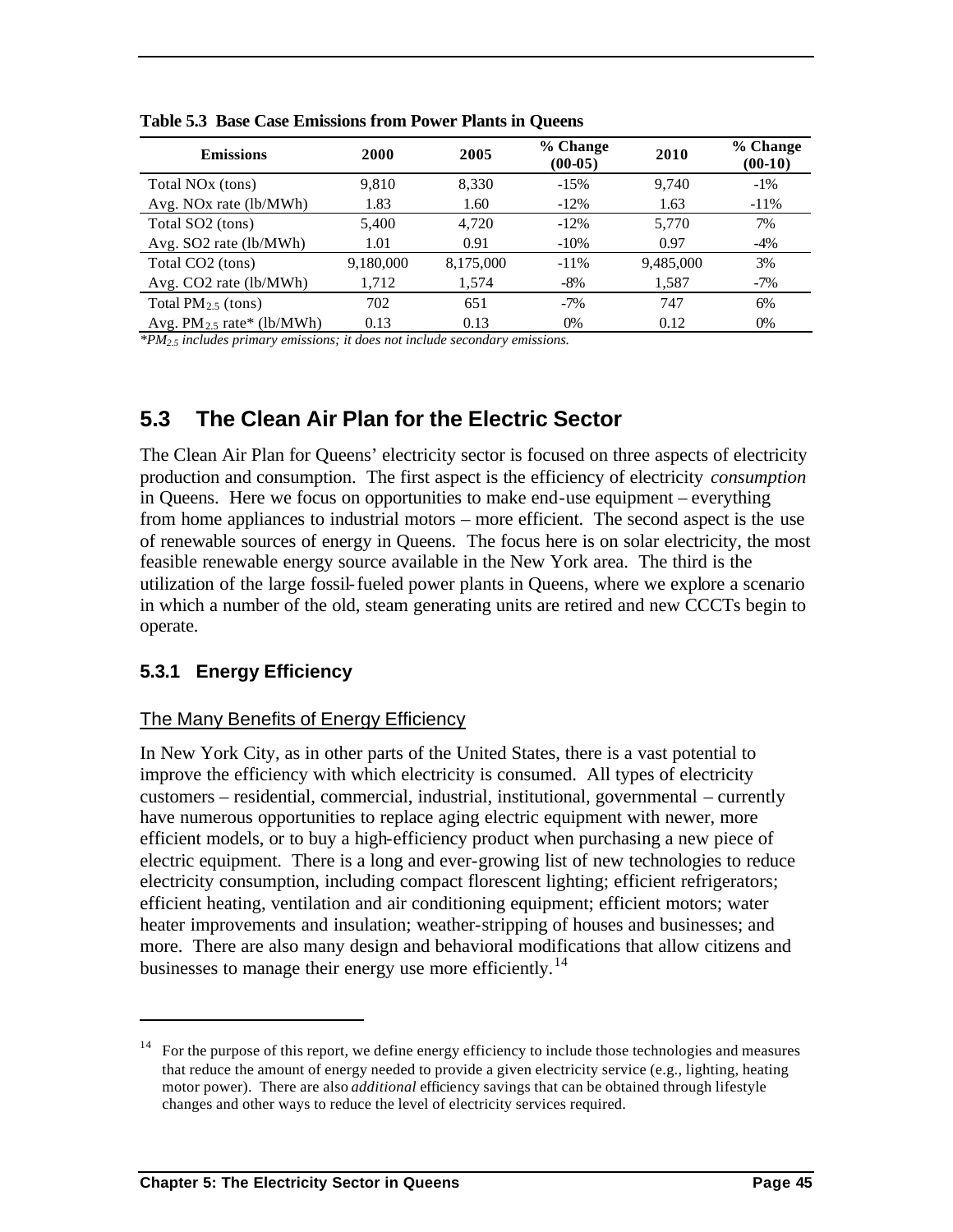Many efficiency measures cost significantly less than the costs of generating, transmitting and distributing electricity  $-$  i.e., they are highly cost effective. In many cases, efficiency measures have a payback period of two years or less. Thus, energy efficiency offers a huge resource for lowering system-wide electricity costs and reducing customers' electricity bills.

Energy efficiency also has significant environmental benefits. Every kWh that is saved through efficiency results in less electricity generation, and thus less pollution. Unlike other pollution control measures – such as scrubbers, selective catalytic reduction, and allowance trading schemes – energy efficiency measures can reduce air emissions with a *net reduction* in costs. Thus, it should be considered as one of the top priorities when investigating options for reducing air emissions.

Energy efficiency also offers other benefits to electricity customers and society in general. It can help reduce the demand on local transmission and distribution systems, potentially deferring expensive T&D upgrades or mitigating local transmission congestion problems. Efficiency can help reduce reliance upon fossil fuels, with their inherently unstable price and supply characteristics. It can also help promote local economic development and job promotion by increasing the disposable income of citizens and reducing costs to businesses and industries.

New York State has a history of implementing relatively successful energy efficiency programs, and the New York State Energy Research and Development Authority (NYSERDA) is currently sponsoring several energy efficiency programs in New York City and throughout the state. Nonetheless, there remains a lot more efficiency potential to be developed in New York City and in Queens. One recent study finds that, if New York City were to undertake efficiency efforts equivalent to those in California during the electricity market crisis last year, it could reduce peak electricity demand by as much as 8 to 15 percent in a single year (Riverkeeper, Pace and NRDC 2002). Additional time would allow for additional savings as efficiency programs become more mature and inefficient equipment reaches the end of its natural life.

#### Our Assumptions of Efficiency Potential and Costs in New York City

For the purpose of this study, we assume that energy efficiency measures could be implemented throughout New York City to reduce the electricity demand in 2010 by 10 percent. We also assume that these savings are achieved incrementally over the eight years between now and 2010, and thus three eighths of these savings are achieved by 2005. In other words, efficiency measures can reduce New York City electricity demand by 3.8 percent by 2005, and by 10 percent by 2010.

These assumptions are based on a review of many studies demonstrating the potential for energy efficiency in New York and elsewhere. For example, a 1989 report for NYSERDA found that the energy use in Consolidated Edison's service territory could be reduced by as much as 44 percent through cost-effective efficiency measures (NYSERDA 1989). A more recent, nation-wide study for the US Department of Energy (DOE) found that cost-effective efficiency measures could reduce the energy demand of the residential and commercial sectors by roughly 23 percent in 2010 and 32 percent by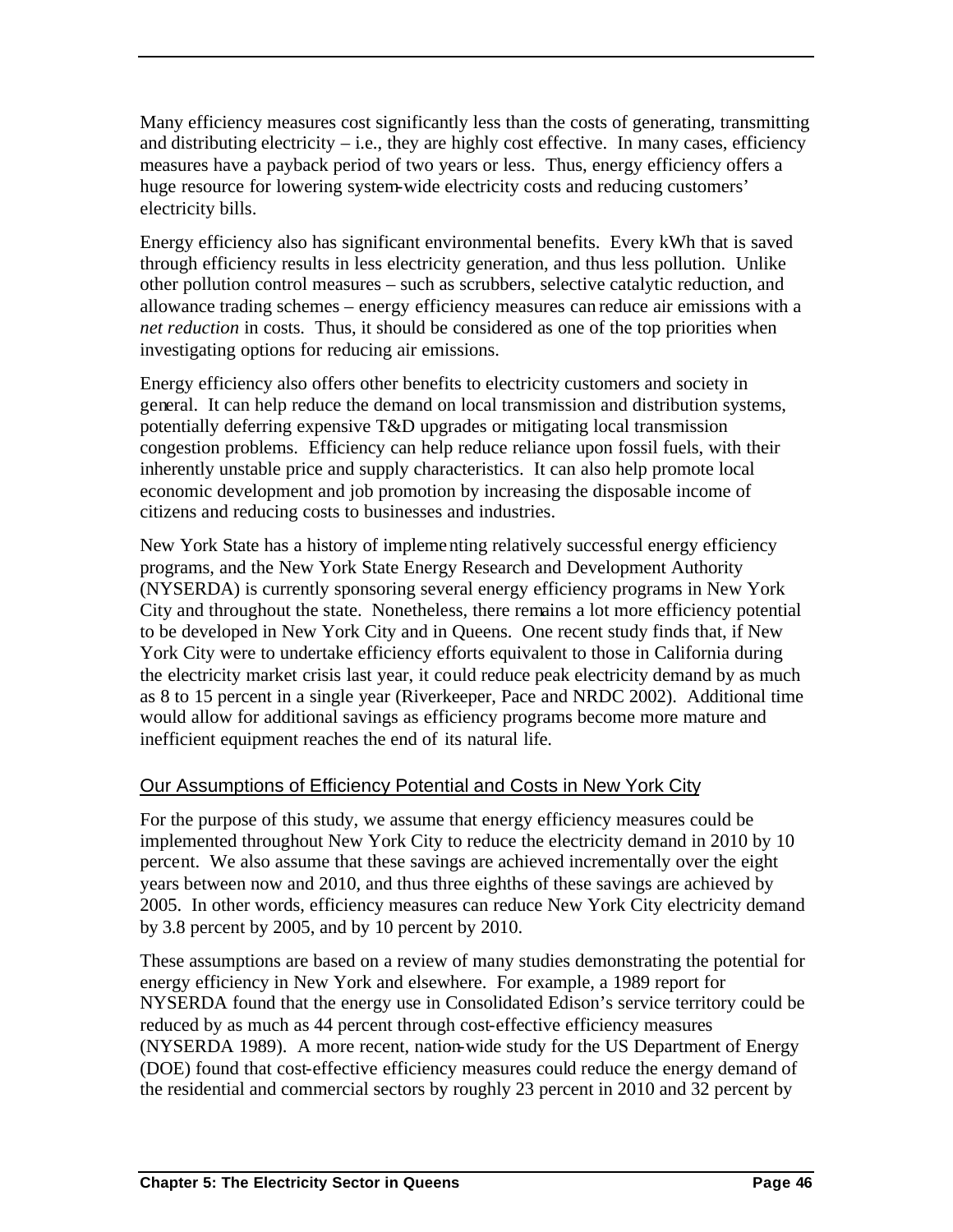2020, with similar savings available in the industrial sector (Interlaboratory Working Group 2000). Many other studies have shown that cost-effective energy efficient technologies can reduce electricity needs by as much as 15-20 percent in 2010 and 30-35 percent in 2020 (for example, ACEEE 2001; UCS 2001; WWF and EF 1999).

We assume that these efficiency savings are achieved by implementing energy efficiency programs throughout New York City. We have not applied these programs throughout all of New York State because this study is focused on Queens County – although there are many reasons to implement such programs throughout New York State. We have not applied these efficiency savings to just Queens County because that would be too small a region to have the effect on power plant generation and pollution that we seek.

We also assume that this energy efficiency can be obtained at an average cost of 2.5  $\phi$ /kWh, including the cost of purchasing and installing the efficiency measures. In practice, some measures will cost considerably less, while others will cost more. This cost is consistent with the energy efficiency costs assumed in the nation-wide Interlaboratory Working Group study, as well as the costs experienced recently in several states with aggressive efficiency programs such as California and Vermont (NRDC 2001; EVT 2001).

## Potential Benefits of Energy Efficiency

Based on the assumptions described above, it will require an efficiency investment of roughly \$131 million per year by 2010 to reduce electricity loads in New York City by 10 percent. However, the savings can be expected to reduce fuel and operating costs in the region by roughly \$156 million per year, to reduce T&D costs roughly \$29 million per year, and to reduce new power plant capacity costs by roughly \$79 million per year. Thus, a \$130 million investment per year will result in \$264 million in savings per year, for a net savings of \$133 million per year. In other words, for every dollar spent on efficiency, there will be nearly two dollars in savings due to reduced electricity costs.

Further, we find that the efficiency savings in New York City reduce the generation from power plants throughout the state and even in neighboring states in the Northeast study region. Of the 5,237 GWh of energy saved in New York City in 2010, roughly 50 percent of the reduced energy generation is anticipated to be from plants located within New York City, 36 percent is from plants located outside of New York City but within New York State, and the remaining 14 percent is from plants located in other states in the Northeast.

Table 5.4 shows the emission reductions at the Queens generating plants that could be expected from the energy efficiency described above. Reductions of  $NO<sub>x</sub>$ ,  $SO<sub>2</sub>$ ,  $CO<sub>2</sub>$  and primary  $PM<sub>2</sub>$  are shown. In percentage terms, emission reductions are very similar across the four pollutants, because they result from the same amount of reduced generation at the Queens plants. Reductions in 2005 are in the range of 18 to 19 percent, and reductions in 2010 are in the range of 14 to 20 percent.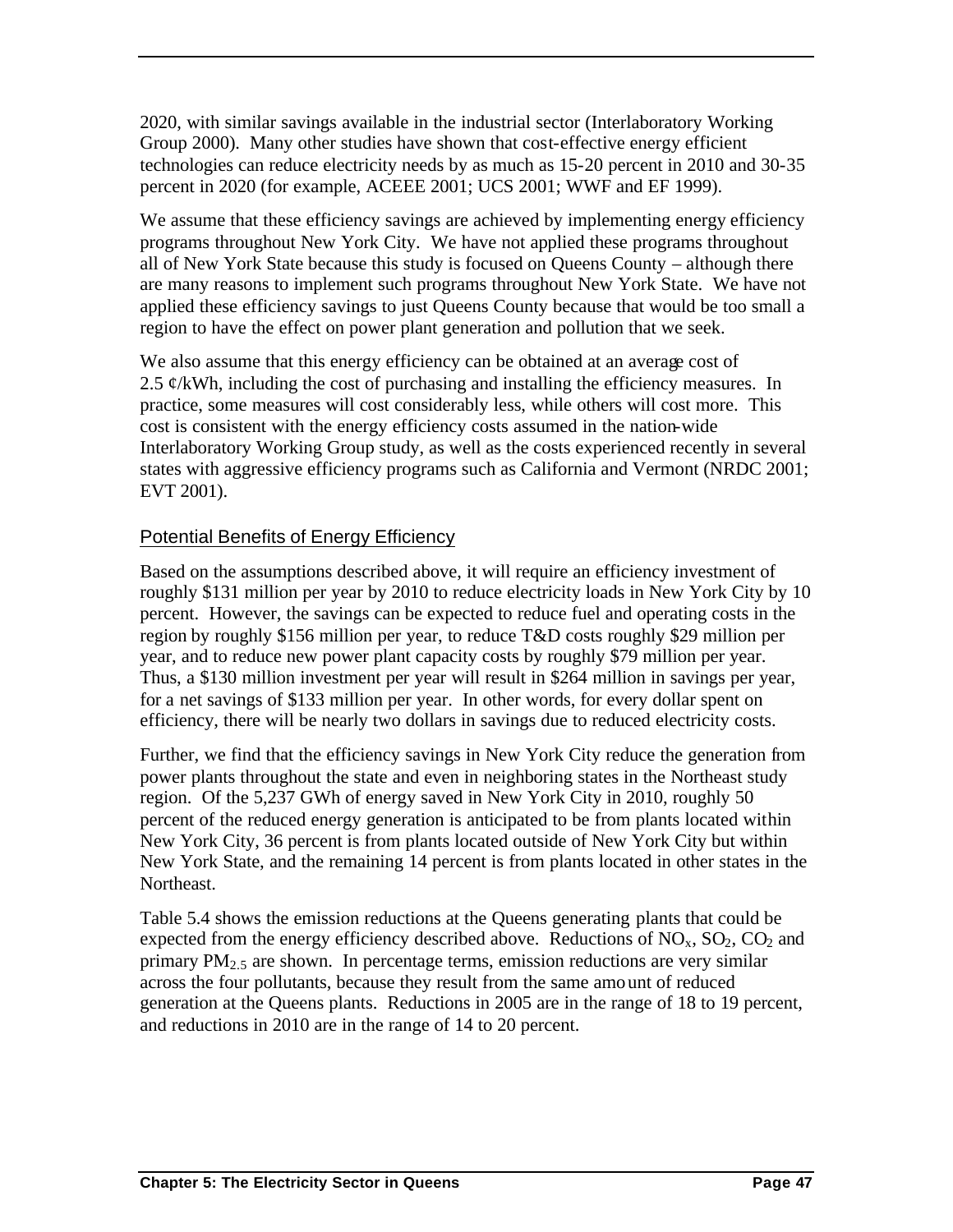|                            | 2005      | 2010      |
|----------------------------|-----------|-----------|
| $NOx$ Reductions (%)       | 18%       | 15%       |
| $NOx$ Reductions (tons)    | 1,530     | 1,460     |
| $SO2$ Reductions $(\%)$    | 18%       | 20%       |
| $SO2$ Reductions (tons)    | 830       | 1,140     |
| $CO2$ Reductions $(\%)$    | 19%       | 14%       |
| $CO2$ Reductions (tons)    | 1,528,000 | 1,288,000 |
| $PM_2$ , Reductions (%)    | 18%       | 14%       |
| $PM_2$ , Reductions (tons) | 113       | 103       |

**Table 5.4 Emission Reductions at Queens Plants from Energy Efficiency** 

*Emission reductions are relative to the base case emissions presented in Table 5.3. PM2.5 includes primary emissions; it does not include secondary emissions.*

## The Rationale for Public Policies to Support Energy Efficiency

Despite the availability and economic benefits of efficiency measures, customers do not typically adopt efficiency measures on their own. Most customers are not aware of the wide variety of energy efficiency technologies, or of the potential for lowering their electric bills. Some efficiency products are more difficult to obtain than conventional products, and they frequently require higher up-front costs in order to achieve long-term economic savings. In sum, there are many "market barriers" that inhibit customers from adopting cost-effective energy efficiency measures. Other barriers include: high transaction costs for purchasing efficiency measures; split incentives between, for example, a landlord who would make an efficiency improvement and a tenant who pays the electricity bills; purchasing habits that focus on short-term costs or that avoid risks associated with new technologies; and a lack of understanding of the environmental benefits of energy efficiency (as well as the fact that the environmental benefits accrue to society rather than specifically to the individual).

As a result, public policies are necessary to overcome these market barriers and to help make energy efficiency measures become a part of conventional market practices. Chapter 9 describes a set of policies that can help achieve this goal and can lead to the kind of efficiency measures and savings assumed in our Clean Air Plan.

## **5.3.2 Renewable Electricity Generation**

#### Renewable Energy in New York City

While there are a number of different renewable generating technologies (e.g., wind, hydro, solar, biomass), we assume only the addition of solar energy in New York City in the Clean Air Plan. This is because other renewable technologies face significant barriers to development in heavily urbanized areas. However, photovoltaic (PV) panels, which generate electricity directly from sunlight, are well suited to densely populated areas.

PV panels generate electricity directly from sunlight using the photoelectric effect. The first PV cells used silicon as the active material, and the majority of PV systems in operation today contain silicon cells. However, during the past decade research has focused on other materials, because silicon cell technology requires relatively large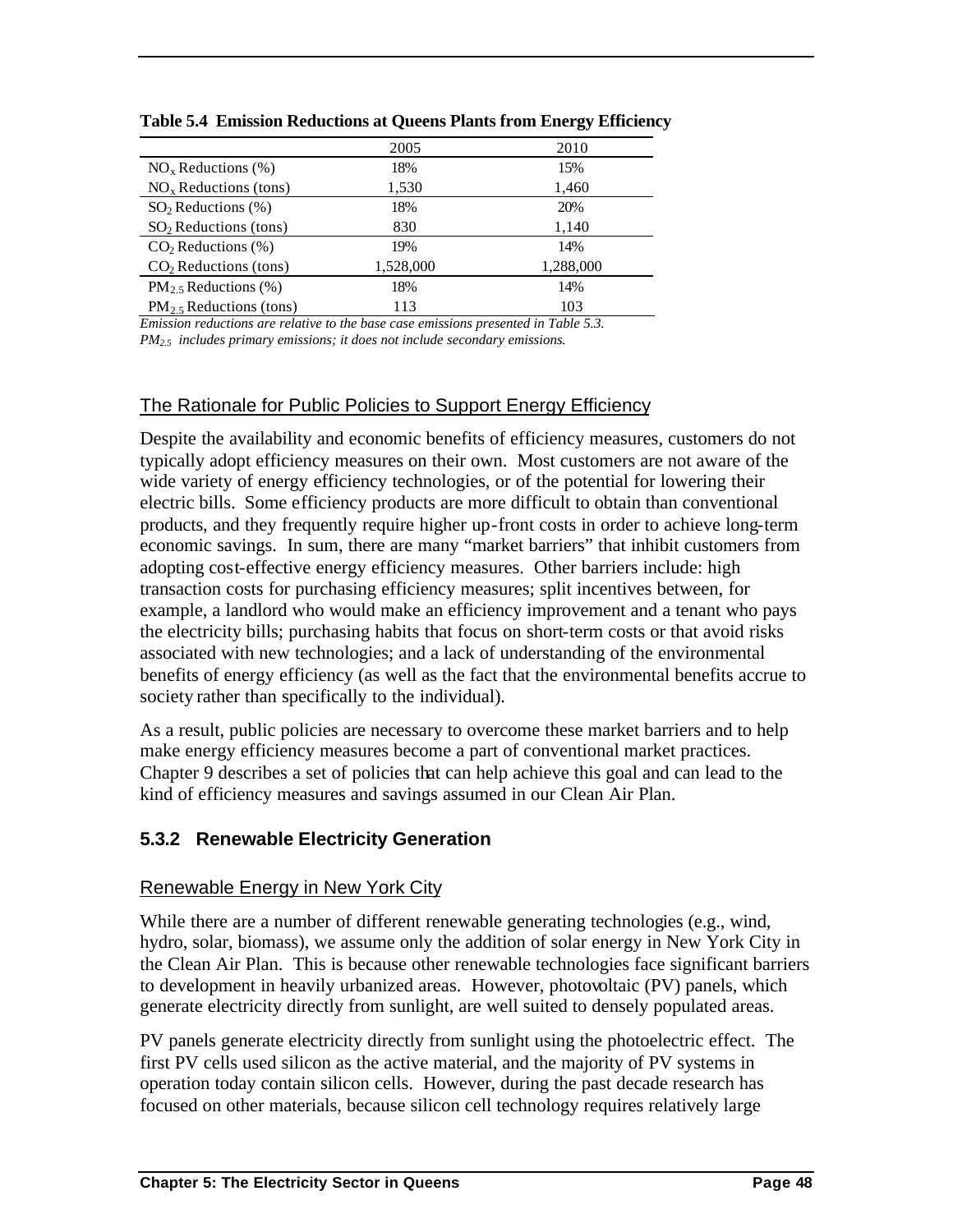amounts of costly silicon. New "thin-film" technologies utilize an extremely thin layer of active material deposited on a lower-cost base material such as glass or ceramic. Minimizing the use of the more expensive active materials lowers costs significantly.

Solar PV systems offer considerable benefits relative to fossil- and nuclear-fueled generation. PV systems are modular, silent, create no pollution in operation, can be operated unattended and require little maintenance. They are usually deployed on a small scale close to the location of electricity consumption, avoiding the need for investments in transmission infrastructure and reducing system line losses. Finally, while PV systems are dependent on the sun—and are therefore not dispatchable—their peak output generally coincides with afternoon peaks in electricity demand, when electricity is most valuable.

The primary hurdle that PV systems face is high up-front cost. While PV units have virtually no operating costs, they are expensive to manufacture. In a sense, users of PV trade operating costs for up-front (capital) costs. When the time value of money is factored in, this can be an expensive tradeoff. However, having some PV in the electricity fuel mix helps insulate consumers against spikes in fossil-fuel prices. Current projections of PV costs range from approximately \$4,000 to \$7,000 per installed kW. We assume capital costs of \$6,000 per kW for PV installed by 2005 and \$5,000 per kW for PV installed between 2005 and 2010.

There are many small-scale PV systems currently in operation in the New York area, from large rooftop systems hundreds of kW in size to units a few hundred watts in size used to power highway signs and mobile equipment. While average levels of sunlight are not as high in the New York region as in regions like the Southeast and Southwest, there is ample sunlight in the New York for PV generation, especially during the summer. The amount of PV capacity added over the next decade will be highly dependent on energy policy decisions made at the state and local levels. To the extent that other electricity generators are required to internalize the cost of their pollution emissions, PV will become more cost competitive.

#### PV Generation in the Clean Air Plan

For the Clean Air Plan, we assume 19 MW of PV capacity are added in 2005, and an additional 31 MW are added between 2005 and 2010, leading to a total capacity of 50 MW in 2010. (50 MW is approximately 0.5% of the total generating capacity in New York City in 2010.) With average annual capacity factors of roughly 22%, this amount of capacity will generate approximately 35,000 MWhs of energy in 2005 and approximately 97,000 MWhs in 2010.

The emission-free PV energy would reduce total emissions relative to the base case, because the energy from the new PV projects would reduce the need for energy from other generating units. Table 5.5 shows a rough estimate of the emission reductions from this PV generation, based on state average emission factors.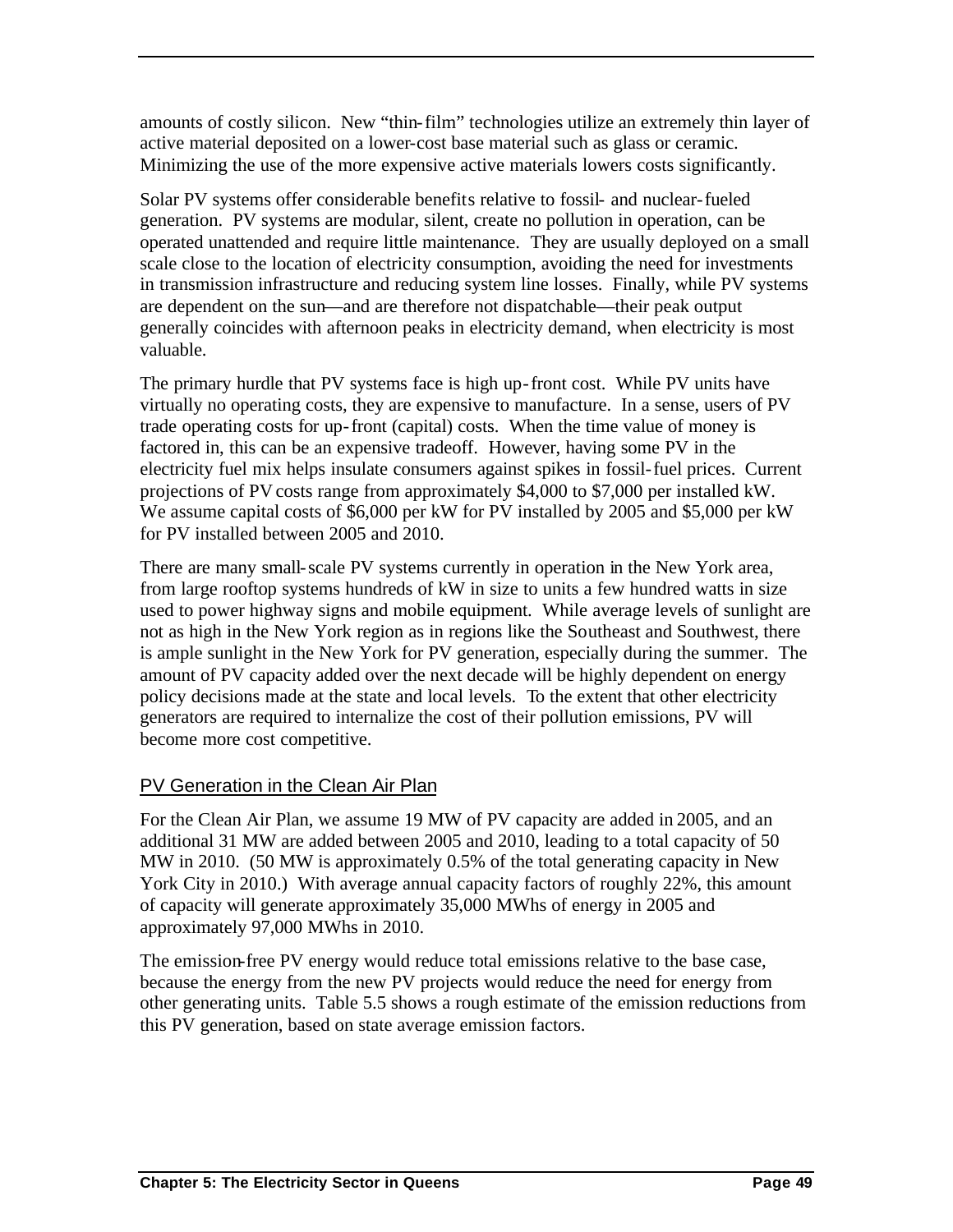|                            | 2005   | 2010   |
|----------------------------|--------|--------|
| $NOx$ Reductions (tons)    | 19     | 57     |
| $SO2$ Reductions (tons)    | 36     | 115    |
| $CO2$ Reductions (tons)    | 14.500 | 42,500 |
| $PM_2$ , Reductions (tons) |        | 63     |

**Table 5.5 Total Emission Reductions from PV Generation**

*Emission reductions are relative to the base case emissions presented in Table 5.3. PM2.5 includes primary emissions; it does not include secondary emissions. These emission reductions occur throughout our study region; there will be less emission reductions from just the plants located in Queens.*

#### **5.3.3 Power Plant Additions and Retirements**

The base case includes fairly conservative assumptions about the addition of new power plants in Queens. As discussed in Section 5.2, a number of new CCCTs have been proposed for locations in Queens. Some of these proposed units would replace existing units, while others would simply add to the generating capacity in Queens. This is the type of future our base case envisions. However, the climate for financing new power plants has become less favorable to plant developers in recent months than it was in 2000 and 2001. It is possible that capital markets will see power plants in the Northeast as increasingly risky and continue to seek higher returns from these projects.

Our Clean Air Plan envisions a climate in which regulators, environmental advocates and power plant developers work together to replace the old generating units in Queens with much cleaner, more efficient generating units – a practice called "repowering." For the Clean Air Plan we envision that seven of the existing eight steam generating units in Queens will be retired and replaced with CCCT units. Specifically, we assume that the Astoria steam units are retired (as proposed by Reliant) and that Poletti 1 and Ravenswood 1 and 2 are also retired.<sup>15</sup>

We also assume that 2,550 MW of new CCCT capacity are built in Queens – about 72 percent of the proposed new CCCT capacity. We do not venture a prediction about exactly which proposed units will come to fruition and which will not. We do not assume that any of the existing CTs in Queens (owned by KeySpan and NRG) are retired, but we do anticipate that they would continue to operate very little in the clean energy scenario because of their high operating costs.

Table 5.6 shows the assumptions about plant repowering that we have modeled in this study. Zeroes or dashes in a cell indicate a new plant that has not been built yet or an old plant that has been retired.

<sup>&</sup>lt;sup>15</sup> Given the current status of newly-permitted facilities, it is unlikely that these existing facilities would be retired by 2005. Thus, the benefits that our analysis shows for 2005 would actually be achieved in a later year (e.g., 2007), whenever these units are retired.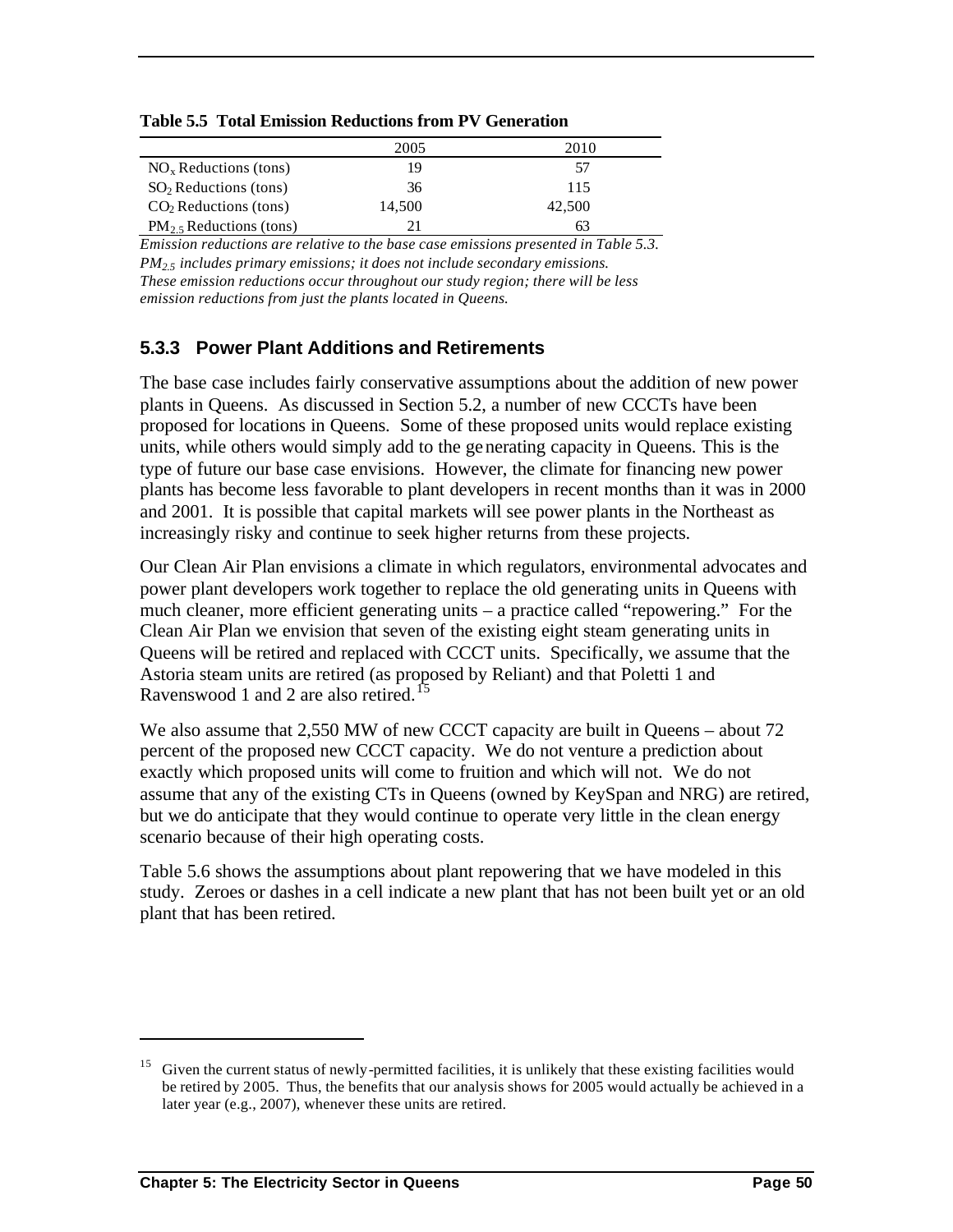|                   | 2000             |       | 2005           |             | 2010           |             |
|-------------------|------------------|-------|----------------|-------------|----------------|-------------|
|                   | Capacity         |       | Capacity       |             | Capacity       |             |
| Plant/Unit        | (MW)             | Type  | (MW)           | Type        | (MW)           | Type        |
| Poletti           |                  |       |                |             |                |             |
| Poletti 1         | 825              | Steam | $\overline{0}$ |             | $\theta$       |             |
| Astoria           |                  |       |                |             |                |             |
| Unit 2            | 170              | Steam | $\theta$       |             | $\theta$       |             |
| Unit 3            | 358              | Steam | $\theta$       |             | $\theta$       |             |
| Unit 4            | 369              | Steam | $\Omega$       |             | $\theta$       |             |
| Unit 5            | 366              | Steam | 366            | Steam       | $\overline{0}$ |             |
| <b>NRG</b>        |                  |       |                |             |                |             |
| <b>CTs</b>        | 650              | CT    | 650            | CT          | 650            | CT          |
| <b>Ravenswood</b> |                  |       |                |             |                |             |
| Unit 1            | 388              | Steam | $\theta$       |             | $\theta$       |             |
| Unit 2            | 389              | Steam | $\Omega$       |             | $\theta$       |             |
| Unit 3            | 986              | Steam | 986            | Steam       | 986            | Steam       |
| <b>CTs</b>        | 415              | CT    | 500            | CT          | 500            | CT          |
| New CCCTs         |                  |       |                |             |                |             |
| CCCT <sub>1</sub> | $\overline{0}$   |       | 500            | <b>CCCT</b> | 500            | <b>CCCT</b> |
| CCCT <sub>2</sub> | $\theta$         |       | 900            | <b>CCCT</b> | 900            | <b>CCCT</b> |
| CCCT <sub>3</sub> | $\mathbf{0}$     |       | $\theta$       |             | 900            | <b>CCCT</b> |
| CCCT <sub>4</sub> | $\overline{0}$   |       | 250            | <b>CCCT</b> | 250            | <b>CCCT</b> |
| Photovoltaics*    | $\boldsymbol{0}$ | ---   | 19             | <b>PV</b>   | 50             | PV          |
| Queens Total      | 5,160            |       | 4,530          |             | 5,090          |             |

**Table 5.6 Power Plant Additions and Retirements in the Clean Air Plan**

*\* We assume these PV units are installed throughout New York City.* 

To calculate the construction costs of the new power plants in the Clean Air Plan we use data from the US Department of Energy, which assumes capital costs for new CCCTs of \$600 per kW (DOE 2001). We use these data rather than relying on information from project developers in order to have cost data from an independent source that is the same for all the new units.  $16$ 

#### **5.3.4 Impacts of the Clean Air Plan for the Electricity Sector**

Table 5.7 below shows estimated generation at each Queens unit under the Clean Air Plan for each year evaluated. Dashes in a cell indicate that a unit has not been constructed yet. Again, note that these numbers are not intended to be precise predictions of plant utilization in a future year. The focus should be on relative utilization levels among the plants and trends over time.

A comparison of these numbers to the ones in Table 5.2 indicates the difference between estimated generation in the base case and the Clean Air Plan. Note in Table 5.7 that electricity generation in Queens is projected to increase during the study period even more under the Clean Air Plan than in the base case. Total generation in Queens in 2010

<sup>&</sup>lt;sup>16</sup> The capital costs of actual new power plants built in New York City could be higher than DOE's estimate of the capital costs of a "generic" power plant in the Northeast.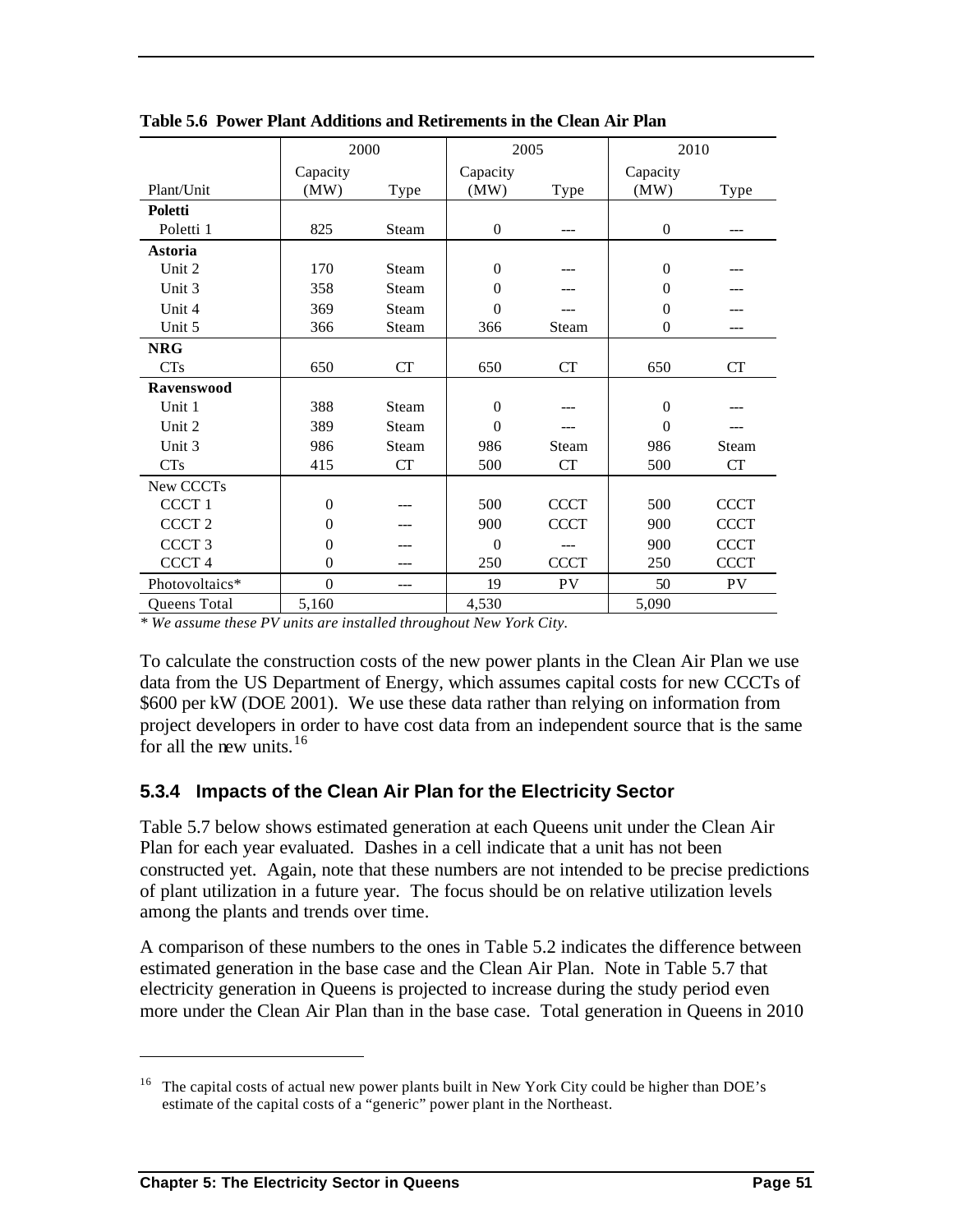is 11,955 GWh in the base case and 17,733 GWh (48 percent higher) under the Clean Air Plan.

It is quite plausible that electricity generation in Queens can increase substantially in the Clean Air Plan, despite the adoption of aggressive energy efficiency. A considerable amount of the generation from the new CCCTs we envision in the Clean Air Plan would displace generation from other high-cost generating units in the region. That is, once these efficient generating units with low operating costs are bidding into the regional power markets, they will take market share from other power plants. Thus, the Clean Air Plan would result in additional emission reductions from displaced power plants in other parts of New York, New England and the Mid-Atlantic.<sup>17</sup>

|                         | 2000       | 2000      | 2005       | 2005     | 2010           | 2010     |
|-------------------------|------------|-----------|------------|----------|----------------|----------|
|                         | Generation | Capacity  | Generation | Capacity | Generation     | Capacity |
| Unit                    | (GWh)      | Factor    | (GWh)      | Factor   | (GWh)          | Factor   |
| Astoria ST <sub>3</sub> | 1,329      | 42%       | Retired    | Retired  | Retired        | Retired  |
| Astoria ST <sub>4</sub> | 1,201      | 37%       | Retired    | Retired  | Retired        | Retired  |
| Astoria ST 5            | 473        | 15%       | 433        | 14%      | Retired        | Retired  |
| NRG CT <sub>s</sub>     |            | $< 0.1\%$ | $\theta$   | $0\%$    | $\overline{0}$ | 0%       |
| Poletti 1               | 2,221      | 31%       | Retired    | Retired  | Retired        | Retired  |
| Ravenswood 1            | 301        | 9%        | Retired    | Retired  | Retired        | Retired  |
| Ravenswood 2            | 1,269      | 37%       | Retired    | Retired  | Retired        | Retired  |
| Ravenswood 3            | 3,931      | 46%       | 1,726      | 20%      | 2,230          | 26%      |
| Ravenswood CT           | $\Omega$   | 0%        | $\Omega$   | $0\%$    | $\Omega$       | $0\%$    |
| New CCCT 1              |            | ---       | 1,624      | 74%      | 1,589          | 73%      |
| New CCCT <sub>2</sub>   |            |           | 3,063      | 70%      | 3,087          | 71%      |
| New CCCT 3              |            | ---       | 5,498      | 70%      | 5,772          | 73%      |
| New CCCT 4              |            |           | ---        | ---      | 4,958          | 70%      |
| New PV 1                |            |           | 35         | 21%      | 37             | 22%      |
| New PV 2                |            | ---       | ---        | ---      | 60             | 22%      |
| <b>Total</b>            | 10,727     |           | 12,379     |          | 17,733         |          |

**Table 5.7 Generation From Power Plants in Queens Under the Clean Air Plan**

*Capacity factor represents the amount of electricity generated by a unit, relative to the total amount of generation available from the unit. Capacity factors rarely exceed 85% due to scheduled and unscheduled outages.* 

Three other aspects of Table 5.7 are worth noting. First, the one existing steam unit in Queens that continues to operate through the study period under the Clean Air Plan (Ravenswood 3) shows the same pattern of operation as it did in the base case. Generation is reduced in the medium term (year 2005) as the new CCCTs effectively "displace" the unit, but generation increases again in the longer term, as demand grows relative to generating capacity. Second, the capacity factors of the new CCCTs remain very high throughout the study period, indicating that we have not assumed an unreasonable amount of new capacity for the New York City area. Finally, this modeling indicates that the existing CTs in Queens would be used very little under the Clean Air

<sup>17</sup> The extent to which Queens power plants will displace emissions in neighboring regions will depend upon amount of energy efficiency that is adopted in Queens and elsewhere. If less effic iency is adopted, then there will be higher load growth and less displaced generation, leading to less displaced emissions.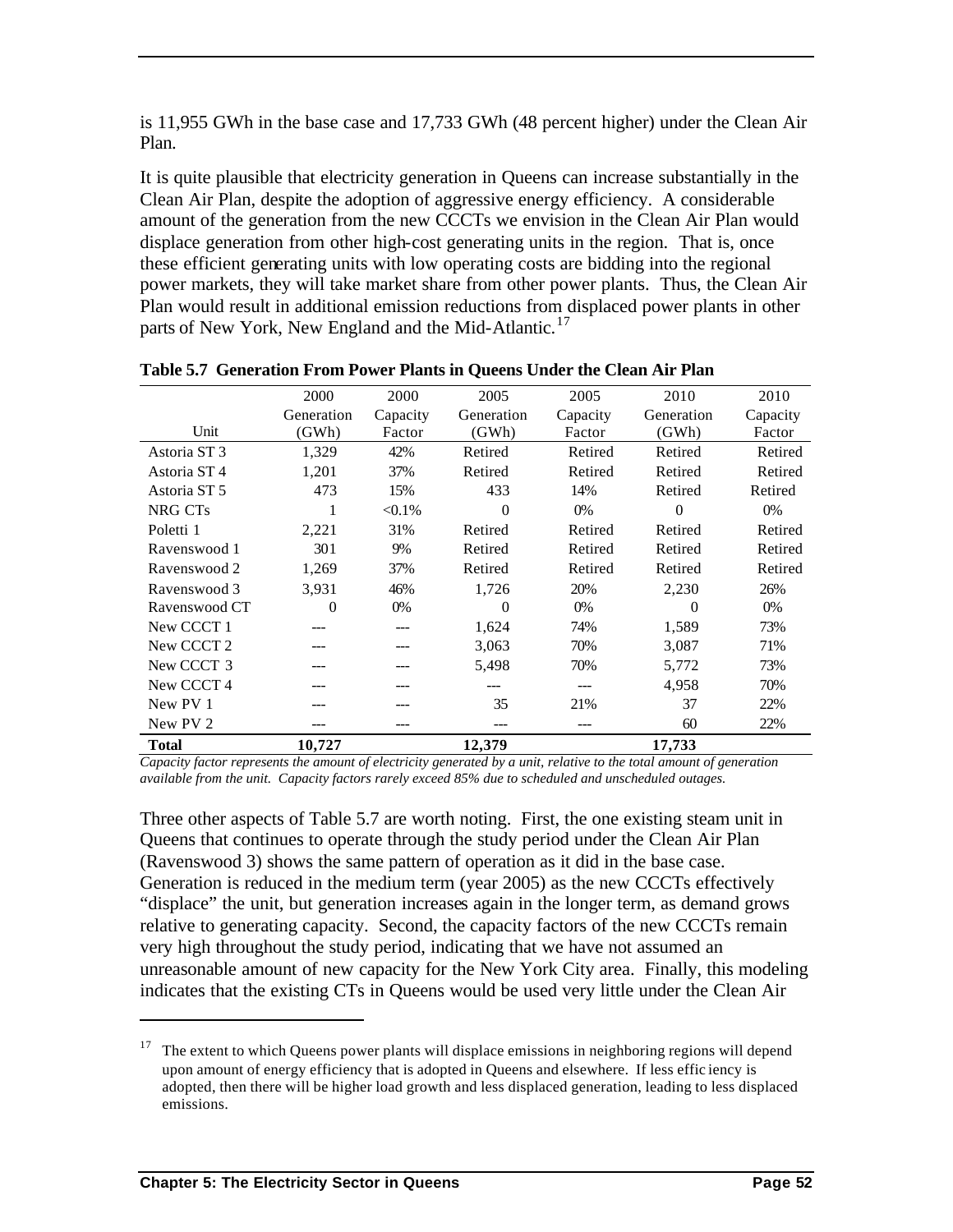Plan. This is because new CTs installed in other areas of New York City, combined with the new CCCTs, are anticipated to provide sufficient peaking capacity to serve the City's region's peaking needs.

Together, the three components of the Clean Air Plan for the electric industry reduce emissions from the Queens generating units considerably. Figure 5.3 and Table 5.8 show estimated emissions from the Queens generators in the base case and under the Clean Air Plan.



**Figure 5.3 Emissions from Queens Power Plants: Base Case and Clean Air Plan**

The Plan reduces  $NO<sub>x</sub>$  emissions by 73 percent below the base case in 2005 and 75 percent below it in 2010. These reductions are due to the replacement of the steam generators in Queens with CCCTs with advanced  $NO<sub>x</sub>$  emission controls. In terms of percentage reductions, the Clean Plan reduces  $SO_2$  emissions most. Emissions of  $SO_2$  are 80 percent below base case levels in 2005 and 83 percent below the base case in 2010. These reductions are almost entirely the result of changes in fuel use. Because there is negligible sulfur in natural gas, replacing oil combustion with gas combustion reduces  $SO<sub>2</sub>$  emissions to near-zero levels.

The  $CO<sub>2</sub>$  reductions from the Clean Air Plan are also considerable. In 2005,  $CO<sub>2</sub>$ emissions under the Plan are 1,907,000 tons below base case emissions, and in 2010, they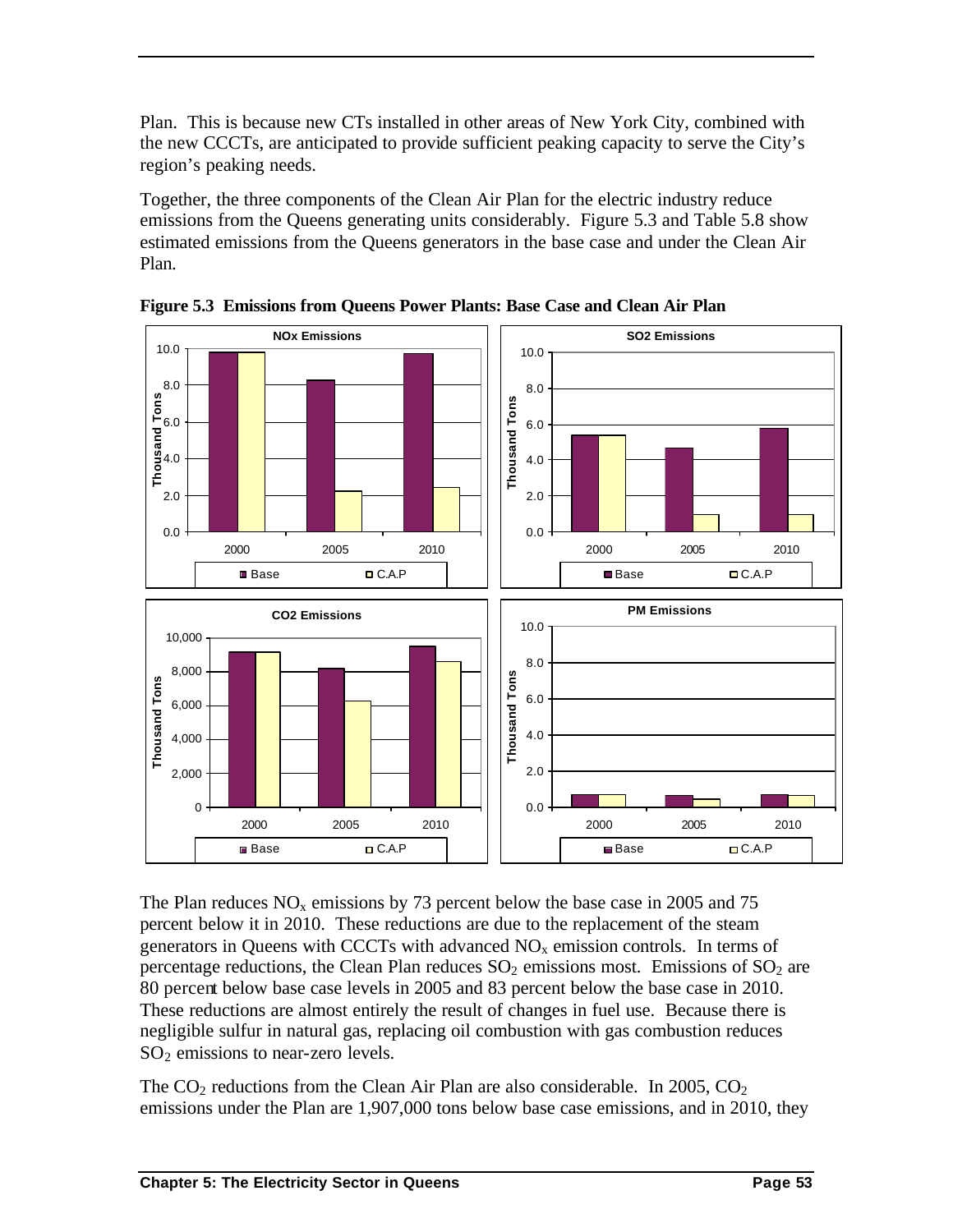are 895,000 below the base case. Percentage reductions in  $CO<sub>2</sub>$  are not as pronounced as those in  $NO_x$  and  $SO_2$  because, while new CCCTs have very low  $NO_x$  and  $SO_2$  emission rates, their  $CO<sub>2</sub>$  emission rates are more significant.

| 2005      | 2010    |
|-----------|---------|
| 73%       | 75%     |
| 6,050     | 7,300   |
| 80%       | 83%     |
| 3,760     | 4,780   |
| 23%       | 9%      |
| 1,907,000 | 895,000 |
| 27%       | 12%     |
| 175       | 91      |
|           |         |

**Table 5.8 Emission Reductions at Queens Power Plants from the Clean Air Plan**

*Emission reductions are relative to the base case emissions presented in Table 5.3. PM2.5 includes primary emissions; it does not include secondary emissions.*

The Clean Air Plan will also result in significant reductions of emissions in regions outside of Queens. As noted previously, emissions reductions from power plants located outside of Queens can and often will result in air quality improvements in Queens. Table 5.9 presents a summary of emissions reductions achieved by the Clean Air Plan in the entire Northeast region. A comparison of the tonnage reductions in Tables 5.8 and 5.9 demonstrates that a large portion – and in many cases the majority – of emission reductions from the Clean Air Plan occur outside of Queens. This occurs for several reasons: (a) the increased generation in Queens due to the new power plants reduces the emissions from dirtier, less-efficient power plants elsewhere; (b) the efficiency efforts significantly reduce generation from other power plants in the region; and (c) the PV slightly reduces generation from other plants in the region. These results emphasize the need for regional solutions to address the air quality in Queens, as discussed throughout this report.

**Table 5.9 Emission Reductions at Northeast Power Plants from the Clean Air Plan**

|                         | 2005      | 2010      |
|-------------------------|-----------|-----------|
| $NOx$ Reductions (tons) | 9.350     | 15.460    |
| $SO2$ Reductions (tons) | 13.150    | 26.240    |
| $CO2$ Reductions (tons) | 4.324.000 | 7,078,000 |

*Emission reductions are relative to the base case emissions.*

*PM2.5 emissions were not modeled for the entire Northeast region..*

## **5.4 Epilogue – the Status of Poletti**

As this study was being completed, the New York Power Authority agreed, as part of a settlement with environmental and community groups, to retire the existing 825 MW Poletti generating unit at some point between 2008 and 2010, after construction of a new 500 MW combined-cycle natural gas plant.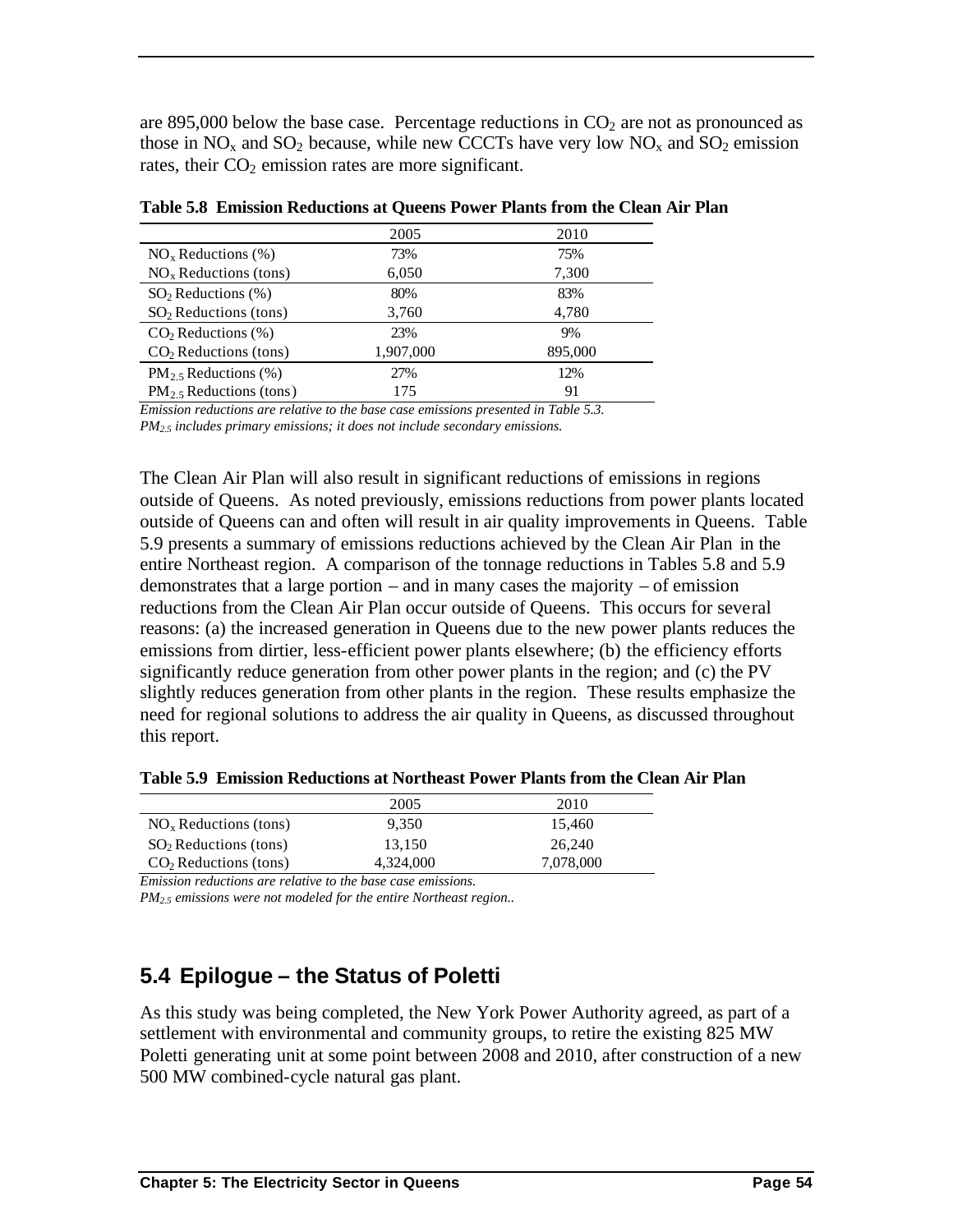In addition to the commitment to retire the Poletti plant, the agreement also includes many restrictions on how the Poletti plant will be operated until its retirement, including:

- in 2003 and 2004 no more than 33% oil can be used on a yearly basis, and no more than 25% oil in the summer;
- in 2005 -2007 no more than 33% oil can be used on a yearly basis and no more than 20% oil during the summer;
- in 2008 (if the plant is not already retired), only 10% gas can be used year round.
- After the new plant is built, operation of the existing Poletti plant will be limited to a capacity factor of thirty percent.

The settlement also provides a \$2 million clean air fund for Northwest Queens and increases NYPA's New York City governmental efficiency loan program by \$50 million over five years. (Case 99-F-1627, New York State Board on Electric Generation Siting and the Environment, Opinion and Order, Oct. 2, 2002.)

In return for retiring the Poletti plant, the Power Authority will be allowed to proceed with its plan to build a new, 500 MW combined cycle unit (CCCT) at the Poletti site. The new unit will be far more efficient than the existing steam unit, and will mostly rely upon natural gas. It is estimated that the net effect of the retirement and repowering will be to reduce both  $NO<sub>X</sub>$  and  $SO<sub>2</sub>$  emissions by 95%.

In our Base Case, we assume that the existing Poletti unit would continue to operate at least through 2010, and that there would be no CCCT built on that site. In our Clean Air Plan, we assume that the Poletti unit is retired before 2005, and that a new 500 MW CCCT would be installed at the Poletti site.

Thus, one could say that Queens has already taken one very important step towards the Clean Air Plan. Another way to view this development is to consider the new Poletti plans to be a part of the Base Case, and to consider the Clean Air Plan as containing the all the other environmental improvements described in this chapter. From this perspective, the reductions in air emissions between the two cases will be less than those presented in Figure 5.3 and Tables 5.8 and 5.9. In particular:

- In 2005 there will be less air emissions in the Base Case, due to the Power Authority's agreement to burn less oil at Poletti. The reductions will be greatest for  $SO_2$  and  $NO<sub>X</sub>$ , due to the large difference in emission rates for these pollutants between oil and gas generation. The 2005 emissions in the Clean Air Plan will be unchanged, because the Poletti unit is not included there either way.
- In 2010 there will be significantly less air emissions in the Base Case, due to the retirement of Poletti between 2008 and 2010. Again, the reductions will be greatest for  $SO_2$  and  $NO_X$ . The 2010 emissions in the Clean Air Plan will remain unchanged, because the Poletti unit is not included there either way.

In sum, the amount of emission reductions available from the Clean Air Plan will be lower as a result of the Poletti agreement, with the biggest impact on  $SO_2$  and  $NO_X$ emissions, and most of the impact occurring in 2010.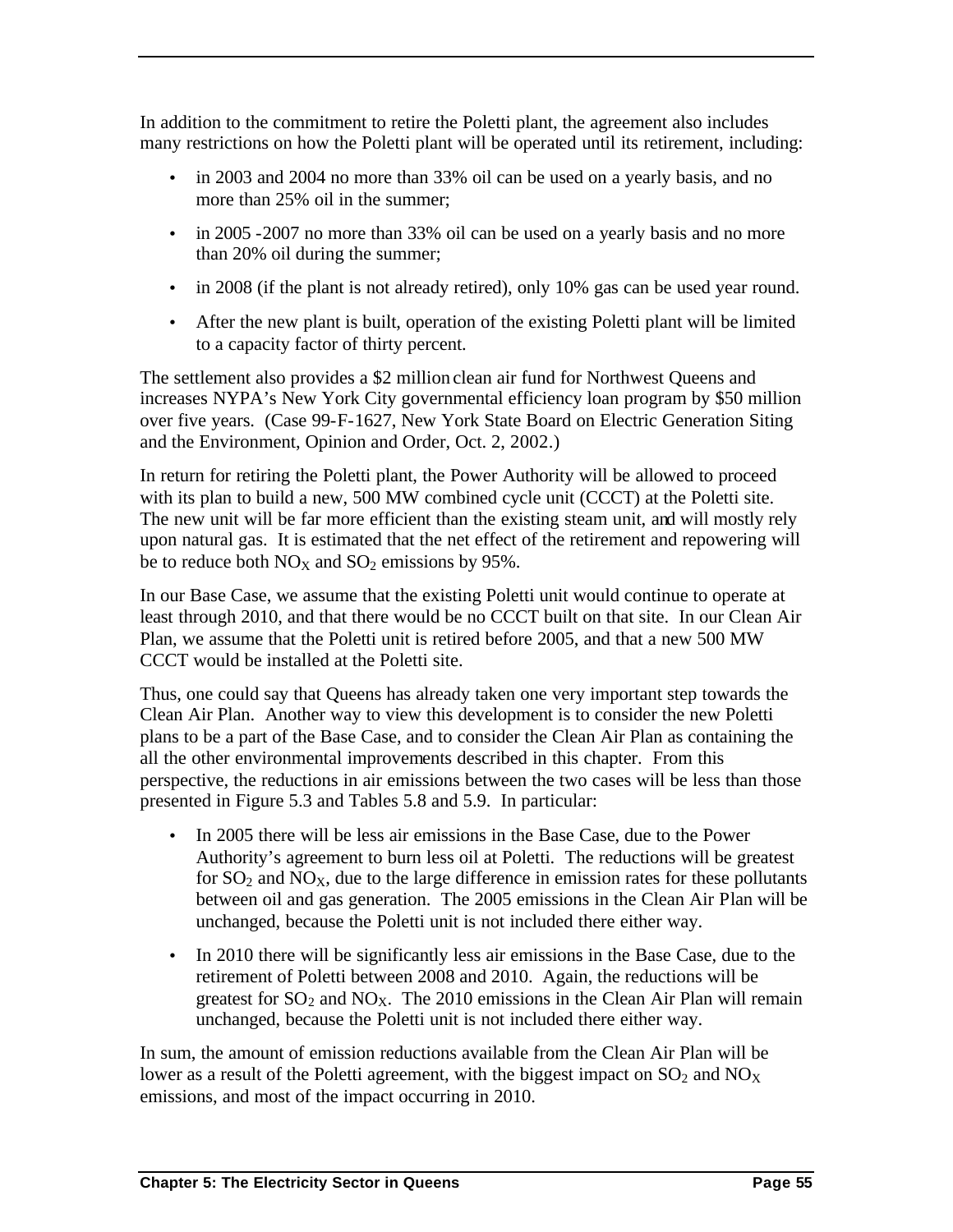# **6. The Transportation Sector**

## **6.1 The Study Area and the Roadway Network**

Our study area, the northwest section of Queens, is bounded by the East River on the north and west, the Grand Central Parkway on the east and the Long Island Expressway on the south. It comprises approximately 17 square miles, about 16% of the entire borough. However, its shares of population, economic activity and traffic are considerably greater.

Some 564,106 people, or 25% of the borough population of 2,229,400 (2000 census), live in the study area. At its center is Long Island City, New York City's leading industrial district and a major generator of goods movement and truck activity. Another generator, LaGuardia Airport, is located on the northern boundary.

Major expressways in the area — the Long Island Expressway (LIE), the Brooklyn Queens Expressway (BQE) and the Grand Central Parkway (GCP) — connect Manhattan, the Bronx, Long Island and Brooklyn. Also connecting the area to Manhattan are the Queens Midtown Tunnel, the Queensboro Bridge and the Triborough Bridge, as well as eight subway lines and two branches of the Long Island Railroad.

All told, the roadway network in the study area has some 20 miles of expressways (limited access highways typically spanning six to eight lanes), 80 miles of arterials (typically, four-lane roads) and 350 miles of  $\frac{local \cdot road}{break}$  (two lanes).<sup>18</sup> These account for roughly 27%, 20% and 18% of the county-wide mileage of the respective roadway types.

## **6.2 Traffic Levels and Mode Splits**

 $\overline{a}$ 

In 2000, an estimated 2.16 billion miles of vehicle travel (VMT) took place within the study area.<sup>19</sup> This is just over one-quarter of all vehicle-miles of travel in Queens County in that year. We estimate that half of this VMT, or 50%, occurred on expressways, with 36% on arterials, and the remaining 14% on local roads. The estimated division of total VMT by vehicle type ("mode split") for the Northwest Queens study area in 2000 is as follows:

<sup>&</sup>lt;sup>18</sup> Roadway mileage for Queens County was provided by the NYSDOT. Roadway mileage for the study was estimated utilizing the NYCMAPS provided by the NYCDCP and ARCVIEW GIS software.

<sup>&</sup>lt;sup>19</sup> Based on daily vehicle volumes on Queens expressways, we calculated that each linear mile of expressway within the study area carries an average of 18.9% more vehicle traffic than each comparable mile within the borough. This supports the inference that study-area arterials also carry more vehicles per mile than do arterials in all of Queens, and we estimated this differential as 2/3 of 18.9%, or 12.6%). We similarly estimate the increment of per-mile volumes on local roads in the study area as  $1/3 \times 1$ 18.9%, or 6.3%. With these adjustment factors, we prorated borough-wide VMT for the three roadway types to the study area, resulting in the VMT estimate given in the text.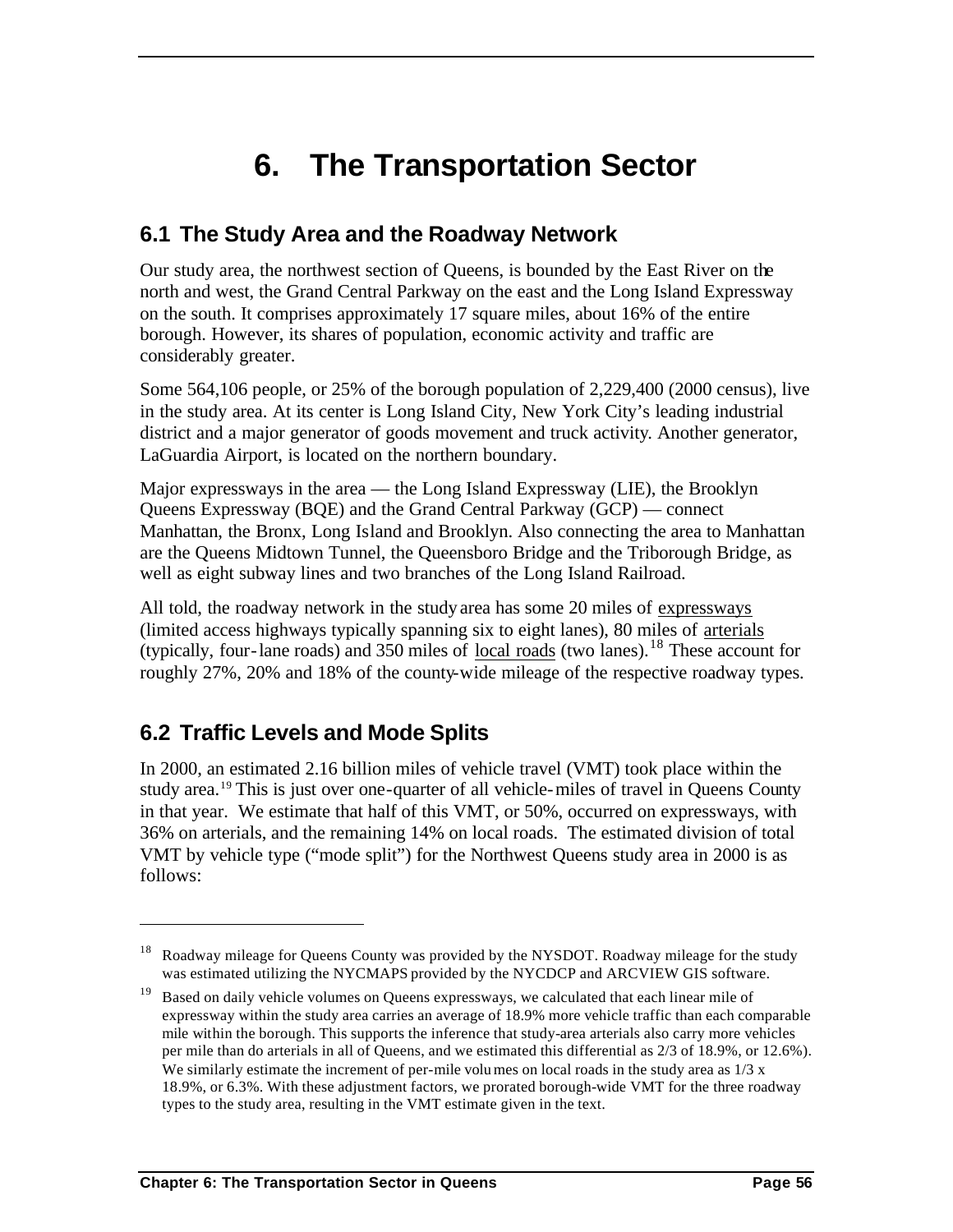| Vehicle Type                                | Share of VMT, $2000^{\underline{20}}$ |
|---------------------------------------------|---------------------------------------|
| Sedans (conventional autos)                 | 59.0%                                 |
| Taxis                                       | 1.7%                                  |
| "Light trucks" (SUV's, pick-ups, minivans)  | 25.5%                                 |
| Commercial vans                             | 8.2%                                  |
| Large gasoline-powered trucks               | 1.7%                                  |
| Large diesel trucks (18-wheelers) and buses | 3.9%                                  |

#### **Table 6.1 Mode Split for Northwest Queens**

Passenger vehicles, making up the first three categories, accounted for 86% of VMT, or somewhat more than 6 of every 7 miles driven. Large trucks, the last two categories, were responsible for just 5-6% of VMT, but their share of emissions was much larger, particularly for NOx and particulates, as we see below.

These mode splits vary somewhat across the three roadway types. For example, a disproportionately high share of travel by commercial vans and taxis takes place on arterials and local roads, while large trucks travel disproportionately more on expressways. (These distinctions enter into our pollution estimates, since vehicle speeds and, hence, emission factors differ for the three roadway types.)

For VMT growth in the study area, we have used county-wide forecasts by New York State DOT of a 7.1% increase from 2000 to 2005 (an average annual growth rate of 1.39%), with a further 5.7% increase to 2010 (equivalent to 1.11% per year). By comparison, VMT in Queens grew from 1990 to 2000 at an average annual rate of  $1.55\%$ <sup>21</sup> We have applied the 2000 vehicle mode splits to future years, except that for 2005, and again for 2010, we reduced the VMT share for sedans by two percentage points and increased the share for light trucks commensurately to reflect the growing market share of  $\text{SUV's}$ .<sup>22</sup>

## **6.3 Emissions and Emission Factors**

The US EPA maintains extensive databases of emission factors – pollutant emissions per mile of travel – for a wide range of automotive pollutants, vehicle types and driving conditions. We have used EPA data, except that in several instances we tempered the agency's optimism regarding the rate at which tighter regulations and improved technology will reduce emissions in the future.

Per-mile emission rates for vehicular pollutants have declined markedly over the past several decades. Over the past dozen years in particular, micro-electronics and catalytic

<sup>&</sup>lt;sup>20</sup> "Project Environmental Guidelines, Air Quality," Chapter 1.1, New York State Department of Transportation, Environmental Analysis Bureau, January 2001.

 $21$  Ibid., Table 17 for 2002, 2005 and 2007; with 2000 and 2010 levels extrapolated linearly from those levels.

 $^{22}$  In the higher gas tax scenario discussed further below, we keep the 2005 sedan/light truck mode split in 2010, on the assumption that higher prices at the pump will arrest the shift in passenger travel from autos to SUV's.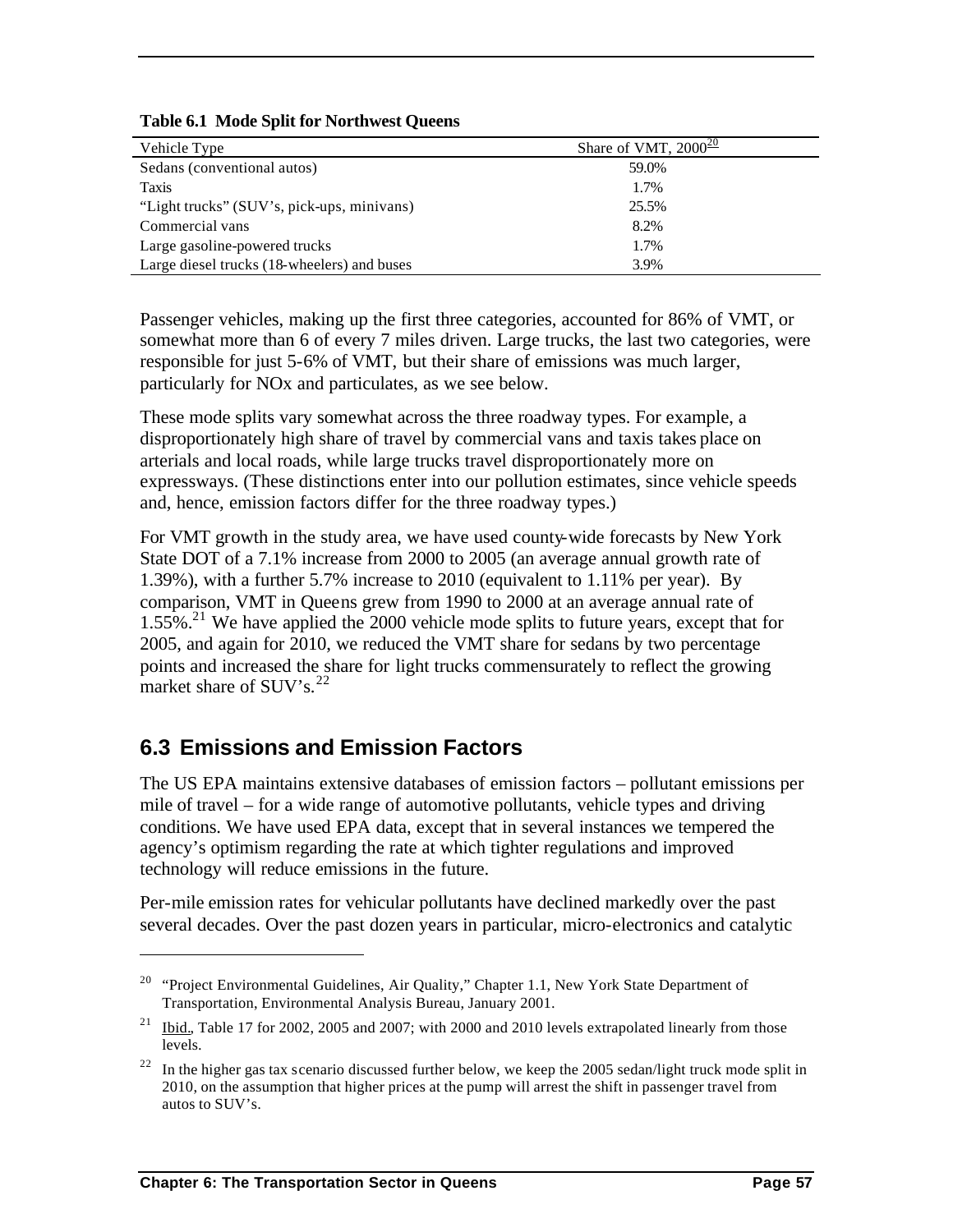after-treatment have made pollution-control systems not only more efficient and reliable but also more responsive in real time to changing combustion conditions.

Even factoring in the tendency of pollution control systems to degrade over time, average per-mile emissions for today's on-road car and truck "fleet" appear to have fallen around 80% for volatile organic compounds, 75% for carbon monoxide, and 70% for nitrogen oxides and particulate matter, compared to averages from 30 years ago.<sup>23</sup>

Because of these improvements, nationwide emissions of vehicular pollutants have fallen considerably from 1970 levels, even as vehicle miles traveled increased 2½-fold and the vehicle mix shifted heavily toward sport utility vehicles and other "light trucks," which are permitted to pollute substantially more than conventional automobiles. In New York City, where VMT has risen much more slowly, net reductions in emissions have probably been even more marked.

Progress has been less pronounced, however, in two areas: carbon dioxide emissions from all vehicles, and particulate emissions from heavy trucks.  $CO<sub>2</sub>$  emissions are inversely related to fuel efficiency (miles per gallon), which has retreated slightly since 1995 after improving steadily through the 1980s and early 1990s. In our analysis we have assumed that car and truck gas mileage increases only slowly — by one-half of one percent annually from 2000 to 2010, or just a third to a half of the rate at which vehicle miles traveled are projected to increase. Accordingly, absent policy measures to dampen growth in VMT (or to actually reduce miles traveled in absolute terms), or to achieve greater improvements in fuel efficiency, vehicular  $CO<sub>2</sub>$  emissions in the NW Queens study area will increase by 2005 and again by 2010.

In addition, per-mile emissions of particulate matter and NOx by heavy-vehicle diesel engines (primarily 18-wheelers and transit buses) have fallen noticeably only quite recently, as the tighter regulations effective on 1994 and later model vehicles have begun working their way through the vehicle fleet. Accordingly, as emissions of CO and VOCs and NOx from passenger cars have declined considerably, particulate emissions from heavy trucks and buses have come to assume a larger share of the automotive pollution problem in New York City.

# **6.4 Base Case Emissions in 2005 and 2010**

Good news on automotive emissions is on the way. As the next table illustrates, over the next 5-10 years emissions in the study area of all of the "traditional" automotive pollutants (volatile organic compounds, carbon monoxide, nitrogen oxides and particulates) are projected to decline significantly. Total vehicular emissions of VOCs, CO, NOx and fine particulates are expected to fall by roughly one-fourth by 2005 (from 2000 levels), and by a third to a half by 2010, due to the continued ratcheting down of emissions from new vehicles and the ongoing retirement of older, higher-emitting vehicles. Vehicular emissions of total particulate matter are also projected to decline,

<sup>&</sup>lt;sup>23</sup> We say "appear to" because we have had to piece together these percentages from U.S. EPA data that are not 100% consistent.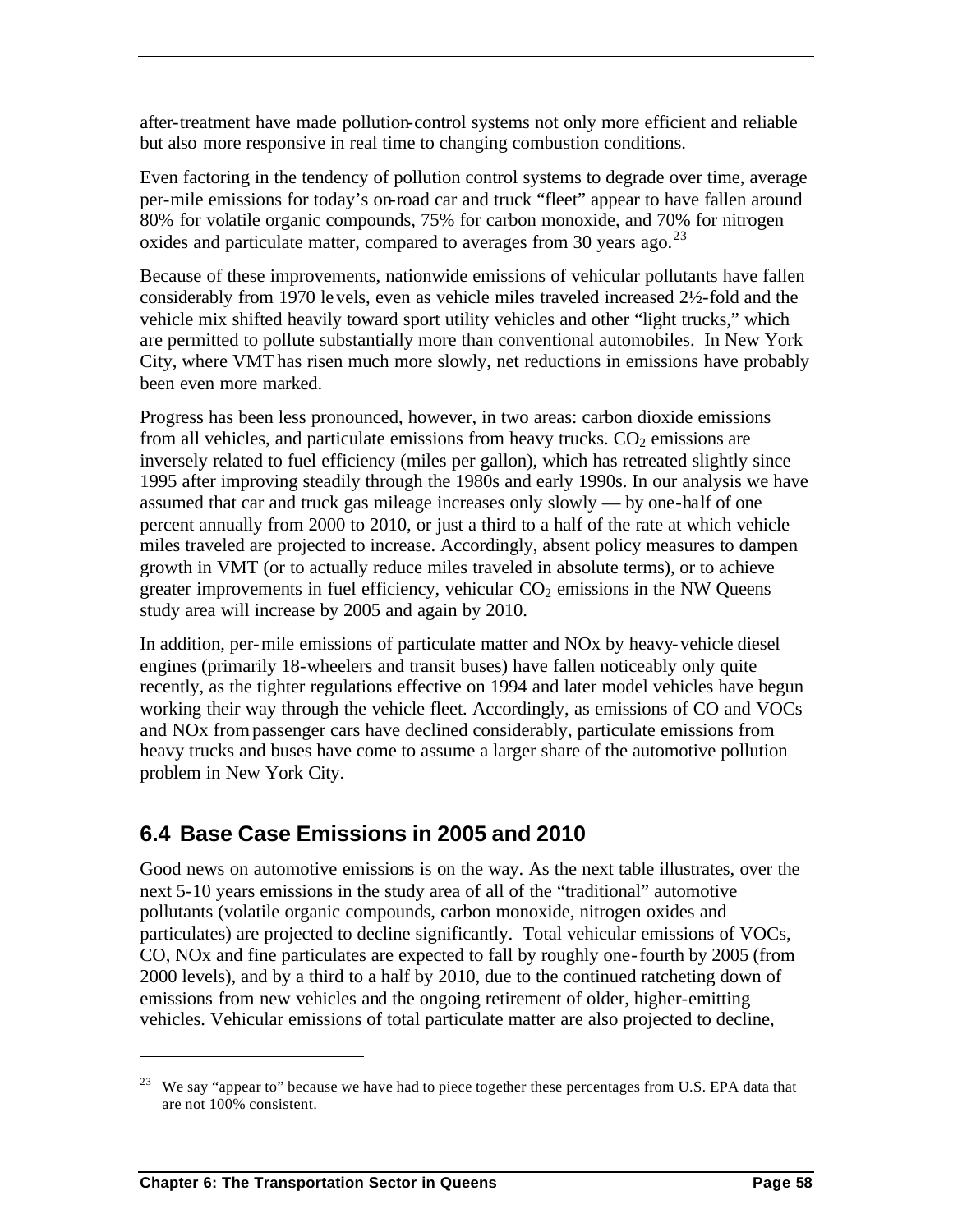though by somewhat lesser percentages. Only  $CO<sub>2</sub>$  emissions will rise in the study area, by 9% by 2005 and by another 9% by 2010, in the absence of policies to reduce VMT or shift motorists toward more efficient vehicles.

| Pollutant                         | 2005   | 2010   |
|-----------------------------------|--------|--------|
| Volatile Organic Compounds (VOCs) | $-28%$ | $-51%$ |
| Carbon Monoxide (CO)              | $-21%$ | $-33%$ |
| Nitrogen Oxides (NOx)             | $-24%$ | $-48%$ |
| Particulates (PM-10)              | $-14%$ | $-25%$ |
| Fine Particulates (PM-2.5)        | $-24%$ | $-38%$ |
| Carbon Dioxide $(CO2)$            | $+9%$  | $+18%$ |

**Table 6.2 Base Case Changes in Total Automotive Emissions in Study Area**

*Figures in table denote estimated changes in emissions from present trends (declining emission factors but rising vehicle miles traveled), absent the pricing or tailpipe/fuel measures discussed directly below.*

## **6.5 The Speed-Emissions Connection**

Our emission forecasts account for the likelihood that rising traffic congestion (due to higher VMT) will lower average engine efficiencies, undercutting somewhat the gains from technological advances in emission controls. In general, vehicular emission rates (pollution per mile) are lowest at speeds of 35-45 miles per hour, and rise significantly at progressively lower speeds. Compared to emission rates at 30 mph, emissions from cars and trucks traveling at 10 mph are roughly 2½ times greater for VOCs and CO, and 1½-2 times higher for particulates and  $CO<sub>2</sub>$ . (NOx emission rates are relatively unaffected by vehicle speed.) Even relatively small reductions in speed can have a noticeable effect: when a typical vehicle slows to 25 mph from 30 mph, its emissions per mile rise by 15% for VOCs, 20-25% for CO, and 10% for particulates and  $CO<sub>2</sub>$ .

As noted, NY State DOT is forecasting 7.1% traffic (VMT) growth from 2000 to 2005, and an additional 5.7% from 2005 to 2010, for a combined (compounded) growth of 13.2% over the 10-year period. This generalized increase in VMT will slow traffic appreciably, although the precise effect will be extraordinarily dependent on place and, more importantly, time of day. On uncongested roads, the effects of higher traffic volumes on vehicle speeds will be barely noticeable; but on roads that are already highly congested, any increment in traffic will translate disproportionately into more stop-andgo movement and lower average speeds.

To average these disparate situations, we have adopted a rule-of-thumb that each 1% increase in VMT in the Northwest Queens study area results in a 1.5% decrease in average speeds (see Appendix D).<sup>24</sup> Accordingly, the assumed 13.2% growth in VMT in the study area during 2000-2010 translates into a nearly 20% reduction in average traffic speeds (since  $13.2\%$  x  $1.5 = 19.8\%$ ), which in turn offsets somewhat the reduction in

<sup>&</sup>lt;sup>24</sup> With virtually no new roads, road widenings or "spot improvements" planned for the study area to 2010, we have assumed zero increase in roadway capacity that might otherwise mitigate the effects on speed (and emissions) of increased VMT.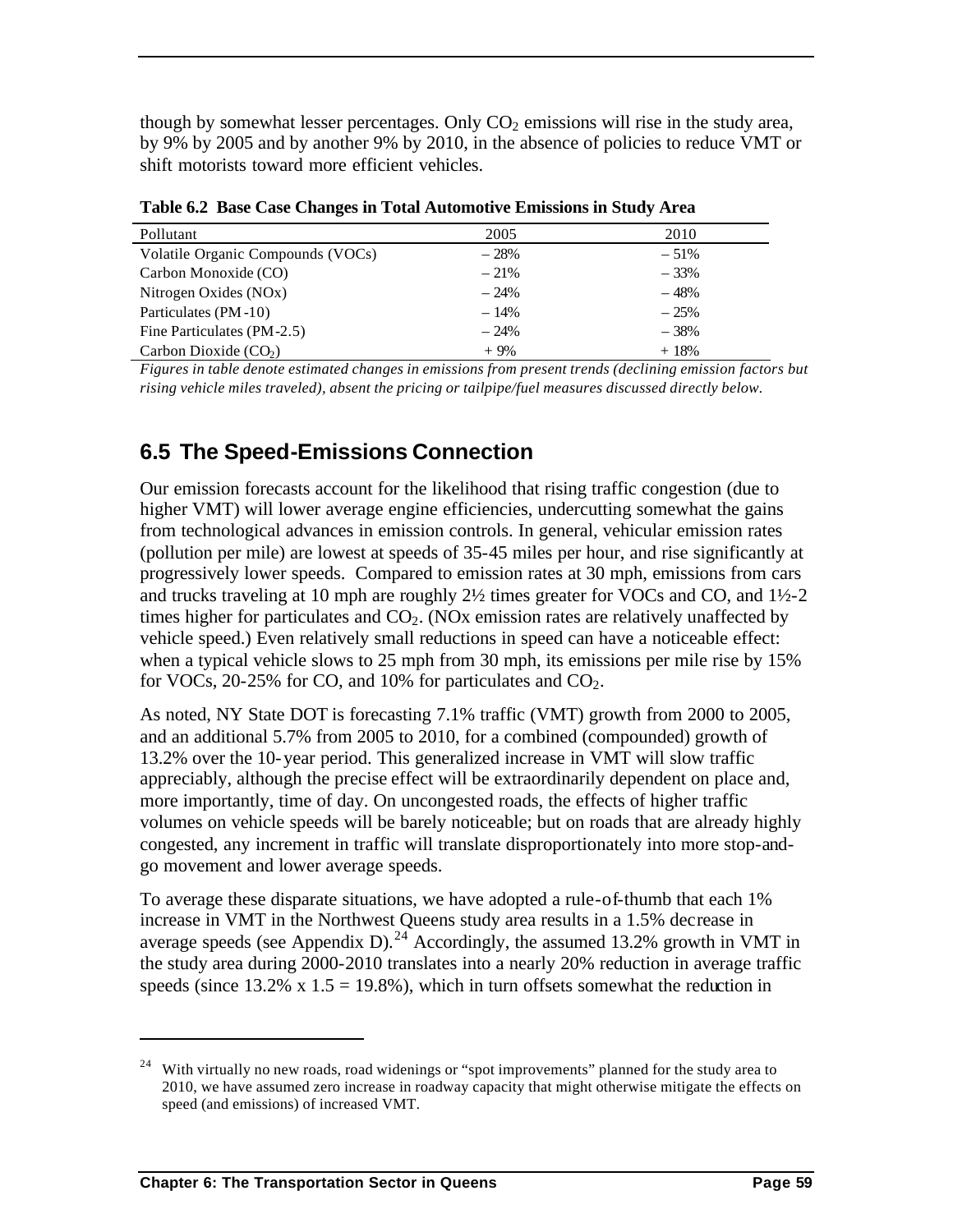emission rates due to vehicle turnover. Only NOx, for which emissions are more or less invariant over a wide range of speeds, is exempt from this effect.

This "speed-emissions" effect has major implications for emissions in the study area. For one thing, it means that increased traffic congestion can significantly undercut the ongoing reduction in emissions of VOCs, CO and particulates from improved pollution controls. (That is, the reductions shown in the previous table would have been even greater, were it not for the slower average speeds due to higher traffic volumes.) It also suggests that efforts to reduce vehicle miles driven carry extra "bang for the buck," due to the synergy between traffic and emission rates.

# **6.6 Measures to Accelerate Reductions in Vehicular Emissions**

We have analyzed seven different policy measures to accelerate the ongoing reduction in vehicular emissions in the Northwest Queens study area over the next 5-10 years. We say "accelerate" because even without any additional concerted anti-pollution effort, and despite increases in the amount of driving, the steady replacement of older cars and trucks by newer, cleaner vehicles is projected to yield net reductions in emissions.

Five of the measures employ different types of economic incentives to induce motorists to economize on the amount of driving they do or to drive lower-emission vehicles. The other two measures expand the use of emission-control devices or special fuels to curb emissions of particulates and other pollutants from 18-wheelers and transit buses.

## **6.6.1 Pricing Measures**

The five pricing measures operate by rearranging the "price signals" given to motorists so as to encourage more efficient use of cars, trucks and fuels. One measure, cents-per-mile insurance, is internally "revenue-neutral" — it converts auto-insurance premiums from a largely fixed to a variable basis while keeping overall insurance costs constant. The other pricing measures do increase the overall cost to drive, through road fees based on miles driven, or higher gasoline taxes, or new bridge tolls. Since the resulting revenues would be collected by municipal government, they could be used either to reduce existing taxes (e.g., sales taxes), or to finance other public functions, ranging from transportation to schools to social services. Insofar as these services would otherwise be financed from general revenues (or would go unmet), the revenue-neutral label applies to the pricing measures discussed here as well.

Precisely how the revenues from the various measures would be allocated is beyond the scope of this report, as are the larger questions of implementation and political feasibility. Suffice it to say that no technical barriers stand in the way of any of the pricing measures discussed here.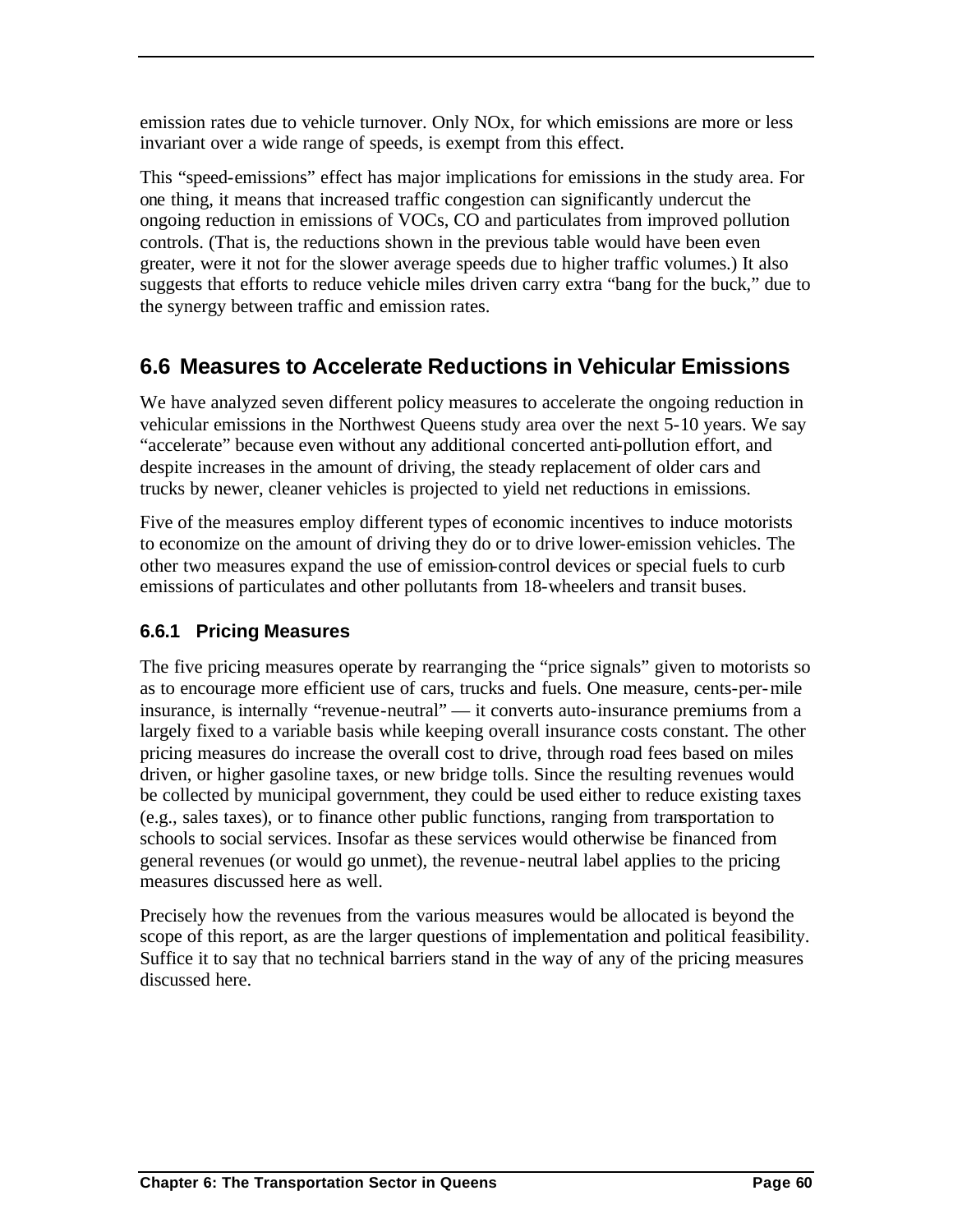#### Pricing Measure 1: Cents-Per-Mile Insurance

#### Discussion and Assumptions

Under conventional auto insurance, drivers pay for insurance on a lump-sum basis, and their premiums bear little relationship to the number of miles they drive. An alternative method of charging insurance would be to make insurance premiums proportionate to mileage. Because vehicular accidents overall are proportional to miles driven, this would be rational from the perspective of the main purpose of insurance — coverage for personal and property damage.

Under "cents-per-mile insurance," car-insurance providers would sell their service by the *mile* rather than by the *year*. Drivers would be billed according to their individual *insurance rate* times their *miles driven*. A driver's insurance rate would be so many cents per mile, rather than so many dollars per year.

Cents-per-mile insurance rates can be adjusted to reflect an individual driver's safety record (of accidents and infractions) as well as age and gender. Rates therefore would vary widely, from a few cents per mile for the safest drivers to as much as 20 cents for very unsafe drivers. In the New York area, the likely average rate would be around 10 cents a mile, and we have used this figure in our analysis. $2<sup>5</sup>$ 

The idea behind cents-per-mile insurance is to rearrange, not increase, the overall cost of car use, by shifting to a *variable* cost the auto insurance payments that drivers now pay as a *fixed* cost. This cost shift would create a powerful incentive among drivers of noncommercial vehicles — the assumed target group for cents-per-mile insurance — to economize on driving. Whereas drivers currently save little or nothing on their insurance costs by driving less, cents-per-mile insurance would effectively let drivers pocket 10 cents on average for each mile they did not drive. Travel demand models calibrated to California metropolitan areas suggest that  $10¢$  mile rebates for "driving less" would cut driving by some 15%, as drivers re-prioritized their travel to consolidate, shorten or eliminate trips that aren't worth the additional  $10\frac{\varphi}{\text{mile cost}}^{26}$ 

If 15% seems a high estimate of the likely cutback in non-commercial travel, consider that adding 10 cents to the cost to drive each incremental mile packs the same pocketbook wallop as adding \$2 to the cost of a gallon of gasoline (assuming a 20 mpg car). Still, to reflect higher "background" driving costs (for parking, tolls, etc.) in the New York metropolitan area, we trimmed the effect on driving predicted by the California models by one-fourth, yielding an estimated 11.4% reduction in miles traveled by drivers who opt to purchase insurance by the mile.

<sup>&</sup>lt;sup>25</sup> New York State drivers paid an average of \$1,040 per automobile for insurance in 2000. We increase this by 25%, to \$1,300, to reflect higher in-city costs. We estimate that 75% of this annual figure, or just under \$1,000, is due to costs that vary with miles driven, which we estimate to be 10,000 miles per vehicle per year. This yields an average of 10 cents per mile in variable auto insurance costs.

<sup>&</sup>lt;sup>26</sup> Todd Litman, Victoria Transportation Policy Institute, http://www.vtpi.org/tdm/tdm10.htm, based on extensive modeling work by Greig Harvey for the California Air Resources Board and other CA agencies.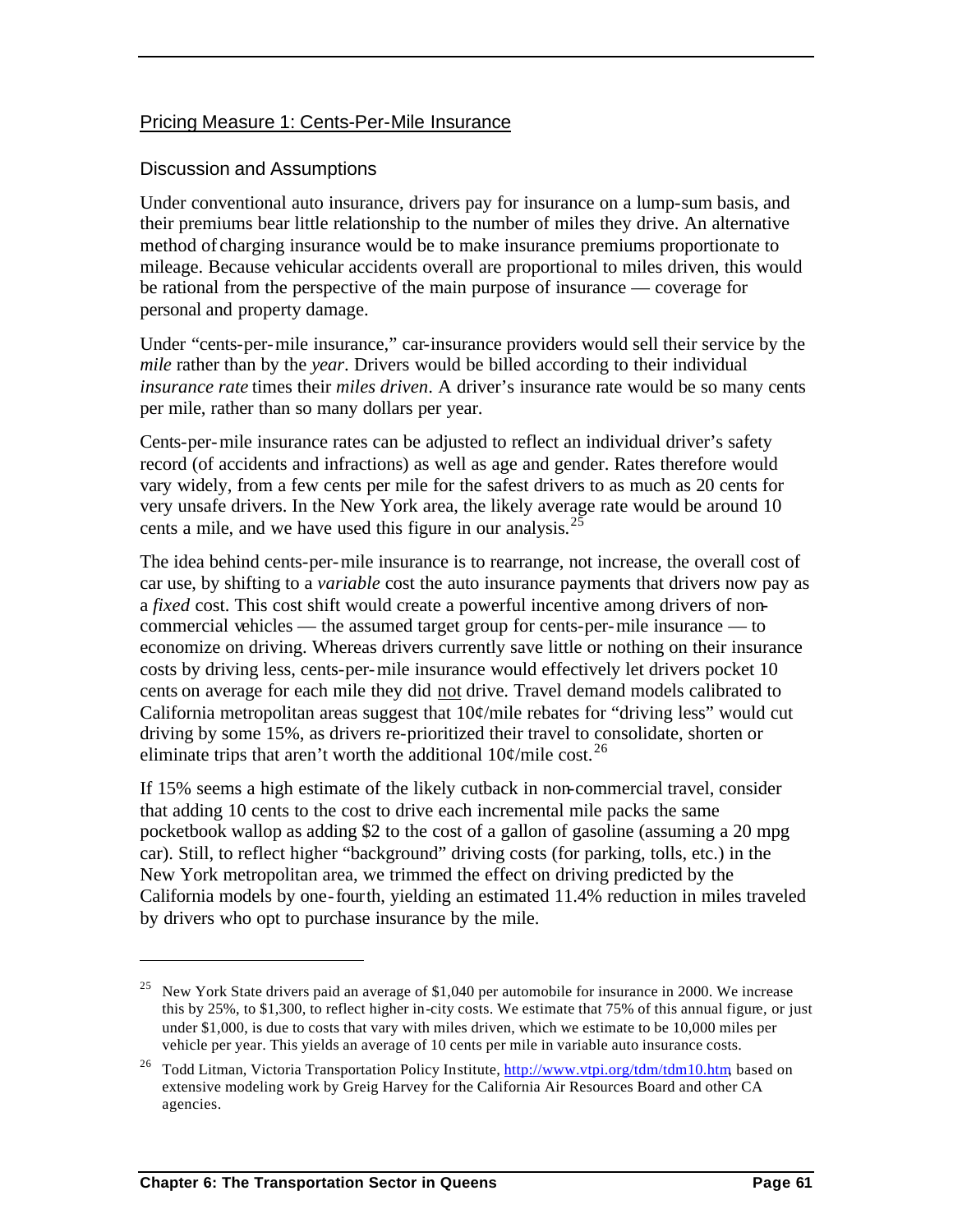Cents-per-mile insurance should be especially attractive to drivers who drive less than average (but whose annual premiums aren't downsized accordingly) and to drivers with good driving records (which current premiums don't fully credit). We assume that 25% of drivers will choose it by 2005, if it is made available in the next year or two, resulting in an overall 2.9% cutback in driving (since  $25\%$  x 11.4% = 2.9%), relative to the growth in VMT projected for that year.

Insofar as high-volume drivers (who as a group are heavily subsidized by present-day insurance pricing) have little or no incentive to switch, the market share for cents-permile pricing may never rise much above 50% unless it is made mandatory. Because the potential social benefits of cents-per-mile insurance are so great,  $27$  we assume in our 2010 cents-per-mile insurance scenario that it is made mandatory for that year. With 100% "participation" in cents-per-mile insurance, VMT by passenger vehicles —sedans and "light trucks" such as SUV's — is predicted to be 11.4% less than it would have been otherwise.

However, we must account for the phenomenon by which reduced traffic congestion entices some drivers into taking more and/or longer trips. Precisely forecasting the level of "bounce-back," as we call it, would require travel-demand models that predict mode choice and miles traveled as a "function" of car ownership rates, out-of-pocket costs, travel times, and preference factors such as comfort. In lieu of such elaborate models, we use our professional judgment to estimate that bounce-back will equal 25% of the gross reduction in miles driven. Accordingly, the 2.9% reduction in passenger-vehicle trips in 2005 becomes 2.1%, and the 11.4% reduction in 2010 becomes  $8.6\%$ <sup>28</sup> (Both reductions are relative to projected growth.)

#### **Results**

 $\overline{a}$ 

For 2005, cents-per-mile insurance produces 2-4% reductions in emissions (vs. "base case" emissions for that year). These reductions are caused about equally by the fewer vehicle miles traveled in the study area and the improvement in average speeds resulting from the shrinkage in VMT. The effect is considerably greater by 2010, when cents-permile insurance is assumed to be universal for non-commercial vehicles: 15-17% reductions (vs. base case 2010 emissions) in VOCs and CO, and 11% for particulates and  $CO<sub>2</sub>$ . (The relatively smaller reductions in particulates are because cents-per-mile insurance affects only passenger-vehicle use, leaving unchanged heavy truck traffic.) Because NOx emission rates don't improve with the smoother traffic flow, NOx emissions decline by just 6% relative to base case levels. (The results for each of the pricing measures are summarized in Table 6.3 below).

<sup>&</sup>lt;sup>27</sup> The benefits of cents-per-mile insurance include not just reduced driving (and lower traffic congestion and emissions) but disproportionate reductions in driving by motorists with poor driving records, since their cents-per-mile insurance rates will be unusually high, with correspondingly higher incentives to economize on driving.

<sup>&</sup>lt;sup>28</sup> Some of the trips induced via the bounce-back effect would be by commercial vehicles, i.e., taxis and trucks. However, specifying this level of precision would not materially change the results and is beyond the scope of this analysis.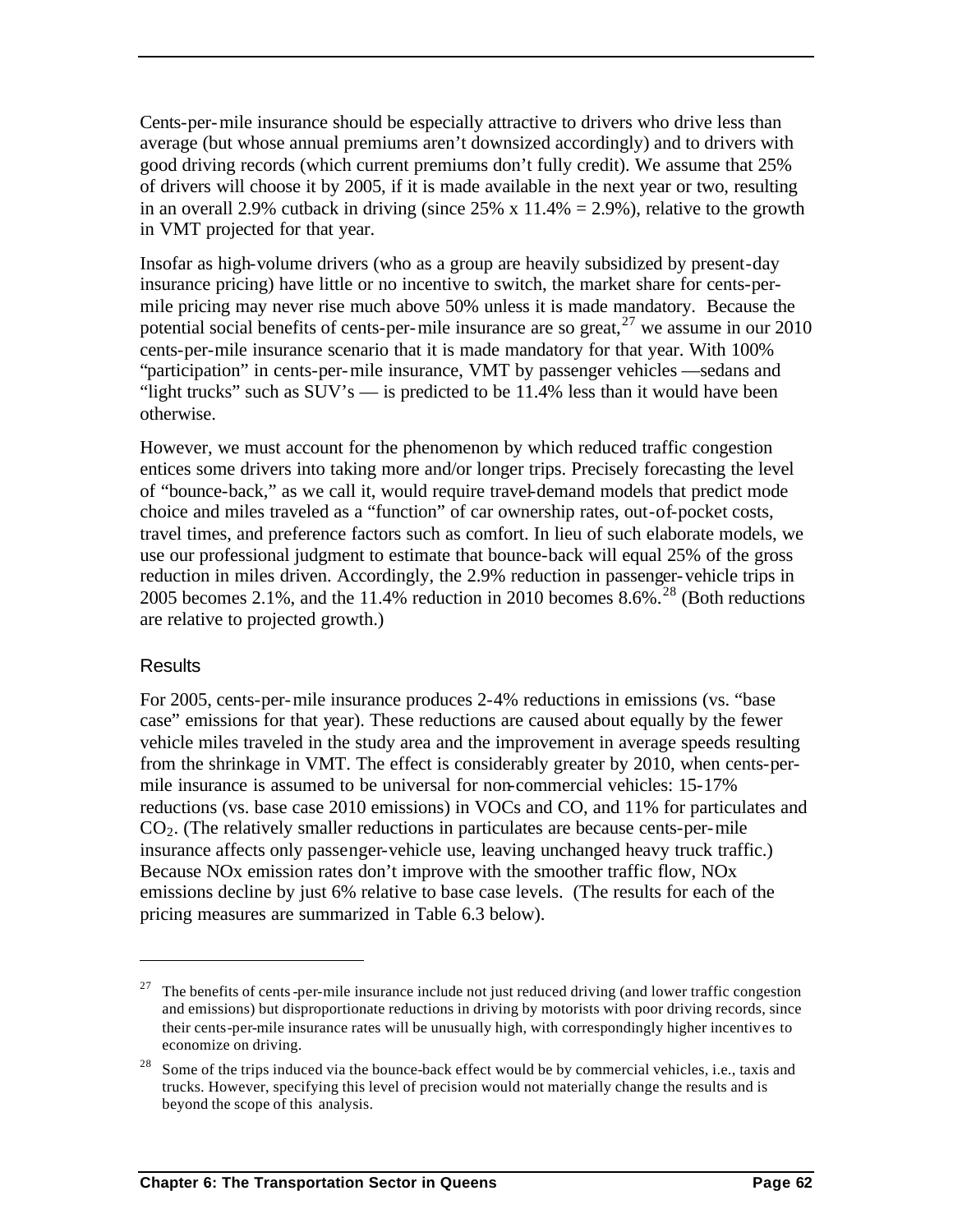### Pricing Measures 2 and 3: VMT Fees and Weight-Distance Fees

#### Discussion and Assumptions

VMT fees charge all motor vehicles a fixed amount per mile driven. Weight-distance fees are a variation on VMT fees in which vehicles are charged per *ton-mile*, so that two vehicles driven the same amount pay in proportion to their respective weights. This added feature better captures the emissions effects of VMT by different types of vehicles, and appears to be an excellent way to equalize the greater contribution to pollution, especially  $CO<sub>2</sub>$ , from the continuous increase in use of SUVs.

Both types of fees are attractive because they capture many of the societal costs associated with driving — "externality costs" such as air and noise pollution and endangerment of other road users, as well as direct governmental costs to provide, maintain and police roads. Weight-distance fees are particularly attractive because these costs tend to rise directly with vehicle weight: compared to a 3500-pound sedan, a 5000 pound SUV is noisier, more demanding of fuel, more air-polluting, more consuming of road space,  $29$  and more likely to injure or kill other vehicle users. Similarly, compared to a car or smaller truck, an 18-wheeler inflicts vastly more damage on public health, other travelers' time and the road infrastructure.

We assumed VMT fees of  $5¢$  per mile for all vehicles in 2005 and  $10¢$  in 2010 — "round-number" rates that at the high end match the incremental effect of cents-per-mile auto insurance. The California travel demand models noted earlier suggest that these charges would cut passenger-car driving by 8.2% and 15.2%, respectively. That is, in areas whose travel-cost characteristics mirror those of California metropolitan areas, a 10 cent a mile charge would be expected to reduce passenger-car driving by 15 percent, as drivers find that some trips for which the net utility is marginal at today's driving "prices" are no longer worth taking at all (or are converted to shorter journeys) now that each mile driven incurs a fee of 10 cents.

However, these figures (8.2% reduction for  $5¢$  fee in 2005; 15.2% for 10 $¢$  fee in 2010) must be reduced by 25% *twice*: first, to better approximate NYC conditions, and second, to allow for the "bounce-back" effect noted above. Moreover, taxi and truck travel generally is less price-sensitive than passenger-car travel; accordingly, we further reduce the above price effects by one-half for taxis and vans, by three-quarters for large trucks, and by seven-eighths for 18-wheelers. This produces a range of VMT reductions in 2005, from 4.6% for passenger cars and light trucks down to 0.6% for 18-wheelers. For 2010,

 $29$  That SUV's generate more pollution and danger than ordinary cars is well known. Equally clear, but less publicized, is their exacerbation of traffic congestion due to poorer maneuverability, slower responsiveness and sheer bulk. Researchers at the University of Texas have estimated that each large SUV contributes as much congestion effect as 1.4 sedans. See *The New York Times*, January 16, 2000, Week in Review section, "Heavy Traffic; No Wonder S.U.V.'s Are Called Light Trucks," by Keith Bradsher. For the source document, "Effect of Vehicle Type on the Capacity of Signalized Intersections: The Case of Light-Duty Trucks," by Kara M. Kockelman and Raheel A. Shabih, go to http://www.ce.utexas.edu/prof/kockelman/public\_html/ASCELDTShabih.pdf.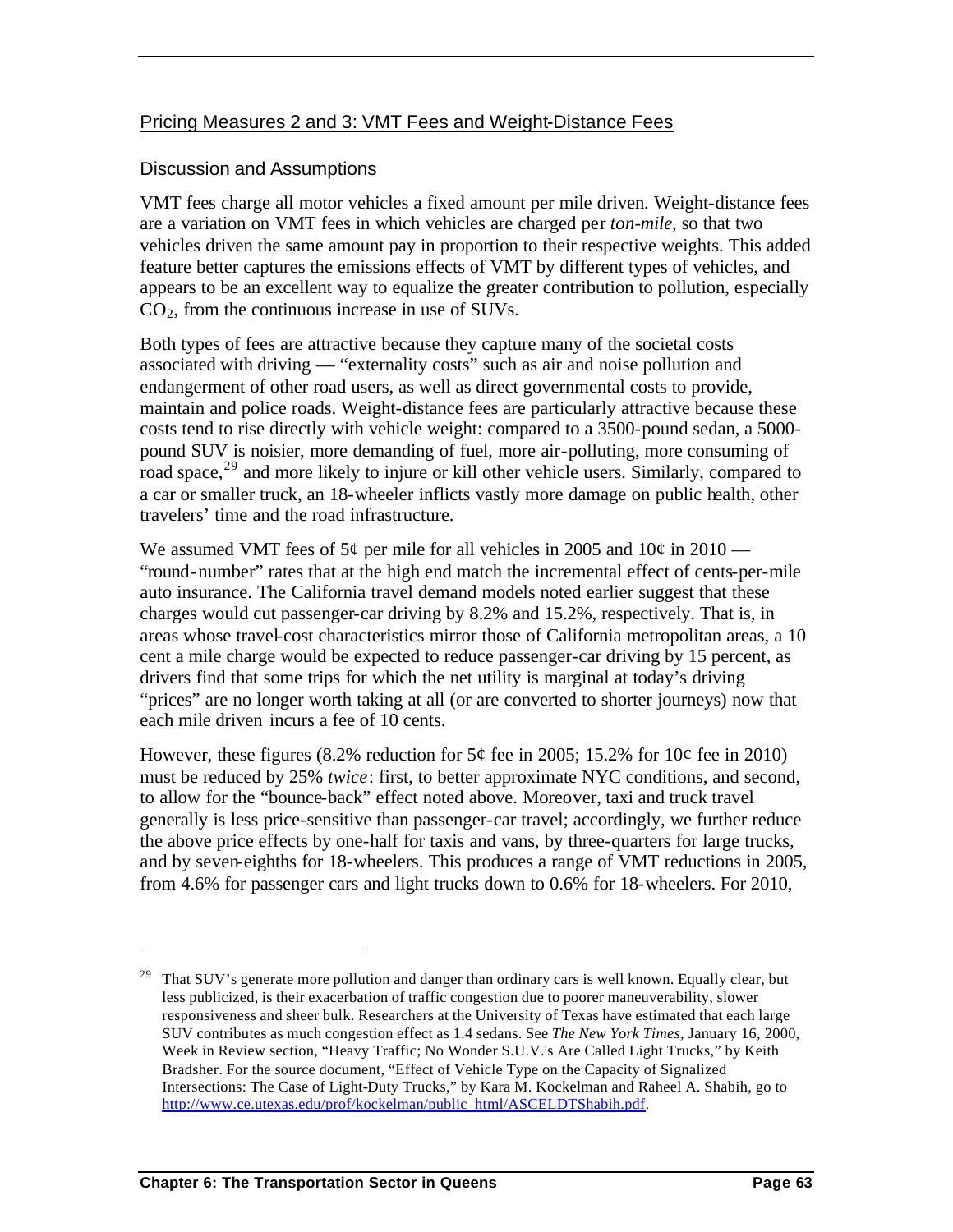when the stipulated per-mile charge doubles from 5 cents a mile to 10, the estimated decreases in driving are almost twice those figures.  $30$ 

This nearly 8-fold range in VMT reductions is itself an argument for charging mileage fees according to vehicle weight, via weight-distance fees. Assuming an average weight for sedans of 3,400 pounds, a VMT fee of 5 cents per mile converts to a weight-distance fee of *2.94 cents per ton-mile* (since 2.94 x 3,400 / 2,000 = 5.00). The same charge of 2.94 $\varphi$ /ton-mile applied to an average 4,600-pound minivan or SUV yields a per-mile fee of 6.8 cents, which is some 36% greater than the sedan's per-mile fee.

At that same per ton-mile rate, a 6,500-pound commercial van, an 18,000-pound large truck and a 38,000-pound 18-wheeler will pay approximately  $10¢$ ,  $26¢$  and  $56¢$  per mile, respectively, or roughly two, five and eleven times the per-mile charge applied to a sedan. These ratios are in reasonable proportion to the relative societal costs imposed by each vehicle class. For 2010, when the charges are doubled, the sedan will pay  $10¢$  per mile driven, while the 18-wheeler will pay \$1.12, or eleven times as much.

Applying the same New York City and bounce-back adjustments (25% each) and elasticity factors (ranging from one-half to one-eighth the rate for sedans) already noted yields a more narrow range of reductions in miles driven in 2005 — 4.4% to 6.4% (except that taxi VMT falls by just 2.6%). For 2010, the VMT reductions range from 8% to 12%, except that taxi VMT decreases by only around 5%.

#### **Results**

 $\overline{a}$ 

In 2005, "straight" VMT fees yield 6-7% reductions in emissions of particulates and  $CO<sub>2</sub>$ , 9-10% reductions in VOCs and CO, and 4% for NOx. The reductions almost double in 2010, reflecting the assumed doubling in the per-mile charge from  $5¢$  per mile in 2005 to 10 $\varphi$ ; particulates and CO<sub>2</sub> fall by 12-13%, VOCs and CO by 16-18%, and NO<sub>x</sub> by 7%. (All reduction estimates are relative to the base case for the year stated.)

The impact of weight-distance fees is both more uniform across the different pollutants, and greater in absolute terms. In effect, the far higher per-mile charges that weightdistance fees impose on heavy vehicles, especially 18-wheelers, acts to counteract the lesser price-sensitivity of these vehicles, resulting in more nearly equal VMT reductions for all vehicle classes, which in turn yield level reductions in the various pollutants. In 2005 emissions decline (relative to the base case for that year) by 6% for NOx, 8% for  $CO<sub>2</sub>$  and 10-12% for the other four pollutants; in 2010 the reductions relative to that year's base case are 12% for NOx and 16-21% for the other pollutants.

The law of diminishing returns dictates that a  $10¢$  mile fee will not produce twice the impact on driving of a  $5¢$ /mile fee; the travel demand model used here indicates that the effect will be 85% rather than 100% greater.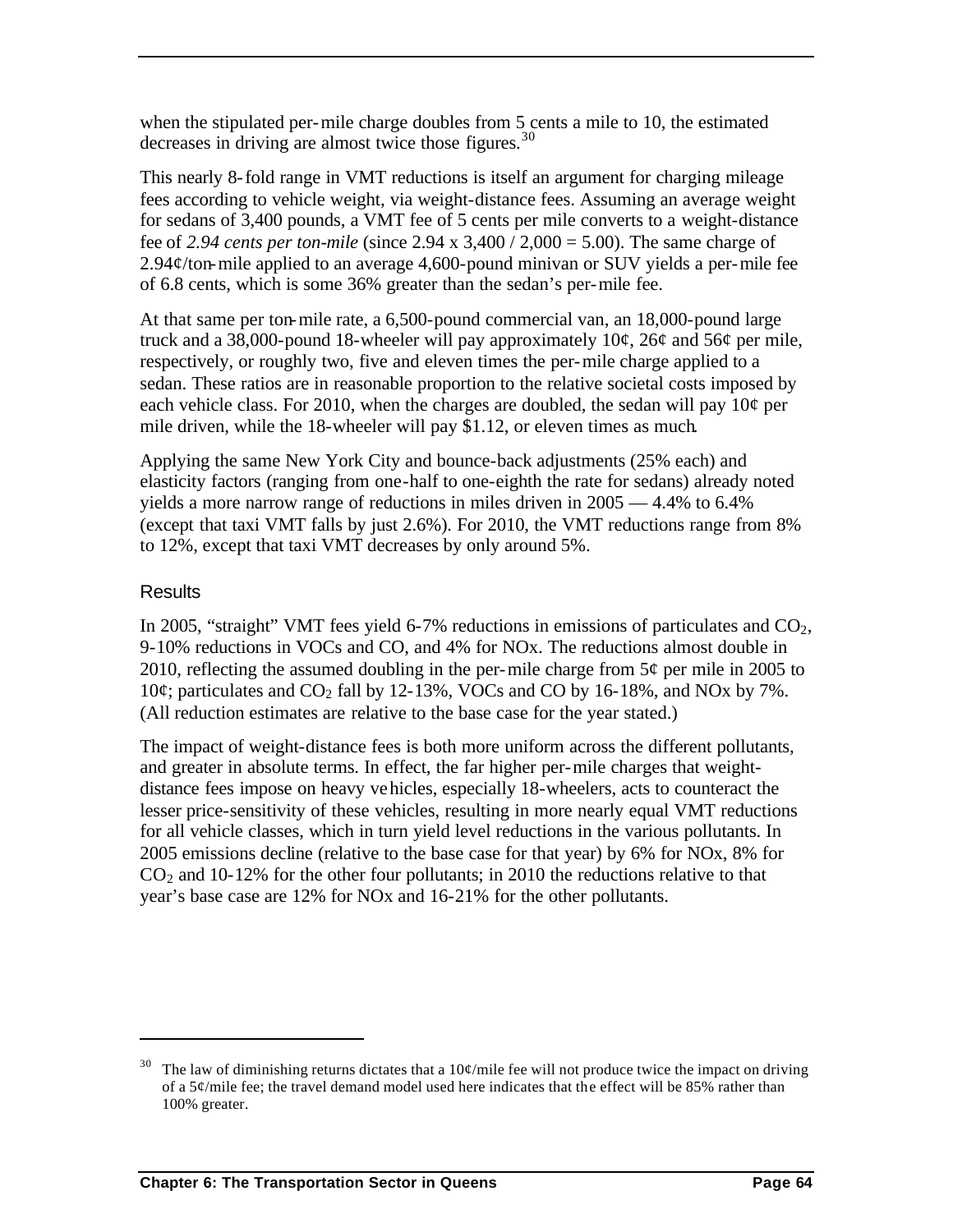#### Pricing Measure 4: Higher Gasoline Taxes

#### Discussion and Assumptions

 $\overline{a}$ 

New York motorists already pay approximately half-a-dollar in federal and state fuel taxes for each gallon of gasoline or diesel fuel they purchase.<sup>31</sup> These taxes act as an incentive to purchase and use more-efficient vehicles and to economize on driving, since they augment the monetary savings from using higher-mpg cars and trucks and from driving fewer miles. Raising gasoline taxes would enlarge these incentives, bringing them closer to the levels in other "advanced" industrial nations in Europe and the Far East.

We have estimated the effects of a 50 cent a gallon increase in gasoline taxes in 2005, and \$1.00 in 2010. These are substantial increases, respectively doubling and tripling the current gasoline tax rate in New York State. Nevertheless, a 50 cent a gallon tax hike falls within the range of normal "market" fluctuations in gas prices.<sup>32</sup> As well, 50 cents is a reasonable approximation of the per-gallon cost of maintaining U.S. military forces to ensure access to Middle Eastern crude oil that supplies much of the gasoline used by American vehicles.<sup>33</sup> Moreover, on a per-mile basis for a 20 mpg sedan, even the  $$1.00$ per-gallon tax increase hypothesized for 2010 equates to only 5¢/mile, the same as the per-mile VMT charge assumed here for 2005. In any event, we would expect that gas tax increases of these magnitudes would be phased in, for example, in 15 or 20 cent annual increments, rather than imposed all at once.

The effects of gasoline price changes on both gasoline consumption and miles driven have been studied extensively. The long-term price elasticity of gasoline use by passenger vehicles has been established at approximately 0.6, such that a 1% price increase brings about a 0.6% decline in usage (holding all other factors, e.g., income and number of vehicles in service, constant) over a 5-10 period. The elasticity of *driving* is about one-third of this figure, i.e., over the long haul a 1% increase in gasoline prices

<sup>&</sup>lt;sup>31</sup> Taxes on gasoline include a federal levy of  $18.3¢$ /gallon (22.3¢, or 4 cents, higher, for diesel fuel) and NY State charges of 30.4¢/gallon. See http://www.energy.ca.gov/fuels/gasoline/gas\_taxes\_by\_state.html . On the other hand, motor fuels are exempt from state and local sales taxes, an effective  $8\phi$ /gallon subsidy (calculated on a nominal \$1 base price).

 $32$  For example, the average U.S. retail price of regular gasoline was \$1.17/gallon for the week ended Nov. 5, 2001, down from \$1.65 six months earlier (May, 2001). See http://www.eia.doe.gov/oil\_gas/petroleum/data\_publications/wrgp/mogas\_history.html.

<sup>&</sup>lt;sup>33</sup> US passenger cars (including light trucks) consume an average of 7,855,000 barrels of gasoline and diesel fuel a day, and commercial trucks another 2,460,000. (Komanoff, *Ending The Oil Age*, KEA, 2002, p. 8) Combined, these volumes equate to 123 billion gallons of fuel annually. American military expenditures associated with the Middle East have been estimated at \$50 to \$100 billion. Allocating these amounts to car and truck petroleum consumption yields a range of roughly 40 to 80 cents per gallon. While this calculation is non-conservative — for example, it does not allow for non-oil strategic considerations in the Middle East — it also ignores the costs of "homeland security" that are at least partly occasioned by U.S. dependence on oil imports.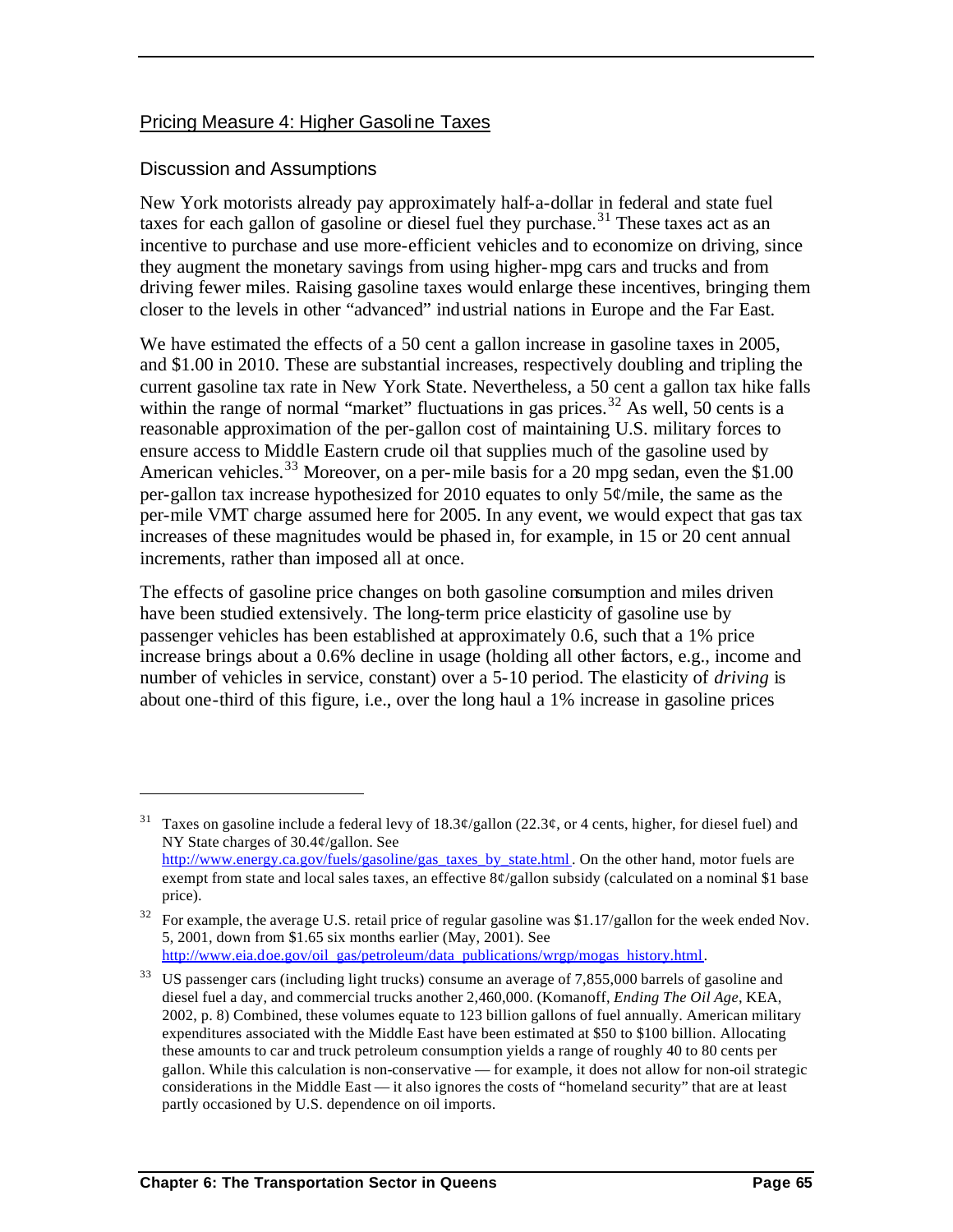brings about only a 0.2% drop in VMT (since the lion's share, some two-thirds, of the decline in gas usage occurs through shifts to more-efficient vehicles).  $34$ 

To reflect the time required to "turn over" the vehicle fleet, we have reduced these rates by one-third for the year-2005 analysis. We have also halved them for both years (2005 and 2010) for commercial vehicles (taxis, commercial vans, large trucks), usage of which is less price-sensitive than passenger vehicles. We have also applied our 25% "bounceback" factor to reflect the fact that the time savings from more freely-flowing highways will attract some drivers to take more and/or longer trips, offsetting somewhat the "original" reductions in traffic. We also assume that the second stage of the gas tax increase, from 50 cents to a dollar for 2010, arrests the ongoing shift in the passengervehicle fleet from sedans to light trucks.<sup>35</sup>

#### **Results**

At the amounts hypothesized, higher gasoline taxes reduce driving only modestly in 2005, by an estimated 2.8% for cars and light trucks, and 1.2-1.4% for taxis and commercial trucks. The reductions in 2010 are more than twice these levels, however, due to not only the doubling of the assumed gasoline tax but also higher prioritization of *proximity* in decisions on where to live and work by individuals and businesses. Our model indicates a 6.5% reduction in passenger-vehicle miles traveled in 2010, and 3.0- 3.3% reductions in taxi and truck miles in the same year.

The reductions in emissions exceed the reductions in driving, largely because of the improvements in vehicle speeds caused by the reductions in traffic levels. Relative to base case levels for the year in question, particulate emissions decline by 4% in 2005 and 10-11% in 2010; VOCs and CO fall by 6% in 2005 and 14-15% in 2010; and NOx by 3% in 2005 and 7% in 2010. Of course, the big payoff from higher gas taxes is in the reduced  $CO<sub>2</sub>$  emissions: an estimated 11% decline in 2005 and a whopping 25% in 2010 (relative to base case levels for the same years), reflecting reductions in fuel consumption. These result from decisions by thousands of drivers to buy or otherwise select more-efficient vehicles in response to the higher cost to fill the tank.

#### Pricing Measure 5: East River Bridge Tolls

#### **Discussion**

 $\overline{a}$ 

There is a strong possibility that the bridges connecting Manhattan to Queens and Brooklyn, which have been free to motorists for some 90 years, may again be tolled in the near future. New York City Mayor Bloomberg's budget statement for FY-2006 includes revenues of \$800 million in "congestion pricing and E-Z Pass revenues," an

<sup>34</sup> See Douglas R. Bohi, *Analyzing Demand Behavior*, Johns Hopkins / Resources for the Future, 1981, p. 117. We use Bohi's short-run price elasticity of gasoline usage as a proxy for the effect on VMT, since almost all of any immediate reduction in gasoline usage is effected through driving fewer miles.

<sup>&</sup>lt;sup>35</sup> While there may be an element of double-counting in our eliminating the 2005-2010 increase in light trucks *and* applying standard price-elasticity factors, we believe this assumption better captures the likely real-world effects of higher gas taxes.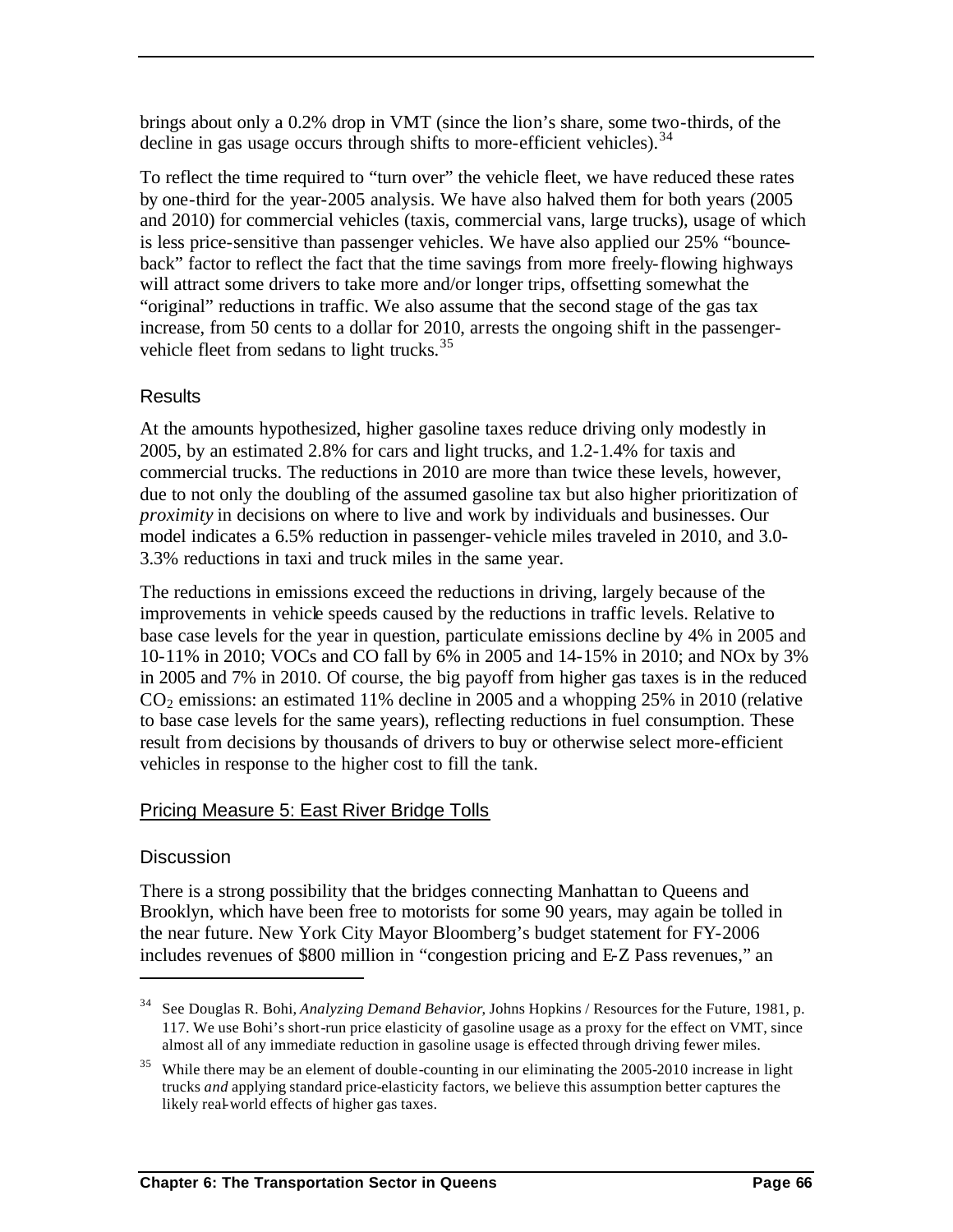amount that could be generated only (in this time frame) by tolling the four East River bridges.<sup>36</sup> Not coincidentally, the technology to charge motorists "at speed," without space-consuming, pollution-generating toll plazas, is finally available, making tolls far more palatable to motorists and nearby residents alike. Indeed, a web site devoted to advancing the cause and timetable for East River bridge tolls was inaugurated recently (June 2002),  $37$  and as this report was being finalized there was widespread speculation that bridge tolls, collected electronically without traffic-slowing toll booths, would be seriously considered after the November elections.

Tolls on the East River bridges would affect traffic in the Northwest Queens study area in two major ways. First, thousands of cars and trucks now divert daily through Long Island City to reach the free Queensboro Bridge (via  $21<sup>st</sup>$  Street from the Grand Central Parkway, and via Van Dam Street and the Queens Boulevard viaduct from the LIE). We assume that once the Queensboro Bridge is tolled, all of these diverters would switch to the more direct route, resulting in a 3% transfer of Queensboro Bridge traffic to the Queens Midtown Tunnel, and a 2% transfer to the Triborough Bridge. Second, apart from this "re-sorting" of traffic, we estimate that the disincentive to driving due to tolling the Queensboro Bridge would eliminate an additional 5% of current trips on the bridge, resulting in a total 10% drop in bridge usage — half through transfer to other routes, and half through outright elimination.

These assumptions translate to a roughly 1.4% decline in total VMT in the study area for 2005, most of which would be observed on arterial roads. We double this effect for 2010 on the assumption that the success of bridge tolls in generating revenue and speeding traffic flow will inspire city officials to increase tolls from the initial levels.<sup>38</sup>

#### **Results**

 $\overline{a}$ 

Bridge tolls have the smallest effect among the price-based measures treated here: 3-4% reductions in emissions in 2005 (except 2% for NOx), and double those figures in 2010. The localized impacts would be much greater at the Queensboro's eastern terminus in Long Island City, and far less in other parts of the study area (indeed, the areas around the Queens Midtown Tunnel and the Triborough Bridge could experience slight increases in emissions due to the transfer of trips now "diverting" to the free Queensboro Bridge).

These figures support the position of some transportation-reform advocates that the greatest benefits of bridge tolls lie in revenue generation and traffic-flow improvement, and not necessarily in air pollution reduction. To be sure, bridge tolls would reduce emissions; however, the emission reductions would likely be steeper in Brooklyn, with three untolled bridges (the Brooklyn, Manhattan and Williamsburg) to Queens' one.

<sup>36</sup> See, for example, *New York Times*, " Mayor Looks at Tolls for Bridges on East River," by Randy Kennedy, February 15, 2002.

 $37$  The web site is www.bridgetolls.org.

<sup>&</sup>lt;sup>38</sup> These effects do not include the added benefits of utilizing toll revenues to subsidize transit operations and capital improvements which would result in additional travelers choosing transit over cars for some trips.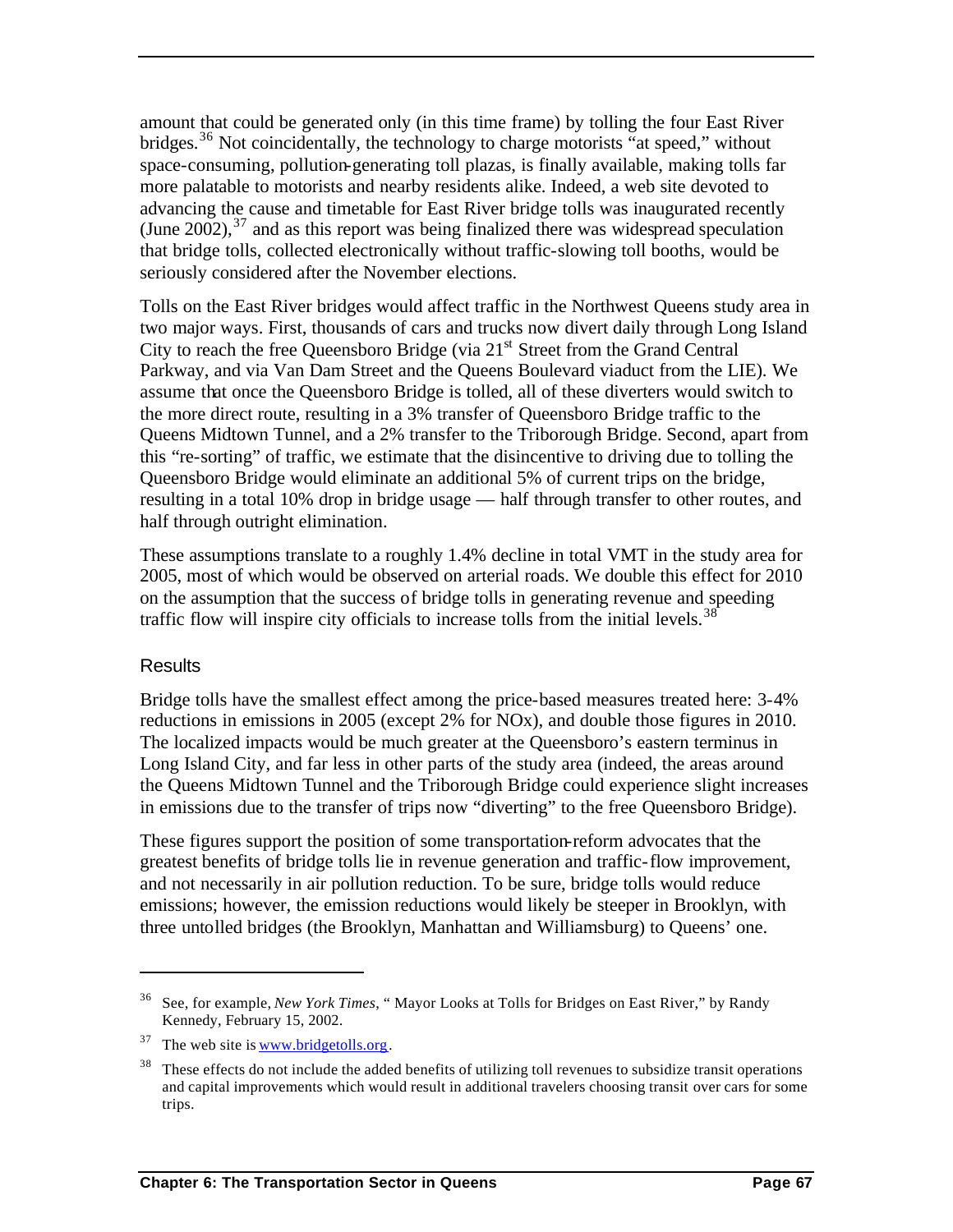#### Pricing Measures — Summary

The analysis here demonstrates that area-wide or even city-wide pricing strategies offer significant opportunities for reducing air pollution and carbon dioxide emissions on a large scale. The effects of the various pricing strategies on emissions are summarized in the next table. (We have chosen just one year and three pollutants to simplify the discussion.)

|                          | VOCs   | $PM-2.5$ | CO2     |
|--------------------------|--------|----------|---------|
| Cents-per-mile insurance | $-15%$ | $-11\%$  | $-11%$  |
| <b>VMT</b> fees          | $-16%$ | $-13%$   | $-12\%$ |
| Weight-distance charges  | $-21%$ | $-19%$   | $-16%$  |
| Gasoline tax increase    | $-14%$ | $-11\%$  | $-25%$  |
| Bridge tolls             | $-8%$  | $-6%$    | $-6%$   |

**Table 6.3 Estimated Changes in Vehicular Emissions, 2010 vs. 2010 Base Case**

*Emission changes are relative to 2010 base case. Reductions in CO are similar to those for VOCs; similarly for PM-10 with respect to PM-2.5. NOx reductions tend to be roughly half of those for VOCs.*

The values in the table suggest that weight-distance charges are most effective in reducing emissions of "traditional" pollutants, especially particulates, while increased gasoline taxes are the best route for reducing carbon dioxide. These results are precisely what one would expect, since weight-distance charges exact a severe toll on the heavy vehicles such as 18-wheelers that are the most prolific generators of particulates, while gasoline taxes nudge drivers toward buying and driving less gasoline-consuming cars and  $t$ rucks<sup>39</sup>

In another sense, however, most of the measures discussed here and summarized above should be viewed as "both/and" rather than "either/or" policies. Cents-per-mile insurance is essentially a consumer-reform measure that happens to have considerable potential to reduce driving by shifting insurance costs from a fixed to an incremental basis. VMT fees and weight-distance charges are means of weaning drivers from their least-essential trips while also generating municipal revenues to offset some of the fiscal and "external" costs of car and truck use. A boost in the gasoline tax is at least as much of an energy-policy reform as a transportation measure, since it would reduce petroleum usage more and faster than miles driven. And bridge tolls are primarily a tool for improving traffic flow, raising revenue, and rationalizing the regional transportation system.

In fact, leaving aside real-world limitations on legislative time and citizen attention, the above five measures could be regarded as potentially complementary, save for VMT fees and weight-distance charges, the latter of which is essentially a more finely-tuned and comprehensive version of the former.

The synergistic effects of combined measures can roughly be estimated through a simple multiplicative process involving the "complements" of the emission reductions. To calculate the combined effect on PM-2.5 emissions in 2010 of cents-per-mile insurance

Note that cents-per-mile insurance was evaluted only for passenger vehicles, whereas the other pricing measures extend to commercial traffic as well.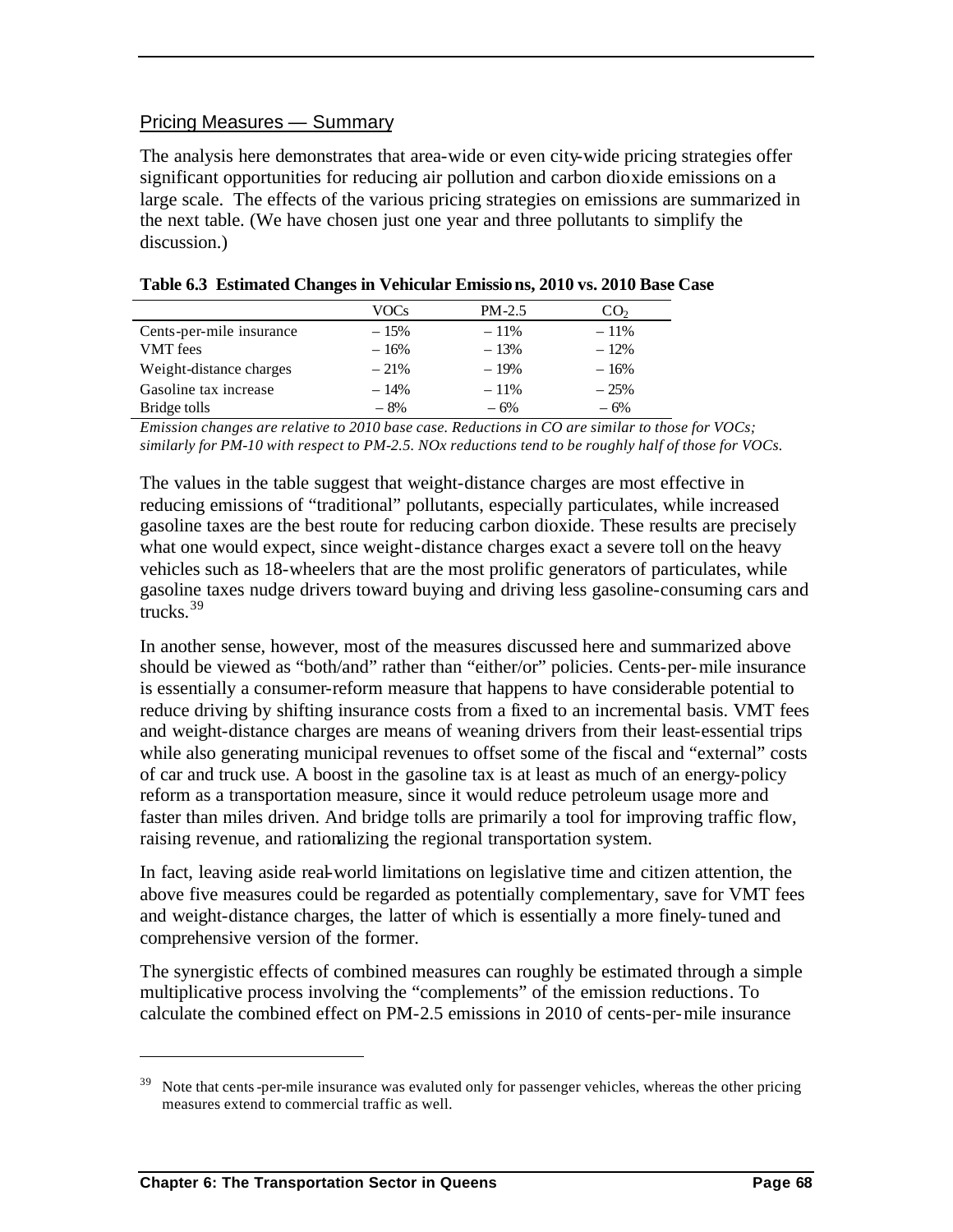and weight-distance charges, for example, multiply 89% (the complement, from 100%, of the 11% reduction from cents-per-mile insurance) by 81% (the complement of the 19% reduction from higher gas taxes). This yields 72%, indicating a combined reduction in PM-2.5 emissions of 28% (the complement of 72%).

The same procedure may be used to estimate the combined effects of any two or more measures for any pollutant analyzed here. The result in each case will be the percentage change in emissions relative to the base case for 2010. To calculate the change relative to current (2000) emissions, the process just described must be repeated, using the corresponding percentage figure in Table 6.2. Continuing the example just above, since emissions of PM-2.5 are projected to decrease by 38% from 2000 to 2010, absent any of the policies discussed here, the combined effect of cents-per-mile insurance and increased gasoline taxes is estimated by multiplying 72% (derived just above) by 62% (the complement of the 38% decline from 2000 to the 2010 base case), yielding 45%, and indicating that the two measures combined will yield a 55% net reduction in PM-2.5 emissions in 2010, measured relative to 2000.

For completeness, Table 6.4 shows changes in emissions in the Northwest Queens study area for individual measures, relative to current (year-2000) emissions.

|                              | VOCs   | $PM-2.5$ | CO <sub>2</sub> |
|------------------------------|--------|----------|-----------------|
| 2010 Base Case (no measures) | $-52%$ | $-34%$   | $+18%$          |
| Cents-per-mile insurance     | $-59%$ | $-42%$   | $+5%$           |
| <b>VMT</b> fees              | $-59%$ | $-43%$   | $+4%$           |
| Weight-distance charges      | $-61%$ | $-47%$   | $-1\%$          |
| Gasoline tax                 | $-58%$ | $-41%$   | $-11%$          |
| Bridge tolls                 | $-55%$ | $-39%$   | $+11%$          |

**Table 6.4 Estimated Changes in Vehicular Emissions, 2010 vs. 2000**

*Emission changes are relative to 2000 base case.*

The top row of the table makes clear that emissions of conventional vehicular pollutants will decline markedly, even without implementing any economic incentives to reduce driving. Still, the various incentives discussed here will deepen the reductions, by up to 10 percentage points (and more, in the case of weight-distance charges and fine particulates). Conversely,  $CO<sub>2</sub>$  emissions will rise by 18% with no policies, will fall 11% if gasoline taxes are increased significantly, and will either stay roughly constant or increase somewhat under the other policies discussed here.

## **6.6.2 Fuel And Tailpipe Emission Control Measures**

Heavy-duty diesel vehicles (HDDVs) — largely 18-wheelers and transit buses — account for only 4% of vehicle miles traveled in the study area but produce 40% of vehicular emissions of particulates (PM-10) and fully half of the fine particulates (PM-2.5). Although these shares are projected to decline by 2010, this disproportion argues for focusing emission-control efforts on these HDDVs

There are other reasons as well: heavy-duty diesel vehicles are far fewer in number than private automobiles, or even commercial vans. Accordingly, retrofitting emission-control devices on a meaningful percentage of the HDDV fleet in Northwest Queens appears far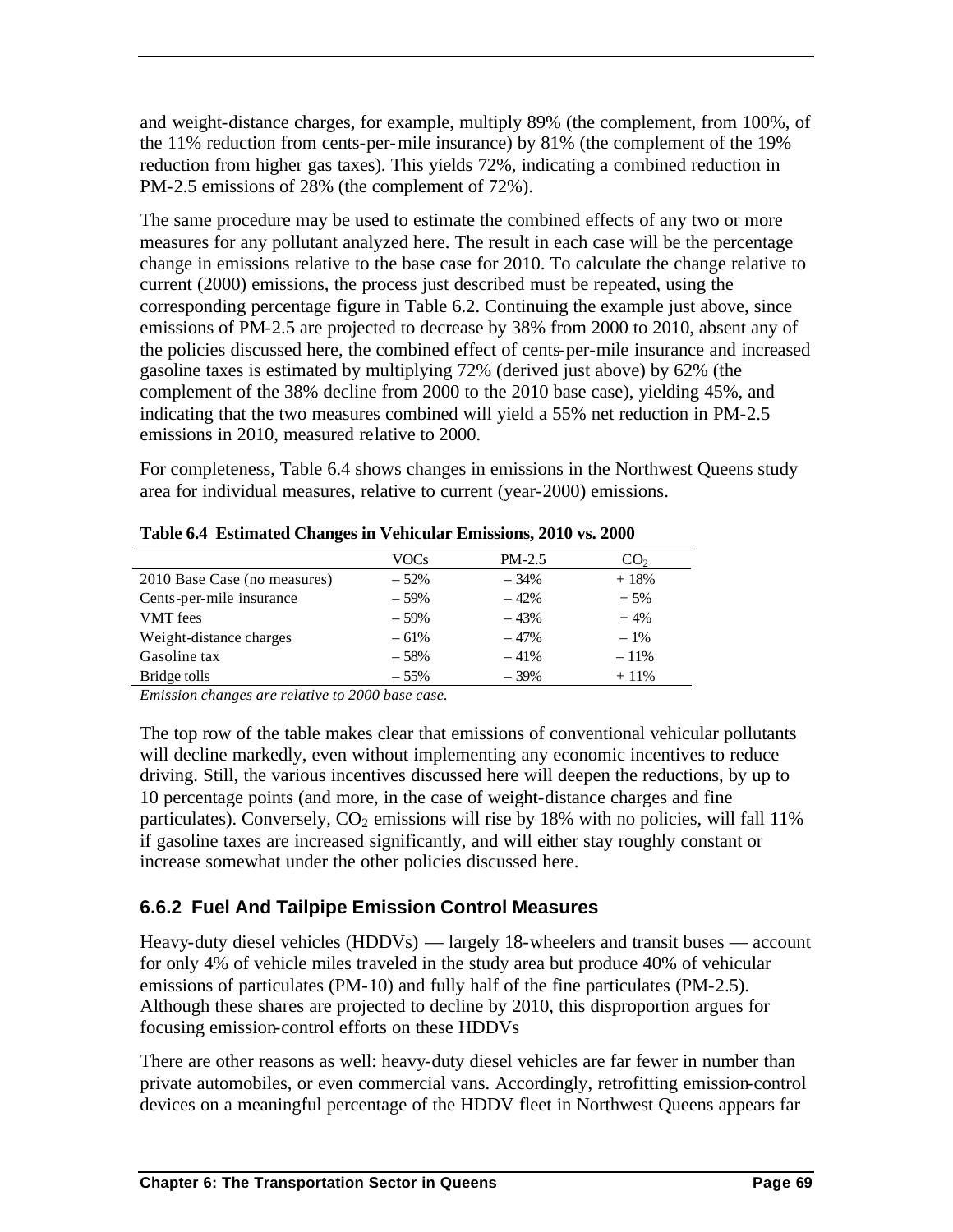more feasible than converting a comparable share of cars and small trucks to electric propulsion or natural gas fuels. HDDV's also have longer lifetimes than ordinary cars or trucks, and will therefore keep polluting longer, absent active intervention.

#### Ongoing Progress in Reducing Heavy-Duty Diesel Vehicle Emissions

Currently, a typical HDDV emits particulates (PM-10) at almost 20 times the per-mile rate of an ordinary sedan (based on U.S. EPA emission factors); the disparity in emission rates for fine particulates (PM-2.5) is even greater, around 30-fold. By 2010, however, these relative ratios will be trimmed by half, to around 10 (for PM-10) and 15 (for PM-2.5), or roughly proportional to the respective vehicle weights. The disparity in emissions of VOCs and CO (but not NOx or  $CO<sub>2</sub>$ ) will shrink similarly, according to EPA projections.

Three efforts already underway have been reducing emissions from 18-wheelers and transit buses for some time. First, to comply with federal regulations taking effect in 1994 and subsequent model years, manufacturers added electronic fuel injection with feedback while modifying combustion chambers and pre-chambers to optimize combustion and keep emissions below smoke limits. With each passing year, substantial reductions in emissions of particulates, VOCs and CO have been propagating through the HDDV "fleet"; according to EPA estimates, by the end of this year nearly two-thirds of the miles traveled by HDDV's will be from this cleaner, post-1993 vintage, with the figure reaching 90% by the end of 2010.

Second, the sulfur content of diesel fuel burned by HDDVs is scheduled to plunge, to 15 or lower parts of sulfur per million, from the current 350-500 ppm, a change that is estimated to reduce per-mile emissions of particulates by roughly one-tenth. All New York City Transit (MTA) buses converted to this cleaner fuel as of late 2000. All other buses, 18-wheelers and other diesel-burning vehicles, not only in New York City but throughout the United States, are required to do the same beginning on January 1, 2007.

Third, a smaller number of buses in Queens and some other boroughs, primarily operated by private "franchise" lines, have converted to compressed natural gas (CNG). Use of this fuel is estimated to cut particulate emissions from "uncontrolled" diesel fuel tailpipes by twenty-fold,<sup>40</sup> while also reducing VOC emissions by 90% and NOx emissions by 40%. (However, CO emissions from CNG are around 10% *higher* than those from diesel fuel.)

#### Pollution-Control Progress at NYC Buses

 $\overline{a}$ 

The use of cleaner fuels by buses just noted is particularly significant for the study area, insofar as transit buses account for around 14-15% of all HDDV (heavy-duty diesel vehicle) miles traveled in Northwest Queens. (This share is apportioned roughly 4-to-1 between "city buses" operated by New York City Transit (NYCT), and private buses

Motor vehicles also emit particulates from brake lining and tire wear. Taking those sources into account, "total" particulate emissions decline around 10-fold from switching to CNG from conventional diesel fuel.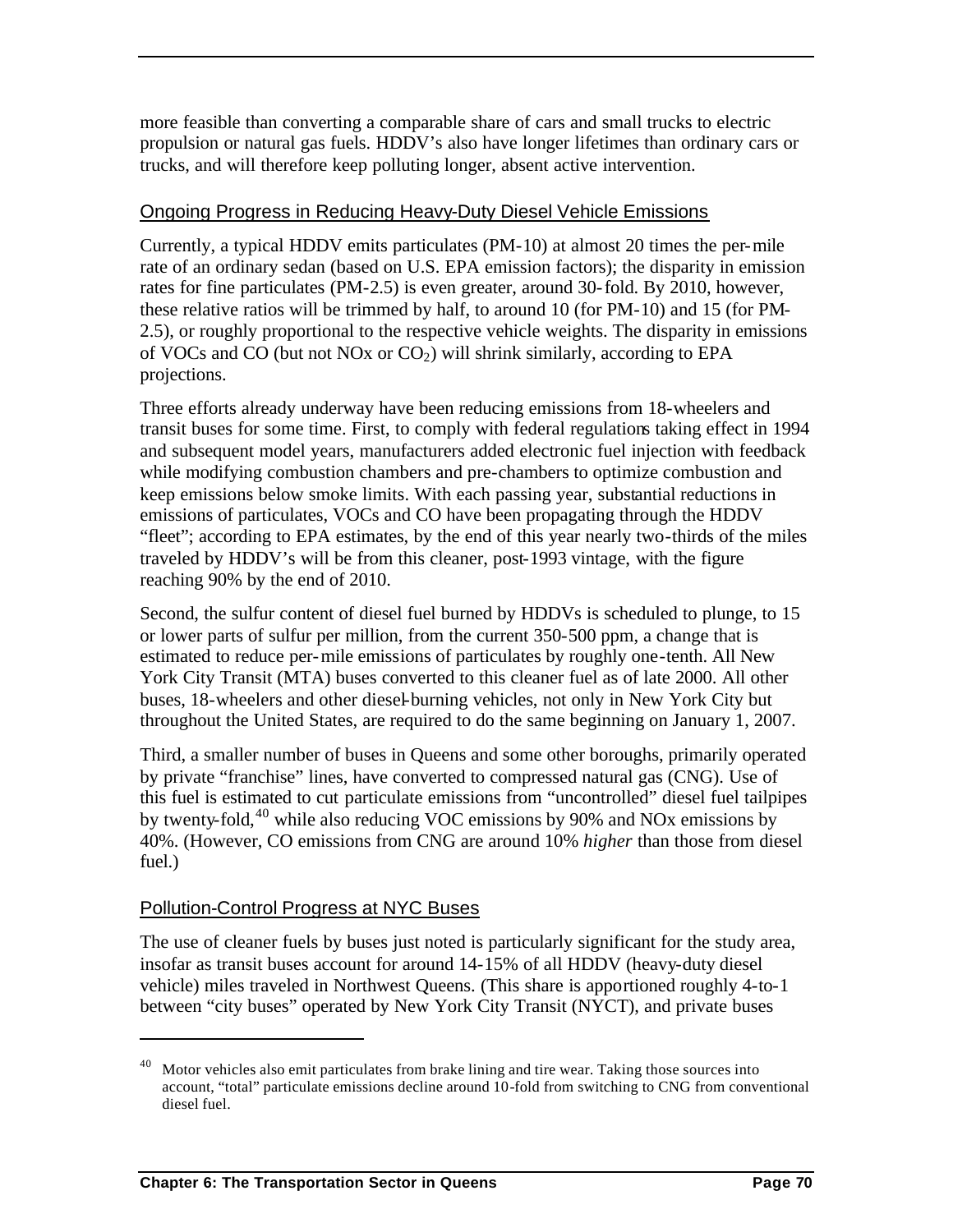operating under City franchises.<sup>41</sup>) These vehicles are undergoing significant changes in pursuit of cleaner air, as follows:

- The entire NYCT fleet of buses (approximately 4,500) was converted to lowsulfur fuel as of late 2000, as noted above.
- As of last year (2001), 5% of the NYCT fleet (221 buses) were operating on compressed natural gas (CNG); those figures are scheduled to rise to 14% (646 buses) by 2006.
- Also by 2006, 9% of NYCT buses (390 buses) are scheduled to use hybridelectric propulsion.
- By the end of 2003, all other NYCT buses, close to 3,500 in number (77% of the fleet) are to be outfitted with an add-on device known as a catalyst-based diesel particulate filter, or CB-DPF (DPF for short), which funnels exhaust gases through a ceramic filter where gases and particles in the gas stream are burned ("oxidized"). DPFs destroy an estimated 90% of particulate matter, along with approximately 90% of VOCs and  $CO.<sup>42</sup>$
- Of the roughly 1,250 franchise buses, approximately one-quarter currently run on CNG, and that share is expected to rise. $43$

#### **Assumptions**

 $\overline{a}$ 

Table 6.5 shows the estimated effect on emission rates (pollutant emissions in grams per mile) from the fuel and tailpipe measures being considered for heavy-duty diesel trucks:

As the table indicates, the use of low-sulfur diesel fuel reduces particulate emissions from heavy-duty diesel vehicles by close to 10%, while the use of diesel particulate filters (which requires low-sulfur fuel) reduces HDDV emissions of all of the key vehicular pollutants except NOx by around 90%. Compressed natural gas achieves roughly 90% reductions in VOCs and particulates and 40% for NOx while unfortunately increasing CO emissions by 10%.

<sup>&</sup>lt;sup>41</sup> City-wide NYC transit buses currently log 102 million "revenue miles" annually. (MTA/NYCT, Dept. of Transit Buses, "NYCT Experience With Clean Fuel Technologies," slide presentation, May 2, 2002, p. 3), 9% of which we apportion to the Study Area, based on its share of all NYC VMT (we also add 10% for "deadheading" and divide twice by 1.02 to adjust to year-2000 miles), resulting in 9.7 million miles. A similar procedure applied to the estimated 26.3 million miles by franchise buses citywide yields an estimated 2.4 million miles in the Study Area. HDDV's — primarily 18-wheelers and transit buses — traveled an estimated 83-84 million miles in the Study Area in 2000.

<sup>&</sup>lt;sup>42</sup> Diesel particulate filters require low-sulfur fuel to function, since anything more than trace levels of sulfur dioxide in the gas stream prevents the catalyst from provoking the necessary chemical reactions. Accordingly, conversion of diesel vehicles to low-sulfur fuel, whether on a fleet basis as the NYC Transit Authority has already implemented on its buses, or on the nationwide level that EPA is requiring in 2007, is a prerequisite to installing and operating DPF's.

Data on NYCT bus conversions is from MTA/NYCT slide presentation, op. cit. Franchise bus statistic is from Tri-State Transportation Campaign, *Mobilizing the Region*, Issue 369, June 10, 2002.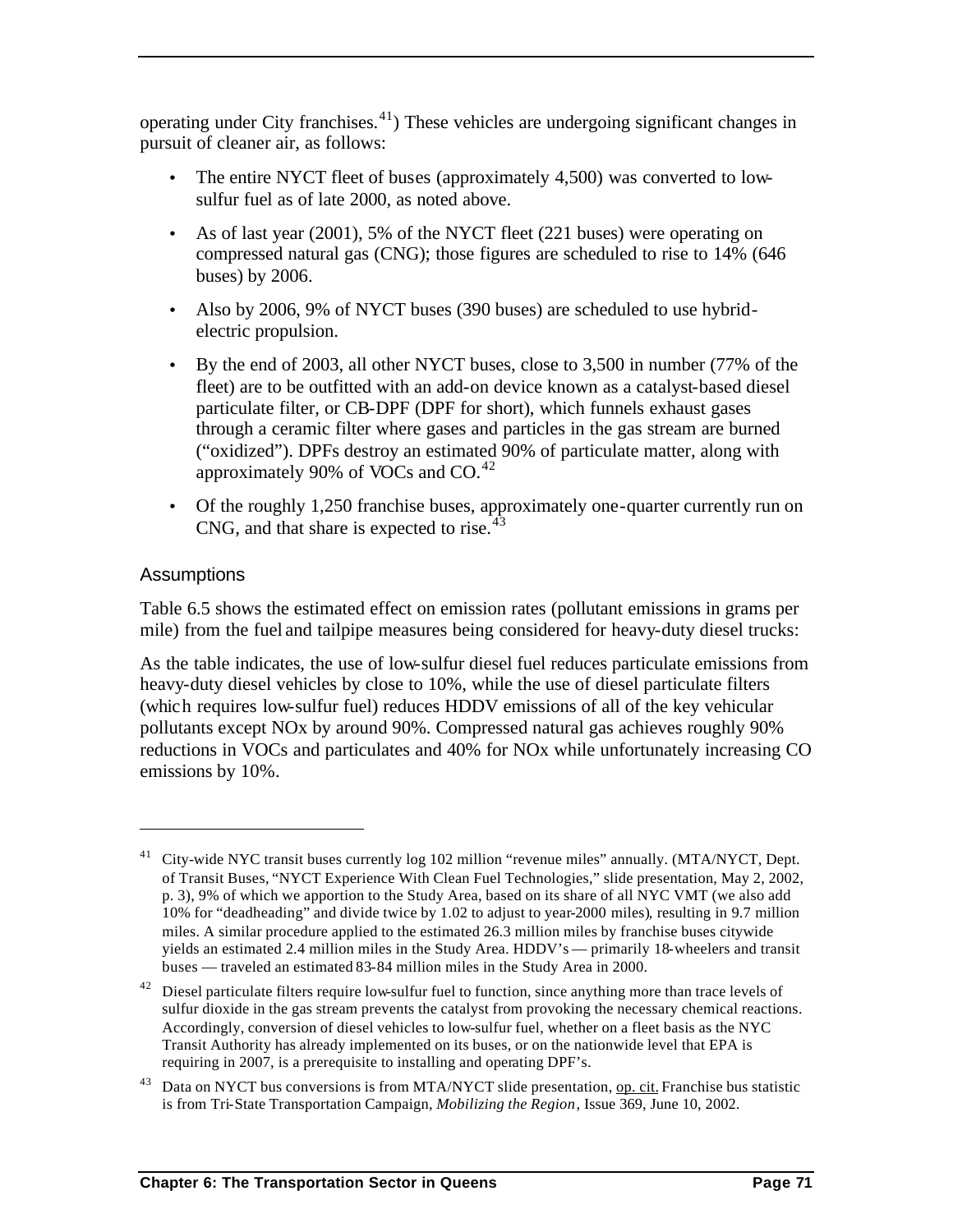|                                   | Percent Reduction in Emissions |               |         |  |
|-----------------------------------|--------------------------------|---------------|---------|--|
|                                   | Low-S Fuel                     | $Low-S + DPF$ | CNG     |  |
| Volatile Organic Compounds (VOCs) | 0%                             | $-90%$        | $-90%$  |  |
| Carbon Monoxide (CO)              | 0%                             | $-90%$        | $+10\%$ |  |
| Nitrogen Oxides (NOx)             | 0%                             | $0\%$         | $-40%$  |  |
| Particulates (PM-10)              | $-8%$                          | $-92%$        | $-91%$  |  |
| Fine Particulates (PM-2.5)        | $-9%$                          | $-92%$        | $-91%$  |  |

#### **Table 6.5 Effects of Fuel & Tailpipe Measures on HDDV Emissions**

*DPF = Diesel Particulate Filter. CNG = Compressed Natural Gas. Percentages for VOCs, CO and NOx are approximate and are drawn from the technical literature. Percentages for particulates are calculated from US EPA Mobile 6 model and are relative to uncontrolled levels (high-sulfur fuel without particulate filters) for 2010. Particulate reduction percentages fall to around 80% when non-tailpipe emissions from tire wear and brake lining are included (as they are in the area-wide emission calculations in this report). CO2 emissions are largely unaffected by the measures shown.*

As a base case assumption for 2000, we assumed that low-sulfur fuel was used for 11.1% of all VMT by heavy-duty diesel vehicles in the Northwest Queens study area (this is the share accounted for by NYCT buses, less the small amount using CNG); and that 1.3% uses CNG, reflecting NYCT use of compressed natural gas along with a quarter of franchise buses.

|                   | '05 Base | '05 DDD | $'05$ CNG | 10 Base | $'10$ DDD | '10 CNG- |
|-------------------|----------|---------|-----------|---------|-----------|----------|
| % low-Sulfur fuel | 11.4%    | 22.8%   | 11.4%     | 96.9%   | 96.9%     | 80.0%    |
| $%$ DPF           | 10.0%    | 19.9%   | 10.0%     | 19.0%   | 38.0%     | 19.0%    |
| $%$ CNG           | 3.1%     | 3.1%    | 14.5%     | 3.1%    | 3.1%      | 22.1%    |
| % uncontrolled    | 85.5%    | 74.2%   | 74.2%     | 9%      | 0%        | 0%       |

**Table 6.6 Penetration Rates among Heavy-Duty Diesel Vehicles for 2005 and 2010**

*Percentages are assumed shares of VMT by HDDV's. DPF = Diesel Particulate Filter. CNG = Compressed Natural Gas. Uncontrolled means high-sulfur diesel fuel. DDD denotes a "dump dirty diesel" strategy described in text directly below. Figures ignore hybrid-electric vehicles (buses), whose small share is subsumed under low-sulfur fuel.* 

The base case assumptions for 2005 shown in Table 6.6 are similar, except that the CNG share of HDDV VMT rises to 3%, and all NYCT buses not burning CNG (accounting for 10.0% of VMT by heavy-duty diesel vehicles) are assumed to be equipped with diesel particulate filters. Under this base case scenario, 14.5% of all HDDV mileage in the study area is "controlled" (uses low-sulfur fuel or CNG), while the remaining 85.5% continues to use high-sulfur fuel.

We also analyzed two "pro-active" scenarios for 2005, in which the share of VMT by heavy-duty diesel vehicles in the study area that is controlled in some fashion increases from 14.5%, to 25.8%. In the scenario we have dubbed "dump dirty diesel" or "DDD" (the name is borrowed from NRDC's long-standing campaign with the same objective), the share of HDDV VMT using low-sulfur fuel doubles, from 11.4% to 22.8%; at least as importantly, most of those vehicles are assumed to be equipped with diesel particulate filters. The share using CNG remains 3.1%. The other, "CNG" scenario uses the business-as-usual assumptions about low-sulfur fuel and DPF's but increases the share of HDDV mileage using CNG to 14.5%.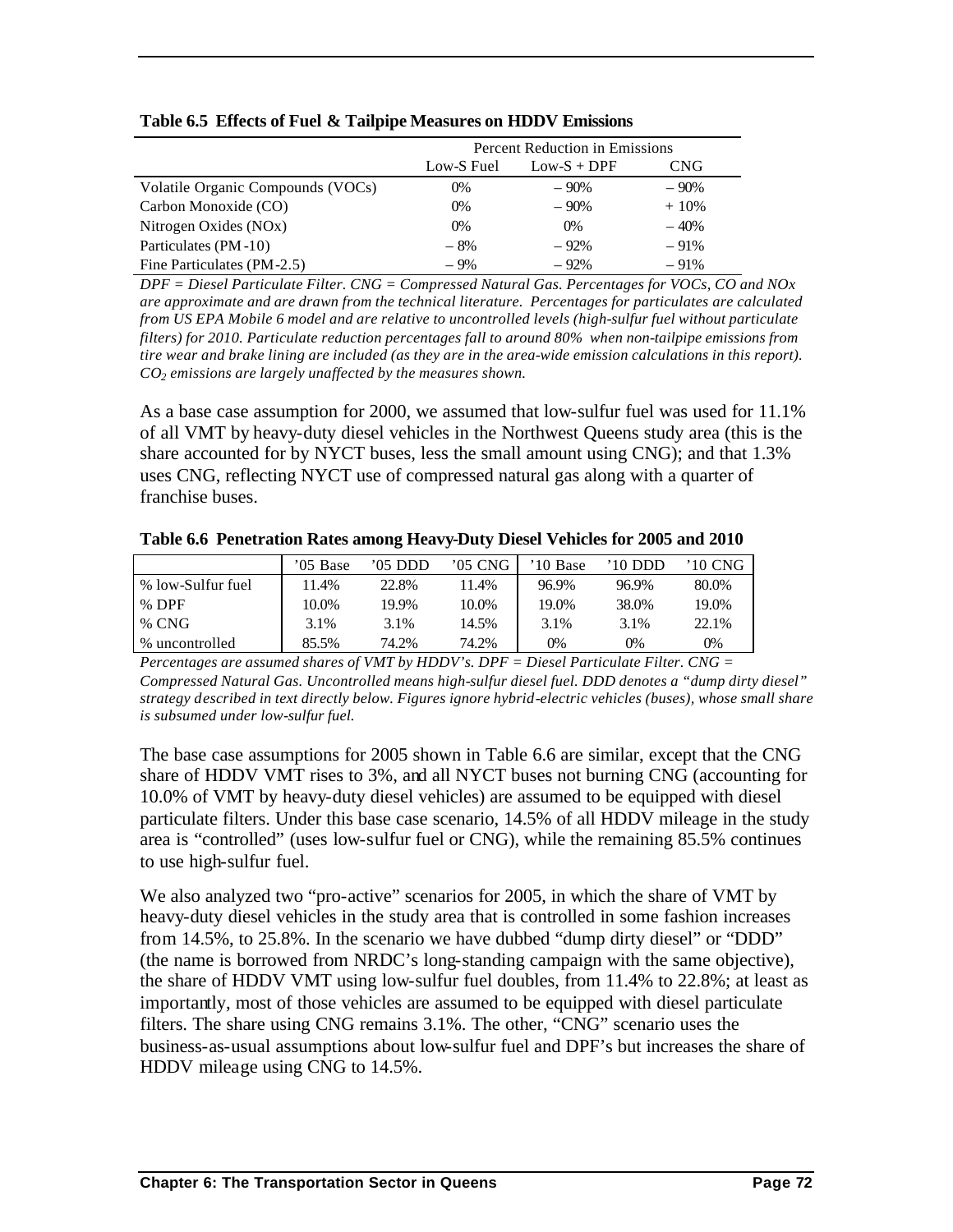For 2010, all heavy-duty diesel vehicles except those using CNG are assumed to be fueled by low-sulfur diesel. In addition, U.S. EPA forecasts that 38% of all HDDV mileage will be by trucks and buses using diesel particulate filters. To be conservative, we have applied this figure only to the dump-dirty-diesel scenario, while halving it, to 19%, for the business-as-usual and CNG cases. For the latter, we upped the share of VMT using CNG to 22%, to equalize the two pro-active scenarios (dump dirty diesel and CNG) as to use of CNG or DPF's.

#### **Results**

Table 6.7 summarizes the reductions expected in vehicular emissions in the study area in 2005 and 2010 relative to 2000, under three different sets of assumptions as to the types and extent of pollution control measures applied to 18-wheelers, transit buses and other heavy-duty diesel vehicles (HDDVs). The effectiveness of the dump-dirty-diesel or compressed natural gas strategies can be estimated as the net difference between each entry in those columns and the base case entry to the left.

**Table 6.7 Impacts of HDDV Fuel & Tailpipe Controls on Total Vehicular Emissions**

|                                   | $'05$ Base | $'05$ DDD | '05 CNG | '10 Base | '10 DDD | '10 CNG |
|-----------------------------------|------------|-----------|---------|----------|---------|---------|
| Volatile Organic Compounds (VOCs) | 28.5%      | 28.9%     | 28.9%   | 51.5%    | 52.4%   | 52.4%   |
| Carbon Monoxide (CO)              | 20.9%      | 21.2%     | 20.9%   | 33.2%    | 33.7%   | 33.1%   |
| Nitrogen Oxides (NOx)             | 24.1%      | 24.1%     | 25.2%   | 48.3%    | 48.3%   | 49.7%   |
| Particulates (PM-10)              | 14.4%      | 17.0%     | 17.3%   | 20.8%    | 24.6%   | 24.5%   |
| Fine Particulates (PM-2.5)        | 24.1%      | 27.6%     | 28.0%   | 34.4%    | 39.4%   | 39.3%   |

*All percentages are reductions from all study-area vehicles combined from year-2000 levels, in the absence of any pricing measures such as VMT fees or higher fuel taxes. Figures are given to one decimal point to reveal (small) differences between columns, and should not be considered definitive as absolute levels. Carbon dioxide (CO2) changes are not shown since these are uniform across the three scenarios. Base = Business-As-Usual Scenarios summarized in preceding table. Similar for DDD (Dump Dirty Diesel Strategy) and CNG (Compressed Natural Gas Strategy).* 

Following are the key findings from the table:

- VOC emissions fall significantly in any event; the dump-dirty-diesel (DDD) and compressed natural gas (CNG) strategies accelerate the reductions only modestly, by one-half to one percentage point;
- CO emissions are barely affected by the DDD and CNG strategies, reflecting the fact that they are overwhelmingly produced by ordinary cars and trucks rather than by heavy-duty diesel vehicles;
- The already significant decline in NO<sub>x</sub> emissions around one-quarter in 2005 and one-half in  $2010$  — can be accelerated slightly, by 1 to  $1\frac{1}{2}$  percentage points — through a strategy to convert more transit buses and some 18-wheelers to CNG;
- Both the DDD and CNG strategies can noticeably affect particulate emissions, reducing them by 3-5 percentage points more than would otherwise occur "automatically" through the ongoing improvement in engine and emissionscontrol technology for cars, gasoline-burning trucks and HDDVs.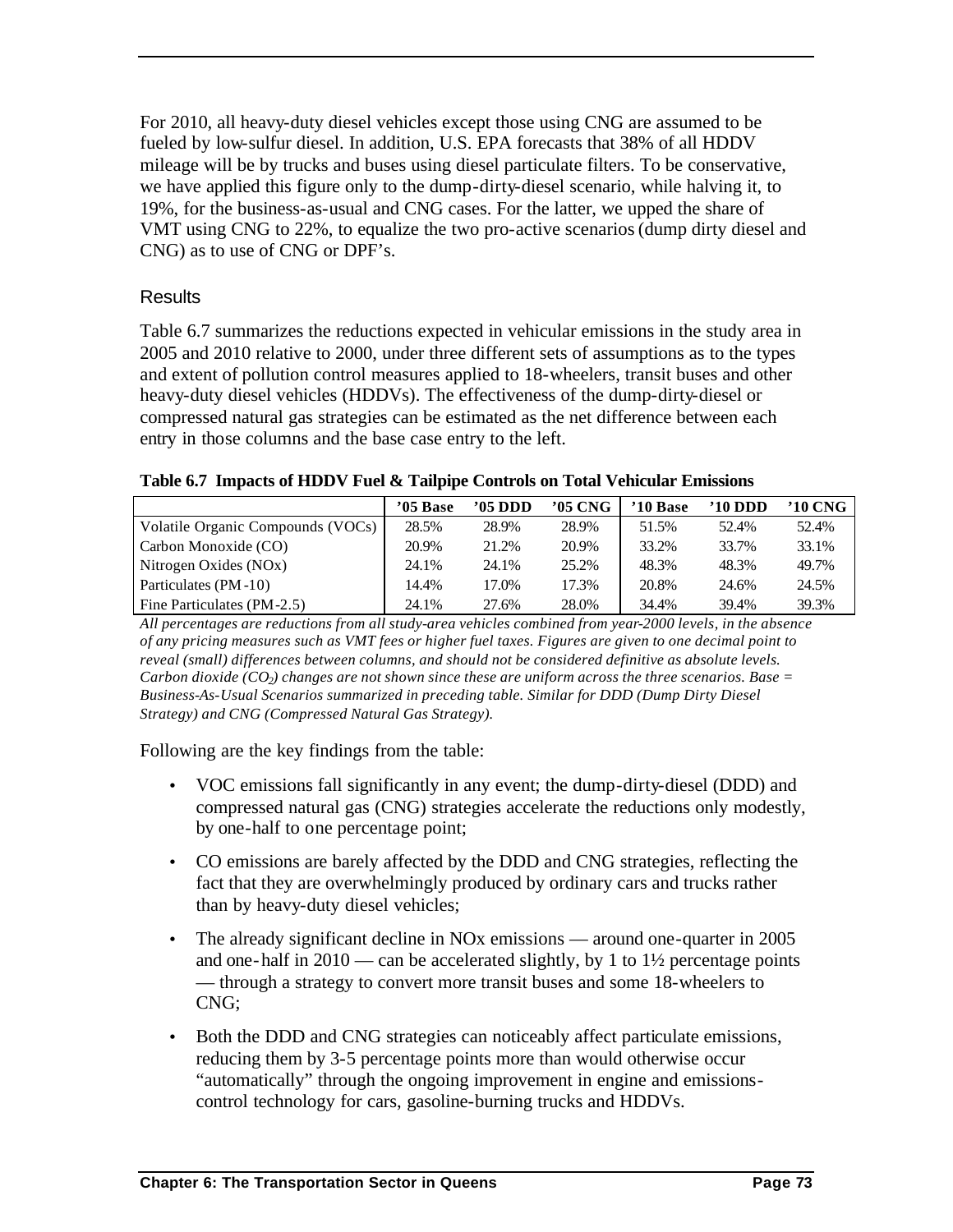Note that the measures to reduce emissions from HDDVs will have their greatest impacts in those parts of Queens with the highest concentrations of heavy-truck traffic.

### **6.6.3 Pricing Measures vs. Tailpipe/Fuel Measures**

The title of this section may be a misnomer, insofar as pricing measures such as weightdistance fees or per-mile insurance can be pursued side-by-side with, rather than as alternatives to, measures to reduce emissions by changing engines or fuels. Nevertheless, in pursuing policy changes it is often necessary to compare the effectiveness of different measures, if only because limits on citizen and official "attention" often turn potentially complementary options into mutually exclusive choices.

It is also helpful to focus on a single pollutant; we have selected PM-2.5, a pollutant that has come to dominate expert and public concern about air pollution, and which is amenable to both sets of measures — pricing and tailpipe/fuel. Table 6.8 shows the estimated reduction in PM-2.5 emissions from vehicular sources in the Northwest Queens study area for 2010, compared to base case estimates for 2000.

|                                      | <b>Base</b> | <b>DDD</b> | CNG |
|--------------------------------------|-------------|------------|-----|
| 2010 Base Case (no pricing measures) | 34%         | 39%        | 39% |
| Cents-per-mile insurance             | 42%         | 46%        | 46% |
| Weight-distance charges              | 47%         | 51%        | 51% |
| Gasoline tax                         | 41%         | 46%        | 46% |
| Bridge tolls                         | 39%         | 43%        | 43% |

**Table 6.8 Reductions in Total Vehicular Emissions of PM-2.5, 2010 vs. 2000**

*Base = Base Case scenarios summarized in preceding table. Similar for DDD (Dump Dirty Diesel Strategy) and CNG (Compressed Natural Gas Strategy). Impacts of VMT fees are not shown, since it is assumed that "smarter" weight-distance charges would be implemented instead.*

Each entry in the table gives the expected reduction in emissions of fine particulates in the study area in 2010 (vs. 2000) from *combining* a single pricing measure with a single diesel-tailpipe or fuel strategy. For example, the "51%" entry in the center of the table indicates that combining weight-distance charges for all vehicles with a "dump dirty diesel" strategy for heavy-duty diesel vehicles brings about an expected 51% reduction in PM-2.5 emissions.

The effectiveness of the various pricing policies can be calculated by subtracting any entry from the corresponding entry in the first data row; similarly, the effectiveness of the dump-dirty-diesel or compressed natural gas strategies can be calculated by subtracting any entry from the corresponding entry in the first data column.

The table indicates that the most-effective pricing measure, weight-distance charges, adds around a dozen percentage points to the naturally-occurring percentage reduction in PM-2.5 emissions from motor vehicles from 2000 to 2010, while either of the tailpipe/fuel measures adds 4-5 percentage points to the impacts of any of the pricing measures. Considering that the dump-dirty-diesel and CNG strategies have virtually no effect on overall vehicular emissions of the other pollutants (VOCs, CO and NOx, not to mention  $CO<sub>2</sub>$ ), whereas weight-distance charges reduce them by an average of a dozen percentage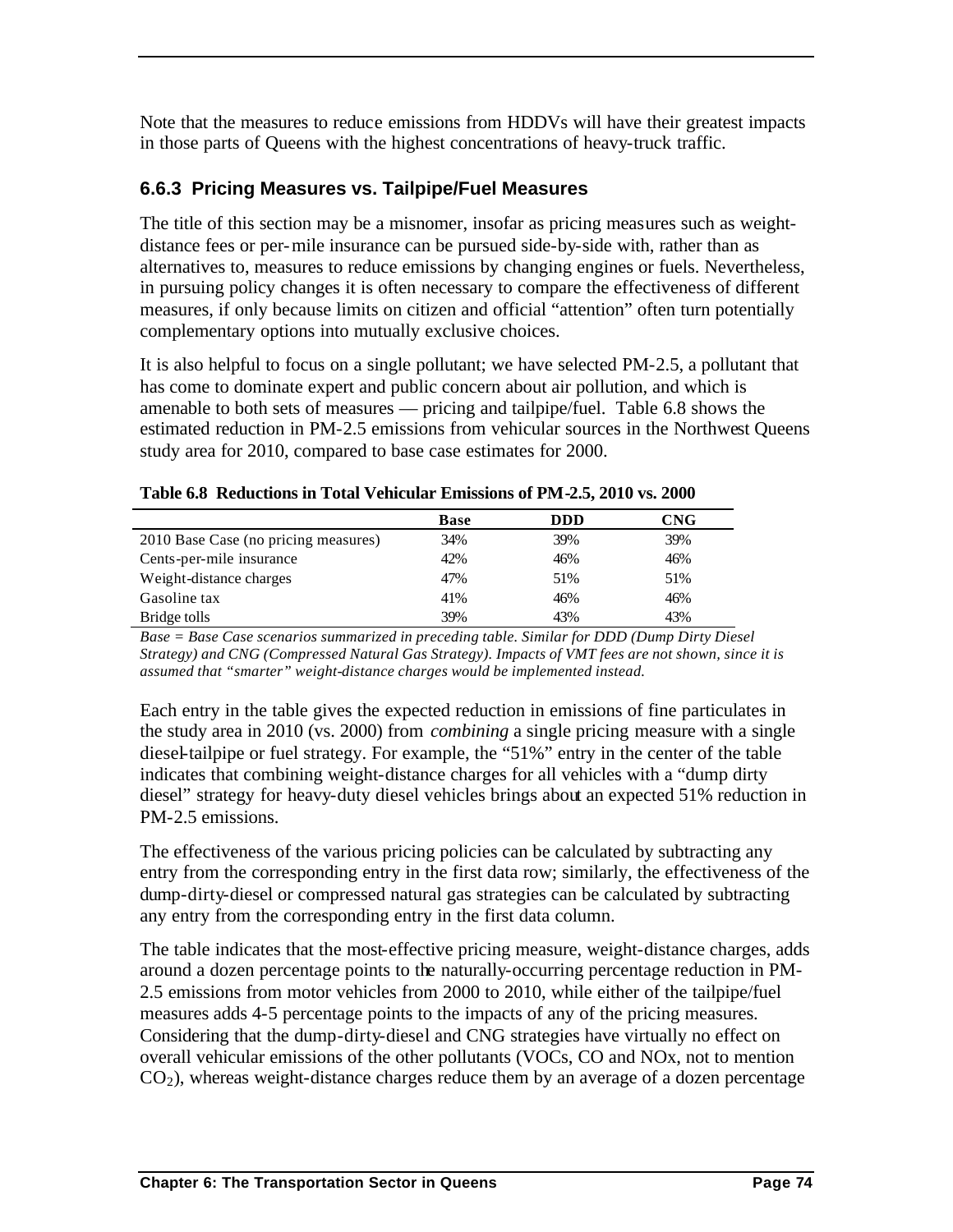points, it is clear that the strongest pricing measure has the potential to reduce emissions by considerably more than the tailpipe/fuel measures.

However, this is hardly the end of the discussion. The DDD and CNG strategies are far more attainable politically than any of the pricing measures. Stated differently, it could be argued that enacting any of the pricing measures would require watering them down (i.e., reducing the cents-per-mile or cents-per-gallon charge) to the point where their effect on pollutant emissions would be no greater than that of the tailpipe/fuel measures. On the other hand, insofar as the two types of measures are technically and administratively complementary, there is no inherent reason that they could not be pursued and achieved in tandem.

# **6.7 Summary of Results**

Following are the key findings from our analysis of vehicular emissions, and of the leading potential strategies for reducing them, in the Northwest Queens study area:

- *Ongoing Emission Reductions:* Policies already in place, including ongoing improvements in engine technology, conversion to cleaner diesel fuel, and largescale adoption of clean engine and fuel measures by New York City Transit and other bus operators, make it a virtual certainty that emissions of pollutants considered harmful to human health from motor vehicles in the study area will decline significantly in 2005 and 2010, relative to current (2000) levels. The anticipated reductions (calculated for all on-road motor vehicles in the study area, in 2010 vs. 2000) range from 21% for total particulates (PM-10) to 52% for volatile organic compounds (VOCs).
- *Greenhouse Gases:* The lone exception to these impressive expected reductions is that vehicular emissions of carbon dioxide  $(CO<sub>2</sub>)$ , the greenhouse gas that results automatically from burning petroleum and all other fossil fuels, are expected to increase by 18% from 2000 to 2010. This anticipated increase is a product of several factors: an expected 13% increase in vehicle miles traveled; the continuing switch of passenger travel from sedans to more-inefficient sport utility vehicles; and the further reduction in fuel efficiency from higher levels of traffic congestion on area roads and highways.
- *Pricing Measures:* The ongoing reductions in health-damaging emissions can be accelerated, and the expected increase in  $CO<sub>2</sub>$  emissions reduced and perhaps even reversed, by adopting "pricing" policies designed to encourage motorists to conserve fuel or miles driven or both. One such policy, switching the basis for purchasing car insurance from "per-year" to "per-mile" pricing, has the potential to reduce emissions of most automotive pollutants by 11% to 15%, simply by rearranging (without increasing) auto insurance premiums. Another measure, weight-distance fees, is estimated to have an even greater impact on most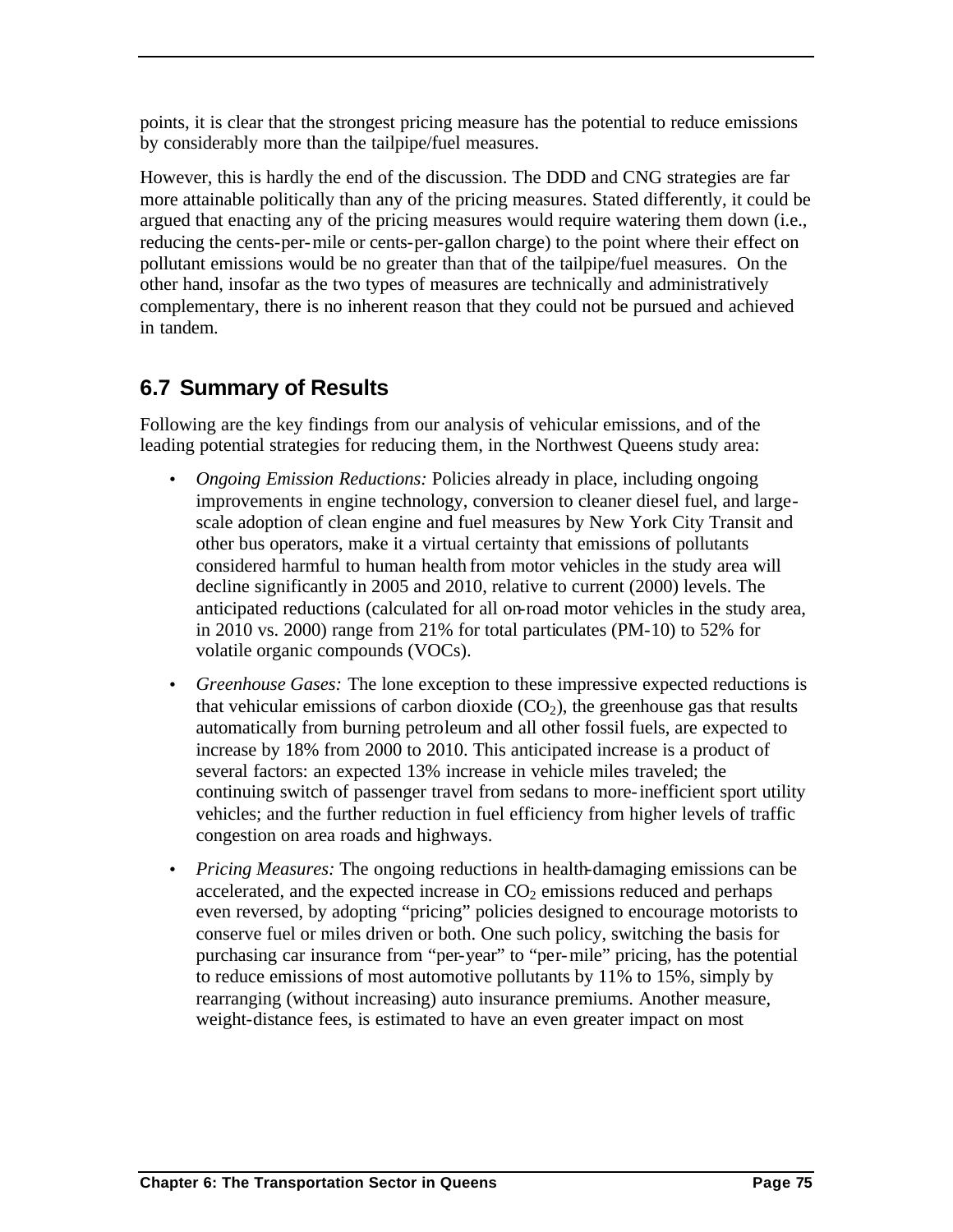pollutants, reducing them by 16% to 21% in 2010 (compared to expected emissions in 2010 absent any pricing measures).  $44$ 

- *Speed-Emissions Connection:* The increase in vehicular traffic expected for the study area will translate into more stop-and-go travel and slower average speeds, both of which tend to raise per-mile and per-vehicle emissions of pollutants. This phenomenon means that pricing measures will reduce emissions in two ways: directly, by reducing the numbers of miles driven and vehicles on the road; and indirectly, by helping to maintain smoother and faster traffic flows and thus keeping per-mile emission rates from rising.
- *Diesel Emissions:* Two "tailpipe" and/or fuel measures are considered here, both applying only to heavy-duty diesel vehicles (HDDV's). One involves increased use by heavy trucks and transit buses of diesel particulate filters (DPF's); the other would accelerate and expand conversion of some of these vehicles to compressed natural gas (CNG) fuel. Both measures would have a modest effect on overall emissions from motor vehicles in the study area, reducing particulate emissions by only 5-8 percent in 2010 (vs. base case levels for that year), and affecting other pollutants little or not at all. Both measures are extremely effective where used, but they appear to be applicable to only a very small fraction of the total car and truck vehicle "fleet" in the study area.
- *Gasoline Taxes:* Neither tailpipe/fuel measure will reduce CO<sub>2</sub> emissions, and, with one exception, the various pricing policies will only slow the increase in vehicular emissions of this greenhouse gas or, at best, offset the increase. The exception is that a \$1/gallon boost in gasoline taxes by 2010 would turn an expected 18% *increase* in study-area vehicular emissions of CO2 into an 11% *reduction*.
- *Targeting Heavy Truck Fuels and Tailpipes:* Either or both of the DPF and CNG measures are worth pursuing because of their ease of implementation and high degree of public acceptability (they would be applied to a relatively small number of buses and 18-wheelers) and effectiveness in reducing particulate emissions.
- *Targeting Heavy Trucks through Pricing:* The pricing measures have the advantage of reducing vehicle-miles driven (and, thus, improving traffic flow), but would nevertheless almost certainly encounter widespread opposition as "new taxes." Thus, implementing any of the pricing measures will require an energetic and wellfinanced campaign. The most attractive among them may be weight-distance fees; not only would they reduce emissions of each pollutant substantially, they would also impinge most heavily on the largest (and least politically popular) vehicles, heavy trucks. Conversely, per-mile insurance for passenger vehicles may also be attractive because it involves restructuring rather than increasing auto insurance premiums and could be packaged as a consumer reform.

The percentage figures in this paragraph and throughout the executive summary are just that — percent reductions. In some other parts of this report, however, the effectiveness of different measures is discussed in terms of *percentage point* reductions in emissions. The reader is urged to be mindful of the difference.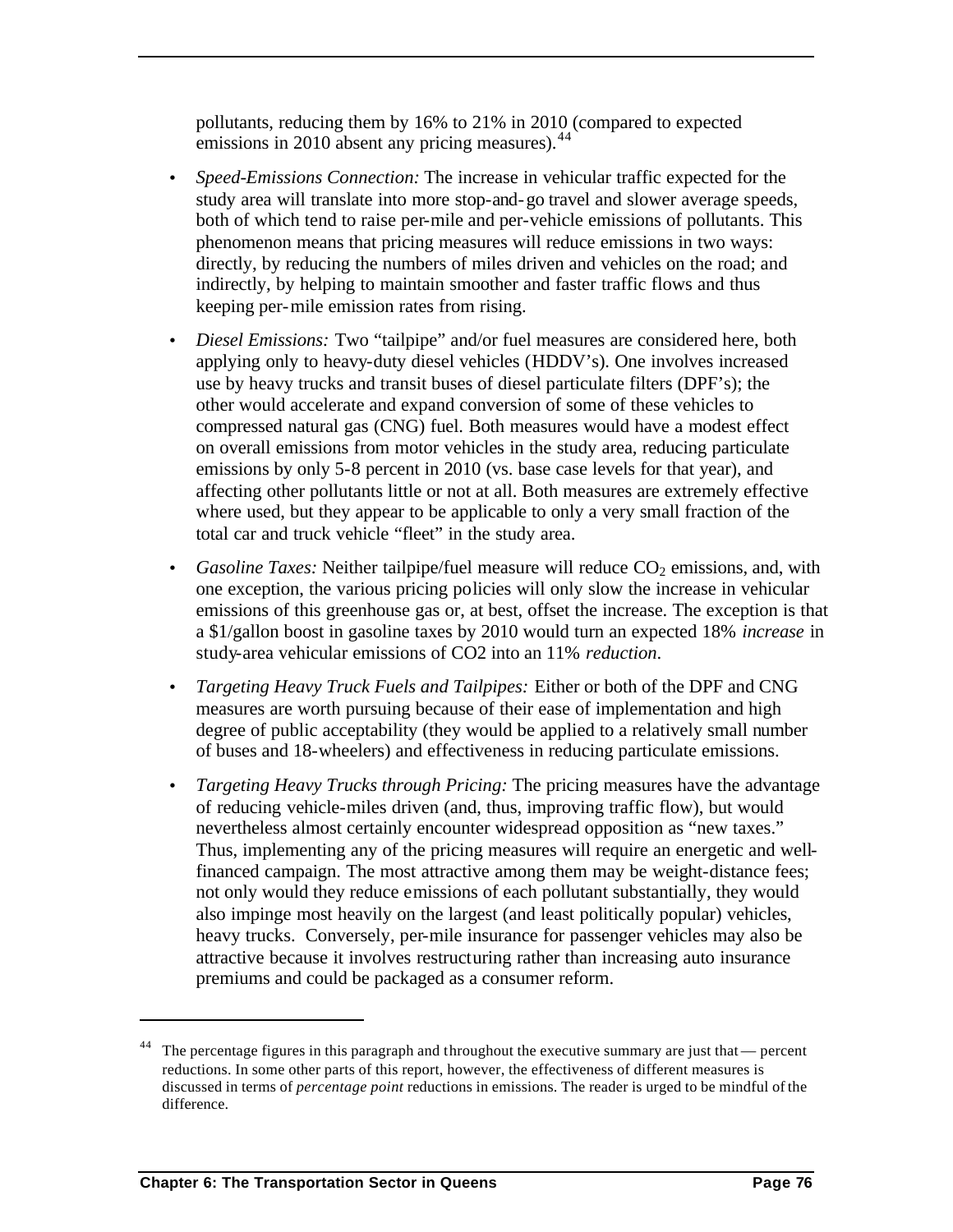# **7. Other Major Sources and Area Sources**

## **7.1 Data Sources and Problems**

As discussed in Chapter 4, the U.S. EPA directs states to divide sources of air emissions into four main categories: major sources (also called point sources), area sources, on-road mobile sources and off-road mobile sources. Chapter 5 analyzes emissions from the large electric generators, which fall into the category of major sources. Chapter 6 analyzes emissions from mobile sources. This Chapter presents the existing data on emissions from other major sources and from area sources.

There are two primary sources of emissions data for Queens: the New York DEC and the U.S. EPA. These two agencies both publish data on major sources and area sources. These data, which estimate or quantify emissions from different sectors, are called emission inventories. As discussed in Chapter 4, the existing emissions data for Queens sources other than electric generators raise significant questions. The largest questions around the major and area source inventories arise from the fact that, for most sources, the NY DEC and EPA estimates of emissions differ significantly.

Other uncertainties stem from the fact that current data are not available from DEC for area sources. The NY DEC is currently revising its state emissions inventory. The last inventory, published in 1995, quantifies emissions for the year 1990. The revision in progress will quantify emissions in 1999. At this writing, the 1999 data for major sources were available from the NY DEC, but the 1999 data for area sources were not. In general, a significant amount of review and quality assurance work needs to be performed on the Queens emissions inventories before they can be viewed as credible assessments of emissions within the county.

In this chapter, we describe the major sources and area sources in Queens, and we present the available data on air emissions from these sources. We find that the data available are so unreliable that we are not able to conduct any analyses of how these emissions might change over time, or how these emissions could be reduced through specific policies.

# **7.2 Emissions from Major Sources in Queens**

#### **Criteria Pollutants**

The NY DEC's 1999 inventory of criteria pollutants from major sources includes data from 36 sources. Four of these are electric generation facilities, and are addressed in Chapter 5. For the other 31 sources, shown in Table 7.1, the NY DEC provides 1999 emissions of  $NO_x$ ,  $SO_2$ ,  $PM_{10}$  and VOC. (Emissions of  $CO_2$  from these sources are not available.) These emissions numbers were reported by these sources to the NY DEC.

The U.S. EPA provides data on major source via the AIRData system on the EPA website. With this system, users can search for emissions data by facility, by source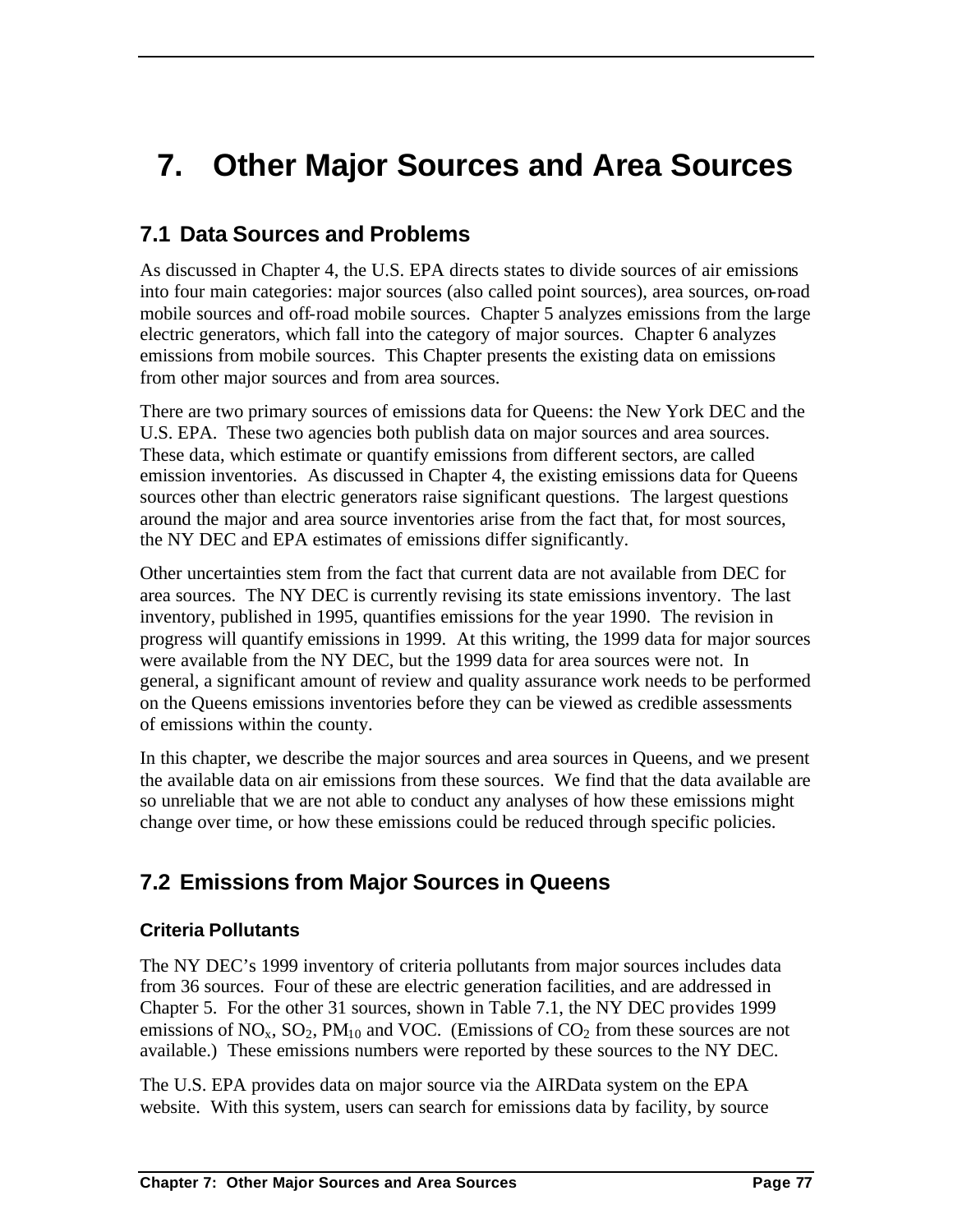sector and by pollutant. EPA provides data on emissions of carbon monoxide (CO) and  $PM<sub>2.5</sub>$  as well as the four pollutants for which the NY DEC provides data. Like the NY DEC, EPA does not provide emissions of  $CO<sub>2</sub>$  from these sources. In Table 7.1, we indicate whether EPA's inventory includes data for each source included in the NY DEC inventory.

| Source in NY DEC Inventory           | Also in EPA Inventory |
|--------------------------------------|-----------------------|
| 103-00 Shorefront Parkway Building   | N <sub>0</sub>        |
| Astoria Tunnel Headhouse             | N <sub>0</sub>        |
| Barker Bros. - Ridgewood             | Yes                   |
| Big Six Towers Inc                   | Yes                   |
| Creedmoor Psychiatric Ctr.           | Yes                   |
| Dayton Beach Park # 1 Corporation    | Yes                   |
| Dayton Towers Corporation            | N <sub>0</sub>        |
| Elmhurst Hosp-79-01 Broadway         | No                    |
| Fink Baking Corp, LLC.               | Yes                   |
| Grace Asphalt                        | N <sub>0</sub>        |
| Grand Basket-53-06 Grand Ave         | Yes                   |
| Hugo Neu Schnitzer East-Queens Yard  | N <sub>0</sub>        |
| <b>Interstate Brands Corporation</b> | N <sub>0</sub>        |
| Kew Gardens Hills Association        | Yes                   |
| Kiac Cogeneration Plant-JFK Airport  | Yes                   |
| Long Island Jewish Medical Center    | Yes                   |
| Mary Immaculate Hospital             | Yes                   |
| Mt. Hope Asphalt                     | Yes                   |
| N. Shore Towers Apt.                 | Yes                   |
| New York Hospital Medical Ctr.       | Yes                   |
| NY DEC Tallman Island WPCP           | No                    |
| Parker Towers - Parman Corp          | N <sub>0</sub>        |
| Poly Plastic Packaging               | N <sub>0</sub>        |
| Queens Fresh Meadows Facility        | Yes                   |
| Rochdale Village                     | Yes                   |
| Sirmos Div. Of Bromante              | N <sub>0</sub>        |
| St. Johns University                 | Yes                   |
| Std. Folding Carton Inc.             | N <sub>o</sub>        |
| Steinway & Sons                      | Yes                   |
| <b>Trans World Airlines</b>          | No                    |
| Con Ed-Vernon Ctr.                   | N <sub>0</sub>        |

**Table 7.1 Facilities Listed in NY DEC Major Source Emissions Inventory**

For 1999, the most recent year for which data are available, the NY DEC reports that these facilities together emitted approximately 4,320 tons of  $NO<sub>x</sub>$ , 1,280 tons of  $SO<sub>2</sub>$ , 420 tons of VOCs and 390 tons of  $PM_{10}$ .

As shown in Table 7.1, many facilities appear on both the NY DEC and EPA inventories. However, the NY DEC and EPA emissions numbers for almost all of these facilities differ by considerable amounts. For many facilities, the numbers differ by a factor of two or three. Because of these differences, we do not present either inventory in full. More work is needed to review these two data sets before an estimate of total emissions from major sources in Queens can be made with confidence.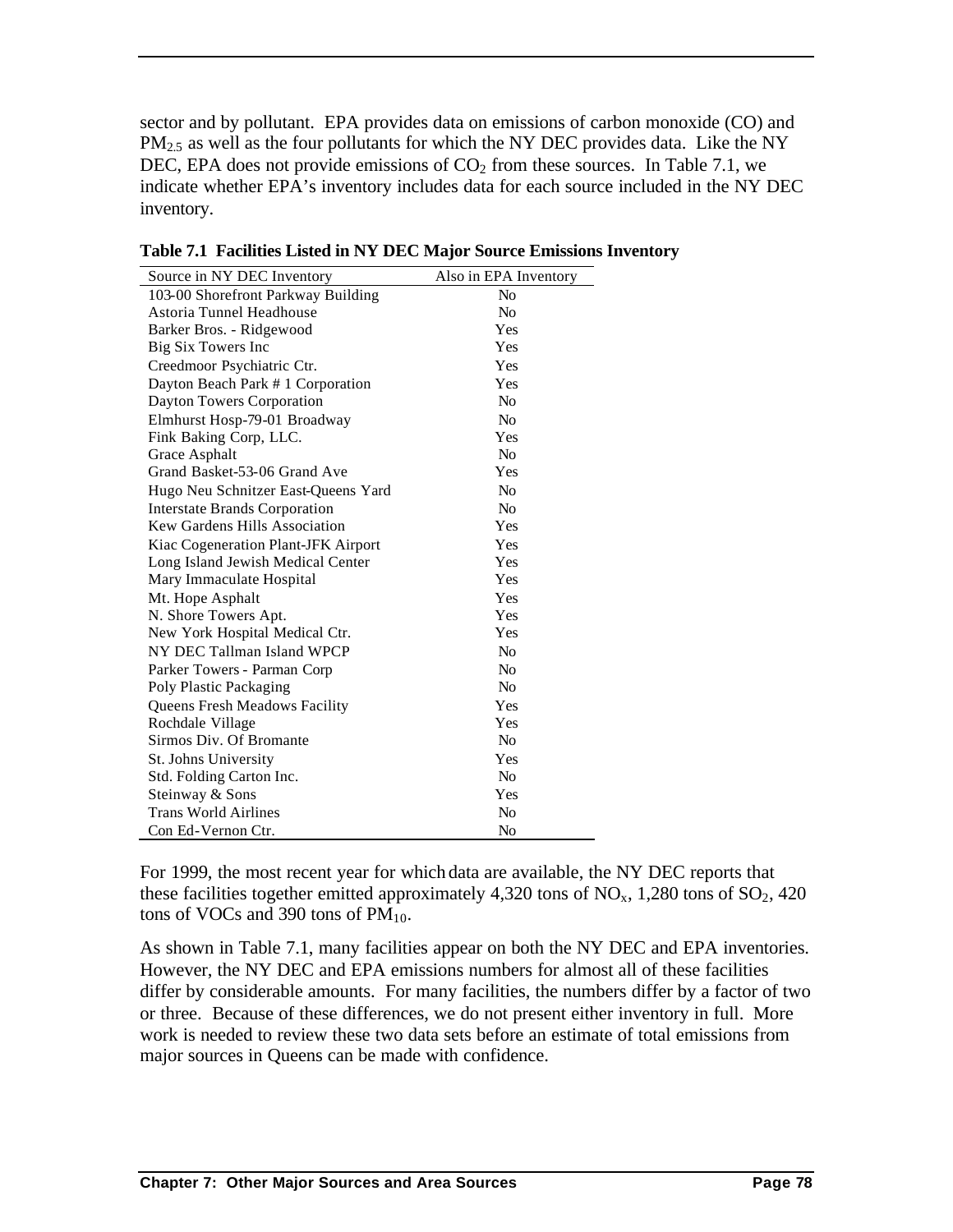These two data sets may, however, provide a sense of which major sources in Queens are likely to be the biggest emitters of various pollutants. In Tables 7.2 through 7.4 we show the facilities that appear to be the largest emitters of each pollutant along with the facility's emissions from the NY DEC inventory and the EPA inventory. There is considerable overlap on these three tables, indicating that, despite the questionable data, these facilities are probably among the largest major sources of emissions in Queens.

| Major Source                        | DEC NO <sub>x</sub> (tons) | EPA NO <sub>x</sub> (tons) |
|-------------------------------------|----------------------------|----------------------------|
| Con Ed-Vernon Ctr.                  | 3,022                      | 6,984                      |
| Con Ed-Rainey Substation            | 522                        | ND                         |
| N Shore Towers Apt.                 | 246                        | 244                        |
| Rochdale Village                    | 133                        | 30                         |
| Big Six Towers Inc                  | 94                         | 72                         |
| Kiac Cogeneration Plant-JFK Airport | 78                         | 292                        |
| Fink Baking Corp., LLC.             | 61                         | 142                        |

**Table 7.2 Major Source NOX Emissions in Queens: NY DEC and EPA**

*"ND" indicates that no data were provided.*

|  |  |  |  | Table 7.3 Major Source SO <sub>2</sub> Emissions in Queens: NY DEC and EPA |
|--|--|--|--|----------------------------------------------------------------------------|
|--|--|--|--|----------------------------------------------------------------------------|

| Major Source                         | DEC $SO2$ (tons) | EPA SO <sub>2</sub> (tons) |
|--------------------------------------|------------------|----------------------------|
| Con Ed-Vernon Ctr.                   | 1,012            | 1,968                      |
| <b>Queens Fresh Meadows Facility</b> | 61               | 63                         |
| Creedmoor Psychiatric Ctr.           | 40               | 22                         |
| Dayton Beach Park # 1 Corp.          | 19               | 16                         |
| Big Six Towers, Inc.                 | 13               | 11                         |
| N. Shore Towers Apt.                 | 11               | 14                         |
| St. Johns University                 | 10               | 30                         |

| Major Source                        | DEC $PM_{10}$ (tons) | EPA PM $_{10}$ (tons) |
|-------------------------------------|----------------------|-----------------------|
| Con Ed-Vernon Ctr.                  | 250                  | ND                    |
| Con Ed-Rainey Substation            | 44                   | ND                    |
| Kiac Cogeneration Plant-JFK Airport | 16                   | ND                    |
| Rochdale Village                    | 5                    | ND                    |
| Fink Baking Corp., LLC.             | 5                    | ND                    |
| Long Island Jewish Medical Ctr.     | 3                    | 15                    |
| Kew Gardens Hills Association       |                      | 13                    |

*"ND" indicates that no data were provided.*

It is important to note that the DEC made an error in compiling the data for the Con Ed Vernon Center and the Con Ed Rainey Substation. When breaking up the Con Ed permits when KeySpan purchased Ravenswood, the 1999 emissions of Ravenswood Units 10-30 were incorrectly assigned to the Vernon Center permit, and the 1999 emissions from the Ravenswood GTs were incorrectly assigned to the Rainey Substation. This error was carried over into the DEC databases used in preparing the tables above. As a result, the emissions for these two sources in Tables 7.2 through 7.4 are dramatically overstated.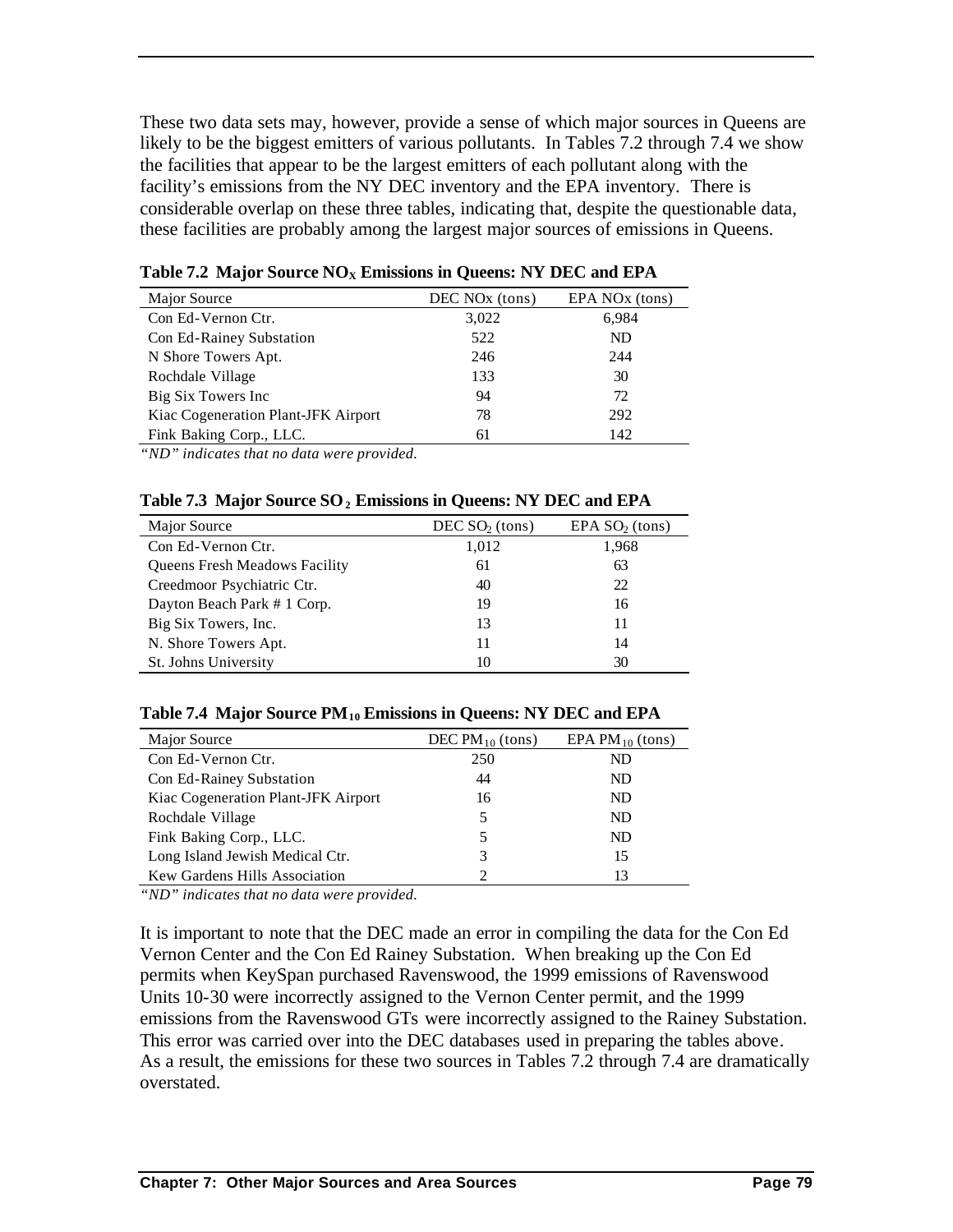### **Toxic Air Pollutants**

The most recent NY DEC inventory of toxic emissions includes data for the year 1999. This inventory does not list emissions by specific source for major sources. Rather, emissions are listed by source category (i.e., major source, area source, mobile source, etc.).<sup>45</sup> The NY DEC inventory quantifies emissions from major sources for seven toxic pollutants, as shown in Table 7.5. Presumably, this means that this sector's emissions of other toxic air pollutants are much less significant.

The most recent EPA data on toxic emissions are for the year 1996. In contrast to the NY DEC, EPA does list emissions by source for major sources. Further, EPA includes emissions from major sources of far more than seven chemicals. Finally, as with criteria pollutants, the numbers in these two databases for a given chemical are dramatically different.

To provide a sense of the differences in these databases, in Table 7.5 we show the NY DEC and EPA figures for the seven chemicals included in the NY DEC inventory.<sup>46</sup> (Again, the EPA inventory includes data on additional chemicals.) Note that the numbers for three of the chemicals differ by an order of magnitude. Because of these differences, we do not make assessments or predictions of toxic air emissions from major sources in Queens. Because the NY DEC inventory does not include data by source, we do not speculate on which facilities might be the largest emitters.

|                            | DEC Data      | EPA Data      |
|----------------------------|---------------|---------------|
| <b>Toxic Air Pollutant</b> | (pounds/year) | (pounds/year) |
| Toluene                    | 33,991        | 514,544       |
| Xylenes ISO                | 12,237        | 249,537       |
| Formaldehyde               | 1,390         | 29,701        |
| Perchloroethylene*         | 28,065        | 69,020        |
| Ethylbenzene               | 3,180         | 4,518         |
| Acrolein                   | 3,445         | <b>ND</b>     |
| Ethylene Oxide*            | 244           |               |

**Table 7.5 Major Source Toxic Emissions in Queens: NY DEC and EPA**

*"ND" indicates that no data were provided.*

# **7.3 Emissions from Area Sources in Queens**

#### **Criteria Pollutants**

 $\overline{a}$ 

As with the major source inventories, the NY DEC and EPA area source inventories for Queens raise significant questions. First, the area source inventory of criteria pollutants currently available from the NY DEC provides estimates of 1990 emissions.<sup>47</sup> The

<sup>&</sup>lt;sup>45</sup> Note that the DEC inventory uses the term "Point Sources" rather than "Major Sources."

 $^{46}$  The DEC data did not include information on the eight HAPs that we focus on in this study, with the excpetion of formaldehyde, so we are unable to compare the two data bases for those HAPs.

 $47$  DEC is currently updating this inventory, but new data were not available for this report.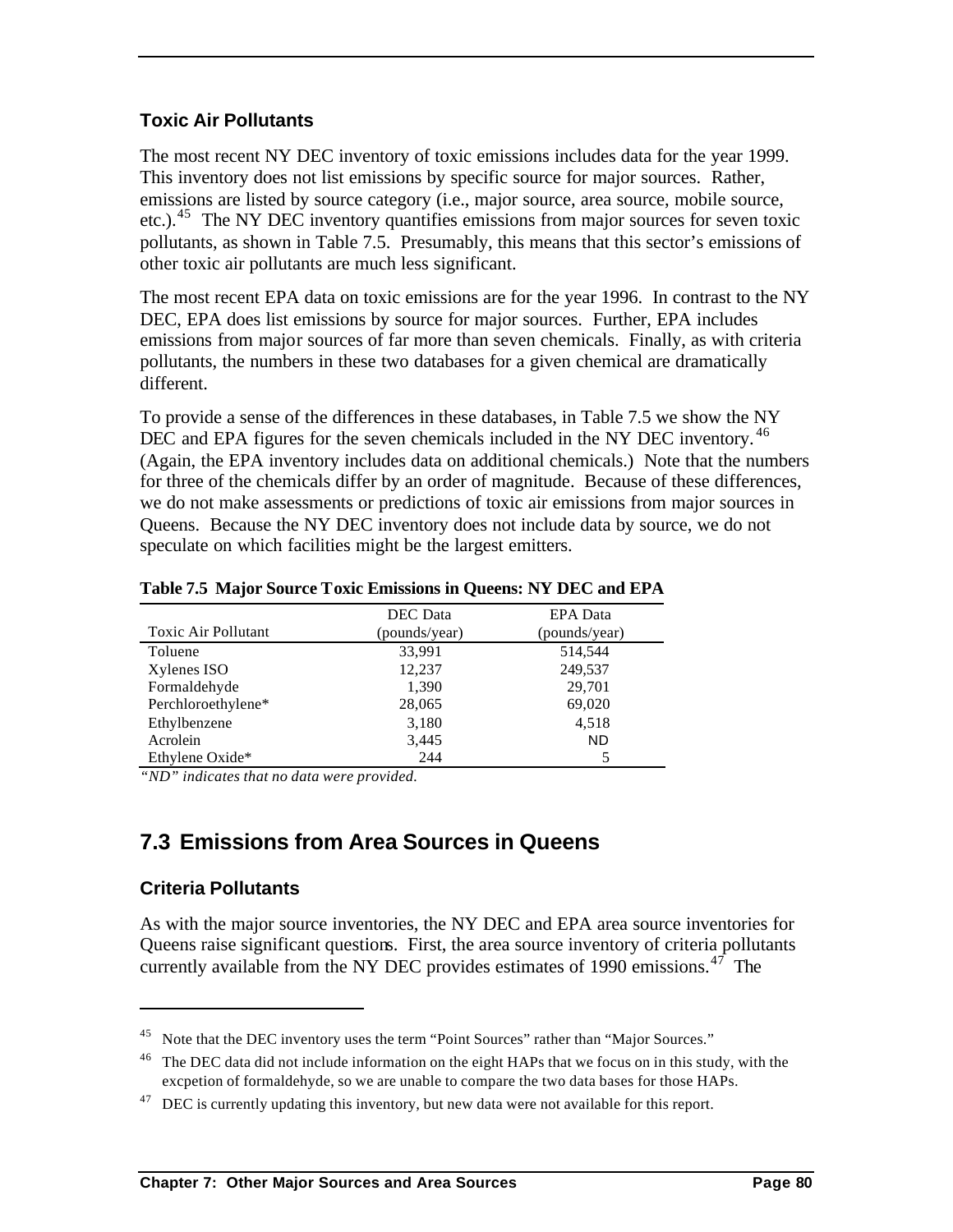composition of area sources and quantities of pollution from a given source may have changed significantly since 1990. Second, the NY DEC only provided to us inventories of ozone precursors  $- NO<sub>x</sub>$ , CO and VOCs. And third, there are significant differences between the numbers in these two inventories. Therefore, we do not present either inventory as more credible than the other.

An equally important point about these inventories is that they were developed using different methodologies. The EPA began with data on total state fuel use and activity levels, and then allocated fuel use or activity to counties and then applied emission factors to the fuel use or activity. In contrast, the NY DEC estimated area source emissions starting with fuel use or activity by county and then applied emission factors. The use of two different methodologies is not a problem – in fact it can be useful. Where the numbers from the two inventories are relatively close, this might increase our confidence in the estimates. Where numbers in the two inventories are far apart, we might consider which methodology is likely to lead to the most credible estimate for that source category. However, the fact that these estimates are for emissions in periods separated by nine years – and the fact that there are considerable differences in the estimates – makes comparison of the two inventories difficult.

The 1990 NY DEC area source inventory is shown in Table 7.6 below and the EPA 1999 inventory is shown in Table 7.7. A quick review of these tables demonstrates the many differences that exist between these data bases.

Regarding nomenclature, EPA includes a category called "Incineration," while NY DEC includes a category called "Apartment Incineration." In these tables, we have used EPA's title, however, there is some question as to whether these categories refer to the same thing. Municipal incineration has been banned in all of New York City since June, 1993. While the NY DEC numbers may reflect the situation in 1990,. the EPA number may not reflect this law. That is, EPA may inaccurately allocate a portion of statewide incineration — much of which is municipal — to Queens.

| <b>Source Category</b>        | NO <sub>x</sub> | SO <sub>2</sub> | CO.    | <b>VOC</b> | $PM_{10}$ |
|-------------------------------|-----------------|-----------------|--------|------------|-----------|
| Incineration                  | 113             | ND              | 113    | 5.7        | ND        |
| Waste Management              | ND              | ND              | ND     | 4          | ND        |
| <b>Wastewater Treatment</b>   | ND              | ND              | ND     | ND         | ND        |
| <b>Residential Combustion</b> | 3.414           | ND              | 11,408 | 2,274      | ND        |
| Comm/Institut. Combustion     | 758             | ND              | 233    | 61         | ND        |
| Industrial Combustion         | 1.712           | ND              | 614    | 38         | ND        |
| <b>Other Combustion</b>       | ND              | ND              | ND     | ND         | ND        |
| <b>Structural Fires</b>       | 21              | ND              | 891    | 163        | ND        |
| Petroleum Products*           | ND              | ND              | ND     | 1.394      | ND        |
| Solvent Evaporation           | ND              | ND              | ND     | 15.690     | ND        |
| Other                         | ND              | ND              | ND     | 242        | ND        |
| Total                         | 6.018           | ND              | 13.259 | 19.871     | ND        |

**Table 7.6 Area Source Criteria Pollutants in Queens: NY DEC 1990**

*\*In the NY DEC inventory, this category is called "Transportation Fuels Evaporative Losses." In this table, we use "Petroleum Products" for consistent comparison with the EPA inventory. "ND" indicates that no data were provided.*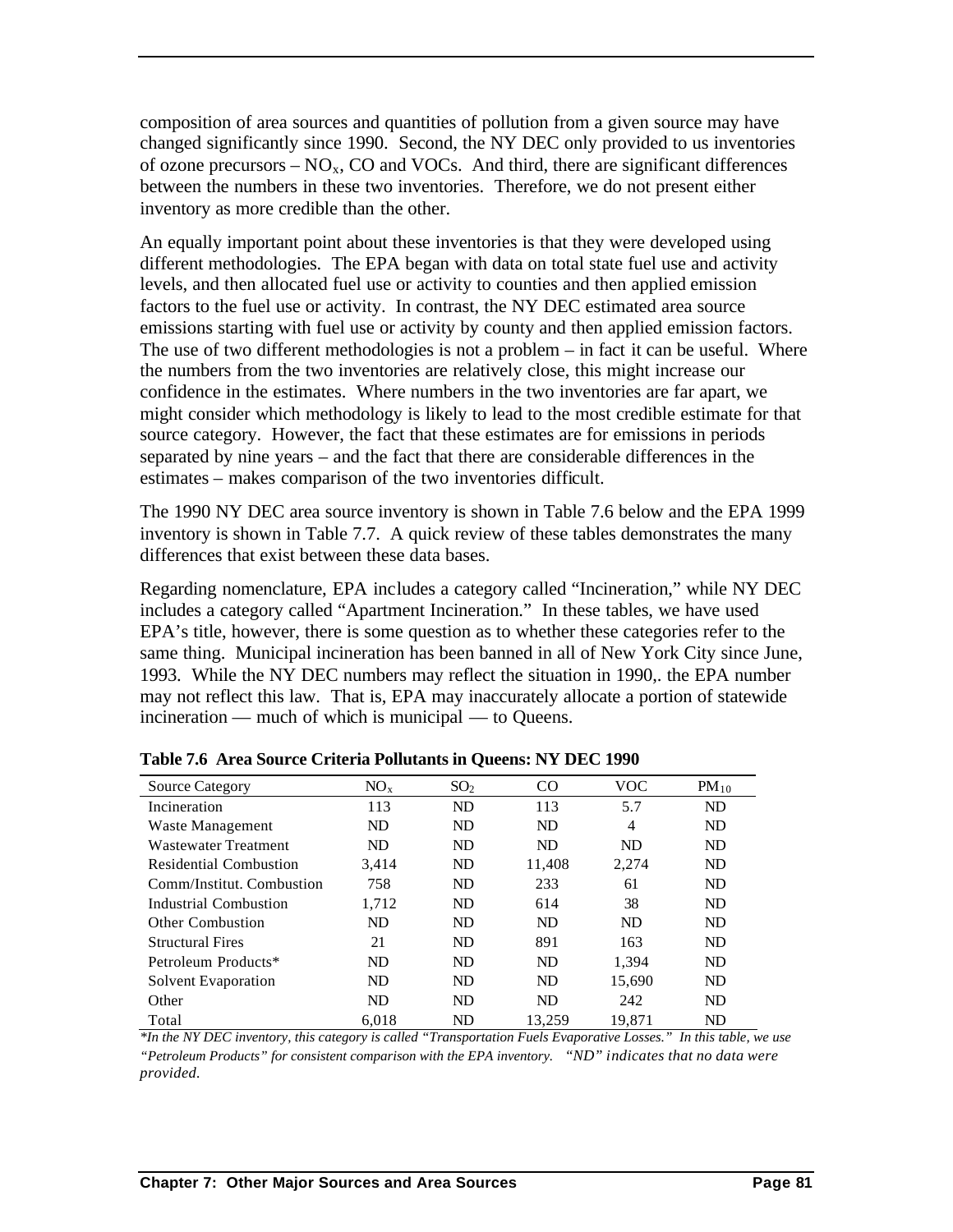| <b>Source Category</b>        | $NO_{x}$ | SO <sub>2</sub> | CO    | <b>VOC</b> | $PM_{10}$ |
|-------------------------------|----------|-----------------|-------|------------|-----------|
| Incineration                  | 98       | 143             | 98    | ND         | 1,311     |
| Waste Management              | ND       | ND              | 2,512 | ND         | 254       |
| Wastewater Treatment          | ND       | ND              | ND    | ND         | ND        |
| <b>Residential Combustion</b> | 8,456    | 2,641           | 1,771 | 452        | 196       |
| Comm/Institut. Combustion     | 68       | 269             | 13    | 456        | 245       |
| Industrial Combustion         | 1.361    | 6,529           | 525   | 35         | 161       |
| Other Combustion              |          | $<$ 1           | 5     | 2          | 11        |
| <b>Structural Fires</b>       | ND       | ND              | ND    | ND         | ND        |
| Petroleum Products            | ND       | ND              | ND    | 1.284      | ND        |
| Solvent Evaporation           | ND       | ND              | ND    | 21,230     | ND        |
| Other                         | ND       |                 | ND    | 309        | ND        |
| Total                         | 9,984    | 9,583           | 4.924 | 23,768     | 2,178     |

**Table 7.7 Area Source Criteria Pollutants in Queens: EPA 1999** 

*"ND" indicates that no data were provided.*

The numbers themselves raise more questions, most of which are beyond the scope of this report. Nonetheless, several general conclusions can be drawn from the two data sets:

- Fuel combustion (residential, commercial and industrial) is probably the largest area source of  $NO<sub>x</sub>$ ,  $SO<sub>2</sub>$  and CO emissions
- Solvent evaporation is probably the largest area source of VOC emissions.
- Incineration appears to be the largest area source of  $PM_{10}$  emissions, but this conclusion would need to be confirmed by additional research on waste incineration in Queens. We believe it is more likely that fuel combustion is the largest area source of  $PM<sub>2.5</sub>$  emissions.
- Residential combustion is probably the largest area source of  $NO<sub>x</sub>$ .
- Industrial combustion may be the largest area source of  $SO<sub>2</sub>$ . However, EPA's inventory methodology is likely to misstate  $SO<sub>2</sub>$  emissions in Queens considerably.<sup>48</sup>
- Waste management and residential fuel combustion appear to be the largest area sources of CO, although this conclusion is not certain given the lack of NY DEC data on CO and the difference between the NY DEC and EPA estimates of CO from residential combustion.

#### **Toxic Air Pollutants**

 $\overline{a}$ 

As discussed in Section 7.2, the data in the 1999 NY DEC inventory of toxic air pollutants in Queens are considerably different from the data in EPA's most recent inventory. As an example of these differences, in Table 7.8 we show the data from both sources for the eight toxic pollutants that pose the greatest health risk in Queens. The

<sup>48</sup> For example, it is possible that there is very little industrial coal combustion in Queens and that EPA has allocated a portion of statewide industrial coal combustion to the county.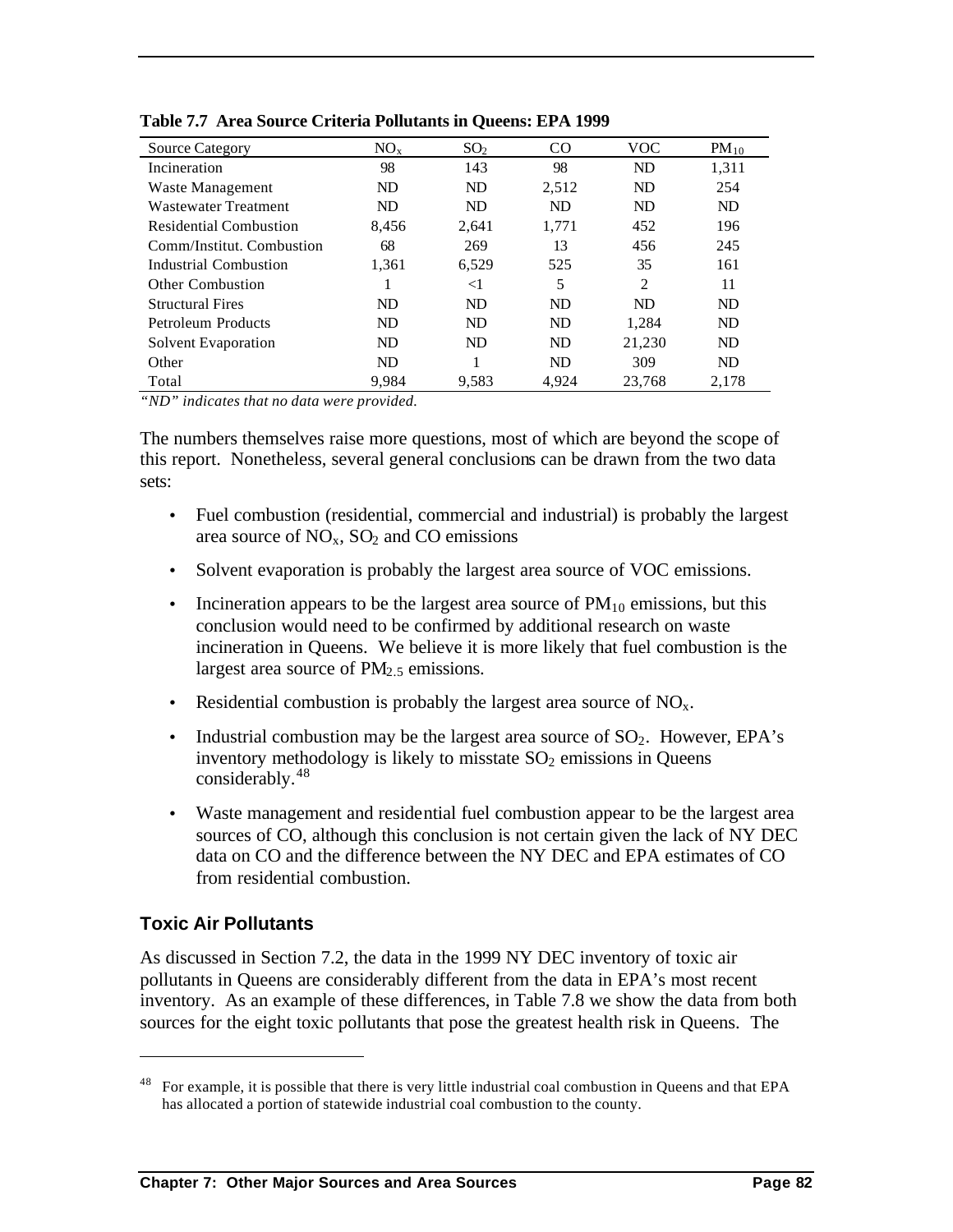data from these two sources are so different that we do not have confidence in using either one of them for this study.<sup>49</sup> Clearly, more work needs to be done to compile better data and to better characterize toxic emissions from area sources in Oueens.

| <b>Toxic Air Pollutant</b> | DEC Data | <b>EPA</b> Data |
|----------------------------|----------|-----------------|
| Diesel Particulate Matter  | ND.      | ND              |
| Polycyclic Organic Matter  | ND.      | 218,478         |
| Chromium Compounds         | 0 or ND  | 3,748           |
| Formaldehyde               | 10,052   | 92,252          |
| 1,3-Butadine               | 489,196  | 180             |
| Carbon Tetrachloride       | 0 or ND  | 1,249           |
| Benzene                    | 95,579   | 36,556          |
| Acetaldehyde               | 0 or ND  | 8,590           |

**Table 7.8 Area Source Toxic Emissions s in Queens: NY DEC and EPA** 

"ND" indicates that no data were provided.

## **7.4 Conclusion**

 $\overline{a}$ 

Ideally, it would be useful to analyze the opportunities for reducing emissions from "major sources" and "area sources," as well as power plants and mobile sources. Including major and area sources would provide a complete picture of the contributors to air emissions in Queens County. However, after assessing the availability and quality of the data for these sources, we have concluded that such assessments are not possible within the scope of this study.

Nonetheless, major sources and area sources clearly contribute significant portions to some of the key pollution emissions in Queens – especially  $NO_{X}$ , particulate matter,  $CO_{2}$ and VOCs. There may also be some significant emissions of hazardous air pollutants that are concentrated in a few major sources. These sources, and opportunities for reducing their emissions, should be given considerable attention in future efforts to study air quality in Queens and other urban areas.

It is possible that part of the difference arises from different ways of categorizing area sources. However, this does not make it any easier to use either data base.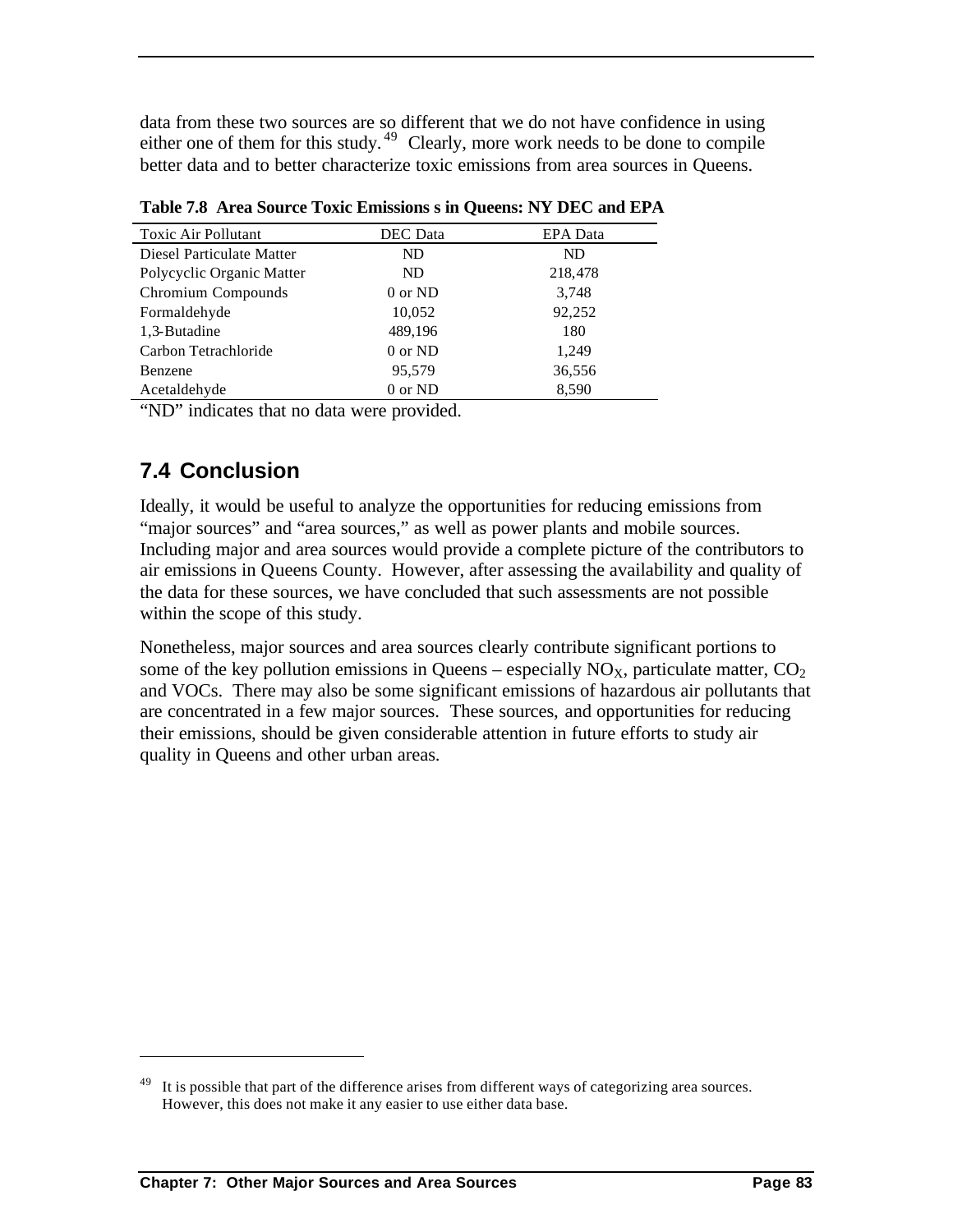# **8. Measuring the Potential Improvements to the Air Quality in Queens**

In Chapter 2 on health threats due to air pollution and Chapter 3 on air quality in Queens we showed that the major air pollution-related health threats in Queens are associated with fine particulate matter and ozone. In Chapter 4 we identified power plants and motor vehicles as two major sources of fine particulate matter and ozone precursors that might be subject to reduction measures. In this chapter we prepare rough estimates of the air pollution benefits that might be expected from the emission reduction measures proposed in Chapters 5 and 6.

## **8.1 The Intake Fraction**

An evaluation of risks from air pollution requires an atmospheric dispersion model, i.e., a computer program that calculates pollutant concentrations using mathematical equations that describe dispersion under a variety of atmospheric conditions. Results of the dispersion analysis can then be linked with epidemiological or toxicological evidence to estimate health impacts. Using dispersion models researchers have developed rules of thumb for the amount of exposure people have from different pollutants from typical sources. They have done so by defining a concept known as an *intake fraction* (Bennett et al. 2002; Evans et al. 2002).

Intake fraction is simply defined as the fraction of material emitted from a source that is eventually inhaled or ingested by someone, somewhere. It is therefore a unitless measure within which detailed information about pollutant fate and transport and population patterns are summarized. An intake fraction is not an inherent property of a pollutant, but rather varies as a function of pollutant release height, meteorology, climate, population patterns, and a number of other factors. Thus, deriving the intake fraction associated with a specific source can be somewhat challenging, but provides quite plausible bounding estimates for the exposure per unit emissions from similar sources.

As an example, researchers at Harvard School of Public Health have calculated intake fractions for primary particulate matter and for secondary sulfate and nitrate particles, which are presented in Table 8.1. These calculations are based on Abt Associates' source-receptor matrix often used in regulatory impact assessments (US EPA, 1997; US EPA, 1999). The intake fractions were calculated for all power plants in the U.S. for which data were available, using a SAS program created for a recent analysis (Levy et al. 2002).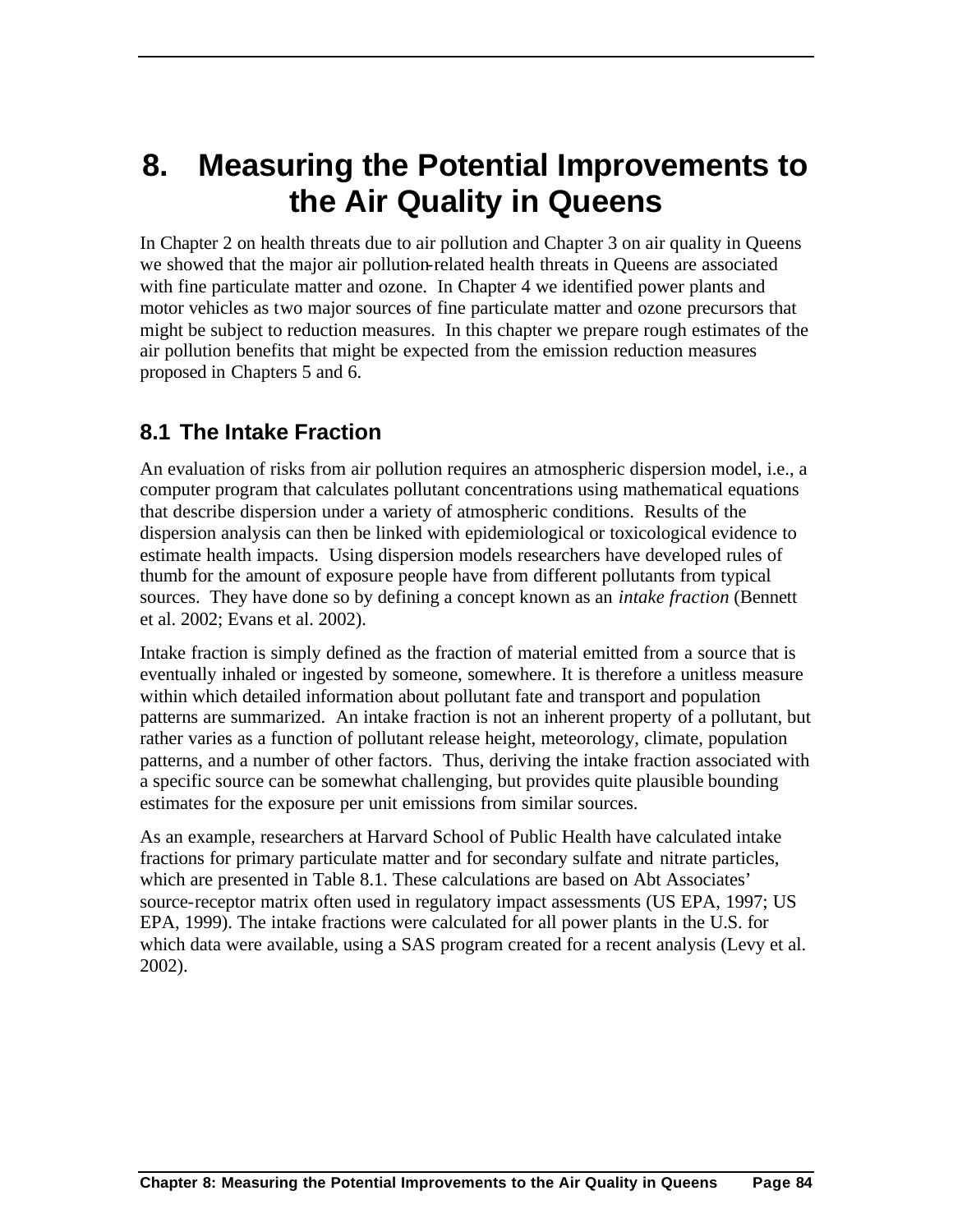|                    | Primary $PM_{2.5}$ | Sulfate/SO <sub>2</sub> | Nitrate/ $SO2$      | Nitrate/NO <sub>x</sub> |
|--------------------|--------------------|-------------------------|---------------------|-------------------------|
| Mean               | $1 \times 10^{-6}$ | $3 \times 10^{-7}$      | $-5 \times 10^{-8}$ | $5 \times 10^{-8}$      |
| Minimum            | $4 \times 10^{-7}$ | $7 \times 10^{-8}$      | $-2 \times 10^{-7}$ | $4 \times 10^{-9}$      |
| Maximum            | $9 \times 10^{-6}$ | $7 \times 10^{-7}$      | $-4 \times 10^{9}$  | $2 \times 10^{-7}$      |
| Standard deviation | $8 \times 10^{-7}$ | $1 \times 10^{-7}$      | $3 \times 10^{-8}$  | $3 \times 10^{-8}$      |

**Table 8.1 Intake Fractions for Emissions From Power Plants**

A few points will help to interpret these intake fractions:

- If we look at the mean value for primary PM  $(1 \times 10^{-6})$ , it implies that of every million particles emitted by a power plant in the U.S., one is eventually inhaled by someone in the U.S. The magnitude of this value is in close agreement with past findings. For example, Wolff (2000) estimated an average value for 40 randomly selected power plants across the U.S. of  $2 \times 10^{-6}$ .
- The secondary pollutants require more complex definitions. "Sulfate/ $SO_2$ " refers to the number of sulfate particles inhaled per unit of  $SO<sub>2</sub>$  emissions. On average, this number is about a factor of 3 lower than the primary PM estimate. "Nitrate/ $SO_2$ " reflects the fact that decreases in  $SO_2$  emissions can free up ammonium to react with gaseous nitrate and form particulate ammonium nitrate. This is the so-called "nitrate bounce-back" phenomenon. The magnitude of this figure shows that the bounce-back is, on average, about 13% of the initial benefit.
- For secondary pollutants, there is a greater deal of climate-related dependence, so the relative magnitudes of these numbers can vary somewhat. In spite of this, there is more variation (as measured by the standard deviation) in the primary PM estimate than the secondary PM estimates, largely because primary PM intake fractions are more closely tied to local population patterns.

We would also like to have similar values for mobile sources or other pollution sources. However, the available information is somewhat more limited. Wolff (2000) modeled highway stretches in urban and rural settings using the same approach as for power plants. He found essentially identical values for secondary pollutants for power plants and mobile sources, but values about four or five times higher for primary PM from mobile sources.

## **8.2 The Intake Fraction for Queens Sources**

As a first step in evaluating the air pollution impacts, we calculated the intake fraction for primary PM emission from typical power plants and mobile sources in Queens. In this exercise we use a different dispersion model than the one used to obtain the results described above. The model we use, EPA's Industrial Source Complex model, gives a more exact estimate of the intake fraction near the source, since the source-receptor matrix only provides county-level resolution. As a typical power plant, we took the proposed New York Power Authority combined cycle plant, which will be located in Astoria. To model mobile sources, we assumed a street segment approximately oneblock long, located in the same area.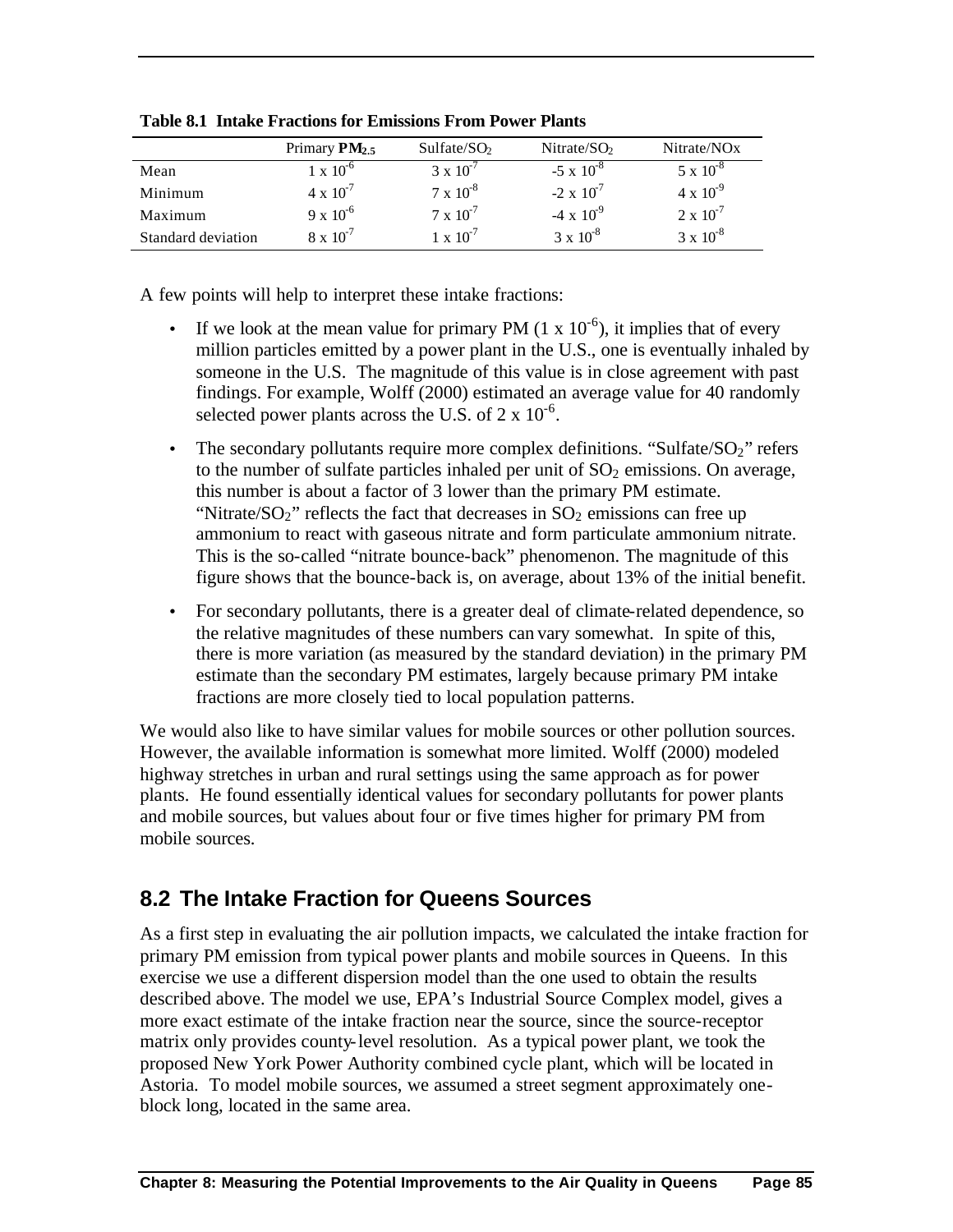The results show that the intake fraction within a 31-mile radius is 8.4  $\times$  10<sup>-6</sup> for primary emissions from a stationary source located in Queens and  $3.2 \times 10^{-5}$  for primary emissions from mobile sources in Queens. These values are near the high end of the estimates for sources in various areas, probably because of the very high population density within 31 miles of Astoria. Notice that the ratio of mobile source to stationary source intake fraction is again four, confirming the four to one ratio for benefits from reduction of primary mobile source emission vs. primary power plant emissions.

# **8.3 The Relative Importance of Local Sources**

The analysis of Chapter 2 concluded that the two air pollutants affecting Queens of most health concern are ozone and  $PM<sub>2.5</sub>$ . Because both of these pollutants involve atmospheric chemical transformation and long-range transport from distant sources, it is difficult to accurately assess the impact of our proposals on air quality in Queens.

To calculate pollutant impacts, mathematical models of atmospheric dispersion are generally used. Dispersion models that include chemical transformation and long-range transport are much more complicated and are beyond the scope of this report. Thus in this report we do not model ozone concentrations, since ozone is entirely a secondary pollutant with distant sources. While the largest proportion of  $PM<sub>2.5</sub>$  contributing to concentrations in Queens comes from chemical transformation of precursor emissions tens or even hundreds miles away, some proportion is primary particulate matter, emitted by motor vehicles, power plants, building boilers, and other local sources.

To get an idea of the relative proportions contributed by long-range transport as opposed to local sources, we can examine measurements of the chemical compounds that make up  $PM_{2.5}$ . NY DEC measures the chemical components of PM<sub>2.5</sub> at several locations around the state. One site is located at Queens College and two others are located at the Bronx Botanical Garden and at IS 52 in the South Bronx. In addition, NY DEC has two monitors in remote locations, one at Pinnacle State Park in a rural area near the Pennsylvania border southwest of Corning, New York and one at Whiteface mountain in the Adirondacks. NY DEC describes the Pinnacle State Park site as having few local sources of pollution; the same is true of the site at Whiteface Mountain (NY DEC 2002).

A comparison of NY DEC's data for a one-year period are shown in the following table. For each monitoring station, Table 8.2 presents the annual average  $PM_{2.5}$  concentrations at four NY DEC monitoring stations, as well as the three categories of chemical components that contribute to the annual average: total carbon, ammonia sulfates and nitrate, and metals.

From this data we can see the major contribution that long-range transport makes to  $PM<sub>2.5</sub> concentrations. Sulfates and nitrates, almost entirely due to long-range transport,$ are a large fraction of the  $PM<sub>2.5</sub>$  concentration at all sites. The fact that sulfate and nitrate concentrations at Queens College and the Bronx Botanical Garden are higher than at Pinnacle State Park and Whiteface Mountain can be attributed to the mix of sources that affect New York City, including coal-burning power plants in the Tennessee Valley, and the Hudson Valley, rather than to sources local to New York City.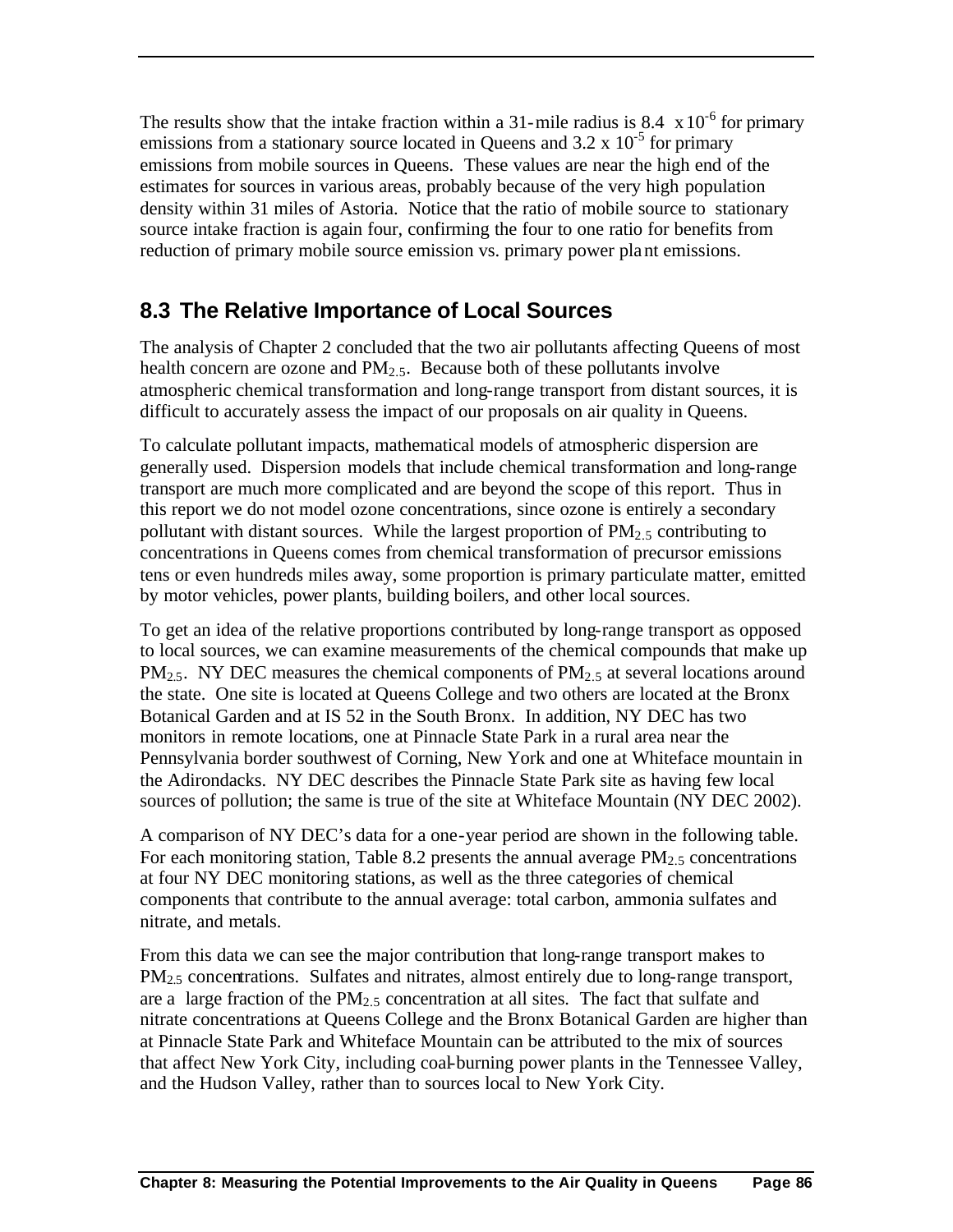| <b>Monitoring Station</b> | $PM_{2.5}$ Annual<br>Average | <b>Total Carbon</b> | Ammonia<br>Sulfates and<br>Nitrate | Metals |
|---------------------------|------------------------------|---------------------|------------------------------------|--------|
| Queens College            | 13.8                         | 4.3                 | 8.9                                | 0.6    |
| <b>Botanical Garden</b>   | 15.6                         | 6.2                 | 8.7                                | 0.7    |
| Pinnacle State Park       | 8.9                          | 2.5                 | 6.2                                | 0.3    |
| Whiteface Mountain        | 5.9                          | 2.0                 | 3.8                                | 0.2    |

#### **Table 8.2 NY DEC Speciation Data for PM2.5 (µg/m³)**

*Data is for April 1, 2001, to March 30, 2002, except data from Whiteface Mountain, which is for May 25, 2001, to May 5, 2002.*

Concentrations of elemental and organic carbon and metals are also higher in New York City than at Pinnacle State Park and Whiteface Mountain, contributing about 5 to 7  $\mu$ g/m<sup>3</sup> to the totals. For these portions of total  $PM_{2.5}$  mass, however, local sources are much more important because both carbon and metals are directly emitted. Nevertheless if we assume that concentrations of carbon compounds and metals at Pinnacle State Park represent the long-range transport portion of concentrations in New York City, only the difference, about 2 to 4  $\mu$ g/m<sup>3</sup> (at Queens College or the Bronx Botanical Garden), can be due to primary emissions from local sources.

Of course  $PM_{2.5}$  concentrations at some monitors in New York City are higher than the one at Queens College. As shown in Table 3.2, annual  $PM_{2.5}$  concentrations at Maspeth Library and PS 199 in western Queens reach 15 to 16  $\mu$ g/m<sup>3</sup>, roughly the same concentration that NY DEC measured at the Bronx Botanical Garden. (In Manhattan annual average PM<sub>2.5</sub> concentrations are about 17 or 18  $\mu$ g/m<sup>3</sup>.) The higher concentration in western Queens is due in part to a higher concentration of sources in that area, including both mobile sources and power plants, but also is an example of a typical pattern in which air pollutant concentrations in New York City tend to peak near the East River as a result of the concentration of sources in Manhattan, the densest part of the city.

## **8.4 Primary PM2.5 Impacts of Selected Clean Air Policies**

Primary  $PM_{2.5}$  emissions from power plants in Queens amount to about 700 tons per year, while primary  $PM<sub>2.5</sub>$  emissions from motor vehicles amount to about 500 tons per year. However, the impact of mobile source emissions is much greater than power plant emissions because they are released at street level rather than through a relatively tall stack. Fuel combustion for space heating probably also contributes a significant amount to the primary  $PM_{2.5}$  emissions in Queens. Unfortunately, it is not clear how much  $PM_{2.5}$ is emitted by this area source, as explained in Chapter 7.

To assess the air pollution impacts of our proposals to reduce emissions from these two sources, we calculate expected pollutant concentrations in Queens using a standard EPA dispersion model. Given the uncertainties involved in our projection of emissions and the absence of an estimate of the contribution of secondary pollution effects, these calculations can only provide a rough guide.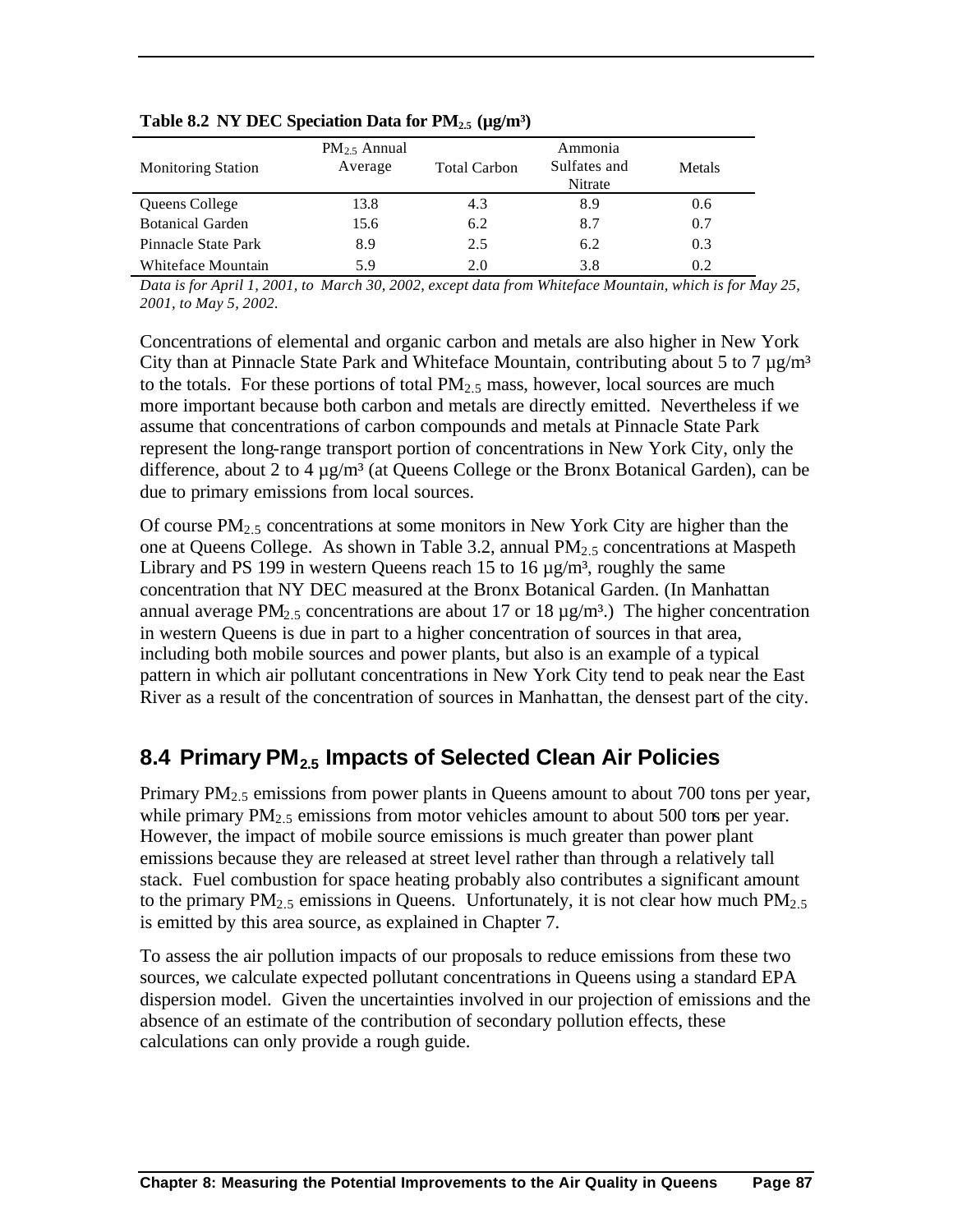#### **Electricity Sector**

Our calculations show that the maximum annual  $PM<sub>2.5</sub>$  concentration from primary power plants emissions in Queens is now about  $0.7 \mu g/m<sup>3</sup>$  with the average concentration about  $0.1 \mu g/m^3$ .

Under our Business-As-Usual scenario, additional demand for electricity over the next ten years would result in an increase of  $PM_{2.5}$  emissions to about 745 tons per year. This corresponds to an increase in the maximum annual  $PM<sub>2</sub>$ , concentration of about 0.04 µg/m³. Under our Clean Air Plan assumptions, emissions will decrease to about 656 tons per year despite a substantial increase in electricity generated, and the maximum annual  $PM_{2.5}$  concentration in Queens would decrease by about 0.09  $\mu$ g/m<sup>3</sup>. Table 8.3 presents a summary of the PM<sub>2.5</sub> impacts of the two scenarios modeled in this study, as well as a summary of the Efficiency Option (which includes all the energy efficiency measures but none of the photovoltaics or supply-side measures), which has similar impacts.

|                                                   |         | Business- | Clean Air | Efficiency |
|---------------------------------------------------|---------|-----------|-----------|------------|
|                                                   | Current | As-Usual  | Plan      | Option     |
|                                                   | 2002    | 2010      | 2010      | 2010       |
| Annual PM2.5 Emissions (ton)                      | 702     | 745       | 656       | 644        |
| Maximum Concentrations ( $\mu$ g/m <sup>3</sup> ) | 0.68    | 0.72      | 0.63      | 0.62       |
| Average Concentrations ( $\mu$ g/m <sup>3</sup> ) | 0.09    | 0.09      | 0.08      | 0.08       |

**Table 8.3 Summary of PM2.5 Impacts From the Electricity Sector**

While the average  $PM_{2.5}$  concentration is an indication of the health impact of power plants in Queens generally, the maximum  $PM<sub>2.5</sub>$  concentration due to power plants indicates that the impact on Astoria and surrounding neighborhoods is higher, as reflected in the higher total  $PM_2$ , background concentrations in western Queens. Our policy recommendations for the electricity sector offer a slight improvement in  $PM_{2.5}$ concentrations in Queens while allowing for a substantial increase in electricity generated. In particular, the Clean Air Plan and Efficiency Option at least ensure that  $PM<sub>2.5</sub>$  concentrations do not worsen in the future, as would occur under the Business-As-Usual scenario.

### **Transportation Sector**

 $\overline{a}$ 

As mentioned above, changes in mobile source emissions are expected to have a larger effect. Currently the 500 tons of  $PM<sub>2.5</sub>$  per year directly emitted from mobile sources in Queens, together with emissions of similar magnitude in the Bronx, Brooklyn, and Manhattan, causes, according to our calculations, an *average* (not maximum) annual PM<sub>2.5</sub> concentration increment in Queens of about 0.9  $\mu$ g/m<sup>3</sup> at community monitors.<sup>50</sup> To that we must add a certain amount to account for re-suspension of road dust, although there is a great deal of uncertainty about the magnitude. Measurements on Madison

 $50$  We included the impact of emissions from other boroughs in mobile source calculations because the policies we propose for this sector would be applied city-wide. Emissions from other boroughs on average add about 20% to concentrations from Queens sources alone.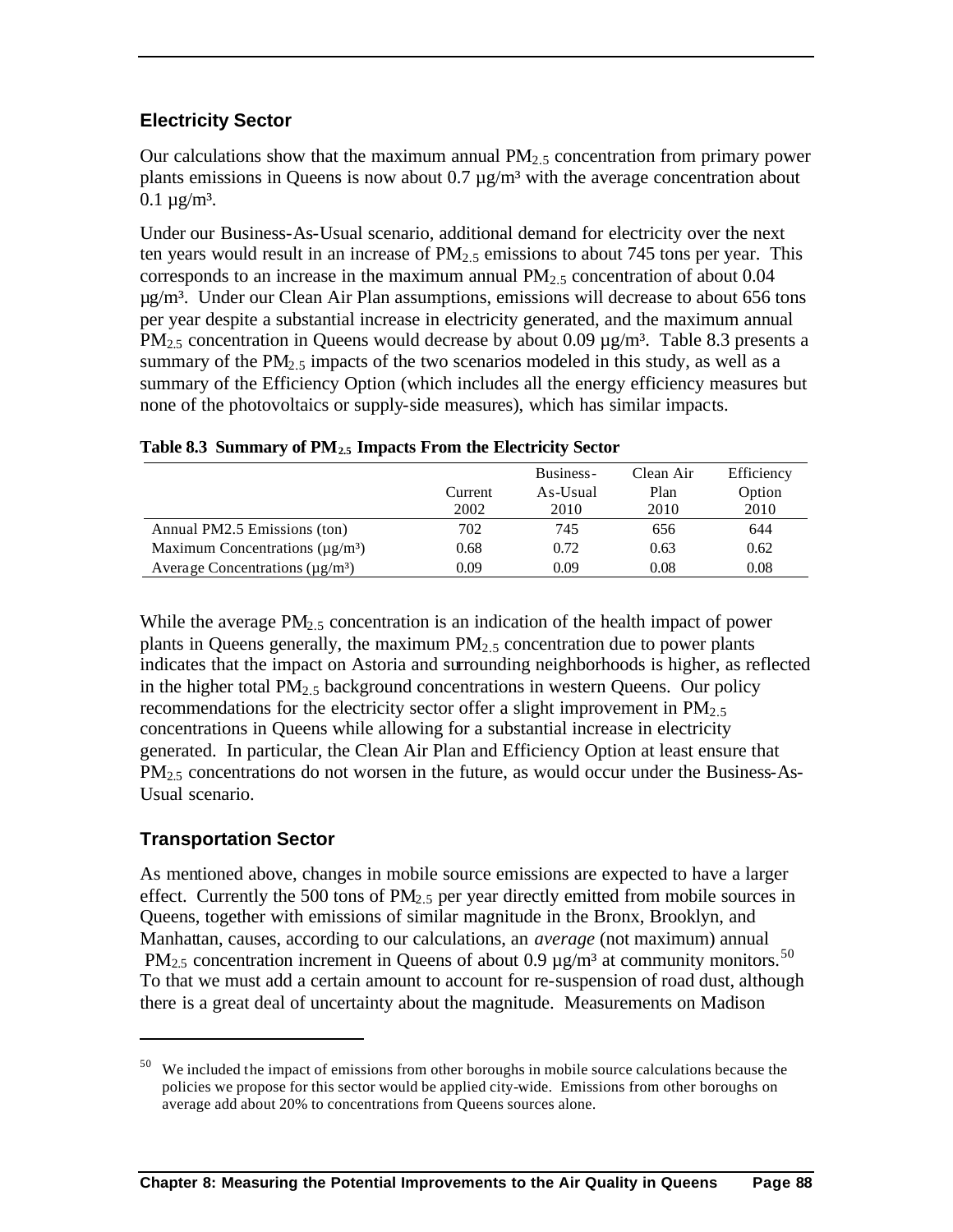Avenue in 1993 showed that road dust could add perhaps 4.5  $\mu$ g/m<sup>3</sup> to PM<sub>10</sub> concentrations, or about 1.1  $\mu$ g/m<sup>3</sup> to concentrations of PM<sub>2.5</sub><sup>51</sup> although the concentration at community monitors would undoubtedly be less.

As discussed in Chapter 6, we expect regulations adopted by EPA to cut  $PM<sub>2.5</sub>$  motor vehicle emissions by at least one-third over the next ten years. This would lead to a decrease in PM<sub>2.5</sub> concentrations in Queens of 0.3 to 0.4  $\mu$ g/m<sup>3</sup> at community monitors. (There may also be some reduction in road dust.)

In this context the effect of the additional traffic-related measures we discuss in Chapter 6 may seem small. For example, even the policy that would have the largest impact would mean an additional reduction of only 0.1 to 0.2  $\mu$ g/m<sup>3</sup> in PM<sub>2.5</sub> concentrations. This is shown in Table 8.4, where the column labeled "Clean Air Plan" represent the combination of weight-distance charges with either the Dump Dirty Diesel or CNG options.

|                                                   |         | Business- | Clean Air |
|---------------------------------------------------|---------|-----------|-----------|
|                                                   | Current | As-Usual  | Plan      |
|                                                   | 2002    | 2010      | 2010      |
| Annual PM2.5 Emissions (tons)                     | 500     | 275       | 210       |
| Average Concentrations ( $\mu$ g/m <sup>3</sup> ) | 0.86    | 0.48      | 0.36      |

**Table 8.4 Summary of PM2.5 Impacts From the Mobile Source Sector**

However, the concentrations we have been comparing are those at community monitors, which are located away from the street on the roofs of buildings. While impacts on  $PM_{2.5}$ concentrations at community monitors may be small, impacts could be much larger in areas with higher concentrations of heavy-truck traffic, including areas near the major highways.

As an example, we return to NY DEC's 1993 measurements on Madison Avenue. There the portion of PM<sub>2.5</sub> concentrations due to diesel buses was found to be over 20  $\mu$ g/m<sup>3</sup>.<sup>52</sup> Of course diesel emissions are lower now than they were in 1993 (60% lower based on EPA's Mobile 6 emission factors for heavy-duty diesel trucks), and will be still lower in 2010 (85% lower based on Mobile 6 emission factors). If we apply the percent reduction in heavy-duty diesel emissions by 2010 to the diesel  $PM_{2,5}$  concentration measured on Madison Avenue in 1993, the  $PM<sub>2.5</sub>$  concentration in 2010 due to buses would still be about  $3 \mu g/m^3$ .

In fact, however, assuming New York City Transit Authority completes its ambitious emission-reduction program described in Chapter 4, diesel  $PM<sub>2.5</sub>$  concentrations on Madison Avenue due to bus emissions will be much lower by 2010, probably in the

 $\overline{a}$ 

<sup>51</sup> NY DEC1995, p. 11, assuming that half of the iron concentration was from road dust and that 25% of  $PM_{10}$  road dust is  $PM_{25}$  (see Appendix A-3). See also EPA, "Compilation of Air Pollutant Emission Factors, Volume 1: Stationary Point and Area Sources. Fifth Edition," AP-42, Sect. 13.2.1.

<sup>&</sup>lt;sup>52</sup> NY DEC 1995, p. 11, applying the diesel fraction (52.8%) to the 1993 annual average PM<sub>10</sub> concentration of 47  $\mu$ g/m<sup>3</sup> (Table 2.3) and assuming that 90% of diesel PM<sub>10</sub> emissions are PM<sub>2.5</sub>.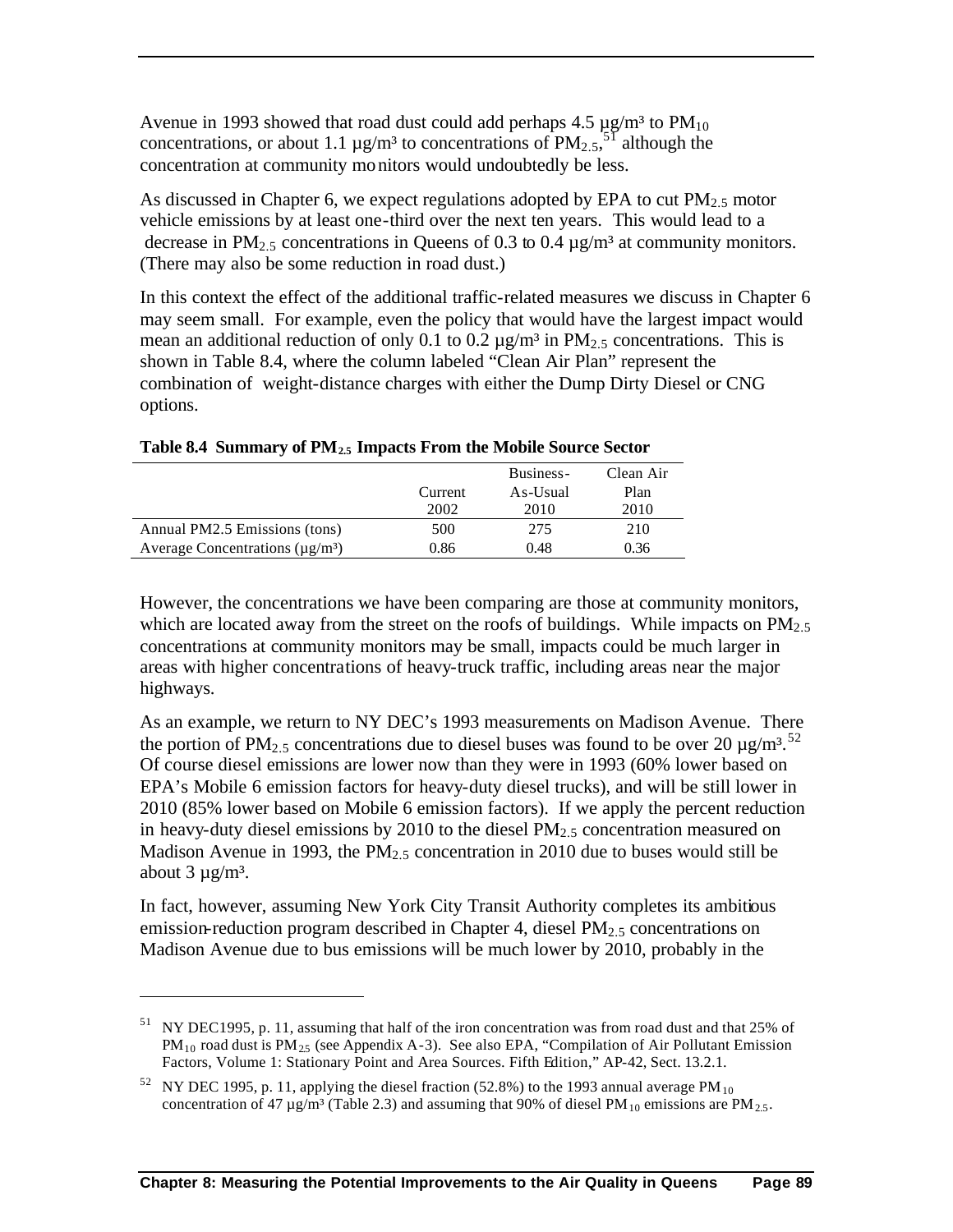neighborhood of 1  $\mu$ g/m<sup>3</sup>.<sup>53</sup> While modeling the impact of our transportation proposals on specific highway segments is beyond the scope of this report, this calculation gives a sense of the maximum impact that might be achieved, for example, by extending a particulate-trap retrofit program to other heavy-duty diesel vehicles.

## **Summary and Conclusion**

 $\overline{a}$ 

To summarize, the combination of the policies that we recommend for both the electricity and the mobile source sectors would mean a reduction in  $2010 \text{ PM}_{2.5}$  concentrations of approximately  $0.21 \mu$ g/m<sup>3</sup>, relative to Base Case concentrations in 2010. For comparison, recall that some air quality monitors in Queens now have readings as high as 16  $\mu$ g/m<sup>3</sup>, and that the federal standard is set at 15  $\mu$ g/m<sup>3</sup>. Thus, the PM<sub>2.5</sub> emission reductions we identify for sources in Queens will have a moderate impact on  $PM_{2,5}$ concentrations in Queens.

The air quality improvements might be greater at specific locations most affected by heavy traffic, including areas near major highways. However these improvements alone would be unlikely to reduce the current background  $PM_{2.5}$  concentration (16  $\mu$ g/m<sup>3</sup>) to below the federal standard  $(15 \mu g/m<sup>3</sup>)$ .

Another way to think of the air quality benefits is relative to the current concentrations. The combination of the policies that we recommend in both the electricity and the mobile source sectors would mean a reduction in 2010  $PM<sub>2.5</sub>$  concentrations in Queens of approximately  $0.55 \mu g/m^3$ .

While this reduction may appear to be a relatively modest improvement in air quality, it may be significant enough to assist Queens in achieving compliance with the federal standard. Furthermore, the health literature for  $PM<sub>2.5</sub>$  implies that even the relatively small reductions estimated here would provide significant reduced mortality and morbidity effects in Queens. As described in Chapter 3, a reduction of  $1.5 \mu g/m^3$  is estimated to avoid roughly 100 premature deaths per year and avoid numerous other health impacts. Similarly, a reduction of 0.55  $\mu$ g/m<sup>3</sup> can be expected to avoid roughly 37 premature deaths per year within Queens, as well as additional premature deaths in populations outside of Queens.

These conclusions on local air quality impacts also suggest that we should take a broad view of pollution control in order to aggressively reduce ambient concentrations in Queens. Controlling sources in Queens will have benefits far greater than the benefits for the population of Queens, and controlling sources well outside of Queens will substantially improve the air quality in Queens.

 $53$  This is based on the use of diesel particulate filters to reduce tailpipe PM emissions to 0.04 g/mi., as described in Thomas Lanni, *et. al.*, 2001. Added to the EPA Mobile 6 emission factor of 0.012 g/mi for tire and brake wear, the overall bus emission factor would be 0.052 g/mi, about one-third the 2010 Mobile 6 emission factor for heavy-duty diesel trucks.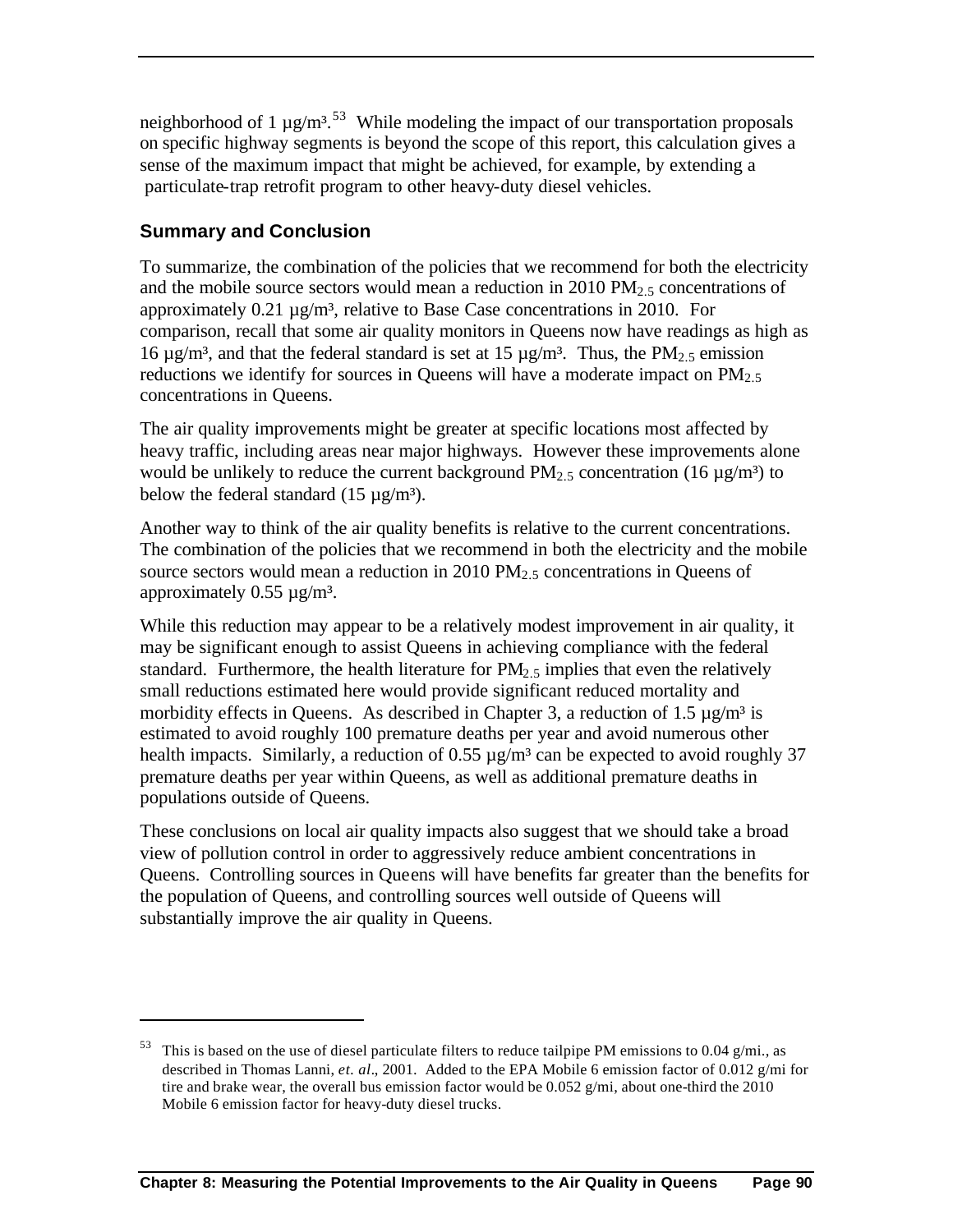# **9. Policies to Address the Key Air Emissions**

In Chapter 3 we identify small particulate matter as the creating the greatest health threat from air quality in Queens, and ozone as the next greatest threat. Air toxics are also an important risk factor in Queens, with diesel particulates the leading cause of concern. Carbon dioxide and other greenhouse gases pose long-term health risks at both a local and global level.

In Chapter 4 we identify the major sources of pollutants that contribute to the air quality conditions in Queens. In sum, we find that:

- With regard to small particulate matter in Queens, the greatest contributions come from power plants outside of Queens, followed by mobile sources both outside of Queens and inside of Queens.
- With regard to ozone levels in Queens, the greatest contributions come from power plants and mobile sources outside of Queens, followed by mobile sources within Queens.
- The majority of air toxics in Queens are produced by mobile sources, especially the diesel particulate matter.
- With regard to  $CO<sub>2</sub>$  emissions in Queens, more than one third comes from mobile sources, slightly less than one third come from power plants, and the remainder come from area sources.

Our findings suggest that the greatest improvements to air quality in Queens will result from policies targeted to (a) power plants in regions upwind of Queens, and (b) mobile sources inside Queens and New York City. Since many of the health threats in Queens are due to pollution sources outside of Queens, policies must support efforts to control sources in other upwind state, such as the several multi-pollutant bills being discussed on the federal level. Policies must also address sources in New York City, as well as in New York State.

At the same time, it is important to address pollution emissions within Queens as well. Many of these emissions do impact the air quality in Queens, and they have a significant impact on the air quality in downwind regions. Queens can act as a model for both upwind and downwind cities, counties, and states – to demonstrate that everyone has a responsibility to address their own air emissions in order to improve air quality for all in the greater Northeast region.

There are many policies that can be used to address the air quality problems in Queens County and the neighboring regions. Here we list those policies that should receive top priority from local and state policy-makers.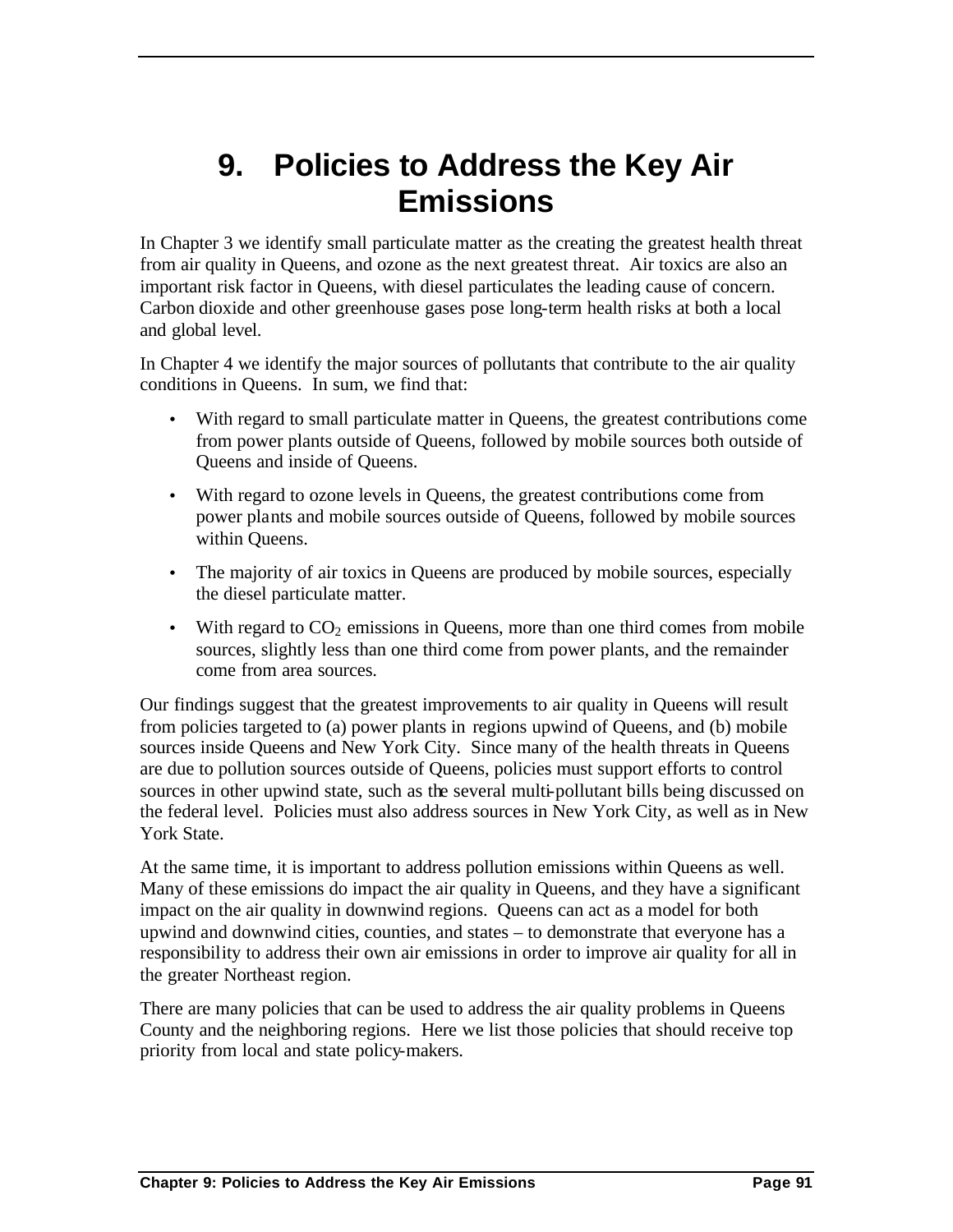## **Policies to Improve the Efficiency With Which Energy Is Consumed**

- 1) New York State should establish appliance efficiency standards, above and beyond those established by the federal government, as proposed in the recent study from the Northeast Energy Efficiency Partnership (NEEP 2002).
- 2) New York State should seek a waiver from the central air conditioning standard (SEER 12) recently determined by the US DOE. The New York standard should instead be set at a SEER 13.
- 3) The existing system benefits charge, used to collect revenue from all New York State electricity customers for energy efficiency programs, should be at least doubled.
- 4) All federal, state, city and local government agencies should conduct biennial studies to identify efficiency measures that can be implemented at their buildings and facilities. These agencies should be required to implement all cost-effective efficiency measures identified, in order to both save taxpayer dollars spent on longterm energy costs and to reduce the environmental impacts of energy use.
- 5) The New York Public Service Commission should require electric distribution utilities to "decouple" their revenues from their sales, in order to provide them with the proper financial incentives to promote energy efficiency and distributed generation resources.
- 6) Architects and builders should be encouraged to adopt green building practices, and to have their building certified using the Leadership in Energy and Environmental Design (LEED) standards established by the US Green Buildings Council.

### **Policies to Promote the Construction of New, Clean, Efficient Power Plants**

- 7) The New York Public Service Commission should give the distribution utilities a clear mandate to purchase long-term power supplies through a "portfolio management" approach. Under this policy, utilities would sign long-term contracts to support the construction of efficient power plants, but they would also factor in energy efficiency opportunities when determining the appropriate amount of power to contract for.
- 8) New York State should establish a renewable portfolio standard, which requires all retail electric suppliers to maintain a certain percentage of new, clean renewable resources in their portfolio of generation sources. The RPS should include a target of 10% renewable generation within ten years, and 20% within 20 years. A specific portion of the RPS should be set aside to promote the development of photovoltaics, in order to encourage the development of renewable resources in urban areas such as Queens.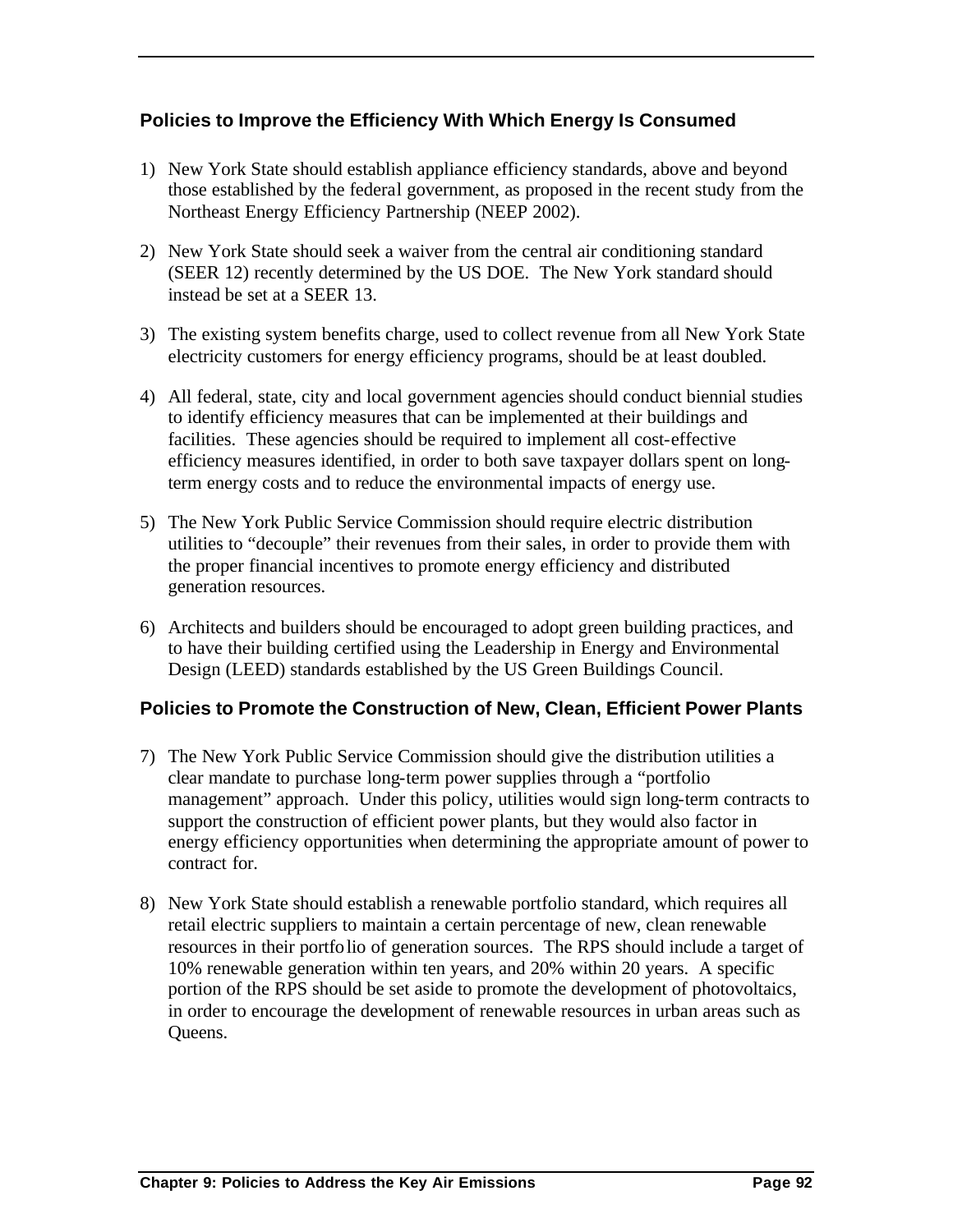- 9) The existing net metering law that currently includes residential solar applications should be expanded to commercial and industrial solar applications, wind turbines, and clean biomass technologies.
- 10) The New York Public Service Commission should adopt several policies to promote the installation of clean, distributed generation (DG) technologies, including:
	- ♦ policies that require distribution companies to adopt uniform safety and quality standards for DG technologies;
	- ♦ policies that require distribution companies to utilize simple standardized procedures for reviewing and approving applications by customers to connect their DG technologies to the electricity grid;
	- ♦ policies that ensure that utilities do not impose needless and burdensome charges on owners of DG technologies.
- 11) The New York Department of Environmental Conservation should adopt regulations to ensure that all forms of distributed generation technologies meet stringent air emission standards.
- 12) New York State should offer incentives to existing generators to encourage repowering of older, less efficient units.

## **Policies to Directly Limit Pollution Emissions**

- 13) The New York Legislature should establish a  $CO<sub>2</sub>$  standard for vehicles similar to that recently adopted in California. That measure requires automobile makers to achieve the "maximum feasible reduction" in greenhouse gasses for cars and light-duty trucks in model year 2009 and beyond.
- 14) New York State should promote the adoption of a national, regional or state cap on  $CO<sub>2</sub>$  emissions from power plants, and allow power plant owners to trade  $CO<sub>2</sub>$ emission allowances within the total cap.
- 15) The New York Department of Environmental Conservation should establish New York-specific ambient air quality standards for  $PM_{2.5}$ .
- 16) New York State should support efforts to establish multi-pollutant regulations to reduce transport of pollutants from upwind sources.

### **Policies to Promote Environmental Justice**

17) Environmental justice issues should be addressed in a comprehensive and equitable fashion through the NY DEC guidance document on environmental justice and permitting (CP-29). Furthermore, when the Article X power plant siting law is reauthorized, it should include all appropriate procedures to address environmental justice issues.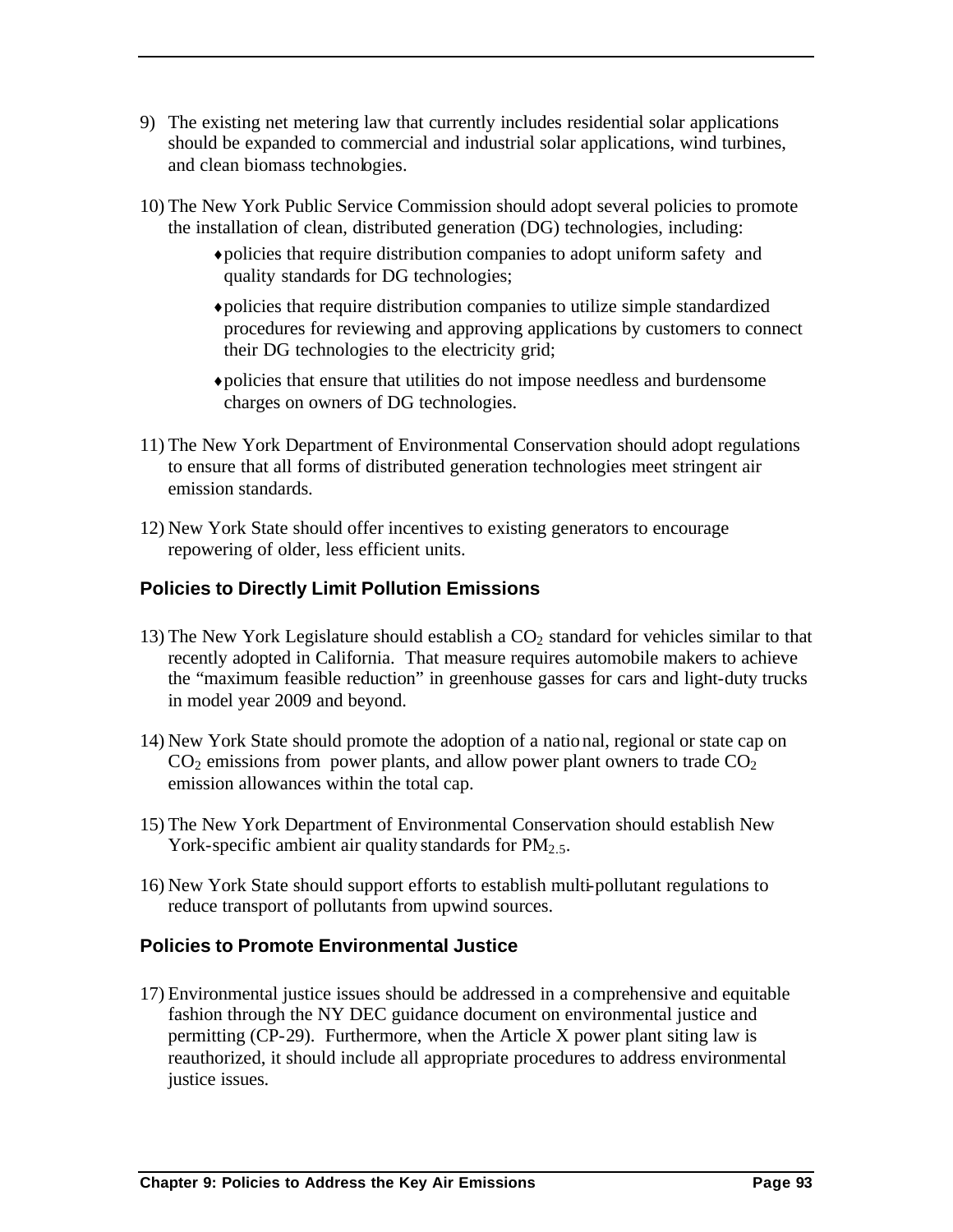18) When new power plants and other major sources of emissions are proposed to be sited within Queens, the siting and review process should (a) allow for early public input; (b) ensure that there are no disproportionate impacts on low-income populations and people of color; and (c) ensure that the project does not overburden any one community, relative to the benefits provided to that community.

#### **Policies to Address the Transportation Sector**

- 19) New York State should adopt a "cents-per-mile" insurance policy, whereby carinsurance providers would sell their service by the mile rather than by the year.
- 20) New York State should implement vehicle miles traveled fees, which charge all motor vehicles a fixed amount per mile driven. The best candidate, in terms of efficacy and equity, is weight-distance fees that charge per *ton-mile*, so that two vehicles driven the same amount pay in proportion to their respective weights, and two vehicles of equal size pay in proportion to their usage.
- 21) New York State should increase gasoline taxes to induce motorists to purchase and use more-efficient vehicles. Most of the revenues should be rebated to the state's citizens on an equal per-capita basis, to promote equity, although a portion could be reserved to finance other measures to reduce vehicular emissions.
- 22) New York State should require Heavy-Duty Diesel Vehicles to reduce emissions through use of ultra-low-sulfur fuels and compressed natural gas.
- 23) New York State should require all heavy-duty construction vehicles to use ultra lowsulfur diesel fuel, and to be fitted with either diesel oxidation catalysts or particulate filters.
- 24) New York State car dealers should be provided with information and financial incentives to promote the sale of efficient vehicles.
- 25) New York City should implement tolls at the Queensboro Bridge and the other "free" East River crossings, using high-speed collection systems to obviate the need for toll plazas.
- 26) New York City should implement policies to reduce truck idling, including establishment of facilities at truck stops to provide air conditioning and electricity for trucks to use instead of their own engines.
- 27) The Metropolitan Transportation Authority and New York City Transportation Department should accelerate plans to convert diesel bus fleets to cleaner fuels such as compressed natural gas (CNG).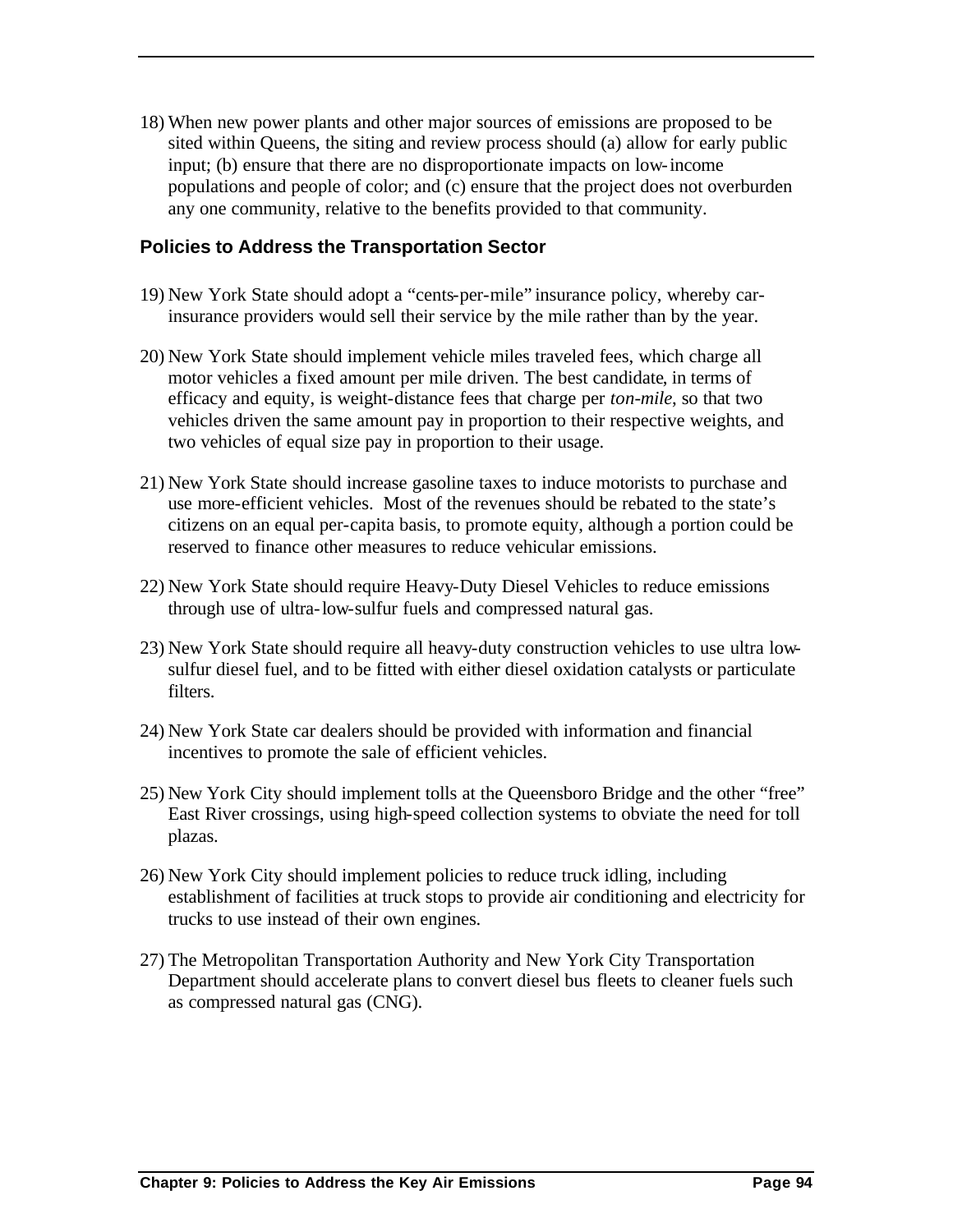# **References**

#### **References for Chapters 2 and 3, and Appendices A and B**

Abt Associates, ICF Consulting, E.H. Pechan Associates 2000. *The Particulate-Related Health Benefits of Reducing Power Plant Emissions*, at <http://www.cleartheair.org/fact/mortality/mortalityabt.pdf>.

Appleyard D 1981. *Livable streets*. University of California Press: Berkeley, CA.

Brunekreef B, Janssen NAH, de Hartog J, Harssema H, Knape M, van Vliet P 1997. Air pollution from truck traffic and lung function in children living near motorways. Epidemiology 8: 298-303.

Burnett RT, Dales RE, Raizenne ME, Krewski D, Summers PW, Roberts GR, Raad-Young M, Dann T, Brook J 1994. Effects of low ambient levels of ozone and sulfates on the frequency of respiratory admissions to Ontario hospitals. Environ Res 65: 172-194.

Centers for Disease Control and Prevention (CDC Wonder) 2002. Compressed mortality 1999, all ages and races, both genders, at <http://wonder.cdc.gov>.

Centers for Disease Control and Prevention (CDC) National Center for Injury Prevention and Control (NCIPC) 2002. NCHS National Vital Statistics System for numbers of deaths, US Bureau of Census for population estimates, statistics compiled using WISQARS™ produced by the Office of Statistics and Programming, NCIPC, CDC.

Daniels MJ, Dominici F, Samet JM, Zeger SL 2000. Estimating particulate mattermortality concentration-response curves and threshold levels: An analysis of daily timeseries for the 20 largest US cities. Am J Epidemiol 152: 397-406.

Dawson SV, Alexeeff GV 2001. Multi-stage model estimates of lung cancer risk from exposure to diesel exhaust, based on a U.S. railroad worker cohort. Risk Anal 21: 1-18.

Devlin RB, McDonnell WF, Mann R, Becker S, House DE, Schreinemachers D, Koren HS 1991. Exposure of humans to ambient levels of ozone for 6.6 hours causes cellular and biochemical changes in the lung. Amer J Respir Cell Mol Biol 4:72-81.

Dockery DW, Pope CA III, Xu X, Spengler JD, Ware JH, Fay ME, Ferris BG Jr., Speizer FE 1993. An association between air pollution and mortality in six U.S. cities. New Eng J Med 329: 1753-1759.

Doll R, Hill AB 1950. Smoking and carcinoma of the lung: Preliminary report. BMJ 2: 739-748.

Edwards J, Walters S, Griffiths RK 1994. Hospital admissions for asthma in preschool children: Relationship to major roads in Birmingham, United Kingdom. Arch Environ Health 49: 223-227.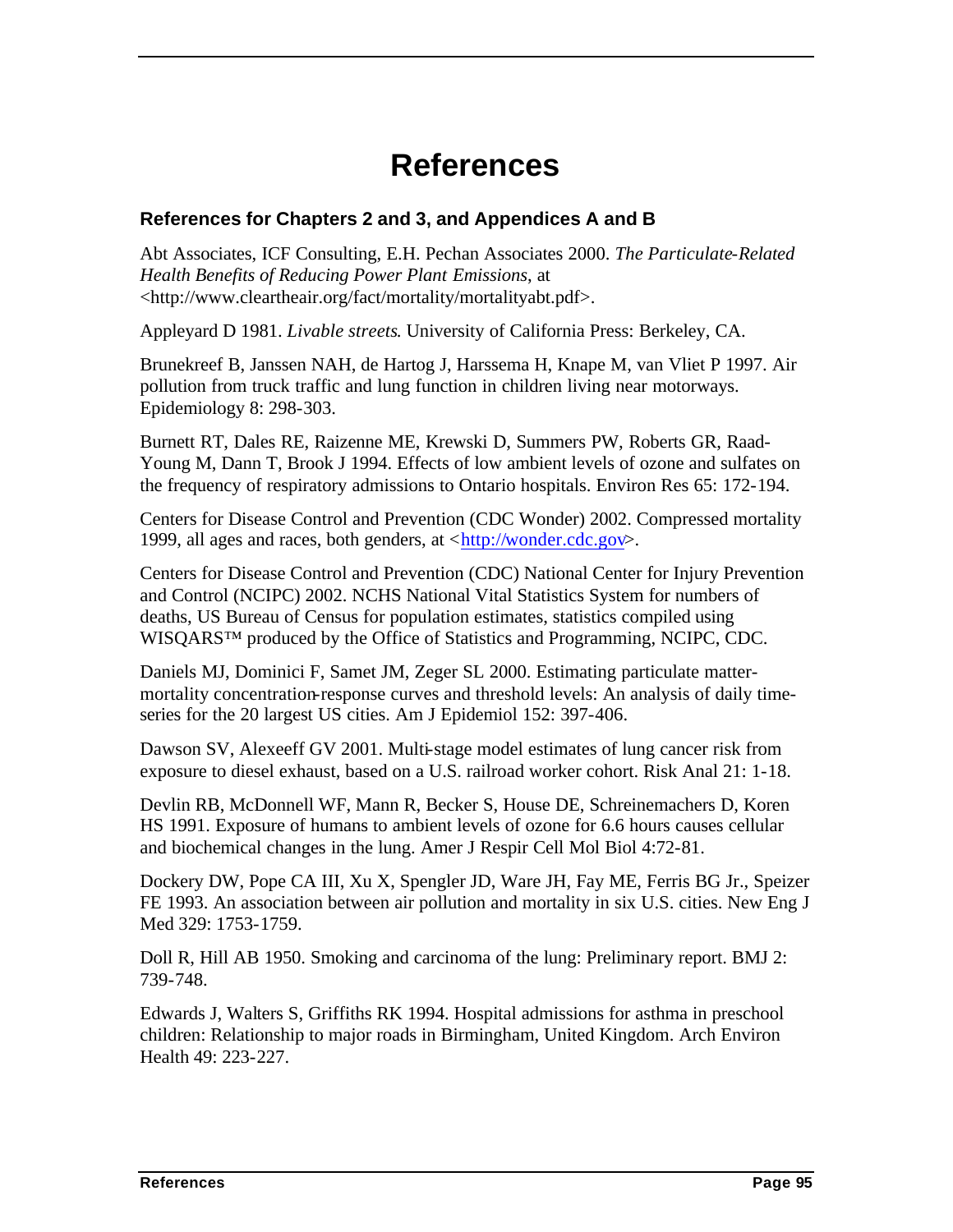Evans JS, Tosteson T, Kinney PL 1984. Cross-sectional mortality studies and air pollution risk assessment. Environ Int 10:55-83.

Galizia A, Kinney PL 2002. Long-term residence in areas of high ozone: associations with respiratory health in a nationwide sample of non-smoking young adults. Environ Health Perspect, submitted.

Harkema JR, Plopper CG, Hyde DM, St. George JA, Wilson DW, Dungworth DL 1993. Response of macaque bronchiolar epithelium to ambient concentrations of ozone. Am J Pathol 143:857-866.

Hoek G, Brunekreef B 1993. Acute effects of a winter air pollution episode on pulmonary function and respiratory symptoms of children. Arch Environ Health 48:328-335.

Hoek G, Fischer P, Brunekreef B, Lebret E, Hofschreuder P, Mennen MG 1993. Acute effects of ambient ozone on pulmonary function of children in the Netherlands. Amer Rev Respir Dis 147. 111-117.

Hoek G, Schwartz JD, Groot B, Eilers P 1997. Effects of ambient particulate matter and ozone on daily mortality in Rotterdam, the Netherlands. Arch Environ Health 52: 455- 463.

Horstman DH, Folinsbee LJ, Ives PJ, Abdul-Salaam S, McDonnell WF 1990. Ozone concentration and pulmonary response relationships for 6.6-hour exposures with five hours of moderate exercise to 0.08, 0.10, and 0.12 ppm. Amer Rev Respir Dis 142:1158-1163.

InfoShare Associates 2002. *Info Share Online – Community Studies of New York*, at <http://infoshare.org>.

Ito K, Thurston GD 1996. Daily  $PM_{10}/$ mortality associations: an investigation of at-risk subpopulations. J Expo Anal Environ. Epidemiol 6:79-95.

Katsouyanni K, Touloumi G, Spix C, Schwartz J, Balducci F, Medina S, Rossi G, Wojtyniak B, Sunyer J, Bacharova L, Schouten J P, Ponka A, Anderson HR 1997. Short term effects of ambient sulphur dioxide and particulate matter on mortality in 12 European cities: results from time series data from the APHEA project. Brit Med J 314:1658-1663.

Kelsall JE, Samet JM, Zeger SL, Xu J 1997. Air pollution and mortality in Philadelphia, 1974-1988. Am J Epidemiol 146: 750-762.

Kinney PL, Aggarwal M, Northridge ME, Janssen NA, Shepard P 2000. Airborne concentrations of  $PM_{2.5}$  and diesel exhaust particles on Harlem sidewalks: a communitybased pilot study. Environ Health Perspect 108:213-218.

Kinney PL, Chillrud SN, Ramstrom S, Ross J, Spengler JD 2002. Exposures to multiple air toxics in New York City. Environ Health Perspect 110 Supp 4: 539-546.

Kinney PL, Ito K, Thurston GD 1995. A sensitivity analysis of mortality/ $PM_{10}$ associations in Los Angeles. Inhal Tox 7:59-69.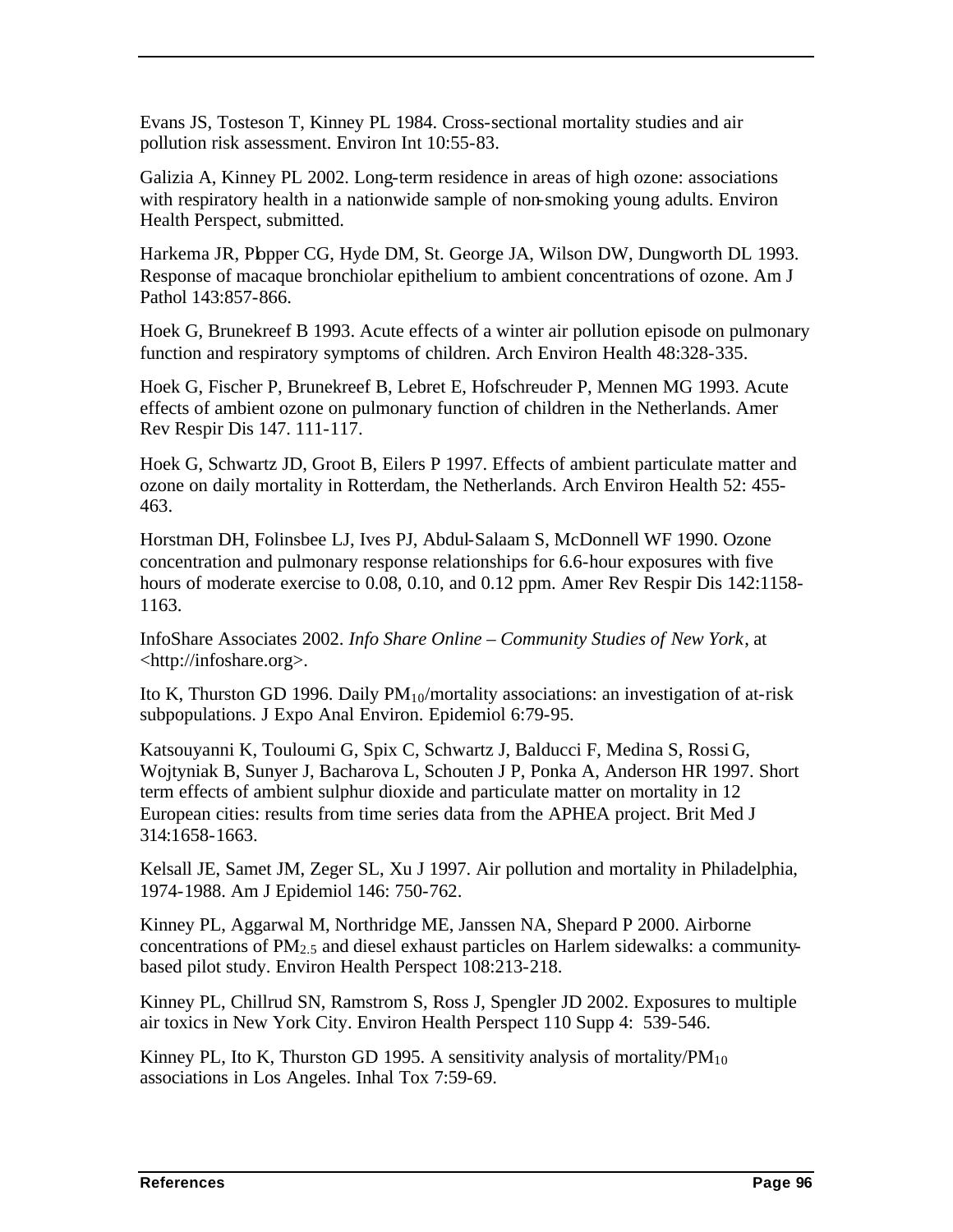Kinney PL, Nilsen DM, Lippmann M, Brescia M, Gordon T, McGovern T, El Fawal H, Devlin RB, Rom WN 1996a. Biomarkers of lung inflammation in recreational joggers exposed to ozone. Am J Respir Crit Care Med 154:1430-1435.

Kinney PL, Ozkaynak H 1994. Associations of daily mortality and air pollution in Los Angeles County. Environ Res 54: 99-120.

Kinney PL, Thurston GD, Raizenne M 1996b. The effects of ambient ozone on lung function in children: a reanalysis of six summer camp studies. Environ Health Perspect 104:170-174.

Kinney PL, Ware JH, Spengler JD, Dockery DW, Speizer FE, Ferris BG Jr. 1989. Shortterm pulmonary function change in association with ozone levels. Am Rev Respir Dis 139:56-61.

Krewski D, Burnett RT, Goldberg MS, Hoover K, Siemiatycki J, Jarrett M, Abrahamowicz M, White WH 2000. *Particle Epidemiology Reanalysis Project. Part II: Sensitivity Analyses.* Health Effects Institute: Cambridge, MA.

Kunzli N, Lurmann F, Segal M, Ngo L, Balmes J, Tager IB 1997. Association between lifetime ambient ozone exposure and pulmonary function in college freshmen - results of a pilot study. Environ Res 72: 8-23.

Lave LB, Seskin EP 1970. Air pollution and human health. Science 169:723-733.

Levy JI, Carrothers TJ, Tuomisto J, Hammitt JK, Evans JS 2001a. Assessing the public health benefits of reduced ozone concentrations. Environ Health Perspect 109: 1215- 1226.

Levy JI, Houseman EA, Spengler JD, Loh P, Ryan L 2001b. Fine particulate matter and polycyclic aromatic hydrocarbon concentration patterns in Roxbury, Massachusetts: A community-based GIS analysis. Environ Health Perspect 109: 341-347.

Levy JI, Spengler JD 2002. Modeling the benefits of power plant emission controls in Massachusetts. J Air Waste Manage Assoc 52: 5-18.

Levy JI, Spengler JD, Hlinka D, Sullivan D, Moon D 2002. Using CALPUFF to evaluate the impacts of power plant emissions in Illinois: Model sensitivity and implications. Atmos Environ 36: 1063-1075.

Lin S, Munsie JP, Hwang S, Fitzgerald E, Cayo MR 2002. Childhood asthma hospitalization and residential exposure to state route traffic. Environ Res 88: 73-81.

Lipfert FW, Perry HM Jr, Miller JP, Baty JD, Wyzga RE, Carmody SE 2000. The Washington University-EPRI Veterans' Cohort Mortality Study: Preliminary Results. Inhalation Toxicol 12 Supp 4: 41-73.

McConnell R, Berhane K, Gilliland F, London SJ, Islam T, Gauderman WJ, Avol E, Margolis HG, Peters JM 2002. Asthma in exercising children exposed to ozone: a cohort study. Lancet 359: 386-391.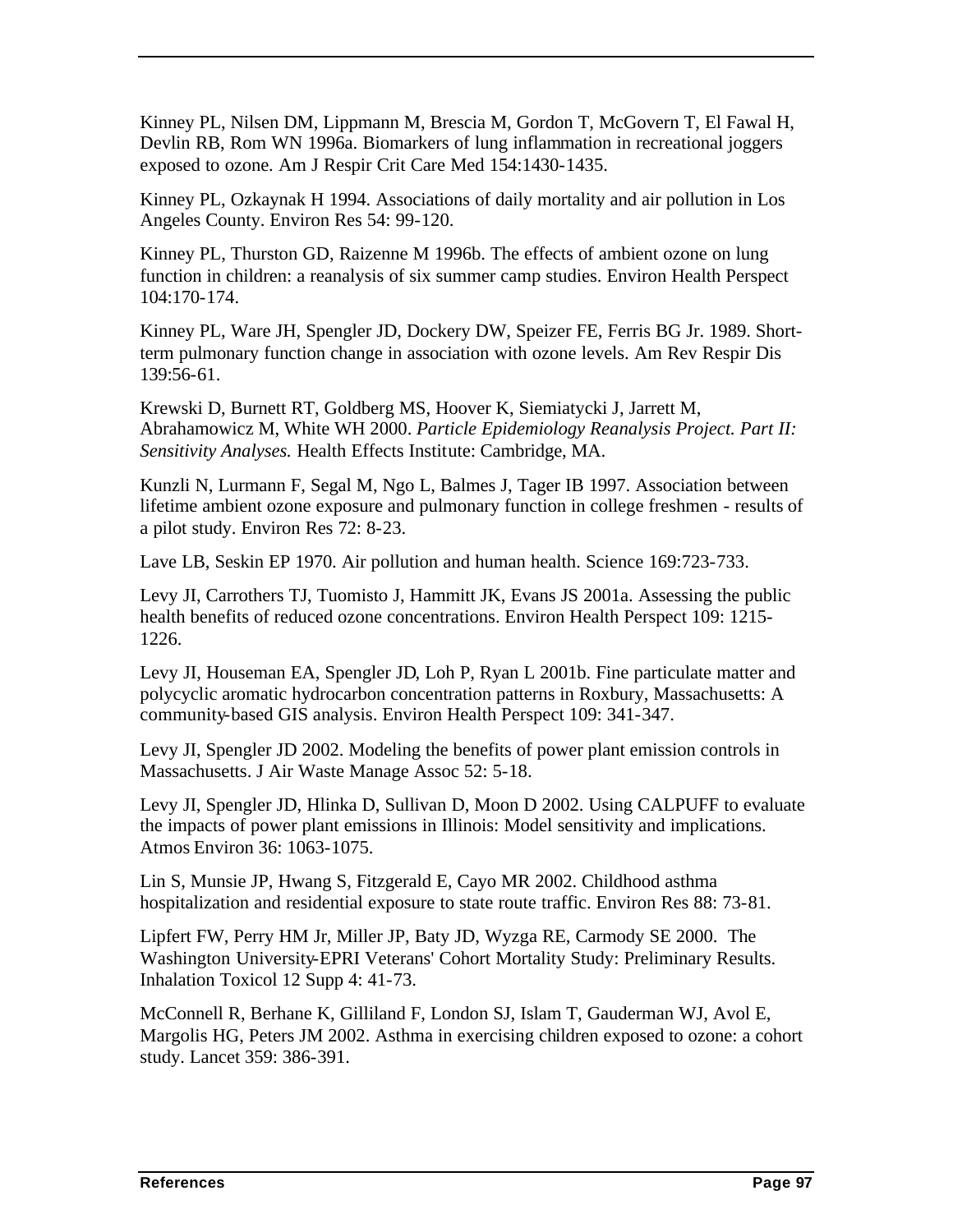McDonnell WF, Nishino-Ishikawa N, Petersen FF, Chen LH, Abbey DE 2000. Relationships of mortality with the fine and coarse fractions of long-term ambient  $PM_{10}$ concentrations in nonsmokers. J Exp Anal Environ Epidemiol 10:427-436.

Moolgavkar SH 2000. Air pollution and daily mortality in three U.S. counties. Environ Health Perspect 108:777-784.

Moolgavkar SH, Luebeck EG, Hall TA, Anderson EL 1995. Air pollution and daily mortality in Philadelphia. Epidemiology 6: 476-484.

New York City Department of Health 1999a. *Asthma Facts*, at <http://www.nyc.gov/html/doh/html/asthma/asthma.html>.

New York City Department of Health 1999b. *Summary of Vital Statistics 1999, The City of New York*, Office of Vital Statistics.

New York Department of City Planning 2001. *Change in Total Population, 1990 and 2000*, at <http://www.nyc.gov/html/dcp/html/pop2000.html>.

New York Department of City Planning 2001. *Land Use Facts New York City and Boroughs – NYC Land Area by Borough (Exclusive of Streets and Major Bodies of Water*), at <http://www.nyc.gov/html/dcp/html/lufacts.html>.

New York State Dept of Environmental Conservation 2002. *2000 Annual New York State Air Quality Report, Ambient Air Monitoring System (Data Tables and Graphs Only)*, at <http://www.dec.state.ny.us/website/dar/reports/index.html>.

New York State Energy Research and Development Authority 2001. *New York State Greenhouse Gas Action Plan, Preliminary Draft*, June 20 2001, p. 1.3.

Nielsen T 1996. Traffic contribution of polycyclic aromatic hydrocarbons in the center of a large city. Atmos Environ 30: 3481-3490.

Oosterlee A, Drijver M, Lebret E, Brunekreef B 1996. Chronic respiratory symptoms in children and adults living along streets with high traffic density. Occup Environ Med 53: 241-247.

Ostro BD, Rothschild S 1989. Air pollution and acute respiratory morbidity: An observational study of multiple pollutants. Environ Res 50:238-247.

Ozkaynak H, Spengler J 1996. The role of outdoor particulate matter in assessing total human exposure, in Wilson R and Spengler JD. (eds): *Particles in Our Air: Concentrations and Health Effects*, Harvard School of Public Health.

Pope CA III, Burnett RT, Thun MJ, Calle EE, Krewski D, Ito K, Thurston GD 2002. Lung cancer, cardiopulmonary mortality, and long-term exposure to fine particulate air pollution. JAMA 287:1132-1141.

Pope CA III, Kanner RE 1993. Acute effects of  $PM_{10}$  pollution on pulmonary function of smokers with mild to moderate chronic obstructive pulmonary disease. Am Rev Re spir Dis 147: 1336-1340.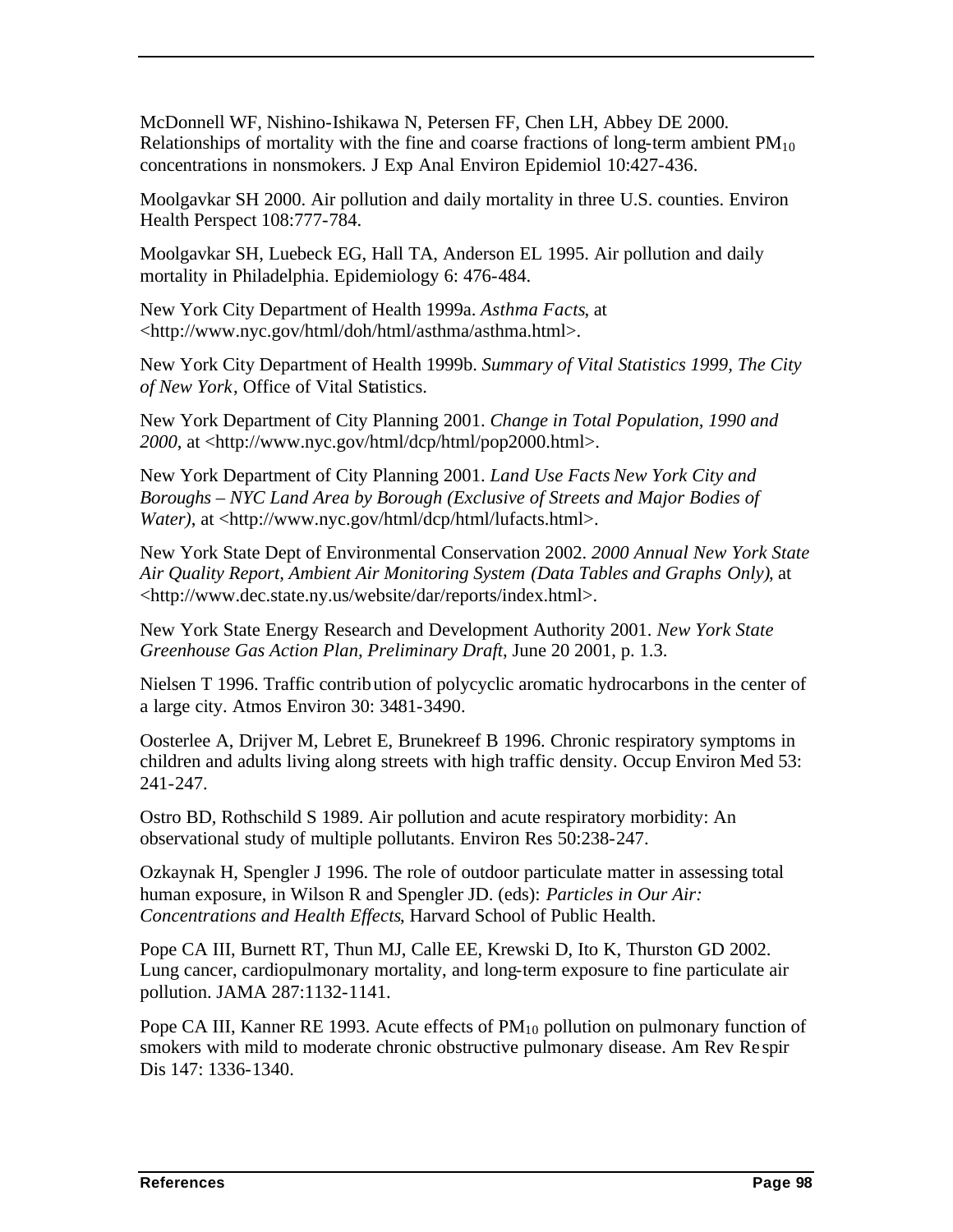Pope CA III, Schwartz J, Ransom MR 1992. Daily mortality and  $PM_{10}$  pollution in Utah valley. Arch Environ Health 47: 211-217.

Pope CA III, Thun MJ, Namboodiri MM, Dockery DW, Evans JS, Speizer FE, Heath CW Jr. 1995. Particulate air pollution as a predictor of mortality in a prospective study of U.S. adults. Amer J Respir Crit Care Med 151: 669-674.

Samet J, Zeger S, Dominici F, Curriero F, Coursac I, Dockery D, Schwartz J, Zanobetti A 2000. *The National Morbidity, Mortality, and Air Pollution Study Part II: Morbidity, Mortality, and Air Pollution in the United States*. Cambridge, MA: Health Effects Institute.

Schwartz J 1993. Air pollution and daily mortality in Birmingham, Alabama. Amer J Epid 137: 1136-1147.

Schwartz J 1994. Air pollution and hospital admissions for the elderly in Birmingham, Alabama. Amer J Epid 139: 589-598.

Schwartz J 2001. Is there harvesting in the association of airborne particles with daily deaths and hospital admissions? Epidemiology 12: 55-61.

Schwartz J, Laden F, Zanobetti A 2002. The concentration-response relation between PM<sub>2.5</sub> and daily deaths. Environ Health Perspect 110: 1025-1029.

Spektor DM, Thurston GD, Mao J, He D, Hayes C, Lippmann M 1991. Effects of singleand multiday ozone exposures on respiratory function in active normal children. Environ Res 55:107-122.

Spengler J, Wilson R 1996. Emissions, dispersion, and concentration of particles, in Wilson R and Spengler JD. (eds): *Particles in Our Air: Concentrations and Health Effects*, Harvard School of Public Health.

Stieb DM, Judak S, Burnett RT 2002. Meta-analysis of time-series studies of air pollution and mortality: Effects of gases and particles and the influence of cause of death, age, and season. J Air Waste Manage Assoc 52: 470-484.

Thurston GD, Ito K 1999. Epidemiologic studies of ozone exposure effects. In: *Air Pollution and Health* (Holgate ST, Samet JM, Koren HS, Maynard RL, eds). London:Academic Press, p. 485-510.

Thurston GD, Ito K, Kinney PL, Lippmann M 1992. A multi-year study of air pollution and respiratory hospital admissions in three New York State metropolitan areas: results for 1988 and 1989 summers. J Expos Anal Environ Epid 2: 429-450.

Touloumi G, Katsouyanni K, Zmirou D, Schwartz J, Spix C, Ponce de Leon A, Tobias A, Quennel P, Rabczenko D, Bacharova L, Bisanti L, Vonk JM, Ponka A 1997. Short-term effects of ambient oxidant exposure on mortality: A combined analysis within the APHEA project. Am J Epidemiol 146: 177-185.

US Census Bureau 2002a. *Profile of General Demographic Characteristics 2000*, at <http://factfinder.census./gov>.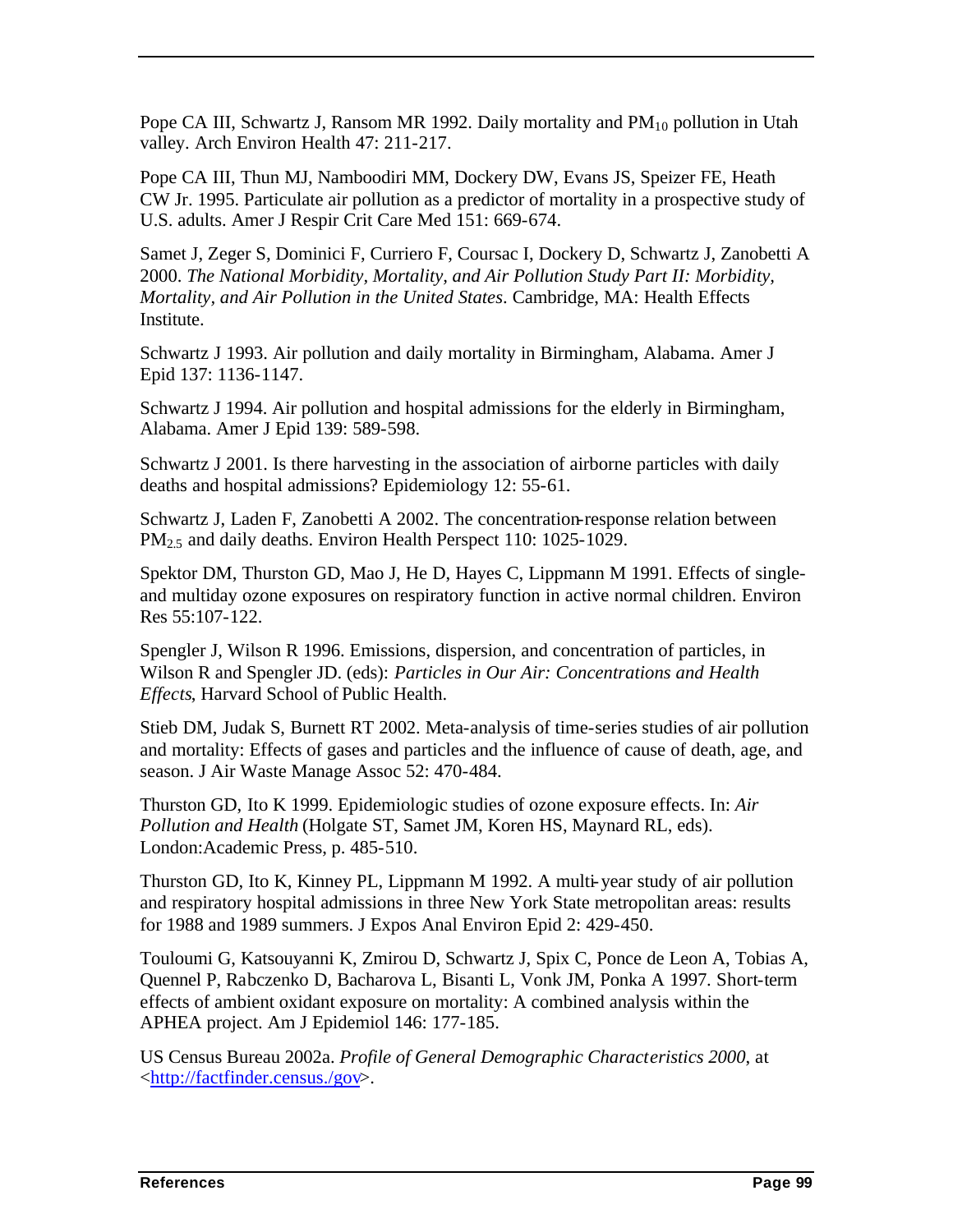US Census Bureau 2002b. *State and County QuickFacts*, at http://quickfacts.census.gov>.

US Environmental Protection Agency 1996a. *National-Scale Air Toxics Assessment Results: Modeled Ambient Concentration: Data Tables*, at <http://www.epa.gov/ttn/atw/nata/tablconc.html>

US Environmental Protection Agency 1996b. *Air Quality Criteria for Ozone and Related Photochemical Oxidants*. EPA/600/P-93/004cF, July 1996.

US Environmental Protection Agency 1996c. *Air Quality Criteria for Particulate Matter*. EPA/600/P-95/001aF, April 1996.

US Environmental Protection Agency 1997. *National Ambient Air Quality Standards for Particulate Matter; Final Rule. 40 CFR Part 50*. Federal Register Vol. 62 No. 138, July 18, 1997.

US Environmental Protection Agency 1999. *The Benefits and Costs of the Clean Air Act: 1990 to 2010*; EPA-410-R99-001. Office of Air and Radiation: Washington, DC.

US Environmental Protection Agency 2001. *Latest Findings on National Air Quality: 2000 Status and Trends*, EPA 454/K-01-002, Office of Air Quality Planning and Standards.

US Environmental Protection Agency 2002a. *Air Quality Where You Live*, at <http://www.epa.gov/air/urbanair >.

US Environmental Protection Agency 2002b. *AIRSData Online, 1998-2000 Ozone and 1999-2000 Carbon Monoxide*, at <http://www.epa.gov/airtrends/carboz00.html>.

US Environmental Protection Agency 2002c. *AIRTrends*, <http://www.epa.gov/oar/aqtrnd00/pdffiles.county00.pdf >.

US Global Change Research Program, Metro East Coast Section 2001. *Climate Change and a Global City: The Potential Consequences of Climate Variability and Change,* "Executive Summary and Recommendations," p.4, July 2001.

Venn AJ, Lewis SA, Cooper M, Hubbard R, Britton J 2001. Living near a main road and the risk of wheezing illness in children. Am J Respir Crit Care Med 164: 2177-2180.

Wjst M, Reitmeir P, Dold S, Wulff A, Nicolai T, Freifrau von Loeffelholz-Colberg E, von Mutius E 1994. Road traffic and adverse effects on respiratory health in children. BMJ 304: 596-600.

Woodruff TJ, Caldwell J, Cogliano VJ, Axelrad DA 2000. Estimating cancer risk from outdoor concentrations of hazardous air pollutants in 1990. Environ Res 82: 194-206.

### **References for Chapter 4**

Environmental Defense Fund (EDF) 2002. Scorecard website at http://www.scorecard.org.

New York Department of Enervironmental Conservation (NY DEC) 2002.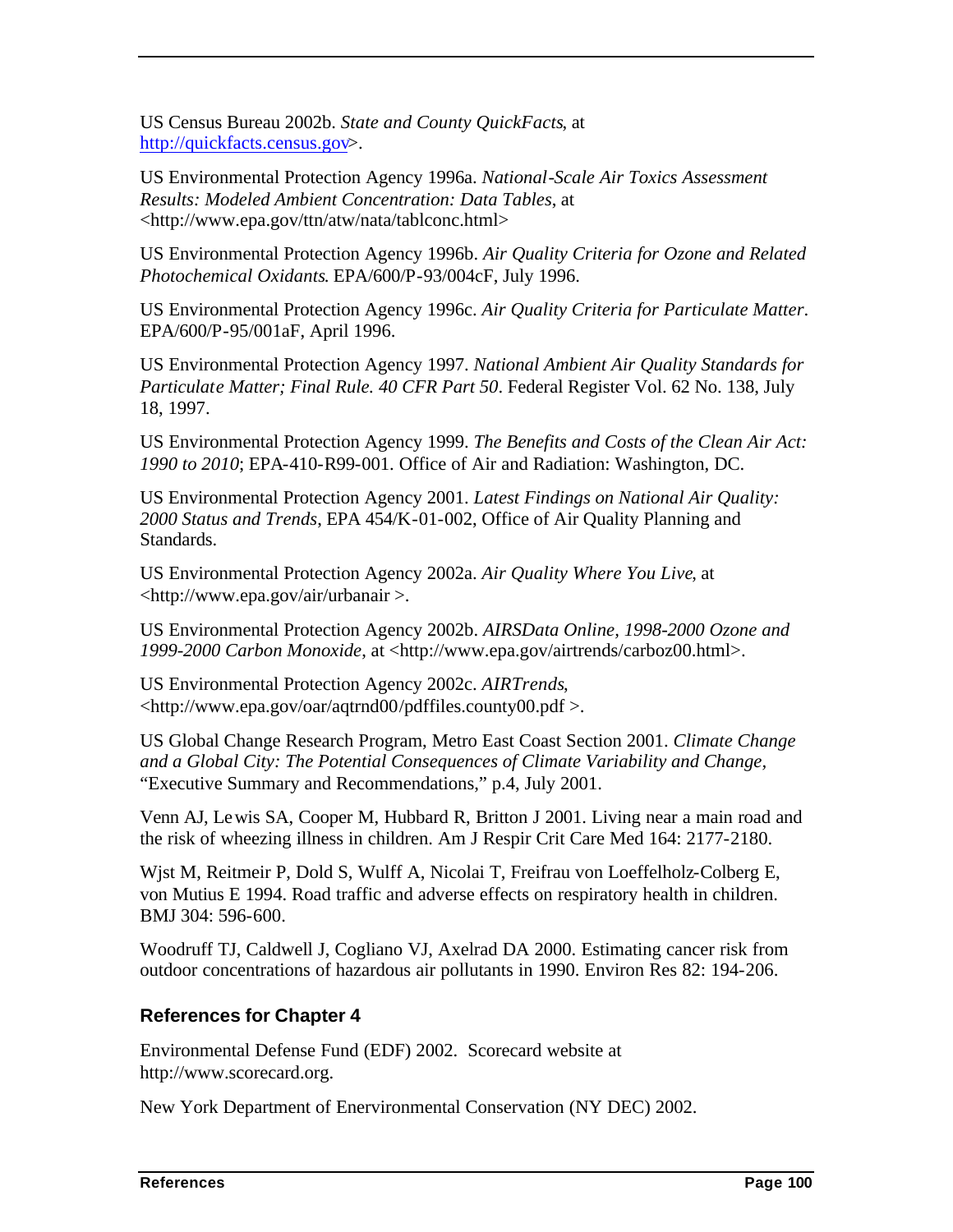New York State Energy Research and Development Authority (NYSERDA) 2001. *New York State Greenhouse Gas Action Plan, Preliminary Draft*, June 20.

US Environmental Protection Agency (EPA NTI) 2002. AirDAta data base web site at http://www.epa.gov/air/data/index.html.

#### **References for Chapter 5 and Appendix C**

American Council for an Energy Efficient Economy (ACEEE) 2001. *Smart Energy Policies: Saving Money and Reducing Pollutant Emissions Through Greater Energy Efficiency*, Steven Nadel, Howard Geller and Tellus Institute, September.

Efficiency Vermont (EVT) 2000. *Annual Report*.

Energy Information Agency 2002. *Annual Energy Outlook 2002*, Electric Generation Data Supplemental tables, web site: http://www.eia.doe.gov/oiaf/aeo/, January.

Hydro-Quebec Generation Group web site: *http://www.hydroquebec.com/generation*

ISO New England 2001. *NEPOOL Forecast of Capacity, Energy, Loads and Transmission 2001-2010*, April.

ISO New England 2001. *2001 Regional Expansion Plan (RTEP01)*, October.

Interlaboratory Working Group 2000. *Scenarios for a Clean Energy Future*, Oak Ridge National Laboratory, Lawrence Berkeley National Laboratory, prepared for the Office of Energy Efficiency and Renewable Energy, US Department of Energy, November.

Interlaboratory Working Group 1997. *Scenarios of US Carbon Reductions: Potential Impacts of Energy Technologies by 2010 and Beyond*, Lawrence Berkeley National Laboratory, Oak Ridge National Laboratory, Argonne National Laboratory, National Renewable Energy Laboratory, Pacific Northwest National Laboratory, prepared for the Office of Energy Efficiency and Renewable Energy, US Department of Energy, September.

MJ Bradley and Associates (MJB) 2001. *Sources of Air Pollution and How They Are Regulated: A Guide for New Yorkers*, sponsored by conEdison, KeySpan, Orion Power New York, and SCS Energy LLC, July.

Natural Resources Defense Council (NRDC) 2001. *Energy Efficiency Leadership in a Crisis: How California is Winning*, prepared with the Silicon Valley Manufacturing Group, August.

New Brunswick Power web site: *http://www.nbpower.com*

New York Independent System Operator 2001. *Load & Capacity Data*, July.

New York State Department of Public Service web site: *http://www.dps.state.ny.us.*

New York State Energy Research and Development Authority (NYSERDA) 1989. *The Potential For Electricity Conservation In New York State*, prepared by ACEEE, September.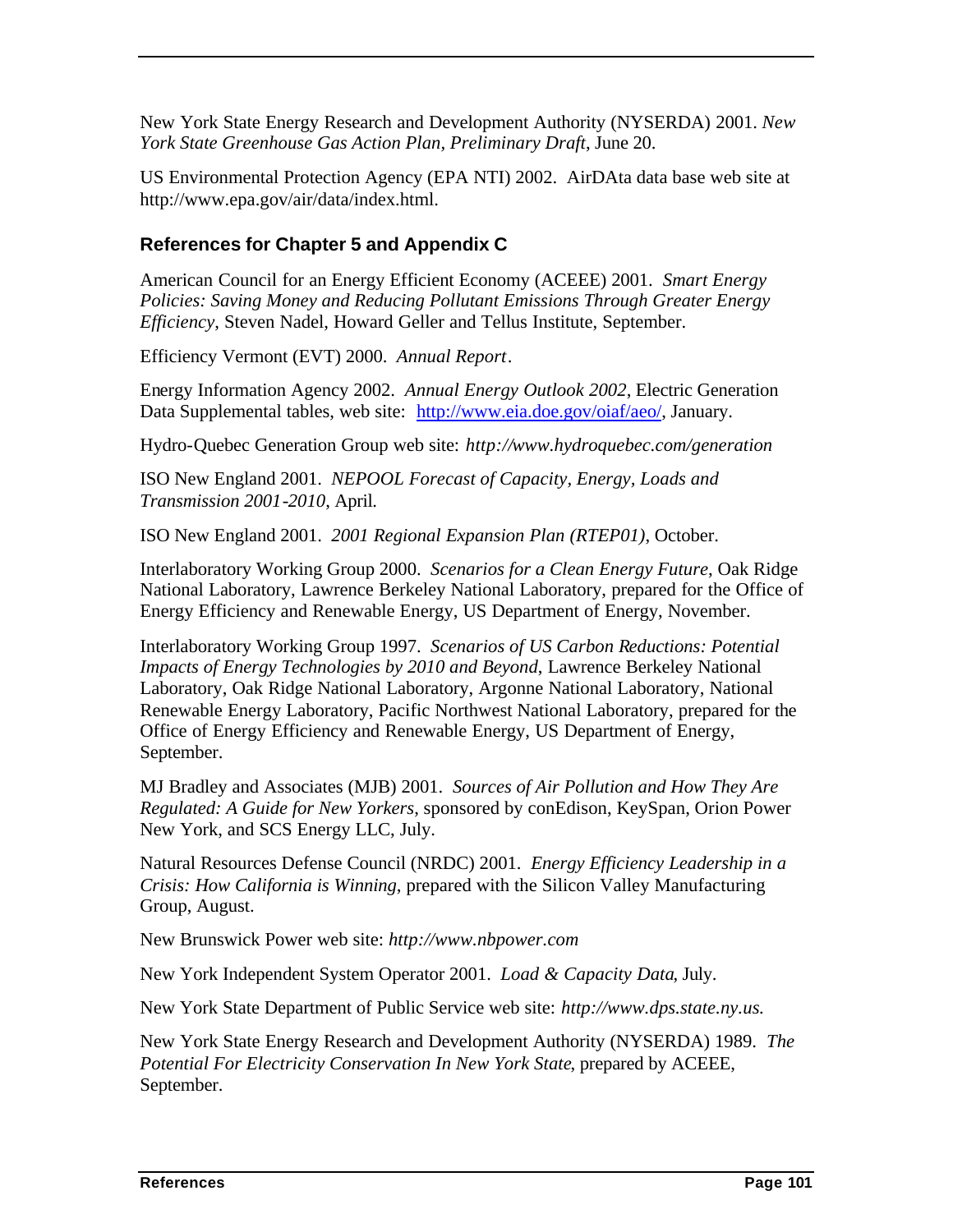New York Times 2002. *State to Close Queens Plant That is Biggest Polluter in the City*, by Richard Perez-Pena, September 5.

Northeast Energy Efficiency Partnership (NEEP) 2002. *Energy Efficiency Standards: A Low-Cost, High-Leverage Policy for Northeast States*.

Ontario Independent Electricity Market Operator 2001. *10 Year Outlook: an Assessment of the Adequacy of Generation and Transmission Facilities to Meet Future Electricity Needs in Ontario Jan 2001 – Dec 2010*, January.

Orion Power, *Astoria Repowering Project Application for Certification Under Article X*, Filed with the New York DEC, October 2001. (Emissions data are in Volume 2.)

PJM Interconnection 2001. *2001 Summer PJM Reliability Assessment*, May.

Power Authority of the State of New York 2000. Combined Cycle Project, Astoria, Queens, New York. *Application for Certification of a Major Electric Generating Facility under Article X of the New York State Public Service Law*, August.

Riverkeeper, Pace Law School Energy Project and NRDC 2002. *Securing Power Through Energy Conservation and Efficiency In New York: Profiting from California's Experience*, Charles Komanoff, May.

Union of Concerned Scientists (UCS) 2001. *Clean Energy Blueprint: A Smarter National Energy Policy for Today and the Future*, Clemmer, Donovan, Nogee and Deyette, with ACEEE and Tellus Institute. October.

World Wildlife Fund (WWF) and Energy Foundation (EF) 1999. *America's Global Warming Solutions*, prepared by Tellus Institute and Marshall Goldberg, August.

### **References for Chapter 7**

Environmental Defense Fund (EDF) 2002. Scorecard website at http://www.scorecard.org.

New York Department of Enervironmental Conservation (NY DEC) 2002.

New York State Energy Research and Development Authority (NYSERDA) 2001. *New York State Greenhouse Gas Action Plan, Preliminary Draft*, June 20 2001.

US Environmental Protection Agency (EPA NTI) 2002. AirDAta data base web site at http://www.epa.gov/air/data/index.html.

#### **References for Chapter 8**

Bennett DH, McKone TE, Evans JS, Nazaroff W, Margni MD, Jolliet O, Smith KR 2002. Defining intake fraction. Environ Sci Technol 36: 206A-211A.

Evans JS, Wolff SK, Phonboon K, Levy JI, Smith KR. Exposure efficiency: An idea whose time has come? Chemosphere, in press.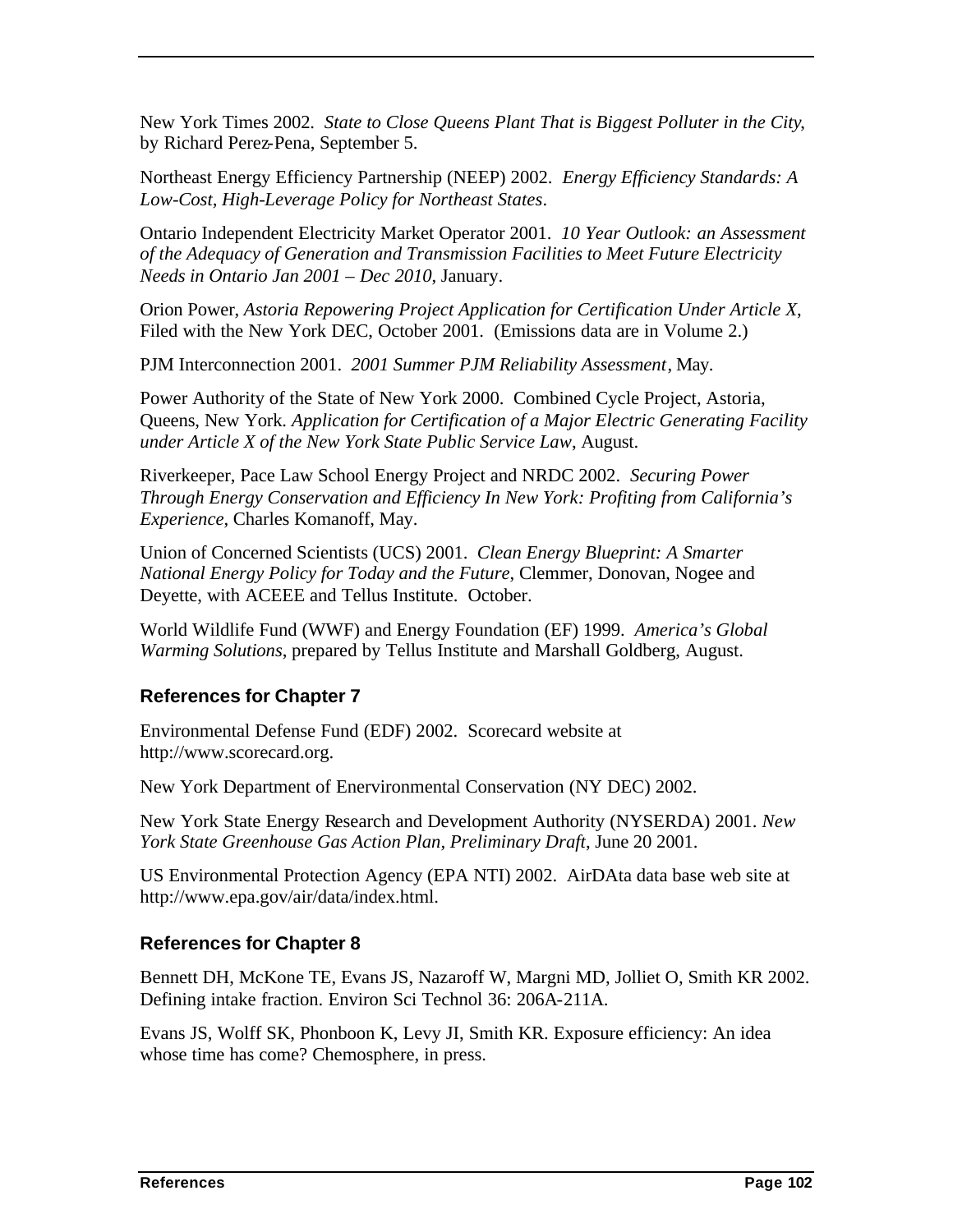Lanni, Thomas, *et. al.*, 2001. "Performance and Durability Evaluation of Continuously Regenerating Particulate Filters on Diesel Powered Urban Buses at NY City Transit," SAE Technical Paper 2001-01-0511.

Levy JI, Wilson AM, Evans JS, Spengler JD 2002. Dispersion model uncertainties in estimation of particulate matter intake fractions from power plants in Georgia. Environ Sci Technol, submitted.

NYS Department of Environmental Conservation 2002. "Report to the Examiners on New York Power Authority's Astoria Energy Project," Case No. 99-f-1627, February 14.

NYS Department of Environmental Conservation 1995. "New York State Implementation Plan: Inhalable Particulate  $(PM_{10})$ ," September.

US Environmental Protection Agency 1997. *Regulatory Impact Analyses for the Particulate Matter and Ozone National Ambient Air Quality Standards and Proposed Regional Haze Rule*; Office of Air Quality Planning and Standards: Washington, DC.

US Environmental Protection Agency 1999. *Regulatory Impact Analysis - Control of Air Pollution from New Motor Vehicles: Tier 2 Motor Vehicle Emissions Standards and Gasoline Sulfur Control Requirements*; Office of Air and Radiation: Washington, DC.

US Environmental Protection Agency, "Guideline on Air Quality Models," 40 CFR Pt. 51, App. W, App. A.5.

US Environmental Protection Agency, "Compilation of Air Pollutant Emission Factors, Volume 1: Stationary Point and Area Sources. Fifth Edition," AP-42.

Wolff SK 2000. *Evaluation of Fine Particle Exposures, Health Risks, and Control Options.* Doctoral dissertation, Department of Environmental Health, Harvard School of Public Health, Boston, MA.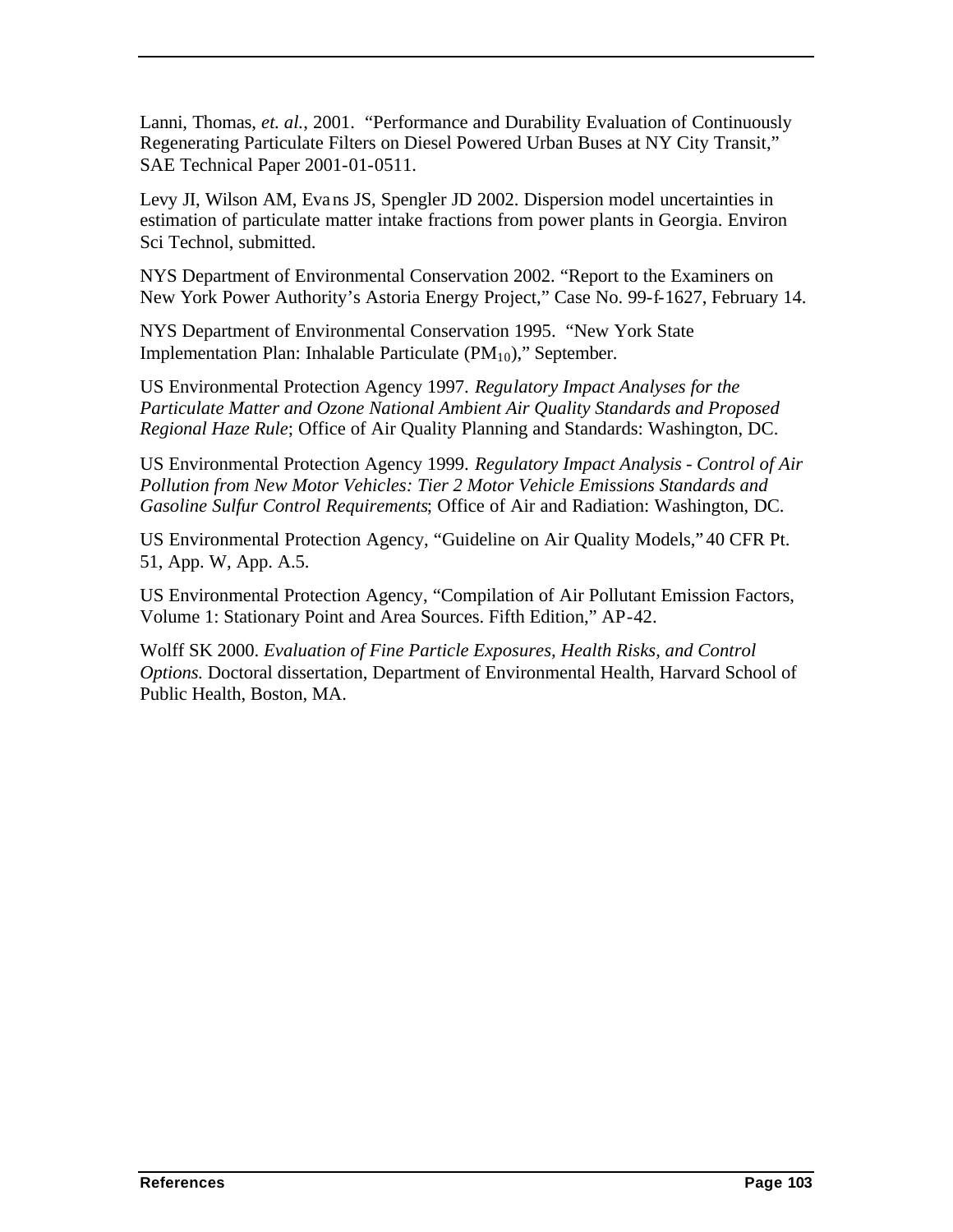# **Appendix A: Studies Demonstrating the Health Effects of Air Pollutants**

In this appendix, we provide more detail about the health effects of ozone and particulate matter (discussed briefly in Section 2.3).

#### **Ozone**

Ozone is a strong oxidant gas which, upon inhalation, deposits throughout the respiratory system. Because ozone is poorly water soluble, it does not simply diffuse into lung tissue, but rather reacts easily with molecules at the surface of the lung. Epithelial cells lining the respiratory bronchioles and alveoli are especially vulnerable to oxidant damage, both because the delivered dose of ozone is greatest in the deep lung and because these cells lack a protective mucous layer. It has been documented that ozone can lead to damage in the lung such as epithelial cell destruction, pulmonary edema, and inflammation (US EPA 1996b). This provides a strong biological basis to believe that ozone can influence human health

Health evidence for ozone comes from both human chamber studies and observational epidemiological studies. As we discuss below, controlled chamber experiments have shown that brief, ambient-level exposures cause acute, reversible drops in lung volumes, increases in non-specific bronchial responsiveness, and pulmonary inflammation. Epidemiology studies have confirmed many of these findings, and further have demonstrated associations with asthma exacerbations, emergency room visits, hospital admissions, and deaths. Populations most at risk include children and adults who are active outdoors, especially those with asthma.

First considering acute pulmonary effects from ozone, these effects have been demonstrated extensively in human and animal chamber studies as well as in epidemiological studies. Human chamber studies have shown that brief ozone exposures at or above 80 ppb cause reversible drops in lung volumes, increases in non-specific bronchial responsiveness, and pulmonary inflammation (US EPA 1996; Horstman et al. 1990; Devlin et al. 1991). There is a broad distribution of responsiveness across human subjects for all of these effects, with some individuals exhibiting responses several-fold higher than the average response, and others showing no response. The epidemiological literature has also documented these effects on lung function in children and adults (Kinney et al. 1989; Spektor et al. 1991; Hoek et al. 1993).

As mentioned in Section 2.3, three acute health outcomes tend to contribute most to the total impacts of ozone – premature deaths, hospital admissions for respiratory causes, and days with minor restricted activities. This is because of the magnitude of the concentration-response functions derived from the epidemiological literature, the frequency of the health outcomes, and the economic values placed on those health outcomes. For example, in the US EPA's benefit-cost analysis of the Clean Air Act (US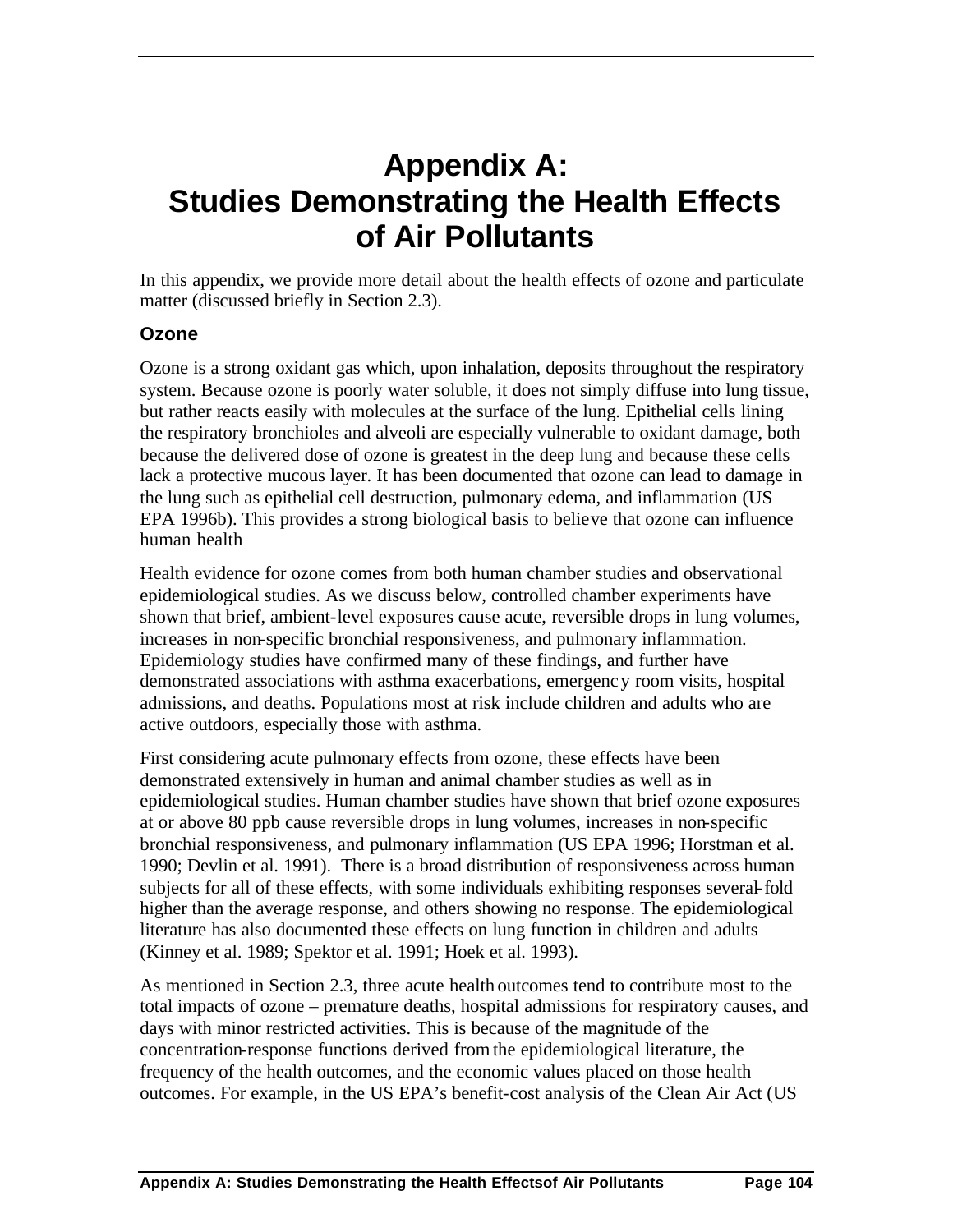EPA 1999), premature death is given an economic value of approximately \$5 million in 1990 dollars, more than an order of magnitude greater than any morbidity valuation. In contrast, minor restricted activity days were only valued at \$38 per day, but the per-capita incidence of minor restricted activity days was 7.8/year (versus a per-capita mortality risk of approximately 8/1,000 per year).

For premature mortality, there have been numerous published studies. However, many of these studies may not have accurately estimated the effects of ozone, if they did not account for weather and other pollutants appropriately in the analysis. The summary report by Levy and colleagues (2001a) concluded that there were four studies in the US (Moolgavkar et al. 1995; Ito and Thurston 1996; Kelsall et al. 1997; Moolgavkar 2000) and two in Europe (Hoek et al. 1997; Touloumi et al. 1997) that adequately controlled for both weather and particulate matter. All of these studies found a significant relationship between acute ozone exposure and premature death. The average value of the US studies was a 0.5% increase in premature deaths per 10  $\mu$ g/m<sup>3</sup> increase in daily average ozone concentrations, or roughly a 1% increase per 10 ppb increase in daily average ozone (Levy et al. 2001a).

Similarly, hospital admissions for respiratory illnesses increased up to 35% in association with 100 ppb increases in daily maximum one-hour ozone concentrations. When we look across a number of published studies (in New York, Canada, and across the US), the average is an 18% increase in all-age respiratory hospital admissions per 100 ppb increase in daily maximum one-hour ozone concentrations (Thurston and Ito 1999).

Evidence for minor restricted activity days (MRAD) is drawn from a single national cross-sectional survey (Ostro and Rothschild 1989). This study used information from the annual Health Interview Survey to compare reported days with minor restricted activities with ozone concentrations for 50,000 households. Ostro and Rothschild reported a 0.2% increase in MRAD per  $\mu$ g/m<sup>3</sup> increase in two-week average 1-hour maximum ozone concentrations. Although the recent summary report (Levy et al., 2001a) concluded that an estimate of 0.1% might be more appropriate, the above evidence of the ability of ozone to influence lung function and respiratory symptoms supports the plausibility of this relationship.

There is also concern about possible chronic pulmonary effects of ozone in humans associated with long-term exposures. These effects have been demonstrated in long-term toxicological studies and are also suggested in some recent epidemiological studies. However, more studies are needed to better understand chronic pulmonary effects of ozone. Recent epidemiological studies have reported decreases in lung function in young adults who have lived for long periods in areas with high ambient ozone concentrations (Kunzli et al. 1997; Galizia and Kinney 2000), and have demonstrated increased risk of asthma development associated with ozone exposure and outdoor exercise (McConnell et al. 2002). Associations appear most pronounced for measures of small airways function such as  $FEF_{25-75}$  (forced expiratory flow at 25%-75% of maximal lung volume), consistent with a hypothesis of small airway narrowing secondary to chronic pulmonary inflammation. It is not clear whether these epidemiological findings are due to ozone exposure alone or ozone in combination with other co-pollutants. In addition, studies of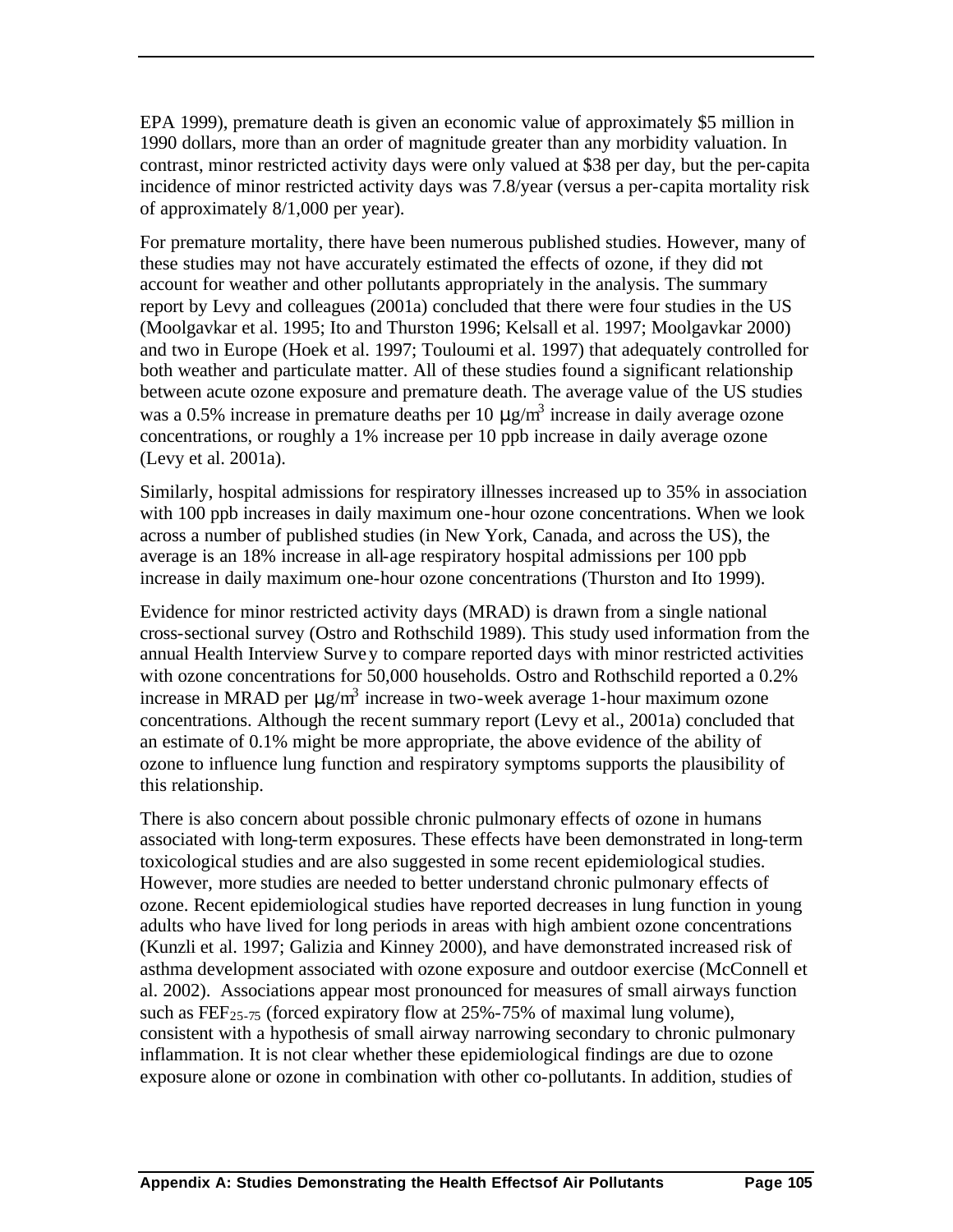mortality from long-term air pollution exposure (Dockery et al. 1993; Pope et al. 1995; Krewski et al. 2000) did not find a significant role of ozone.

### **Particulate Matter**

For  $PM<sub>2.5</sub>$ , the evidence for health effects derives largely from epidemiological studies, which have reported associations with premature death both from short-term and longterm exposures. Other effects associated with ambient particulate matter include increases in cardiovascular and respiratory hospitalizations, respiratory symptoms, and decreases in lung function. Populations at greatest risk of  $PM<sub>2.5</sub>$  effects include the elderly and those with pre-existing cardiopulmonary disease. Although the evidence is quite strong for  $PM_{2.5}$  health effects, important questions remain, including the nature of the PM component(s) responsible, the biological mechanism(s) involved, and the host factors that promote greater susceptibility. These are currently areas of active research.

Due to limited exposure data until recently, only a handful of epidemiological studies have examined the effects of  $PM_{2.5}$  specifically; much more evidence exists for  $PM_{10}$  or TSP. However, known characteristics of particles help inform our focus on  $PM_{2.5}$ . For example, particles less than  $2.5 \mu m$  in diameter are capable upon inhalation of reaching the deepest portions of the lung, while larger particles tend to deposit in the higher airways. Some scientists are concerned about even smaller particles known as *ultrafine particles* (less than 0.1  $\mu$ m in diameter), since most PM<sub>2.5</sub> particles are less than 0.1  $\mu$ m and this fraction is more likely to deposit in the deep lung (Spengler and Wilson 1996). We do not discuss ultrafine particles further, focusing on the growing body of evidence on  $PM_{2.5}$ 

Focusing first on acute mortality evidence for particulate matter, a large number of recent time series observational studies have reported small, statistically significant associations between particulate matter (usually TSP or  $PM_{10}$ ) and daily mortality. Quantitative results from studies of this kind have been remarkably consistent, suggesting a 0.5-1% increase in total daily deaths associated with increases of 10  $\mu$ g/m<sup>3</sup> in daily average PM<sub>10</sub> concentrations (US EPA 1996c). The National Morbidity, Mortality, and Air Pollution Study (NMMAPS) of the 90 largest cities in the US (Samet et al. 2000) found that mortality rates increase on average by approximately 0.3% for every 10  $\mu$ g/m<sup>3</sup> in daily average  $PM_{10}$  concentrations, with somewhat higher rates in the Northeast. Literature review studies have yielded similar values. A recent summary article (Stieb et al. 2002) found well over one hundred published studies and documented that this magnitude of effect has been found in numerous locations. This extraordinary consistency, along with the fact that the effect remains significant when other criteria pollutants are considered simultaneously, provides substantial evidence that short-term particulate matter exposure leads to premature death.

These deaths tend to accrue among the most vulnerable members of society, such as the elderly and those with pre-existing cardio-pulmonary disease (e.g., Pope et al. 1992; Schwartz 1993; Kinney et al. 1995; Katsouyanni et al. 1997). Cause-specific analyses usually have observed larger relative effects for deaths attributed to respiratory and cardiovascular causes than for other causes of death. Although it has been asserted that this effect represents "harvesting", killing individuals who would have otherwise died in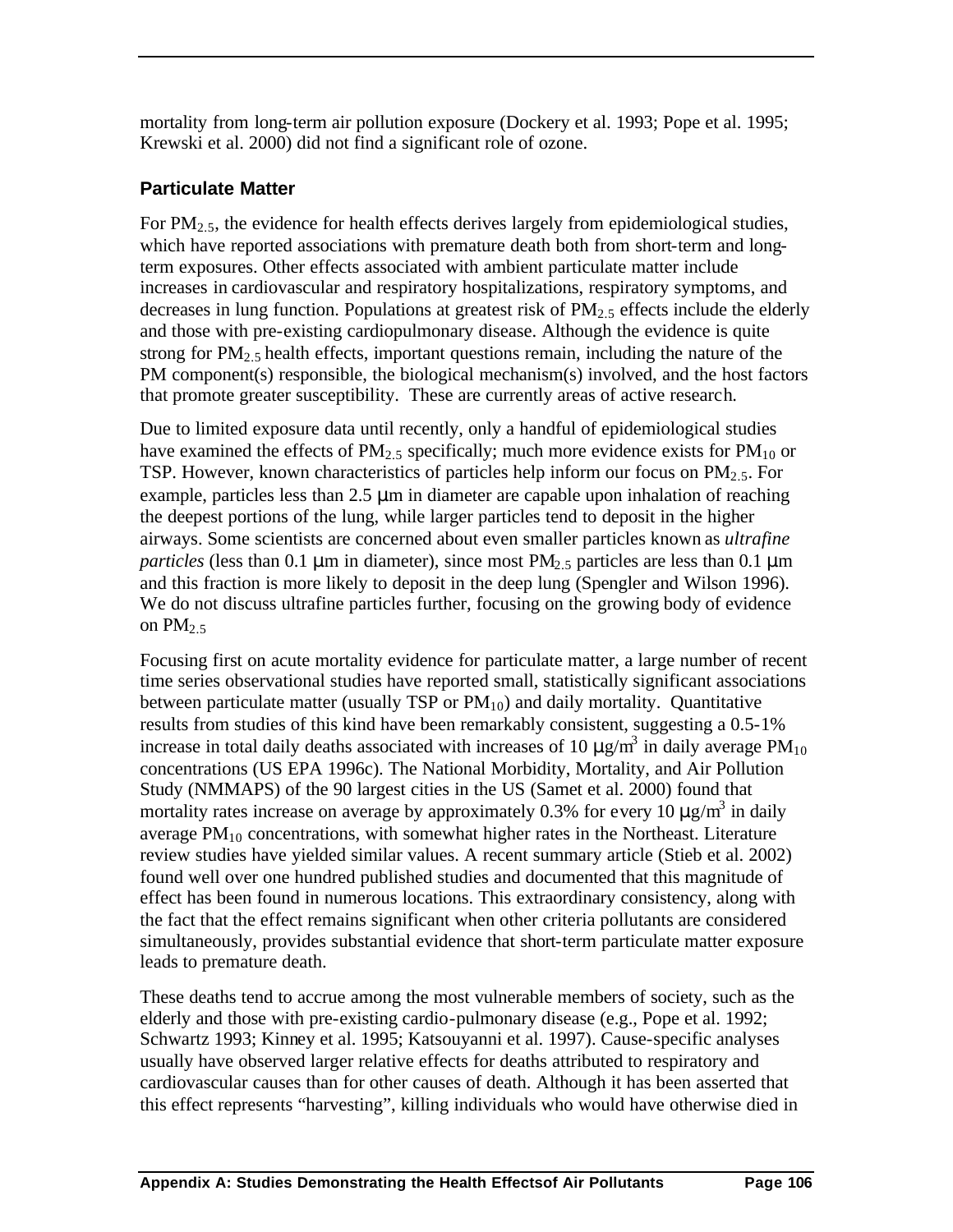a matter of days, a recent study concluded that the effect represents a loss of at least a month of life expectancy (Schwartz 2001). Another difficult question is whether there is a level below which no health effects are seen (known as a *threshold*). Although this is as yet unresolved, an investigation of a subset of NMMAPS cities (Daniels et al. 2000) found that if there were a threshold, it would be well below both air quality standards and average ambient levels in Queens. Another recent study focused on six US cities concluded that time series mortality risks of PM<sub>2.5</sub> occurred at levels as low as  $2 \mu g/m^3$ (Schwartz et al. 2002).

Several important uncertainties remain in the interpretation of the acute mortality literature. This includes the precise identity of the population subgroups that are most at risk, the unique impact of PM distinct from other co-pollutants, the PM sub-component that is most important, the impact on life expectancy of these findings, and the pathophysiologic mechanism(s) responsible. These are all areas of active research. Nevertheless, the strength of the acute mortality literature is substantial and demonstrates a consistent and significant relationship between short-term particulate matter exposure and premature death.

Briefly considering acute morbidity, a more limited body of evidence is available across a wide range of outcomes, ranging from cardiovascular and respiratory hospital admissions to asthma exacerbation to respiratory symptoms and reduced lung function. For example, observational time series studies similar to those addressing acute mortality have reported increases in hospitalizations or emergency room visits for respiratory complaints in association with PM<sub>2.5</sub> and/or sulfate particles (e.g., Thurston et al. 1992; Burnett et al. 1994; Schwartz 1994). Repeated measures studies in small cohorts of subjects have reported small but statistically significant declines in FEV1 and increases in lower respiratory symptoms associated with ambient  $PM_{10}$  and sulfate concentrations (Hoek and Brunekreef 1993; Pope and Kanner 1993). As a group, findings from these studies reinforce the plausibility of the acute mortality results noted earlier, and suggest a possible role of acute pulmonary irritation in the mechanistic pathway leading to mortality in susceptible individuals.

We now turn to the potential influence of long-term particulate matter exposure on risk of premature death. Epidemiological studies correlating mortality rates and PM concentrations across metropolitan areas represent the oldest and most extensive evidence for chronic PM effects (Lave and Seskin 1970; Evans et al. 1984). However, interpretation of early cross-sectional observational studies was seriously hindered by uncertainties regarding potential confounding by cigarette smoking, occupational exposures, and other factors (Evans et al. 1984).

Confirmatory results have emerged from two large prospective cohort studies which, based on individual questionnaire data on smoking and other risk factors, were able to control for major potential confounders at the individual level in the analyses (Dockery et al. 1993; Pope et al. 1995). These studies are known as the Six Cities study and the American Cancer Society study. While other cohort studies exist (e.g., McDonnell et al. 2000; Lipfert et al. 2000), the Six Cities and American Cancer Society studies are most often cited because of their generalizability and the fact that they have undergone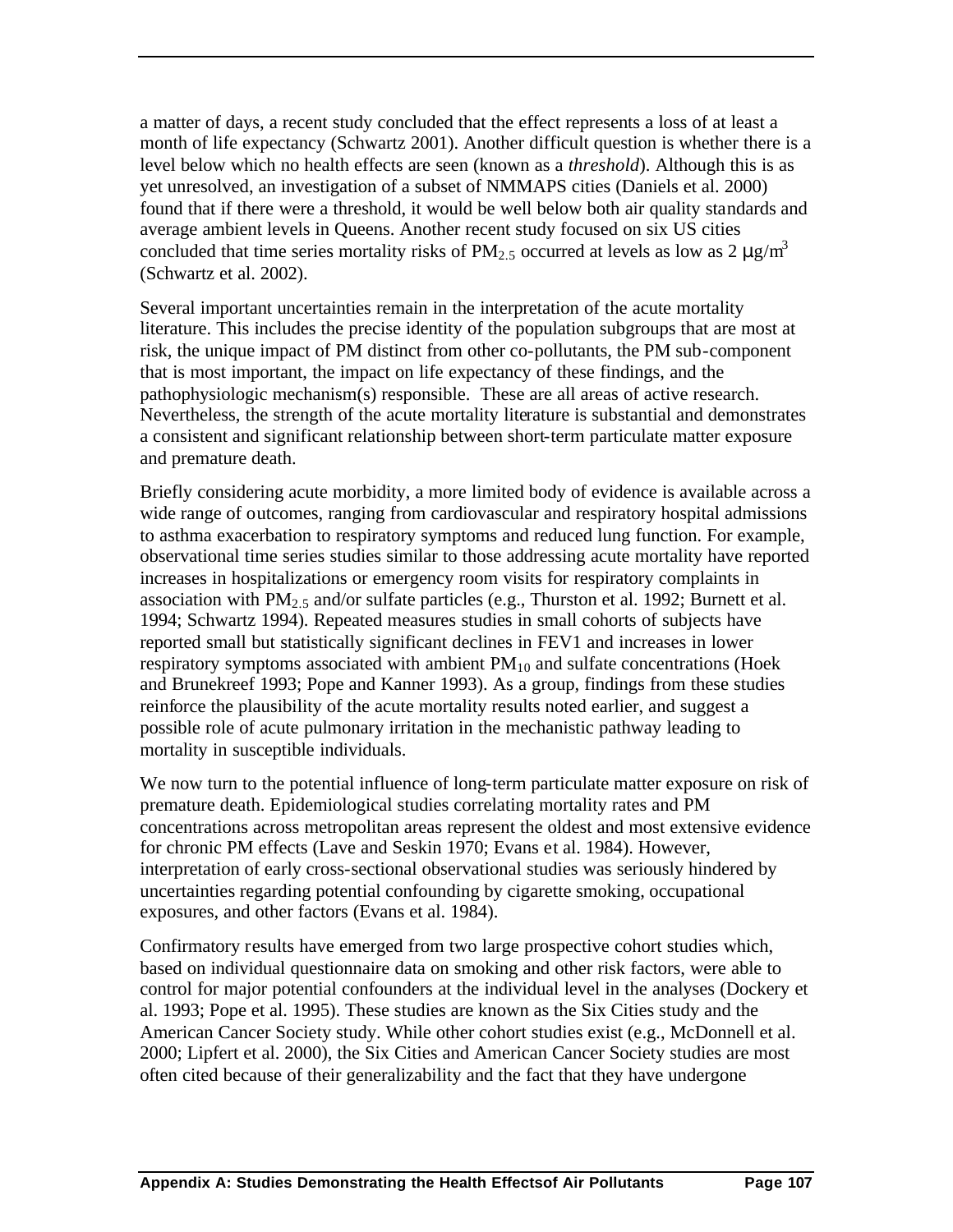extensive scrutiny and reanalysis (Krewski et al. 2000). These two recent studies are also important because they analyzed multiple, alternative PM measures, including  $PM<sub>2</sub>$ .

In the Six Cities study (Dockery et al. 1993), Dockery and colleagues followed a cohort of 8,111 white adults in six cities in the eastern half of the US for 15-17 years. After controlling for potential confounders (including smoking, education, obesity, and occupational exposures), they reported a significant association with mortality rates for three different measures of particulate matter  $(PM_{10}, PM_{2.5},$  and sulfates). The risk of death was increased by 26 percent for an exposure difference of 18.6  $\mu$ g/m<sup>3</sup> of PM<sub>2.5</sub> across cities, for an approximate 1.3% increase in mortality for every  $\mu$ g/m<sup>3</sup> of annual average  $PM<sub>2.5</sub>$ . However, this study was somewhat limited in its ability to distinguish between pollutants, given the relatively small number of cities evaluated.

The American Cancer Society study conducted by Pope and colleagues (Pope et al. 1995) expanded on this work by considering a larger number of individuals (552,138 adults) and a broader geographic area (151 metropolitan areas in all 50 states). The study population was drawn from a previously defined cohort being followed for the development of cancer. A recent publication (Pope et al. 2002), with a longer period of follow-up than the original analysis, concluded that a 1  $\mu$ g/m<sup>3</sup> increase in annual average  $PM<sub>25</sub>$  concentrations was associated with a 0.6 percent increase in mortality rates. Significant effects were seen on both cardiopulmonary and lung cancer death, and there was no evidence of a threshold. The primary critiques of this study are that the population studied was somewhat older and better educated with more non-smokers than the US average (US EPA 1996c). However, the two follow-up analyses (Krewski et al. 2000; Pope et al. 2002) considered numerous key confounders and used advanced statistical techniques to account for spatial patterns, and the large sample size and geographic coverage enhance the representativeness of the findings. For these reasons, many studies use the American Cancer Society estimate to calculate mortality risks from particulate matter (Abt Associates 2000; Levy and Spengler 2002).

Viewed in total, the epidemiological evidence for health impacts of exposure to ambient PM (including acute and chronic effects, and both mortality and morbidity) is quite strong. Epidemiological evidence implicating  $PM_{2.5}$  specifically is more limited at present, especially for acute mortality. However, plausibility arguments based on pulmonary penetration and deposition, as well as the known concentration of toxic chemical species in the fine particle fraction, argue that  $PM_{2.5}$ , or a subcomponent of  $PM_{2.5}$ , is likely to be the correct metric of PM-related mortality risk. In addition, the chronic mortality risk is larger than the acute mortality risk and theoretically includes some portion of the acute deaths, making the chronic mortality estimates (if causal) the primary estimates used in risk calculations. Although some major areas of uncertainty remain, including the nature of the PM component(s) responsible for adverse health effects, the biological mechanism(s) involved, and the host factors that promote greater susceptibility, the evidence for health effects of PM is substantial.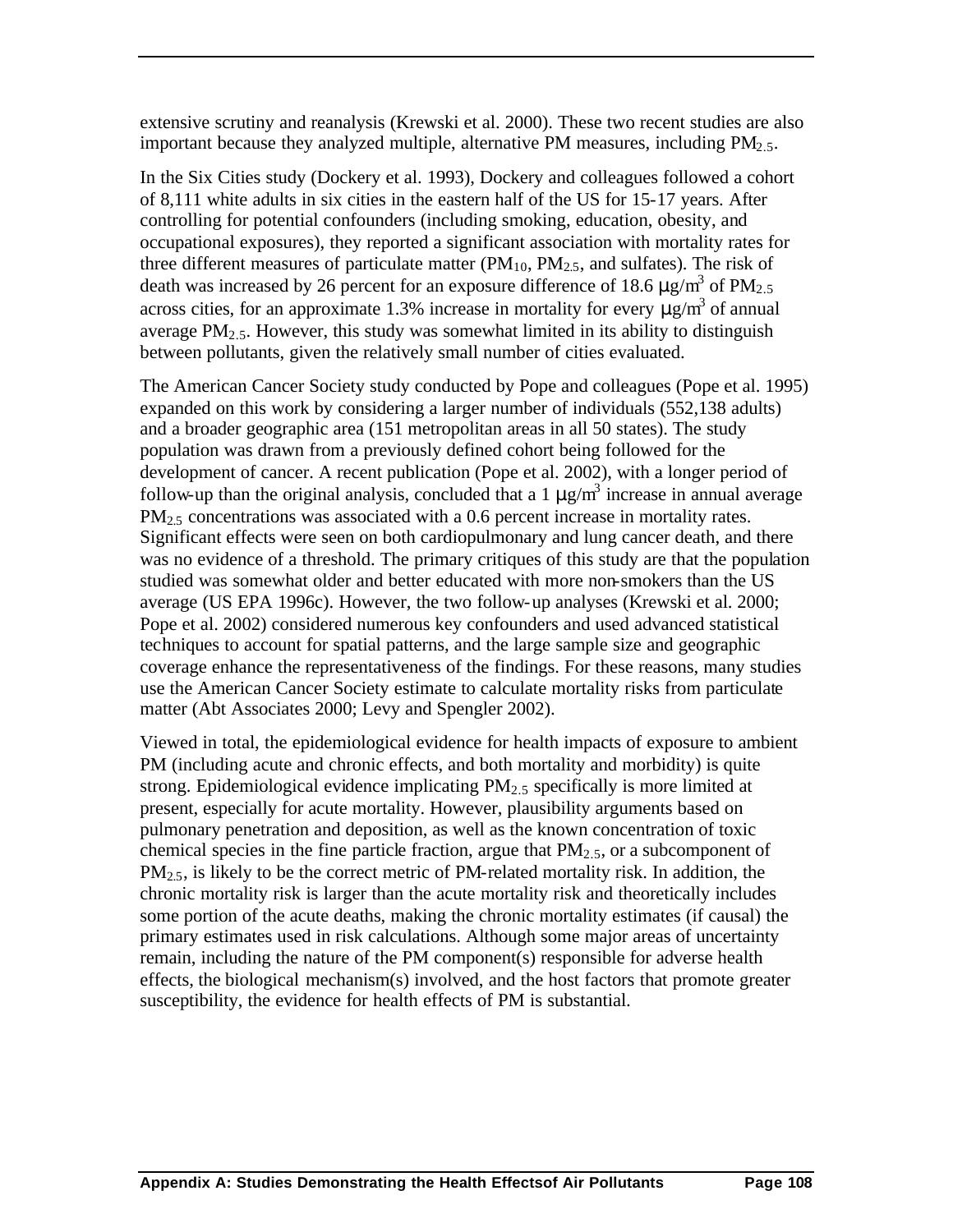# **Appendix B: Results of A Personal Exposure Study**

To illustrate personal exposures to persons living in New York City, we summarize one recent example of a personal exposure study. The TEACH (Toxic Exposure Assessment, a Columbia/Harvard) study was designed to characterize levels of and factors influencing personal exposures to urban air toxics among 46 high school students living in inner city neighborhoods of New York City (Kinney et al. 2002). The study included personal, indoor, and outdoor measurements of a wide range of air toxics, including 15 VOCs, PM<sub>2.5</sub> and 28 associated metals and elements, and 2 aldehydes. Study subjects were high school students from the A. Philip Randolph Academy, a magnet public high school located in the West Central Harlem section of NYC. Students attending the school lived primarily in Northern Manhattan and the South Bronx, with additional students coming from the boroughs of Queens and Brooklyn.

The 46 study subjects ranged from 14 to 19 years of age, with 31 (67%) female and 15 (33%) male. The racial distribution was 43% black, 50% Hispanic, and the remaining 7% either Asian or not reported. Most students lived in apartment buildings (76%).

Concentrations (means and standard deviations) of air toxics monitored on personal samples, and corresponding home indoor and outdoor samples, are given in Table B.1 (particles) and Table B.2 (VOCs). These results demonstrate the wide range of exposures to air toxics, the importance of indoor sources for some but not all air toxics, and, in some cases, personal exposures that exceed both indoor and outdoor concentrations.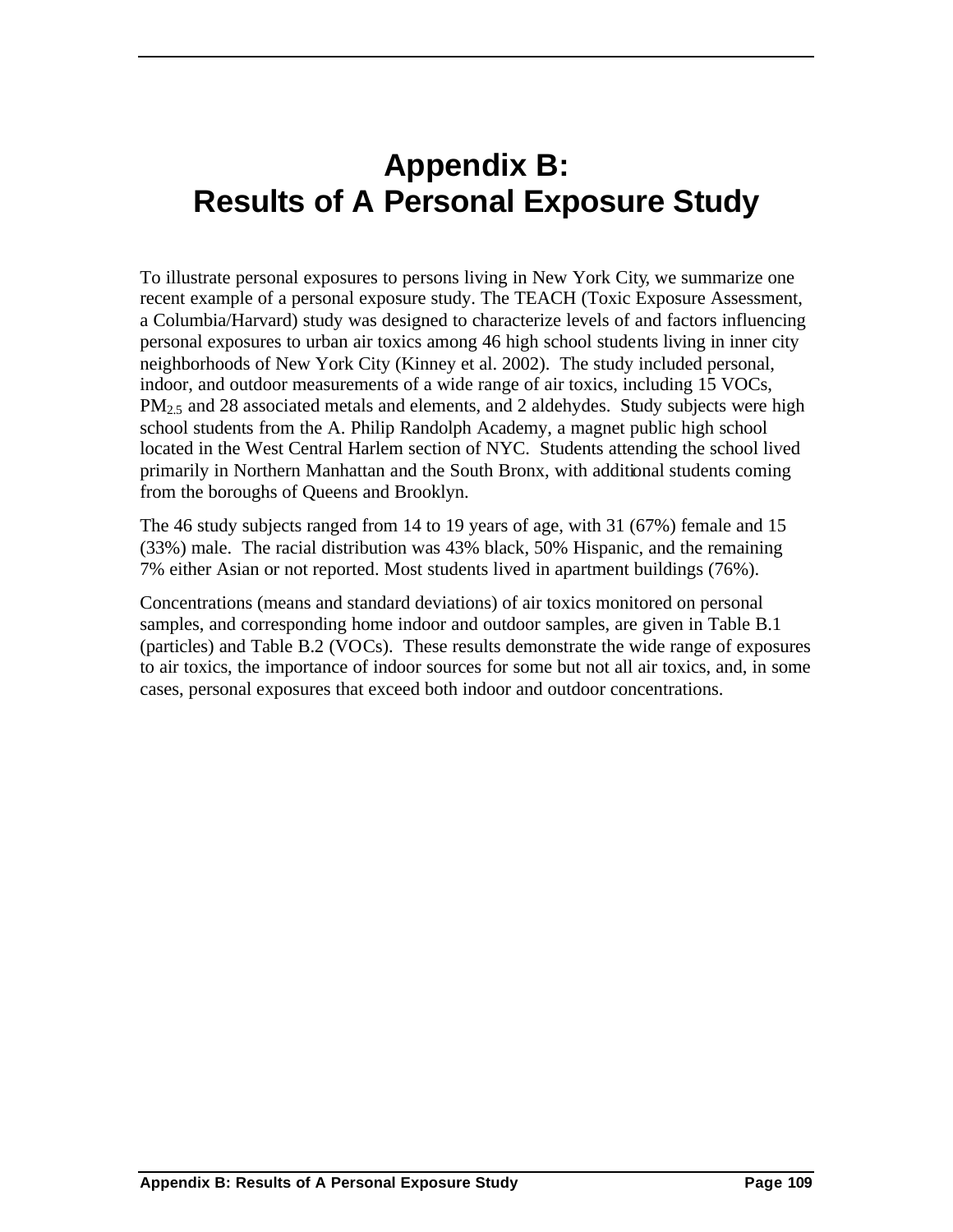#### **Table B.1 Personal Exposure Results for PM2.5**

Means and standard deviations of  $PM_{2.5}$ , absorbance, and particle-associated elements for personal, home indoor, and home outdoor locations: (a) Summer, (b) Winter. Limits of detection are also given.

|                          |                  | Home Outdoor     |          |            |                  | Home Indoor |            | Personal         |        |            |  |
|--------------------------|------------------|------------------|----------|------------|------------------|-------------|------------|------------------|--------|------------|--|
| Analyte                  | <b>LOD</b>       | $\mathbf N$      | Mean     | <b>STD</b> | ${\bf N}$        | Mean        | <b>STD</b> | $\mathbf N$      | Mean   | <b>STD</b> |  |
| PM 2.5 ( $\mu$ g/m^3)    | 0.90             | 37               | 11.9     | 3.8        | 38               | 20.9        | 16.9       | 35               | 17.0   | 6.8        |  |
| Abs $(1/m * 1015)$       | 0.23             | 37               | 1.94     | 0.91       | 38               | 1.62        | 0.78       | 35               | 1.65   | 0.70       |  |
| Aluminum (Al)            | $\overline{2}$   | 36               | 40       | 17         | 26               | 41          | 23         | 8                | 86     | 30         |  |
| Antimony (Sb)            | 0.01             | 36               | 1.48     | 1.04       | 38               | 5.29        | 22.82      | 35               | 4.32   | 16.03      |  |
| Arsenic (As)             | 0.03             | $\boldsymbol{0}$ |          |            | $\boldsymbol{0}$ |             |            | $\boldsymbol{0}$ |        |            |  |
| Beryllium (Be)           | 0.0003           | $\boldsymbol{0}$ |          |            | $\boldsymbol{0}$ |             |            | $\boldsymbol{0}$ |        |            |  |
| Cadmium (Cd)             | 0.010            | 36               | 0.157    | 0.092      | 38               | 0.207       | 0.164      | 35               | 0.287  | 0.239      |  |
| Calcium (Ca)             | 3                | 36               | 65       | 31         | 38               | 92          | 105        | 35               | 129    | 76         |  |
| Cesium (Cs)              | 0.0002           | 36               | 0.0105   | 0.0052     | 38               | 0.0087      | 0.0057     | 35               | 0.0089 | 0.0043     |  |
| Chromium (Cr)            | 0.40             | $\boldsymbol{0}$ |          |            | $\mathbf{0}$     |             |            | $\boldsymbol{0}$ |        | $\bullet$  |  |
| Cobalt (Co)              | 0.00             | 36               | 1.59     | 0.78       | 38               | 1.76        | 3.39       | 35               | 1.26   | 0.77       |  |
| Copper (Cu)              | 0.60             | 36               | 6.0      | 3.0        | 38               | 7.0         | 4.7        | 35               | 10.5   | 7.1        |  |
| Iron $(Fe)$              | $22\,$           | 36               | 107      | 41         | 38               | 84          | 40         | 35               | 633    | 588        |  |
| Lanthanum (La)           | 0.00             | 36               | $0.81\,$ | 0.49       | 38               | 0.72        | 0.56       | 35               | 0.62   | 0.31       |  |
| Lead (Pb)                | 0.03             | 36               | 6.96     | 3.27       | 38               | 22.40       | 70.25      | 35               | 16.09  | 36.43      |  |
| Magnesium (Mg)           | $\mathbf{1}$     | 36               | 30.0     | 14.0       | 38               | 30.7        | 17.4       | 35               | 44.4   | 65.7       |  |
| Manganese (Mn)           | 0.20             | 36               | 2.35     | 0.94       | 38               | 2.20        | 1.15       | 35               | 7.35   | 5.15       |  |
| Nickel (Ni)              | $\boldsymbol{0}$ | 36               | 32.3     | 22.4       | 38               | 31.6        | 54.5       | 35               | 49.6   | 114.2      |  |
| Platinum (Pt)            | 0.0001           | 36               | 0.0008   | 0.0008     | 38               | 0.0010      | 0.0008     | 35               | 0.0008 | 0.0004     |  |
| Potassium (K)            | 3                | 36               | 44       | 17         | 38               | 84          | 66         | 35               | 80     | 56         |  |
| Scandium (Sc)            | 0.0010           | 36               | 0.006    | 0.004      | 29               | 0.006       | 0.004      | $\mathbf{0}$     |        |            |  |
| Selenium (Se)            | 0.20             | $\boldsymbol{0}$ |          |            | $\overline{0}$   |             |            | $\mathbf{0}$     |        |            |  |
| Silver (Ag)              | 0.001            | 36               | 0.059    | 0.043      | 38               | 0.096       | 0.113      | 35               | 0.124  | 0.128      |  |
| Sodium (Na)              | $\overline{2}$   | $22\,$           | 117      | 70         | 30               | 153         | 135        | 27               | 142    | 79         |  |
| Sulfur $(S)$             | $\overline{c}$   | 36               | 840      | 352        | 38               | 983         | 1077       | 35               | 947    | 628        |  |
| Thallium (Tl)            | 0.0000           | $27\,$           | 0.0142   | 0.0094     | 38               | 0.0149      | 0.0099     | 35               | 0.0133 | 0.0081     |  |
| Tin(Sn)                  | $0.01\,$         | 36               | 0.79     | 0.56       | 38               | 1.01        | 0.53       | 35               | 1.21   | 0.66       |  |
| Titanium (Ti)            | 0.30             | 36               | 2.45     | 1.65       | 38               | 2.94        | 2.22       | 35               | 4.75   | 2.02       |  |
| Vanadium (V)             | 0.01             | 36               | 7.68     | 3.14       | 38               | 9.49        | 20.66      | 35               | 6.56   | 3.67       |  |
| $\text{Zinc}(\text{Zn})$ | $\boldsymbol{0}$ | 36               | 35.8     | 29.0       | 38               | 120.7       | 370.6      | 35               | 80.3   | 143.7      |  |

a) WINTER Concentrations  $(ng/m<sup>3</sup>)$  unless otherwise stated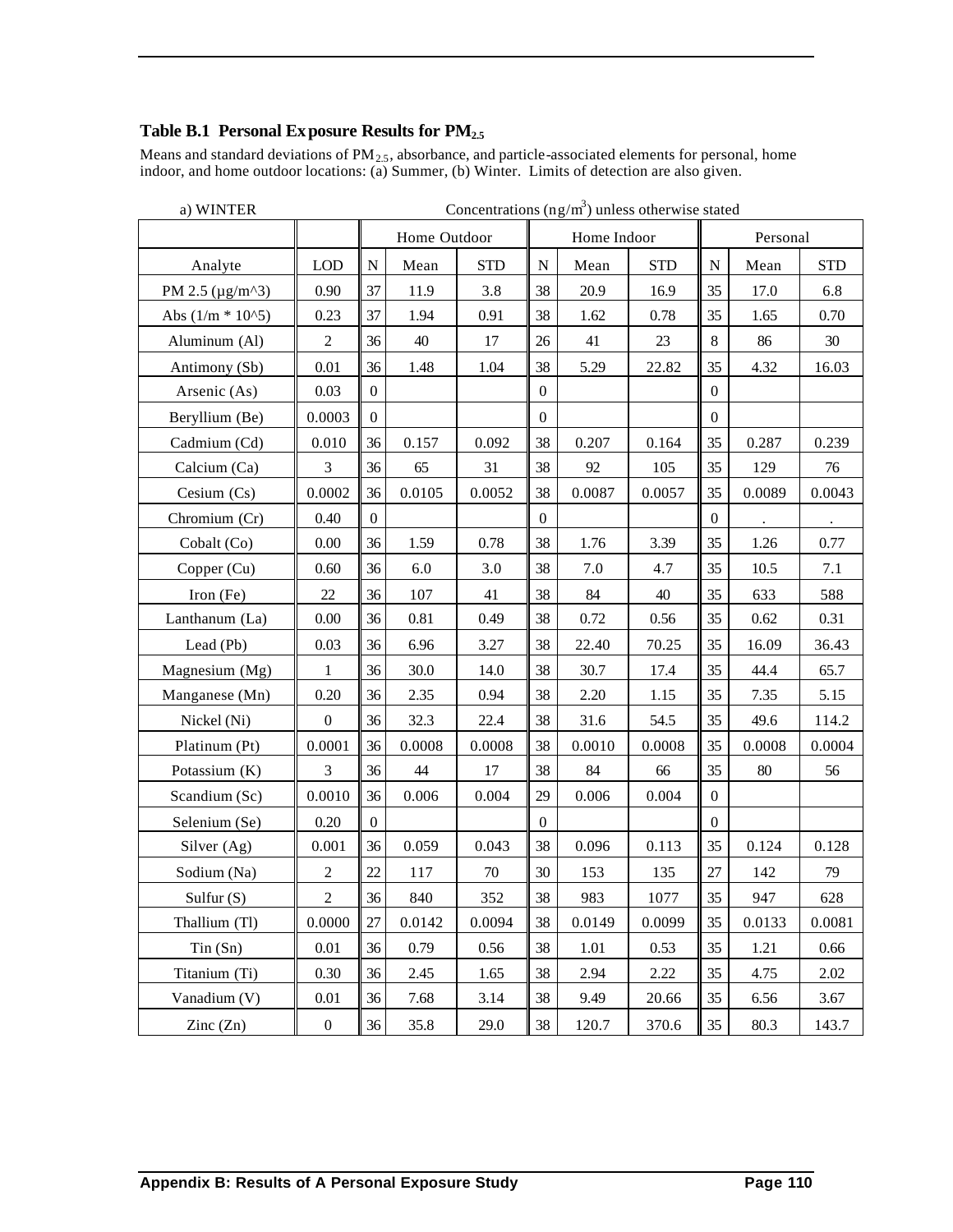| <b>U) SUIVIIVIER</b>     |                  | Home Outdoor   |        |            | Home Indoor |        |            |    | Personal |            |  |  |
|--------------------------|------------------|----------------|--------|------------|-------------|--------|------------|----|----------|------------|--|--|
| Analyte                  | <b>LOD</b>       | ${\bf N}$      | Mean   | <b>STD</b> | N           | Mean   | <b>STD</b> | N  | Mean     | <b>STD</b> |  |  |
| PM 2.5 ( $\mu$ g/m^3)    | 0.90             | 38             | 13.6   | 4.5        | 40          | 19.0   | 21.5       | 40 | 18.5     | 17.7       |  |  |
| Abs $(1/m * 100.5)$      | 0.23             | 38             | 1.79   | 0.71       | 40          | 1.66   | 0.62       | 40 | 1.71     | 0.61       |  |  |
| Aluminum (Al)            | $\overline{2}$   | 36             | 37     | 18         | 39          | 39     | 31         | 40 | 50       | 20         |  |  |
| Antimony (Sb)            | 0.01             | 36             | 1.05   | 0.45       | 39          | 0.90   | 0.40       | 40 | 2.87     | 12.68      |  |  |
| Arsenic (As)             | 0.03             | 36             | 0.37   | 0.18       | 39          | 0.40   | 0.20       | 40 | 0.45     | 0.37       |  |  |
| Beryllium (Be)           | 0.0003           | 15             | 0.0032 | 0.0025     | 18          | 0.0016 | 0.0007     | 33 | 0.0019   | 0.0008     |  |  |
| Cadmium (Cd)             | 0.010            | 36             | 0.118  | 0.055      | 39          | 0.145  | 0.110      | 40 | 0.215    | 0.293      |  |  |
| Calcium (Ca)             | $\mathfrak{Z}$   | 36             | 47     | 23         | 39          | 54     | 26         | 40 | $70\,$   | 41         |  |  |
| Cesium $(Cs)$            | 0.0002           | 36             | 0.0046 | 0.0018     | 39          | 0.0044 | 0.0020     | 40 | 0.0042   | 0.0018     |  |  |
| Chromium (Cr)            | 0.40             | 34             | 0.46   | 0.41       | 39          | 0.55   | 0.29       | 39 | 1.99     | 1.98       |  |  |
| Cobalt (Co)              | $0.00\,$         | 36             | 0.78   | 0.46       | 39          | 0.72   | 0.48       | 40 | 0.68     | 0.42       |  |  |
| Copper (Cu)              | 0.60             | 36             | 12.6   | 44.0       | 39          | 10.3   | 30.6       | 40 | 8.5      | 13.0       |  |  |
| Iron $(Fe)$              | 22               | 36             | 114    | 56         | 39          | 95     | 47         | 40 | 519      | 556        |  |  |
| Lanthanum (La)           | $0.00\,$         | 36             | 0.59   | 0.37       | 39          | 0.55   | 0.53       | 40 | 0.46     | 0.27       |  |  |
| Lead (Pb)                | 0.03             | 36             | 6.61   | 5.08       | 39          | 5.83   | 4.38       | 40 | 88.85    | 525.56     |  |  |
| Magnesium (Mg)           | 1                | 1              | 16.9   |            | 32          | 25.2   | 12.8       | 40 | 25.2     | 10.5       |  |  |
| Manganese (Mn)           | 0.20             | 36             | 2.06   | 0.93       | 39          | 1.81   | 0.81       | 40 | 5.78     | 5.26       |  |  |
| Nickel (Ni)              | $\boldsymbol{0}$ | 36             | 11.7   | 6.3        | 39          | 12.6   | 8.4        | 40 | 17.3     | 24.7       |  |  |
| Platinum (Pt)            | 0.0001           | 36             | 0.0016 | 0.0008     | 39          | 0.0014 | 0.0010     | 40 | 0.0017   | 0.0014     |  |  |
| Potassium (K)            | 3                | $\overline{0}$ |        |            | 32          | 64     | 58         | 40 | 59       | 34         |  |  |
| Scandium (Sc)            | 0.0010           | 33             | 0.007  | 0.004      | 39          | 0.005  | 0.003      | 40 | 0.006    | 0.003      |  |  |
| Selenium (Se)            | 0.20             | 34             | 0.58   | 0.34       | 39          | 0.52   | 0.28       | 40 | 0.51     | 0.19       |  |  |
| Silver (Ag)              | 0.001            | 36             | 0.043  | 0.031      | 39          | 0.062  | 0.041      | 40 | 0.098    | 0.074      |  |  |
| Sodium (Na)              | $\overline{c}$   | 36             | 103    | 69         | 39          | 122    | 98         | 40 | 104      | 38         |  |  |
| Sulfur $(S)$             | $\overline{2}$   | 36             | 1756   | 1164       | 39          | 1226   | 687        | 40 | 1104     | 498        |  |  |
| Thallium (Tl)            | 0.0000           | 36             | 0.0064 | 0.0024     | 39          | 0.0079 | 0.0060     | 40 | 0.0081   | 0.0072     |  |  |
| Tin(Sn)                  | 0.01             | 20             | 0.90   | 0.48       | 39          | 1.42   | 1.92       | 40 | 1.59     | 1.98       |  |  |
| Titanium (Ti)            | 0.30             | 36             | 3.54   | 1.28       | 39          | 3.46   | 1.36       | 40 | 4.14     | 2.13       |  |  |
| Vanadium (V)             | 0.01             | 36             | 4.62   | 1.63       | 39          | 4.17   | 1.68       | 40 | 3.81     | 1.46       |  |  |
| $\text{Zinc}(\text{Zn})$ | $\boldsymbol{0}$ | 36             | 34.8   | 40.5       | 39          | 86.2   | 187.5      | 40 | 76.6     | 143.3      |  |  |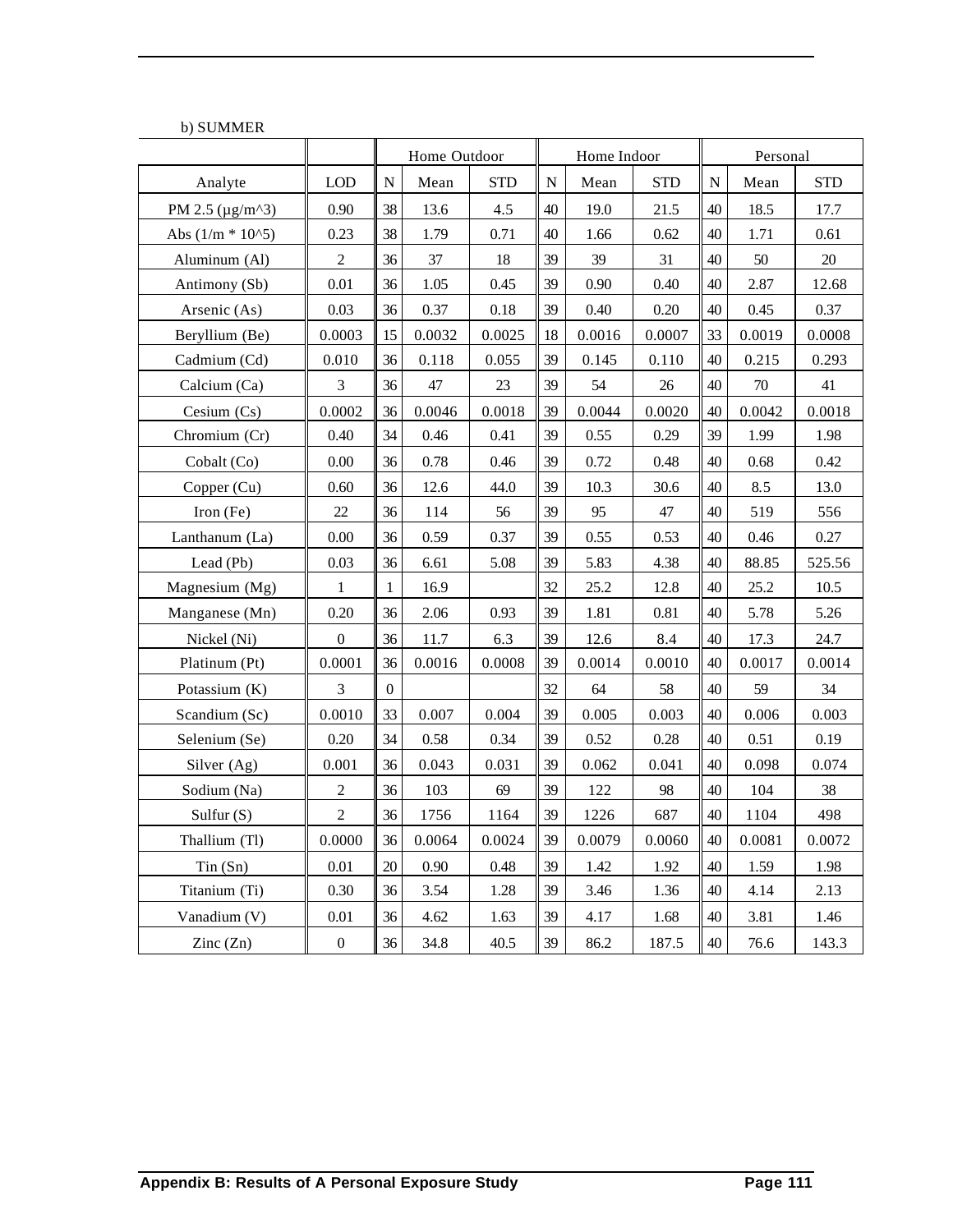#### **Table B.2 Personal Exposure Results for VOCs.**

Means and standard deviations of VOCs and aldehydes for personal, home indoor, and home outdoor locations: (a) Summer, (b) Winter. Limits of detection are also given.

|                       |            | Home Outdoor |      |            | Home Indoor |      |            |             | Personal |            |  |
|-----------------------|------------|--------------|------|------------|-------------|------|------------|-------------|----------|------------|--|
| Analyte               | <b>LOD</b> | ${\bf N}$    | Mean | <b>STD</b> | $\mathbf N$ | Mean | <b>STD</b> | $\mathbf N$ | Mean     | <b>STD</b> |  |
| 1,1,1-Trichloroethane | 0.13       | 36           | 0.51 | 0.29       | 36          | 5.43 | 22.78      | 36          | 2.01     | 4.18       |  |
| 1,3-Butadiene         | 0.06       | 36           | 0.13 | 0.28       | 36          | 1.18 | 1.54       | 36          | 0.87     | 1.29       |  |
| 1,4-Dichlorobenzene   | 1.29       | 36           | 5.03 | 7.11       | 36          | 54.9 | 105        | 36          | 43.4     | 77.4       |  |
| Acetaldehyde          | 1.27       | 36           | 2.78 | 0.87       | 38          | 15.6 | 9.7        | 38          | 13.0     | 7.7        |  |
| Benzene               | 1.66       | 36           | 2.55 | 1.40       | 36          | 5.97 | 7.29       | 36          | 4.70     | 3.33       |  |
| Carbon Tetrachloride  | 0.1        | 36           | 0.75 | 0.16       | 36          | 0.75 | 0.16       | 36          | 0.67     | 0.13       |  |
| Chloroform            | 0.12       | 36           | 0.23 | 0.21       | 36          | 3.83 | 3.12       | 36          | 3.00     | 2.74       |  |
| Ethylbenzene          | 0.22       | 36           | 1.27 | 0.57       | 36          | 3.57 | 6.91       | 36          | 2.24     | 2.37       |  |
| Formaldehyde          | 0.96       | 36           | 2.11 | 0.85       | 38          | 12.1 | 5.0        | 38          | 11.5     | 4.9        |  |
| Methylene Chloride    | 0.25       | 36           | 1.96 | 3.68       | 36          | 6.19 | 13.8       | 36          | 3.80     | 5.95       |  |
| <b>MTBE</b>           | 0.46       | 36           | 11.9 | 6.0        | 36          | 21.0 | 32.6       | 36          | 15.5     | 11.7       |  |
| Styrene               | 0.17       | 36           | 0.43 | 0.25       | 36          | 1.25 | 0.70       | 36          | 1.01     | 0.46       |  |
| Tetrachloroethylene   | 0.12       | 36           | 2.42 | 1.93       | 36          | 7.53 | 14.71      | 36          | 7.98     | 19.28      |  |
| Toluene               | 1.98       | 36           | 6.50 | 3.08       | 36          | 17.7 | 14.4       | 36          | 15.5     | 12.9       |  |
| Trichloroethylene     | 0.15       | 36           | 0.36 | 0.26       | 36          | 1.26 | 3.59       | 36          | 2.62     | 8.30       |  |
| o-Xylene              | 0.29       | 36           | 1.52 | 0.81       | 36          | 3.36 | 6.09       | 36          | 2.24     | 2.09       |  |
| m,p-Xylene            | 0.78       | 36           | 4.46 | 2.16       | 36          | 10.4 | 20.1       | 36          | 6.71     | 5.69       |  |

a) WINTER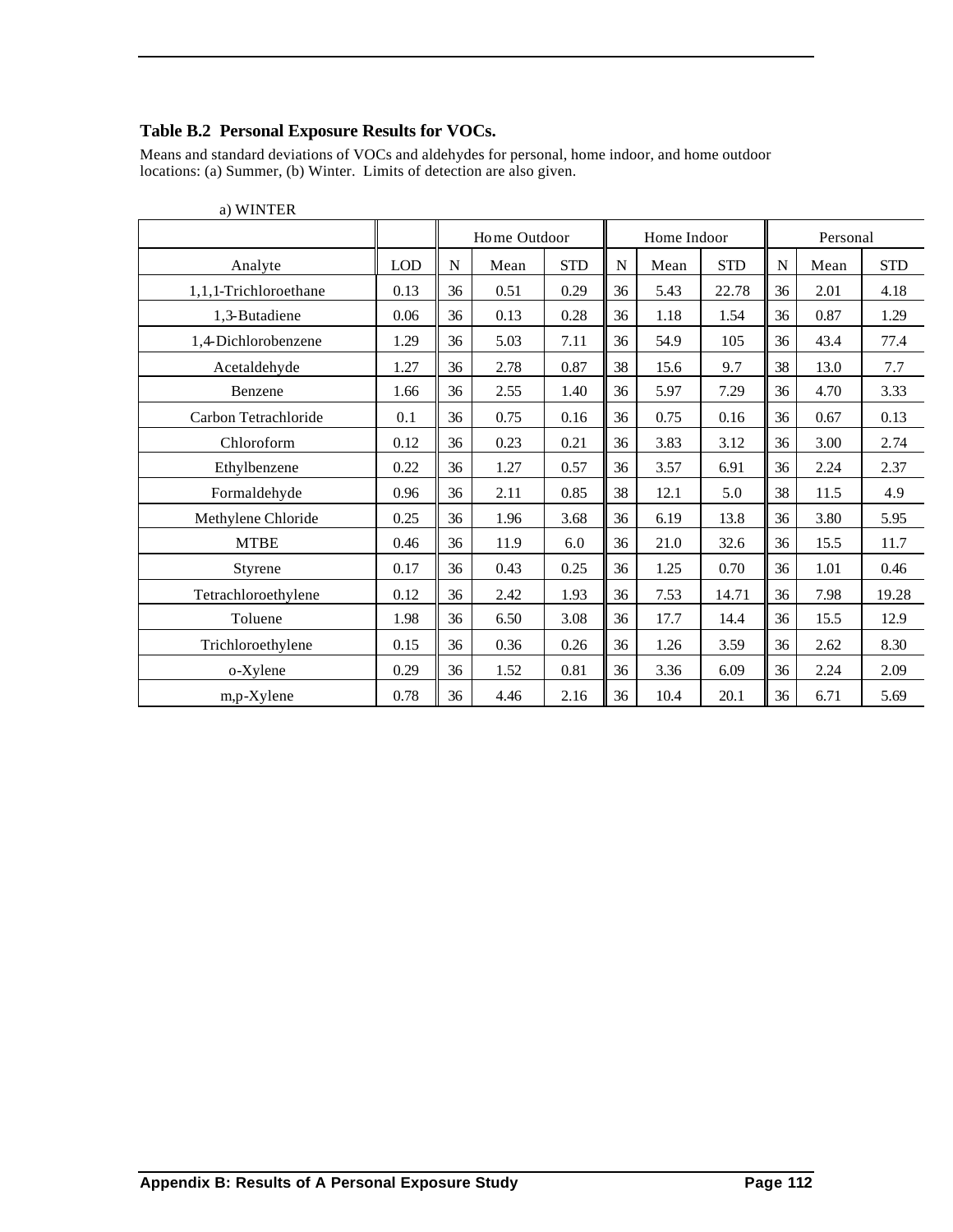|                       |            | Home Outdoor |      |            |    | Home Indoor |            | Personal |      |            |
|-----------------------|------------|--------------|------|------------|----|-------------|------------|----------|------|------------|
| Analyte               | <b>LOD</b> | $\mathbf N$  | Mean | <b>STD</b> | N  | Mean        | <b>STD</b> | N        | Mean | <b>STD</b> |
| 1,1,1-Trichloroethane | 0.13       | 35           | 0.76 | 1.84       | 40 | 1.21        | 3.03       | 41       | 1.11 | 1.37       |
| 1,3-Butadiene         | 0.06       | 35           | 0.14 | 0.41       | 40 | 1.01        | 2.56       | 41       | 1.16 | 1.95       |
| 1,4-Dichlorobenzene   | 0.14       | 29           | 4.31 | 6.04       | 36 | 108         | 503        | 40       | 41.1 | 88.2       |
| Acetaldehyde          | 0.33       | 36           | 4.15 | 1.53       | 41 | 14.98       | 16.70      | 42       | 20.2 | 15.9       |
| Benzene               | 1.9        | 35           | 1.31 | 1.01       | 41 | 1.75        | 1.17       | 41       | 3.09 | 1.94       |
| Carbon Tetrachloride  | 0.1        | 33           | 0.49 | 0.25       | 39 | 0.53        | 0.24       | 41       | 0.59 | 0.29       |
| Chloroform            | 0.12       | 33           | 0.33 | 0.73       | 40 | 2.01        | 2.02       | 41       | 2.80 | 2.73       |
| Ethylbenzene          | 0.17       | 29           | 1.88 | 1.75       | 36 | 1.99        | 1.08       | 40       | 3.37 | 2.02       |
| Formaldehyde          | 0.15       | 36           | 5.28 | 2.27       | 41 | 20.9        | 11.0       | 42       | 28.5 | 13.8       |
| Methylene Chloride    | 1.84       | 35           | 1.10 | 1.33       | 40 | 8.80        | 32.32      | 41       | 9.3  | 29.1       |
| <b>MTBE</b>           | 0.13       | 35           | 12.7 | 14.0       | 40 | 21.1        | 50.9       | 41       | 29.5 | 67.7       |
| Styrene               | 0.08       | 30           | 0.32 | 0.25       | 37 | 0.80        | 0.70       | 40       | 1.68 | 1.76       |
| Tetrachloroethylene   | 0.17       | 30           | 9.46 | 34.33      | 36 | 6.45        | 11.69      | 40       | 9.18 | 15.49      |
| Toluene               | 0.28       | 31           | 7.48 | 3.84       | 37 | 14.9        | 19.8       | 40       | 37.4 | 60.5       |
| Trichloroethylene     | 0.15       | 31           | 0.24 | 0.31       | 38 | 0.32        | 0.52       | 40       | 0.51 | 0.93       |
| o-Xylene              | 0.37       | 30           | 2.00 | 1.99       | 36 | 2.27        | 1.38       | 40       | 3.93 | 2.33       |
| m,p-Xylene            | 0.94       | 30           | 5.77 | 6.18       | 36 | 6.44        | 4.11       | 40       | 10.9 | 6.8        |

b) SUMMER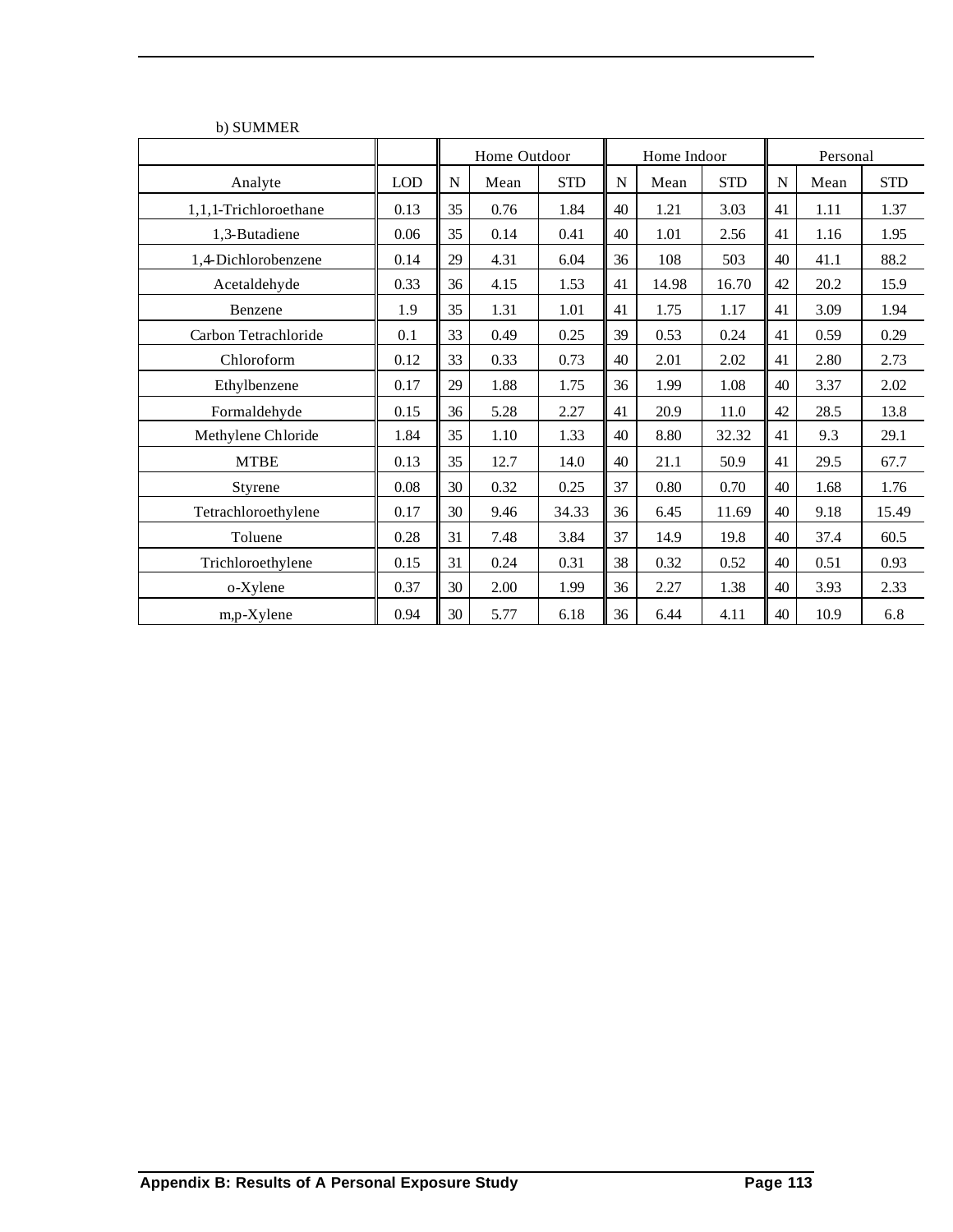## **Appendix C: The PROSYM Electricity Market Simulation Model**

## **The PROSYM Model**

Our analysis is focused on two reliability regions, NPCC and MAAC. We use Henwood's PROSYM model (version 3.5.08, EMSS version 4.4.01) to simulate the operation and costs of the NPCC and MAAC electricity markets. This model is a detailed simulation model in which individual generating units are dispatched to meet hourly system demand for electricity in particular control areas. We used the NERC version 5.9.0 database for the default assumptions in the model.

PROSYM is a complete electric utility/regional pool analysis and accounting system. It is designed for performing planning and operational studies, and as a result of its chronological structure, accommodates detailed hour-by-hour investigation of the operations of electric utilities and pools. This hour-by hour simulation, respecting chronological, operational, and other constraints in the case of cost based dispatch, and relevant pool or independent system operator (ISO) rules in the case of bid based dispatch, is the essence of the model. Because of its ability to handle detailed information in a chronological fashion, planning studies performed with PROSYM closely reflect actual operations.

Electric utilities and generation pools operate generation resources, energy storage devices, and load control systems to match generation and load on an instantaneous basis. This real-time operation entails using highly sophisticated control systems, which match generation levels with load virtually instantaneously. It is not analytically necessary to represent this level of time detail in performing planning studies, which have a time horizon of weeks to years. What is necessary is a level of time detail that allows the planning study to obtain a reasonable approximation of actual system operation.

PROSYM is the central component of the proprietary HESI Simulation Software Suite from Henwood Energy Services<sup>54</sup>. In addition to PROSYM, and its multi-region equivalent MULTISYM, the suite includes a variety of database files along with the EMSS data management software, and additional packages for specialized analyses and reporting.

## **General Assumptions**

 $\overline{a}$ 

We have conducted numerous PROSYM model runs to come up with the final results presented in this study. These runs can be categorized as Base Case and Clean Air Plan

<sup>54</sup> Henwood Energy Services, Inc. 2710 Gateway Oaks Drive, Suite 300 North, Sacramento, CA 95833, phone: 916-569-0985, website: http://www.hesinet.com/ .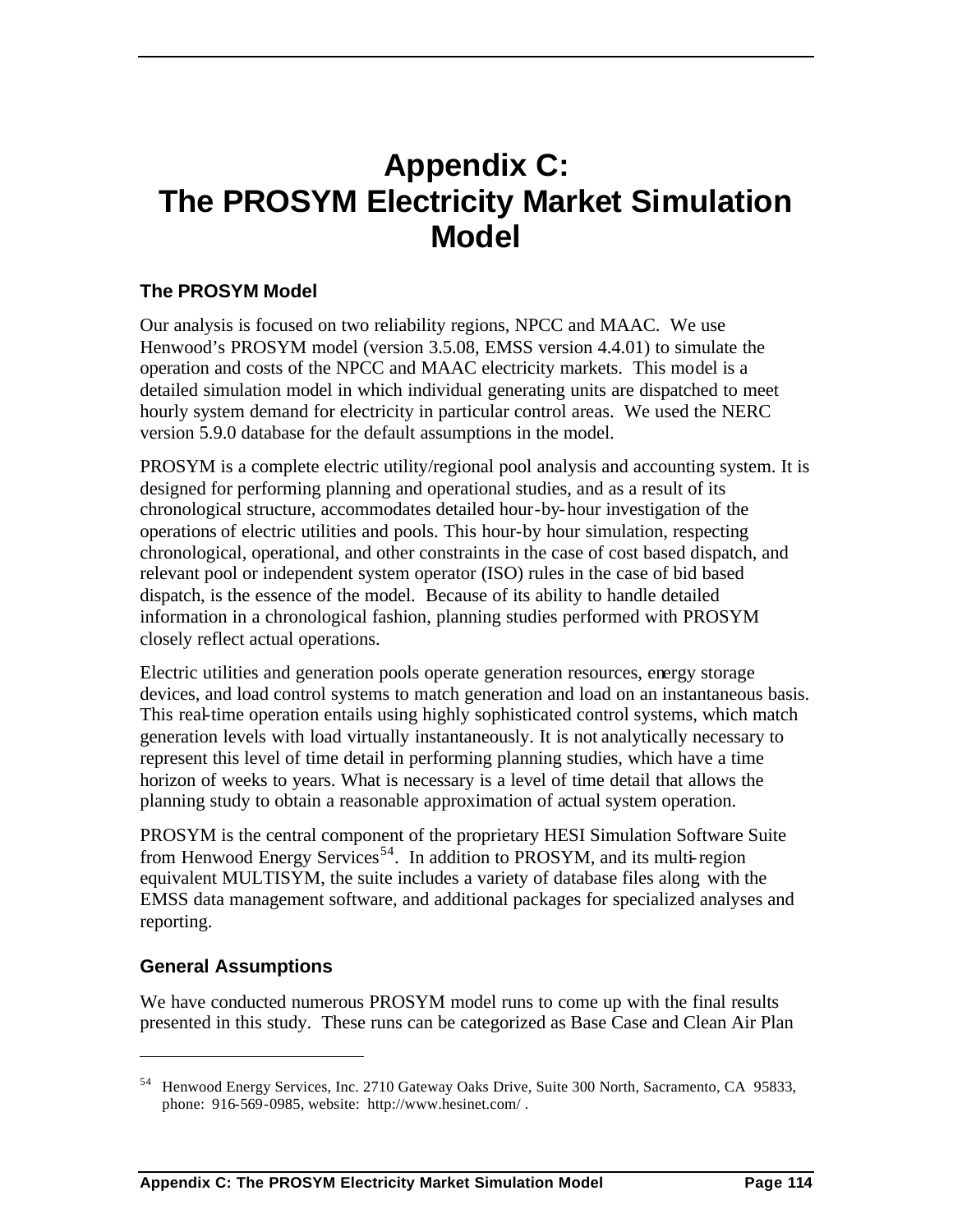Case runs. The Base Case runs includes Henwood default data for the electricity system cost and operating performance. The Base Case runs also include some additional assumptions made by the authors to reflect more recent, or more appropriate, data.

In general, the Clean Air Plan Cases assume that several steam plants retire early, that new cleaner capacity is built, and that end-uses consumption is reduced through energy efficiency. These Clean Air Plan assumptions are described in the main body of this report.

We assumed that the wholesale power market is deregulated with generators bidding into the market. That is, all generators get paid the market clearing price for a given transmission area. This structure is now in place in California and the Northeast. We also assumed the market is competitive such that all generators bid their marginal cost of production.

This is a commonly used simplification that overlooks the complexity of the actual electricity markets in terms of high levels of concentration and anti-competitive behavior. We believe that the assumption of an "ideal competitive market" would be problematic if the goal were to project market prices. Since this analysis is focused on fuel mix and emissions, however, the assumption should not be a problem. The most common forms of exercise of market power (i.e., raising bid prices above margin costs of production) will have a direct and potentially large impact upon the market prices, but will leave the loading order and dispatch largely unchanged so long as the practice is employed as a general practice in the market place. It may be that anti-competitive bidding is being employed by one or several companies, but we leave exploration of this for future analyses.

We used PROSYM to simulate the electricity market in the years 2000, 2005 and 2010. These years provide "snapshots" of the current system, as well how the system will operate in the short-term and medium future. We rely upon Henwood's data base for forecasts of key assumptions such as electricity load growth and increases in fuel prices.

One of the more challenging aspects of the electricity market forecast is identifying the addition of new power plants over the next five to ten years. There has recently been a great deal of uncertainty regarding proposals for financing and developing new power plants in the Northeast region. In order to obtain the most up-to-date information on new power plant development, we modified some of the PROSYM default assumptions, based on the NY Department of Public Service's website and NY ISO's 2000 Load & Capacity Data.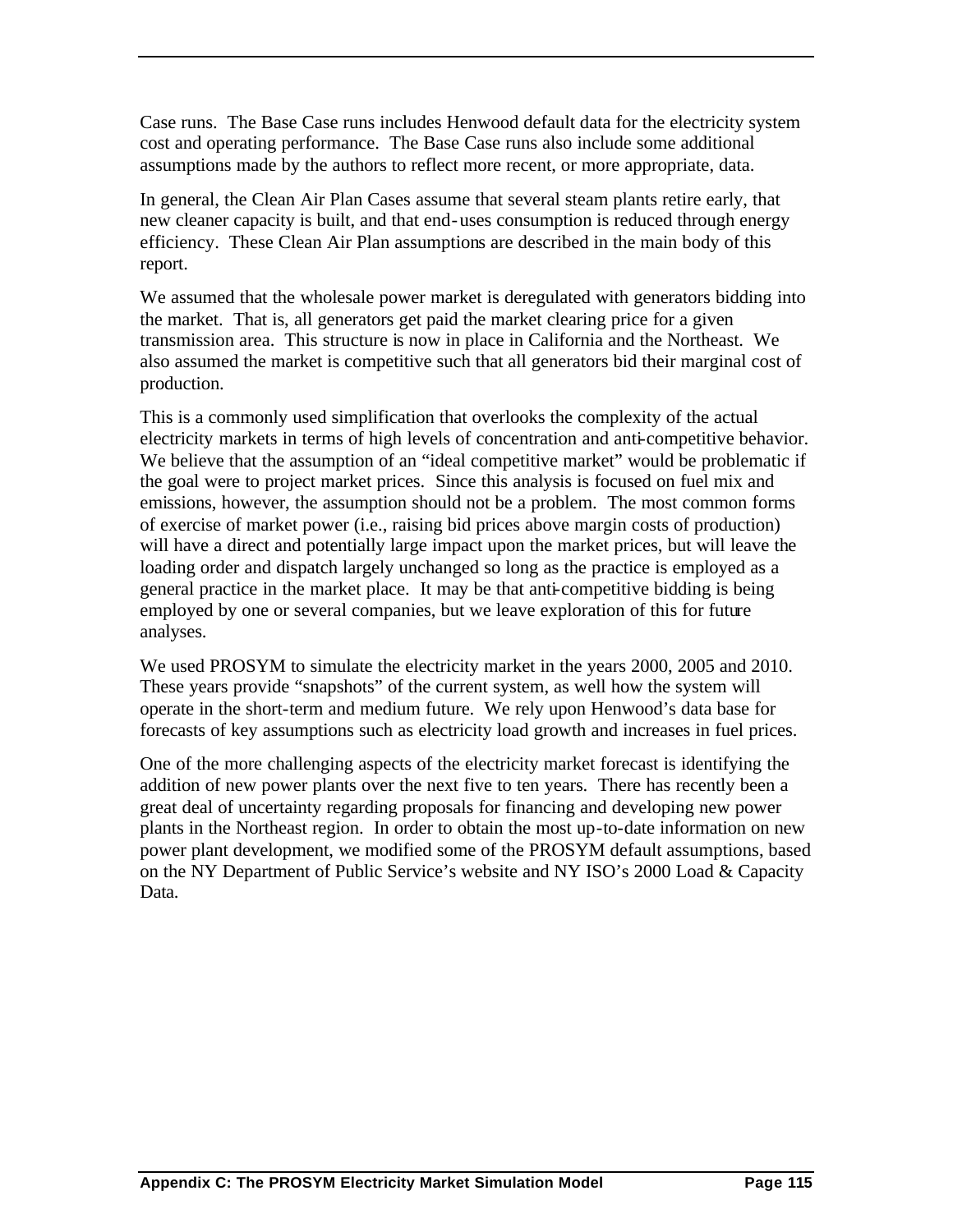## **Appendix D: The Speed-Traffic Relationship**

Because emissions of most automotive pollutants increase as speeds drop below a range of 35-45 mph, a key issue in analyzing economic incentives for driving less is the extent to which reducing the number of vehicles in the traffic stream increases vehicular speeds. Indeed, the effect in the opposite direction is equally critical, since the projected increases in base case traffic levels can be expected to reduce average speeds on highways and local roads in the study area, thus adding to emission rates.

Traffic engineers have long understood that roadway delays rise disproportionately as the traffic level approaches, and then equals or even exceeds, the roadway's design capacity. This understanding has been codified in a set of equations that simulate average speeds as varying with the inverse of the fourth or fifth power of the ratio of vehicle volumes (V) to highway capacity (C). The fourth power of this "V/C" ratio is generally applied to urban or suburban streets, while the fifth power is employed for highways.

Here we take an example of a highway with a design speed of 60 miles per hour and, for simplicity's sake, a design volume of 1,000 vehicles per hour. Traffic-flow models indicate that average speeds of 59-60 mph are readily achievable up to volumes of 400- 500 vehicles per hour, i.e., for V/C (volume divided by capacity) ratios up to 0.4 or 0.5. However, average speeds degrade progressively as the V/C ratio rises, as the table shows:

| Vehicles per hour | V/C Ratio | Average speed, mph |
|-------------------|-----------|--------------------|
| 200               | 0.2       | 60.0               |
| 300               | 0.3       | 59.9               |
| 400               | 0.4       | 59.5               |
| 500               | 0.5       | 58.5               |
| 600               | 0.6       | 56.5               |
| 700               | 0.7       | 52.9               |
| 800               | 0.8       | 47.5               |
| 900               | 0.9       | 40.8               |
| 1000              | 1.0       | 33.3               |
| 1100              | 1.1       | 26.2               |
| 1200              | 1.2       | 20.1               |
| 1300              | 1.3       | 15.1               |
| 1400              | 1.4       | 11.3               |

**Table D.1 Illustrative Example: Highway Speeds as a Function of Traffic Level**

*In this hypothetical example, the highway design capacity is 1000 vehicles per hour.*

The vast majority of vehicle trips in the study area take place on roads and highways for which the V/C (vehicle/capacity) ratio is  $0.5$  or higher, up to ratios of 1.4 corresponding to the hyper-congestion often experienced in the region and in northwest Queens in particular. For each V/C ratio in that range, and across the range of road conditions in the study area (expressways, arterials and local roads), we calculated the rate of decline in average speeds relative to the rate of increase in the V/C ratio. The average of these rates